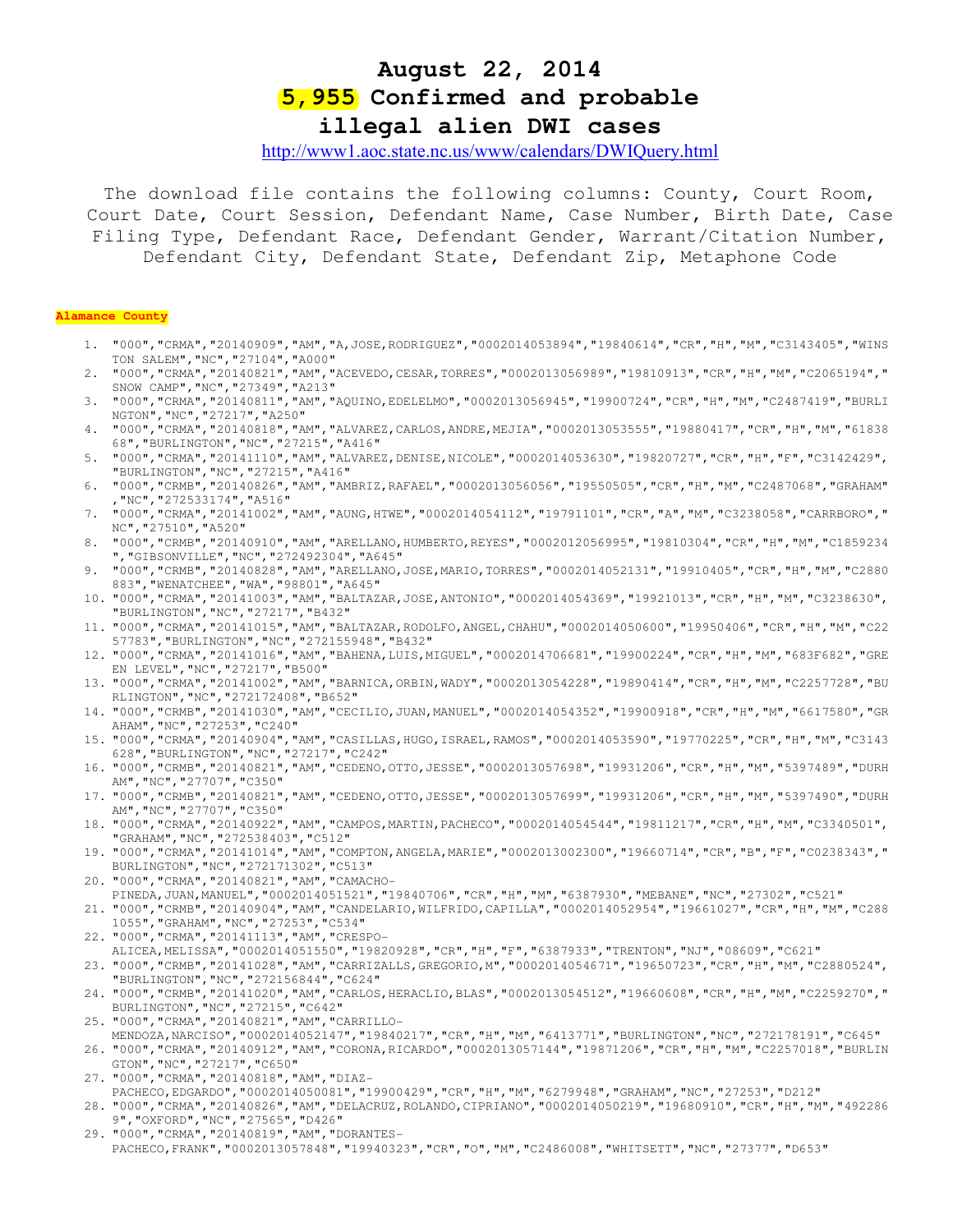- 30. "000","CRMA","20140819","AM","DORANTES-
- PACHECO,FRANK","0002013057849","19940323","CR","O","M","C2486009","WHITSETT","NC","27377","D653" 31. "000","CRMA","20140915","AM","ESTRADA-
- TINOCO,MARIANA","0002014054693","19861024","CR","H","F","C3238031","BURLINGTON","NC","27217","E236" 32. "000","CRMB","20140828","AM","ESTRADA,JUAN,ANTONIO","0002012052643","19600101","CR","H","M","5783445","G
- RAHAM","NC","272533664","E236" 33. "000","CRMB","20140828","AM","ESTRADA,JUAN,ANTONIO","0002013053897","19600101","CR","H","M","C7323019","
- GRAHAM","NC","272533664","E236" 34. "000","CRMA","20140815","AM","FIGUEROA-
- JUAREZ,JOSE,GUADALU","0002012058372","19731014","CR","H","M","C2065176","BURLINGTON","NC","27217","F262" 35. "000","CRMB","20141016","AM","FLORES,JOAQUIN,RENESIO","0002012053283","19820125","CR","B","M","5731657", "DURHAM","NC","27701","F462"
- 36. "000","CRMA","20140904","AM","FUENTES,JESUS,LOPEZ","0002014052636","19780106","CR","O","M","C3142783","G RAHAM","NC","27253","F532"
- 37. "000","CRMA","20141117","AM","FUENTES,WILLIAM","0002014000865","19840510","CR","H","M","C3143401","BURLI NGTON","NC","27215","F532"
- 38. "000","CRMA","20141106","AM","FRAUSTO-RODRIGUEZ,AGUSTIN,BE","0002011053065","19920114","CR","H","M","C1105746","BURLINGTON","NC","27217","F623 "
- 39. "000","CRMA","20141003","AM","FERNANDEZ TAVERAS,CARLOS,RAF","0002014054193","19870915","CR","H","M","C3238627","BURLINGTON","NC","272157674","F6 55"
- 40. "000","CRMA","20140821","AM","GUZMAN,BRENDA,NOEMI","0002014053773","19870505","CR","H","F","6617789","GR AHAM","NC","27253","G255"
- 41. "000","CRMA","20140929","AM","GUAJARDO,JARID,GUERRERO","0002013057375","19891103","CR","O","M","C2257924 ","CLINTON","NC","28328","G263"
- 42. "000","CRMA","20141001","AM","GUTIERREZ,JUAN,ANTONIO,HENRI","0002014002464","19781101","CR","H","M","C31 43522","BURLINGTON","NC","27215","G362"
- 43. "000","CRMB","20140910","AM","GUTIERREZ,JUAN,DELAPAZ","0002007056779","19800517","CR","H","M","C8128101" ,"GRAHAM","NC","27253","G362"
- 44. "000","CRMB","20140922","AM","GALLEGOS,JUAN,CARLOS,MELGAR","0002013056846","19840623","CR","H","M","C256 5688","BURLINGTON","NC","272177897","G422"
- 45. "000","CRMA","20141014","AM","GONZALEZ,JESSICA,MARIANA","0002014054494","19880309","CR","H","F","C323810 5","BURLINGTON","NC","27217","G524"
- 46. "000","CRMA","20141215","AM","GONZALEZ,JOSE,ALBERTO","0002014051539","19980202","CR","W","M","C3142156", "DURHAM","NC","27705","G524"
- 47. "000","CRMA","20140909","AM","GONZALEZ,JUAN,DE,DIOS","0002014054621","19820911","CR","H","M","C3141991", "BURLINGTON","NC","272172454","G524"
- 48. "000","CRMA","20140813","AM","GONZALEZ,RAUL","0002004053010","19771003","CR","H","M","C4317904","HAW RIVER","NC","272580000","G524"
- 49. "000","CRMA","20140811","AM","GRACIA,REMARO,RAY","0002013057080","19710711","CR","B","M","C2259752","ELO N","NC","272449294","G620"
- 50. "000","CRMA","20140820","AM","GARCIO-
- PALACIOS,HERMILO","0002013057143","19870615","CR","H","M","C2065095","BURLINGTON","NC","27217","G621" 51. "000","CRMA","20140915","AM","GARCIA-
- HERNANDEZ,ARNULFO","0002014053270","19900815","CR","H","M","C2565829","WINSTON SALEM","NC","271013119","G626"
- 52. "000","CRMA","20140818","AM","GARCIA-
- RAMOS,CESAR","0002014054552","19780215","CR","H","M","6617914","GIBSONVILLE","NC","27249","G626"
- 53. "000","CRMB","20140821","AM","HERNANDEZ,ADRIAN,LAGUNAS","0002000050014","19790109","CR","H","M","C943222 5","BURLINGTON","NC","27217","H655"
- 54. "000","CRMB","20140821","AM","HERNANDEZ,ADRIAN,LAGUNAS","0002002055599","19790109","CR","H","M","C227124 2","BURLINGTON","NC","27216","H655"
- 55. "000","CRMB","20140821","AM","HERNANDEZ,ADRIAN,LAGUNAS","0002002055600","19790109","CR","H","M","C227124 3","BURLINGTON","NC","27216","H655"
- 56. "000","CRMA","20141022","AM","HERNANDEZ,ADRIAN,LAGUNAS","0002014054231","19790109","CR","H","M","C314230 7","BURLINGTON","NC","27217","H655"
- 57. "000","CRMA","20140818","AM","HERNANDEZ,FREDIS,OMAR","0002013710211","19940412","CR","H","M","63F2497"," BURLINGTON","NC","27215","H655"
- 58. "000","CRMA","20140916","AM","HERNANDEZ,MARIA,DEL,CARMEO,C","0002014053780","19890528","CR","H","F","C32 38433","BURLINGTON","NC","27215","H655"
- 59. "000","CRMA","20140818","AM","IRAHETA,CARLOS,ANGUSTO","0002014052639","19800701","CR","H","M","C3143426" ,"BURLINGTON","NC","27217","I630"
- 60. "000","CRMA","20140915","AM","JIMENEZ,MARGARITA,PENA","0002014052129","19791014","CR","H","F","C3143379" ,"BURLINGTON","NC","27217","J552"
- 61. "000","CRMA","20140911","AM","LOPEZ,JOSUE","0002013055408","19931019","CR","H","M","6183875","GRAHAM","N C","272538007","L120"
- 62. "000","CRMB","20140813","AM","LOPEZ,NICHOLAS,RYAN,AGUAYO","0002013051124","19900312","CR","H","M","C0279 307","MEBANE","NC","27302","L120"
- 63. "000","CRMA","20141027","AM","LUNA,ROBERTO","0002013054247","19740220","CR","H","M","C0277684","GRAHAM", "NC","27253","L500"
- 64. "000","CRMB","20140828","AM","MATIAS-
- SOSA,JAIME","0002014001221","19920905","CR","H","M","C2880882","GRAHAM","NC","27253","M322"
- 65. "000","CRMA","20140915","AM","MEDRANO,ALEJANDRO,RUIZ","0002014051455","19871229","CR","H","M","C3142086" ,"BURLINGTON","NC","272155132","M365"
- 66. "000","CRMA","20140814","AM","MANEA,ALMAKAEEL","0002014051024","19780127","CR","O","M","6279988","GREENS BORO","NC","","M500"
- 67. "000","CRMA","20140819","AM","MANJARREZ-
- CAMARGO,CARLOS,JUL","0002014050781","19840701","CR","H","M","C2486019","GIBSONVILLE","NC","27249","M526"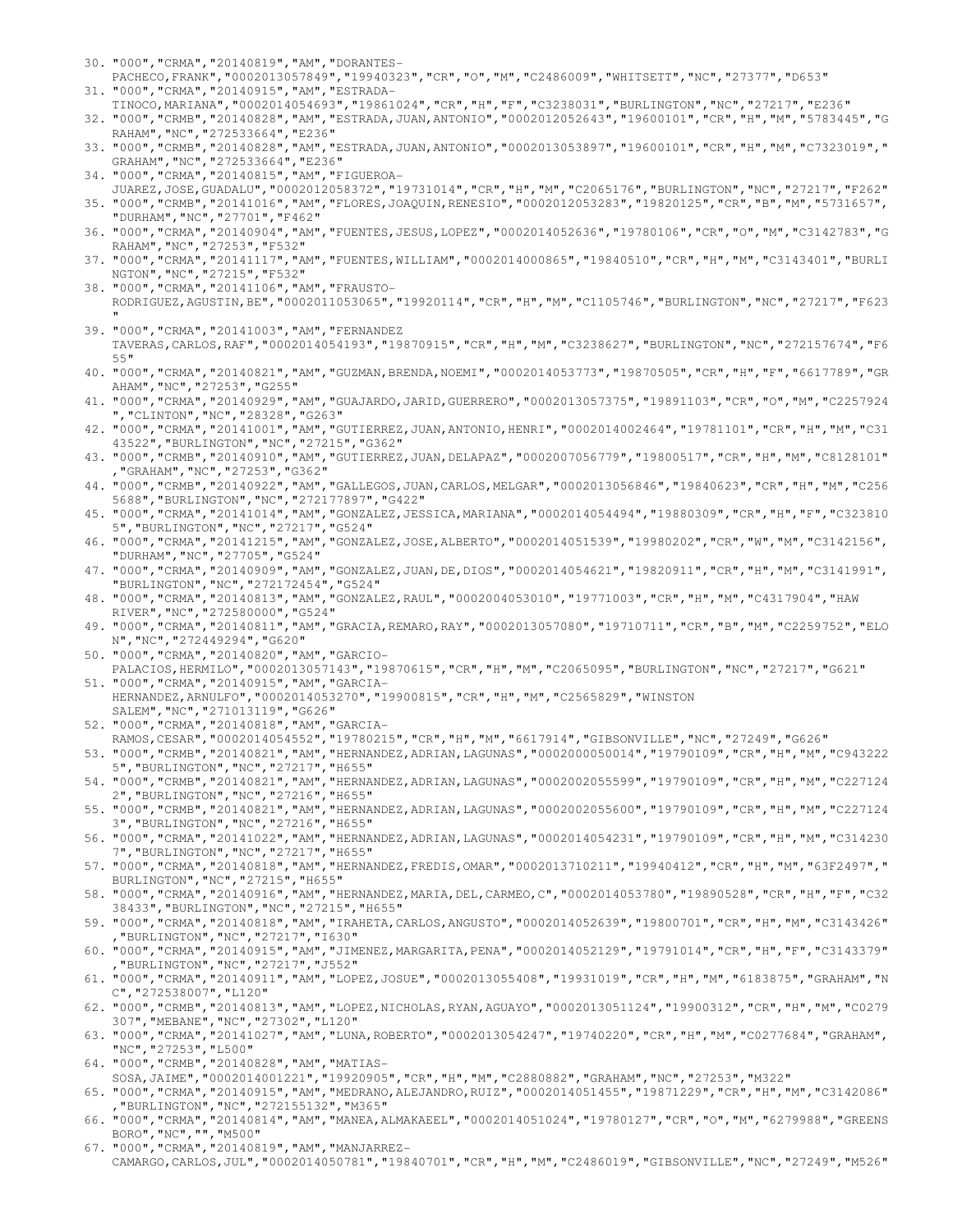- 68. "000","CRMA","20140819","AM","MENDEZ-
- WILSON,JUAN,ANTONIO","0002014000257","19920203","CR","W","M","C2486014","BURLINGTON","NC","27217","M532" 69. "000","CRMB","20141002","AM","MENDOZA,MARCO,ANTONIO","0002013055960","19890927","CR","H","M","C2487022",
- "GRAHAM","NC","272533738","M532" 70. "000","CRMA","20140818","AM","MENDOZA,MIGUEL,ANGEL","0002014053921","19811204","CR","H","M","6617909","B URLINGTON","NC","27217","M532"
- 71. "000","CRMA","20140911","AM","MENDOZA,OCTAVIO,CASTELLANOS","0002014052471","19930605","CR","W","M","C323 7979","BURLINGTON","NC","27217","M532"
- 72. "000","CRMA","20141002","AM","MORA,MARCOS,ALEJANDRO","0002014051981","19901124","CR","H","M","C3238053", "DURHAM","NC","27707","M600"
- 73. "000","CRMA","20141020","AM","MIRHOSSEINI,FARZAD","0002014054537","19660815","CR","U","M","C3142932","BU RLINGTON","NC","272158214","M625"
- 74. "000","CRMA","20140819","AM","MARTINEZ-LUNA,OSCAR,MIGUEL","0002014052811","19950801","CR","H","M","C3142994","BURLINGTON","NC","272171149","M63 5"
- 75. "000","CRMA","20140819","AM","MARTINEZ-LUNA,OSCAR,MIGUEL","0002014052812","19950801","CR","H","M","C3142995","BURLINGTON","NC","272171149","M63 5"
- 76. "000","CRMB","20141028","AM","MARTINEZ,EDUARDO,OSORRO","0002014053741","19931015","CR","H","M","C2880517 ","BURLINGTON","NC","27215","M635"
- 77. "000","CRMA","20141017","AM","MARTINEZ,STEPHANIE,AYERS","0002014053349","19760728","CR","W","F","C314205 1","GRAHAM","NC","27253","M635"
- 78. "000","CRMB","20140902","AM","NIEVES,YSMAEL,PEREZ","0002014053768","19510115","CR","H","M","C2880518","G RAHAM","NC","27253","N120"
- 79. "000","CRMA","20141118","AM","OLMOS,REBECCA,WHEELEY","0002013051932","19841023","CR","H","F","C0638054", "MEBANE","NC","27302","O452"
- 80. "000","CRMA","20140820","AM","ORTIZ-ARENAS,JUAN,FRANCISCO","0002014700581","19841024","CR","W","M","87F4860","GREENSBORO","NC","27407","O632 "
- 81. "000","CRMA","20140916","AM","ORTIZ-
- HERNANDEZ,CELIA","0002014053778","19760918","CR","H","F","C2257723","BURLINGTON","NC","27217","O632"
- 82. "000","CRMB","20140827","AM","ORTIZ,HECTOR","0002014052656","19660922","CR","W","M","C3237476","BURLINGT ON","NC","27215","O632"
- 83. "000", "CRMA", "20140819", "AM", "ORNELAS, MARIA, LUISA", "0002013056241", "19730824", "CR", "W", "F", "C2259741", "B URLINGTON","NC","27215","O654"
- 84. "000","CRMA","20140918","AM","PASCUAL,TRINIDAD","0002014054122","19730405","CR","U","M","6617791","GRAHA M","NC","27253","P240"
- 85. "000","CRMA","20140811","AM","PYAKUREL,GOVINDA,PRASAD","0002014053896","19600904","CR","W","M","C3143516 ","MAPLE SHADE","NJ","08052","P264"
- 86. "000","CRMA","20140922","AM","POLANCO,RAFAEL,APPELLANO","0002014053144","19691201","CR","H","M","6617701 ","COLLINSVILLE","VA","24078","P452"
- 87. "000","CRMA","20140923","AM","PILAR,JUAN,VASQUEZ","0002013053279","19711020","CR","H","M","C0638062","ME BANE","NC","27302","P460"
- 88. "000","CRMA","20141001","AM","PONCE-GOMEZ,ANDRES","0002014051979","19950703","CR","H","M","C3143004","BURLINGTON","NC","272171149","P522" 89. "000","CRMA","20141016","AM","PANTALEON-
- MARTINEZ,JOSE","0002014051870","19701207","CR","H","M","6413761","BURLINGTON","NC","27217","P534"
- 90. "000","CRMB","20140814","AM","PANTALEON,ANTUNEZ,INGNACIO","0002011004771","19930607","CR","H","M","C1308 813","GRAHAM","NC","27253","P534"
- 91. "000","CRMB","20140814","AM","PANTALEON,IGNACIO,ANTUNEZ","0002012052326","19930607","CR","H","M","C14642 70","GRAHAM","NC","27253","P534"
- 92. "000","CRMA","20141001","AM","PANTALEON,PABLO,SANTAMARIA","0002013054654","19921227","CR","H","M","C2065 737","BURLINGTON","NC","27217","P534"
- 93. "000","CRMB","20140828","AM","PANTALEON,ROLANDO,ESTRADA","0002013050345","19911223","CR","H","M","577980 0","GRAHAM","NC","27253","P534"
- 94. "000","CRMA","20140811","AM","PARRA,ARTURO,RECCA","0002009057541","19790920","CR","H","M","C0247040","BU RLINGTON","NC","27215","P600"
- 95. "000","CRMA","20140811","AM","PARRA,ARTURO,RECCA","0002009057542","19790920","CR","H","M","C0247041","BU RLINGTON","NC","27215","P600"
- 96. "000","CRMB","20140826","AM","PEREZ,JOSE,ELVIS","0002013057899","19970918","CR","H","M","C2880578","GRAH AM","NC","27253","P620"
- 97. "000","CRMB","20140826","AM","PEREZ,JOSE,ELVIS","0002013057900","19970918","CR","H","M","C2880579","GRAH AM","NC","27253","P620"
- 98. "000","CRMA","20141002","AM","PORTILLO,ABRAHAM,RIVERA","0002012058311","19840620","CR","H","M","C2064491 ","BURLINGTON","NC","27217","P634"
- 99. "000","CRMA","20141014","AM","QUINTANA,FILEMON,HERNANDEZ","0002014053370","19620727","CR","H","M","66178 79","GRAHAM","NC","272534629","Q535"
- 100."000","CRMA","20141014","AM","QUINTANA,FILEMON,HERNANDEZ","0002014705099","19620727","CR","H","M","501F5 91","GRAHAM","NC","27253","Q535"
- 101."000","CRMA","20140918","AM","QUINONES,BRIANA,ELYSE","0002014702566","19930827","CR","B","F","101F094"," GREENSBORO","NC","27401","Q552"
- 102."000","CRMA","20140813","AM","RIVERA,JOSE,TITO","0002012056999","19630619","CR","H","M","C1859521","BURL INGTON","NC","27215","R160"
- 103."000","CRMA","20140908","AM","RIVERA,MIGUEL,A","0002014052942","19460418","CR","H","M","C2257070","GRAHA M","NC","27253","R160"
- 104."000","CRMA","20140811","AM","RECCA,ARTURO,PARRA","0002014051816","19790920","CR","H","M","C3143504","BU RLINGTON","NC","27215","R200"
- 105."000","CRMA","20140811","AM","RECCA,ARTURO,PARRA","0002014051817","19790920","CR","H","M","C3143505","BU RLINGTON","NC","27215","R200"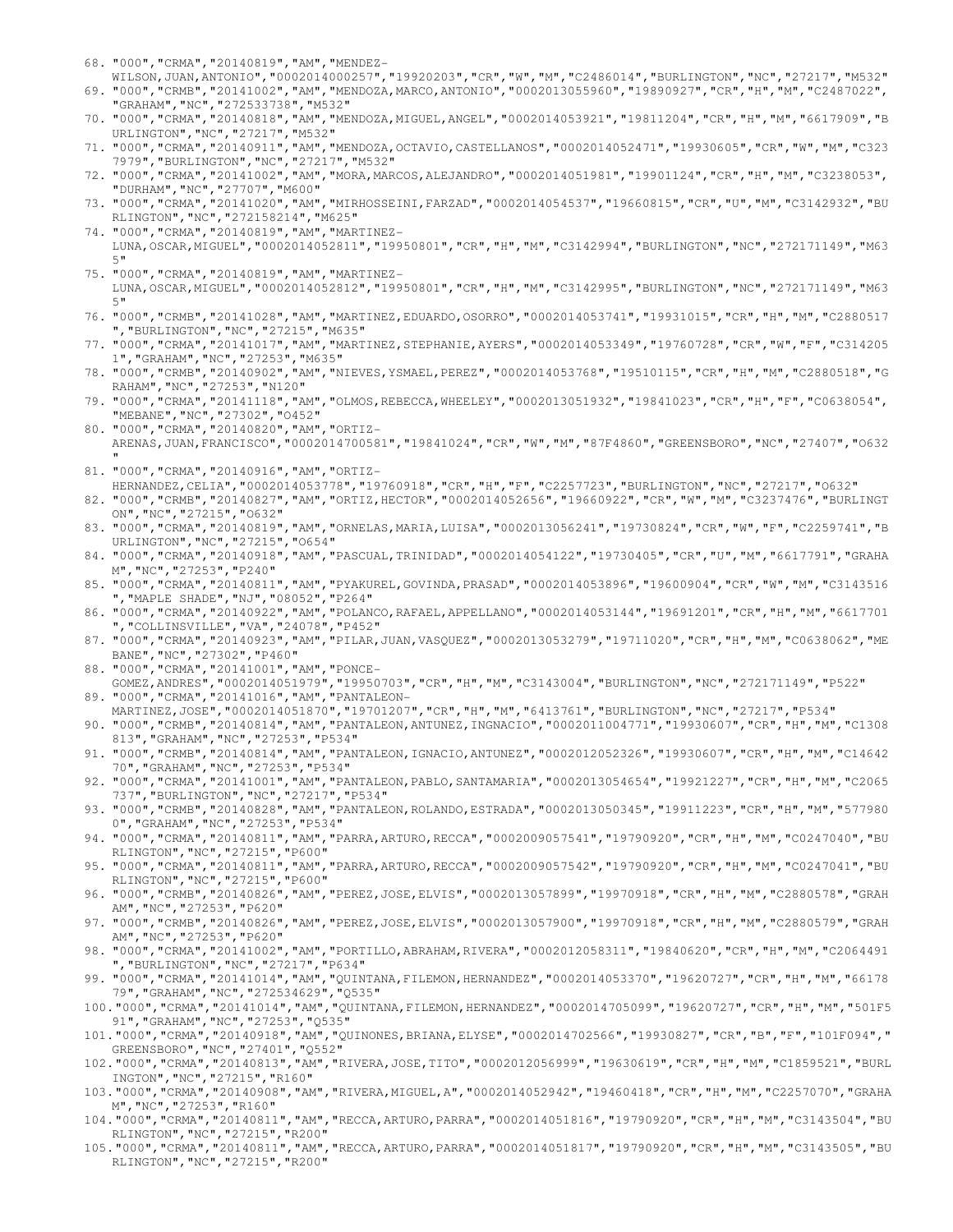- 106."000","CRMA","20140916","AM","RUIZ,FRANCISCO,PARODA","0002014054373","19700102","CR","W","M","C3238553", "BURLINGTON","NC","27217","R200"
- 107."000","CRMA","20140915","AM","RODRIGUEZ,HUMBERTO","0002014052123","19970106","CR","H","M","C3143603","GR AHAM","NC","272538182","R362"
- 108."000","CRMA","20141001","AM","RAMOS,ROBIN,MARIE","0002014052071","19620115","CR","W","F","C3143506","CHA RLOTTE","NC","282157544","R520"
- 109."000","CRMA","20140819","AM","RAMIREZ,JOEL,SANCHEZ","0002013055369","19950405","CR","H","M","C2259733"," BURLINGTON","NC","272173172","R562"
- 110."000","CRMA","20140911","AM","RAMIREZ,JOSE,SANTOS,GOMEZ","0002014050628","19761101","CR","H","M","C22582 65","GRAHAM","NC","27253","R562"
- 111."000","CRMA","20140820","AM","SPOSATO,ADRIANA,MARIE","0002014050240","19920313","CR","W","F","C2064881", "BURLINGTON","NC","272159665","S123"
- 112."000","CRMB","20141016","AM","SOSA,EDUARDO,MATIAS","0002014052056","19901103","CR","H","M","5731747","GR AHAM","NC","27253","S200"
- 113."000","CRMA","20140915","AM","SOSA,JUAN,MANUEL,AGUILAR","0002013057145","19940824","CR","H","M","C186044 4","BURLINGTON","NC","272155608","S200"
- 114."000","CRMA","20140915","AM","SOSA,JUAN,MANUEL,AGUILAR","0002013710216","19940824","CR","H","M","67F7408 ","BURLINGTON","NC","27215","S200"
- 115."000","CRMA","20140915","AM","SOSA,JUAN,MANUEL,AGUILAR","0002013710217","19940824","CR","H","M","67F7409 ","BURLINGTON","NC","27215","S200"
- 116."000","CRMB","20141028","AM","SOSA,PEDRO,GONZALEZ","0002013055077","19890406","CR","H","M","C1860097","G RAHAM","NC","27253","S200"
- 117."000","CRMB","20140820","AM","SALGADO,PLUTARCO","0002013056861","19890428","CR","H","M","C2487418","GRAH AM","NC","272536055","S423"
- 118."000","CRMA","20140922","AM","SALDANA,ROLANDO","0002014054375","19710929","CR","H","M","6618030","BURLIN GTON","NC","27217","S435"
- 119."000","CRMA","20140924","AM","SANTAMARIA,DENIS","0002014054690","19960808","CR","H","M","C3142295","BURL INGTON","NC","272178554","S535"
- 120."000","CRMB","20140902","AM","SERRANO,LIDIA,ROSA","0002014054366","19711119","CR","W","F","C3237615","ME BANE","NC","27302","S650"
- 121."000","CRMA","20140813","AM","TOBAR,MARIO,ALBERTO","0002014053776","19940824","CR","H","M","C3142292","D URHAM","NC","27705","T160"
- 122."000","CRMA","20140813","AM","TABORN,TIMMIE","0002014050764","19720313","CR","B","M","C0636578","BURLING TON","NC","27217","T165"
- 123."000","9999","20140811","PM","TIZNADO,JOSE,LUIS,JR","0002014051419","19950217","CR","H","M","C2880589"," BURLINGTON","NC","272172300","T253"
- 124."000","CRMA","20140916","AM","TELLEZ,CONSUELO,LUCIANO","0002014706717","19650915","CR","W","F","97F9267" ,"BURLINGTON","NC","27217","T420"
- 125."000","CRMA","20141003","AM","TEMICH-
- URIETA,MIGAEL","0002014054194","19861126","CR","H","M","C3238626","GREENSBORO","NC","27401","T526"
- 126."000","CRMA","20140918","AM","TINNIN,DEXTER,ONETHA","0002012055829","19560627","CR","B","M","C1860421"," BURLINGTON","NC","27217","T550"
- 127."000","CRMA","20140814","AM","VASQUEZ,JORGE,ALBERTO,LAINEZ","0002014053295","19860526","CR","W","M","C31 42404","MONTGOMERY","AL","36116","V220"
- 128."000","CRMB","20140916","AM","VAUGHN,AIMEE,ALICIA","0002013053383","19840910","CR","W","F","C1860066","R EIDSVILLE","NC","27320","V250"
- 129."000","CRMA","20140923","AM","VELAZQUEZ,JUAN,CARLOS,DIAZ","0002014052952","19941129","CR","H","M","C0277 845","MEBANE","NC","27302","V422"
- 130."000","CRMA","20140922","AM","VILLAGRAN,JOSE,HERNANDEZ","0002014050239","19820717","CR","H","M","6279830 ","GREENSBORO","NC","27455","V426"
- 131."000","CRMA","20140814","AM","VILLATORO,MARCO,ANTONIO","0002013005166","19940513","CR","H","M","6279872" ,"BURLINGTON","NC","272173108","V436"
- 132."000","CRMB","20140825","AM","VERA,MARIO,ROMERO","0002009050026","19780506","CR","H","M","C9522629","GRA HAM","NC","27253","V600"
- 133."000","CRMA","20140821","AM","VARGAS,JOSE","0002014053447","19940921","CR","H","M","6617787","HAW RIVER","NC","27258","V622"
- 134."000","CRMB","20140825","AM","VERTIZ,SERGIO,ARROYO","0002014054278","19920117","CR","H","M","C3341120"," GRAHAM","NC","272539741","V632"

#### **Alexander County**

- 1. "010","0002","20140825","AM","ANDOLINA,SALVATORE,JOSEPH,SR","0102013050119","19850901","CR","W","M","C20 79017","TAYLORSVILLE","NC","28681","A534"
- 2. "010","0002","20140818","AM","BILLANUEVA,GILBERTO,AVILA","0102013051821","19741210","CR","H","M","488260 0", "STATESVILLE", "NC", "28677", "B451"
- 3. "010","0002","20140818","AM","BILLANUEVA,GILBERTO,AVILA","0102013701915","19741210","CR","H","M","55F774 4","STATESVILLE","NC","28625","B451"
- 4. "010","0002","20140908","AM","CORADO-COLINDRES,WALTER,JHE","0102014051054","19750103","CR","H","M","6601163","HICKORY","NC","","C632"
- 5. "010","0002","20141027","AM","ESTES,CHRISTOPHER,SAGE","0102013050674","19930908","CR","W","M","5665169", "STONY POINT","NC","28678","E232"
- 6. "010","0002","20141027","AM","ESTES,CHRISTOPHER,SAGE","0102013700769","19930908","CR","W","M","8F22917", "TAYLORSVILLE","NC","28681","E232"
- 7. "010","0002","20140825","AM","FRANCISCO,IRVIN,WANE","0102012052348","19910329","CR","W","M","C2079053"," TAYLORSVILLE","NC","286818542","F652"
- 8. "010","0002","20140825","AM","FRANCISCO,IRVIN,WANE","0102013050616","19910329","CR","W","M","C2079180"," TAYLORSVILLE","NC","286818542","F652"
- 9. "010","0002","20141124","AM","FRANCISCO,IRVIN,WANE","0102012050939","19910329","CR","W","M","6282537","T AYLORSVILLE","NC","286818542","F652"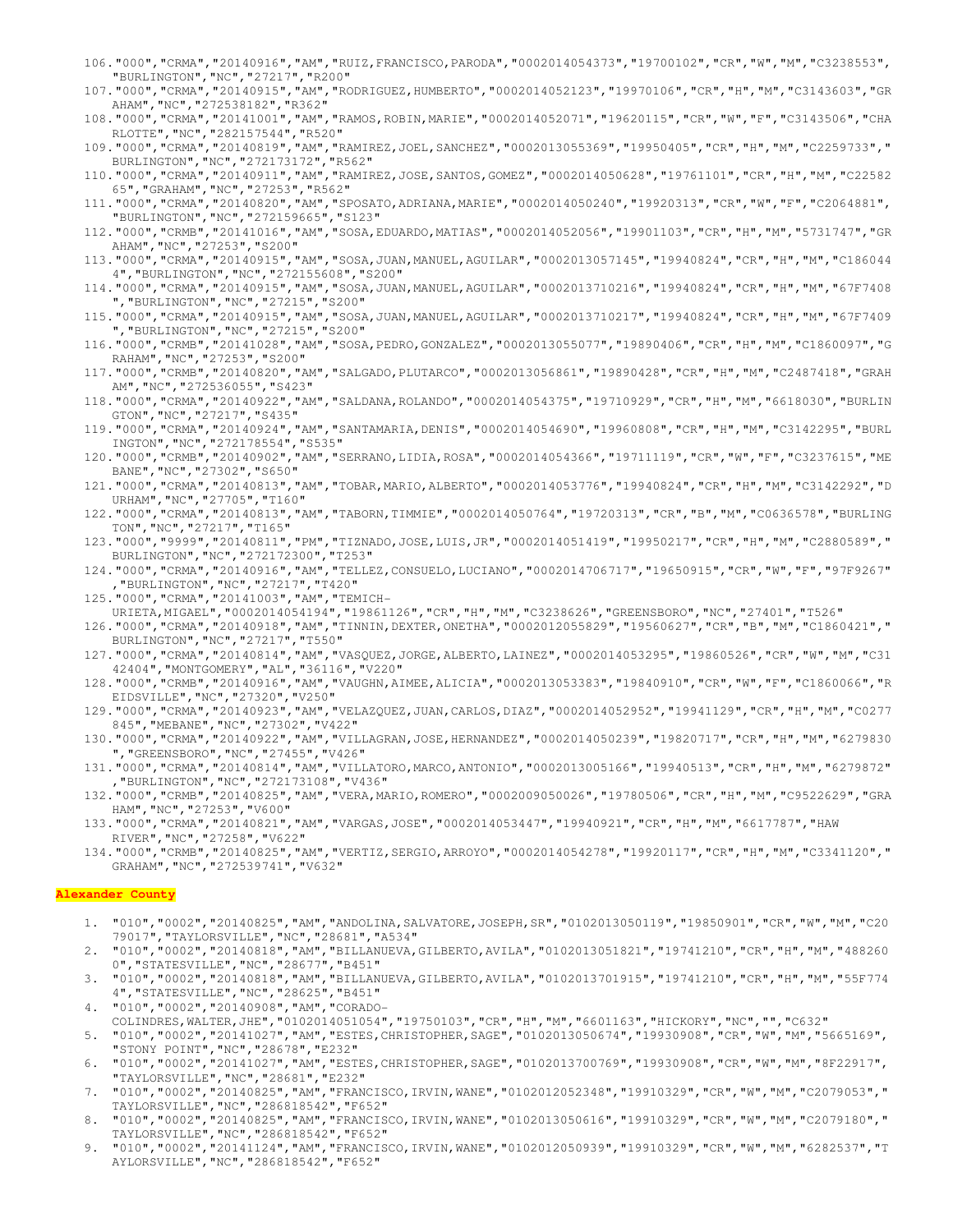- 10. "010","0002","20140922","AM","GONZALES-
- INAMA,FREDY,OSWALDO","0102014050834","19710227","CR","H","M","C3007253","HICKORY","NC","28601","G524" 11. "010","0002","20140922","AM","GONZALES-
- INAMA,FREDY,OSWALDO","0102014050835","19710227","CR","H","M","","HICKORY","NC","28601","G524"
- 12. "010","0002","20140825","AM","HERNANDEZ,OSCAR,ARIAS","0102014050583","19851113","CR","H","M","C3007330", "HIDDENITE","NC","28636","H655"
- 13. "010","0002","20140825","AM","JUAREZ-
- OCHOA,OSCAR,RENE","0102012051369","19851116","CR","U","M","C1043370","CHARLOTTE","NC","282038203","J622" 14. "010","0002","20141027","AM","LOPEZ,GUADALUPE,CASAS","0102013051946","19701119","CR","H","M","C2079065", "TAYLORSVILLE","NC","28681","L120"
- 15. "010","0001","20140818","AM","MENDEZ,LEOBIGILDO,CALVARO","0102013051073","19651002","CRS","O","M","C2079 302","TAYLORSVILLE","NC","28681","M532"
- 16. "010","0002","20141027","AM","MONTANA,GERARDO,MORALES","0102013050168","19770730","CR","H","M","C2079055 ","TAYLORSVILLE","NC","28681","M535"
- 17. "010","0002","20140825","AM","OROZCO,ALEX","0102014050163","19810603","CR","H","M","C3007076","TAYLORSVI LLE","NC","28681","O620"
- 18. "010","0002","20140825","AM","OROZCO,ALEX","0102014700150","19810603","CR","H","M","45F0762","TAYLORSVIL LE","NC","28681","O620"
- 19. "010","0002","20140825","AM","RIVERA,JUAN,ENRIQUE","0102013052073","19731016","CR","H","M","C2079404","S TATESVILLE","NC","28625","R160"
- 20. "010","0002","20140929","AM","RODRIGUEZ,ALEX","0102012701119","19540710","CR","W","M","F572604","TAYLORS VILLE","NC","28681","R362"
- 21. "010","0002","20140929","AM","RODRIGUEZ,ALEX","0102013000015","19540710","CR","W","M","6317155","TAYLORS VILLE","NC","28681","R362"
- 22. "010","0002","20140908","AM","RODRIGUEZ,LUIS,G","0102014051093","19830715","CR","H","M","6601164","TAYLO RSVILLE","NC","28681","R362"
- 23. "010","0002","20140825","AM","REYNOSO,ISAIAS","0102013050425","19780706","CR","H","M","C0731210","TAYLOR SVILLE","NC","28681","R520"
- 24. "010","0002","20140908","AM","RENTERIA,CARLOS","0102013050385","19941102","CR","O","M","C1723474","TAYLO RSVILLE","NC","28681","R536"
- 25. "010","0002","20140908","AM","RENTERIA,CARLOS","0102013050386","19941102","CR","O","M","C1723475","TAYLO RSVILLE","NC","28681","R536"
- 26. "010","0002","20140922","AM","SIERRA,JOSE,ALONZO","0102013050703","19750719","CR","H","M","5766555","MOR AVIAN FALLS","NC","28654","S600"
- 27. "010","0002","20140922","AM","THAI,MINH,HIEN","0102014050473","19840216","CR","A","M","5766587","LENOIR" ,"NC","28645","T000"
- 28. "010","0002","20140929","AM","VILLALPANDO,DANIEL","0102013051637","19921203","CR","O","M","C2079063","NO RTH WILKESBOR","NC","28659","V441"
- 29. "010","0002","20140929","AM","VILLALPANDO,DANIEL,ENRIQUE","0102013000278","19921203","CR","H","M","C2079 064","NORTH WILKESBOR","NC","286593306","V441"
- 30. "010","0002","20140825","AM","XIONG,NHIA","0102013051202","19840905","CR","A","M","6147320","TULSA","OK" ,"74134","X520"
- 31. "010","0002","20141222","AM","YANG,CHONBURI","0102013000124","19870910","CR","O","M","5665165","DREXEL", "NC","28619","Y520"

#### **Allegheny County**

- 1. "020","000B","20140812","AM","CASTRO,ABRAHAM,S","0202014050146","19840316","CR","H","M","6598976","GLADE VALLEY","NC","28627","C236"
- 2. "020","000B","20140812","AM","CORTES-
- HERNANDEZ,MELINDA,EML","0202014050118","19791108","CR","W","F","5767953","SPARTA","NC","28675","C632" 3. "020","000B","20140923","AM","HERNANDEZ-
- OLGUIN,JUAN,DAVID","0202014700391","19970207","CR","H","M","648F522","ENNICE","NC","28623","H655" 4. "020","000B","20140923","AM","HERNANDEZ-
- OLGUIN,JUAN,DAVIDI","0202014050232","19970207","CR","H","M","6598708","ENNICE","NC","28623","H655" 5. "020","000B","20140923","AM","HERNANDEZ-
- OLGUIN,JUAN,DAVIDI","0202014050233","19970207","CR","H","M","6598709","ENNICE","NC","28623","H655"
- 6. "020","000B","20140923","AM","HERNANDEZ,GERSAIN","0202014050204","19870413","CR","H","M","C2935052","SPA RTA","NC","28675","H655"
- 7. "020","000B","20141014","AM","LOPEZ,ELVER,H","0202014050207","19850115","CR","O","M","C2935085","SPARTA" ,"NC","28675","L120"
- 8. "020","000B","20141014","AM","LOPEZ,LVER,H","0202014700335","19850115","CR","H","M","5822E12","SPARTA"," NC","28675","L120"
- 9. "020","000A","20141006","AM","MEDINA,LUIS,C","0202012050412","19890626","CRS","H","M","C1251133","ENNICE ","NC","28623","M350"
- 10. "020","000B","20141014","AM","RODRIGUEZ,GUILLERMO","0202014000009","19920705","CR","H","M","6403949","SP ARTA","NC","28675","R362"

#### **Anson County**

1. "030","0001","20140902","AM","ALONSO,MARTIN,VASQUEZ","0302013000818","19941010","CRS","H","M","6356342", "MATTHEWS","NC","28105","A452"

#### **Ashe County**

- 1. "040","000B","20140828","AM","AMBROSIO,ALBINO,DURAN","0402013050829","19840804","CR","O","M","C2215702", "WEST JEFFERSON","NC","28694","A516"
- 2. "040","000B","20140925","AM","ARGUETA,OTILIA,ESPERANZA","0402014050444","19741204","CR","H","F","6598879 ","JEFFERSON","NC","28640","A623"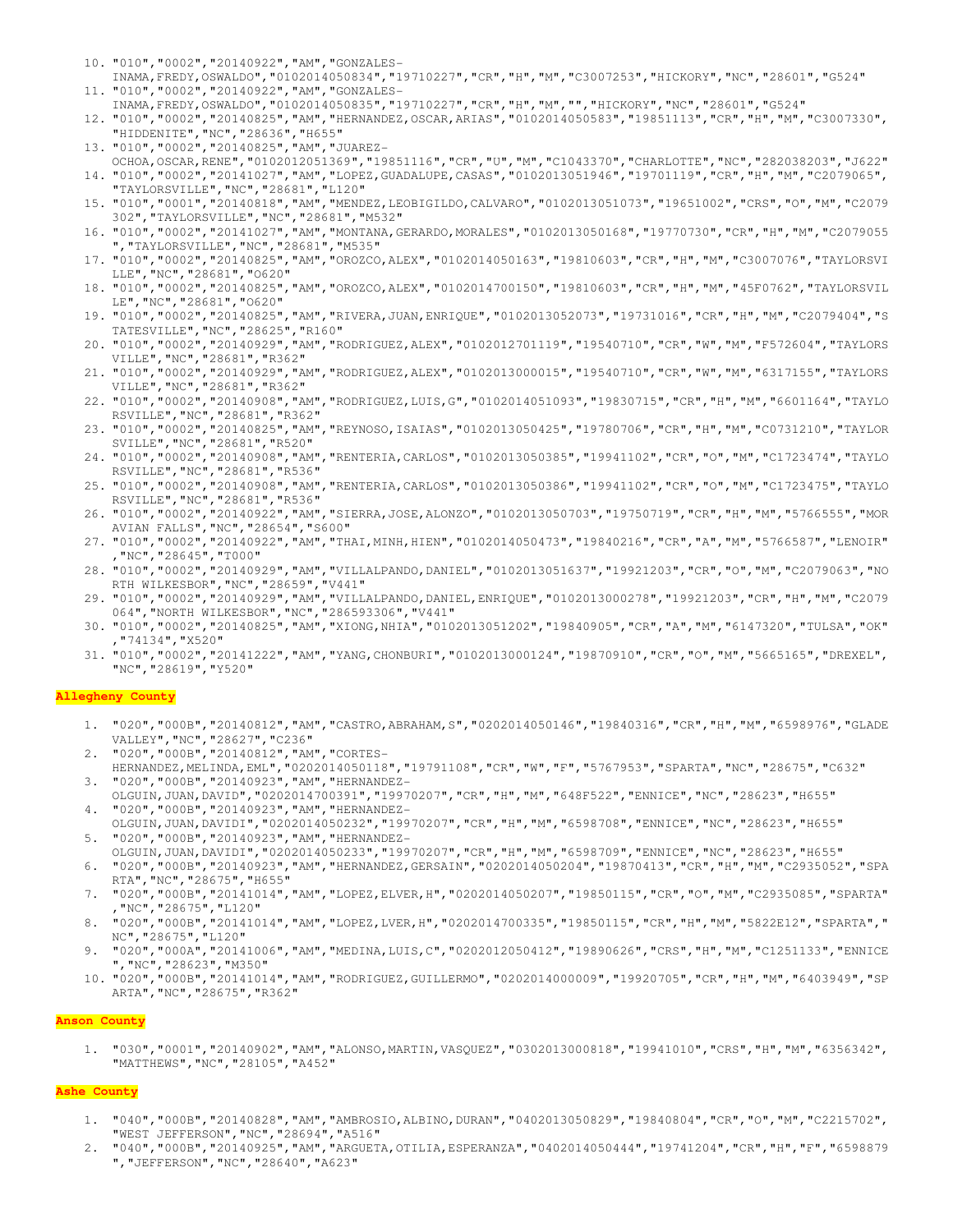- 3. "040","000B","20140828","AM","BALTIERRA,MARCOS,CABRERA","0402013050907","19920104","CR","O","M","C221570 7","JEFFERSON","NC","28640","B436"
- 4. "040","000B","20140821","AM","GARCIA,HUMBERTO,SANTES","0402013050542","19860927","CR","O","M","C1659956" ,"WEST JEFFERSON","NC","28694","G620"
- 5. "040","000B","20140828","AM","LOPEZ,DELFINO,HERNANDEZ","0402012051172","19830129","CR","O","M","C2215491 ","CRUMPLER","NC","28617","L120"
- 6. "040","000B","20140828","AM","PEREZ,JUAN,DIAS","0402014050533","19890404","CR","H","M","C2946181","JEFFE RSON","NC","28640","P620"
- 7. "040","000B","20141009","AM","REYES,PORFIRIO,CRUZ","0402014050332","19780915","CR","O","M","6336378","JE FFERSON","NC","28640","R200"
- 8. "040","000B","20140828","AM","RUIZ,JOSE,LUIS","0402014050463","19960709","CR","H","M","C2946178","WEST JEFFERSON","NC","28694","R200"

## **Avery County**

- 1. "050","000B","20140917","AM","ALONZO,JESUS,FELIPE","0502014700610","19830716","CR","H","M","695F560","JO HNSON CITY","TN","37601","A452"
- 2. "050","000B","20140821","AM","ANDRADE-
- LOPEZ,MIGUEL","0502013050590","19810527","CR","W","M","C2379681","SUGAR MOUNTAIN","NC","28604","A536"
- 3. "050","000B","20140819","AM","CANO,JUAN","0502014050296","19900509","CR","H","M","C3022993","SPRUCE PINE","NC","","C500"
- 4. "050","000B","20140904","AM","MARTINEZ,ROBALDO,SANTOS","0502014050209","19820805","CR","H","M","6606026" ,"SHELBY","NC","28152","M635"
- 5. "050","000B","20140917","AM","SANCHEZ,RAUL,ANGEL CABRERA","0502014050405","19841118","CR","O","M","6606056","WEST JEFFERSON","NC","28694","S522"
- 6. "050","000C","20140811","AM","TEHANDON,MARIO","0502013050272","19690520","CRS","H","M","6270142","SPRUCE PINE","NC","28777","T535"

### **Beaufort County**

- 1. "060","0211","20140908","AM","AVENDANO,LEONARDO,SILVERIO","0602014701783","19841106","CR","H","M","407F0 11","MURFREESBORO","NC","27855","A153"
- 2. "060","0211","20140915","AM","AGUIRRE,CHRISTOPHER,LEE","0602014701494","19850311","CR","H","M","262F440" ,"GREENVILLE","NC","27834","A260"
- 3. "060","0211","20141028","AM","BAMACA,ELMITO,FROILAN","0602014051210","19871221","CR","H","M","6624344"," WASHINGTON","NC","27889","B520"
- 4. "060","0211","20140821","AM","CHAVEZ,MIGUEL","0602013000353","19821002","CR","H","M","6344956","KINSTON" ,"NC","28501","C120"
- 5. "060","0211","20140915","AM","CUPIL,JORGE,MANUEL
- CASTELLAN","0602014050900","19820719","CR","O","M","6624389","WILLIAMSTON","NC","27892","C140" 6. "060","0211","20140821","AM","CULAJAY-
- BAJXAC,CESAR","0602014050080","19770428","CR","H","M","6344996","WASHINGTON","NC","27889","C421"
- 7. "060","0211","20140825","AM","CALDERON,RODOLFO,PICHARDO","0602014050902","19780920","CR","H","M","662433 3","CHOCOWINITY","NC","27817","C436"
- 8. "060","0211","20140814","AM","CHAIRES-MARTINEZ,GILBERTO","0602014050721","19731116","CR","H","M","6417481","GRIMESLAND","NC","27837","C625"
- 9. "060", "0211", "20140814", "AM", "CHAIRES-MARTINEZ,GILBERTO","0602014701461","19731116","CR","H","M","296F237","GRIMESLAND","NC","27837","C625"
- 10. "060","0211","20140826","AM","CORRILLO,DAVID,CONTRERAS","0602014050215","19800708","CR","H","M","5829716 ","WASHINGTON","NC","27889","C640"
- 11. "060","0211","20141201","AM","FLORES-SABAIZ,JUAN,CARLOS","0602014050903","19760506","CR","O","M","6624081","CHOCOWINITY","NC","27817","F462" 12. "060","0211","20140915","AM","GOMEZ,JEREMIAS","0602014050263","19850303","CR","H","M","6419227","WASHING
- TON","NC","27889","G520" 13. "060","0211","20140916","AM","GONZALEZ-
- SANTIAGO,PEDRO","0602014050757","19810408","CR","H","M","6624277","GREENVILLE","NC","27858","G524"
- 14. "060","0211","20140819","AM","GONZALEZ,JOSE,DIEGO","0602014050722","19610524","CR","W","M","6624026","KI TTY HAWK","NC","27949","G524"
- 15. "060","0211","20140819","AM","GONZALEZ,JOSE,DIEGO","0602014701463","19610524","CR","O","M","251F618","KI TTY HAWK","NC","27949","G524"
- 16. "060","0211","20140814","AM","GARCIA,HOMERO","0602013051141","19800701","CR","H","M","6417458","WASHINGT ON","NC","27889","G620"
- 17. "060","0218","20151225","AM","GARCIA,SALVADOR,GALMICHE","0602011050399","19801028","CRS","H","M","623030 1","MOREHEAD CITY","NC","28557","G620"
- 18. "060","0211","20141202","AM","GARMONA,MAURICO,PERALTA","0602014000204","19841026","CR","H","M","6232478" ,"AURORA","NC","27806","G655"
- 19. "060","0211","20140828","AM","LOPEZ,JUAN,CARLOS","0602013001235","19840720","CR","H","M","C2108625","GRE ENVILLE","NC","278341163","L120"
- 20. "060","0218","20141225","AM","LOZON,ADAM,JOSHUA","0602013051509","19870611","CRS","W","M","6417350","BAT H","NC","27808","L250"
- 21. "060","0211","20140915","AM","MEDINA,BERNARDINO,CAMARILLO","0602014050818","19590519","CR","O","M","6624 001", "WASHINGTON", "NC", "27889", "M350"
- 22. "060","0211","20140819","AM","MONROY-FLORES,ITZEL,GUADALUP","0602014050115","19940918","CR","U","F","6232475","WASHINGTON","NC","27889","M561 23. "060","0211","20140915","AM","OCANA-
- LOPEZ,JUANA,CARLOS","0602013050332","19840620","CR","H","M","5829068","GREENVILLE","NC","27834","O254" 24. "060","0211","20140915","AM","OCANN-
- LOPEZ,JUAN,CARLOS","0602013000134","19840720","CR","H","M","5829069","GREENVILLE","NC","278341163","O254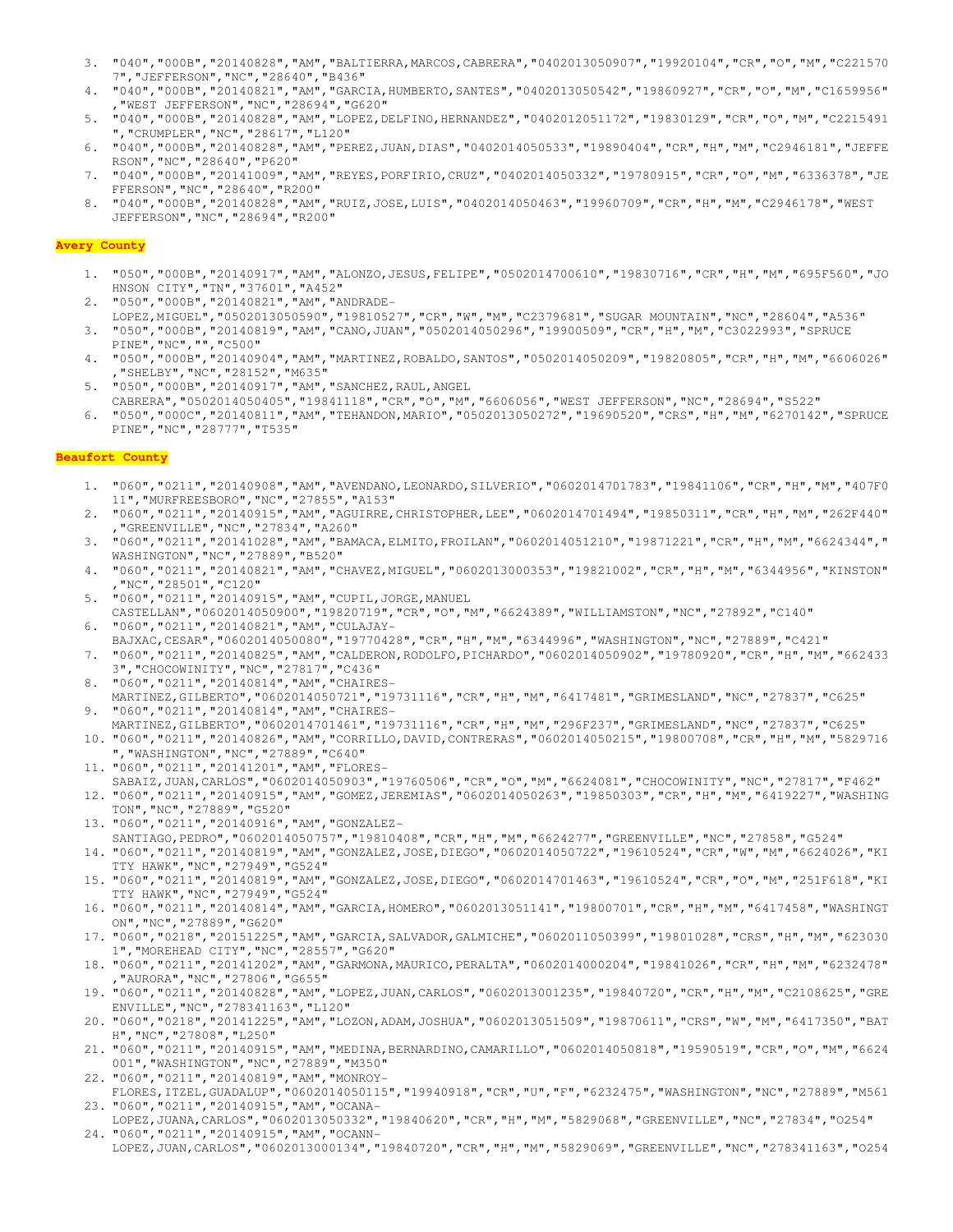- 25. "060","0211","20140826","AM","PADILLA,AURELIO,SUAREZ","0602008050376","19840709","CR","H","M","C8871667" ,"WASHINGTON","NC","27889","P340"
- 26. "060","0211","20140911","AM","RUBIO,ANICANDRO,IBARRA","0602013051959","19640826","CR","H","M","C2496243" ,"WASHINGTON","NC","278896848","R100"
- 27. "060","0211","20140825","AM","RIVERA,SCARLET,EDWARDS","0602014050022","19640314","CR","W","F","6378180", "GREENVILLE","NC","27834","R160"
- 28. "060","0211","20140911","AM","RODRIGUES,ABUNDIO","0602013051202","19610221","CR","W","M","C0575648","WAS HINGTON","NC","27889","R362"
- 29. "060","0211","20140911","AM","RODRIGUEZ,CESARO,IVAN","0602013051621","19930315","CR","O","M","6344976"," WASHINGTON","NC","27889","R362"
- 30. "060","0211","20140911","AM","RODRIGUEZ,CESARO,IVAN","0602013702657","19930315","CR","H","M","18F0751"," WASHINGTON","NC","27889","R362"
- 31. "060","0218","20151225","AM","RENTEIRA,RAUL,MIQUEL","0602013051752","19911207","CRS","O","M","6380565"," WASHINGTON","NC","27889","R536"
- 32. "060","0211","20140916","AM","RAMIREZ,CONCEPCION,GARCIA","0602014050126","19841204","CR","H","M","641737 3","CHOCOWINITY","NC","27817","R562"
- 33. "060","0211","20140916","AM","RAMIREZ,CONCEPCION,GARCIA","0602014700238","19841204","CR","H","M","90F362 6","CHOCOWINITY","NC","27817","R562"
- 34. "060","0211","20140814","AM","RAMIREZ,RUEBEN,BARRERA","0602000051048","19710404","CR","H","M","0165916", "GREENVILLE","NC","27834","R562"
- 35. "060","0211","20140825","AM","SERRANO,MIGUEL,MARTINEZ","0602014050562","19871015","CR","H","M","C1422509 ","WASHINGTON","NC","27889","S650"
- 36. "060","0211","20140915","AM","TACEN,EGIDIO,GONZALAS","0602012052531","19720514","CR","O","M","6346366"," WASHINGTON","NC","27889","T250"
- 37. "060","0211","20140821","AM","VILLEDA,EFRAIN,FEDERICO","0602013050633","19810828","CR","O","M","6344954" ,"GREENVILLE","NC","27834","V430"
- 38. "060","0211","20140814","AM","VINES,DAVID,LEE","0602013052243","19720901","CR","B","M","6417468","CHOCOW INITY","NC","27817","V520"
- 39. "060","0211","20140811","AM","VARGAS,AUSTIN,LUIS","0602013052927","19920423","CR","W","M","6419188","GRE ENVILLE","NC","27834","V622"
- 40. "060","0211","20140821","AM","VARGAS,AUSTIN,LUIS","0602014050794","19920423","CR","W","M","C2722412","GR EENVILLE","NC","27834","V622"

#### **Bertie County**

0.

#### **Bladen County**

- 1. "080","0001","20140929","AM","BRITTO,ANGELICA","0802014050690","19790921","CR","O","F","6442580","CLARKT ON","NC","28433","B630"
- 2. "080","0001","20140916","AM","BARAHONA,ROMAN,HERNANDEZ","0802014050802","19730212","CR","O","M","6375895 ","RED SPRINGS","NC","28377","B650"
- 3. "080","0001","20140908","AM","CASTILLO,TIMOTEO,BLAS","0802014050064","19801018","CR","H","M","C2956277", "ELIZABETHTOWN","NC","28337","C234"
- 4. "080","0001","20140915","AM","CAMACHO,DAVID,LOPEZ","0802014050118","19770116","CR","H","M","5800324","GA RLAND","NC","28441","C520"
- 5. "080","0001","20140922","AM","CERNAT,VLAD,MIHAIL","0802013051507","19900710","CR","W","M","6372387","DUL UTH","GA","30097","C653"
- 6. "080","0001","20140923","AM","GOVEA,OMAR,LUCIO","0802014000582","19921117","CR","H","M","6372898","ELIZA BETHTOWN","NC","28337","G100"
- 7. "080","0001","20140812","AM","GUERRA,CAROLROSE","0802014050349","19750409","CR","I","F","C2042746","TAR HEEL","NC","28392","G600"
- 8. "080","0001","20140922","AM","HERNANDEZ,ANTONIO,VBIEL","0802014701811","19891023","CR","H","M","524F974" ,"BONITA SPRINGS","FL","34135","H655"
- 9. "080","0001","20140923","AM","LUCIO,LUIS,MIGUEL,DIAZ","0802014000584","19830121","CR","H","M","6372897", "ELIZABETHTOWN","NC","28337","L200"
- 10. "080","0001","20140828","AM","MARTINEZ,CIRILO","0802014000847","19691010","CR","O","M","6218099","CLARKT ON","NC","28433","M635"
- 11. "080","0001","20140918","AM","MARTINEZ,SAMUEL","0802003052532","19671002","CR","H","M","2423566","WHITE OAK","NC","283990000","M635"
- 12. "080","0001","20140825","AM","MORALES-
- VALENTIN,PEDRO,LUIS","0802013052007","19710317","CR","H","M","6372394","CLARKTON","NC","28433","M642"
- 13. "080","0001","20140828","AM","ORTIZ,DAVID,ALEJANDRO","0802013050283","19890626","CR","O","M","5703319"," TAR HEEL","NC","28392","O632"
- 14. "080","0001","20140930","AM","PACHECO,ISRAEL,GARCIA","0802014050754","19810819","CR","H","M","6219032"," WHITE OAK","NC","28399","P220"
- 15. "080","0001","20140811","AM","PENA,JUAN","0802014050924","19920127","CR","H","M","6690980","DONNA","TX", "78537","P500"
- 16. "080","0001","20140915","AM","PORTILLO,JOHN","0802014050552","19920331","CR","H","M","C2044671","ELIZABE THTOWN","NC","28337","P634"
- 17. "080","0001","20140812","AM","RODRIGUEZ-
- HERRERA,BRENDA,LOU","0802014050333","19781113","CR","W","F","5703366","GARLAND","NC","284418970","R362" 18. "080","0001","20140930","AM","RODRIGUEZ,DONALD,RICHARD","0802013701974","19760627","CR","O","M","10F1084 ","FAYETTEVILLE","NC","28306","R362"
- 19. "080","0001","20140925","AM","SANTOS,JOSE","0802014000831","19810423","CR","H","M","6690761","WARSAW","N C","28398","S532"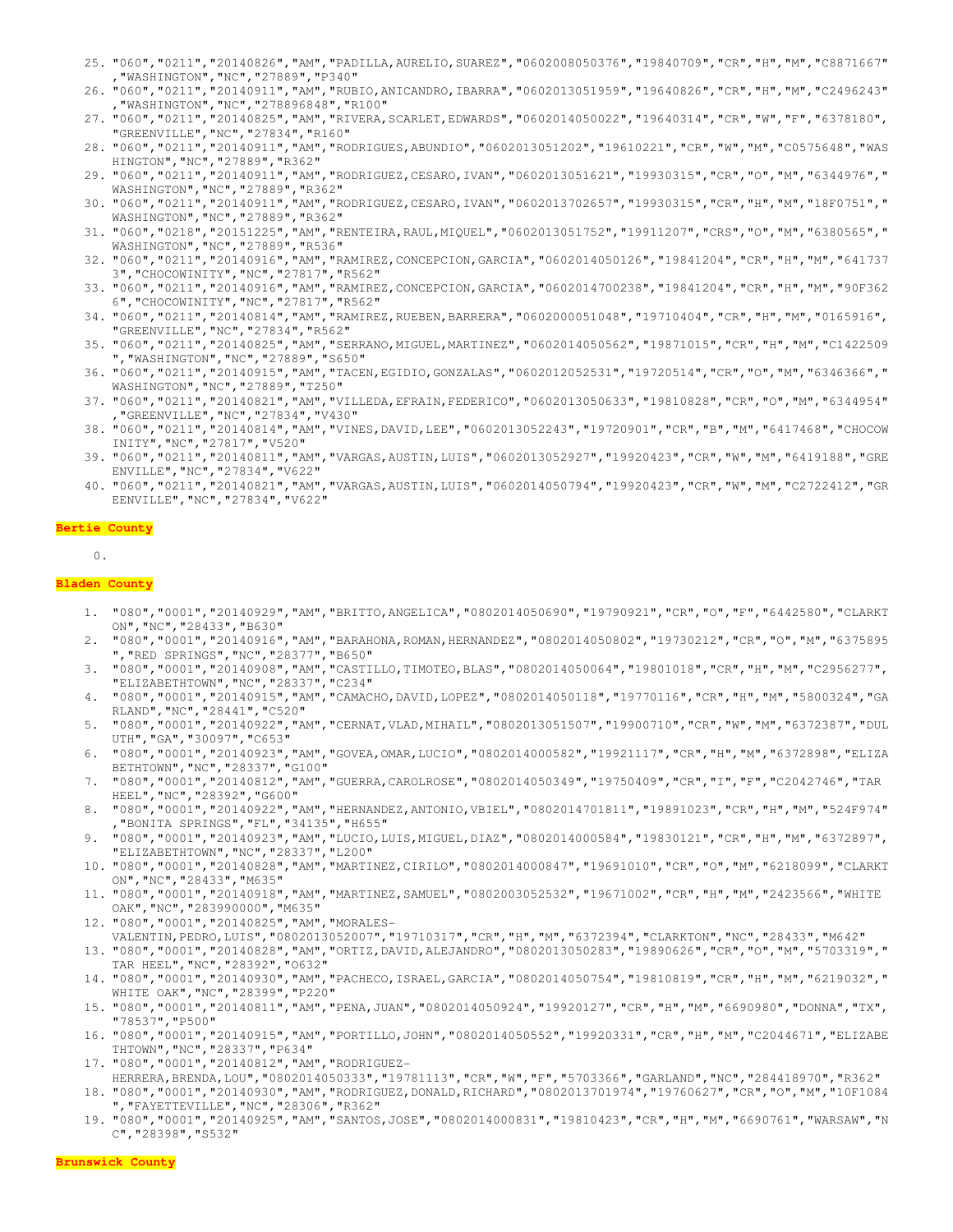1. "090","CRT2","20140924","AM","ACOSTA,JOSE,LUIS

- NEGRON","0902014053385","19820121","CR","H","M","C3388603","LELAND","NC","284514043","A223"
- 2. "090","CRT2","20140924","AM","AGUILAR,JESUS,GARCIA","0902014054014","19800904","CR","O","M","6371805","S HALLOTTE","NC","28470","A246"
- 3. "090","CRT2","20140922","AM","AYALA-
- LOPEZ,CHRISTIAN,ULISES","0902014054034","19861115","CR","O","M","6558001","SOUTHPORT","NC","28461","A441 4. "090","CRT2","20141216","AM","ARREGIUN,MAURICIO,ARIAS","0902014051914","19921115","CR","H","M","6296172" ,"LELAND","NC","28451","A625"
- 5. "090","CRT2","20140923","AM","BUZZIZ,CARLOS","0902014050924","19610414","CR","H","M","C2928007","SUPPLY" ,"NC","28462","B220"
- 6. "090","CRT2","20140819","AM","BENITO
- HERRERA,MANUEL","0902014053479","19940722","CR","H","M","C2929970","WAUCHULA","FL","33873","B530"
- 7. "090","CRT2","20140930","AM","CASBARRO,ARTHUR","0902014051472","19640921","CR","W","M","6251852","SHALLO TTE","NC","28470","C216"
- 8. "090","CRT2","20140813","AM","CASESA,CHRISTOPHER,MICHAEL","0902011055370","19831007","CR","W","M","56433 00","SHALLOTTE","NC","28470","C220"
- 9. "090","CRT2","20140924","AM","CASAREZ,ESTRELLA,SHYENNA","0902014052752","19830629","CR","W","F","C320349 6","LELAND","NC","284514042","C262"
- 10. "090","CRT2","20140902","AM","CATOE,WENDY,JILL","0902014051480","19790620","CR","W","F","6298784","OAK
- 11. "090","CRT2","20140908","AM","DIAZALCANTARA,TANIA,LIZBETH","0902014002075","19930110","CR","H","F","C292 7955","SHALLOTTE","NC","284704485","D242"
- 12. "090","CRT2","20140922","AM","DANGORA,MICHAEL,J","0902014050970","19650312","CR","U","M","C3034876","SUN SET BEACH","NC","28468","D526"
- 13. "090","CRT2","20140819","AM","DOMINGUEZ-MARIN,JOAQUIN,GUS","0902013055736","19870304","CR","H","M","C1901621","OCEAN ISLE BEAC","NC","28469","D552"
- 14. "090","CRT2","20140910","AM","FIGUEROA,CHRISTINA,ANN","0902013050069","19791008","CR","W","F","6374150", "DILLON","SC","","F260"
- 15. "090","CRT2","20140910","AM","GENOVESE,FRANCIS,XAVIER","0902014051826","19650126","CR","W","M","C3036868 ","SOUTHPORT","NC","284619666","G512"
- 16. "090","CRT2","20140818","AM","GOMEZ-
- VELASQUEZ,ALEJANDRO","0902014052069","19861030","CR","H","M","C2927531","CURRIE","NC","28435","G521" 17. "090","CRT2","20140922","AM","GONZALEZ,MICHAEL,ANDRES","0902012056479","19681113","CR","W","M","","SUPPL
- Y","NC","28462","G524" 18. "090","CRT2","20141006","AM","GONZALEZ,MICHAEL,ANDRES","0902014053886","19681113","CR","W","M","C3034525
- ","ASH","NC","28420","G524"
- 19. "090","CRT2","20140827","AM","GARCIA,BENITO,FLORES","0902013050881","19920725","CR","H","M","C1943142"," CLINTON","NC","28328","G620"
- 20. "090","CRT2","20140826","AM","GARCIA,ELMER,JOSE","0902014052116","19921227","CR","U","M","C2928019","ASH ","NC","284202322","G620"
- 21. "090","CRT2","20140929","AM","GARCIA,ISABEL,KRYSTINAH","0902013056404","19850110","CR","H","F","C2927726 ","SHALLOTTE","NC","28470","G620"
- 22. "090","CRT2","20140922","AM","GARCIA-CAZALES,MAURICIO","0902014052974","19900922","CR","H","M","C3035979","SHALLOTTE","NC","28470","G622"
- 23. "090","CRT2","20140929","AM","GRISSETT,DANNY,NATHANIEL","0902014051982","19570924","CR","B","M","6296177
- ","SUPPLY","NC","28462","G623"
- 24. "090","CRT2","20141031","AM","GUARDADO,SERGIO","0902014051808","19930625","CR","H","M","6365692","SHALLO TTE","NC","28470","G633"
- 25. "090","CRT2","20140813","AM","HILARIO-
- ANASTACIO,BERNARDO","0902014703941","19700820","CR","H","M","558F780","BURGAW","NC","28425","H465"
- 26. "090","CRT2","20140825","AM","HERNANDEZ,DAVID","0902013052217","19960604","CR","O","M","C2184755","LELAN D","NC","28451","H655"
- 27. "090","CRT2","20140908","AM","HERNANDEZ,LUIS,JR","0902013004467","19940413","CR","H","M","C2600259","LEL AND","NC","284518659","H655"
- 28. "090","CRT2","20140910","AM","HERNANDEZ,RICARDO,CRUZ","0902014053687","19760403","CR","H","M","C2600364" ,"LELAND","NC","28451","H655"
- 29. "090","CRT2","20140820","AM","HERNANDEZ,VICTOR,ENCARNACION","0902014053418","19831223","CR","H","M","655 7005","NAVASSA","NC","28451","H655"
- 30. "090","CRT2","20140916","AM","JUAN,SANTIAGO","0902014002485","19910725","CR","H","M","6557554","OAK ISLAND","NC","284658143","J500"
- 31. "090","CRT2","20140828","AM","LUNA,IVAN","0902012003793","19940113","CR","H","M","6295645","SUPPLY","NC" ,"284623130","L500"
- 32. "090","CRT2","20140826","AM","MANZANAREZ-ESQUIVAL,JOSE,ALF","0902014052183","19820724","CR","W","M","C2928022","LELAND","NC","28451","M525"
- 33. "090","CRT2","20140813","AM","MENDOZA,BENITO,BONIFACIO","0902014053105","19711026","CR","U","M","6558202 ","CALABASH","NC","28467","M532"
- 34. "090","CRT2","20140922","AM","MAYORGA,JOSE,GUADALUPE","0902014053311","19770822","CR","H","M","C3036162" ,"NAKINA","NC","28455","M620"
- 35. "090","CRT2","20140827","AM","MORACCO,DOMONIC,GENE","0902014050569","19550725","CR","W","M","C3035150"," OCEAN ISLE BEAC","NC","28469","M620"
- 36. "090","CRT2","20140910","AM","MARTINEZ,JAIME,COTA","0902014052613","19560125","CR","H","M","C3036216","S HALLOTTE","NC","28470","M635"
- 37. "090","CRT2","20140910","AM","ORTIZ-
- BERNAL,JOAQUIN,VULFRA","0902014704161","19690320","CR","H","M","598F391","WHITEVILLE","NC","28472","O632 38. "090","CRT2","20140825","AM","PESCACIO,HUERTA","0902013056693","19740224","CR","H","M","C2927692","LELAN
- D","NC","28451","P220" 39. "090","CRT2","20140908","AM","PALACIOS-
- BUSTOS,JUAQUIN","0902014054015","19840528","CR","H","M","C3202681","LELAND","NC","28451","P422"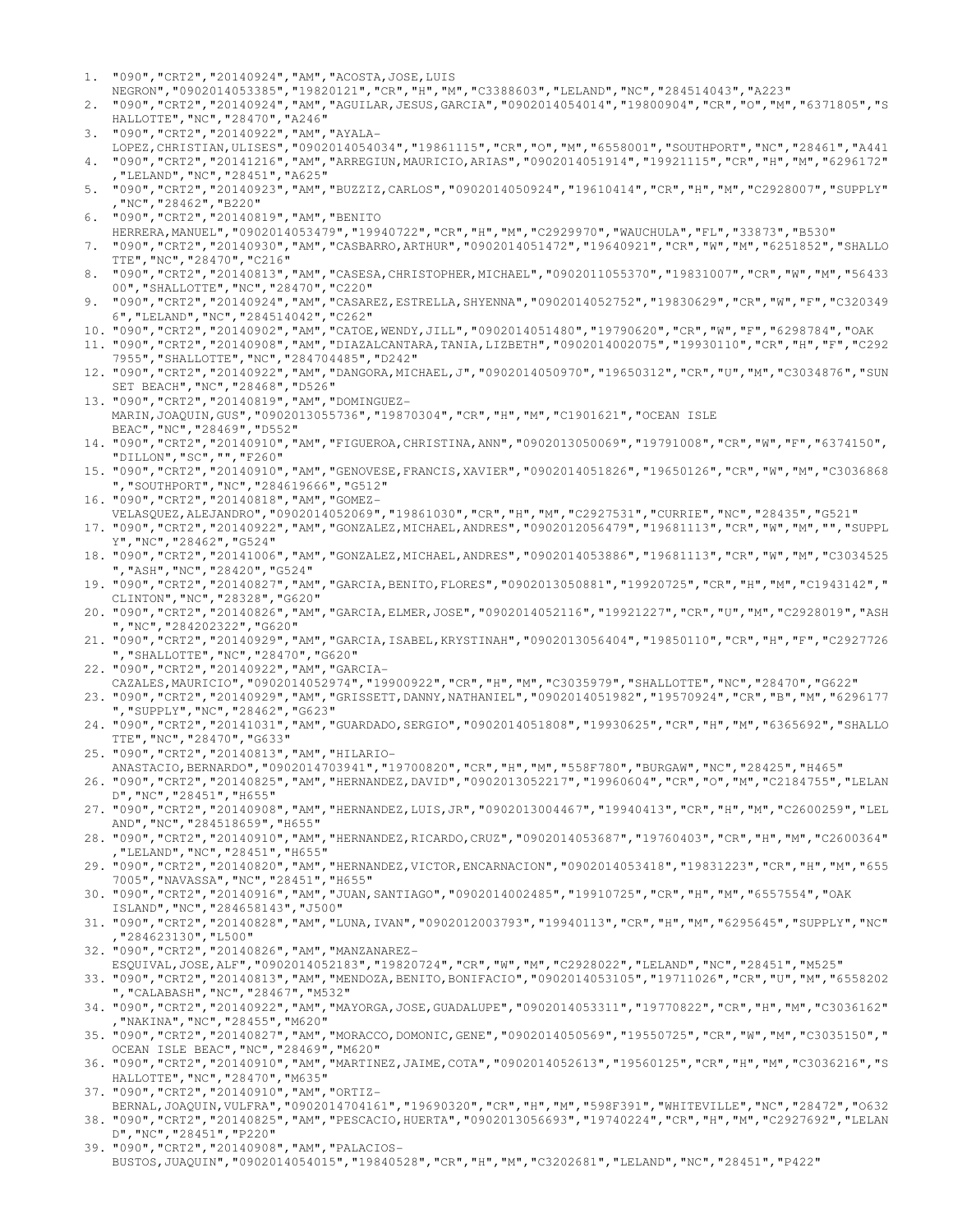- 40. "090","CRT2","20141028","AM","PEREZ,OLEGARIO,NAZARIO","0902014051936","19830827","CR","H","M","6296175", "LITTLE RIVER","SC","29566","P620"
- 41. "090","CRT2","20140910","AM","PERALTA,RICARDO,MEDINA","0902014053076","19700420","CR","H","M","C3036220" ,"OAK ISLAND","NC","28465","P643"
- 42. "090","CRT2","20140908","AM","QUINTERO,ROMAN,COBOS","0902014052623","19691210","CR","H","M","6558464","S UNSET BEACH","NC","28468","Q536"
- 43. "090","CRT2","20140908","AM","QUINTERO,ROMAN,COBOS","0902014702933","19691210","CR","H","M","468F714","S UNSET BEACH","NC","28468","Q536"
- 44. "090","CRT2","20140910","AM","REZA,FERNANDO,DOMINGUEZ","0902014052300","19850924","CR","H","M","C3036206 ","WILMINGTON","NC","28405","R200"
- 45. "090","CRT2","20140821","AM","REYES-
- SANCHEZ,RENE","0902014053638","19881112","CR","H","M","6557006","CALABASH","NC","28467","R225" 46. "090","CRT2","20140908","AM","ROMERO,JOSE,DE
- JESUS,JIMENEZ","0902014001406","19870529","CR","H","M","6295950","WINNABOW","NC","28420","R560"
- 47. "090","CRT2","20140929","AM","SOLIS,OSCAR,GERARDO","0902014051711","19811228","CR","H","M","6296164","SU PPLY","NC","28462","S420"
- 48. "090","CRT2","20140929","AM","SANCHEZ,LUIS,CLAUDIO","0902014053465","19940730","CR","H","M","6558835","L ELAND","NC","284519118","S522"
- 49. "090","CRT2","20140825","AM","SANGIUOLO,PAUL","0902014051476","19810322","CR","W","M","C2929544","SOUTHP ORT","NC","284618440","S524"
- 50. "090","CRT2","20140924","AM","VALENCIA,MICHAEL","0902012050032","19890718","CR","W","M","6289516","ASH", "NC","284203363","V452"
- 51. "090","CRT2","20140924","AM","VALENCIA,MICHAEL","0902012051235","19890718","CR","H","M","6245534","ASH", "NC","284203363","V452"
- 52. "090","CRT2","20140924","AM","ZARAGOZA,JOSE,HERIBERTO","0902014051478","19810611","CR","H","M","6364641" ,"SUPPLY","NC","28462","Z622"

## **Buncombe County**

- 1. "100","003B","20140826","AM","AVILA-
- AGUILAR,CELSO","1002014085728","19820728","CR","W","M","C2938851","ASHEVILLE","NC","28806","A142"
- 2. "100","001A","20140915","AM","ACOSTA,DANNY","1002013057156","19870120","CR","W","M","C2273685","ARDEN"," NC","28704","A223"
- 3.
- 4. "100","ADMN","20141008","AM","AQUILAR,MICHAEL,JAMES","1002014087220","19820702","CR","W","M","6607262"," RIDGECREST","NC","28770","A246"
- 5. "100","001A","20140814","AM","ALVAREZ,JOSEPH,MATTHEW,JR","1002013060951","19760811","CR","W","M","C23815 07","CANDLER","NC","28715","A416"
- 6. "100","002B","20140819","AM","ALVAREZ,MICHAEL,DAVID","1002014086605","19890416","CR","W","M","6574964"," EDNEYVILLE","NC","28727","A416"
- 7. "100","ADMN","20141006","AM","ARDITO,EMELIA,RAE","1002014003314","19920527","CR","W","F","6606951","ASHE VILLE","NC","28805","A633"
- 8. "100","002B","20140821","AM","BUZZITTA,JULLIANNO,DELORINZO","1002014081892","19860317","CR","W","M","632 7159","CANDLER","NC","287157141","B230"
- 9. "100","002B","20140815","AM","BORROSCO,THOMAS,MAURICE,II","1002011054472","19851104","CR","W","M","58593 72","FLETCHER","NC","287328557","B620"
- 10. "100","002B","20141118","AM","CASADA,JOEDEANIA,JANE","1002013064047","19710822","CR","W","F","6396621"," ASHEVILLE","NC","28804","C230"
- 11. "100","001A","20140923","AM","CASTILLO,ALEJANDRO","1002013063376","19850717","CR","H","M","C2175958","AS HEVILLE","NC","28805","C234"
- 12. "100","002B","20141020","AM","CSUTOROS,RAY,A","1002013058333","19531122","CR","W","M","C1830636","WEAVER VILLE","NC","28787","C362"
- 13. "100","ADMN","20141008","AM","COATRERAS,GERARDO,GONZALE","1002014003197","19920803","CR","W","M","C23821 07","SWANNANOA","NC","28778","C366"
- 14. "100","ADMN","20141008","AM","CONTRARAS,ELIBORIO","1002014085289","19930927","CR","W","M","C2781555","SW ANNANOA","NC","28778","C536"
- 15. "100","ADMN","20141008","AM","CRUZ,EDMUNDO","1002014086405","19860915","CR","W","M","6607019","ASHEVILLE ","NC","28806","C620"
- 16. "100","003B","20140916","AM","CARDOZA-MASE,NICOLE,FERNANDA","1002014083752","19860705","CR","W","F","C1188748","ASHEVILLE","NC","28803","C632"
- 17. "100","002B","20140924","AM","CORTES,JOSE,NEIL","1002013060875","19800220","CR","W","M","C2381318","ASHE VILLE","NC","288063830","C632"
- 18. "100","ADMN","20140905","AM","CURTIS,RICHARD,ALAN","1002014084196","19470831","CR","W","M","6606985","SW ANNANOA","NC","287783219","C632"
- 19. "100","002B","20140819","AM","CARRILLO,UBALDO,LARA","1002012062536","19901117","CR","W","M","C0763960"," CHARLOTTE","NC","282107455","C640"
- 20. "100","001A","20141218","AM","DIAZ,GERARDO,MONTIEL","1002011053904","19010101","CR","W","M","C1345907"," ASHEVILLE","NC","28801","D200"
- 21. "100","ADMN","20141008","AM","DEMAS,AGESILAOS,PANAGIOTIS","1002014084922","19880207","CR","W","M","","CH ARLOTTE","NC","282701226","D520"
- 22. "100","ADMN","20141006","AM","DEYNEGA,LEONID,NMN","1002014086332","19950919","CR","W","M","C2938854","AS HEVILLE","NC","28806","D520"
- 23. "100","002B","20140924","AM","ESCALANTE-VERDUGO,ROSELIO,EL","1002014080258","19850318","CR","H","M","C2781851","ASHEVILLE","NC","28803","E245" 24. "100","002B","20140924","AM","ESCALANTE-
- VERDUGO,ROSELIO,EL","1002014080259","19850318","CR","H","M","C2781852","ASHEVILLE","NC","28803","E245"
- 25. "100","002B","20141020","AM","FAVELA,JAYRO,ALBERTO","1002014081384","19960121","CR","H","M","6327003","S YLVA","NC","28779","F140"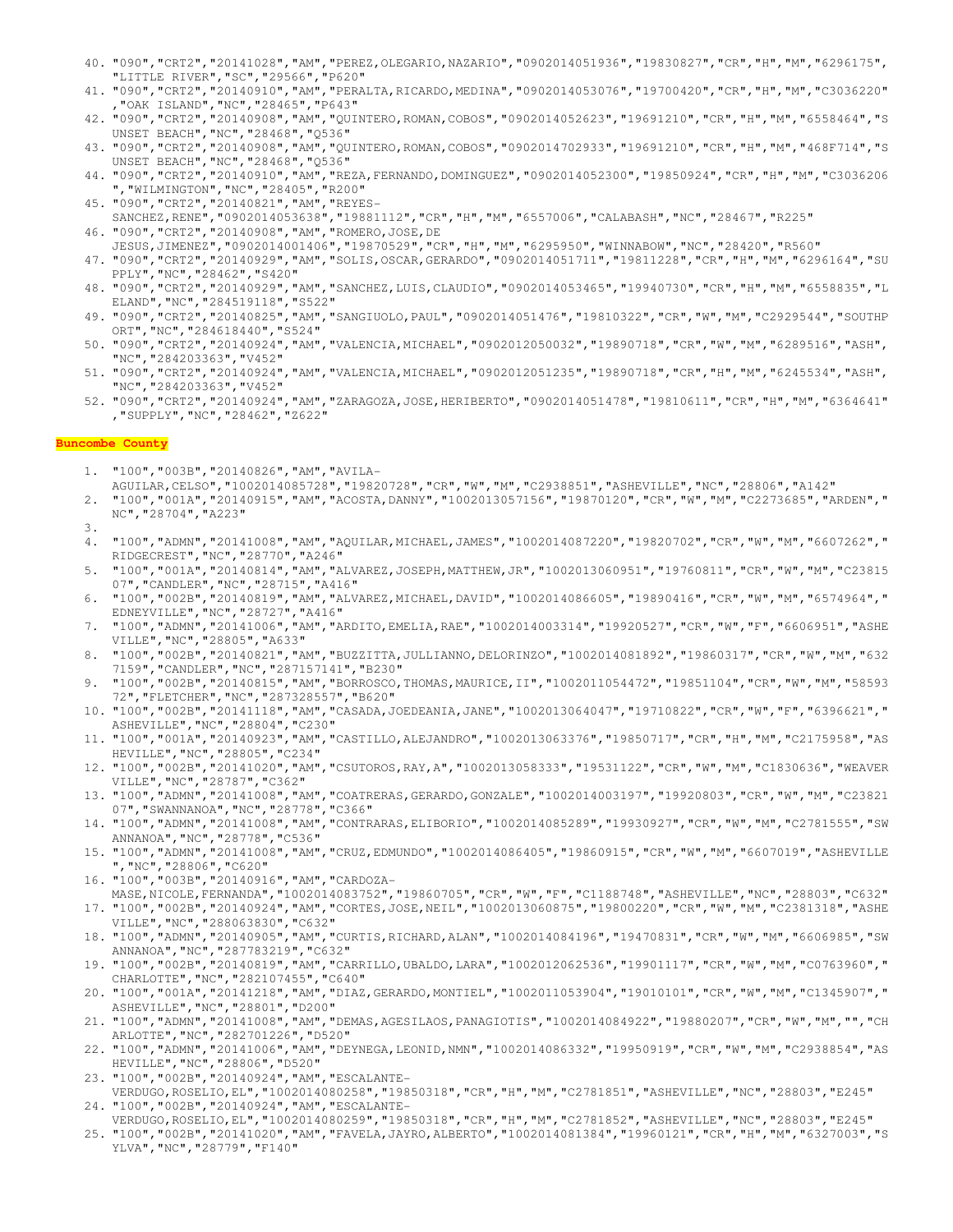- 26. "100","002B","20141105","AM","FELICIANO,GILBERTO,J","1002012060334","19901106","CR","W","M","C1188731"," ASHEVILLE","NC","28806","F425"
- 27. "100","ADMN","20140903","AM","FRANCO,FRANCISCO","1002014086582","19730908","CR","H","M","C2458391","SWAN NANOA","NC","28778","F652"
- 28. "100","001A","20140819","AM","GUEVARA-
- CALDERON,MIGUEL,JAVI","1002014080872","19911001","CR","H","M","C2553110","ARDEN","NC","28704","G162"
- 29. "100","001A","20140916","AM","GOMEZ,EFREN,VIDAL","1002014084856","19850429","CR","H","M","C1354124","ASH EVILLE","NC","28806","G520"
- 30. "100","002B","20140915","AM","GOMEZ,ENRIQUE,HERNANDEZ","1002014080645","19920312","CR","H","M","6327126" ,"LEICESTER","NC","28748","G520"
- 31. "100","ADMN","20140904","AM","GOMEZ,JACOC,ABAD","1002014084288","19790426","CR","H","M","C1929722","ASHE VILLE","NC","288061627","G520"
- 32. "100","001A","20140916","AM","GONZALEZ,JOSE,OBIDIO,AGILAR","1002007057802","19880522","CR","H","M","C713 7894","ASHEVILLE","NC","28804","G524"
- 33. "100","001A","20140916","AM","GONZALEZ,JOSE,OBIDIO,AGILAR","1002007057803","19880522","CR","H","M","C713 7895","ASHEVILLE","NC","28804","G524"
- 34. "100","002B","20141203","AM","GONZALEZ,MARIO,ALBERTO","1002013053666","19790310","CR","H","M","C2174515" ,"SWANNANOA","NC","287787104","G524"
- 35. "100","001A","20140916","AM","GONZALEZ,YANIRA,REBECA","1002013062157","19921009","CR","H","F","C2176223" ,"ASHEVILLE","NC","288068560","G524"
- 36. "100","001A","20140916","AM","GARCIA,ANGEL,DEJESUS","1002014085574","19861010","CR","W","M","C2673949"," JACKSONVILLE","FL","32205","G620"
- 37. "100","002B","20140923","AM","GARCIA,ERACELO,CORNEJO","1002013706329","19680918","CR","H","M","02F8108", "ASHEVILLE","NC","28801","G620"
- 38. "100","002B","20140923","AM","GARCIA,ERACLEO,CORNEJO","1002014084502","19680918","CR","H","M","6606653", "ASHEVILLE","NC","288069680","G620"
- 39. "100","002B","20140923","AM","GARCIA,ERACOLO,CORNEJO","1002013057007","19680918","CR","H","M","6325734", "ASHEVILLE","NC","28806","G620"
- 40. "100","002B","20141202","AM","GARCIA,EZEQUIEL,LEAL","1002012050341","19820724","CR","W","M","C1188850"," ASHEVILLE","NC","28806","G620"
- 41. "100","002B","20140911","AM","GARCIA,JESUS,ALBERTO","1002013063012","19911124","CR","W","M","C2457002"," ASHEVILLE","NC","28806","G620"
- 42. "100","002B","20140911","AM","GARCIA,JESUS,ALBERTO","1002014083416","19911124","CR","W","M","6606906","A SHEVILLE","NC","288061102","G620"
- 43. "100","002B","20140923","AM","GARCIA,PEDRO,CORNEJO","1002014002954","19650508","CR","H","M","6606652","A SHEVILLE","NC","28806","G620"
- 44. "100","001A","20140924","AM","GARCIA-
- FAJARDO,BRAYAN","1002013007491","19940725","CR","W","M","","ASHEVILLE","NC","28803","G621" 45. "100","001A","20140924","AM","GARCIA-
- FAJARDO,BRAYAN","1002013056251","19940725","CR","W","M","C2455997","ASHEVILLE","NC","28801","G621" 46. "100","001A","20140924","AM","GARCIA-
- FAJARDO,BRAYAN","1002013057737","19940725","CR","W","M","C2381914","ASHEVILLE","NC","28806","G621" 47. "100","002B","20140827","AM","GARCIA-
- ACEVEDO,RIGOBERTO","1002014050774","19651026","CR","H","M","6289353","ASHEVILLE","NC","28803","G622"
- 48. "100","002B","20140818","AM","GEORGESON,JAMES,MICHAEL","1002014080168","19860915","CR","W","M","6342496" ,"CANDLER","NC","28715","G622"
- 49. "100","001A","20140813","AM","GARCIA-
- DIAZ,ALFREDO","1002013061665","19770303","CR","O","M","C2273596","ASHEVILLE","NC","288043056","G623" 50. "100","ADMN","20141010","AM","GUERRERO,JOSE,LUIS
- MORENO","1002014084065","19620409","CR","H","M","6606983","CANDLER","NC","28715","G660"
- 51. "100","001A","20140910","AM","HAQ,MALEEHA,AYSHA","1002014050289","19930115","CR","A","F","C2674565","GRE ENVILLE","SC","29617","H200"
- 52. "100","ADMN","20140903","AM","HILARIO,MARCELO,CARACHURE","1002014084324","19770116","CR","H","M","660686 5","ARDEN","NC","287047800","H460"
- 53. "100","002B","20140828","AM","HERNANDEZ-BAUTISTA,TOMAS","1002013056206","19920830","CR","W","M","C1928713","WAYNESVILLE","NC","28786","H655"
- 54. "100","ADMN","20141006","AM","HERNANDEZ,JORGE,ZAMORA","1002014085775","19790731","CR","H","M","C1494098" ,"BLACK MOUNTAIN","NC","287112767","H655"
- 55. "100","ADMN","20141006","AM","HERNANDEZ,JOSE","1002014003251","19650615","CR","H","M","6606869","LEICEST ER","NC","28748","H655"
- 56. "100","001A","20140915","AM","HERNANDEZ,MICHAEL,ANGELO","1002014084333","19910416","CR","H","M","C255326 2","ASHEVILLE","NC","288031263","H655"
- 57. "100","ADMN","20140904","AM","HERNANDEZ,PETER,MICHAEL","1002014086522","19580303","CR","W","M","6607185" ,"MILLS RIVER","NC","287598778","H655"
- 58. "100","001A","20140820","AM","HERNANDEZ,RAUL,RAMIREZ","1002014081106","19621216","CR","H","M","C0763987" ,"ASHEVILLE","NC","28803","H655"
- 59. "100","ADMN","20141006","AM","HERRERA,ESTELLA,JEAN","1002013055708","19440613","CR","W","F","C1832412"," ASHEVILLE","NC","28803","H660"
- 60. "100","002B","20140915","AM","IRAHETA-
- FLORES,OSCAR,MERCEDE","1002012060997","19720124","CR","H","M","6285981","SWANNANOA","NC","28778","I631" 61. "100","ADMN","20141008","AM","JIMENEZ,FELIPE,REYES","1002014084347","19590810","CR","H","M","6607009","C
- LYDE","NC","28721","J552" 62. "100","ADMN","20140905","AM","LAMANA,LOUIS","1002013052027","19650626","CR","W","M","6285969","FLETCHER"
- ,"NC","287329416","L550" 63. "100","001A","20140909","AM","MEDINA-
- TORRES,JUAN,CARLOS","1002013055690","19890910","CR","W","M","C2272716","ASHEVILLE","NC","28801","M353"
- 64. "100","001A","20140821","AM","MELGAR,MELVIN,NMN","1002014082874","19950103","CR","H","M","6327253","ASHE VILLE","NC","28803","M426"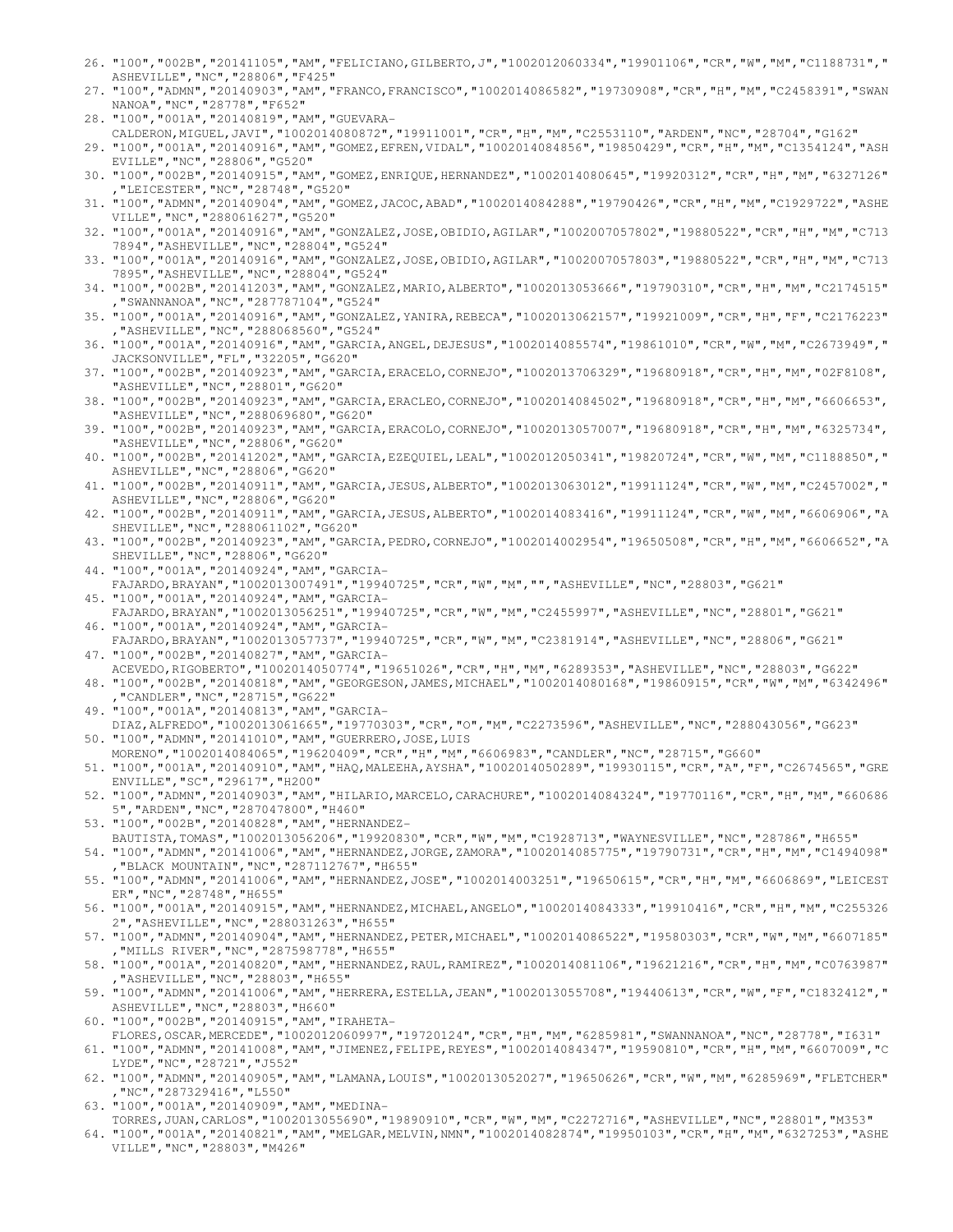- 65. "100","001A","20140923","AM","MANDUJANO,VICTOR,LOYOLA","1002014083358","19841206","CR","H","M","6606979" ,"FLETCHER","NC","28732","M532"
- 66. "100","001A","20140923","AM","MENDEZ,PAULINA","1002014085119","19870404","CR","H","F","C2728199","ASHEVI LLE","NC","28806","M532"
- 67. "100","001A","20140818","AM","MENDOZA,CARLOS","1002011055488","19860408","CR","H","M","C1138825","FAIRVI EW","NC","28730","M532"
- 68. "100","ADMN","20140905","AM","MARQUEZ,JOSE,ALBERTO","1002014084025","19751115","CR","H","M","6606920","A SHEVILLE","NC","288063347","M622"
- 69. "100","002B","20140911","AM","MARTINEZ,CARLOS,CORONA","1002013064224","19890917","CR","H","M","6325407", "ASHEVILLE","NC","288049719","M635"
- 70. "100","002B","20140821","AM","MARTINEZ,JOSE,ELIAS GOMEZ","1002014081352","19860421","CR","H","M","6327047","OPA LOCKA","FL","33054","M635"
- 71. "100","ADMN","20140904","AM","MARTINEZ,JOSE,ELIAS
- GOMEZ","1002014086891","19860421","CR","H","M","6607188","OPA LOCKA","FL","33054","M635"
- 72. "100","002B","20140813","AM","MARTINEZ,LISA,NMN","1002012051509","19631129","CR","W","F","6285577","ASHE VILLE","NC","28805","M635"
- 73. "100","002B","20140930","AM","MARTINEZ,SAMUEL,SANDOR","1002014085642","19820730","CR","W","M","6606820", "ASHEVILLE","NC","288064438","M635"
- 74. "100","ADMN","20140904","AM","MORALES,HECTOR","1002014085388","19681103","CR","H","M","C2382970","BLACK MOUNTAIN","NC","28711","M642"
- 75. "100","ADMN","20140904","AM","NAVARRETE,JORGE","1002014082671","19840511","CR","H","M","C2728249","ASHEV ILLE","NC","28806","N163"
- 76. "100","ADMN","20140904","AM","NAVARRETE,JORGE","1002014704531","19840511","CR","H","M","229F236","ASHEVI LLE","NC","28806","N163"
- 77. "100","ADMN","20140904","AM","OVIEDORODRIGUEZ,OMAR","1002014708541","19931104","CR","H","M","687F219","H ENDERSONVILLE","NC","28792","O136"
- 78. "100","002B","20140924","AM","ORELLANA ORTEGA,JOSE,ANDRES","1002014086038","19891017","CR","H","M","6574962","BLACK MOUNTAIN","NC","287113246","O645"
- 79. "100","002B","20140930","AM","PEREZ,HUGO,ALAVEZ","1002013063442","19820527","CR","H","M","6325245","ASHE VILLE","NC","288041226","P620"
- 80. "100","002B","20140910","AM","PEREZ,MARCOS","1002003062208","19580425","CR","W","M","C3665872","ASHEVILL E","NC","28803","P620"
- 81. "100","001A","20140819","AM","PEREZ,NATHALIE,VANESSA","1002014051039","19920718","CR","W","F","C2458445" ,"ASHEVILLE","NC","28806","P620"
- 82. "100","001A","20140924","AM","RUANO,ERICK,MANUEL","1002013060107","19850702","CR","W","M","C2382551","HE NDERSONVILLE","NC","28791","R500"
- 83. "100","001A","20141020","AM","ROMANO,JOSEPH,MARIO","1002014080463","19800922","CR","W","M","","ASHEVILLE ","NC","28806","R550"
- 84. "100","001A","20140820","AM","ROMERO,OSMIN,ANTONIO","1002012055323","19640112","CR","W","M","C1957696"," ASHEVILLE","NC","28803","R560"
- 85. "100","ADMN","20140902","AM","SALAZAR,MARTIN,HERNANDEZ","1002014086929","19841112","CR","H","M","C245681 1","FOREST CITY","NC","28043","S426"
- 86. "100","ADMN","20141008","AM","SANCHEZ-
- GARCIA,OSWALDO,NMN","1002014086630","19740508","CR","W","M","6607255","ARDEN","NC","28704","S522" 87. "100", "ADMN", "20140905", "AM", "SANCHEZ-
- VALDEZ,ANGEL,RENEE","1002014087140","19881004","CR","H","M","6607250","WEAVERVILLE","NC","28787","S522"
- 88. "100","002B","20140923","AM","SANCHEZ,MANUEL","1002013056586","19671007","CR","W","M","C2325807","ARDEN" ,"NC","287043367","S522"
- 89. "100","002B","20140813","AM","SANCHEZ,MITCHELL,KEITH","1002012061686","19551130","CR","W","M","C2088229" ,"MARION","NC","287526052","S522"
- 90. "100","ADMN","20140904","AM","SANTANA,LEOBARDO,VERGARA","1002014002763","19830926","CR","H","M","6606784 ","CANDLER","NC","287158952","S535"
- 91. "100","002B","20140829","AM","TEHNILENCO,IGOR","1002011057416","19920201","CR","O","M","C1346183","ASHEV ILLE","NC","28803","T545"
- 92. "100","002B","20140822","AM","URIBE-
- TREJO,TRACY,RAY","1002012052698","19710413","CR","W","F","5020238","FAIRVIEW","NC","287309799","U613" 93. "100","ADMN","20140905","AM","VASQUEZ,MANUEL,CAUDILLO","1002014086527","19560310","CR","H","M","6607234"
- ,"ASHEVILLE","NC","28806","V220"
- 94. "100", "001A", "20140915", "AM", "VILLALARES-
- ESCUDERO,PEDRO","1002014084091","19770128","CR","W","M","C2456895","ASHEVILLE","NC","28804","V446" 95. "100","001A","20140818","AM","WAI,KYAW,MYO","1002014081337","19811109","CR","O","M","C2273657","PINEY FLATS","TN","37686","W000"
- 96. "100","001A","20140819","AM","YOULACAIRANG","1002014050100","19830810","CR","A","M","C2458454","ASHEVILL E","NC","288042050","Y426"
- 97. "100","002B","20140924","AM","ZVOZNIKOV,VITALIY,VLADIMIROV","1002014081654","19930130","CR","W","M","C24 58385","ASHEVILLE","NC","288068820","Z125"

#### **Burke County**

- 1. "110","0002","20140903","AM","APARICIO,SAMUEL,ESTEBAN
- FABI","1102014052104","19881204","CR","H","M","C3228653","MORGANTON","NC","28655","A162"
- 2. "110","0002","20141029","AM","AGUSTIN,FRANCISCO","1102014052048","19730110","CR","H","M","C3109278","MOR GANTON","NC","28655","A223"
- 3. "110","0002","20140909","AM","BALDERAS,AMANDA","1102014051577","19890405","CR","W","F","6598104","HUDSON ","NC","28638","B436"
- 4. "110","0002","20140909","AM","BALDERAS,AMANDA,DARE","1102014703119","19900405","CR","W","F","497F119","H UDSON","NC","28638","B436"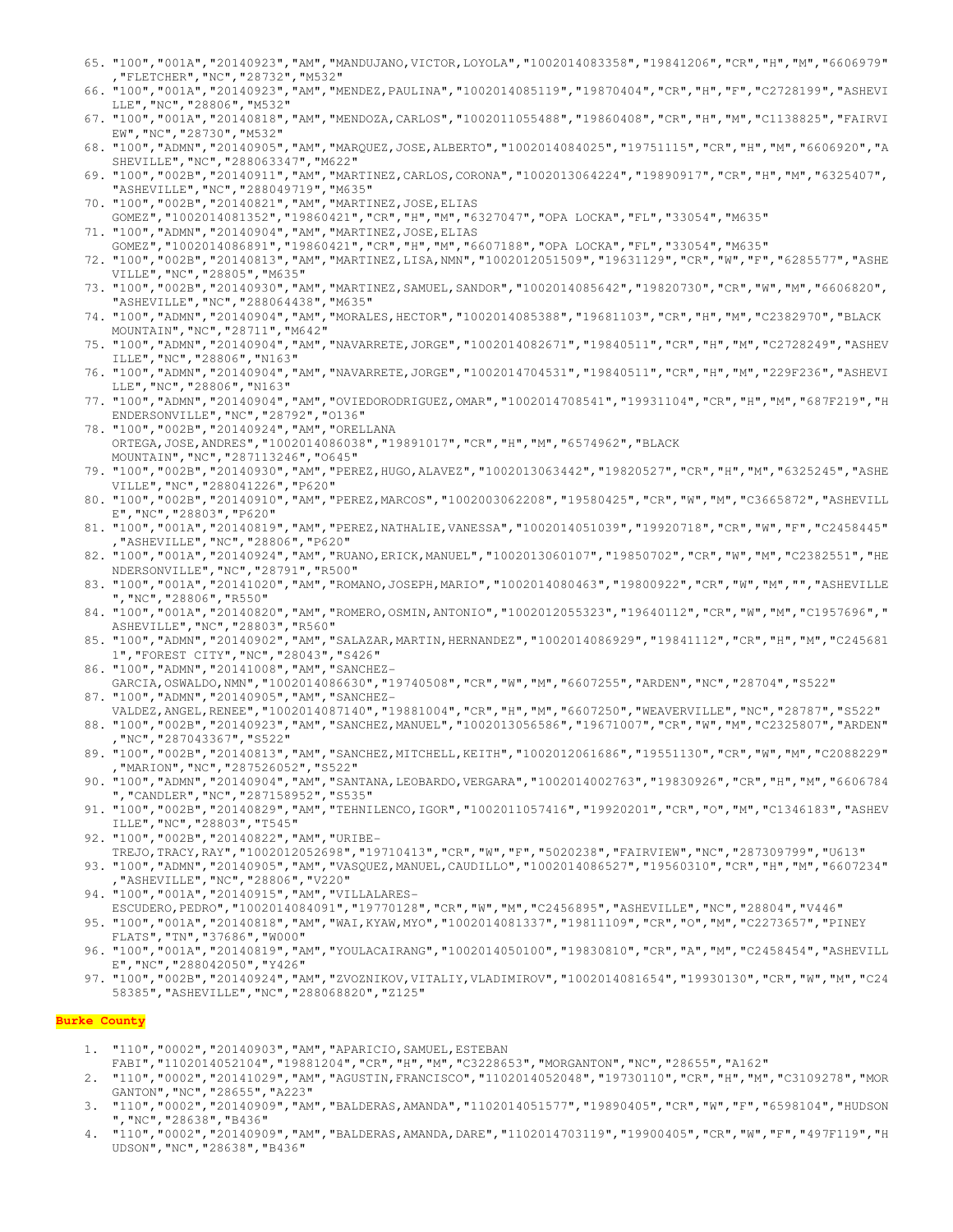- 5. "110","0002","20141007","AM","BRECHKO,IVAN,ALEKSANDROVICH","1102013001343","19901127","CR","W","M","5769 830","CONNELLY SPRING","NC","28612","B622"
- 6. "110","0002","20141007","AM","BRECHKO,IVAN,ALEKSANDROVICH","1102013703853","19901127","CR","W","M","16F8 319","NEWTON","NC","28658","B622"
- 7. "110","0002","20140916","AM","BARILLAS,GILBERTO","1102014051765","19480318","CR","H","M","C3108443","MOR GANTON","NC","28655","B642"
- 8. "110","0002","20141007","AM","CASTILLO,ALEXANDER,ENRIQUE","1102012051007","19720927","CR","H","M","C1408 424","MORGANTON","NC","28655","C234"
- 9. "110","0002","20140820","AM","CASTRO,ANTONIO,CASTRO","1102014051542","19790612","CR","H","M","C1407982", "MORGANTON","NC","28655","C236"
- 10. "110","0002","20140929","AM","CAMPOS-
- CAMPOS,ROGELIO,ROMAN","1102013051487","19910702","CR","H","M","C1409608","BURNSVILLE","NC","28714","C512 11. "110","0002","20141006","AM","CARDENAS,JORDAN,TAYLOR","1102013050761","19911226","CR","W","M","C1409184" ,"CUMMING","GA","30040","C635"
- 12. "110","0002","20140818","AM","CARDENAS,MARISELA","1102014051873","19881015","CR","W","F","C2625583","MOR GANTON","NC","28655","C635"
- 13. "110","0002","20140827","AM","CARDENAS,MICHELLE","1102013000872","19950815","CR","W","F","C1409593","MOR GANTON","NC","28655","C635"
- 14. "110","0002","20141013","AM","CARRERA
- CRUZ,AUTUMN,LEIGH","1102012000301","19790112","CR","W","F","5502312","MORGANTON","NC","28655","C660" 15. "110","0002","20140915","AM","DE
- LEON,SANTOS,JEREMIAS","1102014050341","19910101","CR","O","M","C2900677","MORGANTON","NC","28655","D000" 16. "110","0002","20141007","AM","FRANCISCO JUAREZ,RAMON DE
- RA","1102013052784","19820427","CR","H","M","C1955425","MORGANTON","NC","28655","F652"
- 17. "110","0002","20140827","AM","FRANCISCO,CARLOS,DIEGO","1102013052256","19920409","CR","H","M","C1409395" ,"MORGANTON","NC","28655","F652"
- 18. "110","0002","20141112","AM","FRANCISCO,CARLOS,TOMAS","1102014051199","19850903","CR","H","M","C3108433" ,"MORGANTON","NC","28655","F652"
- 19. "110","0002","20141112","AM","FRANCISCO,CARLOS,TOMAS","1102014702403","19850903","CR","H","M","298F131", "MORGANTON","NC","28655","F652"
- 20. "110","0002","20140909","AM","FRANCISCO,JUAN,FRANCISCO","1102012051853","19900927","CR","H","M","C140978 2","MORGANTON","NC","28655","F652"
- 21. "110","0002","20141001","AM","GASPAR,LORENZO,PEDRO","1102007003411","19780110","CR","W","M","C8388026"," MORGANTON","NC","28655","G216"
- 22. "110","0002","20141001","AM","GASPAR,LORENZO,PEDRO","1102013051877","19780110","CR","H","M","C1953707"," MORGANTON","NC","28655","G216"
- 23. "110","0002","20140917","AM","GUTIERREZ,JORGE","1102013050904","19781021","CR","H","M","C8534190","MORGA NTON","NC","28655","G362"
- 24. "110","0002","20140826","AM","GOMEZ,JOEL,OMAR
- ECHEVARRIA","1102014050886","19910411","CR","O","M","6284089","HUDSON","NC","28638","G520"
- 25. "110","0002","20141217","AM","GONZALES,ANGELA,LYNN","1102014052195","19760907","CR","W","F","C3108377"," BELMONT","NC","28012","G524"
- 26. "110","0002","20141007","AM","GONZALEZ,EDWIN,LEE,JR","1102013050472","19830615","CR","W","M","C1955137", "VALDESE","NC","28690","G524"
- 27. "110","0002","20141027","AM","GONZALEZ,SANTOS,HILARIO,PEC","1102014000796","19920812","CR","H","M","C290 0706","MORGANTON","NC","28655","G524"
- 28. "110","0002","20140827","AM","GARCIA,DANIEL,AGUILAR","1102014051461","19850320","CR","H","M","C3108437", "MORGANTON","NC","28655","G620"
- 29. "110","0002","20140903","AM","GUARDIAN-
- ROMERO,JESUS","1102014051978","19850303","CR","O","M","C3109343","BURNSVILLE","NC","28714","G635"
- 30. "110","0002","20140903","AM","HANG,KOUA","1102014051889","19880620","CR","A","M","6598354","VALDESE","NC ","28690","H520"
- 31. "110","0002","20140827","AM","HANG,THONG","1102012052991","19860531","CR","A","M","6211041","VALDESE","N C","28690","H520"
- 32. "110","0002","20140812","AM","HERNANDEZ SANABRIA,JAVIER,AN","1102013052038","19770428","CR","H","M","5663230","HICKORY","NC","28601","H655" 33. "110","0002","20140826","AM","HERNANDEZ
- ZAMORA,MILTON,ALBE","1102012001553","19910617","CR","H","M","C0990924","MORGANTON","NC","28655","H655"
- 34. "110","0002","20141028","AM","HERNANDEZ,JUAN,SAJCHE","1102013050537","19850624","CR","O","M","C1409263", "MORGANTON","NC","28655","H655"
- 35. "110","0002","20140929","AM","HERNANDEZ,MAURICIO","1102014051976","19840928","CR","O","M","6598088","MOR GANTON","NC","28655","H655"
- 36. "110","0002","20140922","AM","IXCOY,MAURO,VINICIO","1102012052742","19890625","CR","W","M","C1409511","M ORGANTON","NC","28655","I200"
- 37. "110","0002","20140916","AM","JANTES,RAFAEL,CARRILLO","1102001051923","19691024","CR","H","M","C1841875" ,"DREXEL","NC","286190000","J532"
- 38. "110","0002","20140917","AM","JUAREZ,ESVIN,SIMON","1102014050880","19930322","CR","H","M","C1409612","MO RGANTON","NC","28655","J620"
- 39. "110","0002","20140820","AM","KIAMCO,OLIVER,M","1102013001334","19691017","CR","H","M","6284168","APPLE VALLEY","CA","92308","K520"
- 40. "110","0002","20141007","AM","LUPO,DAVID,GERALD","1102013051167","19660225","CR","W","M","6211055","CONN ELLY SPRING","NC","28612","L100"
- 41. "110","0002","20140909","AM","LOPEZ
- TZARAX,NICODEMO,IGNACI","1102013053235","19860201","CR","H","M","C2283991","MORGANTON","NC","28655","L12 42. "110","0002","20140915","AM","LOPEZ,ROBERTO","1102011053584","19880901","CR","W","M","C0989999","MORGANT
- ON","NC","286554122","L120" 43. "110","0002","20140915","AM","LOPEZ,ROBERTO","1102011002537","19880901","CR","W","M","C0990000","MORGANT ON","NC","28655","L120"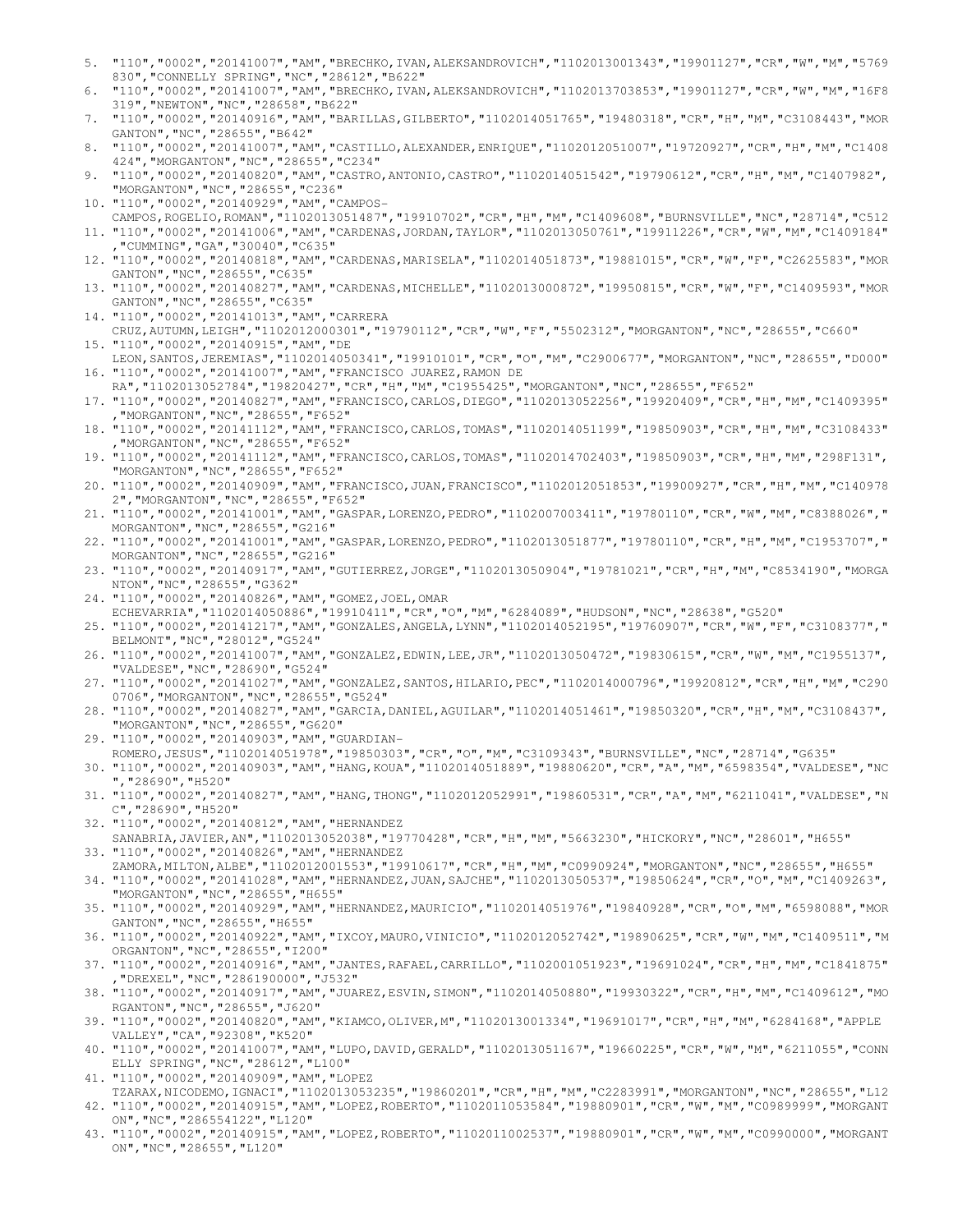- 44. "110","0002","20140915","AM","LOPEZ,ROBERTO","1102012051983","19880901","CR","W","M","5769305","MORGANTO N","NC","286554122","L120"
- 45. "110","0002","20140915","AM","LOPEZ,ROBERTO","1102012051270","19880901","CR","W","M","C0490202","MORGANT ON","NC","286554122","L120"
- 46. "110","0002","20140910","AM","MOUA,CHARLIE,TOU
- FUE","1102014052200","19940117","CR","A","M","C2284033","MORGANTON","NC","28655","M000"
- 47. "110","0002","20140820","AM","MEJIA,WUALTER,MAYREN","1102013051746","19870410","CR","O","M","C1955207"," MORGANTON","NC","28655","M200"
- 48. "110","0002","20140818","AM","MAZARIEGOS,ANIBAL,ISMAEL
- CHA","1102014052190","19850409","CR","O","M","C2625584","MORGANTON","NC","28655","M262"
- 49. "110","0002","20140929","AM","MALDONADO,JUAN,FELIX","1102013052885","19530611","CR","W","M","C2284027"," MORGANTON","NC","28655","M435"
- 50. "110","0002","20141117","AM","MONTERO,VICTOR,MEZA","1102012703925","19750722","CR","H","M","F575309","MO RGANTON","NC","28655","M536"
- 51. "110","0002","20141117","AM","MONTERO,VICTOR,MEZA","1102012051941","19750722","CR","H","M","5502319","MO RGANTON","NC","28655","M536"
- 52. "110","0002","20140916","AM","MARTINEZ,MANUEL,JUAN","1102014050809","19950509","CR","H","M","C2490954"," MORGANTON","NC","286558250","M635"
- 53. "
- 54. "110","0002","20140826","AM","MORALES,SALVADOR","1102014051200","19801223","CR","O","M","6598226","MORGA NTON","NC","28655","M642"
- 55. "110","0002","20141007","AM","NOLASCO,CARLOS,BALTAZR
- LOPEZ","1102013051182","19721104","CR","H","M","C1953786","MORGANTON","NC","286553002","N420" 56. "110","0002","20140929","AM","OLIVO,REYNA,DEL
- CARMEN","1102014052049","19730215","CR","W","F","C3228626","MARION","NC","28752","O410"
- 57. "110","0002","20141118","AM","PUAC,FRANCISCO,JOSE","1102013001717","19620812","CR","H","M","6284082","NE WTON","NC","28658","P200"
- 58. "110","0002","20140909","AM","PUENTES,ROBERTO,GAMAS","1102014051888","19760308","CR","H","M","C3108447", "MORGANTON","NC","28655","P532"
- 59. "110","0002","20141007","AM","PEREZ
- JACOBO,RAMIRO,APARICIO","1102014050796","19700608","CR","W","M","C2490895","MORGANTON","NC","28655","P62 60. "110","0002","20140818","AM","PEREZ,JESUS","1102013000717","19870728","CR","W","M","C1409966","MORGANTON
- ","NC","28655","P620" 61. "110","0002","20141119","AM","PEREZ,JOEL,FERNANDO","1102014051238","19850828","CR","O","M","C1409399","M ORGANTON","NC","28655","P620"
- 62. "110","0002","20141112","AM","RODRIGUEZ
- CARDENAS,JOSE,SANT","1102014050750","19920605","CR","H","M","C2490893","MORGANTON","NC","286553146","R36 63. "110","0002","20141029","AM","RODRIGUEZ,JESUS,ANDRES","1102012052957","19801228","CR","H","M","C1409482"
- ,"MORGANTON","NC","28655","R362" 64. "110","0002","20140820","AM","REYNOSE,SANTOS,TITO,MACARIO","1102013002080","19870416","CR","H","M","6284 176","MORGANTON","NC","28655","R520"
- 65. "110","0002","20140910","AM","RAYMUNDO,JUAN,CRUZ","1102014050674","19700306","CR","O","M","C2284032","MO RGANTON","NC","28655","R553"
- 66. "110","0002","20140909","AM","RAYMUNDO,VICTOR,HERNANDEZ","1102013053222","19640907","CR","H","M","C22839 89","MORGANTON","NC","28655","R553"
- 67. "110","0002","20140909","AM","ROMERO,JOSE","1102014051593","19650406","CR","O","M","6585380","VALDESE"," NC","28690","R560"
- 68. "110","0002","20140923","AM","RAMIREZ,JOEL,MACARIO","1102014050940","19820820","CR","H","M","5663248","M ORGANTON","NC","28655","R562"
- 69. "110","0002","20140826","AM","SILVA,JUAN","1102014050027","19900509","CR","O","M","6284085","NEWLAND","N C","28657","S410"
- 70. "110","0002","20140916","AM","SANTANA,ANGELA,MARINA","1102013001620","19781107","CR","W","F","C2284170", "MORGANTON","NC","286552654","S535"
- 71. "110","0002","20140909","AM","TZARAX,NICODEMO,IGNACIO,LOPE","1102014000528","19860201","CR","H","M","C24 90898","MORGANTON","NC","28655","T262"
- 72. "110","0002","20140908","AM","TOMAS,PEDRO,ALGAR","1102014702990","19720715","CR","W","M","474F648","MORG ANTON","NC","28655","T520"
- 73. "110","0002","20140924","AM","TUMAX,FERNANDO,SANTIAGO","1102014051872","19800329","CR","W","M","C2900658 ","MORGANTON","NC","28655","T520"
- 74. "110","0002","20140819","AM","TENORIO,JESUS,SOTO","1102013051046","19841025","CR","H","M","4737365","MOR GANTON","NC","286553621","T560"
- 75. "110","0002","20141013","AM","VUE,LEE","1102014051769","19881113","CR","A","M","C3107947","MORGANTON","N C","28655","V000"
- 76. "110","0002","20140917","AM","VASQUEZ,BARTOLO,PEDRO","1102012050686","19790824","CR","H","M","C0990211", "MORGANTON","NC","28655","V220"
- 77. "110","0002","20141117","AM","VASQUEZ,BENJAMIN,MARTIN","1102014051518","19790320","CR","O","M","C3228476 ","MORGANTON","NC","28655","V220"
- 78. "110","0002","20140812","AM","VASQUEZ,CARLOS,TENORIO","1102014051642","19861211","CR","H","M","C3109358" ,"ATHENS","AL","35611","V220"
- 79. "110","0002","20141029","AM","XIONG,LISA","1102014051806","19910202","CR","A","F","6598030","MORGANTON", "NC","28655","X520"
- 80. "110", "0002", "20141007", "AM", "XIONG, SYLVESTER, SENG
- SAI","1102013052886","19890926","CR","A","M","6211073","MORGANTON","NC","28655","X520"
- 81. "110","0002","20140818","AM","YANG,BOB,PENN","1102014001141","19940911","CR","A","M","C1666920","HILDEBR AN","NC","286379103","Y520"
- 82. "110","0002","20141119","AM","YANG,VIRGIL","1102014050141","19900115","CR","A","M","6211076","CONNELLY SPRING","NC","286127571","Y520"
- 83. "110","0002","20140820","AM","YANOSH,GEORGE","1102013051172","19751115","CR","W","M","6284130","MORGANTO N","NC","28655","Y520"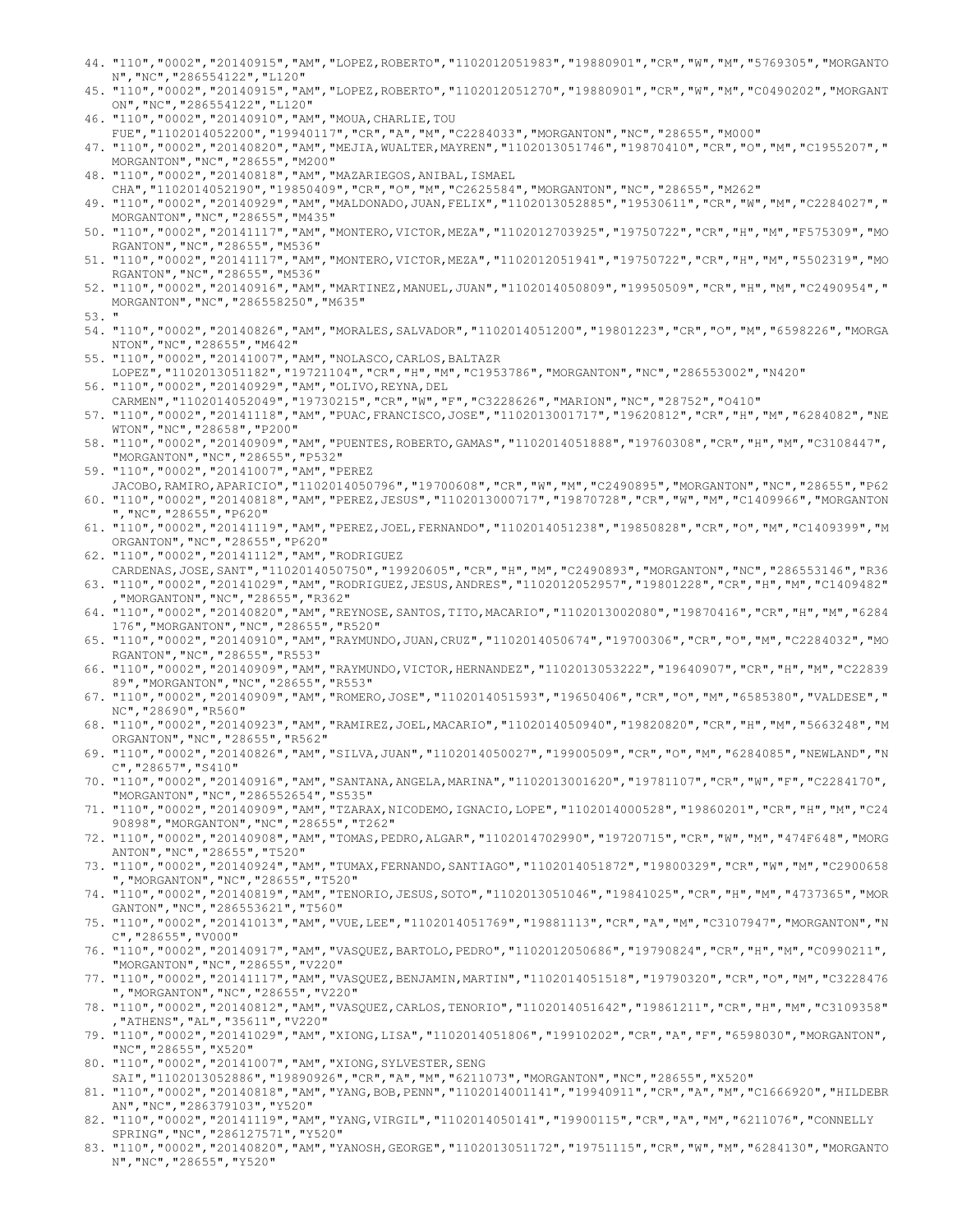#### **Cabarrus County**

- 1. "120","0001","20140825","AM","ALVARADO,NARCISO,RAMIREZ","1202013707983","19940106","CRS","H","M","01F201 7","CONCORD","NC","28025","A416"
- 2. "120","0002","20140827","AM","ALVAREZ,ANTONIO,CORTEZ","1202006009186","19870611","CR","H","M","4723926", "MONROE","NC","","A416"
- 3. "120","0002","20140903","AM","ALEDIA,FRANCISCO,T","1202014050467","19901006","CR","W","M","C2339102","KA NNAPOLIS","NC","28081","A430"
- 4. "120","0002","20141211","AM","ALMODOVAR,RICARDO,JR","1202013051379","19920216","CR","H","M","C1204754"," KANNAPOLIS","NC","28081","A453"
- 5. "120","0002","20140904","AM","AMAYA,JOSE,A","1202014051870","19770920","CR","W","M","C9338450","LANDIS", "NC","28088","A500"
- 6. "120","0002","20141119","AM","AMAYA,JOSE,EFRAIN","1202013051752","19740419","CR","H","M","C1746865","CON CORD","NC","28025","A500"
- 7. "120","0002","20140922","AM","ARELLANO,NICHOLAS,ANTONIO","1202014001333","19960725","CR","W","M","543895 0","HARRISBURG","NC","280758701","A645"
- 8. "120", "0002", "20140827", "AM", "BENITEZ-RAMIREZ,ALVARO,JOSE","1202014051481","19791224","CR","H","M","C2932529","CHARLOTTE","NC","28212","B532"
- 9. "120","0002","20140827","AM","BRIONES FLORES,CRISTIAN,BRAY","1202014052796","19950816","CR","W","M","C2931557","CONCORD","NC","28027","B652" 10. "120","0002","20140827","AM","BRIONES
- FLORES,CRISTIAN,BRAY","1202014052797","19950816","CR","W","M","","CONCORD","NC","28027","B652"
- 11. "120","0002","20140918","AM","BERNAL,MANUEL,SALVADOR,ZORRO","1202014001112","19580224","CR","H","M","656 8228","CONCORD","NC","280276167","B654"
- 12. "120","0002","20140827","AM","CABELLO-PASTRANA,MOISES","1202014052765","19840320","CR","W","M","C2931851","CONCORD","NC","28025","C141"
- 13. "120","0002","20140828","AM","CABRERA-RAMOS,RODRIGO,ENRIQU","1202014053405","19830724","CR","H","M","C2336598","CONCORD","NC","28025","C166"
- 14. "120","0002","20140904","AM","CHACON-MORALES,EUGENIO
- R","1202013052036","19810510","CR","H","M","C1204347","CHARLOTTE","NC","282157795","C255"
- 15. "120","0002","20141028","AM","CARBALLIDO,MANUEL,ALEXANDRO","1202014051499","19930213","CR","H","M","C234 0126","CONCORD","NC","28025","C614"
- 16. "120","0007","20140829","AM","CERVANTES,EDUARDO,MIGUEL","1202013716314","19941015","CR","H","M","41F0814 ","KANNAPOLIS","NC","28081","C615"
- 17. "120","0002","20140819","AM","CRUZ,ARMANDO,GALVAN","1202003010949","19780710","CR","U","M","C3557857","C HARLOTTE","NC","282058205","C620"
- 18. "120","0002","20140903","AM","CORTEZ,EDUARDO,GIL","1202014708725","19890730","CR","H","M","055F419","CON CORD","NC","28025","C632"
- 19. "120","0002","20140819","AM","CARDONA,JOSEPH,RAY","1202013700224","19900501","CR","U","M","2F65865","CHA RLOTTE","NC","282698269","C635"
- 20. "120","0002","20140924","AM","DO,JOHN","1202014051896","19951228","CR","A","M","5438941","GREENSBORO","N C","274033728","D000"
- 21. "120","0002","20140828","AM","DIAZ,DAVID,AROLLO","1202014053127","19940523","CR","H","M","C2336597","OAK BORO","NC","281297811","D200"
- 22. "120","0002","20140915","AM","DIAZ,RICKY","1202013050893","19940109","CR","H","M","C1749251","CONCORD"," NC","280254559","D200"
- 23. "120","0002","20140821","AM","DELEON,MATEO,MARTINEZ","1202013053701","19690921","CR","H","M","C1748351", "KANNAPOLIS","NC","280812086","D450"
- 24. "120","0002","20141113","AM","ESTRADA,NOEL,GONZALEZ","1202013054379","19740604","CR","H","M","C2337502", "CONCORD","NC","28027","E236"
- 25. "120","0002","20140814","AM","FLORES,ALFONSO,DANIEL","1202014052030","19700727","CR","H","M","5438737"," CHARLOTTE","NC","28226","F462"
- 26. "120","0002","20140814","AM","FLORES,ALFONSO,DANIEL","1202014705974","19700727","CR","H","M","321F694"," CHARLOTTE","NC","28226","F462"
- 27. "120","0002","20141211","AM","FLORES,RICARDO","1202013002015","19890202","CR","H","M","5438162","CONCORD ","NC","28025","F462"
- 28. "120","0002","20141027","AM","GONZALEZ,LUIS,ALEXIS","1202014050168","19830305","CR","H","M","C2337210"," CHARLOTTE","NC","282158215","G524"
- 29. "120","0007","20140926","AM","GARCIA,CIRILO","1202014051789","19740627","CR","H","M","C2932332","CHARLOT TE","NC","28269","G620"
- 30. "120","0002","20140827","AM","GARCIA,JUAN,ANGEL","1202014050938","19781017","CR","H","M","5438935","HUNT ERSVILLE","NC","280784345","G620"
- 31. "120","0002","20140811","AM","GARCIA,JUAN,CARLOS

H","1202014052133","19910823","CR","H","M","C2340206","CONCORD","NC","280278859","G620"

- 32. "120","0002","20140930","AM","GARCIA,TOMAS,HERNANDEZ,JR","1202014053111","19761207","CR","H","M","C29318 94","CLAREMONT","NC","28610","G620"
- 33. "120","0002","20140925","AM","GREGORIO,JAVIER","1202014050461","19870106","CR","H","M","C2336555","CONCO RD","NC","28025","G626"
- 34. "120","0002","20141216","AM","GUERRERO
- EGAS,VICENTE,GUSTAV","1202014052399","19571213","CR","H","M","C2339738","CONCORD","NC","280257059","G660 35. "120","0002","20141112","AM","HUBER,MORITZ,ALEXANDER","1202013001594","19900619","CR","W","M","5754995",
- "MONROE","NC","28112","H160" 36. "120","0002","20140910","AM","HILERO,ELIEZER,RICON","1202014052522","19831101","CR","H","M","C2931711","
- CHARLOTTE","NC","28213","H460"
- 37. "120","0002","20140819","AM","HERMENEGILDO,FABIAN,VIDAL","1202014052238","19720220","CR","H","M","C23367 24","CONCORD","NC","28025","H655"
- 38. "120","0001","20140825","AM","HERMENEGILDO,FABIAN,VIDAL","1202009006400","19720220","CRS","O","M","C9605 831","CONCORD","NC","28025","H655"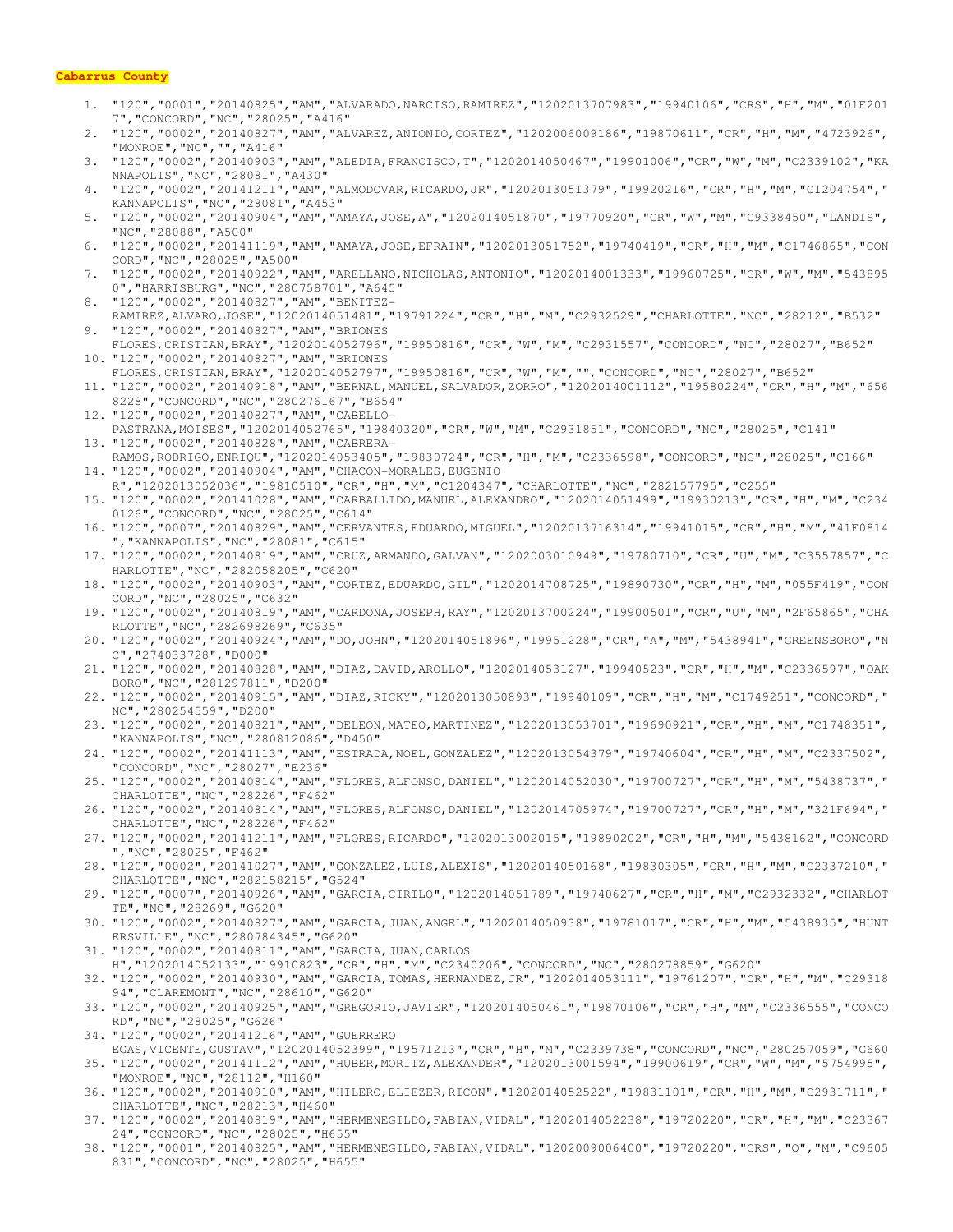- 39. "120","0001","20140818","AM","HERNANDEZ,ISMAEL,PEREZ","1202014052124","19860206","CRS","H","M","","SALIS BURY","NC","28146","H655"
- 40. "120","0002","20141027","AM","HERNANDEZ,ISRAEL,GUADARRAMA","1202014052530","19730110","CR","H","M","C293 1305","CHINA GROVE","NC","28023","H655"
- 41. "120","0002","20140930","AM","HERNANDEZ,JOSE,YANEZ","1202014053037","19750416","CR","H","M","C2931806"," CHARLOTTE","NC","28269","H655"
- 42. "120","0002","20141027","AM","HERNANDEZ,PEDRO,CAMPOS","1202014051433","19710603","CR","H","M","C2337373" ,"CONCORD","NC","280256410","H655"
- 43. "120","0001","20140825","AM","HERNENEGILDO,FABIAN,VIDAL","1202009700245","19720220","CRS","H","M","68E73 36","CONCORD","NC","28025","H655"
- 44. "120","0002","20140903","AM","IGNACIO,FIDEL,BIBIANO","1202014053004","19690701","CR","H","M","6568353"," CONCORD","NC","28025","I252"
- 45. "120","0002","20140828","AM","ISHMAEL,MUNEER,YAMINI","1202014051193","19790914","CR","B","M","C2339083", "CONCORD","NC","28027","I254"
- 46. "120","0007","20140829","AM","ISHMAEL,MUNEER,YAMINI","1202013053774","19790914","CR","B","M","C2336902", "CONCORD","NC","28025","I254"
- 47. "120","0002","20141022","AM","JAQUEZ,EFREN,MARQUEZ","1202013051431","19921222","CR","W","M","C1747062"," CONCORD","NC","280272691","J220"
- 48. "120","0007","20140926","AM","KHATIWADA,DEO,KUMAR","1202014051868","19890101","CR","A","M","C2337718","H IGH POINT","NC","27260","K330"
- 49. "120","0002","20141020","AM","LAPAZ,CRISTIAN,H
- RODRIGUEZ","1202014051883","19890713","CR","H","M","C1748846","CHARLOTTE","NC","28269","L120"
- 50. "120","0002","20140909","AM","LUNA,OSCAR","1202013051183","19870514","CR","O","M","C1748898","CONCORD"," NC","28027","L500"
- 51. "120","0002","20141110","AM","LORENZO,CRESCENCIO,B","1202013002196","19501110","CR","W","M","C2338978"," KANNAPOLIS","NC","28083","L652"
- 52. "120","0002","20140814","AM","MUSONERA,SANTOS","1202014050394","19880815","CR","B","M","C2932378","CHARL OTTE","NC","282175247","M256"
- 53. "120","0002","20140902","AM","MATEO,ARNULFO,GARCIA","1202014052524","19920929","CR","H","M","C2340149"," DAVIDSON","NC","28036","M300"
- 54. "120","0002","20140918","AM","MELO,GODOBERTO,INFANTE","1202014052403","19760922","CR","H","M","6568227", "CONCORD","NC","280272201","M400"
- 55. "120","0002","20140918","AM","MELO,GODOBERTO,INFANTE","1202014707045","19760922","CR","H","M","403F970", "CONCORD","NC","28027","M400"
- 56. "120","0002","20141030","AM","MELESIO-DAVIS,ERICA,ELAINE","1202014051889","19811130","CR","H","F","C2339575","WINSTON SALEM","NC","27107","M423"
- 57. "120","0003","20140812","PM","MALDONADO,JOSE,MIGUEL","1202010053404","19650813","CR","H","M","C0920324", "KANNAPOLIS","NC","28081","M435"
- 58. "120","0002","20141217","AM","MENDOZA,LUIS,GABRIEL,ANGEL","1202014001256","19780506","CR","H","M","C2931 553","CONCORD","NC","28025","M532"
- 59. "120","0002","20141022","AM","MENDOZA,ROSALI","1202013051286","19530830","CR","H","M","C1203783","CHARLO TTE","NC","28210","M532"
- 60. "120","0002","20140813","AM","MOYA-MANDUJANO,JUAN,F","1202014051261","19871230","CR","W","M","C2932079","MIDLAND","NC","28107","M553"
- 61. "120","0002","20140904","AM","MARTINEZ,EDUARDO","1202012054644","19680517","CR","W","M","C1205148","CHAR LOTTE","NC","282736780","M635"
- 62. "120","0002","20140821","AM","MARTINEZ,ENIL,ROLANDO","1202013052915","19760328","CR","H","M","C1749829", "KANNAPOLIS","NC","280837812","M635"
- 63. "120","0002","20140904","AM","MARTINEZ,MELINDA,ROCK","1202012712284","19720207","CR","W","F","F847898"," CHARLOTTE","NC","28273","M635"
- 64. "120","0002","20141022","AM","MARTINEZ,YOMARA,MARIBEL-
- CEDI","1202014051462","19830921","CR","H","F","C6189047","CONCORD","NC","28025","M635"
- 65. "120","0002","20140827","AM","MARIN,MARTINEZ,ADAN","1201999013239","19770102","CR","H","M","C9038922","C ONCORD","NC","28027","M650"
- 66. "120","0002","20140819","AM","MORENO,ALFREDO,RIOZ","1202002008761","19740805","CR","W","M","C2457688","K ANNAPOLIS","NC","28083","M650"
- 67. "120","0002","20141106","AM","MORENO,JOHANN","1202014000743","19920615","CR","H","M","5438735","KANNAPOL IS","NC","28081","M650"
- 68. "120","0002","20140904","AM","NGUN,SARORUN","1202014052936","19811020","CR","A","M","C2931378","CHARLOTT E","NC","282158215","N250"
- 69. "120","0002","20141124","AM","NOYOLA,OSCAR,PRUDENTE","1202014053540","19820227","CR","H","M","C234015"," CONCORD","NC","28025","N400"
- 70. "120","0002","20140910","AM","OSORIO,JAIRO,ALONSO","1202013055349","19641004","CR","H","M","C0209327","C HARLOTTE","NC","28215","O260"
- 71. "120","0002","20140819","AM","PASTRANA-
- BERNAL,JUIAN,LUIS","1202014052369","19780703","CR","H","M","C2932501","CONCORD","NC","28025","P236"
- 72. "120","0003","20140826","PM","PETATAN,HERIBERTO,BERNAL","1202011055705","19841101","CR","H","M","C092153 7","CONCORD","NC","280276169","P335"
- 73. "120","0002","20140917","AM","PEDROZA,TERESA,GONZALEZ","1202013054990","19700226","CR","H","F","C1747932 ","KANNAPOLIS","NC","280815344","P362"
- 74. "120","0002","20140925","AM","PULIDO,MANUEL,ALFREDO","1202013054865","19730801","CR","H","M","C2336514", "CHARLOTTE","NC","28277","P430"
- 75. "120","0002","20140826","AM","PINEDA,ALEXIS","1202014052888","19940323","CR","H","M","C2931523","CONCORD ","NC","280257022","P530"
- 76. "120","0002","20140923","AM","PUENTE,PEDRO,ALBERT","1202014052634","19860116","CR","H","M","C2337461","C HARLOTTE","NC","28209","P530"
- 77. "120","0002","20141119","AM","PENALOZA,JULIAN,JR","1202014050592","19951112","CR","H","M","C2931059","KA NNAPOLIS","NC","280814832","P542"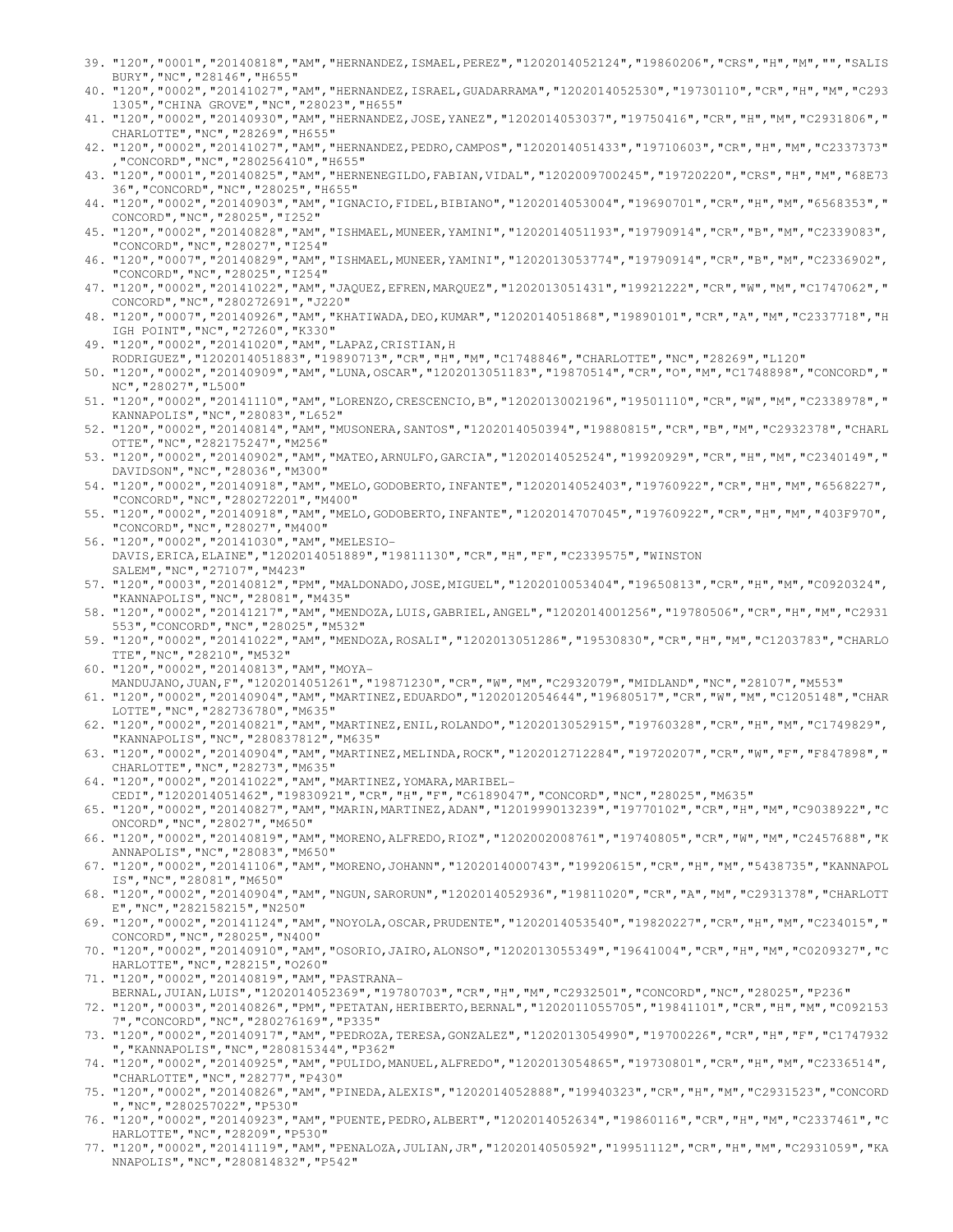- 78. "120","0002","20141119","AM","PENALOZA,JULIAN,JR","1202014050591","19951112","CR","H","M","C2931058","KA NNAPOLIS","NC","280814832","P542"
- 79. "120","0007","20140829","AM","PEREZ,EVAN,MICHAEL","1202013053096","19921111","CR","W","M","C1750635","CH ARLOTTE","NC","282628151","P620"
- 80. "120","0002","20140924","AM","PEREZ,LUIS,ENRIQUE
- MARTINEZ","1202014052282","19870124","CR","H","M","C2337566","CONCORD","NC","28025","P620" 81. "120","0002","20140924","AM","PEREZ,LUIS,ENRIQUE
- MARTINEZ","1202014052283","19870124","CR","H","M","","CONCORD","NC","28025","P620" 82. "120","0002","20150216","AM","PEREZ-
- CRUZ,FERNANDO,JUVENTIN","1202014052264","19850530","CR","H","M","C2932031","CHARLOTTE","NC","28213","P62 83. "120","0002","20140910","AM","QUIROZ,JORGE,MOTA","1202014053640","19850727","CR","H","M","6568456","SALI SBURY","NC","28147","Q620"
- 84. "120","0002","20140821","AM","RIVAS,CAROLINA,PULIDO","1202014051626","19881109","CR","H","F","C0539874", "CONCORD","NC","28025","R120"
- 85. "120","0007","20140829","AM","RIVERA,JONATHAN,JOHN","1202014050332","19880201","CR","H","M","","KANNAPOL IS","NC","28083","R160"
- 86. "120","0007","20140829","AM","RIVERA,JOQUIN,MARTINEZ","1202013055995","19880201","CR","H","M","5438817", "RALEIGH","NC","27615","R160"
- 87. "120","0002","20140820","AM","RIVERA-

LEYVA,JOSE,G","1202013052431","19791212","CR","H","M","C1746882","CONCORD","NC","","R164"

- 88. "120","0002","20140925","AM","REYES,FELIPE,ESTRADA","1202014053768","19760205","CR","H","M","C2933008"," CONCORD","NC","28025","R200"
- 89. "120","0002","20140825","AM","RIOS,CHRISTINA,MILAGROS","1202009051652","19850507","CR","W","F","C9606398 ","CHARLOTTE","NC","282730000","R200"
- 90. "120","0002","20140825","AM","RODRIGUEZ,LUIS,ANTONIO","1202014053329","19901026","CR","H","M","C1749542" ,"WINSTON SALEM","NC","271073432","R362"
- 91. "120","0002","20140813","AM","RAMOS,JUAN,BAUTISTA","1202014052794","19691224","CR","H","M","C2932081","C ONCORD","NC","280255469","R520"
- 92. "120","0002","20141106","AM","ROMERO,DANIEL","1202014705807","19890618","CR","H","M","127F594","CONCORD" ,"NC","28025","R560"
- 93. "120","0002","20140930","AM","RAMIREZ,JENNIFER,JOHANA","1202014051994","19920106","CR","H","F","C2340136 ","CHARLOTTE","NC","282157591","R562"
- 94. "120","0002","20140909","AM","RAMIREZ,LUIS","1202014701490","19940214","CR","O","M","95F1089","CONCORD", "NC","28025","R562"
- 95. "120","0002","20140916","AM","RAMIREZ,RICARDO,MARTINEZ","1202002021718","19790403","CR","H","M","C308499 5","KANNAPOLIS","NC","28081","R562"
- 96. "120","0002","20140930","AM","SAFOS,SERGIO","1202013053597","19611022","CR","W","M","C1749825","JACKSONV ILLE","FL","32210","S120"
- 97. "120","0002","20140812","AM","SEGOVIA-
- AVALOS","1202013051292","19940220","CR","H","M","C1748102","CONCORD","NC","28027","S211"
- 98. "120","0002","20140930","AM","SAUCEDO,NARCISO","1202014053517","19930302","CR","H","M","C2931101","KANNA POLIS","NC","28083","S230"
- 99. "120","0001","20140818","AM","SILVA,ADOLFO","1202011054431","19750418","CRS","W","M","C1200947","MADISON ","NC","270258289","S410"
- 100."120","0002","20140821","AM","SOLIS,JAIME","1202014052366","19860910","CR","U","M","C2336818","CONCORD", "NC","28025","S420"
- 101."120","0002","20141023","AM","SOLIS-
- ALBARRAN,JAMIE","1202013054572","19860910","CR","H","M","C2336510","CONCORD","NC","28025","S424"
- 102."120","0002","20140911","AM","SAENZ,GERARDO,ADAME","1202014050180","19820101","CR","H","M","C1749038","C ONCORD","NC","280254353","S520"
- 103."120","0002","20141002","AM","SANCHEZ,SERGIO,CAMPOS","1202013050568","19711009","CR","H","M","","CHARLOT TE","NC","","S522"
- 104."120","0002","20141002","AM","SANCHEZ,SERGIO,CAMPOS","1202013050567","19711009","CR","H","M","C1203637", "CHARLOTTE","NC","","S522"
- 105."120","0002","20150217","AM","SANCHEZ,VIRGEN,LOURDES","1202014053011","19670419","CR","H","F","C2338323" ,"PHILADELPHIA","PA","19140","S522"
- 106."120","0002","20140904","AM","SANTIAGO,ALMA","1202014050453","19770719","CR","H","F","C2339559","CHARLOT TE","NC","282054053","S532"
- 107."120","0002","20140904","AM","SANTIAGO,ALMA","1202014050454","19770719","CR","H","F","","CHARLOTTE","NC" ,"282054053","S532"
- 108."120","0002","20140911","AM","SORIANO,ROSARIO","1202014050784","19940830","CR","H","F","C1202022","CONCO RD","NC","28025","S650"
- 109."120","0002","20140813","AM","TAPIA,JUAN,ALBERTO","1202014052632","19861219","CR","H","M","C2337634","KA NNAPOLIS","NC","28083","T100"
- 110."120","0002","20140814","AM","TORRES,ARMANDO,CAPOTE","1202014050773","19500504","CR","H","M","C2336563", "CONCORD","NC","28025","T620"
- 111."120","0002","20140923","AM","TORRES,PRINCE,SCOTT","1202014051263","19801001","CR","B","M","C1750682","C HARLOTTE","NC","282127599","T620"
- 112."120","0002","20141021","AM","TORRALBA,LEONARDO,ROJAS","1202014052390","19721106","CR","W","M","C2931513 ","CONCORD","NC","28025","T641"
- 113."120","0002","20141021","AM","TORRALBA,LEONARDO,ROJAS","1202014000998","19720611","CR","W","M","C2931512 ","CONCORD","NC","28025","T641"
- 114."120","0002","20141030","AM","VEGA,MANUEL,ARMANDO","1202014050860","19940104","CR","W","M","C9338446","K ANNAPOLIS","NC","280815348","V200"
- 115."120","0002","20141030","AM","VEGA,MANUEL,ARMANDO","1202014000396","19940104","CR","W","M","C9338447","K ANNAPOLIS","NC","280815348","V200"
- 116."120","0002","20140819","AM","VIDAL-HERMENEGILDO,FABIAN","1202014000974","19720220","CR","W","M","C1203793","CONCORD","NC","280258893","V346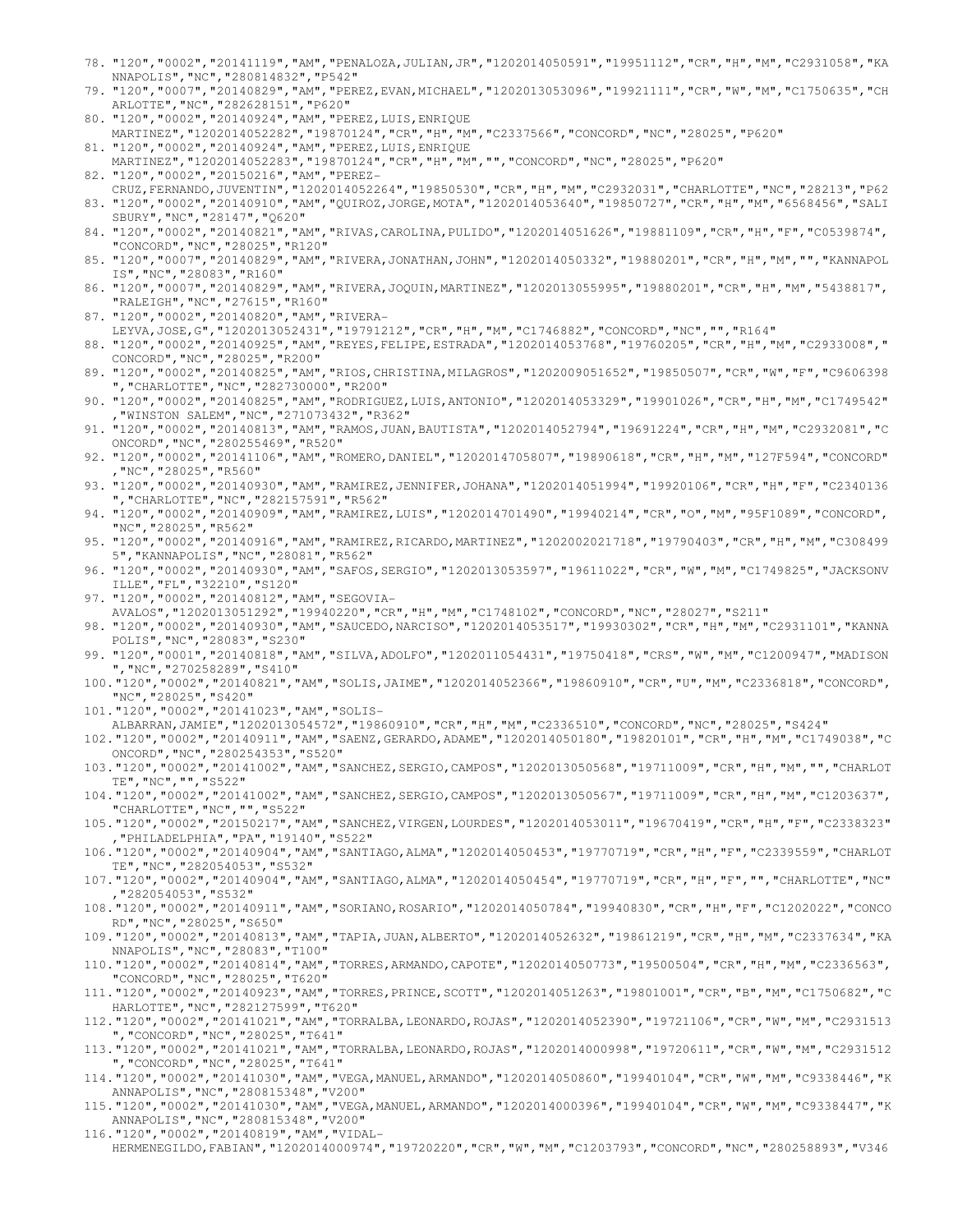- 117."120","0002","20140923","AM","VILLA,OMAR,ALBERTO","1202014053702","19841226","CR","H","M","C2340453","CH ARLOTTE","NC","282690615","V400"
- 118."120","0002","20140929","AM","VALASCO,SERGIO,CRUZ","1202014053522","19870312","CR","H","M","C2931015","C HARLOTTE","NC","282138937","V420"
- 119."120","0001","20140825","AM","VALDIVIA,MARCO,ANTONIO,S","1202004018710","19820117","CRS","H","M","C50688 06","CONCORD","NC","28025","V431"
- 120."120","0002","20140929","AM","VENEGAS-
- HERNANDEZ,SERGIO","1202014053304","19941124","CR","H","M","C2932810","CHARLOTTE","NC","28269","V522" 121."120","0002","20140929","AM","VENEGAS-
- HERNANDEZ,SERGIO","1202014053305","19941124","CR","H","M","","CHARLOTTE","NC","28269","V522"
- 122."120","0007","20140829","AM","VARGUS,IVAN,NERI","1202013055705","19920714","CR","H","M","C2339526","CONC ORD","NC","28027","V622"
- 123."120","0002","20140828","AM","ZELAYA,JAIRO,GIOVANNI","1202013000025","19861215","CR","H","M","5438528"," CONCORD","NC","28027","Z400"

#### **Caldwell County**

- 1. "130","0001","20140922","AM","AGUILAR,VICTOR,MANUEL-
- LOPEZ","1302013050464","19651018","CR","H","M","6334886","LENOIR","NC","28645","A246"
- 2. "130","0001","20140828","AM","ALVAREZ,MICHAEL,ANTHONY","1302011052280","19890210","CR","W","M","5666495" ,"NEWTON","NC","28658","A416"
- 3. "130","0001","20140922","AM","ALVAREZ,MICHAEL,ANTHONY","1302012050804","19890210","CR","W","M","C1411567 ","NEWTON","NC","28658","A416"
- 4. "130","0001","20140918","AM","ARMIJO,GERMAN,RAMIRO","1302011001524","19630311","CR","H","M","5765393","L ENOIR","NC","28645","A652"
- 5. "130","0001","20140911","AM","BAXIN,JOSE,JUAN","1302013053416","19831017","CR","H","M","C2313198","LENOI R","NC","28645","B250"
- 6. "130","0001","20140911","AM","BAXIN,JOSE,JUAN","1302013054309","19831017","CR","H","M","","LENOIR","NC", "28645","B250"
- 7. "130","0001","20141027","AM","COSTALES,EDWIN,CARMELO,FRANC","1302013052392","19900703","CR","H","M","628 3777","LENOIR","NC","28645","C234"
- 8. "130","0001","20140911","AM","COLON,DOMINGO,CRISTOBAL","1302013051868","19790716","CR","W","M","C1956265 ","LENOIR","NC","28645","C450"
- 9. "130","0001","20140911","AM","COLON,DOMINGO,CRISTOBAL","1302013706540","19790716","CR","W","M","77F0151" ,"LENOIR","NC","28645","C450"
- 10. "130","0001","20140904","AM","CARRILLO,JOHNATHAN,GABRIEL","1302014052093","19791216","CR","W","M","W0300 303","ANGIER","NC","27501","C640"
- 11. "130","0001","20140915","AM","FLORES,ALEJANDRO","1302014051605","19760828","CR","W","M","C3099023","GRAN ITE FALLS","NC","28630","F462"
- 12. "130","0001","20140904","AM","GUEVARA,GERBER,N","1302014050282","19741226","CR","W","M","C2516641","GRAN ITE FALLS","NC","28630","G160"
- 13. "130","0001","20140826","AM","GUTIERREZ,MARIANO,ARELLANO","1302014051829","19790427","CR","W","M","C3007 703","MORGANTON","NC","28655","G362"
- 14. "130","0001","20140911","AM","GONZALES,RHONDA,LEIGH","1302013050297","19820930","CR","W","F","C2216189", "GRANITE FALLS","NC","28630","G524"
- 15. "130","0001","20140812","AM","GONZALEZ,ESTEBAN,JR","1302013054161","19911010","CR","H","M","C2589709","M ORGANTON","NC","28655","G524"
- 16. "130","0001","20140922","AM","GARCIA,MARIO,LEE","1302014052025","19840320","CR","H","M","6599131","LENOI R","NC","28645","G620"
- 17. "130","0001","20141110","AM","GUARDIOLA,ROGELIO","1302013052725","19671014","CR","H","M","5762422","CONN ELLY SPRING","NC","28612","G634"
- 18. "130","0001","20141110","AM","GUARDIOLA,ROGELIO","1302013704400","19671014","CR","O","M","23F1545","CONN ELLY SPRING","NC","28612","G634"
- 19. "130","0001","20141007","AM","HERNDON,CAMERON,ADAM","1302014051025","19930218","CR","W","M","C3007939"," LENOIR","NC","28645","H653"
- 20. "130","0001","20141007","AM","HERNDON,CAMERON,ADAM","1302014701632","19930218","CR","W","M","165F000","L ENOIR","NC","28645","H653"
- 21. "130","0001","20140818","AM","LOPEZ,AMAURY","1302014052021","19930424","CR","O","M","6584126","SALISBURY ","NC","28741","L120"
- 22. "130","0001","20140909","AM","MENDOZA,DANIEL,EDGARDO","1302012051876","19810114","CR","W","M","C1213274" ,"LENOIR","NC","28645","M532"
- 23. "130","0001","20140922","AM","MARTINEZ,JOSUE,ROMERO","1302013052401","19920628","CR","W","M","C2313401", "LENOIR","NC","28645","M635"
- 24. "130","0001","20140814","AM","MARTINEZ,LINDSAY,NICOLE","1302014051672","19920216","CR","W","F","6599480" ,"HICKORY","NC","28601","M635"
- 25. "130","0001","20140904","AM","MORAN,WILLIAM,OSVALDO","1302012001842","19940728","CR","H","M","6334771"," LENOIR","NC","28645","M650"
- 26. "130","0001","20140909","AM","REYES,JOSE,FABIO","1302013001731","19830416","CR","H","M","5666967","GRANI TE FALLS","NC","28630","R200"
- 27. "130","0001","20140909","AM","REYES,JOSE,FABIO","1302013052913","19830416","CR","H","M","5666966","GRANI TE FALLS","NC","28630","R200"
- 28. "130","0001","20140902","AM","RAMOS,JOYCE,ANN","1302013053204","19630331","CR","U","F","","HICKORY","NC" ,"286012953","R520"
- 29. "130","0001","20140915","AM","SANTES,GARCIA,HUMBERTO","1302014050943","19860927","CR","H","M","C3007868" ,"WEST JEFFERSON","NC","28645","S532"
- 30. "130","0001","20141021","AM","SERPAS,ADOLFO,ANTONIO","1302005003496","19750715","CR","H","M","C6049533", "SHELBY","NC","28152","S612"
- 31. "130","0001","20140922","AM","TOMAS,HECTOR,OVIDO","1302014051251","19870303","CR","W","M","C2924702","LE NOIR","NC","28645","T520"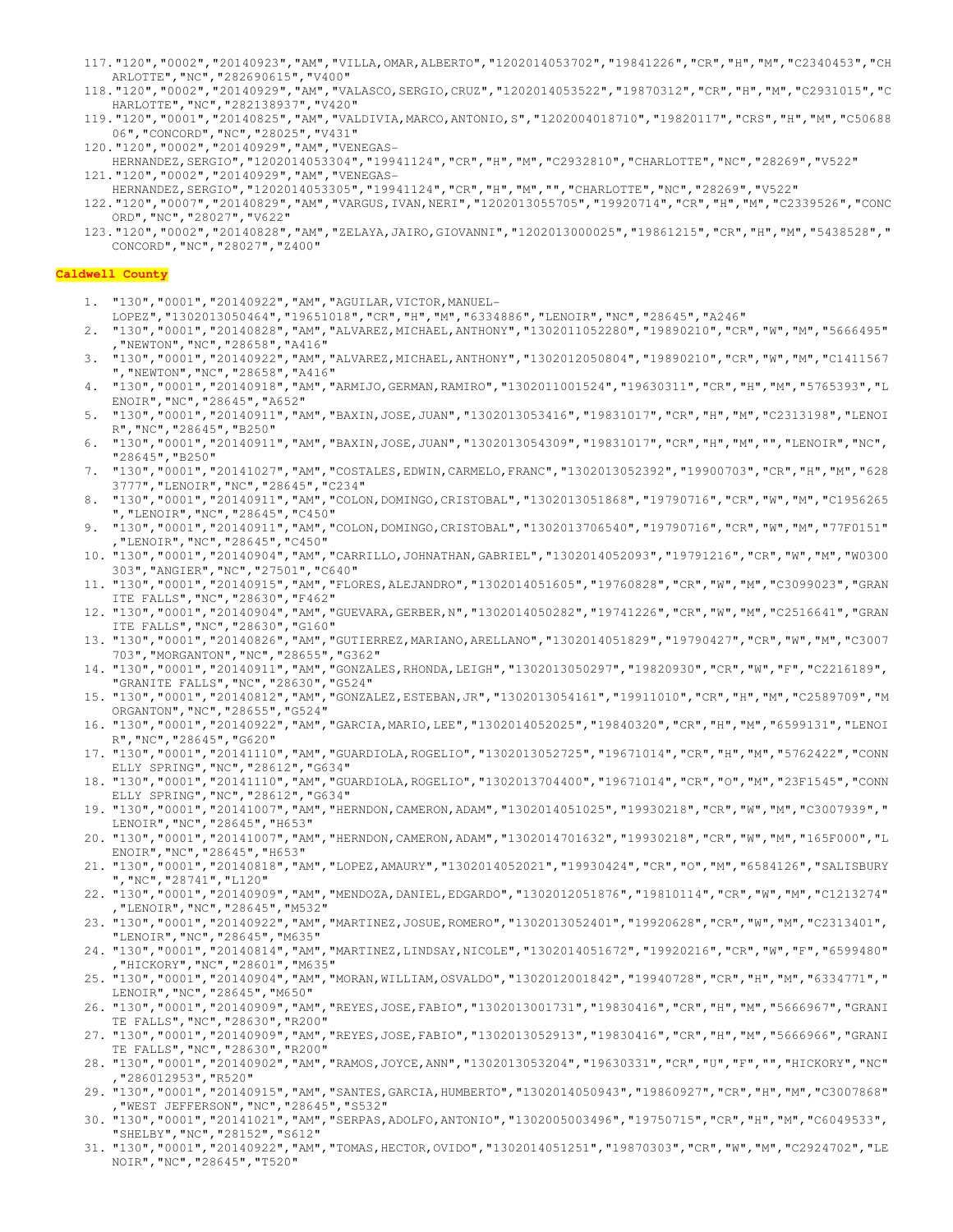- 32. "130","0001","20140923","AM","TORO,IVANA","1302014052033","19900530","CR","W","F","C3007883","GRANITE FALLS","NC","28630","T600"
- 33. "130","0001","20140908","AM","VASQUEZ
- JIMENEZ,JOSE,VICENTE","1302011051545","19610311","CR","W","M","C0795975","HICKORY","NC","28601","V220" 34. "130","0001","20140814","AM","VARGAS,DIXIE,SELENIA","1302014051601","19790426","CR","H","F","6599478","L ENOIR","NC","28645","V622"

## **Camden County**

 $\Omega$ .

# **Carteret County**

- 1. "150","0001","20140925","AM","AVAGNOS,CHRISTOPHER,JUSTIN","1502013053363","19910324","CR","W","M","62295 54","MOREHEAD CITY","NC","28557","A125"
- 2. "150","0001","20140812","AM","AGUON,JOHN,GABRIEL","1502014050563","19901223","CR","A","M","C2623895","HA VELOCK","NC","28532","A250"
- 3. "150","0001","20140923","AM","AGRAMONTE,OSVALDO,ALBERTO","1502012053999","19750203","CR","W","M","C00816 99","EMERALD ISLE","NC","28594","A265"
- 4. "150","0001","20140930","AM","AREVALO,JUAN,JOSE","1502013051821","19830624","CR","H","M","C2120479","HAV ELOCK","NC","28532","A614"
- 5. "150","0001","20140908","AM","BLANCO,ESTEBAN,CUEVAS","1502013703144","19740529","CR","H","M","41F4232"," MOREHEAD CITY","NC","28557","B452"
- 6. "150","0001","20140910","AM","BARRADAS,JOSUE","1502014052907","19910530","CR","W","M","C2510696","CHERRY POINT","NC","28533","B632"
- 7. "150","0001","20141002","AM","BRADSHER,THOMAS,EDWARD","1502014053495","19941224","CR","W","M","6625904", "TIMBERLAKE","NC","27583","B632"
- 8. "150","0001","20140902","AM","CASTILLO,IVAN,Y","1502014052054","19820107","CR","W","M","C2958962","FLUSH ING","NY","11367","C234"
- 9. "150","0001","20140930","AM","CRUZ,FAUSTINO,REYES","1502013003008","19670101","CR","H","M","C2279273","N EWPORT","NC","28570","C620"
- 10. "150","0001","20140925","AM","CRUZ,FRANKLIN,B","1502013055782","19921009","CR","H","M","6418869","BEAUFO RT","NC","28516","C620"
- 11. "150","0001","20140925","AM","DIAS,LUIS,ANTONIO
- RIBEIRO","1502013055258","19660822","CR","H","M","6418695","CAPE CARTERET","NC","28584","D200"
- 12. "150","0001","20140925","AM","DIAZ,KARLA,M","1502013701496","19850402","CR","W","M","8F29968","ATLANTIC BEACH","NC","28512","D200"
- 13. "150","0001","20140827","AM","DIEGO-BALANZAR,JOSE,LUIS","1502014051461","19790301","CR","H","M","C2958637","MOREHEAD CITY","NC","28557","D214"
- 14. "150","0001","20140826","AM","FIGUEROA,DEMETRICE,ROCHELLE","1502014051185","19680126","CR","W","F","C262 4727","WAKE FOREST","NC","275875156","F260"
- 15. "150","0001","20140814","AM","GUAJARDO,RODNEY,CARLOS","1502013052950","19721004","CR","W","M","6416608", "MOREHEAD CITY","NC","285573134","G263"
- 16. "150","0001","20140911","AM","GOMEZ,PEDRO,MOREATE","1502014053608","19740906","CR","H","M","6625960","MO REHEAD CITY","NC","28557","G520"
- 17. "150","0003","20140826","AM","GONZALES,ANGELICA,MARIE","1502012054154","19841006","CR","H","F","5608825" ,"NEWPORT","NC","28570","G524"
- 18. "150","0001","20140827","AM","GONZALES,CHERYL,A","1502014051314","19610503","CR","W","F","C2958630","BEA UFORT","NC","28516","G524"
- 19. "150","0001","20140825","AM","GARCIA,ETHAN,DAVID","1502013055265","19911013","CR","W","M","C2510912","BU FORD","GA","30519","G620"
- 20. "150","0001","20140827","AM","GARCIA,OSCAR,VALENCIA","1502014053060","19941010","CR","W","M","C3229772", "BEAUFORT","NC","28516","G620"
- 21. "150","0001","20140918","AM","HERNANDEZ,ANTONIO,DELA
- CRUZ","1502014052816","19791020","CR","H","M","6625552","NEWPORT","NC","28570","H655"
- 22. "150","0001","20140930","AM","HERNANDEZ,FRANCISCO,ISIDRO","1502014051663","19930708","CR","H","M","C2120 495","MOREHEAD CITY","NC","28557","H655"
- 23. "150","0001","20140918","AM","HERNANDEZ,MANUEL,SANCHEZ","1502013053489","19591221","CR","H","M","5827839 ","NEWPORT","NC","28570","H655"
- 24. "150","0001","20140918","AM","HERNANDEZ,MANUEL,SANCHEZ","1502013702533","19591231","CR","H","M","12F1834 ","NEWPORT","NC","28570","H655"
- 25. "150","0001","20140821","AM","JIMENEZ-
- OVANDO,JONAS","1502013050758","19790523","CR","W","M","5608854","MOREHEAD CITY","NC","28557","J552"
- 26. "150","0001","20140821","AM","JIMENEZ,JONAS,OVANDO","1502013700543","19790523","CR","H","M","4F98221","M OREHEAD CITY","NC","28557","J552"
- 27. "150","0001","20140811","AM","LOPEZ,NATALIA,REGALADO","1502014701420","19930226","CR","U","F","354F995", "HAVELOCK","NC","28532","L120"
- 28. "150","0001","20140819","AM","MEJIA,TANYA,ELIZABETH","1502014001450","19960722","CR","H","F","C3229508", "NEWPORT","NC","285706599","M200"
- 29. "150","0001","20140814","AM","MENDEZ,SEBASTIAN,RAUL","1502014051082","19890721","CR","H","M","6418656"," SWANSBORO","NC","285849006","M532"
- 30. "150","0001","20141023","AM","MARQUEZ,IVAN,CRUZ","1502013055735","19930705","CR","H","M","6328091","NEWP ORT","NC","28570","M622"
- 31. "150","0001","20140908","AM","MARQUEZ,JESUS,FRIAS","1502012054841","19761225","CR","H","M","C1844373","M OREHEAD CITY","NC","28557","M622"
- 32. "150","0001","20140814","AM","MARTIN,OMAR,ALVARADO","1502013054558","19910109","CR","H","M","6229568","M OREHEAD CITY","NC","28557","M635"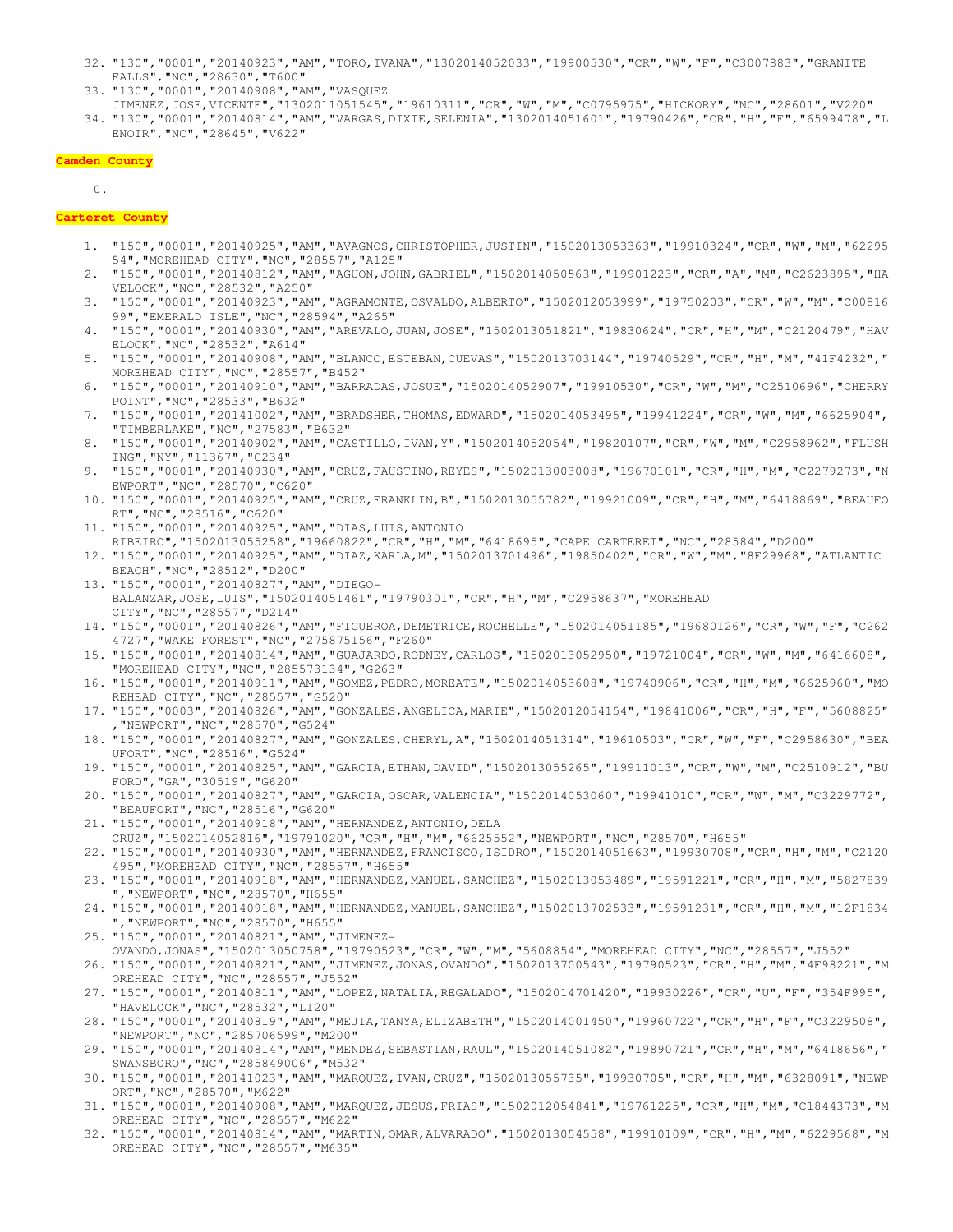- 33. "150","0001","20140827","AM","MARTINEZ,RODRIGO,VALDERAS","1502014052683","19730127","CR","W","M","C32297 53","GREENVILLE","SC","29611","M635"
- 34. "150","0001","20140911","AM","ORDONEZ,KENNY","1502014051731","19920111","CR","H","M","6625602","CHERRY POINT","NC","28533","O635"
- 35. "150","0001","20140811","AM","PENA,PAUL,RAMIREZ","1502014050210","19760801","CR","H","M","C2623483","NEW PORT","NC","28570","P500"
- 36. "150","0001","20141113","AM","PEREZ,JOSIE,LEONE","1502014053595","19780819","CR","B","F","6625624","MORE HEAD CITY","NC","285573425","P620"
- 37. "150","0001","20140813","AM","PARDO,JUSTIN,ALEXANDER","1502014051682","19930420","CR","W","M","C2958762" ,"NEWPORT","NC","285709375","P630"
- 38. "150","0001","20140904","AM","PERDOMO,CARLOS,ALFREDO","1502014052043","19610606","CR","H","M","6625687", "WOODBRIDGE","VA","22193","P635"
- 39. "150","0001","20140930","AM","RUBIO
- MARTINEZ,ANGEL","1502013051529","19690906","CR","H","M","C2279255","MOREHEAD CITY","NC","28557","R100"
- 40. "150","0001","20140918","AM","RUIZ,ALFREDO","1502013050008","19890907","CR","H","M","5608693","CAMP LEJEUNE","NC","28542","R200"
- 41. "150","0001","20140821","AM","RUIZ,MATTHEW,CORDARIO","1502013054327","19870605","CR","W","M","6418812"," NEWPORT","NC","28570","R200"
- 42. "150","0001","20140813","AM","RESENDIZ,FABIAN,ESPINOZA","1502014051928","19840628","CR","H","M","C322938 0","BEAUFORT","NC","28516","R253"
- 43. "150","0001","20140813","AM","RESENDIZ,FABIAN,ESPINOZA","1502014051929","19840628","CR","H","M","C322938 1","BEAUFORT","NC","28516","R253"
- 44. "150","0001","20140930","AM","RODRIGUEZ,CAROLOS,GIOVANNI","1502012055026","19920308","CR","H","M","C1587 493","CAMP LEJEUNE","NC","28542","R362"
- 45. "150","0001","20140819","AM","RODRIGUEZ,HUGO,ALBERT","1502013052615","19950621","CR","H","M","C2280083", "SEVEN SPRINGS","NC","285788871","R362"
- 46. "150","0001","20140819","AM","RODRIGUEZ,HUGO,ALBERT","1502013052616","19950621","CR","H","M","C2280084", "SEVEN SPRINGS","NC","285788871","R362"
- 47. "150","0001","20140911","AM","RODRIGUEZ,MANUEL","1502013051108","19890105","CR","W","M","6268761","HAVEL OCK","NC","28532","R362"
- 48. "150","0001","20140930","AM","RAMIREZ,JONATHAN","1502013054088","19910410","CR","H","M","C2120485","CHER RY POINT","NC","28533","R562"
- 49. "150","0001","20140825","AM","SANCHEZ DE LOS
- SANTOS,PATRIC","1502013055613","19910716","CR","W","F","C2510921","NEWPORT","NC","28570","S522" 50. "150","0001","20140825","AM","SANCHEZ DE LOS
- SANTOS,PATRIC","1502013055614","19910716","CR","W","F","C2510921","NEWPORT","NC","28570","S522" 51. "150","0001","20141022","AM","SANTIAGO-
- HERNANDEZ,GABRIEL,A","1502014050695","19921119","CR","H","M","C2624861","CHERRY POINT","NC","28533","S532"
- 52. "150","0001","20140826","AM","SANTOS,ANNE,MARIE","1502012051283","19800712","CR","B","F","C0383152","HAV ELOCK","NC","28532","S532"
- 53. "150","0001","20140911","AM","SANTOS,JESUS,VALAZQUES","1502013054963","19741222","CR","H","M","6416694", "NEWPORT","NC","28570","S532"
- 54. "150","0001","20140821","AM","VAZQUEZ,GUILLERMO,ALEJANDRO","1502013051423","19790908","CR","H","M","5608 865","NEWPORT","NC","28570","V220"
- 55. "150","0001","20140812","AM","VAZQUEZ,MARIEL","1502014053099","19831225","CR","H","F","C3229436","BEAUFO RT","NC","28516","V220"
- 56. "150","0001","20140827","AM","VELASCO,JONATHAN,LUIS","1502014051961","19910520","CR","W","M","C3229339", "CHERRY POINT","NC","","V420"
- 57. "150","0001","20140904","AM","VELEZ,FABIAN","1502013054213","19900204","CR","H","M","6418527","HAVELOCK" ,"NC","28532","V420"
- 58. "150","0001","20140813","AM","YUE,JOANN,INYUNG","1502014050848","19631015","CR","A","F","C2624394","BEAU FORT","NC","28516","Y000"

#### **Caswell County**

 $\Omega$ .

## **Catawba County**

- 1. "170","000A","20140910","AM","ABARADO,CHARLES,CLARK","1702014051295","19870715","CR","A","M","C3125076", "TAYLORSVILLE","NC","28681","A163"
- 2. "170","0004","20141001","AM","ACOSTA,ADRIAN,FELIPE","1702013056591","19920812","CR","H","M","C1665866"," CONOVER","NC","286139782","A223"
- 3. "170","000A","20140904","AM","AGUILAR,JOSE","1702014051383","19700601","CR","H","M","6393605","HICKORY", "NC","28601","A246"
- 4. "170","0004","20141001","AM","AYALA,GUSTAVO,LOZAA","1702014050345","19690405","CR","U","M","C1665868","N EWTON","NC","286589554","A400"
- 5. "170","0004","20141020","AM","ALVAREZ,KERRI,MICHELLE","1702012006989","19770925","CR","W","F","6283177", "CONOVER","NC","28613","A416"
- 6. "170","000A","20140918","AM","ARZOLA,PABLO,BECERRIL","1702011057540","19651205","CR","H","M","6283007"," CONOVER","NC","28613","A624"
- 7. "170","000A","20140828","AM","BAPTISTA,CHARLES,A","1702013057114","19620915","CR","O","M","C2430649","HI CKORY","NC","28601","B132"
- 8. "170","0004","20140917","AM","BRAVO-GOMEZ,LUIS","1702014050992","19840425","CR","H","M","C1163332","NEWTON","NC","28658","B612"
- 9. "170","000A","20141023","AM","CHUE,ALEXANDER,KONGMENG","1702013052248","19930321","CR","A","M","6346578" ,"NEWTON","NC","28658","C000"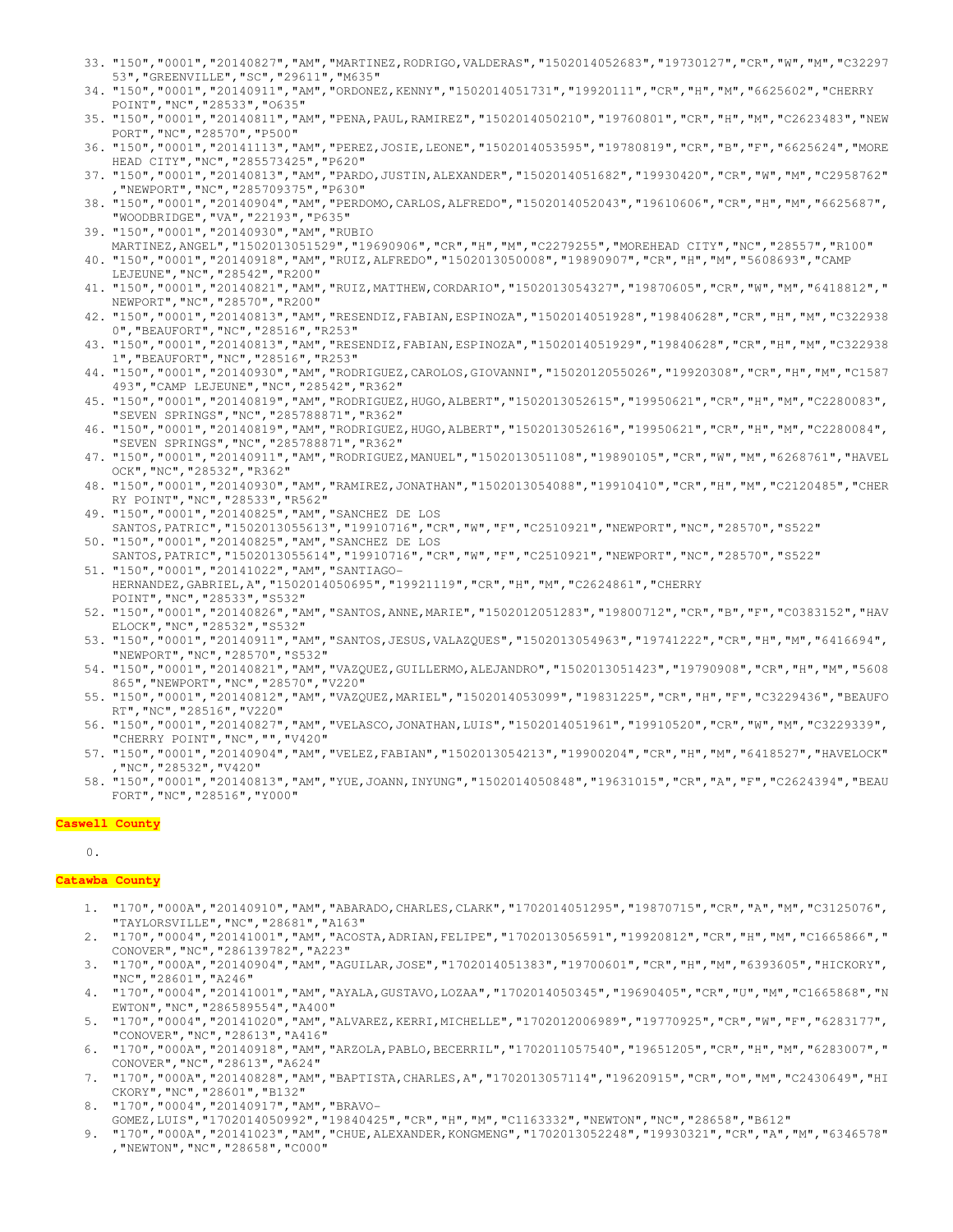- 10. "170","000A","20141023","AM","CHUE,ALEXANDER,KONGMENG","1702013052249","19930321","CR","A","M","6346579" ,"NEWTON","NC","28658","C000"
- 11. "170","000A","20140812","AM","CASTANON,BENJAMIN,MUNOZ","1702013051035","19800625","CR","H","M","C1666775 ","HICKORY","NC","28601","C235"
- 12. "170","000A","20140909","AM","CASTANON,BENJAMIN,MUNOZ","1702014053658","19800625","CR","H","M","C3013095 ","HICKORY","NC","28601","C235"
- 13. "170","000A","20140909","AM","CASTANON,BENJAMIN,MUNOZ","1702014053659","19800625","CR","H","M","C3013096 ","HICKORY","NC","28601","C235"
- 14. "170","000A","20140910","AM","CAZARES,FELICIANO,REYES","1702013054328","19710609","CR","H","M","C2429657 ","CONOVER","NC","28613","C262"
- 15. "170","0004","20140903","AM","CALLEJAS,ARTURO,GUERRERO-
- ","1702009056557","19790901","CR","H","M","C0020786","HICKORY","NC","28601","C422"
- 16. "170","0004","20140922","AM","CAMPOS,JOSE,LUIS","1702013050241","19950303","CR","U","M","C1913879","MAID EN","NC","286509399","C512"
- 17. "170","000A","20140812","AM","CARABALLO,IVAN,COLLAZO","1702013053283","19540504","CR","H","M","6392578", "CONOVER","NC","286137895","C614"
- 18. "170","000A","20140924","AM","CERVANTES,JOSE,LUIS
- ROJO","1702014052133","19690601","CR","U","M","C2431736","HICKORY","NC","286029678","C615"
- 19. "170","000A","20140828","AM","CRUZ,ROSACIO","1702013002772","19790830","CR","H","M","6346592","NEWTON"," NC","28658","C620"
- 20. "170","0004","20140912","AM","CRUZ,ROSALIO,JARAMILLO","1702014050185","19790830","CR","H","M","C2138246" ,"NEWTON","NC","28658","C620"
- 21. "170","0004","20140922","AM","CERDA
- RODRIGUEZ,MIGUEL","1702008059231","19860520","CR","H","M","C9241616","HICKORY","NC","286020000","C630" 22. "170","0004","20140815","AM","CORONA,RAUL","1702011054637","19710324","CR","H","M","C1163012","NEWTON","
- NC","28658","C650" 23. "170","000A","20140902","AM","FIGUEROA,MANUEL,MAGANA","1702013053849","19700722","CR","O","M","6346768",
- "HICKORY","NC","28601","F260" 24. "170","000A","20140909","AM","FELIX,ANGELINA","1702011057203","19900815","CR","H","F","C1663545","GRANIT
- E FALLS","NC","286309211","F420" 25. "170","0004","20140827","AM","FLORES-
- MONDRAGON,ABDIEL","1702005053620","19790306","CR","H","M","C5984384","NEWTON","NC","286580000","F462" 26. "170","0004","20140919","AM","FLORES-
- MONDRAGON,ABDIEL","1702013055026","19790306","CR","H","M","6200861","NEWTON","NC","28658","F462" 27. "170","0004","20141031","AM","FERREIRA,JOAO,LUIS
- CARDOSO","1702013055818","19650914","CR","U","M","6335329","CATAWBA","NC","286098315","F660" 28. "170","0004","20140922","AM","GUADALOPE-
- ANDRADE,TANA","1702013053063","19740125","CR","H","M","C1913890","CONOVER","NC","28613","G341" 29. "170","000A","20140828","AM","GUTIERREZ-
- ADAME,RODOLFO","1702012056857","19860104","CR","H","M","6346565","CONOVER","NC","28613","G362"
- 30. "170","0004","20140917","AM","GOMEZ,LUIS,ALBERTO","1702014051969","19840425","CR","H","M","C1665871","HI CKORY","NC","28601","G520"
- 31. "170","0004","20140917","AM","GOMEZ,LUIS,ALBERTO","1702014701796","19840425","CR","H","M","008F117","HIC KORY","NC","28601","G520"
- 32. "170","000A","20140925","AM","GONZALEZ
- INAMA,JULIO,ORLANDO","1702014053930","19760921","CR","H","M","C3125496","HICKORY","NC","28601","G524" 33. "170","000A","20140909","AM","GONZALEZ,GUSTAVO,IVAN","1702013052774","19861021","CR","O","M","C2137236", "CATAWBA","NC","28609","G524"
- 34. "170","000A","20140909","AM","GONZALEZ,GUSTAVO,IVAN","1702013052775","19861021","CR","O","M","C2137237", "CATAWBA","NC","28609","G524"
- 35. "170","000A","20140918","AM","GONZALEZ,GUSTAVO,IVAN","1702013050841","19861021","CR","O","M","6283090"," CATAWBA","NC","28609","G524"
- 36. "170","0002","20141013","AM","GONZALEZ,GUSTAVO,IVAN","1702013055271","19861021","CRS","H","M","","CATAWB A","NC","28609","G524"
- 37. "170","0004","20141013","AM","GARCIA,ARMANDO,CORONA","1702013055081","19831025","CR","W","M","","CONOVER ","NC","28613","G620"
- 38. "170","000A","20140918","AM","GARCIA,HECTOR,LEMARK","1702012052220","19880531","CR","H","M","6283035","S HERRILLS FORD","NC","28673","G620"
- 39. "170","0004","20140924","AM","GARCIA,HECTOR,LEMARK","1702012054883","19880531","CR","H","M","C1665820"," SHERRILLS FORD","NC","28673","G620"
- 40. "170","000A","20140904","AM","GARCIA-
- LECO,JOSE,LUIS","1702014050947","19810616","CR","H","M","6393599","MARION","NC","28752","G624"
- 41. "170","0004","20140908","AM","GUARDADO,JOSE,ANGEL
- MALGAR","1702014054392","19770425","CR","H","M","C2138295","NEWTON","NC","28658","G633"
- 42. "170","0004","20140908","AM","GUARDADO,JOSE,ANGEL
- MALGAR","1702014054393","19770425","CR","H","M","C2138296","NEWTON","NC","28658","G633"
- 43. "170","000A","20140821","AM","HANG,XIONG","1702014000864","19820414","CR","A","M","C3013000","HICKORY"," NC","286018521","H520"
- 44. "170","000A","20140819","AM","HERNANDEZ-
- PEREZ,GUILLERMO","1702012005658","19770829","CR","W","M","C2135264","HICKORY","NC","286011529","H655"
- 45. "170","8888","20140812","AM","HERNANDEZ,NICKY,REYES","1702011052731","19840131","CR","H","M","6207550"," MORGANTON","NC","286552095","H655"
- 46. "170","000A","20140909","AM","HERNANDEZ,NICKY,REYES","1702012002642","19851107","CR","W","M","C1666629", "HICKORY","NC","28602","H655"
- 47. "170","000A","20141104","AM","HERNANDEZ,VICTOR,MANUEL,JR","1702012006582","19620406","CR","W","M","63925 66","MAIDEN","NC","286509172","H655"
- 48. "170","000A","20140925","AM","IBARRA,GERARDO,IBARRA","1702000016606","19760311","CR","H","M","0250526"," HICKORY","NC","28601","I160"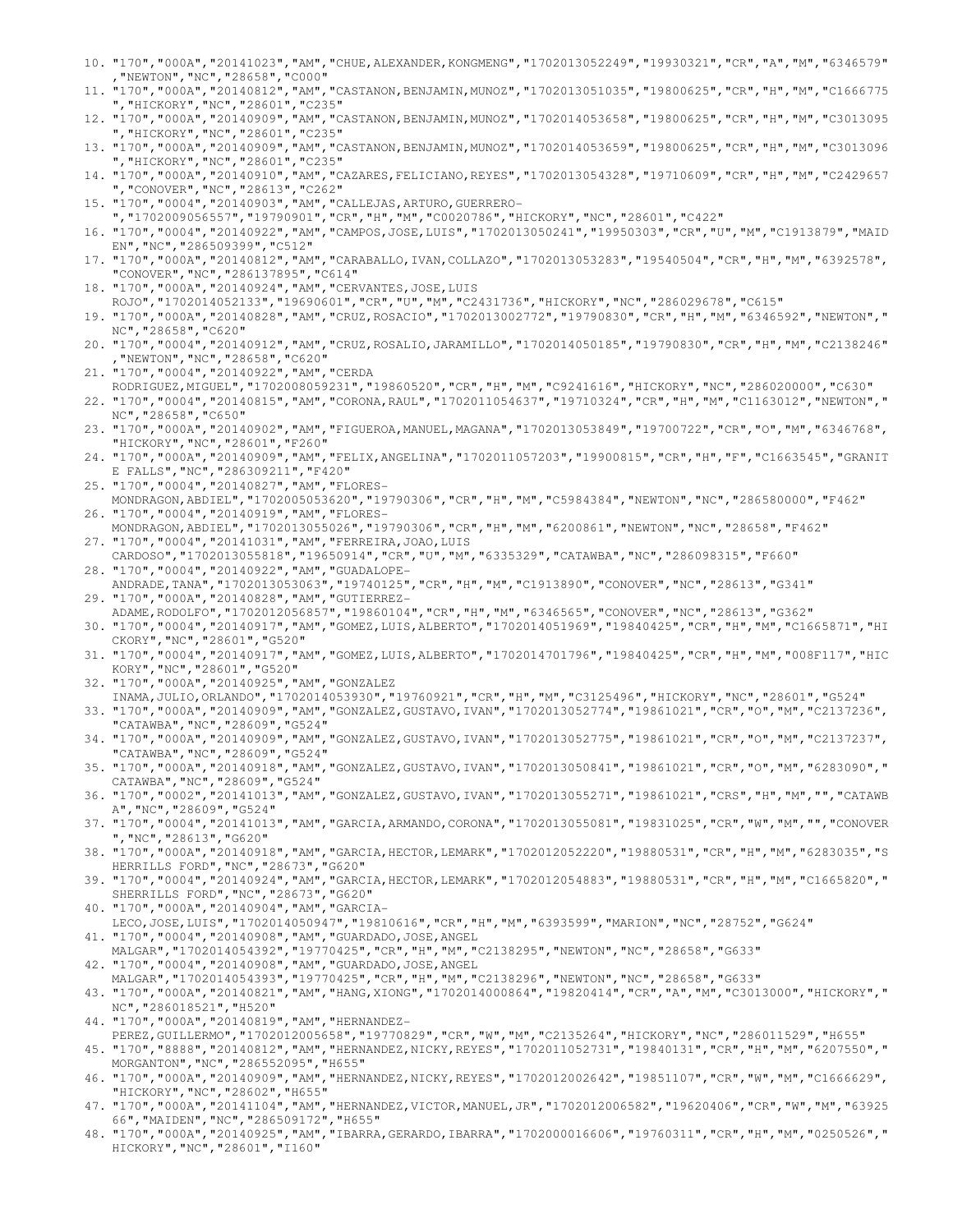- 49. "170","0004","20141020","AM","LEE,CHAO","1702012003850","19870715","CR","A","M","6283154","MOORESVILLE", "NC","28115","L000"
- 50. "170","000A","20140812","AM","LO,KENG,HMONG","1702012056727","19820715","CR","A","M","6348999","NEWTON", "NC","28658","L000"
- 51. "170","000A","20140911","AM","LU,WEIPENG,"JIMMY"","1702012057948","19900709","CR","A","M","C2137340","HI CKORY","NC","28602","L000"
- 52. "170","000A","20140819","AM","LOPEZ,FRANCISCO,MANUEL","1702014000261","19771212","CR","W","M","C2138905" ,"HICKORY","NC","286015936","L120"
- 53. "170","0004","20140915","AM","LIBRADO,VICENTE,CARRILLO","1702014001060","19850105","CR","H","M","6208493 ","VALE","NC","281685768","L163"
- 54. "170","000A","20140918","AM","LAGUNA,JIOVANY,ISAAC","1702011706608","19941011","CR","W","M","522269E","N EWTON","NC","28658","L250"
- 55. "170","000A","20140918","AM","LAGUNA,JIOVANY,ISAC","1702011055849","19941011","CR","O","M","","NEWTON"," NC","28658","L250"
- 56. "170","000A","20141007","AM","LAGUNA-APARICIO,JOSE,IRERI","1702012051573","19900827","CR","O","M","6211981","HICKORY","NC","28601","L251"
- 57. "170","000A","20140828","AM","LEAL,GERARDO,REYES","1702014052562","19860215","CR","H","M","6600357","CLA REMONT","NC","286109567","L400"
- 58. "170","0004","20140903","AM","LEMUS,VICTOR,LEMUS","1702013053576","19880807","CR","H","M","C1913958","HI CKORY","NC","28601","L520"
- 59. "170","0004","20140818","AM","LARA,BILLY,GEORGE","1702012051287","19770624","CR","H","M","C0880712","CON OVER","NC","286137714","L600"
- 60. "170","0004","20140917","AM","MOUA,CHARMONG,SHUFELUE","1702014050132","19850720","CR","A","M","6348779", "HICKORY","NC","286028432","M000"
- 61. "170","0004","20140922","AM","MOSCOSA,ESCUTIA,LUCIANO
- GUST","1702011055882","19800107","CR","H","M","6283130","HICKORY","NC","28601","M220"
- 62. "170","000A","20141014","AM","MENDEZ,MOISES","1702014002073","19761020","CR","H","M","6600177","STATESVI LLE","NC","286771397","M532"
- 63. "170","000A","20140819","AM","MENDOZA,EDGAR,PALAFOX","1702012006208","19881031","CR","H","M","5661495"," HICKORY","NC","286018120","M532"
- 64. "170","000A","20141014","AM","MARTINEZ LEDESMA,JAVIER","1702014052275","19730122","CR","H","M","6600176","HICKORY","NC","286018159","M635" 65. "170","000A","20140909","AM","MARTINEZ-
- ALONSO,EDUARDO","1702012002899","19841013","CR","W","M","C2012551","CONOVER","NC","28613","M635"
- 66. "170","000A","20140911","AM","MARTINEZ,ANGEL,MANUEL PEGUER","1702004057161","19811108","CR","H","M","C5088625","WILKESBORO","NC","28697","M635"

67. "170","000A","20140911","AM","MARTINEZ,ANGEL,MANUEL

- PEGUER","1702004060255","19811108","CR","H","M","C5219622","WILKESBORO","NC","28697","M635"
- 68. "170","0004","20141001","AM","MARTINEZ,JOSE,TRINIDAD","1702012055369","19780203","CR","H","M","C1913409" ,"NEWTON","NC","28658","M635"
- 69. "170","0004","20140919","AM","MORALES,ABELARDO,SALAS","1702014054545","19770507","CR","H","M","6601533", "NEWTON","NC","286588734","M642"
- 70. "170","000A","20140918","AM","MORALES,JOEL,NICOLAS","1702012053114","19920607","CR","H","M","6283050","S PRUCE PINE","NC","28777","M642"
- 71. "170","0004","20140811","AM","MORENO,EDUARDO,LOPEZ","1701998020051","19700801","CR","H","M","C8566453"," LINCOLNTON","NC","28092","M650"
- 72. "170","000A","20141014","AM","MORENO,NADIA,JAZMIN","1702014050573","19940909","CR","W","F","6402815","HA YS","NC","28635","M650"
- 73. "170","0004","20140919","AM","NGUYEN,PHONG,DUC","1702013000478","19860626","CR","A","M","6283093","NEWTO N","NC","28658","N250"
- 74. "170","000A","20140819","AM","OGARA,MAURICIA,WARD","1702013050066","19700225","CR","W","F","C2136070","H ICKORY","NC","28601","O260"
- 75. "170","0004","20140929","AM","OSORIO,ROSENDO,CONDE","1702004052005","19780529","CR","H","M","2480216","W ENDELL","NC","27591","O260"
- 76. "170","000A","20140814","AM","OROCIO,GABINO,YANES","1702012053306","19890315","CR","H","M","6211547","TA YLORSVILLE","NC","28681","O620"
- 77. "170","000A","20140812","AM","OROSCO,RAMON,BARAJAS","1702012056372","19591008","CR","H","M","C2012475"," CONOVER","NC","28613","O620"
- 78. "170","000A","20140814","AM","OROZCO,JOSE","1702014052849","19700601","CR","H","M","6600133","HICKORY"," NC","28601","O620"
- 79. "170","000A","20140923","AM","ORTIZ,JULIO,SOSA","1702014051094","19810719","CR","H","M","C2875658","TAYL ORSVILLE","NC","28681","O632"
- 80. "170","0004","20140922","AM","PALAFOX,ANNA,GABRIELLA","1702012057570","19920123","CR","W","F","6283187", "HICKORY","NC","28601","P412"
- 81. "170","0004","20140922","AM","RIVERA,REBECCAH,ENID","1702013053571","19920529","CR","W","F","6283249","H ICKORY","NC","28601","R160"
- 82. "170","0004","20140929","AM","ROJAS,ELIANNA,WILBELIS","1702013054291","19910813","CR","H","F","C9716524" ,"CONOVER","NC","28613","R220"
- 83. "170","0004","20140818","AM","ROJAS,VICTOR","1702013053265","19910812","CR","H","M","C2138339","CONOVER" ,"NC","28613","R220"
- 84. "170","000A","20140909","AM","RODRIGUEZ,RIGOBERTO,RIOS","1702014053414","19800116","CR","H","M","C312748 1","HICKORY","NC","28602","R362"
- 85. "170","0004","20140908","AM","ROMERO,RUBEN,FLORES","1702012055174","19621108","CR","H","M","C1162594","N EWTON","NC","286583246","R560"
- 86. "170","000A","20140819","AM","RAMIREZ,RAUL,AVALOS","1702014051763","19700331","CR","H","M","C2432148","H ICKORY","NC","28601","R562"
- 87. "170","000A","20140918","AM","SEE,JOHNNY","1702013707256","19940215","CR","A","M","28F9059","NEWTON","NC ","28658","S000"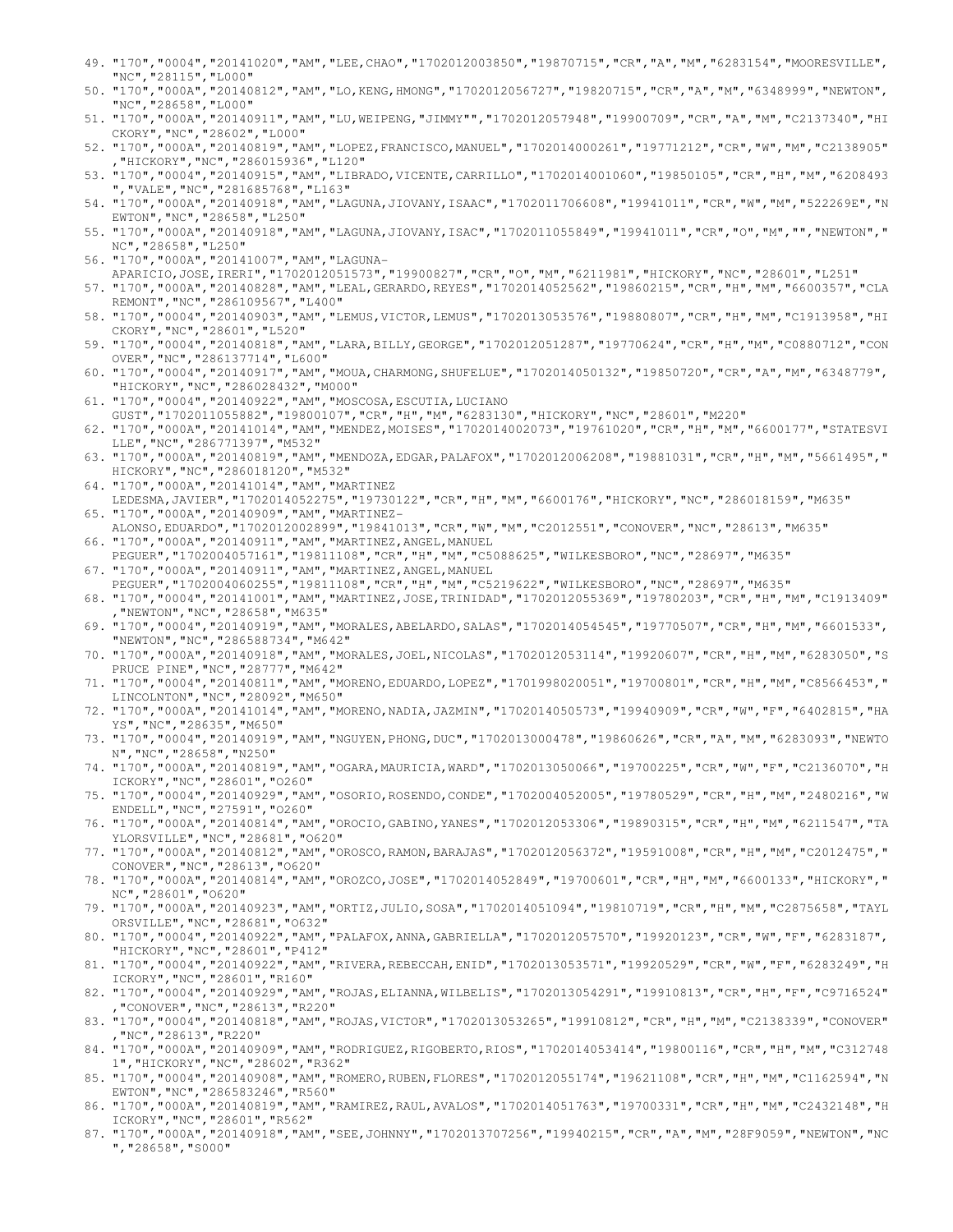- 88. "170","0004","20141001","AM","SEE,TENG","1702013053233","19840915","CR","A","M","C1913957","HICKORY","NC ","28601","S000"
- 89. "170","0004","20140820","AM","SAVASAENG,SOMPHOU","1702014051419","19880906","CR","A","M","C1163335","MOR GANTON","NC","28655","S125"
- 90. "170","000A","20140918","AM","SAECHAO,SAM,CHIEM,FOW","1702013005751","19930518","CR","A","M","6348874"," CONOVER","NC","28613","S200"
- 91. "170","000A","20140904","AM","SANCHEZ,EZEQUIEL,SARABIA","1702014050561","19650721","CR","H","M","C243199 5","HICKORY","NC","28601","S522"
- 92. "170","000A","20140814","AM","SANCHEZ,GERMAN,NAVA","1702014053516","19760528","CR","H","M","6600143","HI CKORY","NC","286019701","S522"
- 93. "170","000A","20140918","AM","SANJARIYA,BRIJ,ARUN","1702013056769","19770808","CR","W","M","6348862","IC ARD","NC","28666","S526"
- 94. "170","000A","20140904","AM","SAREBIA,EZEQUIEL,SANCHEZ","1702014000260","19650721","CR","W","M","C213890 7","HICKORY","NC","28601","S610"
- 95. "170","000A","20140918","AM","TREVINO,ARNULFO,IRAM DE

LOS","1702013056998","19960111","CR","H","M","6348866","STATESVILLE","NC","28677","T615"

- 96. "170","000A","20141106","AM","VUE,KOU","1702013056284","19800708","CR","U","M","6392655","CONOVER","NC", "286138535","V000"
- 97. "170","0004","20140912","AM","VAZQUEZ,JOSE,ALBERTO","1702013057264","19870906","CR","H","M","C2138303"," STATESVILLE","NC","28677","V220"
- 98. "170","0004","20140813","AM","VIXAYSAK,SONNY","1702013053098","19900520","CR","A","M","C2138131","CONOVE R","NC","286138441","V222"
- 99. "170","000A","20150806","AM","VELASQUEZ,ANGEL","1702014705680","19920818","CR","H","M","30F6251","HICKOR Y","NC","28601","V422"
- 100."170","0004","20140820","AM","VARGAS
- SANTOYO,SALVADOR","1702013056269","19970505","CR","H","M","C2138153","HICKORY","NC","286014218","V622" 101."170","0004","20140917","AM","VERDUGO,MELINA","1702012001318","19931024","CR","H","F","C0880986","NEWTON
- ","NC","286583527","V632" 102."170","000A","20141120","AM","XAYAVONG,NINA","1702011706645","19930925","CR","A","F","512261E","VALDESE"
- ,"NC","28690","X152"
- 103."170","000A","20141120","AM","XAYAVONG,NINA","1702011006704","19930925","CR","A","F","6207749","VALDESE" ,"NC","28690","X152"
- 104."170","0004","20140818","AM","XIONG,CHONG,TOUA","1702014052969","19461231","CR","U","M","C2875088","CLAR EMONT","NC","286108062","X520"
- 105."170","0004","20140825","AM","XIONG,JOAGIA","1702012058073","19850415","CR","A","M","C1162962","HICKORY" ,"NC","28601","X520"
- 106."170","000A","20140828","AM","XIONG,TOU","1702013056060","19910830","CR","O","M","C2431626","NEWTON","NC ","28658","X520"
- 107."170","0004","20140813","AM","YANG,LAILIA","1702013057202","19850410","CR","A","F","C2428770","CLAREMONT ","NC","","Y520"
- 108."170","000A","20140910","AM","YANG,NANCY","1702013056977","19891126","CR","A","F","C2430851","WINSTON SALEM","NC","271076014","Y520"
- 109."170","0004","20141003","AM","YANG,WA,YIA","1702014051118","19650814","CR","A","M","6402698","CONNELLY SPRING","NC","286128309","Y520"
- 110."170","000A","20140828","AM","ZAVALA,GABRIEL,AGUILERA","1702012052621","19790916","CR","H","M","6283357" ,"HICKORY","NC","286022724","Z140"
- 111."170","000A","20140902","AM","ZAVALA,GABRIEL,AGUILERA","1702011056928","19790916","CR","H","M","5757597" ,"HICKORY","NC","286022724","Z140"
- 112."170","000A","20150219","AM","ZUCCO,ALLISON,MAKALA","1702013710212","19941207","CR","W","F","59F2328","C ATAWBA","NC","28609","Z200"

## **Chatham County**

- 1. "180","DCSC","20140826","AM","APODACA,GEROME","1802014050605","19920706","CR","O","M","6613851","MONCURE ","NC","27559","A132"
- 2. "180","DCSC","20141118","AM","AGUILAR-
- CIFUENTES,RUDY,RENA","1802014050518","19720526","CR","O","M","C3139095","SILER CITY","NC","27344","A246" 3.
- 4. "180","DCSC","20140930","AM","ALONZO,NELSON,HUMBERTO","1802014701695","19790727","CR","H","M","301F700", "SILER CITY","NC","27344","A452"
- 5. "180","DCSC","20140930","AM","ALONZO,NELSON,HUMBERTO
- ASENC","1802014050657","19790727","CR","O","M","6613652","SILER CITY","NC","27344","A452" 6. "180","DCSC","20140909","AM","ARBAIZA
- MARTINEZ,YOMARIS,DEL","1802013052120","19960810","CR","O","F","C2113297","SILER CITY","NC","27344","A612"
- 7. "180","DCSC","20140909","AM","ARBAIZA
- MARTINEZ,YOMARIS,DEL","1802013052121","19960810","CR","O","F","","SILER CITY","NC","27344","A612"
- 8. "180","DC2A","20141002","AM","AREVALO,CESAR","1802014702144","19730928","CR","H","M","423F426","CHAPEL HILL","NC","27517","A614"
- 9. "180","DC2A","20140903","AM","ARIAS,NOLLAN,ADALID,SIERRA","1802014050406","19881106","CR","O","M","57307 48","SILER CITY","NC","27344","A620"
- 10. "180","DC2A","20140910","AM","ARANDA,IVETTE,CAROLINA","1802014050468","19910410","CR","U","F","C3140982" ,"SANFORD","NC","273326903","A653"
- 11. "180","DCSC","20140819","AM","BALDOVINOS,PABLO,SUAREZ","1802014050884","19930104","CR","H","M","6614629" ,"SILER CITY","NC","27344","B431"
- 12. "180","DCSC","20140902","AM","BALDOVINOS,PABLO,SUAREZ","1802014050647","19930104","CR","H","M","6613651" ,"SILER CITY","NC","27344","B431"
- 13. "180","DC2A","20141022","AM","CASTANEDA,MIGUEL,ANGEL ACEIT","1802014050202","19781122","CR","U","M","5789371","HILLSBOROUGH","NC","27278","C235"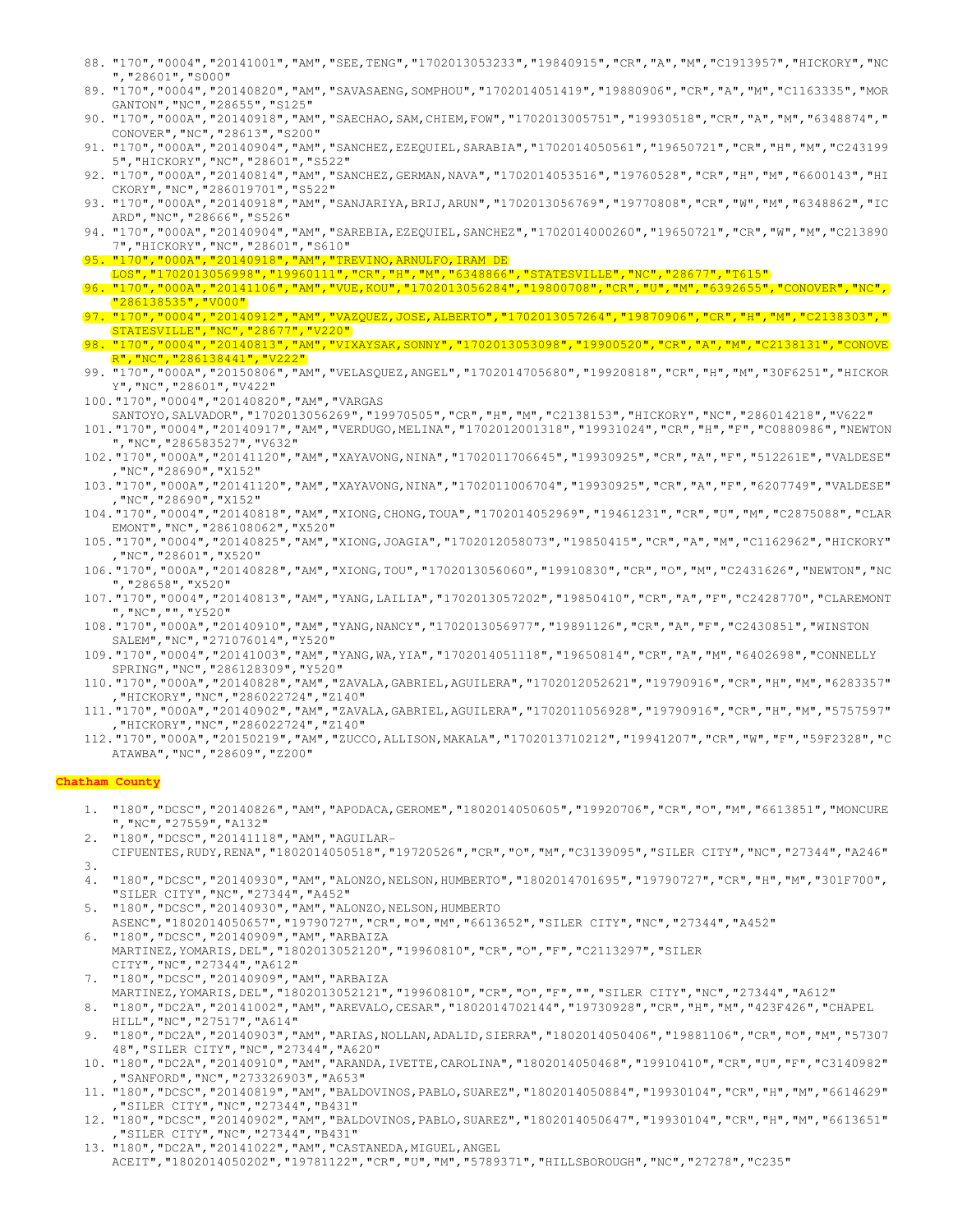14. "180","DC2A","20141022","AM","CASTANEDA,MIGUEL,ANGEL

ACEIT","1802014050203","19781122","CR","U","M","5789372","HILLSBOROUGH","NC","27278","C235"

15. "180","DCSC","20141021","AM","CERVANTES,RAFAEL,RAMIREZ","1802014051031","19801114","CR","H","M","C323236 8","SILER CITY","NC","27344","C615"

16. "180","DCSC","20140909","AM","CRUZ,ADOLFO,AGUSTIN","1802014050970","19660925","CR","H","M","C3232488","S ILER CITY","NC","27344","C620"

17. "180","DCSC","20140812","AM","CRUZ,FORTUNATO,GARCIA","1802013051208","19841028","CR","O","M","6280526"," SILER CITY","NC","27344","C620"

18. "180","DC2A","20140911","AM","CRUZ-MONTER,RUBEN","1802014000744","19771224","CR","H","M","4763237","SILER CITY","NC","27344","C625"

19. "180","DCSC","20140930","AM","CORONA,RUBEN,J,PEREZ","1802014051052","19920405","CR","O","M","6613674","S ILER CITY","NC","27344","C650"

- 20. "180","DCSC","20140930","AM","CORONA,RUBEN,J,PEREZ","1802014702895","19920409","CR","H","M","625F290","S ILER CITY","NC","27344","C650"
- 21. "180","DCSC","20141104","AM","FIOCCO,JAMIE,JAEGER","1802013051688","19670210","CR","W","F","6280637","PI TTSBORO","NC","273129313","F200"
- 22. "180","DCSC","20140812","AM","FIOCCO,MICHAEL,ANGELO","1802013002659","19621001","CR","W","M","6280638"," PITTSBORO","NC","273129313","F200"
- 23. "180","DCSC","20140909","AM","FIGUEROA
- MENDOZA,RONALD,ALEX","1802013052108","19781118","CR","H","M","5789444","SILER CITY","NC","27344","F260" 24. "180","DCSC","20140826","AM","GONZALEZ-
- TORRES,LUIS,FERNAND","1802014051178","19901231","CR","O","M","C3232653","SILER CITY","NC","27344","G524" 25. "180","DC2A","20140917","AM","GONZALEZ,ALFREDO,PEREZ","1802014051176","19600112","CR","U","M","6614751",
- "CHAPEL HILL","NC","275178750","G524"
- 26. "180","DCSC","20140909","AM","GONZALEZ,DUBLIN,HUMBERTO
- MON","1802012050041","19910814","CR","H","M","C1597716","SILER CITY","NC","27344","G524"
- 27. "180","DC2A","20140903","AM","GARCIA,TOMAS,GUILLERMO","1802013051817","19650210","CR","H","M","C2164427" ,"SILER CITY","NC","27344","G620"
- 28. "180","DC2A","20140924","AM","GUERRERO,ELISEO,MARTINEZ","1802013051269","19921118","CR","O","M","6280627 ","DURHAM","NC","27701","G660"
- 29. "180","DCSC","20140916","AM","HTOO,MUKA,PAW","1802014050950","19881228","CR","O","M","6614655","CHAPEL HILL","NC","27516","H300"
- 30. "180","DCSC","20140812","AM","HERNANDEZ-ROJAS,JESUS","1802010052197","19851015","CR","H","M","C0936773","SILER CITY","NC","27344","H655"
- 31. "180","DCSC","20140812","AM","HERNANDEZ-ROJAS,JESUS","1802013051500","19851015","CR","H","M","6280537","SILER CITY","NC","27344","H655"
- 32. "180", "DCSC", "20140812", "AM", "HERNANDEZ, LISANDRO", "1802013052043", "19690313", "CR", "H", "M", "5789443", "CHA RLOTTE","NC","282172441","H655"
- 33. "180","DCSC","20140909","AM","IP,MOSES,ALAN","1802012051828","19890523","CR","A","M","5730491","CHAPEL HILL","NC","275173002","I100"
- 34. "180","DC2A","20140903","AM","IXCOY,MAYNOR,GREGORIO","1802014050700","19850101","CR","H","M","C3231256", "SILER CITY","NC","27344","I200"
- 35. "180","DC2A","20141001","AM","IZQUIERDO,JORGE,NEMESIO","1802014050787","19401219","CR","H","M","C3140405 ","PITTSBORO","NC","27312","I263"
- 36. "180","DC2A","20140813","AM","LUISE,JOSE","1802013052179","19840309","CR","O","M","C2330552","CHAPEL HILL","NC","27517","L200"
- 37. "180","DCSC","20140930","AM","LIMA,CLEMENCIA,ELISABETH
- CER","1802014051029","19860405","CR","O","F","C3232602","RAMSEUR","NC","27316","L500"
- 38. "180","DCSC","20140812","AM","MALDONADO,ISRRAEL,GARCIA","1802014050720","19840909","CR","H","M","6614604 ","GREENSBORO","NC","27405","M435"
- 39. "180","DC2A","20140820","AM","MONDRAGON,VICTORINO","1802013051869","19930127","CR","O","M","5390725","BR OADWAY","NC","27505","M536"
- 40. "180","DC2A","20140820","AM","MONDRAGON,VICTORINO","1802013704310","19930127","CR","H","M","48F3973","BR OADWAY","NC","27505","M536"
- 41. "180","DCSC","20140826","AM","MARADIAGA,JOSE,ORLANDO,FLORE","1802012000361","19800301","CR","H","M","572 6721","SANFORD","NC","273304635","M632"
- 42. "180","DCSC","20140916","AM","MARTIN,RAYMOND,GARFIELD","1802012003063","19700519","CR","B","M","5789133" ,"CHARLOTTE","NC","28227","M635"
- 43. "180","DC2A","20141022","AM","MARTINEZ,FRANCISCO,JAVIER,VI","1802014000319","19901003","CR","H","M","578 9368","SANFORD","NC","27330","M635"
- 44. "180","DC2A","20140820","AM","MORENO,TOMAS,SILVERIO","1802014051119","19811113","CR","H","M","C3231183", "GRAHAM","NC","27253","M650"
- 45. "180","DC2A","20140820","AM","MORENO,TOMAS,SILVERIO","1802014051120","19811113","CR","H","M","","GRAHAM" ,"NC","27253","M650"
- 46. "180","DCSC","20140819","AM","NAVA,LUCY","1802013051860","19901018","CR","H","F","5789192","SILER CITY","NC","27344","N100"
- 47. "180","DC2A","20140910","AM","NAVA-
- CASTILLO,GIL","1802013051642","19851106","CR","H","M","C2164797","SILER CITY","NC","27344","N122"
- 48. "180","DCSC","20140826","AM","OLGUIN,RUBEN,RESENDIZ","1802014051083","19671124","CR","H","M","6613863"," LIBERTY","NC","272989643","O425"
- 49. "180","DCSC","20140902","AM","PULIDO,ROGELIO,AMADOR","1802013050797","19830706","CR","H","M","C2329847", "SILER CITY","NC","27344","P430"
- 50. "180","DC2A","20140813","AM","PEREZ,OSCAR,BEDOLLA","1802013050066","19820706","CR","H","M","C2113232","C HAPEL HILL","NC","275178155","P620"
- 51. "180","DC2A","20140904","AM","PEREZ-RIVADENEYRA,JESUS,JAV","1802013704851","19800718","CR","H","M","61F4141","RAMSEUR","NC","27316","P626" 52. "180","DC2A","20140904","AM","PEREZ-
- RIVADENEYRA,JESUS,JAVI","1802013052012","19800718","CR","H","M","5789241","RAMSEUR","NC","27316","P626"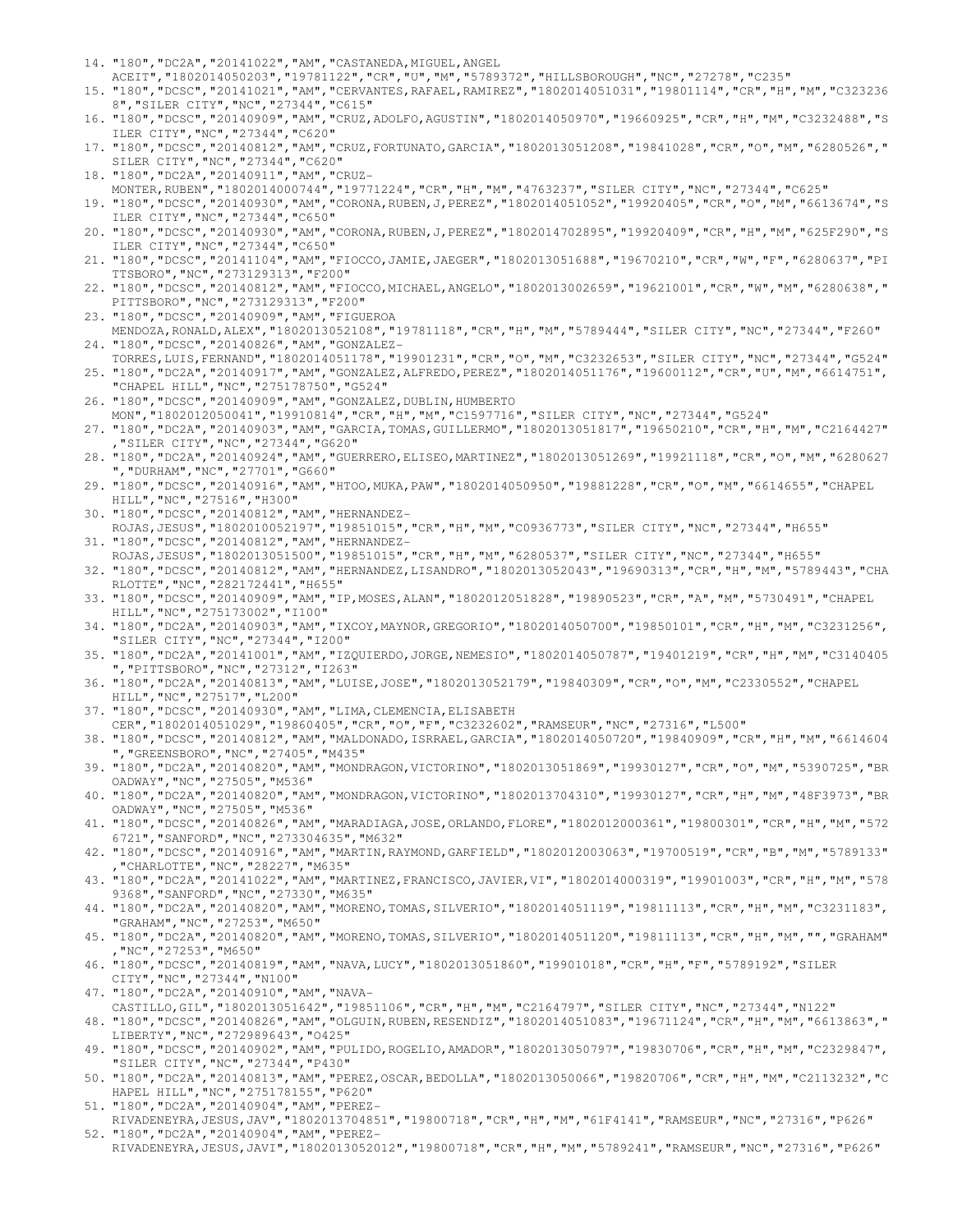- 53. "180","DCSC","20140826","AM","PERLA,ABILIO","1802013002100","19530901","CR","H","M","C2503719","SILER CITY","NC","273441708","P640"
- 54. "180","DC2A","20140813","AM","RESENDIZ,ARMANDO,AGUILAR","1802014050405","19740222","CR","H","M","C323127 7","CHAPEL HILL","NC","27517","R253"
- 55. "180","DC2A","20140903","AM","RODRIGUEZ-PALACIOS,OSCAR,SOC","1802014051091","19840903","CR","H","M","C3140408","PITTSBORO","NC","27312","R362"
- 56. "180","DC2A","20140813","AM","RODRIGUEZ,CIRILO,OSORIO","1802014051084","19780627","CR","H","M","C3231379 ","SILER CITY","NC","273444307","R362"
- 57. "180","DC2A","20140827","AM","RODRIGUEZ,NELSON","1802013052180","19661211","CR","W","M","C2164349","PITT SBORO","NC","27312","R362"
- 58. "180","DCSC","20140909","AM","RANGEL,SUSANA,MIRANDA","1802013050030","19800512","CR","H","F","5392795"," SILER CITY","NC","27344","R524"
- 59. "180","DCSC","20140916","AM","RAMIREZ,JUAN,PULIDO","1802014050237","19900403","CR","H","M","5789247","SI LER CITY","NC","27344","R562"
- 60. "180","DC2A","20140820","AM","SALAZAR,OSCAR,ROBERTO","1802012003450","19920229","CR","W","M","C2113213", "PITTSBORO","NC","27312","S426"
- 61. "180","DCSC","20140826","AM","SANCHEZ,JOSE,BERNARDO
- SALAS","1802013051959","19860505","CR","H","M","C2565009","SILER CITY","NC","27344","S522"
- 62. "180","DCSC","20140826","AM","SANCHEZ,JOSE,BERNARDO
- SALAS","1802013051960","19860505","CR","H","M","C2565010","SILER CITY","NC","27344","S522" 63. "180","DCSC","20140826","AM","SANCHEZ,JOSE,BERNARDO
- SALAS","1802013052294","19860505","CR","H","M","C2565218","SILER CITY","NC","27344","S522"
- 64. "180","DCSC","20140902","AM","SUAREZBALDOVINOS,PABLO","1802014701673","19930104","CR","H","M","301F697", "SILER CITY","NC","27344","S621"
- 65. "180","DC2A","20141001","AM","VAZQUEZ
- MATOS,MOISES","1802011050876","19620629","CR","H","M","5730406","FRONT ROYAL","VA","226307806","V220" 66. "180","DCSC","20140819","AM","VICTORINO,GINA,RENE","1802014050579","19680828","CR","W","F","C3139255","B ENNETT","NC","27208","V236"
- 67. "180","DC2A","20140924","AM","VILLALOBOS,SAUL","1802014050480","19790906","CR","H","M","5392805","FAYETT EVILLE","NC","28314","V441"
- 68. "180","DC2A","20141022","AM","VALENTIN,VISENCIO,MONROY","1802013052040","19590127","CR","H","M","C216446 9","APEX","NC","275235657","V453"
- 69. "180","DC2A","20140827","AM","WIN,MYO","1802014050253","19760303","CR","A","M","C3231276","CHAPEL HILL","NC","275161615","W500"

## **Cherokee County**

- 1. "190","0001","20140922","AM","HERNANDEZ,CHARLES,DWAIN","1902014050014","19711221","CR","W","M","5484934" ,"MURPHY","NC","28906","H655"
- 2. "190","0001","20140922","AM","HERNANDEZ,CHARLES,DWAIN","1902014700026","19711221","CR","W","M","82F8328" ,"MURPHY","NC","28906","H655"
- 3. "190","0001","20140819","AM","RICO,MIRIAM,GATICA","1902014050700","19950917","CR","O","F","C3089717","AN DREWS","NC","28901","R200"

## **Chowan County**

1. "200","0001","20140902","AM","BUSTILLO,CARMEN","2002014700113","19860608","CR","H","F","392F783","EDENTO N","NC","27932","B234"

#### **Clay County**

1. "210","0002","20140821","AM","HURETO,ALEJANDRO,AGUILAR","2102014050144","19701028","CR","H","M","5484975 ","HAYESVILLE","NC","28904","H630"

#### **Cleveland County**

- 1. "220","0002","20140917","AM","AVILES,FRANCISCO","2202012053493","19570610","CR","W","M","C2048184","FORE ST CITY","NC","28043","A142"
- 2. "220","0002","20141117","AM","ALVARADO,MICHELLE,CAMPBELL","2202012003183","19690423","CR","W","F","62613 62","SHELBY","NC","28150","A416"
- 3. "220","0002","20140916","AM","AMADO,PEDRO,PAULO","2202014000106","19920415","CR","H","M","C2528041","LAW NDALE","NC","28090","A530"
- 4. "220","0002","20140917","AM","CHAVEZ-
- TREJO,LENIN","2202014052617","19761123","CR","H","M","6632511","SHELBY","NC","281507002","C123"
- 5. "220","0002","20140924","AM","HERNANDEZ,RICARDO,BANUELOS","2202008056305","19850731","CR","U","M","C9501 760","KINGS MOUNTAIN","NC","28086","H655"
- 6. "220","0002","20140924","AM","HERNANDEZ,RICARDO,BANUELOS","2202013054998","19850731","CR","H","M","63599 88","KINGS MOUNTAIN","NC","28086","H655"
- 7. "220","0002","20140828","AM","JAIME,ISIDRO,AYALA","2202014052668","19940217","CR","H","M","6632654","SHE LBY","NC","28152","J500"
- 8. "220","0002","20140828","AM","JAIME,ISIDRO,AYALA","2202014702159","19940217","CR","H","M","491F997","SHE LBY","NC","28152","J500"
- 9. "220","0002","20141007","AM","KHOUNNAVONG,SYAMPHONE,LOUISE","2202014001049","19781113","CR","A","F","663 2551","KINGS MOUNTAIN","NC","28086","K515"
- 10. "220","0002","20140821","AM","LOPEZ,GINGER,ANNE
- ESCOBAR","2202014050525","19780301","CR","W","F","6258461","MOORESBORO","NC","28114","L120"
- 11. "220","0002","20141118","AM","LAZO,DARWIN,SALOMON","2202014052743","19830324","CR","H","M","C2921261","F OREST CITY","NC","280438505","L200"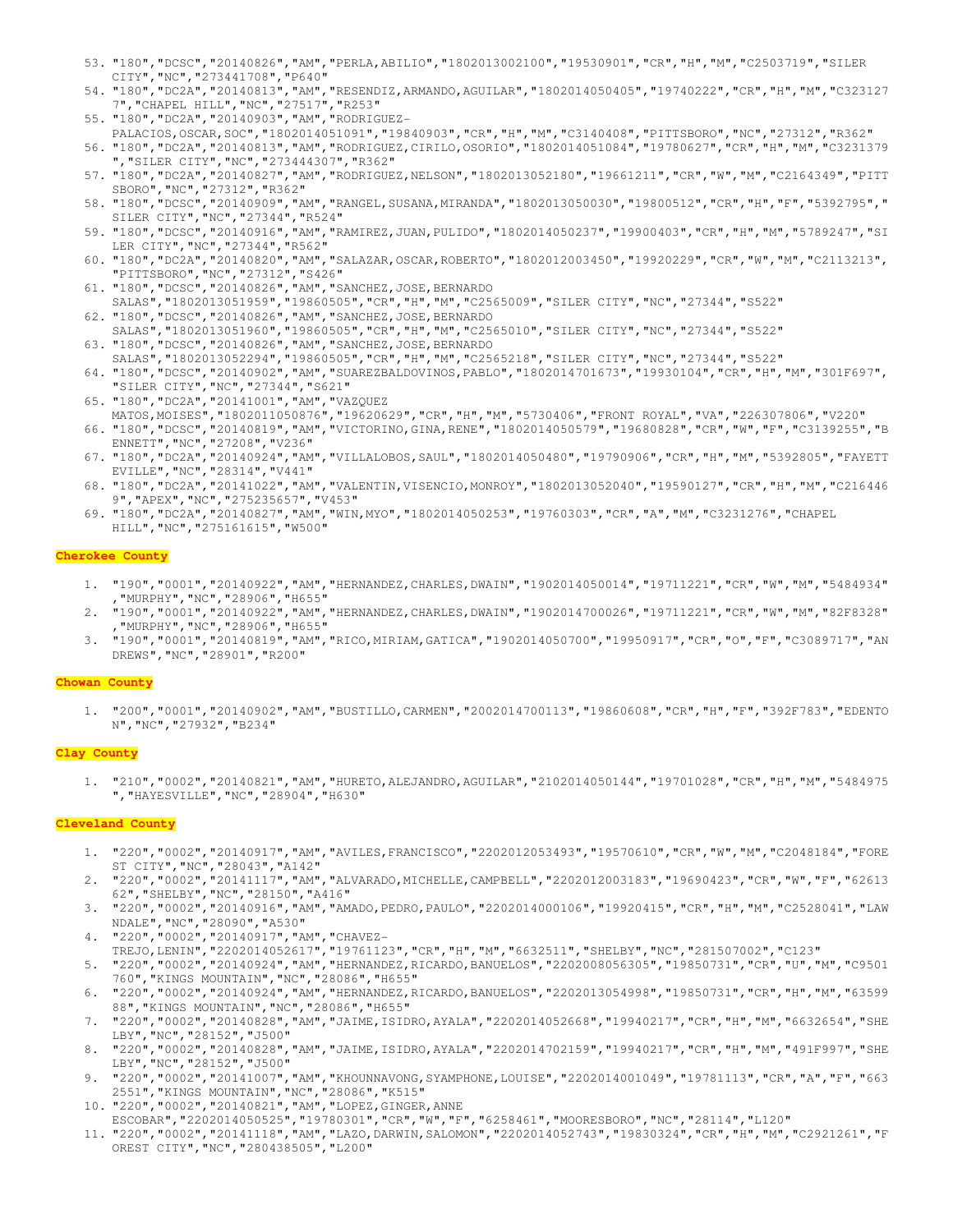- 12. "220","0002","20140826","AM","LEDESMA,FLORENTINO,GARCIA","2202013053349","19600705","CR","H","M","C24203 66","SHELBY","NC","28150","L325"
- 13. "220","0002","20140918","AM","LARA,LUIS,CARLOS","2202014050871","19730207","CR","H","M","C2420708","SHEL BY","NC","281521052","L600"
- 14. "220","0002","20140918","AM","LARA,LUIS,CARLOS","2202014050872","19730207","CR","H","M","","SHELBY","NC" ,"281521052","L600"
- 15. "220","0002","20140908","AM","OLIVEIRA,JOHN,LENNON","2202014051370","19910528","CR","U","M","6432161","M ATTHEWS","NC","281053760","O416"
- 16. "220","0002","20140821","AM","PATEL,HARSH,JITENDRAKUMAR","2202014051136","19960814","CR","U","M","C22551 78","KINGS MOUNTAIN","NC","280863897","P340"
- 17. "220","0002","20141007","AM","PHANPHOUYONG,VINNY","2202014052052","19670104","CR","O","M","6321010","KIN GS MOUNTAIN","NC","28086","P515"
- 18. "220","0002","20140822","AM","RUIZ,ADOLFO
- LOPEZO","2202014001848","19860503","CR","H","M","C3189856","SHELBY","NC","28150","R200"
- 19. "220","0002","20140902","AM","RODRIGUEZ,ANDRES","2202014052630","19740406","CR","H","M","C2255974","KING S MOUNTAIN","NC","28086","R362"
- 20. "220","0002","20140812","AM","SERNA,ALEJANDRA,LOPEZ","2202014050114","19930331","CR","H","F","","STATESV ILLE","NC","286255017","S650"
- 21. "220","0002","20140909","AM","ZAZUETA,LUIS,RAYMOND","2202014001065","19941030","CR","H","M","6321011","G ROVER","NC","280739769","Z230"

## **Columbus County**

- 1. "230","0001","20140923","AM","AGUILAR,GABRIEL","2302014051634","19950822","CR","H","M","6442689","FAIR BLUFF","NC","28439","A246"
- 2. "230","0001","20140910","AM","AGUILAR,JUAN,MANUEL","2302014052294","19870720","CR","H","M","C2957796","S ANFORD","NC","27330","A246"
- 3. "230","0001","20140903","AM","CARDONA,RICARDO,BUGARIN","2302014000618","19811126","CR","H","M","C2957690 ","NAKINA","NC","284559165","C635"
- 4. "230","0001","20141008","AM","ERAPE,GREGORIA,P","2302014000645","19741024","CR","H","M","C2957930","FAIR BLUFF","NC","28439","E610"
- 5. "230","0001","20140813","AM","GONZALEZ,ELIASQUIN,LOPEZ","2302014050973","19890306","CR","H","M","6372280 ","WHITEVILLE","NC","28472","G524"
- 6. "230","0001","20140828","AM","GARCIA,ISRAEL,LOPEZ","2302014051751","19730508","CR","O","M","4702532","WH ITEVILLE","NC","28472","G620"
- 7. "230","0001","20140930","AM","NOE,CASTILLO,ESCOBAR","2302013700220","19531118","CR","H","M","3F81452","A LBUQUERQUE","NM","78108","N000"
- 8. "230","0001","20140912","AM","NOYOLA,HERIBERTO,CIPRIAN","2302014051889","19940114","CR","O","M","6221240 ","WHITEVILLE","NC","28472","N400"
- 9. "230","0001","20140912","AM","NOYOLA,HERIBERTO,CIPRIAN","2302014051890","19940114","CR","O","M","6221241 ","WHITEVILLE","NC","28472","N400"
- 10. "230","0001","20140910","AM","PEREZ,TADEO","2302014051018","19921026","CR","H","M","C2957881","WHITEVILL E","NC","28472","P620"
- 11. "230","0001","20140828","AM","PEREZ-MORALES,ELEVI,SANTOS","2302014052019","19891102","CR","O","M","4702538","TABOR CITY","NC","28463","P625"
- 12. "230","0001","20140815","AM","RAMIREZ,ELIAS","2302014050115","19811201","CR","H","M","6213034","LITTLE RIVER","SC","29566","R562"
- 13. "230","0001","20140815","AM","RAMIREZ,ELIAS","2302014000045","19811201","CR","H","M","6213036","LITTLE RIVER","SC","29566","R562"

14.

- 15. "230","0001","20141013","AM","TORRES,ANGLE,MARLOW","2302014050800","19710317","CR","H","M","6221231","CL INTON","NC","28328","T620"
- 16. "230","0001","20141030","AM","VILLAFUENTE,ALEX","2302014052414","19940921","CR","H","M","6700911","CERRO GORDO","NC","28430","V415"

## **Craven County**

- 1. "240","DCR4","20140904","AM","ACOSTA,ERICA,NICHOLE","2402013052463","19850921","CR","W","F","6416268","N EW BERN","NC","28562","A223"
- 2. "240","DCR4","20141218","AM","ALVARADO,VALENTIN","2402014050302","19820424","CR","H","M","6416336","NEW BERN","NC","28560","A416"
- 3. "240","DCR4","20141218","AM","ALVARADO,VALENTIN","2402014700506","19820424","CR","H","M","87F3220","NEW BERN","NC","28562","A416"
- 4. "240","DCR4","20140821","AM","ALVARENGA,LUIS,ALEFRODO","2402014050344","19940222","CR","H","M","","HAVEL OCK","NC","28532","A416"
- 5. "240","DCR4","20140915","AM","CORONADO,SANTOS,MORENO","2402013053869","19700417","CR","H","M","C1964257" ,"NEW BERN","NC","28560","C653"
- 6. "240","DCR4","20140915","AM","CORONADO,SANTOS,MORENO","2402013706118","19700417","CR","O","M","14F8210", "NEW BERN","NC","28560","C653"
- 7. "240","DCR4","20140825","AM","DONE,NAI,HONG","2402013052957","19811201","CR","A","M","C1964086","NEW BERN","NC","28560","D500"
- 8. "240","DCR4","20141001","AM","GOMEZ,ABRAHAM,ROMERO","2402014702637","19851029","CR","H","M","279F925","D OVER","NC","28526","G520"
- 9. "240","DCR4","20140909","AM","GONZALEZ,FRANK,DENNIS","2402013000866","19730413","CR","W","M","C1964085", "ERNUL","NC","28527","G524"
- 10. "240","DCR4","20140904","AM","GOMEZ-
- MIRON,JOAQUIN,EUFEMIO","2402014000738","19590320","CR","H","M","6622132","DOVER","NC","28526","G525" 11. "240","DCR4","20140812","AM","GARCIA,ARMANDO,LUNA","2402014703436","19750827","CR","H","M","456F869","NE
- W BERN","NC","28562","G620"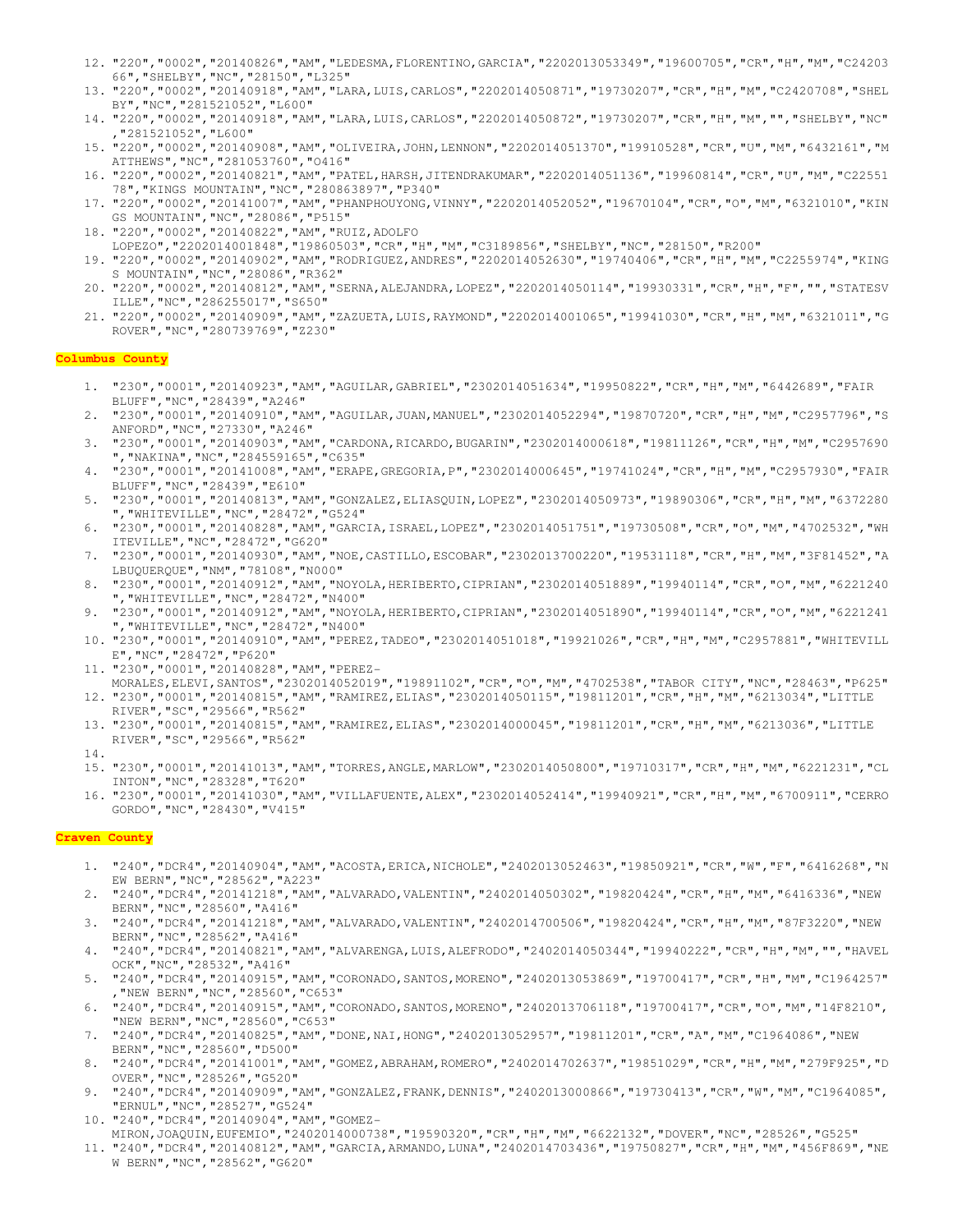- 12. "240","DCR4","20140825","AM","HTOO,KAW","2402014703975","19870101","CR","A","M","33F4270","NEW BERN","NC","28562","H300"
- 13. "240","DCR4","20140902","AM","HERNANDEZ-
- GRANADOS,KERLIN,OM","2402013054200","19841201","CR","H","M","C2171293","NEW BERN","NC","28562","H655" 14. "240","DCR4","20141013","AM","HERRERA,JUAN,RAMON","2402014051222","19800625","CR","H","M","6419524","DOV ER","NC","28526","H660"
- 15. "240","DCR4","20141013","AM","LOPEZ,BRUNO,ALVAREZ","2402012052988","19751006","CR","H","M","5828359","NE W BERN","NC","28560","L120"
- 16. "240","DCR3","20140828","AM","LOPEZ,STEVEN,ANTHONY","2402002011212","19640912","CR","W","M","1766295","H AVELOCK","NC","28532","L120"
- 17. "240","DCR4","20140904","AM","LIN,KAN,BO","2402013054659","19880811","CR","O","M","6416303","NEW BERN","NC","28560","L500"
- 18. "240","DCR4","20141104","AM","MAHMUD,MASHUK,ULLAHAI,AL","2402013000460","19800918","CR","O","M","6229487 ","VANCEBORO","NC","285868019","M530"
- 19. "240","DCR4","20140819","AM","MERCADO,RICARDO","2402014052028","19510531","CR","H","M","6622331","NEW BERN","NC","285629238","M623"
- 20. "240","DCR4","20140826","AM","MARTINEZ-
- CELIS,JOSE,GUADALU","2402013703480","19851212","CR","H","M","9F53916","NEW BERN","NC","28562","M635" 21. "240","DCR4","20140826","AM","MARTINEZ-
- CELIS,JOSE,GUADALUP","2402013052267","19851212","CR","H","M","6229357","NEW BERN","NC","28562","M635" 22. "240","DCR4","20140818","AM","MARTINEZ,DEANNA,ELISE","2402014051619","19940513","CR","H","F","C3302601",
- "NEW BERN","NC","285622255","M635" 23. "240","DCR4","20140903","AM","OLORTEGUI
- 
- AZANA,EDER,FITZGER","2402014051598","19920308","CR","H","M","6622106","CAMP LEJEUNE","NC","28542","O463" 24. "240","DCR4","20141120","AM","PARHAM,JUAN,O","2402014052526","19830602","CR","B","M","6622303","FREEMAN" ,"VA","23856","P650"
- 25. "240","DCR4","20140819","AM","RIVERA,ERNESTO","2402014000125","19770127","CR","B","M","6345556","STOKES" ,"NC","27884","R160"
- 26. "240","DCR6","20141120","AM","REYES,MARTIN,ALBERTO","2402014051858","19691125","CR","H","M","C1302857"," JACKSONVILLE","NC","28546","R200"
- 27. "240","DCR4","20140908","AM","RODRIGUEZ,CARLOS,A","2402013050455","19950225","CR","H","M","C1964158","NE W BERN","NC","28562","R362"
- 28. "240","DCR4","20140908","AM","RODRIGUEZ,CARLOS,A","2402013050457","19950225","CR","H","M","","NEW BERN","NC","28562","R362"
- 29. "240","DCR4","20140825","AM","REANO-
- SERRANO,ERICK,U","2402013053454","19941231","CR","H","M","C1302318","CLYDE","NC","28721","R526" 30. "240","DCR4","20140825","AM","REANO-
- SERRANO,ERICK,U","2402013705399","19941231","CR","H","M","2F99808","CLYDE","NC","28721","R526"
- 31. "240","DCR4","20140818","AM","RAMIREZ,FRANCISCO,CONTRERAS","2402014700543","19881001","CR","H","M","80F2 430","WASHINGTON","NC","27889","R562"
- 32. "240","DCR4","20140818","AM","RAMIREZ,FRANCISCO,CONTRERAS","2402014050341","19881001","CR","O","M","5828 245","WASHINGTON","NC","27889","R562"
- 33. "240","DCR6","20140904","AM","SIU,HVEN","2402014052514","19770101","CR","A","M","C2357585","NEW BERN","NC","285622820","S000"
- 34. "240","DCR4","20140820","AM","SUTUJ,CESAR,AUGUSTO,JACOBO","2402014702244","19810505","CR","H","M","274F9 56","NEW BERN","NC","28562","S320"
- 35. "240","DCR4","20140820","AM","THAN,KHIN","2402014051611","19910101","CR","A","M","6622108","NEW BERN","NC","285625752","T500"
- 36. "240","DCR4","20140909","AM","THAWNG,KHAMH,BAWI","2402013050171","19860429","CR","O","M","C1964105","NEW BERN","NC","28562","T520"
- 37. "240","DCR4","20140818","AM","THAWNG,VAN","2402013001118","19920104","CR","W","M","C2171286","NEW BERN","NC","28560","T520"
- 38. "240","DCR6","20140904","AM","VAZQUEZ,ERIC,FERNANDO","2402014052359","19960528","CR","H","M","C2357638", "HAVELOCK","NC","285322436","V220"
- 39. "240","DCR4","20141218","AM","VANEGAS,JOSE,NABEL","2402014000133","19690114","CR","H","M","6416236","WAR SAW","NC","28398","V522"
- 40. "240","DCR4","20140916","AM","VENTURA,DANIEL,RAMIREZ","2402014704903","19611024","CR","H","M","618F210", "NEW BERN","NC","28562","V536"

#### **Cumberland County**

- 1. "250","002C","20140819","AM","AQUINO,ALEJANDRO,ANGON","2502014050629","19810317","CR","H","M","6368494", "GODWIN","NC","28344","A250"
- 2. "250","002C","20140821","AM","ALABASTRO,ALYSSA,MARIZ","2502012706570","19900311","CR","H","F","736274E", "PEMBROKE PINES","FL","33024","A412"
- 3. "250","002A","20140828","AM","ALVARADO,ADRIANNA,A","2502012056402","19890511","CR","U","F","C1909645","H OPE MILLS","NC","28348","A416"
- 4. "250","002A","20140923","AM","ALVARADO,ANGELO,ANTONIO","2502014052838","19781209","CR","W","M","C2912892 ","RAEFORD","NC","283768479","A416"
- 5. "250","002A","20141007","AM","ALVAREZ-
- PEREZ,LUIS","2502013061608","19610227","CR","H","M","C2069058","FAYETTEVILLE","NC","283043326","A416" 6. "250","002C","20150211","AM","ALVAREZ,MIGUEL,ANGEL","2502013061010","19781118","CR","H","M","6371906","F
- AYETTEVILLE","NC","28314","A416" 7. "250","002A","20140813","AM","AMAYA,GEORGE,HENRY","2502014054251","19831204","CR","H","M","C3257903","FA YETTEVILLE","NC","28314","A500"
- 8. "250","002B","20140903","AM","ARTICA,JEAN,ROLANDO
- MALDONAD","2502014051879","19911108","CR","H","M","C2911879","FAYETTEVILLE","NC","28306","A632" 9. "250","0SBC","20140813","PM","ARTIGA,ERICK,OMAR
- ORELLANA","2502012055774","19640109","CR","O","M","6253439","HOPE MILLS","NC","283485221","A632"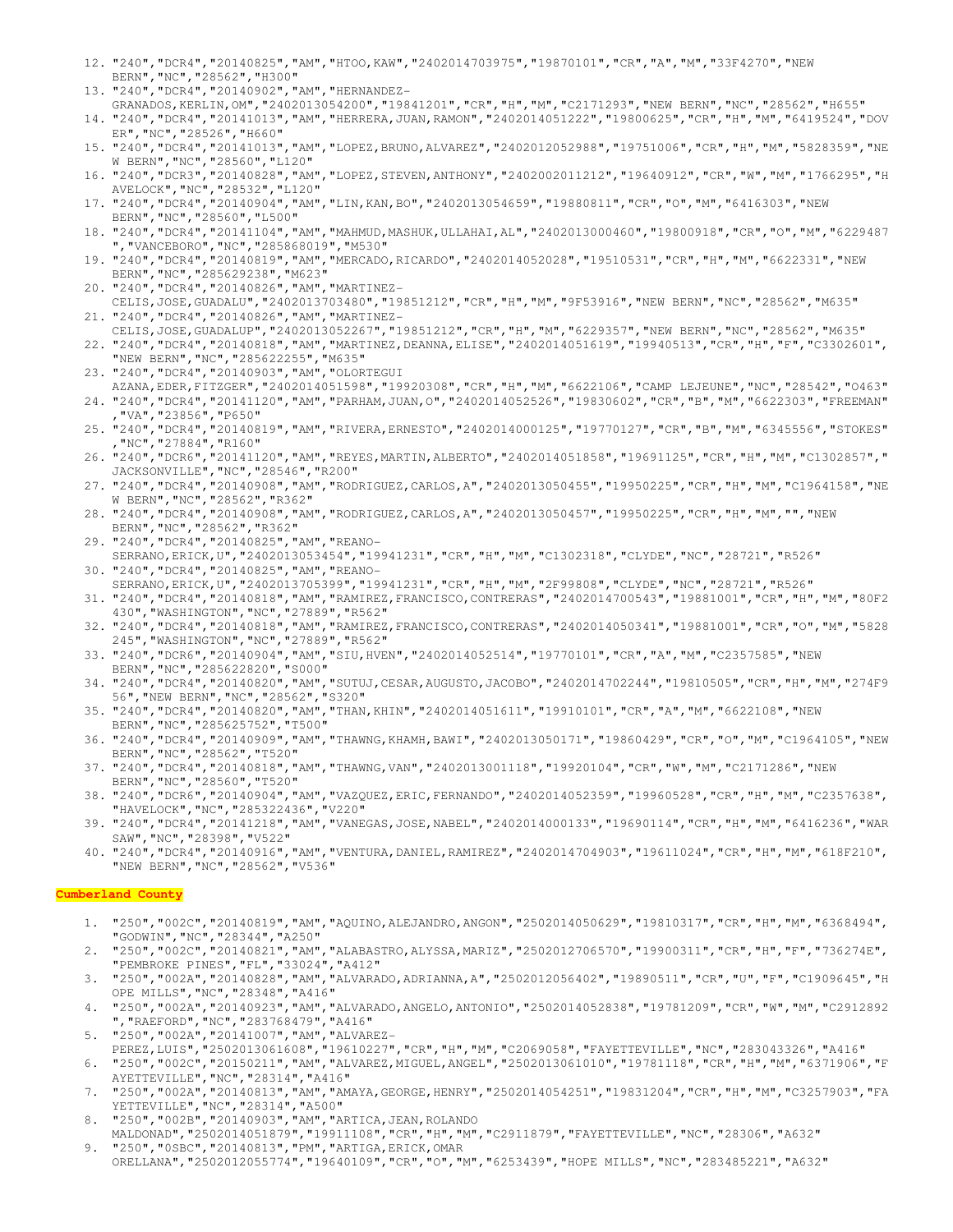- 10. "250","002A","20140826","AM","ARELLANO,EMANUEL","2502014053564","19920129","CR","H","M","C3041977","WINS TON SALEM","NC","271274035","A645"
- 11. "250","002C","20141023","AM","BRAVO-
- AGUIRRE,PABLO","2502013064000","19680520","CR","H","M","C2488263","SPRING LAKE","NC","28390","B612" 12. "250","002A","20141003","AM","BERMUDEZ-
- ANDRADE,FELIX,P","2502014052749","19810903","CR","H","M","C3257427","FAYETTEVILLE","NC","28312","B653" 13. "250","002C","20141028","AM","BARRERA,LAZARO,JR","2502014002228","19820707","CR","H","M","6367253","FAYE TTEVILLE","NC","283039001","B660"
- 14. "250","002A","20140903","AM","CHAVEZ,YAZETH,A","2502014054227","19900205","CR","H","M","C3256506","FORT BRAGG","NC","28310","C120"
- 15. "250","002C","20140820","AM","CABRAL,ELIZABETH,ALTAGRACIA","2502013061937","19760919","CR","H","F","6367 613","CHARLOTTE","NC","282738000","C164"
- 16. "250","002A","20141007","AM","CASAS,ALEXANDER","2502014052443","19830415","CR","H","M","C3257576","FAYET TEVILLE","NC","28314","C220"
- 17. "250","002A","20140912","AM","COSTAS,JOHN,N","2502014051785","19880725","CR","W","M","C2912206","FAYETTE VILLE","NC","28311","C232"
- 18. "250","002C","20140916","AM","CASTILLO,KENNETH,TIMOTHY
- BRA","2502013061342","19900308","CR","W","M","6368422","FAYETTEVILLE","NC","28312","C234"
- 19. "250","002A","20140819","AM","COLLAZO,ERIKA","2502012060373","19891013","CR","H","F","C1816190","CLEWIST ON","FL","33440","C420"
- 20. "250","002C","20140917","AM","CHUN,HECTOR,RUBEN
- IXIM","2502013060431","19781216","CR","O","M","6303785","HOPE MILLS","NC","28348","C500"
- 21. "250","002C","20141029","AM","CAMPOS,RUBEN,HERNANDEZ","2502014052433","19700712","CR","H","M","6375730", "SALEMBURG","NC","28385","C512"
- 22. "250","002C","20140918","AM","CONCEPCION,ALEX,ARMINA","2502013062697","19800910","CR","H","M","C2488258" ,"SANFORD","NC","27330","C521"
- 23. "250","002C","20140918","AM","CANDELARIA,GILBERTO","2502014056519","19550502","CR","H","M","C2911755","S PRING LAKE","NC","28390","C534"
- 24. "250","002C","20140903","AM","CRUZ
- SANTIAGO,AMID,SAUL","2502013059840","19930725","CR","H","M","6367304","SPRING LAKE","NC","28390","C620" 25. "250","002C","20140909","AM","CARRASQUILLO
- VAZQUEZ,EFRAIN,","2502014058940","19850712","CR","H","M","6656615","FAYETTEVILLE","NC","28304","C624"
- 26. "250","002C","20140819","AM","CARDONA,OSVIN,A","2502013006184","19861129","CR","H","M","6368462","STANFO RD","CT","06902","C635"
- 27. "250","002C","20140909","AM","CARRATTINI,RICHARD","2502013062784","19711114","CR","H","M","6368452","FAY ETTEVILLE","NC","28304","C635"
- 28. "250","002B","20141002","AM","DIAZ,IVAN,JR","2502014050013","19920225","CR","H","M","C2911606","CAMERON" ,"NC","28326","D200"
- 29. "250","002A","20140912","AM","DIAZ-
- BAKER,ANTONIO,III","2502013063250","19870120","CR","B","M","C2361097","FAYETTEVILLE","NC","28301","D212" 30. "250","002C","20140918","AM","DEJESUS,ARNALDO,VIERRA","2502014054374","19571107","CR","H","M","C3004311" ,"FAYETTEVILLE","NC","283033258","D222"
- 31. "250","002C","20140916","AM","DELGADO,LUIS,ROBERTO,JR","2502014002337","19880408","CR","H","M","6656886" ,"FAYETTEVILLE","NC","28306","D423"
- 32. "250","002A","20140912","AM","ECHEVERRIA,JOSE,I","2502014055474","19960530","CR","W","M","C3258378","FAY ETTEVILLE","NC","28301","E216"
- 33. "250","002A","20140912","AM","ECHEVERRIA,JOSE,I","2502014055475","19960530","CR","W","M","C3258379","FAY ETTEVILLE","NC","28301","E216"
- 34. "250","002A","20141003","AM","ESCALERA,PAIGE,ALEXANDRIA","2502014054660","19940730","CR","W","F","C32565 46","FAYETTEVILLE","NC","28306","E246"
- 35. "250","0SBC","20140813","PM","FELICIANO-RAMEREZ,ISAURO","2502006063786","19860707","CR","H","M","C7581152","FAYETTEVILLE","NC","283060000","F425 "
- 36. "250","002A","20140903","AM","FLORES,JESSICA,FAIRE","2502014052646","19760326","CR","W","F","C2912938"," FAYETTEVILLE","NC","28306","F462"
- 37. "250","0SBC","20140813","PM","FERRERA GUILLEN,CARLOS,ALFRE","2502013053632","19590112","CR","H","M","C1908919","HOPE MILLS","NC","28348","F660"
- 38. "250","0SBC","20140813","PM","FERRERA GUILLEN,CARLOS,ALFRE","2502013053633","19590112","CR","H","M","C1908920","HOPE MILLS","NC","28348","F660"
- 39. "250","002C","20140814","AM","GOMEZ,MARIO,ERNESTO","2502013051011","19671228","CR","H","M","C2242608","H OPE MILLS","NC","283482908","G520"
- 40. "250","002A","20140903","AM","GONZALES,MATTHEW,ABEL","2502013055647","19871002","CR","W","M","C2035158", "FAYETTEVILLE","NC","28314","G524"
- 41. "250","002A","20140905","AM","GONZALEZ-VILLARREAL,CUAUHTEM","2502014058688","19810506","CR","U","M","C3258565","FAYETTEVILLE","NC","283144224", "G524"
- 42. "250","002A","20141001","AM","GONZALEZ,ALNALDO,LUIS","2502012056266","19800820","CR","H","M","C1982777", "FAYETTEVILLE","NC","28314","G524"
- 43. "250","002A","20141003","AM","GONZALEZ,LUIS,ANTONIO","2502014052780","19930324","CR","H","M","C2912788", "FORT BRAGG","NC","28307","G524"
- 44. "250","002C","20140813","AM","GONZALEZ,ROBERT,PETER","2502013058590","19900414","CR","H","M","6367037"," FAYETTEVILLE","NC","283062696","G524"
- 45. "250","002C","20140910","AM","GARAY,MILO,VILLEDA","2502014052146","19930804","CR","H","M","6371934","FAY ETTEVILLE","NC","28311","G600"
- 46. "250","002A","20140903","AM","GARCIA,GERLADO,GABRIEL","2502014052975","19820726","CR","W","M","C2912945" ,"FORT BRAGG","NC","28310","G620"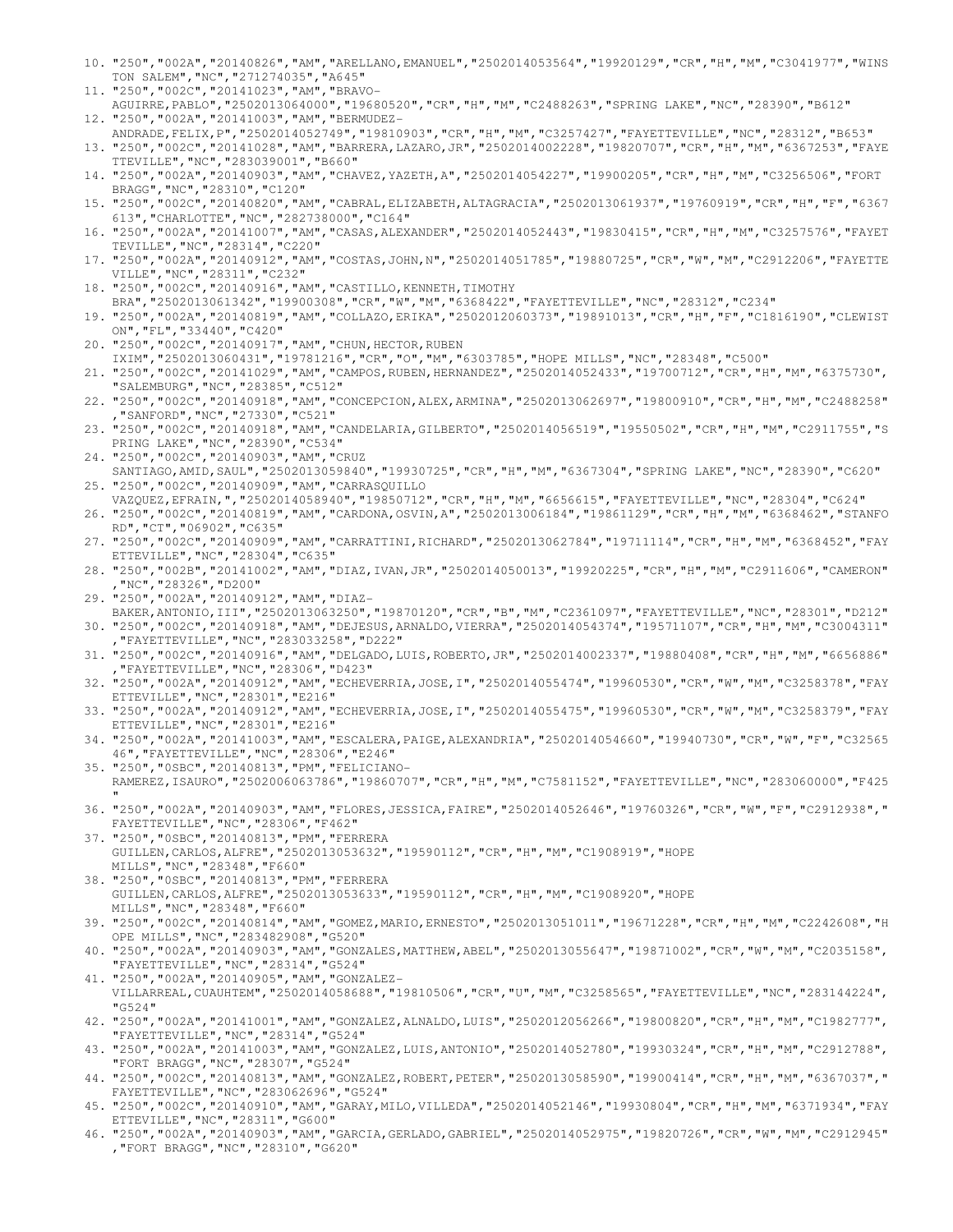- 47. "250","002A","20141015","AM","GARCIA,HALEY,NICOLE","2502013064984","19881208","CR","W","F","6367072","RA EFORD","NC","28376","G620"
- 48. "250","002A","20140826","AM","GARCIA,MARIA,GUADALUPE","2502013055421","19841128","CR","W","F","C2034466" ,"FAYETTEVILLE","NC","28314","G620"
- 49. "250","002A","20140910","AM","GARCIA,WILLIAM,TODD","2502014056552","19581204","CR","W","M","C3258314","G REENSBORO","NC","27406","G620"
- 50. "250","002A","20140903","AM","GARZA,CHRISTOPHER,ROBERT","2502013057626","19891107","CR","W","M","C203520 0","BUNNLEVEL","NC","28323","G620"
- 51. "250","002A","20140815","AM","GROSE,LILLY-
- ANN,MICHELLE","2502014056825","19870821","CR","H","F","C3256965","FAYETTEVILLE","NC","283145818","G620" 52. "250","002C","20140910","AM","GRAJEDA,CHRISTOPHER,JAMES","2502014001303","19890331","CR","W","M","569830 5","CLINTON","NC","283283275","G623"
- 53. "250","002C","20141023","AM","GIORDANO,PHILLIP,JOSEPH","2502013054491","19810330","CR","H","M","C2360822 ","FAYETTEVILLE","NC","283061805","G635"
- 54. "250","002A","20140925","AM","HERNANDEZ-
- MARTINEZ,DAVID","2502014056750","19810215","CR","H","M","C2912969","WADE","NC","28395","H655" 55. "250","002C","20140814","AM","HERNANDEZ-
- VILLASENOR,ALAIN","2502013063130","19850503","CR","H","M","C2547229","FAYETTEVILLE","NC","28306","H655" 56. "250","002A","20140826","AM","HERNANDEZ,BERNARDO,MORIS","2502013051478","19601009","CR","W","M","C198293
- 4","FAYETTEVILLE","NC","28303","H655"
- 57. "250","002A","20140925","AM","HERNANDEZ,DAVID","2502014056749","19720215","CR","H","M","C2912968","WADE" ,"NC","28395","H655"
- 58. "250","002C","20140821","AM","HERNANDEZ,REBECCA,CASSANDRA","2502014054172","19941025","CR","H","F","C300 4308","PARKTON","NC","28371","H655"
- 59. "250","002A","20140812","AM","ISUMU,NIPHAE","2502014051362","19890311","CR","A","M","C2912722","FAYETTEV ILLE","NC","28311","I250"
- 60. "250","002A","20140911","AM","IRIZARRY,JUAN,RODOLFO","2502013063057","19760207","CR","H","M","C2241430", "HOPE MILLS","NC","28348","I626"
- 61. "250","002A","20140903","AM","JAIRO,ANTONIO,M","2502014057953","19920625","CR","H","M","C3257604","MYRTL E BEACH","SC","29577","J600"
- 62. "250","002A","20140826","AM","JUAREZ,JONATHAN,G","2502014001733","19930126","CR","W","M","C3042078","FT BRAGG","NC","28307","J620"
- 63. "250","002C","20140903","AM","JARIWALA,PANKAJ,RAMANBHAI","2502014055392","19671023","CR","I","M","636800 1","FAYETTEVILLE","NC","283016377","J640"
- 64. "250","002A","20140903","AM","LOPEZ
- LICEA,JUAN","2502013056370","19870916","CR","W","M","C2035188","SPRING LAKE","NC","28390","L120"
- 65. "250","002C","20140814","AM","LOPEZ,ADRIAN,EMIL","2502013053906","19890320","CR","H","M","C2242738","FAY ETTEVILLE","NC","28306","L120"
- 66. "250","002C","20140909","AM","LUGO,RAIMUNDO","2502014051355","19570812","CR","H","M","6371624","SPRING LAKE","NC","28390","L200"
- 67. "250","002C","20140916","AM","LAZARO-
- HERNANDEZ,MIGUEL,A","2502013063944","19880222","CR","H","M","6368251","FAYETTEVILLE","NC","28306","L266" 68. "250","002C","20140814","AM","LADUE,LINDA,ANN","2502013056555","19640404","CR","H","F","C2361030","FAYET TEVILLE","NC","28306","L300"
- 69. "250","002A","20141014","AM","LYNGE,JOHN,FRANCISCO
- SEGOVIA","2502013055597","19781030","CR","U","M","C2034859","LUMBERTON","NC","283605366","L520"
- 70. "250","0SBC","20140813","PM","LANGHIRT,MICHELLE,RENE","2502014055209","19780522","CR","W","F","C3004630" ,"FAYETTEVILLE","NC","28304","L526"
- 71. "250","002C","20140909","AM","MEDRANO,DAVID","2502014050678","19851022","CR","H","M","6368495","FAYETTEV ILLE","NC","28314","M365"
- 72. "250","002A","20141023","AM","MUNOZ,DANIEL","2502011060226","19820410","CR","H","M","C1679882","FORT BRAGG","NC","28310","M520"
- 73. "250","002C","20141029","AM","MENDEZ,EDGAR,EMMANUEL,RAMIRE","2502014002000","19911222","CR","H","M","637 1659","GODWIN","NC","283449000","M532"
- 74. "250","002A","20140923","AM","MENDOZA CLEMENTE,KELLY,ANN","2502014051787","19900904","CR","H","F","C2912886","HOPE MILLS","NC","283482255","M532"
- 75. "250","002C","20140813","AM","MENDOZA-
- CLEMENTE,KELLY,ANN","2502014053259","19900904","CR","O","F","6367995","HOPE MILLS","NC","28348","M532" 76. "250","002A","20140905","AM","MARTINEZ,EVELYN","2502013064696","19740207","CR","H","F","C2912627","HOPE
- MILLS","NC","28348","M635" 77. "250","002C","20140903","AM","MARTINEZ,JOEY,CERVANTEZ","2502014059360","19841117","CR","H","M","6657052"
- ,"FORT BRAGG","NC","28307","M635" 78. "250","002A","20141003","AM","MARTINEZ,VICTOR,ENRIQUE,JR","2502014051877","19800518","CR","B","M","C2912 189","FAYETTEVILLE","NC","28303","M635"
- 79. "250","002A","20141001","AM","MURILLO,ENRIQUE,ROBERTO","2502014053764","19800503","CR","H","M","C3256477 ","FAYETTEVILLE","NC","28314","M640"
- 80. "250","002C","20140814","AM","MORALES
- RAMOS,JOSE,JAVIER","2502014051800","19750803","CR","H","M","C2913361","FAYETTEVILLE","NC","28304","M642" 81. "250","002C","20140814","AM","MORALES
- RAMOS,JOSE,JAVIER","2502014051803","19750803","CR","H","M","C2913360","FAYETTEVILLE","NC","28304","M642" 82. "250","002C","20141029","AM","MORALES,GEREMIAS","2502013064584","19820306","CR","H","M","6375537","DUNN" ,"NC","28334","M642"
- 83. "250","002C","20140813","AM","NUANES,VINCENT,ROBERT","2502014051880","19891028","CR","H","M","6367319"," FAYETTEVILLE","NC","28314","N520"
- 84. "250","002C","20140911","AM","NUNEZ,FRANCISCO","2502014053847","19791221","CR","H","M","C2911787","SPRIN G LAKE","NC","28390","N520"
- 85. "250", "002C", "20140916", "AM", "OSPINA, ANDRES, MIGUEL TORRES","2502013057850","19871106","CR","H","M","6367159","FAYETTEVILLE","NC","283148495","O215"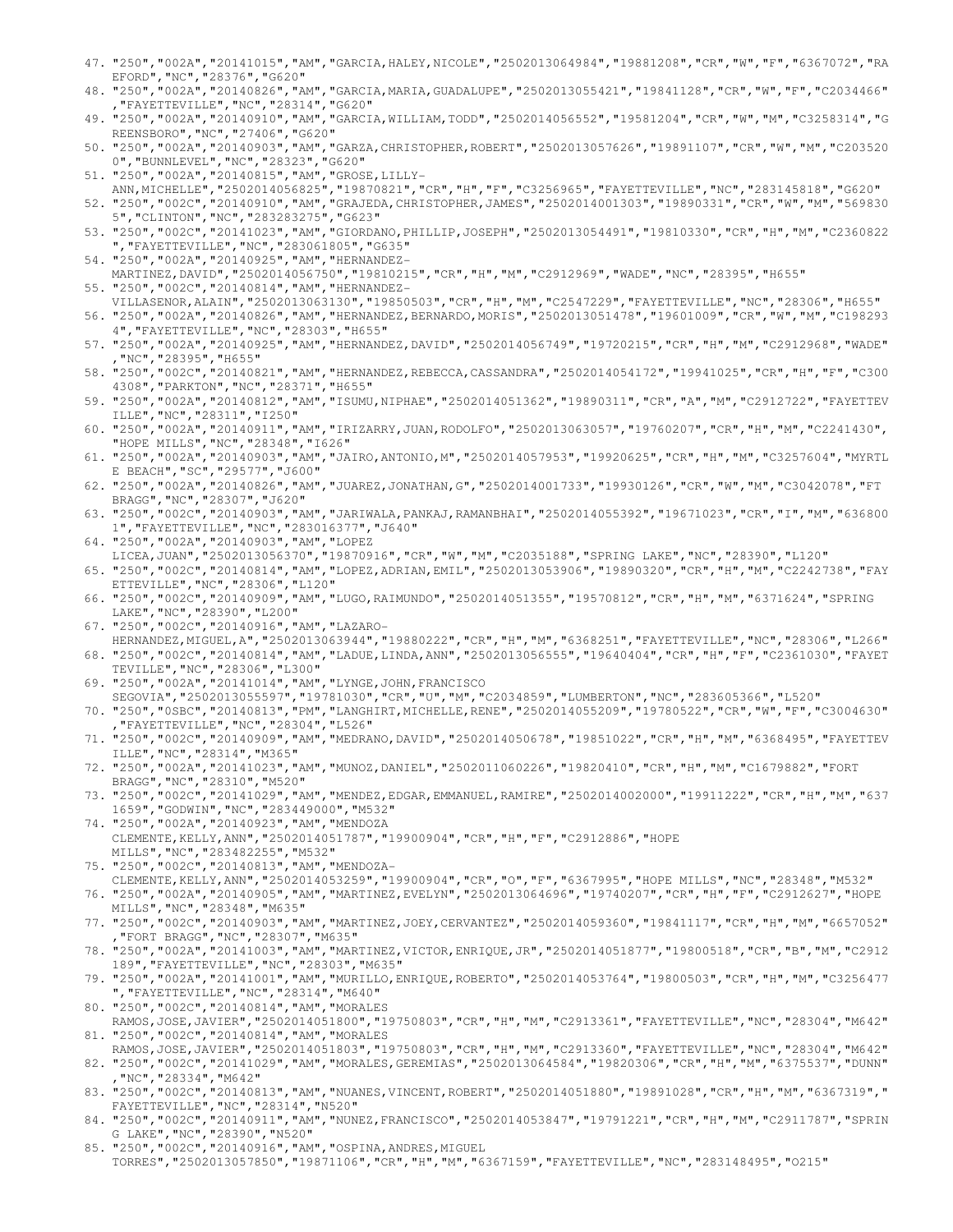- 86. "250","002A","20140923","AM","OCASIO,LOUISE","2502013056368","19800610","CR","U","F","C2035133","HOPE
- 87. "250","002C","20140821","AM","OHL,JANE","2502014053024","19800326","CR","O","F","C3004182","FAYETTEVILLE ","NC","28304","O400"
- 88. "250","002C","20140820","AM","OLIVA,JOSE,P","2502014059006","19810124","CR","W","M","5698324","GOLDSBORO ","NC","27530","O410"
- 89. "250","002A","20140919","AM","OLIVARES,MARIA","2502014056546","19890712","CR","H","F","C3258315","HOPE MILLS","NC","28348","O416"
- 90. "250","002C","20140911","AM","OYELAJA,SAMSON,OLUWATOBI","2502013065297","19930913","CR","B","M","C291330 4","HOPE MILLS","NC","28348","O420"
- 91. "250","002C","20141118","AM","ORTIZ,ISRAEL","2502013059439","19731109","CR","H","M","6368406","WADE","NC ","28395","O632"
- 92. "250","002C","20140821","AM","ORTIZ,OMAR,ORLANDO","2502014051616","19820421","CR","H","M","C3004302","CA MERON","NC","28326","O632"
- 93. "250","002C","20140903","AM","PASTRANA,LANCE,REINALDO","2502014052972","19830115","CR","H","M","6367991" ,"FAYETTEVILLE","NC","28303","P236"
- $QA$
- 95. "250","002C","20140909","AM","PESANTEVENTURA,FRANKIE,DEJES","2502014002681","19790713","CR","H","M","665 6561","FAYETTEVILLE","NC","283033958","P253"
- 96. "250", "002A", "20140902", "AM", "PEREZ, DAMIEN, NEIL", "2502014055393", "19730726", "CR", "U", "M", "C3256481", "SAN FORD","NC","27332","P620"
- 97. "250", "002B", "20140812", "AM", "PEREZ-
- SANTIAGO,JOSE","2502013063340","19810517","CR","H","M","C2242266","FAYETTEVILLE","NC","28314","P622" 98. "250", "002A", "20140828", "AM", "PEREZ-
- SANTIAGO,JOSE","2502014059379","19810517","CR","H","M","C3042198","FAYETTEVILLE","NC","28314","P622" 99. "250","002C","20140819","AM","RUBIO,ROMAN,MATHEW","2502013061905","19830819","CR","W","M","6371608","FAY
- ETTEVILLE","NC","28301","R100" 100."250","002A","20140903","AM","ROBLES,RUBEN,DARIO CHICO-
- ,JR","2502014050802","19800216","CR","H","M","C2912475","FAYETTEVILLE","NC","28303","R142" 101."250","002A","20140923","AM","RIVERA
- LORENZO,ANDREA","2502014051039","19880614","CR","H","F","C2912881","FORT BRAGG","NC","283070001","R160" 102."250","002C","20140909","AM","RIVERA
- PACHECO,JOEL,DAVID","2502013060331","19900803","CR","H","M","6303374","FORT BRAGG","NC","28310","R160" 103."250","002A","20140826","AM","RIVERA,AMELIA,GLORIA","2502014001621","19800721","CR","O","F","C3041979","
- FAYETTEVILLE","NC","283144493","R160" 104."250","002C","20140814","AM","RIVERA,CHRISTOPHER,ANGEL","2502012052565","19901223","CR","W","M","C136051 2","SPRING LAKE","NC","28390","R160"
- 105."250","002C","20140814","AM","RIVERA,JESSENIA","2502013051530","19860321","CR","W","F","C2242617","FAYET TEVILLE","NC","28314","R160"
- 106."250","002C","20140821","AM","RIVERA,JONATHAN,OMAR","2502013053604","19920528","CR","B","M","C2242756"," HOPE MILLS","NC","283488694","R160"
- 107."250","002A","20140910","AM","ROCA,VALERIA","2502013006216","19921109","CR","H","F","C2546101","FAYETTEV ILLE","NC","283142459","R200"
- 108."250","002A","20140910","AM","RUIZ,MAURO,ALFREDO","2502014053906","19860213","CR","B","M","C3258176","FA YETTEVILLE","NC","28314","R200"
- 109."250","002C","20140814","AM","RODRIGUEZ,HERIBERTO","2502014058148","19550330","CR","H","M","C3004326","F AYETTEVILLE","NC","283069092","R362"
- 110."250","002A","20140916","AM","RANGEL,AARON","2502014051183","19911202","CR","H","M","C2912049","FAYETTEV ILLE","NC","28306","R524"
- 111."250","002C","20140819","AM","RAMOOTAR,RAMESH,DRAKESH","2502014001751","19860414","CR","O","M","
- 112."250","002B","20141028","AM","ROMER,DULCE,MARIA","2502014052758","19640729","CR","O","F","C2914000","FAY ETTEVILLE","NC","28304","R560"
- 113."250","002C","20140814","AM","RAMIREZ,DAVID","2502014050172","19900624","CR","H","M","C2911779","FORT BRAGG","NC","28307","R562"
- 114."250","002C","20140812","AM","RAMIREZ,JOSEPH,ANTHONY","2502014052726","19880906","CR","H","M","6367510", "FAYETTEVILLE","NC","283043628","R562"
- 115."250","002A","20140903","AM","RAMIREZ,JOSHUA,JESUS","2502014054124","19830827","CR","H","M","C3256504"," FAYETTEVILLE","NC","283045508","R562"
- 116."250","002B","20141028","AM","RAMIREZ,PAUL,MARTINEZ","2502014055107","19880729","CR","H","M","C3040156", "FAYETTEVILLE","NC","28303","R562"
- 117."250","002A","20140826","AM","SOUZA,INGRID,D","2502014058768","19840223","CR","O","F","C2912875","SPRING LAKE","NC","28390","S200"
- 118."250","002B","20140813","AM","SOTO,COLLEEN,CHANTALLE","2502013065166","19951014","CR","O","F","C2914005" ,"FAYETTEVILLE","NC","28314","S300"
- 119."250","002B","20140813","AM","SOTO,COLLEEN,CHANTALLE","2502013065167","19951014","CR","O","F","C2914006" ,"FAYETTEVILLE","NC","28314","S300"
- 120."250","002A","20140903","AM","SOTO,WILFREDO,JOSEPH,JR","2502013065342","19930308","CR","W","M","C2912092 ","FORT BRAGG","NC","28310","S300"
- 121."250","002B","20141002","AM","SALGADO-
- AYALA,JUSTINO","2502013061371","19660926","CR","H","M","C1982370","SPRING LAKE","NC","28390","S423" 122."250","002B","20140819","AM","SOLIS-
- MORALES,FELIPE,EMMANU","2502013061939","19910131","CR","H","M","C2242092","SANFORD","NC","273328806","
- 123."250","002C","20140820","AM","SALAZAR,JOSELUIS,ALBERTO","2502014001895","19731018","CR","O","M","6371953 ","SPRING LAKE","NC","283901981","S426"
- 124."250","0SBC","20140813","PM","SAN
- NICOLAS,DANIEL,ADA","2502012061094","19590506","CR","A","M","C2035778","FAYETTEVILLE","NC","28301","S500 125."250","0SBC","20140813","PM","SAN
- NICOLAS,DANIEL,ADA","2502013055289","19590506","CR","A","M","6367600","FAYETTEVILLE","NC","28301","S500" 126."250","002A","20140912","AM","SANCHEZ,JAYRO","2502014053940","19890102","CR","H","M","C2912219","FAYETTE VILLE","NC","28314","S522"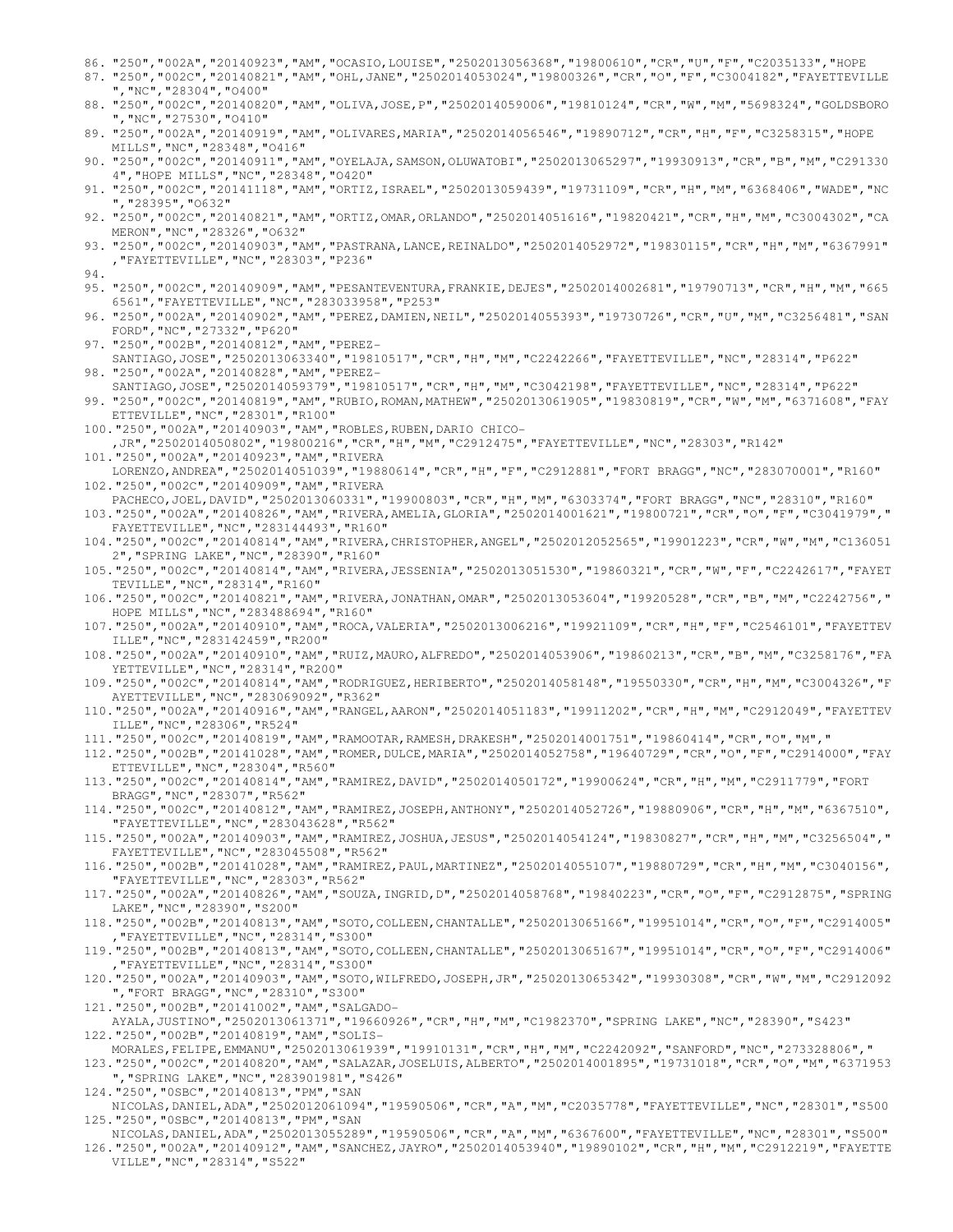- 127."250","002C","20140812","AM","SANCHEZ,LIZBETH","2502014057421","19820620","CR","H","F","6445648","FAYETT EVILLE","NC","28314","S522"
- 128."250","002C","20140917","AM","SANCHEZ,VICTOR,GABRIEL","2502014002730","19800330","CR","H","M","6656703", "SAINT PAULS","NC","283849708","S522"
- 129."250","002A","20140902","AM","SANTIAGO,JOSHUA,VINCENT","2502012063541","19871220","CR","H","M","C2034184 ","FAYETTEVILLE","NC","28304","S532"
- 130."250","002C","20140814","AM","SERRANO,CARLOS,JAVIER","2502013003275","19840229","CR","H","M","C2242749", "FAYETTEVILLE","NC","28304","S650"
- 131."250","0SBC","20140813","PM","TAPIA,MANUEL","2502013058625","19780206","CR","W","M","6368297","FAYETTEVI LLE","NC","28312","T100"
- 132."250","002A","20141022","AM","TOBAR ARGUETA,JOSE
- DOUGLAS","2502014051077","19930110","CR","H","M","C2912446","FAYETTEVILLE","NC","28314","T160"
- 133."250","002A","20141015","AM","TELLEZ,ALYSSA,A","2502014057418","19900426","CR","H","F","6367334","FAYETT EVILLE","NC","28311","T420"
- 134."250","002A","20140911","AM","TORO,RICARDO","2502014053762","19951115","CR","H","M","C3041952","FAYETTEV ILLE","NC","283145767","T600"
- 135."250","002C","20140821","AM","TORRES
- MARTINEZ,LUIS,ESTEBAN","2502014058311","19690206","CR","H","M","C2911756","FAYETTEVILLE","NC","28303","
- 136."250","002C","20140902","AM","TORRES,ADALBERTO,LUIS","2502014055466","19831018","CR","H","M","6375769"," FAYETTEVILLE","NC","283044175","T620"
- 137."250","002B","20140813","AM","TORRES,DACEL,LORENZO","2502014051387","19790911","CR","B","M","","FAYETTEV ILLE","NC","28314","T620"
- 138."250","002C","20141029","AM","TORRES,FRANCISCO,PAQUITO","2502014056549","19861205","CR","H","M","6303806 ","FAYETTEVILLE","NC","28314","T620"
- 139."250","002A","20141114","AM","TORRES,SILKIA","2502014050518","19810114","CR","H","F","C2912575","FAYETTE VILLE","NC","28304","T620"
- 140."250","002C","20140916","AM","TRUJILLOVAZQUEZ,HECTOR,LUIS","2502013002546","19850625","CR","H","M","6367 139","FAYETTEVILLE","NC","283043384","T624"
- 141."250","002C","20140910","AM","USATEGUI,CARLOS,AUGUSTO","2502013064421","19621128","CR","H","M","6371924" ,"HOPE MILLS","NC","283488847","U232"
- 142."250","002C","20141023","AM","VU,CAN,DUY","2502013060751","19680521","CR","A","M","C2361045","FAYETTEVIL LE","NC","283140626","V000"
- 143."250","002A","20141003","AM","VU,ELENA","2502014052567","19890915","CR","W","F","C2912074","FAYETTEVILLE ","NC","28304","V000"
- 144."250","002A","20140925","AM","VELEZ,CHRISTIAN,JOEL,RODRIGU","2502013006749","19881013","CR","H","M","C29 12099","FAYETTEVILLE","NC","283034533","V420"
- 145."250","002C","20141218","AM","VELAZQUEZ,WILLIAM,GARCIA","2502013063671","19770617","CR","H","M","C254723 2","RAEFORD","NC","283766386","V422"
- 146."250","002A","20140916","AM","VILLEGASPEREZ,STUART,A","2502014053348","19891212","CR","H","M","C3257529" ,"FAYETTEVILLE","NC","28311","V422"
- 147."250","002A","20141105","AM","VENEZIA,AMANDA","2502013055131","19870722","CR","W","F","6367267","FAYETTE VILLE","NC","28314","V520"
- 148."250","002A","20140813","AM","YAMAMURA,SOICHIRO","2502014050016","19740401","CR","O","M","C2912129","FAY ETTEVILLE","NC","28306","Y556"
- 149."250","002B","20140821","AM","ZEPEDA,MICHAEL,JAMES","2502005052409","19661112","CR","W","M","C5356346"," FAYETTEVILLE","NC","283060000","Z130"
- 150."250","002A","20141003","AM","ZARRAGA-
- VILLEGAS,VERULO","2502014052876","19800608","CR","O","M","C3256454","ELIZABETH CITY","NC","27909","Z621"

## **Currituck County**

- 1. "260","0001","20140924","AM","BONILLA,EMERSON,GIOVANNI","2602013050651","19950809","CR","U","M","","REST ON","VA","20191","B540"
- 2. "260","0002","20140825","AM","CLIMO,AYRTON,EDWARD","2602014050645","19960321","CRS","H","M","","RESTON", "VA","201904433","C450"
- 3. "260","0001","20140924","AM","CARO,MARIO,ALBERTO
- LIZANA","2602014050467","19830924","CR","H","M","5687980","MAPLE","NC","27956","C600" 4. "260","0001","20140820","AM","LEON-
- OCHOA,JESUS,FRANCISCO","2602014050259","19590712","CR","H","M","6379663","POWELLS POINT","NC","27966","L520"
- 5. "260","0001","20140813","AM","PEREZ,ENRIQUE","2602014050388","19840715","CR","H","M","C2316192","KILL DEVIL HILL","NC","27948","P620"
- 6. "260","0001","20140827","AM","QUEVEDO,JARED,ALEXANDER","2602013051271","19921110","CR","W","M","C1304968 ","MOYOCK","NC","27958","Q130"
- 7. "260","0001","20140820","AM","RIVERA,CHRISTOPHER,DAVID","2602013051132","19720304","CR","W","M","6379358 ","KNOTTS ISLAND","NC","27950","R160"
- 8. "260","0001","20140827","AM","ROCHEZ LAINEZ,ANGEL,ISAID","2602014050444","19860420","CR","B","M","C2316347","VIRGINIA BEACH","VA","23452","R220"
- 9. "260", "0001", "20140827", "AM", "RODRIGUEZ, DENIS, MISSAEL
- FLOR","2602013050735","19860312","CR","H","M","C1881695","NORFOLK","VA","23513","R362" 10. "260","0001","20140910","AM","SOLIS
- MENDEZ,GUADALUPE,DANIE","2602014050335","19891212","CR","H","M","6379665","VIRGINIA BEACH","VA","23451","S420"
- 11. "260","0001","20140908","AM","SALGADO,RICHARD","2602013050261","19710803","CR","B","M","6379305","COINJO CK","NC","27923","S423"
- 12. "260","0001","20140820","AM","TOVAR,ARMANDO","2602014050764","19921027","CR","H","M","6623307","GRANDY", "NC","27939","T160"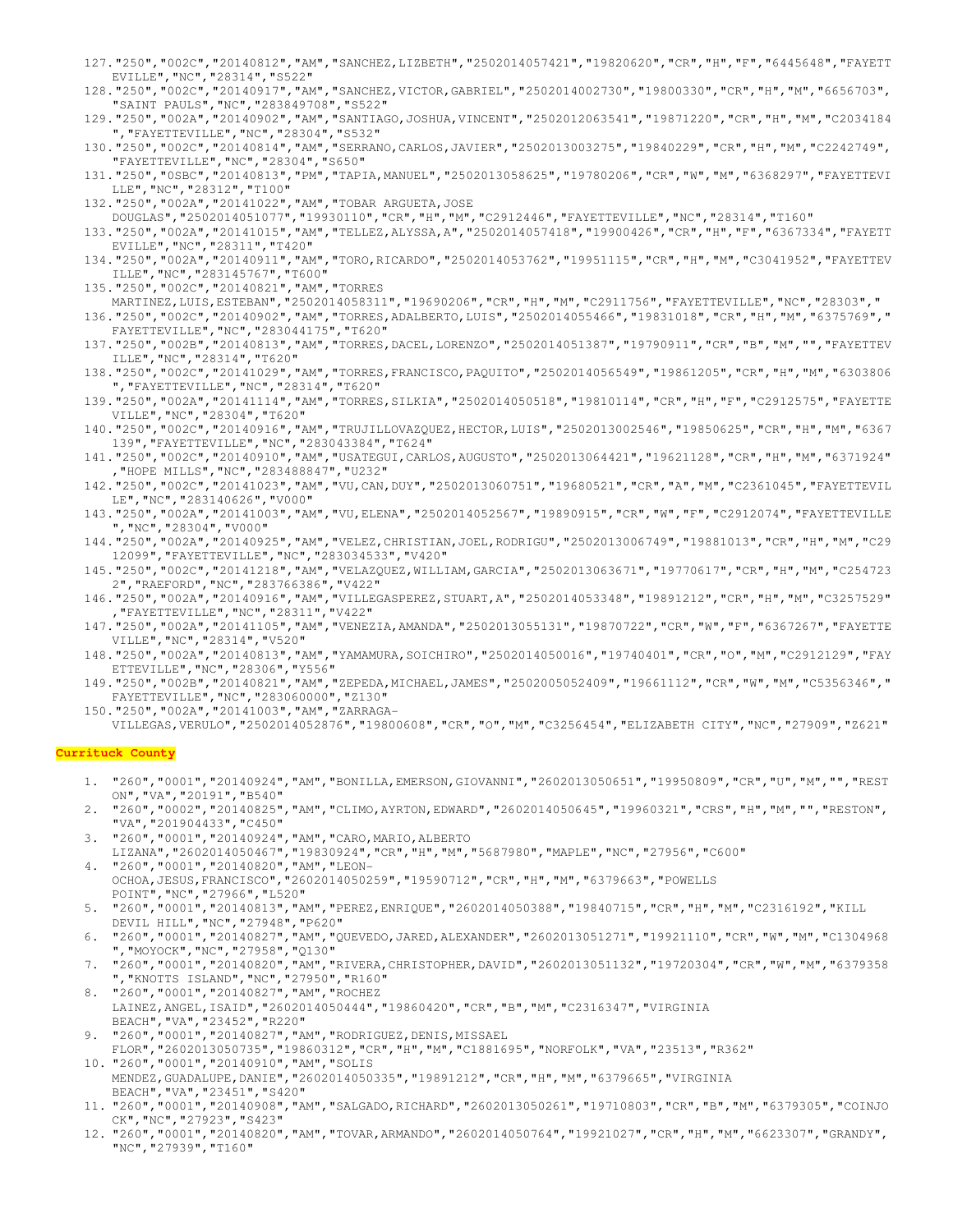## **Dare County**

- 1. "270","0002","20141021","AM","ALCANTAR,DAVID,SANTANA","2702014051062","19910113","CR","H","M","C1776802" ,"GRANDY","NC","27939","A425"
- 2. "270","0002","20140919","AM","BALTAZAR,GABRIEL,MIRANDA","2702014051076","19760822","CR","W","M","C307010 2","STAFFORD","VA","22556","B432"
- 3. "270","0002","20140814","AM","CARPIO,JOSE","2702014050562","19850220","CR","O","M","6623029","MANTEO","N C","27954","C610"
- 4. "270","0002","20140911","AM","CORDOVA,JULIO,CEZAR
- GUZMAN","2702014050828","19780605","CR","H","M","C0711866","MANTEO","NC","27954","C631" 5. "270","0001","20140818","AM","DIAZ
- MUNOZ,JOSE,JOEL","2702012051503","19931127","CRS","U","M","W0260243","MANTEO","NC","27954","D200"
- 6. "270","0002","20140829","AM","DIAZ,MARCELO,PEREZ","2702013052012","19791015","CR","H","M","C1854086","WA NCHESE","NC","27981","D200"
- 7. "270","0001","20140818","AM","GOMEZ,MEAGAN,NICOLE","2702012050205","19900417","CRS","W","F","C0712809"," KILL DEVIL HILL","NC","27948","G520"
- 8. "270","0002","20140829","AM","GORZA,NICHOLAS,ANDREW","2702014050686","19930330","CR","W","M","C1776599", "MOYOCK","NC","279589032","G620"
- 9. "270","0002","20140912","AM","HERNANDEZ,MARVIN,ALFREDO","2702014050910","19781115","CR","H","M","C053654 7","KILL DEVIL HILL","NC","27948","H655"
- 10. "270","0002","20141030","AM","LAZARO,ROGELIO,LOPEZ","2702014050759","19731211","CR","H","M","C0711895"," KILL DEVIL HILL","NC","27948","L260"
- 11. "270","0002","20140919","AM","MEZA,VICTORIANO,BACA","2702014050851","19820306","CR","H","M","C3069476"," KILL DEVIL HILL","NC","27948","M200"
- 12. "270","0002","20140829","AM","MOLINA,OSCAR,DAVID","2702013051702","19780522","CR","H","M","C1776573","KI TTY HAWK","NC","27949","M450"
- 13. "270","0002","20140904","AM","MOLINO,MARTIN,CHARLES","2702014050924","19630530","CR","W","M","C1854046", "ROSWELL","GA","30076","M450"
- 14. "270","0002","20140904","AM","MENDEZ,JORGE,GABRIEL","2702014050912","19920921","CR","H","M","C1854045"," BUXTON","NC","27920","M532"
- 15. "270","0002","20140919","AM","MENDEZ,JORGE,GABRIEL","2702014050222","19920921","CR","H","M","C1676053"," BUXTON","NC","27920","M532"
- 16. "270","0002","20140828","AM","MONTES,LAZARO","2702014050467","19571227","CR","W","M","C0047743","JARVISB URG","NC","27947","M532"
- 17. "270","0002","20140828","AM","MONTES,LAZARO","2702014701167","19571227","CR","H","M","288F767","JARVISBU RG","NC","27947","M532"
- 18. "270","0002","20140912","AM","MANUEL,DANIEL,PAZ,JR","2702014050967","19840417","CR","W","M","C1776905"," KNOTTS ISLAND","NC","27950","M540"
- 19. "270","0002","20140912","AM","MANUEL,DANIEL,PAZ,JR","2702014702318","19840417","CR","W","M","386F790","H OBBSVILLE","NC","27946","M540"
- 20. "270","0002","20140904","AM","MARTINEZ,GONZALO","2702014050855","19870110","CR","H","M","C1854043","BUXT ON","NC","27920","M635"
- 21. "270","0002","20140909","AM","MIRANDA-
- SANABRIA,JUAN","2702014051144","19791008","CR","H","M","C1368766","MANTEO","NC","27954","M653" 22. "270","0002","20140909","AM","MIRANDA-
- SANABRIA,JUAN","2702014702705","19791008","CR","H","M","545F544","MANTEO","NC","27954","M653"
- 23. "270","0002","20140829","AM","OCAMPO,CESAR,OSWALDO","2702014051109","19741215","CR","H","M","C3069964"," MANTEO","NC","27954","O251"
- 24. "270","0002","20140905","AM","PLASENCIO,OSCAR,RAY","2702014050313","19830107","CR","H","M","C1676391","K ILL DEVIL HILL","NC","27948","P425"
- 25. "270","0002","20140919","AM","PALOMARES,KEVIN","2702014050451","19920906","CR","H","M","C1676022","MANTE O","NC","27954","P456"
- 26. "270","0002","20141028","AM","PEREZ,MARIO","2702014050459","19770814","CR","W","M","","KILL DEVIL HILL","NC","27948","P620"
- 27. "270","0001","20140818","AM","ROSALES,LEONARDO,CHAVEZ","2702012051980","19760806","CRS","H","M","C071246 5","MANNS HARBOR","NC","27953","R242"
- 28. "270","0002","20140814","AM","VELAGA,SRI,SAI
- CHARAN","2702014050917","19910802","CR","O","M","C1368906","MARYLAND HEIGHT","MO","63043","V420"
- 29. "270","0002","20140904","AM","ZALZAL,PHILIPPE,E","2702014051024","19810806","CR","W","M","C1854047","UNK NOWN","PQ","","Z424"

## **Davidson County**

- 1. "280","000B","20140919","AM","ALEJO,MAURICIO,CASTILLO","2802013056889","19930922","CR","H","M","6332553" ,"WINSTON SALEM","NC","27103","A420"
- 2. "280","00A1","20140908","AM","BUL,VI,DINH","2802013057185","19930911","CR","A","M","6381436","HIGH POINT","NC","27260","B400"
- 3. "280","ADMN","20140910","AM","BAHENA,CRISOFORO,BAHENA","2802014054353","19710420","CR","W","M","6579070" ,"BURLINGTON","NC","27217","B500"
- 4. "280","00A1","20140908","AM","BENITEZ,JAVIER,CORDOVA","2802014050215","19650922","CR","W","M","C2173323" ,"LEXINGTON","NC","27292","B532"
- 5. "280","00A1","20140915","AM","CABRERA,RAYNALDO,JOSE","2802014001360","19790710","CR","H","M","C0204625", "LEXINGTON","NC","27292","C166"
- 6. "280","00A1","20140828","AM","CALLETANO,ISABEL,JOSE","2802014052724","19910730","CR","H","M","6565628"," WINSTON SALEM","NC","27107","C435"
- 7. "280","00A1","20140929","AM","CANO,MARCO,ANTONIO,GRANADOS","2802014001613","19950420","CR","H","M","6565 561","LEXINGTON","NC","272921756","C500"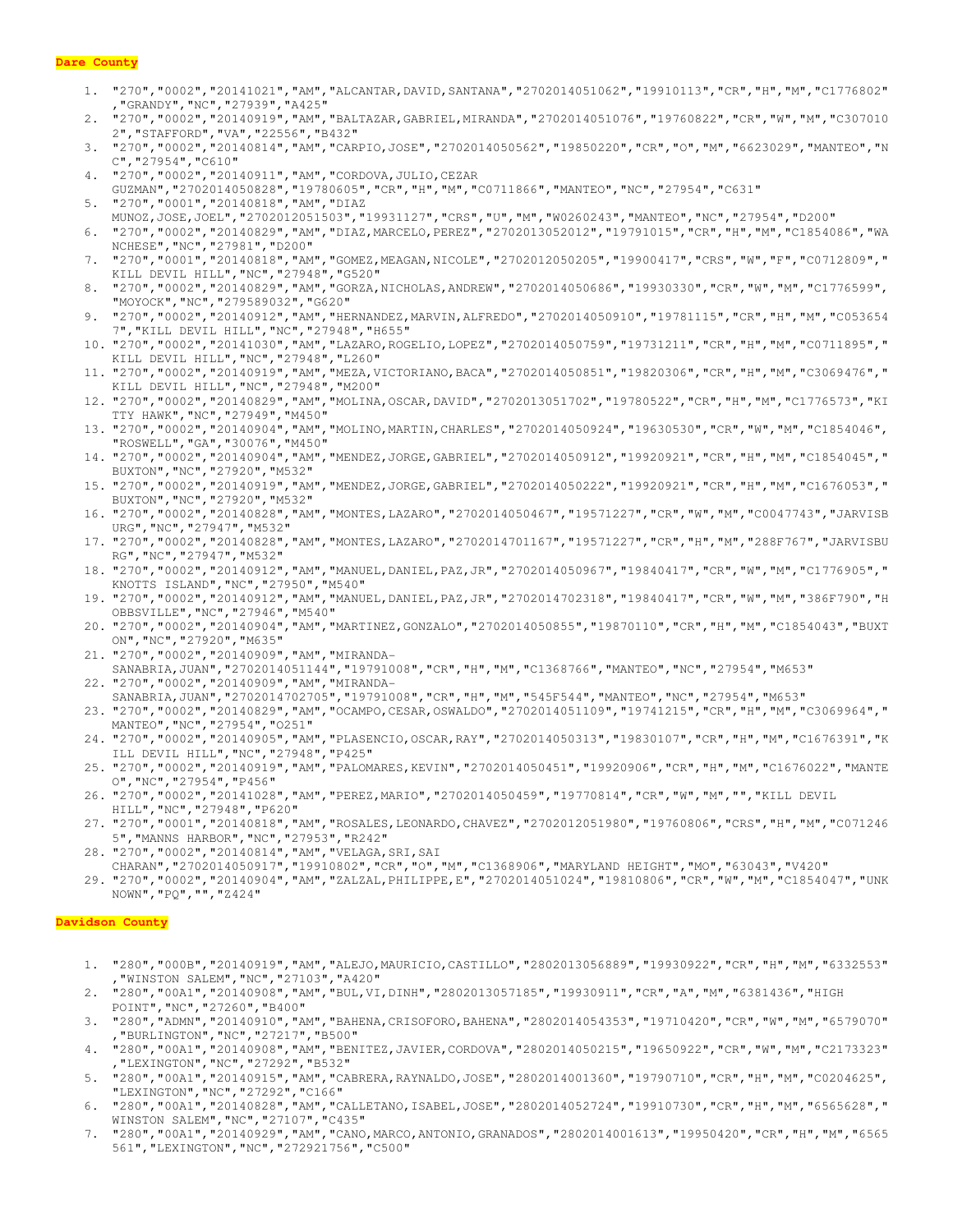- 8. "280","00A1","20140929","AM","CANO,MARCO,ANTONIO,GRANADOS","2802014053020","19950420","CR","H","M","6565 560","LEXINGTON","NC","27292","C500"
- 9. "280","000T","20140924","AM","CANDELARIO-
- ZURITA,PORFIRIO","2802014052001","19900424","CR","H","M","C2513192","THOMASVILLE","NC","27360","C534" 10. "280","000T","20140827","AM","CRUZ,AGUSTIN,DOMINQUEZ","2802013057460","19800828","CR","W","M","C2215026"
- ,"THOMASVILLE","NC","27360","C620" 11. "280","00A1","20140812","AM","CARMONA,EDUARDO,SILVA","2802014050760","19581013","CR","B","M","C2214055", "WINSTON SALEM","NC","27107","C655"
- 12. "280","000T","20140827","AM","DOE,JOHN","2802014001338","
- ","CR","W","M","C2215216","UNKNOWN","OT","","D000"
- 13. "280","000T","20140827","AM","DOE,JOHN","2802014052874","
- ","CR","H","M","C2215215","UNKNOWN","OT","","D000" 14. "280","000T","20140813","AM","GARCIA,LUIS,PATRICIO","2802014050960","19910424","CR","H","M","C2172292"," HIGH POINT","NC","27263","G620"
- 15. "280","00A1","20140911","AM","LEONARD,ALEXANDER,MARK","2802013056750","19890321","CR","W","M","6381358", "LEXINGTON","NC","27292","L563"
- 16. "280","000T","20140910","AM","MENJIVAR,MARIA,DE LOS
- ANGLES","2802014050475","19740926","CR","O","F","6171250","THOMASVILLE","NC","27360","M521"
- 17. "280","000T","20140910","AM","MENJIVAR,MARIA,DE,LOS,ANGLE","2802014700696","19740926","CR","H","F","92F3 558","THOMASVILLE","NC","27360","M521"
- 18. "280","00A1","20140819","AM","MENDOZA,VIDAL,NAVARRETTE","2802013057211","19780907","CR","H","M","6384441 ","LEXINGTON","NC","27292","M532"
- 19. "280","000T","20140910","AM","MARCELO-
- MARQUEZ,MARIO","2802014051320","19890118","CR","H","M","6565502","LEXINGTON","NC","27292","M624" 20. "280","000T","20140910","AM","MORALES-
- GARCIA,FELIPE","2802014052153","19730430","CR","H","M","6171357","WINSTON SALEM","NC","27107","M642"
- 21. "280","00A1","20141007","AM","OFAFFI,MOSTAPHA,STEPHON","2802014052081","19660812","CR","H","M","C2214067 ","LEXINGTON","NC","27292","O110"
- 22. "280","000T","20140917","AM","ORTA,PRISCILIANO,SIERRA","2802013057625","19830401","CR","H","M","C1674297 ","THOMASVILLE","NC","27360","O630"
- 23. "280","000T","20140813","AM","ORTIZ,LESLIE,DAWN","2802014051308","19891211","CR","W","F","C2513155","THO MASVILLE","NC","27360","O632"
- 24. "280","ADMN","20140917","AM","ORELLANA,HECTOR,OSWALDO","2802014704643","19950714","CR","H","M","686F165" ,"STATESVILLE","NC","28677","O645"
- 25. "280","00A1","20140915","AM","PECINA-
- PEREZ,JOSUE,SALVADOR","2802014051845","19890504","CR","H","M","5147375","THOMASVILLE","NC","27360","P251 26. "280","000T","20140827","AM","PLASCENCIA,TONY","2802013056615","19911004","CR","W","M","C2215209","THOMA SVILLE","NC","27360","P425"
- 27. "280","000B","20140919","AM","PEREZ,ARNULFO,URIBE","2802012054483","19830724","CR","H","M","","THOMASVIL LE","NC","27360","P620"
- 28. "280","000T","20140813","AM","PEREZ,RAUL,MARIO","2802014050946","19810221","CR","H","M","6384314","CLEMM ONS","NC","27012","P620"
- 29. "280","00A1","20141023","AM","ROSALIO-
- JAIMES,RIGOBERTO","2802014053332","19890321","CR","H","M","C1673496","LEXINGTON","NC","27292","R242"
- 30. "280","00A1","20140905","AM","RAMOS,JESUS,ALBERTO
- RIVERA","2802013054203","19911120","CR","W","M","C1775953","LEXINGTON","NC","27292","R520"
- 31. "280","ADMN","20140827","AM","SILVA,ELMER,PEREZ","2802014053852","19640605","CR","H","M","6579017","WINS TON SALEM","NC","27101","S410"
- 32. "280","ADMN","20140924","AM","SALAZAR,ISRAEL,PEDRO","2802014054032","19840702","CR","H","M","6565594","N ORWOOD","NC","28128","S426"
- 33. "280","00A1","20140929","AM","TORRES,WALKIRYS,ALEXANDRA","2802013057644","19890602","CR","H","F","585596 5","HIGH POINT","NC","27262","T620"

## **Davie County**

- 1. "290","0001","20140918","AM","ASKEY,CHARLES,ALEXANDER","2902014050289","19901109","CR","W","M","6568501" ,"CHARLOTTE","NC","282770543","A200"
- 2. "290","0001","20141114","AM","ACEVEDO,JAIME,RAMIREZ","2902002002883","19801223","CR","W","M","C2761482", "WINSTON SALEM","NC","27106","A213"
- 3. "290","0001","20140821","AM","ALVARES,EPIFANDO","2902014050418","19840820","CR","H","M","6568564","MOCKS VILLE","NC","27028","A416"
- 4. "290","000A","20140915","AM","ANGEL,LORRAINE,CLAUDIA","2902013051141","19570128","CRS","W","F","6339893" ,"ADVANCE","NC","270068541","A524"
- 5. "290","000A","20140915","AM","ANGEL,LORRAINE,CLAUDIA","2902013701891","19570128","CRS","W","F","18F7304" ,"ADVANCE","NC","27006","A524"
- 6. "290","000A","20140915","AM","ANGELL,PATTIE,JACOBS","2902011050362","19640104","CRS","W","F","5756698"," MOCKSVILLE","NC","27028","A524"
- 7. "290","0002","20140915","AM","ANDRADE,MEAGAN,DARLANN","2902013051654","19840515","CRS","H","F","6339913" ,"MOCKSVILLE","NC","27028","A536"
- 8. "290","0002","20140915","AM","ANDRADE,MEAGAN,DARLANN","2902013051655","19840515","CRS","H","F","6339914" ,"MOCKSVILLE","NC","27028","A536"
- 9. "290","0001","20140918","AM","ANDRADE,MEAGAN,DARLANN","2902012050714","19840515","CR","W","F","6264395", "MOCKSVILLE","NC","27028","A536"
- 10. "290","0001","20140821","AM","CABALLERO,ADA,NOEMI","2902014700854","19960122","CR","B","F","170F568","MO CKSVILLE","NC","27028","C146"
- 11. "290","0001","20141218","AM","CALLEJAS,SANTIAGO","2902013050658","19951226","CR","H","M","6339879","HICK ORY","NC","28601","C422"
- 12. "290","0001","20140918","AM","CRUZ,EMILIANO,MEDINA","2902014050491","19871012","CR","H","M","6568568","W INSTON SALEM","NC","27105","C620"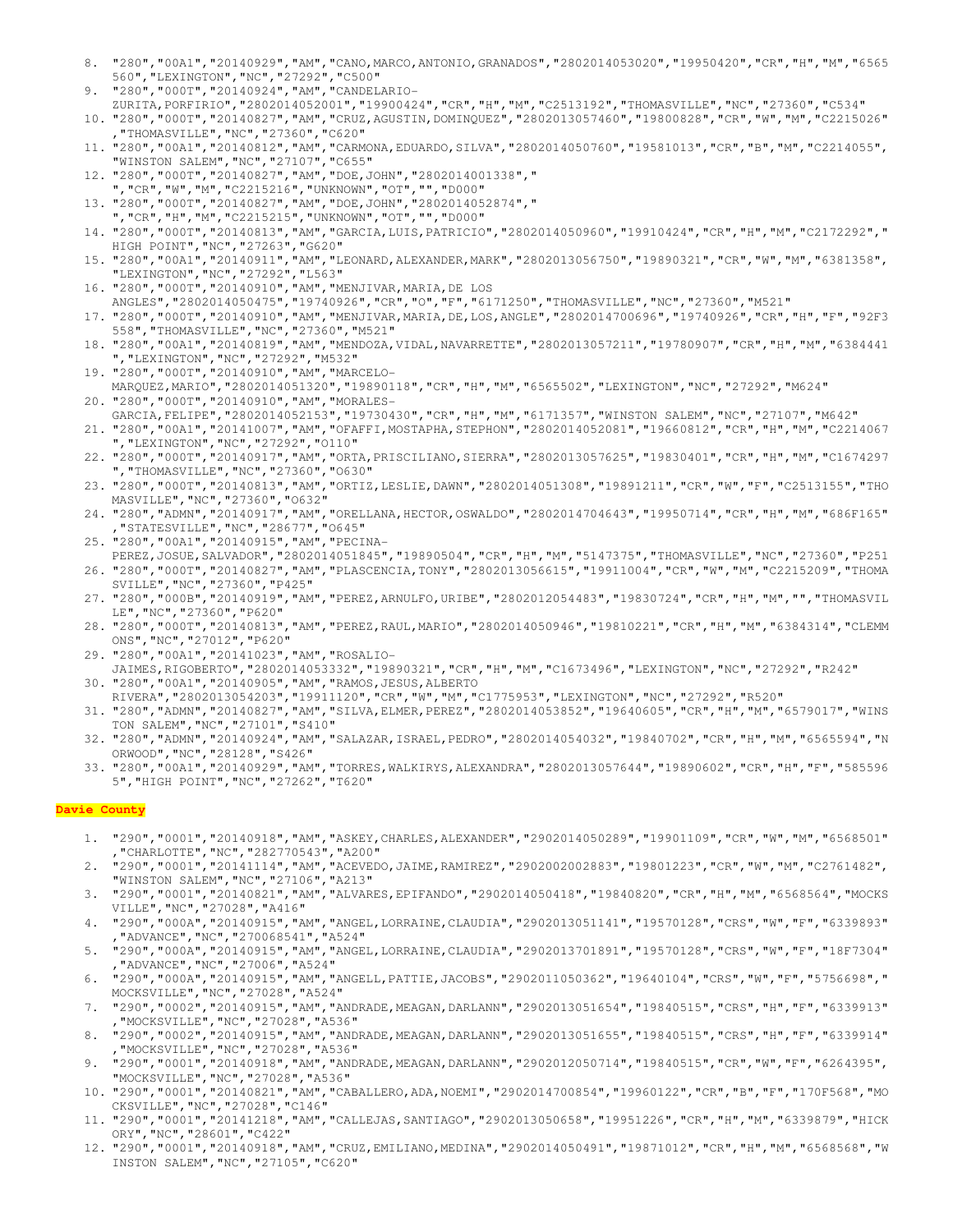- 13. "290","0001","20140911","AM","CRUZ-
- SANTOS,DANIEL","2902014050490","19921115","CR","H","M","6568609","GREENSBORO","NC","27406","C622"
- 14. "290","0001","20140821","AM","CORTEZ,GREGORIO,PELAGIO","2902014050402","19710525","CR","H","M","6568503" ,"EAST BEND","NC","27018","C632"
- 15. "290","0001","20140821","AM","GALDAMEZ-ESCOBAR,CARLOS,ROBE","2902014050139","19870218","CR","H","M","6339819","STATESVILLE","NC","28677","G435"
- 16. "290","0001","20141030","AM","JIMENEZ,DIANA,ROCIO","2902014050769","19700430","CR","W","F","6568642","WI NSTON SALEM","NC","271064393","J552"
- 17. "290","0001","20140912","AM","MENDEZ,LORENZO,SIMEON
- VELASQ","2902013051091","19800318","CR","H","M","C2078533","WEST COLUMBIA","SC","29169","M532"
- 18. "290","0001","20140911","AM","MENDEZ,RIGOBERTO,VALLEJO","2902013051270","19760609","CR","H","M","6339705 ","WINSTON SALEM","NC","271031530","M532"
- 19. "290","0001","20141002","AM","PEREZ,JOSE,ALBERTO","2902014050570","19771031","CR","H","M","6568614","MOC KSVILLE","NC","27028","P620"
- 20. "290","0001","20140814","AM","ROBLES,CARMEN","2902013051826","19670502","CR","H","M","5306178","SALISBUR Y","NC","","R142"
- 21. "290","0001","20140911","AM","RAMIREZ,JUANITA","2902013051769","19770525","CR","H","F","6339640","WILKES BORO","NC","","R562"
- 22. "290","0001","20140918","AM","SALINAS,EDENSSON,DE
- JESUS","2902014050267","19891207","CR","U","M","6568556","WINSTON SALEM","NC","271035950","S452"
- 23. "290","0001","20141002","AM","SANCHEZ,GILBERTO,P","2902014050002","19880204","CR","H","M","5788236","WIN STON SALEM","NC","27106","S522"
- 24. "290","0001","20140821","AM","VENABLE,ANGELA,MARIE","2902014050195","19690608","CR","W","F","6568554","T AYLORSVILLE","NC","28681","V514"

## **Duplin County**

- 1. "300","0001","20140904","AM","ABADID,MAYRON","3002014000503","19870519","CR","H","M","6556258","ROSE HILL","NC","28458","A133"
- 2. "300","0001","20140819","AM","AQUINO,GABRIEL,ALEJANDRO,JR","3002014051056","19940911","CR","U","M","6556 354","JACKSONVILLE","NC","285468403","A250"
- 3. "300","0001","20140915","AM","AYALA,RAYMOND,ALEXIS
- HERNAND","3002014051462","19831201","CR","H","M","6556410","MOUNT OLIVE","NC","28365","A400" 4. "300","0002","20140915","AM","ALVARADO,OSCAR,NOLBERTO","3002014051589","19770201","CR","H","M","6556417"
- ,"WILLARD","NC","28478","A416" 5. "300","0001","20140821","AM","ALVARADO,PETER,LABIAS","3002005052897","19770131","CR","H","M","3893312","
- BEULAVILLE","NC","285180000","A416" 6. "300","0001","20140821","AM","ALVARADO,PETER,LABIAS","3002014051207","19770131","CR","H","M","6556496","
- BEULAVILLE","NC","28518","A416" 7. "300","0001","20140818","AM","ALVAREZ,NELSON,OMAR
- TORO","3002014051275","19871011","CR","H","M","6556406","SEVEN SPRINGS","NC","28578","A416"
- 8. "300","0001","20140819","AM","BAUTISTA,ASTRID,J","3002013052181","19930724","CR","W","F","6293575","ROSE HILL","NC","28458","B323"
- 9. "300","0001","20140930","AM","BILLARREAL,PEDRO,MODESTO","3002014051572","19770121","CR","H","M","6556371 ","CLINTON","NC","28328","B464"
- 10. "300","0001","20140820","AM","BURGOS,JANELKY,DE LA
- CRUZ","3002014050918","19920617","CR","O","M","6556027","CLINTON","NC","28328","B622"
- 11. "300","0001","20140819","AM","CASTILLO,PATRICIA","3002013050793","19730317","CR","O","F","6293509","MOUN T OLIVE","NC","28365","C234"
- 12. "300","0001","20140904","AM","CASTANADA,MARCOS,ALCANTARA","3002014050209","19790424","CR","O","M","62544 76","JACKSONVILLE","NC","28540","C235"
- 13. "300","0001","20140902","AM","CASTANEDA-
- ALCANTARA,MODESTO","3002013051517","19861101","CR","O","M","6250241","DEEP RUN","NC","28525","C235" 14. "300","0001","20140821","AM","CASTANEDA-
- SANCHEZ,JOSE,MANU","3002013705496","19770709","CR","H","M","8F17178","MAGNOLIA","NC","28453","C235" 15. "300","0001","20140821","AM","CASTRO-
- YANES,MARCO,T","3002013052526","19901025","CR","H","M","6293720","ROSE HILL","NC","28458","C236" 16. "300","0001","20140820","AM","CAMPOS
- MARTINEZ,JORGE,ALBERT","3002014050915","19780402","CR","H","M","6556026","ALBERTSON","NC","28508","C512"
- 17. "300","0001","20140819","AM","CHAIREZ,GERARDO,ZAMORA","3002013052792","19901117","CR","H","M","6186483", "MOUNT OLIVE","NC","283656929","C620"
- 18. "300","0002","20140825","AM","CRUZ,CARLOS,ROBLES","3002013051182","19810517","CRS","H","M","6250235","DU RHAM","NC","27703","C620"
- 19. "300","0002","20140825","AM","CRUZ,CARLOS,ROBLES","3002013051183","19810517","CRS","H","M","6250236","DU RHAM","NC","27703","C620"
- 20. "300","0001","20140902","AM","CORDERO,CARLOS,JUAN","3002014050362","19720302","CR","B","M","6294726","GO LDSBORO","NC","27534","C636"
- 21. "300","0001","20140821","AM","CARRANZA-
- MASIAS,JUAN,CARLOS","3002013051459","19880304","CR","H","M","6293663","ROSE HILL","NC","28458","C652" 22. "300","0002","20140825","AM","DIAZ,ELBIN,ADALID","3002014050970","19900222","CRS","H","M","6556130","ROS
	- E HILL","NC","28458","D200"
- 23. "300","0001","20140903","AM","DIAZ,IRWIN,DOUGLASS","3002014050374","19890713","CR","B","M","6217579","WA LLACE","NC","28466","D200"
- 24. "300","0001","20140904","AM","ESCOBAR,RUBEN,D","3002013051387","19921102","CR","H","M","6254432","WALLAC E","NC","28466","E216"
- 25. "300","0001","20140904","AM","ESCOBAR,RUBEN,D","3002013051388","19921102","CR","H","M","6254433","WALLAC E","NC","28466","E216"
- 26. "300","0001","20140904","AM","ESCOBAR,RUBEN,DUCIO","3002013702594","19921102","CR","H","M","9F14959","WA LLACE","NC","28466","E216"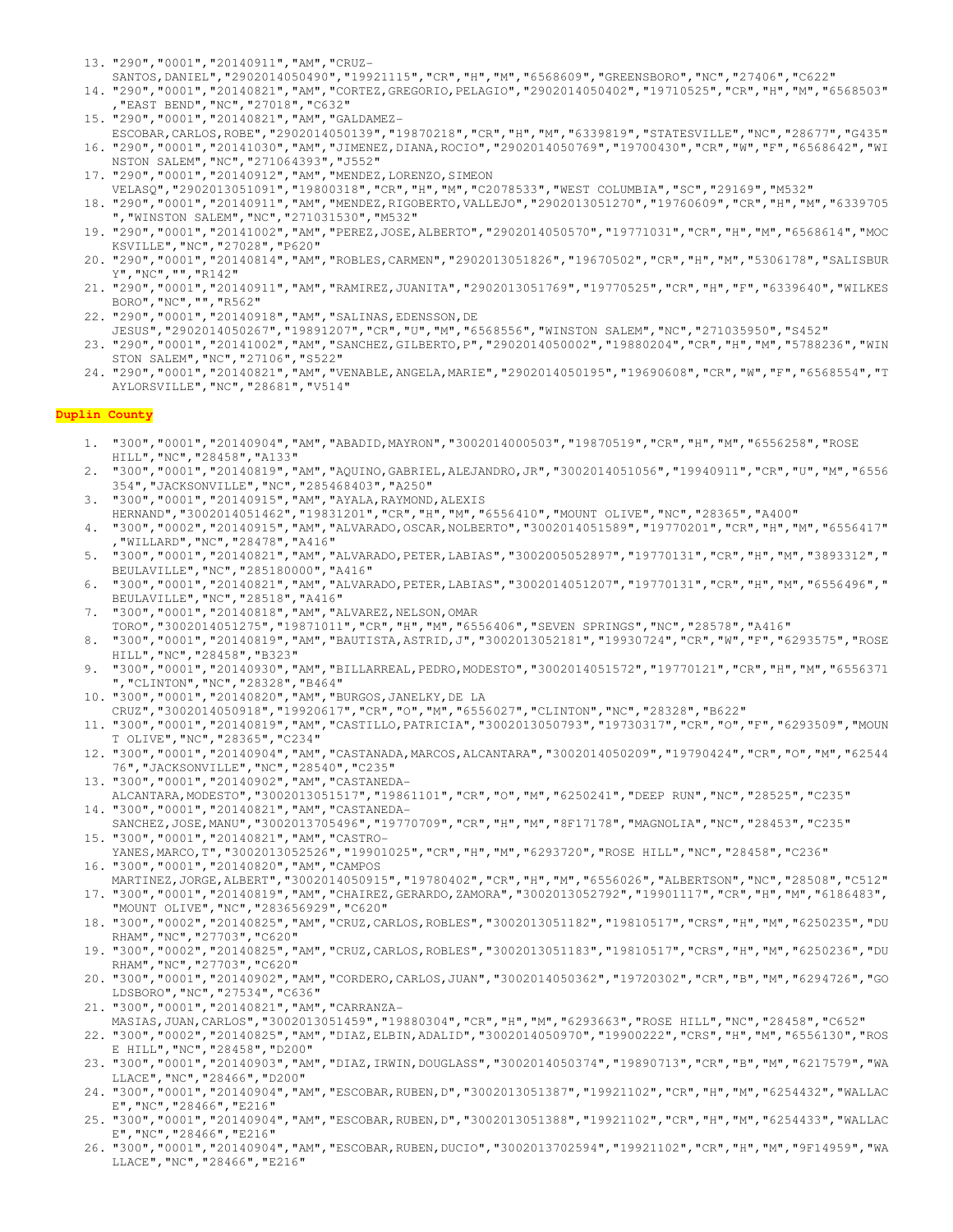- 27. "300","0001","20140818","AM","FLORES,JOSE,ANTONIO","3002013050588","19840907","CR","H","M","6294947","MA GNOLIA","NC","284531361","F462"
- 28. "300","0001","20140821","AM","FUENTES,MARIO","3002013001815","19811125","CR","H","M","6293716","ALBERTSO N","NC","285088400","F532"
- 29. "300","0001","20140821","AM","FUENTES,MARIO","3002013052503","19811125","CR","H","M","6293715","ALBERTSO N","NC","28508","F532"
- 30. "300","0001","20140818","AM","FRANCA,JOSE,MANUEL,ESCOBAR","3002013001643","19890909","CR","H","M","63750 30","WALLACE","NC","28466","F652"
- 31. "300","0001","20140818","AM","GOMEZ,VICENTE","3002014050207","19780623","CR","H","M","6294988","ALBERTSO N","NC","285089662","G520"
- 32. "300","0001","20140821","AM","GONZALEZ,MARCELA,RICO","3002014701635","19660126","CR","H","F","267F860"," FAISON","NC","28341","G524"
- 33. "300","0001","20140819","AM","GARCIA,FERNANDO,DANIEL","3002014000422","19940718","CR","H","M","6293605", "BEULAVILLE","NC","285186949","G620"
- 34. "300","0001","20140820","AM","GARCIA,HECTOR","3002012001781","19720628","CR","O","M","6220927","WARSAW", "NC","283988515","G620"
- 35. "300","0001","20140820","AM","GARCIA,HECTOR","3002012705616","19720628","CR","O","M","1F07815","WARSAW", "NC","28398","G620"
- 36. "300","0001","20140918","AM","GARCIA,JUAN,CARLOS","3002012000776","19860404","CR","H","M","6186117","LA GRANGE","NC","285518534","G620"
- 37. "300","0001","20140820","AM","GARCIA,SAUL","3002014050459","19590729","CR","H","M","6375229","MOUNT OLIVE","NC","28365","G620"
- 38. "300","0001","20140818","AM","GARCIA,SERGIO,CRUZ","3002013052595","19800529","CR","H","M","6294979","MOU NT OLIVE","NC","28365","G620"
- 39. "300","0001","20140818","AM","HERRERA,ROLANDO,VILLA","3002014000158","19651014","CR","H","M","6294987"," ALBERTSON","NC","28508","H660"
- 40. "300","0001","20140904","AM","JEANBAPTISTE,LOSNER","3002014000590","19860604","CR","B","M","6556196","MO UNT OLIVE","NC","283652706","J511"
- 41. "300","0001","20140819","AM","LOPEZ,CELENE,VELASQUEZ","3002014050687","19930203","CR","W","F","6293604", "SEVEN SPRINGS","NC","28578","L120"
- 42. "300","0001","20140819","AM","LOPEZ,JESUS","3002014701105","19770608","CR","H","M","069F558","BEULAVILLE ","NC","28518","L120"
- 43. "300","0001","20140819","AM","LOPEZ,JESUS,M","3002014050460","19770608","CR","W","M","6293601","BEULAVIL LE","NC","28518","L120"
- 44. "300","0001","20140821","AM","LOPEZ,JUAN,CARLOS","3002013001667","19860920","CR","H","M","6375402","WALL ACE","NC","284668089","L120"
- 45. "300","0001","20140819","AM","LOPEZ,JUSTIN,SCOTT","3002014050067","19941214","CR","W","M","6186488","WAL LACE","NC","284667133","L120"
- 46. "300","0001","20140819","AM","LUNA,RENE,OMAR","3002013051704","19900530","CR","H","M","6254371","MOUNT OLIVE","NC","28365","L500"
- 47. "300","0001","20140821","AM","MOLINA,ANA,PAOLA","3002013051453","19930409","CR","O","F","6293660","MAGNO LIA","NC","28453","M450"
- 48. "300","0001","20140818","AM","MUNIZ,JOSE,ARTEMIO","3002013051759","19841127","CR","H","M","6294967","WAR SAW","NC","28398","M520"
- 49. "300","0001","20140904","AM","MUNIZ,JOSE,ARTEMIO","3002013001101","19841127","CR","H","M","6254436","WAR SAW","NC","28398","M520"
- 50. "300","0001","20140821","AM","MENDEZ,VICTOR","3002013052087","19650528","CR","H","M","6293700","MAGNOLIA ","NC","28453","M532"
- 51. "300","0001","20140902","AM","MENDOZA,ABRAHAM,CALDERA","3002014051278","19941107","CR","H","M","C2945705 ","WALLACE","NC","28466","M532"
- 52. "300","0001","20140918","AM","MONDRAGON,LUIS,FELIPE","3002014051593","19930627","CR","H","M","6556169"," LELAND","NC","28451","M536"
- 53. "300","0001","20140904","AM","MONDRAGON,NELSON,TOMAS","3002012052135","19951030","CR","H","M","6294589", "PINK HILL","NC","28572","M536"
- 54. "300","0001","20140904","AM","MONDRAGON,NELSON,TOMAS","3002013050064","19951030","CR","H","M","6294823", "PINK HILL","NC","28572","M536"
- 55. "300","0001","20140820","AM","MORAGA,JORGE,ALBERTO","3002014051120","19830108","CR","H","M","C2945627"," WALLACE","NC","28466","M620"
- 56. "300","0001","20140820","AM","MARTINEZ,JORGE,YANEZ","3002014051276","19780523","CR","H","M","6556262","F AISON","NC","28341","M635"
- 57. "300","0001","20140821","AM","MAURIELLO,GWENDOLYN,FAYE","3002014050750","19830511","CR","W","F","6297812 ","ALBERTSON","NC","28508","M640"
- 58. "300","0001","20140819","AM","MORALES,EMANUEL","3002014050461","19920910","CR","W","M","6293602","ROSE HILL","NC","","M642"
- 59. "300","0001","20140818","AM","MORALES,JOSE","3002014051159","19851120","CR","O","M","6556404","CALYPSO", "NC","28325","M642"
- 60. "300","0001","20140820","AM","MORALES,ORLANDO,JOSHUA","3002013000227","19770315","CR","H","M","6220930", "TEACHEY","NC","28464","M642"
- 61. "300","0001","20140819","AM","MORENO,OLVIN,S","3002013052639","19801214","CR","W","M","6293585","ROSE 62. "300","0001","20140821","AM","NANTOS-
- PEREZ,MARIO","3002014050136","19800125","CR","H","M","6297753","PINK HILL","NC","28572","N532"
- 63. "300","0001","20140821","AM","ORTIZ,MARIO,URIEL","3002013001235","19941021","CR","H","M","6293676","SEVE N SPRINGS","NC","285788803","O632"
- 64. "300","0001","20140818","AM","PASCUAL,ABRAHAM,VELASCO,JR","3002014000120","19921205","CR","H","M","62949 85","FAISON","NC","28341","P240"
- 65. "300","0001","20140818","AM","PICHARDO,LESLIE,VIRIDIANA","3002013702784","19860923","CR","H","F","07F330 1","WARSAW","NC","28398","P263"
- 66. "300","0001","20140902","AM","PINEDA,JOSE,SANTOS","3002013052633","19810423","CR","W","M","6250265","MAG NOLIA","NC","28453","P530"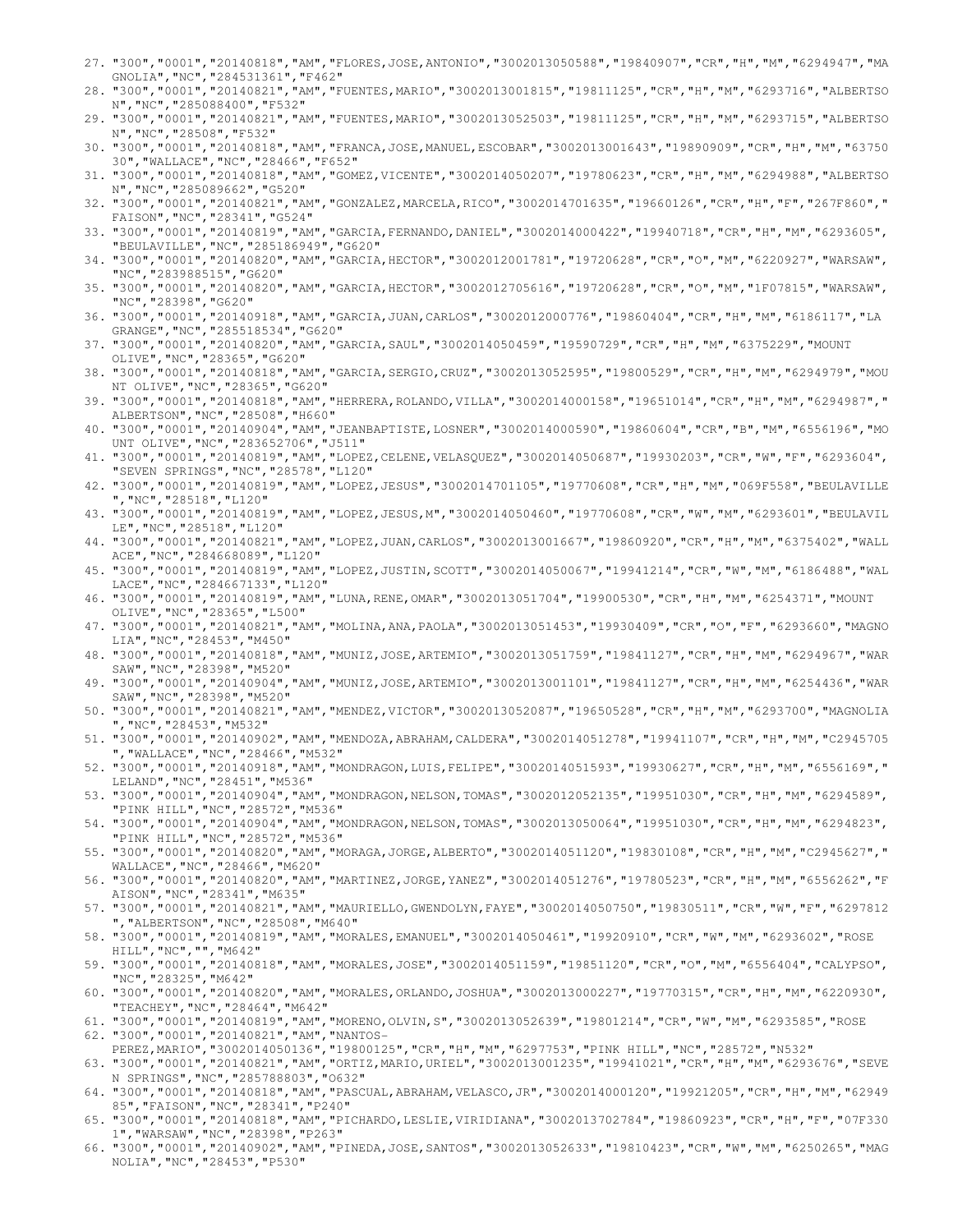- 67. "300","0001","20140916","AM","PEREZ,EVACIO","3002014051328","19560609","CR","H","M","6556060","MOUNT OLIVE","NC","28365","P620"
- 68. "300","0001","20140904","AM","PEREZ,JOSE,MARIA","3002014050232","19701009","CR","H","M","C2327779","WALL ACE","NC","28466","P620"
- 69. "300","0001","20140821","AM","PEREZ,MARIO,N","3002014000102","19800125","CR","H","M","6297754","PINK HILL","NC","285727646","P620"
- 70. "300","0001","20140904","AM","PEREZ,RAUL,ZALAZAR","3002014050059","19831010","CR","H","M","6254471","BEU LAVILLE","NC","28518","P620"
- 71. "300","0001","20140819","AM","PEREZ-MAYORGA,JULIO,CESAR","3002012704975","19670328","CR","H","M","0F08138","KENANSVILLE","NC","28349","P625" 72. "300","0001","20140916","AM","PEREZ-
- MAYORGA,JULIO,CESAR","3002012052278","19670328","CR","U","M","6186246","KENANSVILLE","NC","28349","P625" 73. "300","0001","20140904","AM","QUINONEZ,JOSE,ANTONIO","3002014050517","19860417","CR","H","M","6254485","
- ALBERTSON","NC","28508","Q552" 74. "300","0001","20140821","AM","ROBLERO-
- VELASQUEZ,EVER,ISAIA","3002014050758","19940115","CR","H","M","6297814","ALBERTSON","NC","28508","R146" 75. "300","0001","20140819","AM","REYES,BARTOLOME","3002014051062","19790824","CR","H","M","6556084","TEACHE Y","NC","28464","R200"
- 76. "300","0001","20140930","AM","REYES,TOBIAS,MEJIA","3002014051548","19811025","CR","H","M","6556242","PIN K HILL","NC","28572","R200"
- 77. "300","0001","20140821","AM","RICO,MARCELA,GONZALEZ","3002014000942","19660126","CR","H","F","6588008"," FAISON","NC","283418564","R200"
- 78. "300","0001","20140821","AM","RICO,MARCELA,GONZALEZ","3002014050755","19660126","CR","H","F","6375451"," FAISON","NC","28341","R200"
- 79. "300","0001","20140821","AM","RICO,MARCELA,GONZALEZ","3002014051406","19660126","CR","H","F","6588007"," FAISON","NC","28341","R200"
- 80. "300","0001","20140819","AM","ROSALES,JHONATAN,JAVIER","3002013052479","19920721","CR","W","M","6293581" ,"WALLACE","NC","28466","R242"
- 81. "300","0001","20140904","AM","ROZALEZ,AMADO,JR","3002013703167","19930809","CR","H","M","18F1665","WALLA CE","NC","28466","R242"
- 82. "300","0001","20141002","AM","REGALADO
- MARTINEZ,HECTOR,DAN","3002014050431","19930904","CR","O","M","6293925","CLINTON","NC","28328","R243" 83. "300","0001","20141002","AM","REGALADO,HECTOR,DANIEL","3002014700961","19930804","CR","O","M","047F839",
- "CLINTON","NC","28328","R243" 84. "300","0001","20140821","AM","RESENDIZ,GERMAN,ABREU","3002013051298","19900731","CR","O","M","6254248"," MOUNT OLIVE","NC","28365","R253"
- 85. "300","0001","20140916","AM","RODRIGUEZ-
- MURILLO,JAIRO,RUB","3002014051532","19781112","CR","H","M","6556100","CLINTON","NC","28328","R362" 86. "300","0001","20140820","AM","RODRIGUEZ-
- REGALADO,NICOLAS","3002013051888","19751206","CR","H","M","C2327533","BURGAW","NC","28425","R362" 87. "300","0001","20140916","AM","RODRIGUEZ-
- SANCHEZ,BALTAZAR","3002013052448","19880420","CR","H","M","6293756","RALEIGH","NC","","R362"
- 88. "300","0001","20140821","AM","RAMOS,OSCAR,MARTIN,JR","3002014050138","19920114","CR","H","M","6375435"," ALBERTSON","NC","28508","R520"
- 89. "300","0001","20140916","AM","RAMIRES,MARVIN,SANTIZO","3002014051323","19841213","CR","O","M","6556059", "WARSAW","NC","28398","R562"
- 90. "300","0001","20140818","AM","RAMIREZ-
- CASTANEDA,JAIRO,JADI","3002012052814","19890906","CR","O","M","6250176","CLINTON","NC","","R562"
- 91. "300","0001","20140904","AM","SPATAFORA,BRYCEN,ALEXANDER","3002012001768","19881025","CR","W","M","62946 07","BEULAVILLE","NC","285188648","S131"
- 92. "300","0002","20140820","AM","SOBERAL,ISAIAS,C","3002014051329","19881015","CR","O","M","6556031","MOUNT OLIVE","NC","28365","S164"
- 93. "300","0001","20140820","AM","SOBERAL,ISAIAS,CRUZ","3002014703057","19881015","CR","H","M","577F418","MO UNT OLIVE","NC","28365","S164"
- 94. "300","0001","20140819","AM","SOSA,GREGORY,LOUIS","3002014050385","19690820","CR","O","M","6250286","ANG IER","NC","27501","S200"
- 95. "300","0001","20140916","AM","SAUCEDO,ANTONIO","3002014051531","19581010","CR","H","M","6556099","MOUNT OLIVE","NC","28365","S230"
- 96. "300","0001","20140916","AM","SANCHEZ,BALTAZAR,RODRIGUEZ","3002013001827","19880420","CR","H","M","62937 57","RALEIGH","NC","27603","S522"
- 97. "300","0001","20140819","AM","SANCHEZ,JOSE,CLEMENTE","3002014050157","19920325","CR","H","M","6293594"," MOUNT OLIVE","NC","28365","S522"
- 98. "300","0001","20140819","AM","SANCHEZ,JOSE,CLEMENTE","3002014700473","19920325","CR","H","M","90F7959"," MOUNT OLIVE","NC","28365","S522"
- 99. "300","0001","20140902","AM","SANTIAGO,ARMANDO,MORALES","3002014000005","19810204","CR","H","M","6250271 ","WARSAW","NC","28398","S532"
- 100."300","0001","20140902","AM","SANTOS,ROBERTO,FARELO","3002014000660","19910810","CR","H","M","6585589"," ROSEBORO","NC","28382","S532"
- 101."300","0001","20140915","AM","SANTANA,FORTINA,DUQUE","3002007052710","19810812","CR","H","M","5256261"," WEST PALM BEACH","FL","33415","S535"
- 102."300","0001","20141209","AM","TAPIA,JORGE,LEONARDO,RIVERA","3002014000869","19880307","CR","H","M","6585 590","CLINTON","NC","28328","T100"
- 103."300","0001","20140819","AM","TENA,EVODIA,N","3002013052187","19720506","CR","W","F","6293576","MAGNOLIA ","NC","28453","T500"
- 104."300","0001","20140916","AM","TRVINO,RUBEN","3002014051539","19821212","CR","H","M","6588077","MOUNT OLIVE","NC","28365","T615"
- 105."300","0001","20140819","AM","TORRES,BENITO,JESUS","3002013052485","19900220","CR","H","M","6293582","WA RSAW","NC","28398","T620"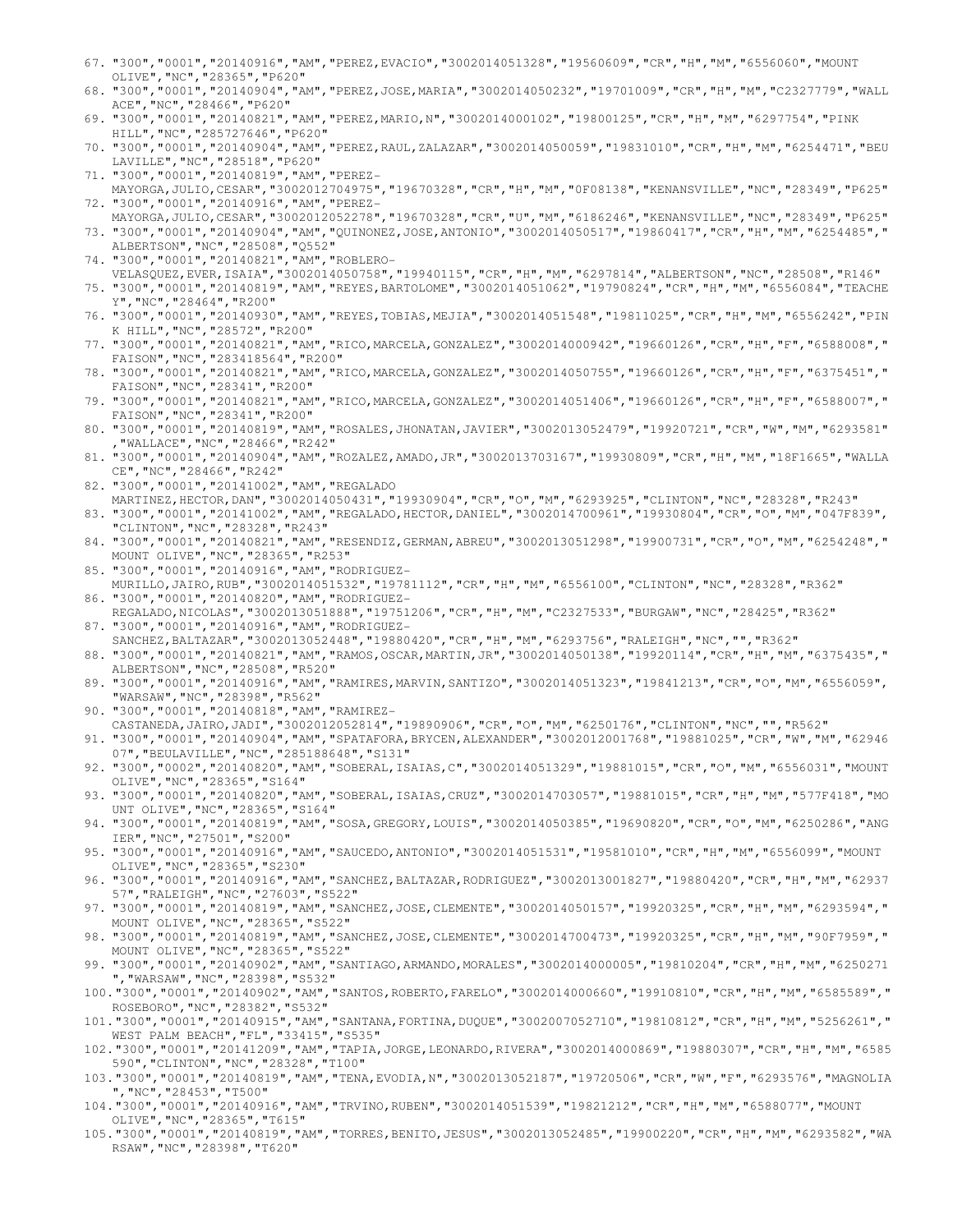- 106."300","0001","20140820","AM","TORRES,JOSE,ELFEGO","3002014051210","19950420","CR","O","M","6556102","CHI NQUAPIN","NC","28521","T620"
- 107."300","0001","20140818","AM","TORRES,MARVIN,A,BANEGES","3002014000127","19691105","CR","H","M","6297751" ,"TEACHEY","NC","28464","T620"
- 108."300","0001","20140818","AM","TIRADO,JOSE,JAVIER
- RUIZ","3002014050322","19730103","CR","H","M","6294989","ALBERTSON","NC","28508","T630" 109."300","0001","20140819","AM","TIRADO,JOSE,JAVIER
- RUIZ","3002014050874","19730103","CR","H","M","6297800","ALBERTSON","NC","28508","T630"
- 110."300","0001","20140819","AM","VELEZ,JUAN,ROBERTO","3002014050984","19881014","CR","U","M","6556352","JAC KSONVILLE","NC","285406026","V420"
- 111."300","0002","20141212","AM","VELASQUEZ,CARLOS","3002014051520","19900118","CR","H","M","C2945707","WALL ACE","NC","28466","V422"
- 112."300","0002","20141212","AM","VELASQUEZ,CARLOS","3002014051521","19900118","CR","H","M","C2945708","WALL ACE","NC","28466","V422"
- 113."300","0001","20140821","AM","VELASQUEZ,EVER,ISAIES,R","3002014000470","19940115","CR","H","M","6297815" ,"ALBERTSON","NC","28508","V422"
- 114."300","0001","20140903","AM","VELASQUEZ,JUVENTINO,V","3002014050003","19900205","CR","W","M","C1400889", "ALBERTSON","NC","28508","V422"
- 115."300","0001","20140902","AM","VALDEZ,VICTOR,MANUEL","3002013052377","19500616","CR","H","M","6294724","T URKEY","NC","283938463","V432"
- 116."300","0002","20140825","AM","YEGANEH,JAMSHID,ALAEI","3002014000137","19800226","CRS","O","M","6293767", "QUINTON","VA","23141","Y250"
- 117."300","0001","20140904","AM","ZAPATA,JHONATAN,JAVIER","3002014000114","19920721","CR","O","M","6293922", "WALLACE","NC","28466","Z130"
- 118."300","0001","20140918","AM","ZELAYA,MELVIN,ROLANDO","3002014051586","19741208","CR","W","M","6588010"," WALLACE","NC","28466","Z400"
- 119."300","0001","20140904","AM","ZENTENO,PABLO","3002013052596","19730302","CR","H","M","6254463","BEULAVIL LE","NC","28518","Z535"

#### **Durham County**

- 1. "310","TRAF","20141030","AM","APARICIO-
- PAREDES,LUCIANO","3102014057057","19851213","CR","H","M","6593245","DURHAM","NC","27707","A162" 2. "310","TRAF","20140814","AM","AGUILAR
- CASTELLANOS,URIEL","3102014055745","19740725","CR","H","M","C0910898","CARRBORO","NC","27510","A246" 3. "310","TRAF","20140819","AM","AGUILAR,EDWIN NORBERTO-
- VALLE","3102013061629","19800520","CR","O","M","C2481152","DURHAM","NC","27701","A246"
- 4. "310","TRAF","20140813","AM","AGUILAR,OLBIN,EFRAIN","3102014052174","19880622","CR","H","M","C2477311"," DURHAM","NC","27705","A246"
- 5. "310","TRAF","20140813","AM","AGUILAR,OLBIN,EFRAIN","3102014702241","19880622","CR","H","M","93F9220","D URHAM","NC","27705","A246"
- 6. "310","TRAF","20140904","AM","AGUILAR,OLBIN,EFRAIN","3102014054711","19880622","CR","H","M","6593267","D URHAM","NC","27705","A246"
- 7. "310","TRAF","20141030","AM","ALVA,JUAN,Y","3102014707589","19701120","CR","H","M","654F839","DURHAM","N C","27707","A410"
- 8. "310","TRAF","20141030","AM","ALVA,JUAN,YAS","3102014057038","19701120","CR","H","M","6593244","DURHAM", "NC","27707","A410"
- 9. "310", "TRAF", "20140904", "AM", "ALVARADO GOMEZ, SANTOS
- ERNEST","3102014051944","19790312","CR","H","M","6408637","DURHAM","NC","27705","A416"
- 10. "310","TRAF","20141001","AM","ALVARADO,CARLOS,ALBERTO","3102014057264","19811208","CR","H","M","C1232820 ","DURHAM","NC","27707","A416"
- 11. "310","TRAF","20140903","AM","ALVAREZ,SANTIAGO,MARES","3102014050736","19720725","CR","H","M","C2554557" ,"DURHAM","NC","27703","A416"
- 12. "310","003A","20140814","PM","AMAYA,SANTOS,M","3102013061928","19850123","CR","H","M","6387690","WYANDAN CH","NY","11798","A500"
- 13. "310","TRAF","20140903","AM","AMOS,AMEE,QUINETTE","3102014053059","19851019","CR","B","F","C1232811","DU RHAM","NC","277056601","A520"
- 14. "310","TRAF","20140904","AM","ANGEL,RAMIRO,ANGEL","3102014054427","19900926","CR","H","M","6408526","HIL LSBOROUGH","NC","27278","A524"
- 15. "310","003A","20140814","PM","ANGELES,JESUS","3102013061027","19931022","CR","W","M","C1232696","DURHAM" ,"NC","27707","A524"
- 16. "310","TRAF","20140924","AM","ARELLANO
- RODRIGUEZ,JOSE,DANI","3102014056428","19870108","CR","H","M","C2479451","DURHAM","NC","27701","A645"
- 17. "310","TRAF","20140818","AM","BAUSTIA,EUCARIO,OCAMA","3102014050961","19710109","CR","H","M","6387803"," DURHAM","NC","27703","B230"
- 18. "310","TRAF","20140904","AM","BALDERAS-GARCIA,JUAN
- JAVIER","3102014052824","19810624","CR","H","M","6408642","DURHAM","NC","27705","B436"
- 19. "310","TRAF","20141002","AM","BILAL,SULIMAN,ABDUL","3102013055795","19740308","CR","O","M","6387076","UN KNOWN","OT","","B440"
- 20. "310","TRAF","20140919","AM","BLANCO-CASTILLO,JOSE,ANTONIO","3102014051906","19770917","CR","H","M","C2479651","CHAPEL HILL","NC","27514","B452"
- 21. "310","TRAF","20140821","AM","BOLANOS,KARYN,TAYLOR","3102013004454","19930324","CR","W","F","6387112","D URHAM","NC","27713","B452"
- 22. "310","TRAF","20140821","AM","BENITEZ,ANTONIO,ARROYO","3102014052181","19830117","CR","H","M","C0778515" ,"DURHAM","NC","27707","B532"
- 23. "310","TRAF","20140828","AM","BONILLA,HENRRY,ERNESTO ACEVE","3102014053315","19580412","CR","H","M","C2557109","DURHAM","NC","277053402","B540"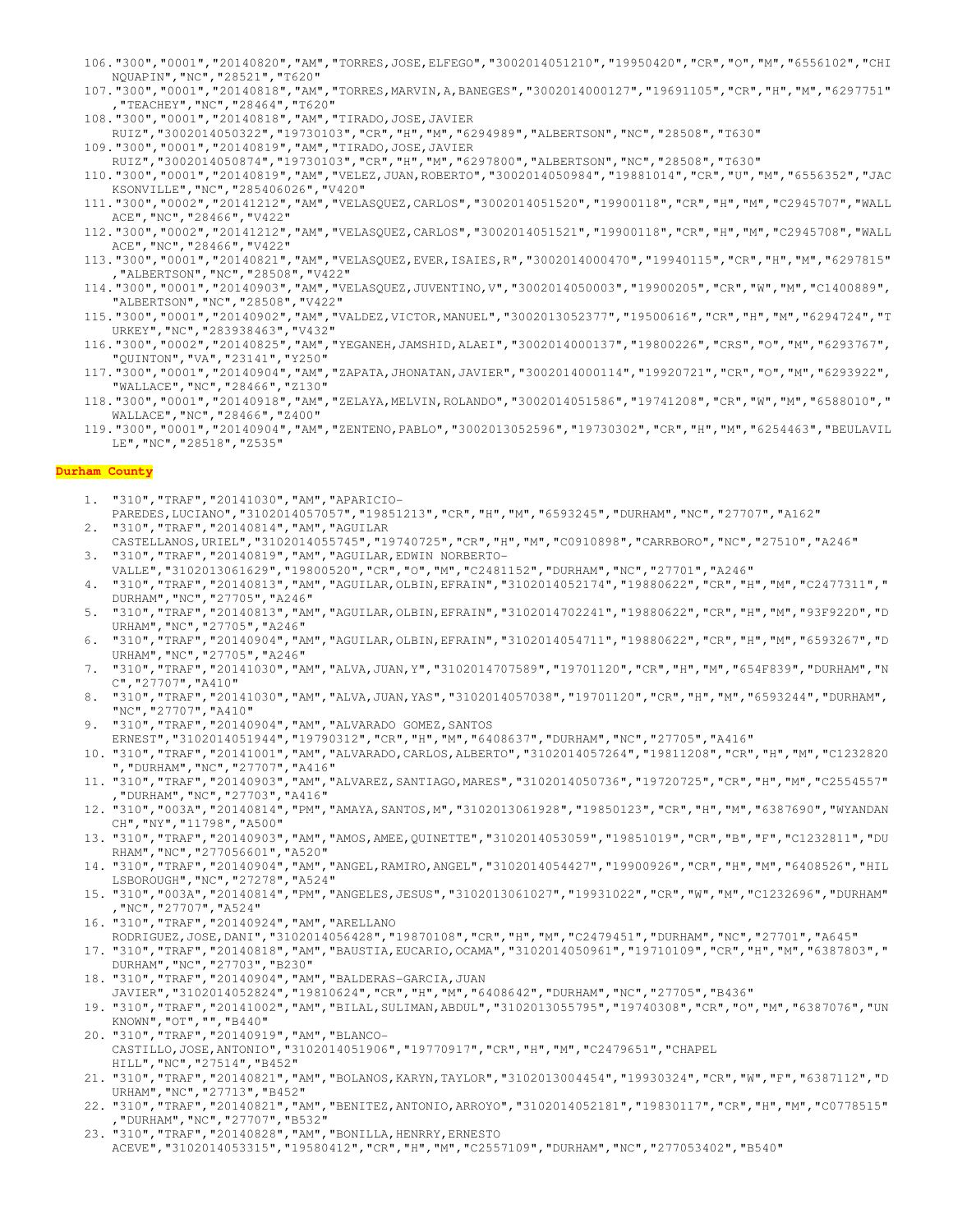- 24. "310","TRAF","20140819","AM","BARTON,GABRIELA,CENTORIA","3102014050451","19921106","CR","B","F","C123631 7","DURHAM","NC","27705","B635"
- 25. "310","TRAF","20140812","AM","CEBALLOS,RAUL,HERNANDEZ","3102014053051","19900404","CR","H","M","C2480526 ","DURHAM","NC","27707","C142"
- 26. "310","TRAF","20140828","AM","COVARRUBIAS,BLANCA","3102014052403","19701231","CR","W","F","C2288824","DU RHAM","NC","27703","C161"
- 27. "310","TRAF","20140917","AM","CASTILLO,PAULO","3102014053135","19910810","CR","H","M","C1234636","DURHAM ","NC","27701","C234"
- 28. "310","TRAF","20140929","AM","CASTRO,OSCAR,CALDERON","3102014056851","19860703","CR","H","M","C1093023", "RICHMOND","VA","23228","C236"
- 29. "310","TRAF","20140925","AM","CASTRO,VICTOR,MANUEL","3102014057520","19720824","CR","H","M","C7281547"," DURHAM","NC","27703","C236" 30. "310","TRAF","20141001","AM","CANO
- TURCIOS,ANGHELLO,DAVID","3102014054953","19941017","CR","H","M","C1232816","DURHAM","NC","277059673","C5  $0<sup>0</sup>$
- 31. "310","TRAF","20140917","AM","CAMACHO,FRANCISCO,JAVIER
- GAR","3102014055822","19920430","CR","W","M","C2477510","DURHAM","NC","27712","C520"
- 32. "310","TRAF","20140828","AM","CAMACHO,VICTOR,JR","3102014001521","19860927","CR","W","M","6353983","CAME RON","NC","28326","C520"
- 33. "310","TRAF","20140828","AM","CAMACHO,VICTOR,JR","3102014001660","19860927","CR","O","M","6353984","CAME RON","NC","28326","C520"
- 34. "310","TRAF","20140904","AM","CONDE,LETICIA,CANTORAL","3102014056628","19780405","CR","H","F","6593379", "HILLSBOROUGH","NC","27278","C530"
- 35. "310","TRAF","20140820","AM","CINTO-OROZCO,ROSAEL,BONIFACI","3102014055216","19931230","CR","H","M","C2479611","DURHAM","NC","27705","C536" 36. "310","TRAF","20140820","AM","CINTO-
- OROZCO,ROSAEL,CINTO","3102014705764","19931230","CR","H","M","436F746","DURHAM","NC","27705","C536" 37. "310","003A","20140814","PM","CARPIO
- CEDENO,PEDRO","3102013059064","19770603","CR","H","M","C1654986","DURHAM","NC","27712","C610" 38. "310","007D","20141006","AM","CRUZ-
- OROCIO,MARIO","3102013058669","19930402","CRS","H","M","C1093899","DURHAM","NC","27707","C626"
- 39. "310","TRAF","20140917","AM","CERRATO,JUANA,CLEMENCIA,GRAH","3102014000957","19700901","CR","W","F","C12 34932","DURHAM","NC","27701","C630"
- 40. "310","TRAF","20140926","AM","CORDOBA,CARLOS","3102014001743","19750430","CR","W","M","C2479013","DURHAM ","NC","27713","C631"
- 41. "310","TRAF","20140812","AM","CARDONA,JUAN,RAMON
- RIVERA","3102014053951","19870625","CR","H","M","C2480537","DURHAM","NC","27707","C635"
- 42. "310","TRAF","20140916","AM","DIAZ,LEONARDO","3102014053054","19790303","CR","H","M","C2480528","DURHAM" ,"NC","277072724","D200"
- 43. "310","004D","20140930","AM","DELGADO,MODESTO","3102014051233","19740715","CR","W","M","C1236274","DURHA M", "NC", "27705", "D423"
- 44. "310","TRAF","20140902","AM","DELGADO,OMAR","3102014053981","19650322","CR","H","M","C1093298","DURHAM", "NC","27701","D423"
- 45. "310","TRAF","20141015","AM","DIRCIO,JUAN,HERNANDEZ","3102014050879","19660624","CR","H","M","C2554558", "DURHAM","NC","27703","D620"
- 46. "310","TRAF","20140902","AM","ESPERANZA,OSCAR,JOSUE","3102014055718","19930427","CR","H","M","C2478060", "DURHAM","NC","277136634","E216"
- 47. "310","TRAF","20141016","AM","FABIAN
- GARCIA,JUAN,P","3102014057469","19930623","CR","H","M","C0778517","CREEDMOOR","NC","27522","F150"
- 48. "310","007C","20140818","AM","FUENTES,JOSE,RAFAEL","3102014054426","19720422","CRS","H","M","C1232814"," HOLLY SPRINGS","NC","27540","F532"
- 49. "310","TRAF","20140827","AM","GHOBRIAL,SHERIF,SHAFIK","3102014056202","19740512","CR","W","M","C0913920" ,"CHAPEL HILL","NC","275141511","G164"
- 50. "310","TRAF","20140925","AM","GUZMAN,CARLOS,Y","3102014052398","19880514","CR","W","M","C7281535","DURHA M","NC","27707","G255"
- 51. "310","TRAF","20140812","AM","GUZMAN,FELIS,ROMAN","3102014053106","19740830","CR","H","M","C2480532","DU RHAM","NC","27707","G255"
- 52. "310","TRAF","20140820","AM","GALLARZA,EDGAR","3102014051926","19900526","CR","H","M","C0779347","DURHAM ","NC","27707","G462"
- 53. "310","TRAF","20140915","AM","GAMEZ,DENIS,ALEN
- SOSA","3102014050419","19770822","CR","H","M","6387919","DURHAM","NC","277031543","G520"
- 54. "310","004D","20140818","AM","GOMEZ,ANDRIC,HERNANDEZ","3102010057968","19880616","CR","H","M","6161920", "DURHAM","NC","27701","G520"
- 55. "310","007D","20140818","AM","GOMEZ,ELMER,REYES","3102012051293","19860407","CRS","H","M","6273862","EMP ORIA","VA","23847","G520"
- 56. "310","007D","20140818","AM","GOMEZ,ELMER,REYES","3102012051294","19860407","CRS","H","M","6273863","EMP ORIA","VA","23847","G520"
- 57. "310","TRAF","20141017","AM","GONZALES,RYAN,ANDREW","3102014707117","19900423","CR","W","M","600F452","D URHAM","NC","27705","G524"
- 58. "310","TRAF","20140909","AM","GONZALEZ SOLORZANO,FREDYS,OR","3102014057468","19930818","CR","H","M","C2478561","DURHAM","NC","27707","G524"
- 59. "310","TRAF","20140909","AM","GONZALEZ SOLORZONO,FREDYS O","3102014002949","19930818","CR","W","M","C2478562","DURHAM","NC","27707","G524"
- 60. "310","TRAF","20140918","AM","GONZALEZ,HEBERTO,L","3102014054936","19840706","CR","W","M","C0909997","AS HEBORO","NC","27203","G524"
- 61. "310","TRAF","20140904","AM","GONZALEZ,JUAN,LUIS
- MOYA","3102013059303","19760622","CR","H","M","6387123","DURHAM","NC","27707","G524" 62. "310","TRAF","20140922","AM","GARCIA
- OSORIO,JONATHAN,MAURI","3102014057232","19921211","CR","H","M","","DURHAM","NC","277034721","G620"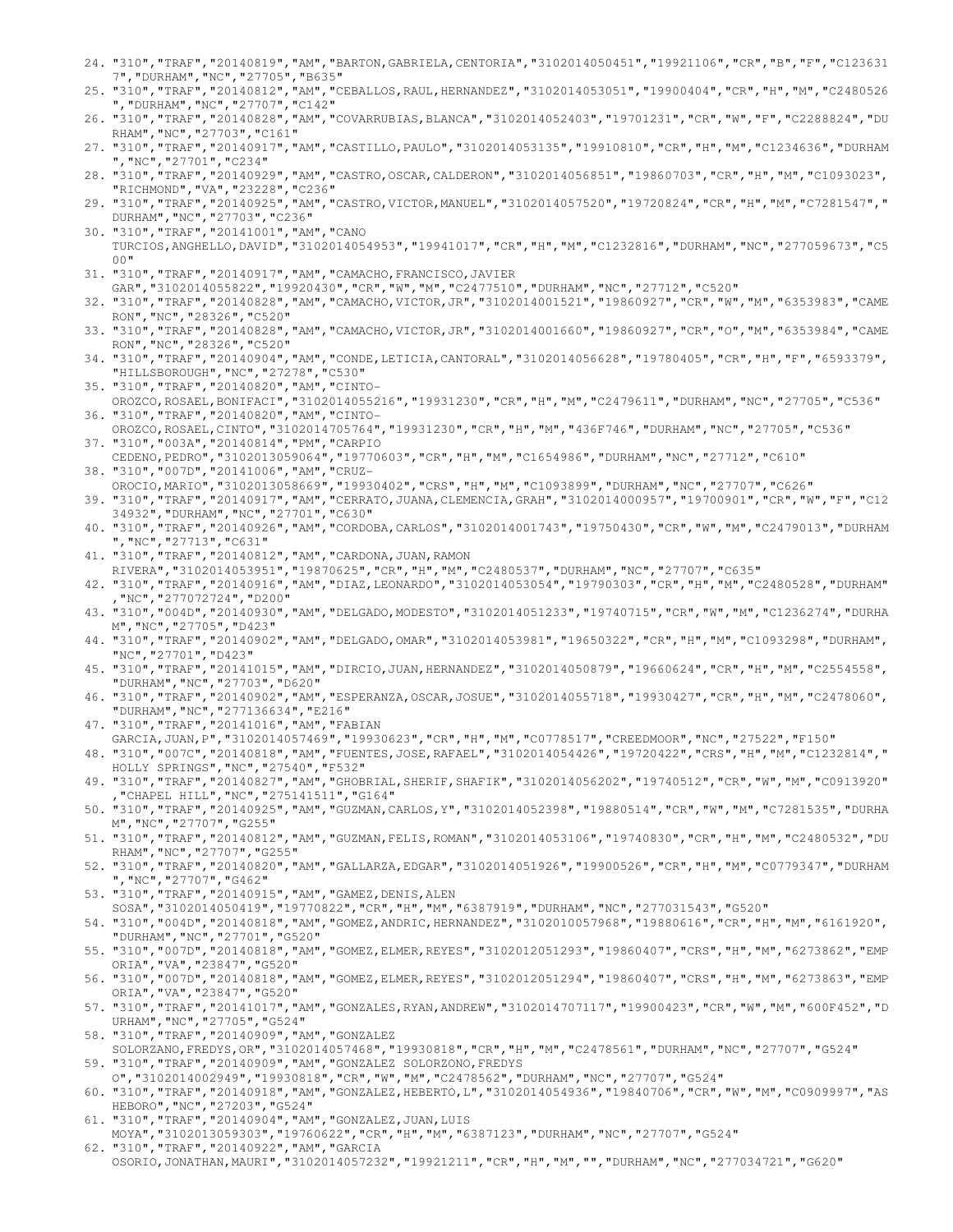- 63. "310","TRAF","20140820","AM","GARCIA,JORGE,G","3102014053579","19861117","CR","W","M","","MORRISVILLE"," NC","27560","G620"
- 64. "310","004D","20140829","AM","GARCIA,PEDRO,NELSON","3102012060375","19730428","CR","H","M","C0912119","D URHAM","NC","27704","G620"
- 65. "310","TRAF","20140812","AM","GARCIA-
- ENRIQUEZ,ANTONIO","3102014000382","19790705","CR","W","M","C2478959","DURHAM","NC","27707","G625" 66. "310","TRAF","20140812","AM","GARCIA-
- ENRIQUEZ,ANTONIO","3102014050783","19790705","CR","H","M","C2478957","DURHAM","NC","277074058","G625" 67. "310","JAIL","20140811","AM","GARCIA-
- RUBIO,JUAN,ALBERTO","3102014050766","19720719","CR","H","M","C1235167","DURHAM","NC","27703","G626"
- 68. "310","003A","20140911","PM","HEBBERTH,MARCOS,ANTONIO","3102013060565","19840512","CR","B","M","6387776" ,"DURHAM","NC","277136259","H163"
- 69. "310","TRAF","20140821","AM","HONORADO,TETETLA","3102014002855","19860623","CR","W","M","C2479488","DURH AM","NC","27705","H563"
- 70. "310","TRAF","20140904","AM","HERNANDEZ VALLADARES,JULIO,C","3102014051989","19700329","CR","H","M","6408638","DURHAM","NC","","H655"
- 71. "310","TRAF","20140814","AM","HERNANDEZ,ALBERTO,NAZARETH","3102014000573","19891030","CR","H","M","64099 73","DURHAM","NC","27713","H655"
- 72. "310","TRAF","20140813","AM","HERNANDEZ,EDWIN,ERNESTO","3102014053090","19910925","CR","H","M","C2477312 ","DURHAM","NC","27703","H655"
- 73. "310","TRAF","20140924","AM","HERNANDEZ,RAMIRO,BOBBY","3102014056232","19890926","CR","H","M","C0913921" ,"BUTNER","NC","27509","H655"
- 74. "310","TRAF","20140904","AM","HERRERA
- HERNANDEZ,ABEL,ANTON","3102014055455","19840614","CR","H","M","C2556707","DURHAM","NC","27703","H660" 75. "310","TRAF","20141001","AM","JIMENEZ
- GOMEZ,RAUL","3102014057233","19900925","CR","W","M","C1232818","DURHAM","NC","27705","J552" 76. "310","TRAF","20141001","AM","JIMENEZ
- GOMEZ,RAUL","3102014057234","19900925","CR","W","M","C1232819","DURHAM","NC","27705","J552"
- 77. "310","TRAF","20140818","AM","JUAREZ,JAMES,DALLAS","3102014050848","19911010","CR","W","M","C7281528","D URHAM","NC","277136169","J620"
- 78. "310","003A","20140814","PM","JUAREZ,RODERICO,E","3102011000369","19840829","CR","W","M","C8914725","DUR HAM","NC","27705","J620"
- 79. "310","TRAF","20140815","AM","JUAREZ-GUZMAN,JAIRON,RAQUEL","3102014706646","19931208","CR","H","M","583F526","DURHAM","NC","27701","J622" 80. "310","TRAF","20140826","AM","JUAREZ-
- RAMIREZ,JAVIER","3102014053561","19770828","CR","H","M","C2479580","DURHAM","NC","27705","J626" 81. "310","TRAF","20140812","AM","KLEH,SAW
- HSAR","3102014055793","19821207","CR","A","M","C2479897","DURHAM","NC","277076163","K400"
- 82. "310","TRAF","20141001","AM","LI,CHEN","3102013061025","19870215","CR","A","M","C0780864","CHAPEL HILL","NC","27516","L000"
- 83. "310","003A","20140911","PM","LOPEZ,DEFORREST,LEMAR","3102013058040","19890110","CR","B","M","C1234547", "DURHAM","NC","27701","L120"
- 84. "310","TRAF","20140923","AM","LOPEZ,SARA,ROSE","3102014000381","19841004","CR","W","F","C1234633","DURHA M","NC","27713","L120"
- 85. "310","TRAF","20140912","AM","LOPEZ-
- CARBAJAL,LEONEL","3102014702972","19750505","CR","H","M","106F998","DURHAM","NC","27704","L122" 86. "310","TRAF","20140912","AM","LOPEZ-
- CARBAJAL,LEONEL","3102014052831","19750505","CR","H","M","C2479303","DURHAM","NC","27704","L122"
- 87. "310","007D","20140818","AM","MEJIA,JOSE,FIDEL","3102011052463","19541028","CRS","H","F","6241538","DURH AM","NC","27705","M200"
- 88. "310","TRAF","20140812","AM","MOSQUEDA,VICTOR,QUINTEROS","3102014054003","19870821","CR","H","M","C24805 42","DURHAM","NC","27707","M230"
- 89. "310","TRAF","20140917","AM","MUSTAFA,DANA,GHAZI","3102014053086","19920914","CR","O","F","","CHAPEL HILL","NC","27514","M231"
- 90. "310","TRAF","20140903","AM","MEJIA-MATUTE,JARYN,LEONEL","3102014051444","19830828","CR","H","M","C1233192","DURHAM","NC","27704","M253"
- 91. "310","TRAF","20140826","AM","MELENDEZ,RICKY","3102014002211","19711114","CR","H","M","C1236038","DURHAM ","NC","277071070","M453"
- 92. "310","TRAF","20140821","AM","MONDRAGON,ABEL,DIVED,GARCIA","3102014002699","19910711","CR","H","M","6703 251","CREEDMOOR","NC","27522","M536"
- 93. "310","TRAF","20140821","AM","MONDRAGON,ABEL,DIVED,GARCIA","3102014002713","19910711","CR","H","M","6703 252","CREEDMOOR","NC","27522","M536"
- 94. "310", "TRAF", "20140826", "AM", "MARAGIAGA-
- GUILLEN,SELBIN,ADO","3102014051913","19840918","CR","H","M","C1234036","DURHAM","NC","27701","M622"
- 95. "310","TRAF","20140827","AM","MERIDA,GERERDO","3102014052409","19870323","CR","W","M","C2556440","DURHAM ","NC","27701","M630"
- 96. "310","TRAF","20140924","AM","MARADIAGA,BRYON,ENRIQUE","3102014002159","19940219","CR","W","M","C2556497 ","DURHAM","NC","27704","M632"
- 97. "310", "TRAF", "20140828", "AM", "MARTINEZ
- ALBA,SALMA","3102014050015","19900214","CR","H","F","C1092569","DURHAM","NC","277131886","M635"
- 98. "310", "TRAF", "20140902", "AM", "MARTINEZ-
- FLORES,JOSE,OCTAVIO","3102014055722","19840220","CR","H","M","C2479308","KNIGHTDALE","NC","27545","M635" 99. "310","TRAF","20140904","AM","MARTINEZ,CARLOS","3102013061301","19760909","CR","H","M","6387789","DURHAM ","NC","27704","M635"
- 100."310","TRAF","20140819","AM","MARTINEZ,FIDENCIO","3102014050418","19641116","CR","W","M","C1236315","DUR HAM","NC","27707","M635"
- 101."310","TRAF","20140819","AM","MARTINEZ,HECTOR,ESTUARDO BAU","3102014051082","19870402","CR","H","M","C1236320","DURHAM","NC","27701","M635"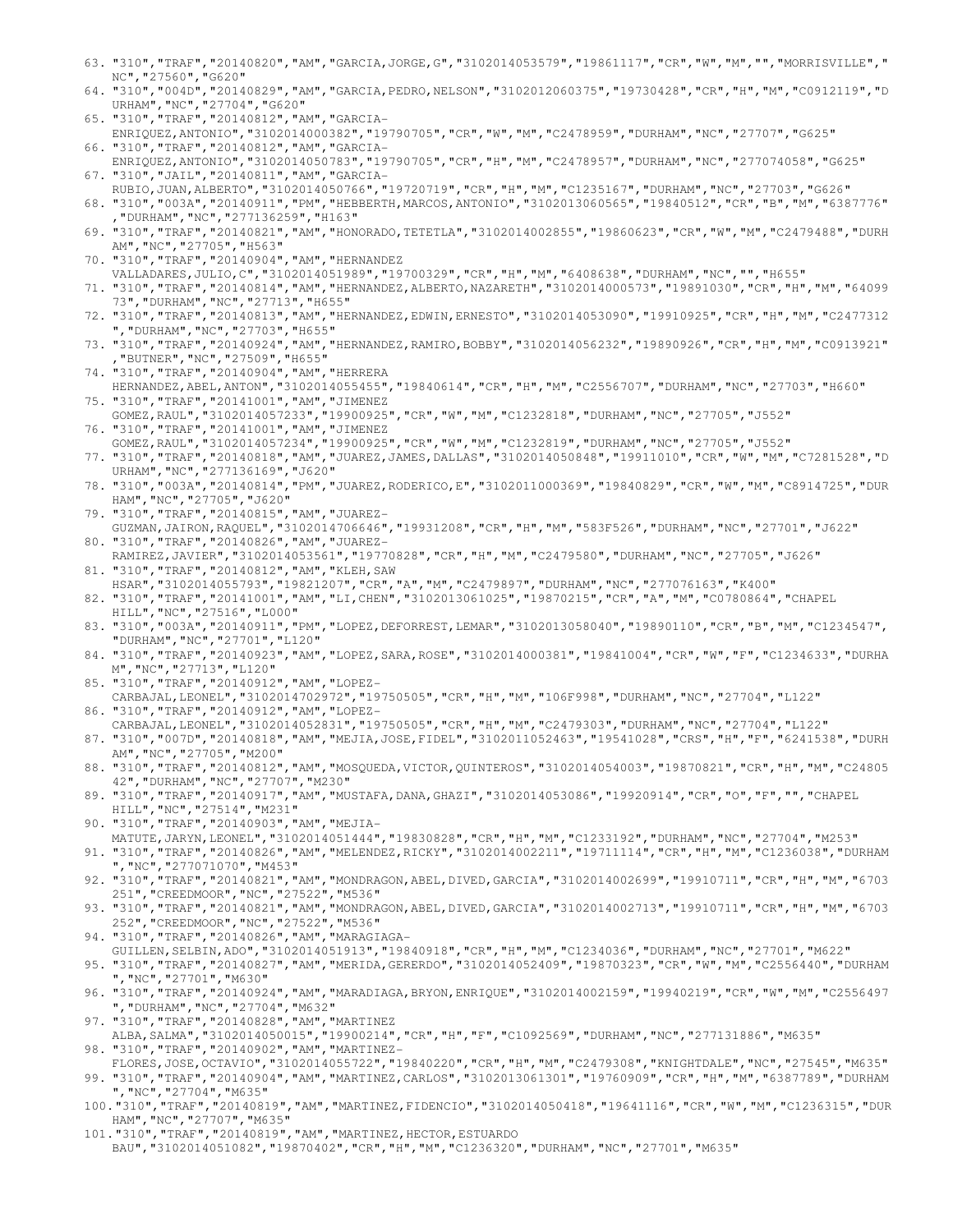- 102."310","TRAF","20140819","AM","MARTINEZ,HECTOR,ESTUARDO,BA","3102014701119","19870402","CR","H","M","63F8 968","DURHAM","NC","27707","M635"
- 103."310","TRAF","20140813","AM","MARTINEZ,JAIME,NAUL","3102014703898","19780216","CR","H","M","027F608","DU RHAM","NC","27707","M635"
- 104."310","TRAF","20140812","AM","MARTINEZ,SOLAIS,FERNANDO","3102014002408","19900803","CR","W","M","C247950 9","DURHAM","NC","27703","M635"
- 105."310","TRAF","20140812","AM","MARTINEZ,SOLAIS,FERNANDO","3102014055642","19900803","CR","H","M","C247950 7","DURHAM","NC","27703","M635"
- 106."310","TRAF","20140812","AM","NAJI,NASSEER,ABDULAMEER","3102014053685","19590805","CR","U","M","C2480534 ","DURHAM","NC","277073695","N200"
- 107."310","TRAF","20140902","AM","OCANA-
- BAUTISTA,EUCARIO","3102014057105","19711023","CR","H","M","C2479310","DURHAM","NC","27705","O251" 108."310","TRAF","20140825","AM","OROZCO,EDUCEO,ESIR
- AGUILAR","3102014056402","19800311","CR","H","M","","DURHAM","NC","27705","O620"
- 109."310","TRAF","20140924","AM","OROCIO-
- GARCIA,FRANCISCO","3102014055049","19880901","CR","H","M","C1234318","DURHAM","NC","27707","O622" 110."310","TRAF","20141027","AM","PASOHONDO-
- MENDOZA,VICTOR","3102014002680","19860728","CR","W","M","C2479679","DURHAM","NC","27713","P253"
- 111."310","TRAF","20140904","AM","PADILLA,CARLOS,ANDRES","3102014053393","19860710","CR","H","M","6408518"," DURHAM","NC","27704","P340"
- 112."310","TRAF","20140904","AM","PADILLA,CARLOS,ANDRES","3102014703545","19860710","CR","H","M","212F222"," DURHAM","NC","27704","P340"
- 113."310","TRAF","20140916","AM","PINEDA,LEANDRO,ORTIZ","3102014051238","19880624","CR","H","M","C1093294"," DURHAM","NC","27701","P530"
- 114."310","TRAF","20140812","AM","PINEDA,MARTIN,A","3102014053091","19731217","CR","H","M","C2480531","DURHA M","NC","27705","P530"
- 115."310","TRAF","20140819","AM","PEREZ,ADOLFO,MARQUEZ","3102013060084","19790927","CR","H","M","C2477175"," DURHAM","NC","27712","P620"
- 116."310","TRAF","20140821","AM","PEREZ,SAUL,MENDEZ","3102014052178","19691121","CR","H","M","C2288105","DUR HAM","NC","277011247","P620"
- 117."310","TRAF","20140820","AM","PEREZ,SERGIO,MARTINEZ","3102014053080","19860908","CR","H","M","C2479355", "DURHAM","NC","27703","P620"
- 118."310","TRAF","20140903","AM","PORTILLO
- ROMERO,JOSE,VICTOR","3102014053085","19660808","CR","H","M","C1232812","DURHAM","NC","27707","P634"
- 119."310","003A","20140911","PM","PERALTA,HECTOR,J","3102013058822","19611223","CR","O","M","6387665","PORT WASHINGTON","NY","11050","P643"
- 120."310","TRAF","20140812","AM","RIVAS,JESUS,ANTONIO
- CALLES","3102012055630","19690103","CR","H","M","C1658597","CARRBORO","NC","275102138","R120" 121."310","TRAF","20140812","AM","REBOLLO
- POLANCO,DIMAS,ARIEL","3102014055991","19901201","CR","H","M","C2479900","DURHAM","NC","277041601","R140" 122."310","TRAF","20140926","AM","ROBLERO,NAIBE,HERNANDEZ","3102014707831","19820625","CR","H","M","387F565"
- ,"DURHAM","NC","27701","R146" 123."310","TRAF","20140902","AM","RIVERA,EULALIO","3102013055737","19670704","CR","H","M","C1654366","GRAHAM ","NC","27253","R160"
- 124."310","TRAF","20140813","AM","REYES,OSCAR","3102014706134","19790123","CR","H","M","327F622","DURHAM","N C","27707","R200"
- 125."310","TRAF","20140903","AM","ROSALES-
- SUAREZ,HERBERT","3102014053045","19850707","CR","H","M","C1233197","FOREST CITY","NC","28043","R242"
- 126."310","TRAF","20140813","AM","RODRIGUES,CRUZ,FLORES","3102004059317","19730503","CR","H","M","C4323944", "DURHAM","NC","277040000","R362"
- 127."310","TRAF","20140813","AM","RODRIGUES,CRUZ,FLORES","3102004059318","19730503","CR","H","M","C4323943", "DURHAM","NC","277040000","R362"
- 128."310","TRAF","20140819","AM","RODRIGUEZ,ARTURO,RODRIGUEZ","3102014055821","19711215","CR","H","M","C1092 113","DURHAM","NC","27705","R362"
- 129."310","TRAF","20140904","AM","RODRIGUEZ,JORGE,ALBERTO","3102014055413","19810713","CR","H","M","6593231" ,"DURHAM","NC","27705","R362"
- 130."310","TRAF","20140903","AM","RODRIGUEZ,NICANOR,OLAIS","3102013005282","19821007","CR","W","M","C1235625 ","DURHAM","NC","27705","R362"
- 131."310","TRAF","20140909","AM","RODRIGUEZ,ROBERTO","3102012061856","19760725","CR","H","M","6353847","DURH AM","NC","27701","R362"
- 132."310","TRAF","20140909","AM","RODRIGUEZ,ROBERTO","3102014056487","19760725","CR","H","M","C2478557","DUR HAM","NC","27701","R362"
- 133."310","TRAF","20140828","AM","RODRIGUEZ,RODOFLO,HERRERA","3102014057037","19851112","CR","W","M","C72815 45","RICHMOND","VA","23225","R362"
- 134."310","TRAF","20140911","AM","RODRIGUEZ,TOMAS,NAVEZ","3102014057101","19781113","CR","H","M","6703223"," BUTNER","NC","27509","R362"
- 135."310","TRAF","20140924","AM","RAMOS-
- ZUNIGA,JOSUE","3102014055213","19720508","CR","H","M","C0913919","CHAPEL HILL","NC","27514","R522"
- 136."310","TRAF","20140826","AM","RAMIREZ,ALFREDO,MARTINEZ","3102013058499","19890613","CR","H","M","C123516 3","DURHAM","NC","27704","R562"
- 137."310","TRAF","20140911","AM","RAMIREZ,RAFAEL,M","3102014057519","19890423","CR","O","M","6703234","DURHA M","NC","27704","R562"
- 138."310","TRAF","20140925","AM","SOSA,HECTOR,DANILO","3102014055457","19871210","CR","H","M","","CREEDMOOR" ,"NC","27522","S200"
- 139."310","TRAF","20140828","AM","SOSA-GAMEZ,DENIS,ALEN","3102014056441","19770822","CR","O","M","6593175","DURHAM","NC","27704","S225"
- 140."310","TRAF","20140827","AM","SALVADOR-LAJA,FIDENCIO","3102014002443","19861225","CR","H","M","C1234320","DURHAM","NC","27703","S413"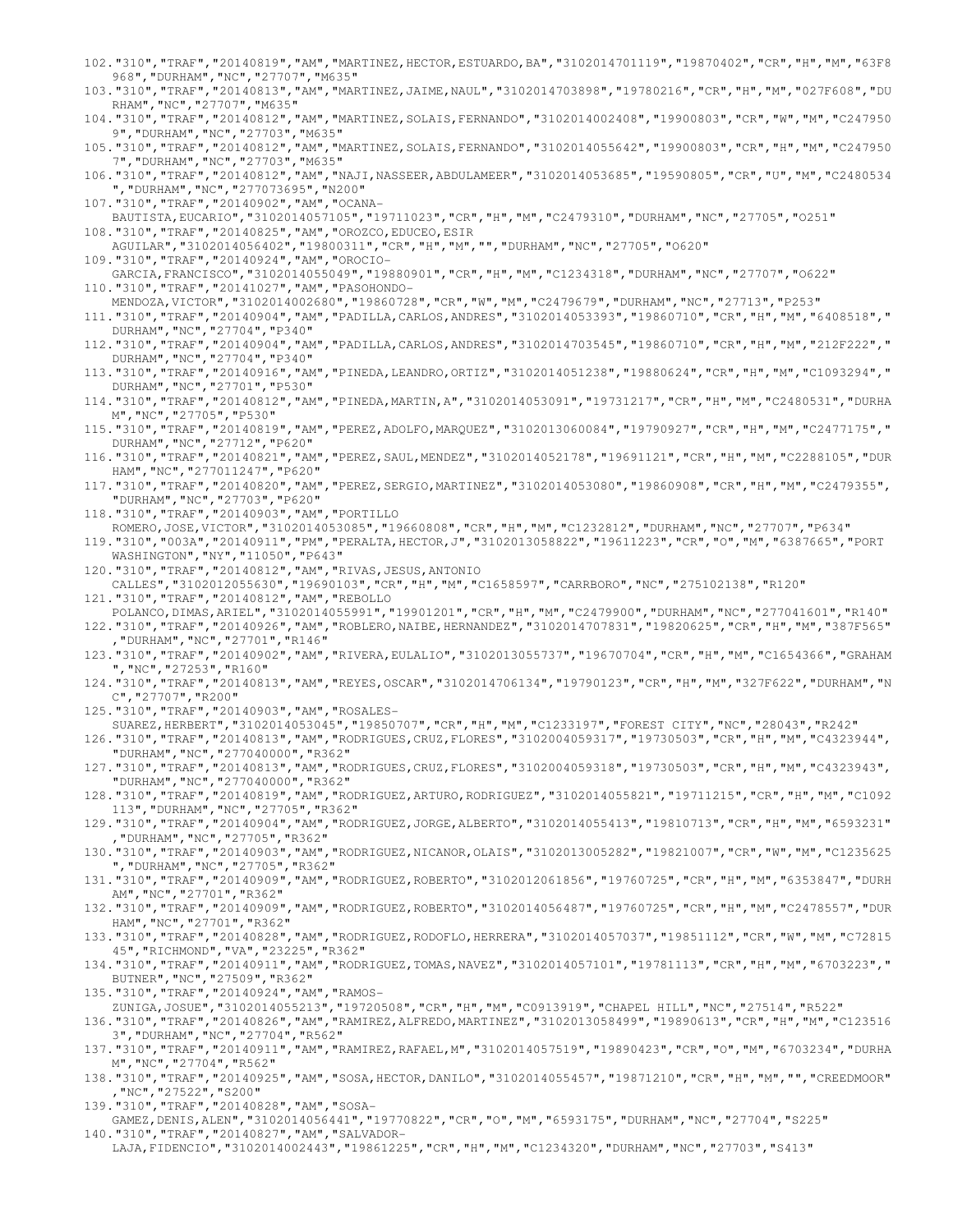| 141. "310", "TRAF", "20140903", "AM", "SALIZ, DELMAR, LOPEZ", "3102014001122", "19800514", "CR", "H", "M", "C1234873", "DU<br>RHAM", "NC", "27707", "S420"                                                                                    |
|-----------------------------------------------------------------------------------------------------------------------------------------------------------------------------------------------------------------------------------------------|
| 142. "310", "TRAF", "20140813", "AM", "SOLES, DAVIS, VERNARD                                                                                                                                                                                  |
| PACHO", "3102014052554", "19850521", "CR", "O", "M", "C2555188", "DURHAM", "NC", "277012520", "S420"                                                                                                                                          |
| 143. "310", "TRAF", "20140930", "AM", "SALGADO, WILSON, LEONEL                                                                                                                                                                                |
| MATUT", "3102014053060", "19761211", "CR", "H", "M", "C2480529", "DURHAM", "NC", "27701", "S423"                                                                                                                                              |
| 144. "310", "TRAF", "20140923", "AM", "SANCHEZ-                                                                                                                                                                                               |
| VALDERRAMA, VICTOR, A", "3102014056206", "19820322", "CR", "W", "M", "C0778461", "DURHAM", "NC", "27704", "S522"                                                                                                                              |
| 145. "310", "TRAF", "20141030", "AM", "SANTOS-                                                                                                                                                                                                |
| HERNANDEZ, JAIRO", "3102014057541", "19910326", "CR", "H", "M", "6593246", "ELKIN", "NC", "28621", "S532"                                                                                                                                     |
| 146. "310", "TRAF", "20140819", "AM", "SANTOS-                                                                                                                                                                                                |
| SANTOS, GILBERTO", "3102014056199", "19830204", "CR", "H", "M", "C2966176", "DURHAM", "NC", "27707", "S532"                                                                                                                                   |
| 147. "310", "TRAF", "20140820", "AM", "SANTOS, DAVID, MARTINEZ", "3102007054814", "19851112", "CR", "H", "M", "C8380735",                                                                                                                     |
| "DURHAM", "NC", "27703", "S532"                                                                                                                                                                                                               |
| 148. "310", "TRAF", "20140820", "AM", "SANTOS, DAVID, MARTINEZ", "3102008046658", "19851112", "CR", "H", "M", "C8391547",                                                                                                                     |
| "DURHAM", "NC", "27703", "S532"                                                                                                                                                                                                               |
| 149. "310", "004D", "20140930", "AM", "SANTOS, PEDRO, VASQUEZ", "3102013062124", "19750602", "CR", "W", "F", "C2555753", "<br>DURHAM", "NC", "27705", "S532"                                                                                  |
| 150. "310", "TRAF", "20141031", "AM", "SANTOS=HERNANDEZ, JAIRO", "3102014708141", "19910326", "CR", "H", "M", "722F509",                                                                                                                      |
| "ELKIN", "NC", "28621", "S532"                                                                                                                                                                                                                |
| 151. "310", "TRAF", "20140819", "AM", "SIERRA, FELIPE, SANCHEZ", "3102014053089", "19740822", "CR", "H", "M", "C2480530",                                                                                                                     |
| "DURHAM", "NC", "", "S600"                                                                                                                                                                                                                    |
| 152. "310", "TRAF", "20140915", "AM", "TAVERA, LUCIO, MORAN", "3102014052406", "19781029", "CR", "H", "M", "6408513", "DUR                                                                                                                    |
| HAM", "NC", "27704", "T160"                                                                                                                                                                                                                   |
| 153. "310", "TRAF", "20140821", "AM", "TETETLA, HONORADO", "3102014057036", "19860623", "CR", "H", "M", "C2479487", "DURH                                                                                                                     |
| AM", "NC", "27705", "T334"                                                                                                                                                                                                                    |
| 154. "310", "TRAF", "20140820", "AM", "TORRES, JUAN, ANGEL", "3102014050421", "19830201", "CR", "W", "M", "C2477991", "DUR                                                                                                                    |
| HAM", "NC", "27705", "T620"                                                                                                                                                                                                                   |
| 155. "310", "TRAF", "20140825", "AM", "TREJO, ESTEBAN, SANTIAGO", "3102014053206", "19760428", "CR", "H", "M", "C2555466"                                                                                                                     |
| , "DURHAM", "NC", "27703", "T620"                                                                                                                                                                                                             |
| 156. "310", "TRAF", "20141002", "AM", "TREJO-                                                                                                                                                                                                 |
| DOMINGUEZ, JULIAN", "3102014054933", "19900502", "CR", "H", "M", "6593271", "DURHAM", "NC", "27701", "T623"                                                                                                                                   |
| 157. "310", "TRAF", "20140904", "AM", "TRINIDAD-                                                                                                                                                                                              |
| SANTOS, MARCOS, ZOSIM", "3102013061731", "19850425", "CR", "H", "M", "6387685", "DURHAM", "NC", "27703", "T653"<br>158. "310", "TRAF", "20140904", "AM", "VAGO, LISA, LYN", "3102014054712", "19730223", "CR", "W", "F", "6387721", "DURHAM", |
| "NC", "277136727", "V200"                                                                                                                                                                                                                     |
| 159. "310", "007D", "20140818", "AM", "VAZQUEZ                                                                                                                                                                                                |
| GARCIA, SAUL", "3102013060329", "19770604", "CRS", "H", "M", "C1095168", "DURHAM", "NC", "27703", "V220"                                                                                                                                      |
| 160. "310", "TRAF", "20140828", "AM", "VAZQUEZ, JESUS, ARREOLA", "3102014053322", "19850407", "CR", "H", "M", "C1092571",                                                                                                                     |
| "DURHAM", "NC", "277132625", "V220"                                                                                                                                                                                                           |
| 161. "310", "TRAF", "20140917", "AM", "VICENTE, JUAN, CARLOS", "3102014055479", "19860526", "CR", "H", "M", "C2479612", "S                                                                                                                    |
| ILER CITY", "NC", "27344", "V253"                                                                                                                                                                                                             |
| 162. "310", "TRAF", "20140904", "AM", "VELAZQUES HERNANDEZ, VICTOR                                                                                                                                                                            |
| M", "3102014052405", "19791101", "CR", "O", "M", "6408641", "DURHAM", "NC", "27704", "V422"                                                                                                                                                   |
| 163. "310", "TRAF", "20140820", "AM", "VILLATORO-                                                                                                                                                                                             |
| SALMERON, MARIO, REM", "3102014053581", "19800628", "CR", "H", "M", "C1236205", "DURHAM", "NC", "27707", "V436"                                                                                                                               |
| 164. "310", "TRAF", "20140822", "AM", "VALENTIN-                                                                                                                                                                                              |
| VALENTIN, LUIS, GERA", "3102014001601", "19940627", "CR", "H", "M", "C2556448", "WAKE                                                                                                                                                         |
| FOREST", "NC", "275878181", "V453"                                                                                                                                                                                                            |
| 165. "310", "TRAF", "20140825", "AM", "XIE, WENCONG", "3102014053582", "19920423", "CR", "A", "M", "C2478134", "CARY", "NC                                                                                                                    |
| ", "27519", "X000"<br>166. "310", "TRAF", "20140828", "AM", "ZAMBRANO, MIRNA, ONEYDA", "3102014053348", "19831014", "CR", "H", "F", "C2556503",                                                                                               |
| "DURHAM", "NC", "27707", "Z516"                                                                                                                                                                                                               |
| 167. "310", "TRAF", "20140825", "AM", "ZURITA-                                                                                                                                                                                                |
| VASQUEZ, ELISEO", "3102014002265", "19870916", "CR", "H", "M", "C2479631", "DURHAM", "NC", "27707", "Z631"                                                                                                                                    |
|                                                                                                                                                                                                                                               |

### **Edgecombe County**

- 1. "320","0001","20140828","AM","BERDIEL,ETHIENNE","3202014051099","19700630","CR","H","M","C2922044","ROCK Y MOUNT","NC","27804","B634"
- 2. "320","0001","20140827","AM","COLORADO,ROGELIO","3202014001338","19700922","CR","H","M","C2331604","TARB ORO","NC","27886","C463"
- 3. "320","0001","20140827","AM","CANSECO,JAVIER,CASTRO","3202014051144","19840102","CR","O","M","C2922022", "TARBORO","NC","27886","C522"
- 4. "320","0001","20140820","AM","CRUZ-
- RODRIGUEZ,ERNESTO","3202014050718","19810225","CR","H","M","C1298092","SHARPSBURG","NC","27878","C626" 5. "320","0001","20140827","AM","DIAZ,OSVALDO","3202014051143","19760106","CR","H","M","C2331509","TARBORO"
- ,"NC","27886","D200" 6. "320","0001","20140820","AM","DOMINGO,JOAQUIN,RAMIREZ","3202013002289","19670801","CR","W","M","C2331387 ","WHITAKERS","NC","27891","D552"
- 7. "320","0001","20140820","AM","DOMINGO,JOAQUIN,RAMIREZ","3202013054150","19670801","CR","H","M","C2331386 ","WHITAKERS","NC","27891","D552"
- 8. "320","0001","20140827","AM","FABIAN-
- SILVA,AGUSTIN","3202012051111","19890311","CR","O","M","C1298926","TARBORO","NC","27886","F152"
- 9. "320","0001","20140820","AM","GUADALUPE,JESUS,LEON","3202014051087","19951015","CR","H","M","C2922042"," ROCKY MOUNT","NC","27804","G341"
- 10. "320","0001","20140814","AM","GOMEZ,MANUEL,BENIAL","3202014051066","19860228","CR","H","M","C2331219","T ARBORO","NC","27886","G520"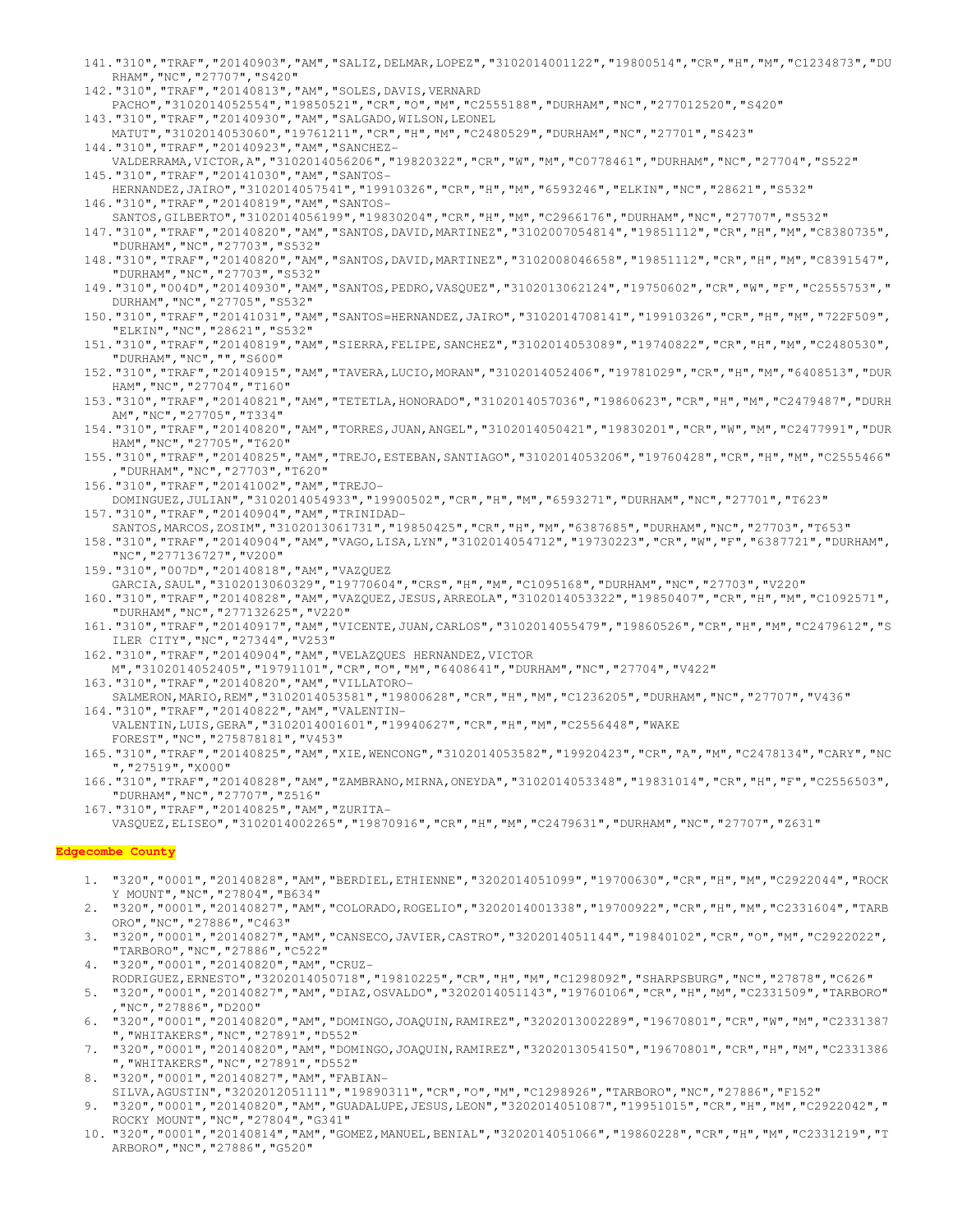- 11. "320","0001","20140820","AM","JIMENEZ,ROBERTO","3202014050717","19810211","CR","H","M","C2922036","ROCKY MOUNT","NC","27803","J552"
- 12. "320","0001","20140821","AM","LOPEZ,MARIO,ORTIZ","3202013053825","19930817","CR","H","M","6351641","TARB ORO","NC","27886","L120"
- 13. "320","0001","20140821","AM","LOPEZ,MARIO,ORTIZ","3202013053826","19930817","CR","H","M","6351642","TARB ORO","NC","27886","L120"
- 14. "320","0001","20140821","AM","LOPEZ,MARIO,ORTIZ","3202013053827","19930817","CR","H","M","6351643","TARB ORO","NC","27886","L120"
- 15. "320","0001","20140827","AM","LOZANO,ERICA,MARIE","3202013053398","19880915","CR","H","F","C1298443","NA SHVILLE","NC","278569307","L250"
- 16. "320","0001","20140827","AM","MARADIAGA
- LARA,DARWIN,ALEXIS","3202014050331","19761001","CR","H","M","C1298450","TARBORO","NC","278863605","M632" 17. "320","0001","20140821","AM","MORALES,AUDELI,ERNESTO
- SANTI","3202013053785","19871107","CR","H","M","6276100","BATTLEBORO","NC","27809","M642" 18. "320","0001","20140814","AM","NIETO-
- OLVERA,EVARISTO","3202014001383","19691017","CR","H","M","6591851","TARBORO","NC","27886","N341" 19. "320","0GJR","20141227","AM","NORZAGARAY-
- GUERRERO,LUIS","3202013052349","19780723","CR","O","M","6327798","BATTLEBORO","NC","27809","N622"
- 20. "320","0001","20140903","AM","PAZ,NICACIO,BAUTISTA","3202014051311","19571011","CR","U","M","C2331557"," BATTLEBORO","NC","278099098","P200"
- 21. "320","0001","20140814","AM","REYES
- YANEZ,SERGIO","3202013054037","19641127","CR","U","M","6327808","TARBORO","NC","278869644","R200"
- 22. "320","0001","20140910","AM","RAMIREZ,MIGUEL,VAZQUEZ","3202011051283","19840104","CR","W","M","C0788072" ,"ELM CITY","NC","27822","R562"
- 23. "320","0001","20140910","AM","RAMIREZ,MIGUEL,VAZQUEZ","3202012052284","19840104","CR","W","M","C1298932" ,"ELM CITY","NC","27822","R562"
- 24. "320","0001","20140820","AM","SANTIAGO,RODOLFO","3202014050213","19910906","CR","H","M","C1298762","TARB ORO","NC","27886","S532"
- 25. "320","0001","20140821","AM","VEGA,GUILLERMO,RIVAS","3202014050502","19840619","CR","W","M","6386611","B ATTLEBORO","NC","27809","V200"

#### **Forsyth County**

- 1. "330","001A","20140929","AM","ABARCA,AMALIO","3302014054862","19820710","CR","H","M","C1524202","WINSTON SALEM","NC","27107","A162"
- 2. "330","001A","20140929","AM","ABARCA,AMALIO","3302014715981","19820710","CR","H","M","306F092","WINSTON SALEM","NC","27107","A162"
- 3. "330","001A","20140902","AM","AGIC,JON,THOMAS","3302014056582","19940128","CR","W","M","C1056484","WALKE RTOWN","NC","","A220"
- 4. "330","001A","20140916","AM","AGIC,JON,THOMAS","3302014057670","19940128","CR","W","M","C1140437","WALKE RTOWN","NC","","A220"
- 5. "330","001A","20140822","AM","AGUILAR,CARLOS,SANCHEZ","3302014005440","19880608","CR","W","M","C1992093" ,"WINSTON SALEM","NC","27106","A246"
- 6. "330","001A","20140812","AM","ADINARAIN,ALEXANDER,DERYCK","3302014056904","19920621","CR","U","M","C2903 393","LEXINGTON","NC","272955569","A356"
- 7. "330","DWIC","20140819","AM","ALFONSO,DAVID,ERNESTO","3302013040082","19601127","CR","O","M","C0624114", "LEWISVILLE","NC","270238650","A415"
- 8. "330","001A","20140902","AM","ALTAMIRANO,NOE,GARCIA","3302014051899","19730715","CR","H","M","C2532390", "WINSTON SALEM","NC","27105","A435"
- 9. "330","001A","20141021","AM","ALLENDE,CANDIDO,VEGA","3302014051656","19870419","CR","H","M","C1141793"," KERNERSVILLE","NC","27284","A453"
- 10. "330","001A","20140829","AM","AMAYA,JOSE,CARLOS","3302013056703","19870710","CR","W","M","C2530130","WIN STON SALEM","NC","27105","A500"
- 11. "330","001A","20140812","AM","AMADOR,ANGELICA,RAQUEL","3302013059053","19890922","CR","H","F","C2531390" ,"WINSTON SALEM","NC","27104","A536"
- 12. "330","001A","20140904","AM","ARGUELLO,JULIO,FRANCISCO","3302013040182","19920330","CR","W","M","C199023 7","LEWISVILLE","NC","270239629","A624"
- 13. "330","001A","20140911","AM","BAUTISTA,CELSO,ARELLANES","3302014052614","19860407","CR","W","M","C253146 2","WINSTON SALEM","NC","27103","B323"
- 14. "330","001A","20140814","AM","BELLO,CONSTANTINO,RAMON","3302014054000","19841224","CR","W","M","C2537804 ","WINSTON SALEM","NC","27105","B400"
- 15. "330","001A","20140911","AM","BILBAO,MIGUEL,ANGEL

MARIO","3302013060153","19851205","CR","H","M","6383409","WINSTON SALEM","NC","27101","B410"

- 16. "330","DWIC","20141118","AM","BILBO,CHRISTINE,LUCILLE","3302013040122","19900712","CR","W","F","C2201888 ","WINSTON SALEM","NC","27106","B410"
- 17. "330","001A","20140909","AM","BANOS,SAMUEL,AVILA","3302014056907","19850616","CR","W","M","C2409083","RU RAL HALL","NC","27045","B520"
- 18. "330","001A","20140909","AM","BANOS,SAMUEL,AVILA","3302014723433","19850616","CR","H","M","605F188","RUR AL HALL","NC","27045","B520"
- 19. "330","001B","20141002","AM","BANOS,SAMUEL,AVILA","3302014725055","19850616","CR","H","M","620F765","RUR AL HALL","NC","27045","B520"
- 20. "330","001A","20140916","AM","BENITEZ,ALEXIS","3302014057697","19920318","CR","H","M","C1140439","YADKIN VILLE","NC","27055","B532"
- 21. "330","DWIC","20141023","AM","BONILLA,GREGORIO,HERNANDEZ","3302013056421","19881227","CR","W","M","C1992 048","BELEWS CREEK","NC","270099153","B540"
- 22. "330","006B","20141006","AM","BARQUERO,MARIO,ELEXIS","3302013053185","19790314","CRS","W","M","C1525781" ,"WINSTON SALEM","NC","27127","B626"
- 23. "330","0001","20140924","AM","CHIPOL,OSCAR","3302013059430","19880411","CR","O","M","C0628533","KERNERSV ILLE","NC","27284","C140"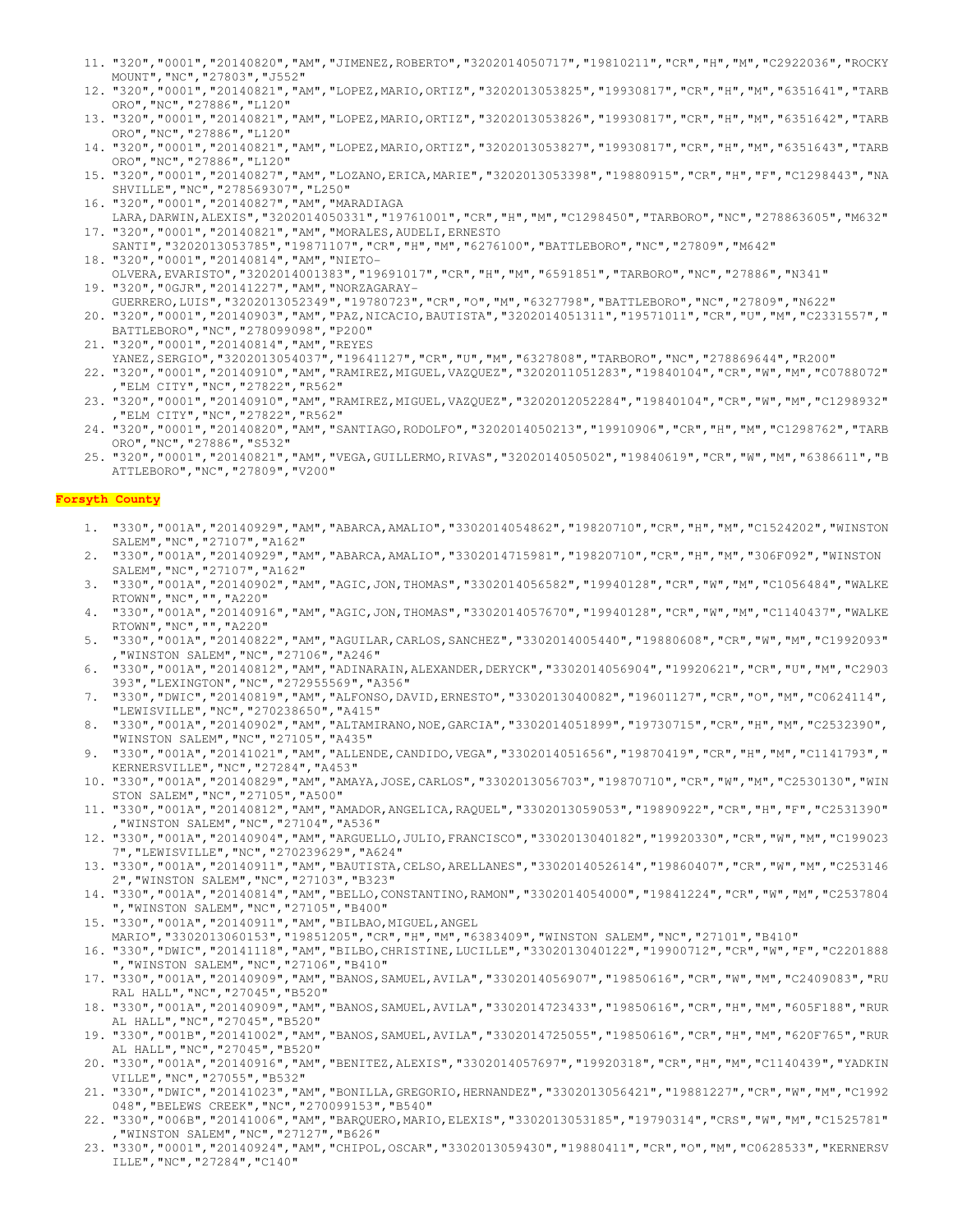- 24. "330","DWIC","20140821","AM","CEBALLOS,OSCAR,JAVIER","3302013058786","19930130","CR","H","M","C1986790", "WINSTON SALEM","NC","27103","C142"
- 25. "330","001A","20140826","AM","CABRERA-LOPEZ,ARELY,STEPHANI","3302013061237","19920902","CR","H","F","C0623922","KERNERSVILLE","NC","27284","C1 66"
- 26. "330","001A","20140813","AM","CASTANEDA,ROSA,ISELA","3302014052911","19710523","CR","H","F","C1989686"," WINSTON SALEM","NC","27107","C235"
- 27. "330","001A","20140912","AM","CASTENADA,EUSEBIO,SALGADO","3302013055006","19700305","CR","H","M","C19893 67","WINSTON SALEM","NC","27105","C235"
- 28. "330","001A","20140923","AM","CEDILLO,JOAQUIN,SORIANO","3302014057691","19700816","CR","W","M","C2534029 ","WINSTON SALEM","NC","27105","C340"
- 29. "330","001A","20140902","AM","CADENA,DANIEL","3302014051590","19690425","CR","W","M","C1986935","LOS ANGELES","CA","90022","C350"
- 30. "330","001A","20140821","AM","CALVILLO,EDGAR,LEUVANOS","3302014057191","19800315","CR","H","M","C2199436 ","WINSTON SALEM","NC","27127","C414"
- 31. "330","001A","20140821","AM","CALVILLO,EDGAR,LEUVANOS","3302014724428","19800315","CR","H","M","489F184" ,"WINSTON SALEM","NC","27127","C414"
- 32. "330","001A","20140902","AM","COLON DE
- JESUS,JOSE,ANTONIO","3302014057611","19930811","CR","H","M","C1056486","RURAL HALL","NC","27045","C450" 33. "330","001A","20140818","AM","CAMACHO,VANESSA,ADAME","3302013059111","19760929","CR","H","F","6383299","
- KERNERSVILLE","NC","27284","C520"
- 34. "330","001A","20140919","AM","CANTU,GILBERTO","3302014057896","19860612","CR","H","M","C2219664","WINSTO N SALEM","NC","27107","C530"
- 35. "330","001A","20140826","AM","CONTRERAS,DAVID","3302014057802","19871211","CR","H","M","C2534278","WINST ON SALEM","NC","27127","C536"
- 36. "330","001A","20140829","AM","CRUZ,ALFREDO,RIVERA","3302013059613","19871211","CR","O","M","6383397","WI NSTON SALEM","NC","27103","C620"
- 37. "330","001A","20140829","AM","CRUZ,ALFREDO,RIVERA","3302013726705","19871211","CR","W","M","27F6744","WI NSTON SALEM","NC","27103","C620"
- 38. "330","001A","20140909","AM","CARDOSO,MISAEL,GREGORIO","3302014052609","19890505","CR","H","M","C2903918 ","WINSTON SALEM","NC","27107","C632"
- 39. "330","001A","20140911","AM","CORTEZ,OSCAR,A,DIAZ","3302014057922","19901114","CR","H","M","6567193","WI NSTON SALEM","NC","27107","C632"
- 40. "330","001A","20140819","AM","DE LOS SANTOS,VALENTE","3302013062627","19840831","CR","H","M","C1143969","WINSTON SALEM","NC","271064525","D000"
- 41. "330","001A","20140827","AM","DE,LA,TORRE,PATRICIA","3302013013817","19600320","CR","W","F","C2535677"," WILMINGTON","NC","28401","D000"
- 42. "330","001A","20140827","AM","DELA TORRE,PATRICIA","3302013060219","19600320","CR","W","F","C2535678","WILMINGTON","NC","28401","D400"
- 43. "330","001A","20140902","AM","DELEON,JANSY","3302014056131","19790624","CR","H","M","C0893100","WINSTON SALEM","NC","27106","D450"
- 44. "330","001A","20140812","AM","DARJEE,NAR,BAHADUR","3302014053081","19680101","CR","A","M","C2535705","WI NSTON SALEM","NC","27104","D620"
- 45. "330","001A","20140902","AM","DURAN,JUAN,HERNANDEZ","3302014055335","19760702","CR","H","M","C0893094"," WINSTON SALEM","NC","27127","D650"
- 46. "330","001A","20140904","AM","ESTEBAN,AARON,ALEXIS","3302013058382","19871229","CR","W","M","C1993334"," GREENSBORO","NC","27407","E231"
- 47. "330","PREL","20140822","AM","ENCISO,CHARLIE,MIGUEL","3302014051370","19910803","CR","W","M","C2904855", "BOONE","NC","28607","E522"
- 48. "330","001A","20140918","AM","FIGUEROA,YOLANDA","3302014051089","19730624","CR","W","F","C1949911","LEWI SVILLE","NC","27023","F260"
- 49. "330","001A","20141007","AM","FAJARDO,JUAN,PABLO,CRUZ","3302014055929","19720606","CR","H","M","C2460347 ","GREENSBORO","NC","27409","F263"
- 50. "330","001A","20140826","AM","FLORES,FAUSTO","3302014056585","19890214","CR","W","M","C2905342","WINSTON SALEM","NC","27106","F462"
- 51. "330","001A","20140813","AM","FLORES,JUAN,CARLOS","3302014056903","19850501","CR","H","M","C1524181","WI NSTON SALEM","NC","27105","F462"
- 52. "330","001A","20140902","AM","FLORES,PEDRO,MEDRANO","3302014052583","19940820","CR","W","M","C2415910"," WINSTON SALEM","NC","27105","F462"
- 53. "330","006B","20140522","AM","FLORES,WILLIAMS,GUERRERO","3302011056037","19670804","CRS","H","M","C15196 50","GERMANTON","NC","27019","F462"
- 54. "330","001A","20140818","AM","FLORES,YOLANDA,LISSETH","3302014050222","19800709","CR","H","F","C1141644" ,"WINSTON SALEM","NC","271052716","F462"
- 55. "330","0001","20140827","AM","FUENTES,ALFREDO,ESCALONA","3302013061163","19840410","CR","H","M","C062501 5","KERNERSVILLE","NC","27284","F532"
- 56. "330","001A","20140910","AM","FIORES,ALITH,ASUNCION,VERGAR","3302013040199","19761031","CR","H","F","C19 85423","WINSTON SALEM","NC","271053107","F620"
- 57. "330","001A","20140902","AM","FERRETIZ,LEOPOLDO,JESUS","3302014053734","19941225","CR","H","M","C2532400 ","WINSTON SALEM","NC","271051417","F632"
- 58. "330","001A","20140909","AM","GUEVARA,JOSE,ANTONIO","3302014053255","19750317","CR","H","M","C2903360"," WINSTON SALEM","NC","271064036","G160"
- 59. "330","001A","20140909","AM","GUEVARA,JOSE,ANTONIO","3302014710894","19750317","CR","H","M","146F635","W INSTON SALEM","NC","27106","G160"
- 60. "330","001A","20140911","AM","GUEVARA,MANUEL,MORENO,L,DE","3302013059126","19931214","CR","H","M","63833 96","CLEMMONS","NC","270128390","G160"
- 61. "330","0001","20140813","AM","GUADALUPE,MAGDALENO","3302014056064","19960807","CR","H","M","","KERNERSVI LLE","NC","27284","G341"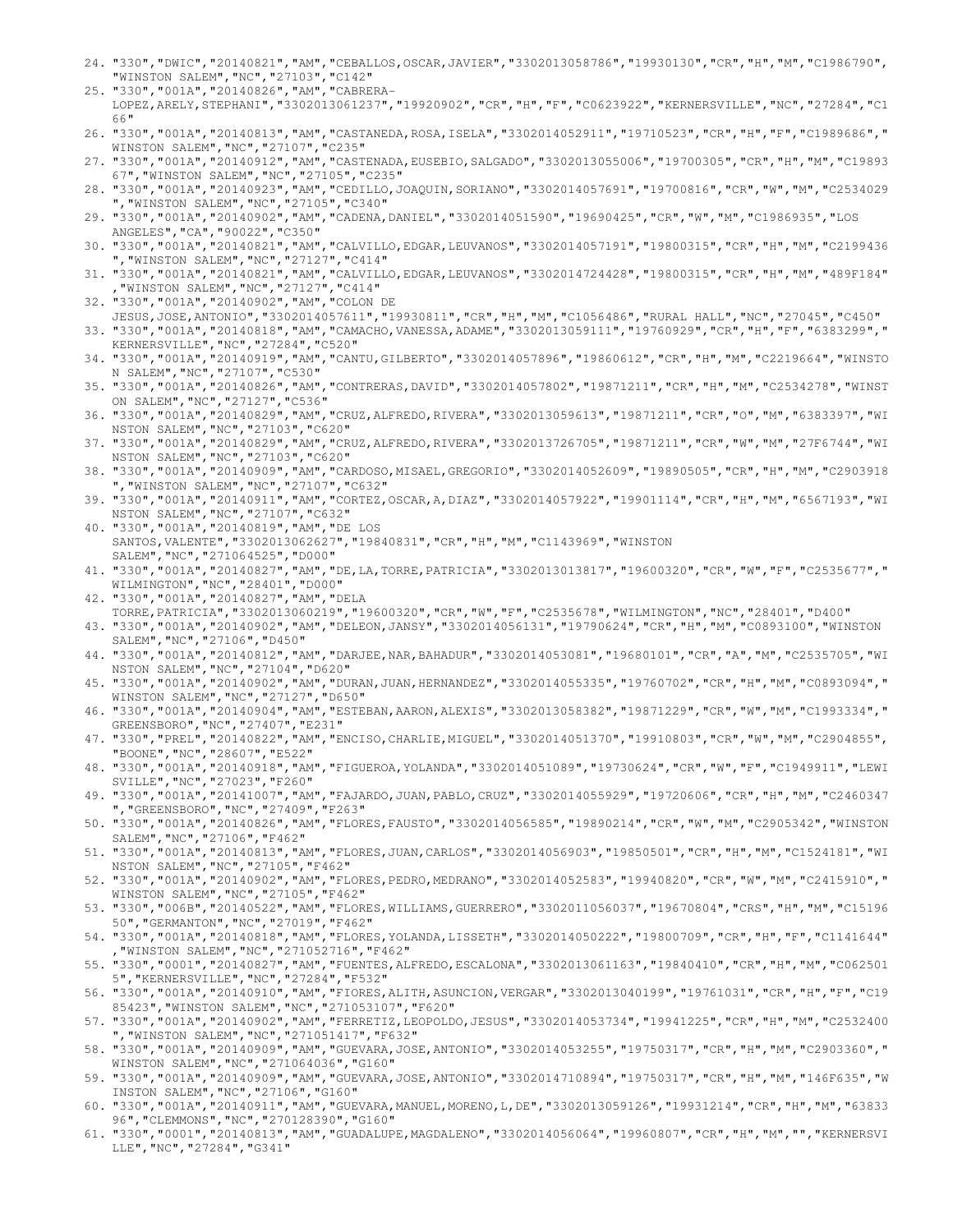- 62. "330","001A","20140905","AM","GALVEZ
- REYES,RICARDO,JOSE","3302014056992","19860602","CR","H","M","C2460459","WINSTON SALEM","NC","27103","G412"
- 63. "330","001A","20141028","AM","GALVEZ,WILLIANS,ALBERTO","3302014056517","19910807","CR","H","M","C8760018 ","WINSTON SALEM","NC","271036684","G412"
- 64. "330","001A","20140905","AM","GALLEGOS,GUADALUPE","3302014057678","19691212","CR","H","M","C2904587","WI NSTON SALEM","NC","27106","G422"
- 65. "330","001A","20140819","AM","GUILLEN,OMAR,GUIDO","3302014053849","19880909","CR","H","M","6567253","WIN STON SALEM","NC","27106","G450"
- 66. "330","001A","20140820","AM","GONZALEZ-
- GARCIA,RAMON","3302014055682","19860721","CR","U","M","6567065","WINSTON SALEM","NC","","G524" 67. "330","001A","20140819","AM","GONZALEZ-
- VARGAS,JIMMY,ALEXAN","3302013054658","19890201","CR","O","M","C1951612","PFAFFTOWN","NC","27040","G524" 68. "330","001A","20140903","AM","GONZALEZ,GILBERTO,JR","3302014050557","19650119","CR","H","M","C2205700","
- WINSTON SALEM","NC","27106","G524"
- 69. "330","001A","20140902","AM","GARCIA,ALCIDES,NOEL
- RODRIGUE","3302013062185","19810619","CR","H","M","C2415601","WINSTON SALEM","NC","27107","G620"
- 70. "330","001A","20141030","AM","GARCIA,ERICK,MANSILLA","3302014054552","19941021","CR","W","M","C2409877", "WINSTON SALEM","NC","27127","G620"
- 71. "330","001A","20140905","AM","GARCIA,GIOVANNI,ISAAC","3302013056070","19891013","CR","H","M","5750306"," WINSTON SALEM","NC","271059716","G620"
- 72. "330","001A","20140812","AM","GARCIA,JORGE,ALEJANDRO,LOPEZ","3302014055389","19900114","CR","W","M","C29 03381","LEXINGTON","NC","27292","G620"
- 73. "330","001A","20140902","AM","GARCIA,JOSE,ELIAS","3302014052909","19661202","CR","H","M","C2222487","WIN STON SALEM","NC","27105","G620"
- 74. "330","001A","20141121","AM","GARCIA,JOSEPH,ARTHUR","3302013054564","19710126","CR","U","M","C2203054"," WINSTON SALEM","NC","271275018","G620"
- 75. "330","001A","20141006","AM","GARCIA,KEVIN,WILLIAM","3302014056634","19690914","CR","W","M","C0010255"," LEWISVILLE","NC","270238624","G620"
- 76. "330","001A","20141014","AM","GARCIA,KEVIN,WILLIAM","3302014054805","19690914","CR","W","M","C0893087"," LEWISVILLE","NC","270238624","G620"
- 77. "330","006B","20140624","AM","GARCIA,MARIO,JESUS","3302013051989","19770118","CRS","H","M","C1989416","L EWISVILLE","NC","27023","G620"
- 78. "330","001A","20140909","AM","GARCIA,YOUSED,DIEGO","3302014056407","19920312","CR","H","M","C2409077","W INSTON SALEM","NC","27105","G620"
- 79. "330","001A","20140909","AM","GARCIA,YOUSED,DIEGO","3302014721188","19920312","CR","H","M","457F328","WI NSTON SALEM","NC","27107","G620"
- 80. "330","DWIC","20140812","AM","GARCIA-CORONA,ALEJANDRO","3302013062088","19741202","CR","H","M","C2903955","KERNERSVILLE","NC","27284","G622"
- 81. "330","DWIC","20140812","AM","GARCIA-
- CORONA,SAMUEL","3302013016571","19790301","CR","H","M","C2903954","KERNERSVILLE","NC","272842636","G622" 82. "330","001A","20140922","AM","GIRON,TATIANA,ELIZABETH","3302014050154","19891125","CR","U","F","C1516881 ","WINSTON SALEM","NC","271052115","G650"
- 83. "330","006B","20140710","AM","GRANADOS-CRUZ,JOSE,MODESTO","3302012040203","19610615","CRS","H","M","6233975","KERNERSVILLE","NC","272844488","G 653"
- 84. "330","001A","20140902","AM","GRANADOS,RAUL,ANTONIO","3302014054167","19810805","CR","H","M","C1986127", "WINSTON SALEM","NC","27105","G653"
- 85. "330","001A","20140916","AM","GUERRERO,DANIEL,SANCHEZ","3302014057692","19920304","CR","H","M","C2219524 ","GREENSBORO","NC","27406","G660"
- 86. "330","AD1A","20140812","AM","HEUANGPRASEUTH,THATSAY","3302014057655","19810225","CR","A","M","C2409091" ,"LEXINGTON","NC","27292","H521"
- 87. "330","001A","20140825","AM","HENRIDUEZ,CARLOS,BURGOS","3301999054641","19731116","CR","U","M","9397752" ,"CHARLOTTE","NC","282178217","H563"
- 88. "330","001A","20140814","AM","HERNADEZ-CAMPOS,CRESCENCIO","3302014055126","19861213","CR","H","M","C1986251","WINSTON SALEM","NC","27103","H653"
- 89. "330","001A","20140904","AM","HERNANDEZ OLVERA,JOSE,ARTURO","3302010060015","19870129","CR","H","M","5749459","WINSTON SALEM","NC","27105","H655"
- 90. "330","001A","20140812","AM","HERNANDEZ-
- RIVAS,JUAN,IGNACIO","3302013062434","19880226","CR","H","M","C2903968","KERNERSVILLE","NC","27284","H655 91. "330","DWIC","20140916","AM","HERNANDEZ,APOLONIO,HERNANDEZ","3302014050044","19650410","CR","H","M","C25 30854","WINSTON SALEM","NC","27105","H655"
- 92. "330","001A","20141104","AM","HERNANDEZ,ARLENE","3302014050303","19840529","CR","H","F","C2413870","BOON VILLE","NC","27011","H655"
- 93. "330","001A","20141121","AM","HERNANDEZ,ELOY,HERNANDEZ","3302013056797","19821201","CR","H","M","C253013 6","WINSTON SALEM","NC","27107","H655"
- 94. "330","001C","20140902","AM","HERNANDEZ,IGNACIO,MANUEL","3302014051960","19921214","CR","H","M","","WINS TON SALEM","NC","27106","H655"
- 95. "330","001A","20140902","AM","HERNANDEZ,JESUS,AGUILERA","3302014057565","19860311","CR","H","M","C198902 2","WINSTON SALEM","NC","27107","H655"
- 96. "330","001A","20140902","AM","HERNANDEZ,JESUS,AGUILERA","3302014725664","19860311","CR","H","M","675F823 ","WINSTON SALEM","NC","27107","H655"
- 97. "330","001A","20140909","AM","HERNANDEZ,JUAN,HUMBERO","3302014721186","19950118","CR","W","M","457F326", "WINSTON SALEM","NC","27107","H655"
- 98. "330","001A","20141118","AM","HERNANDEZ,NANCY","3302014056728","19880820","CR","H","F","C1992346","BOONV ILLE","NC","270119273","H655"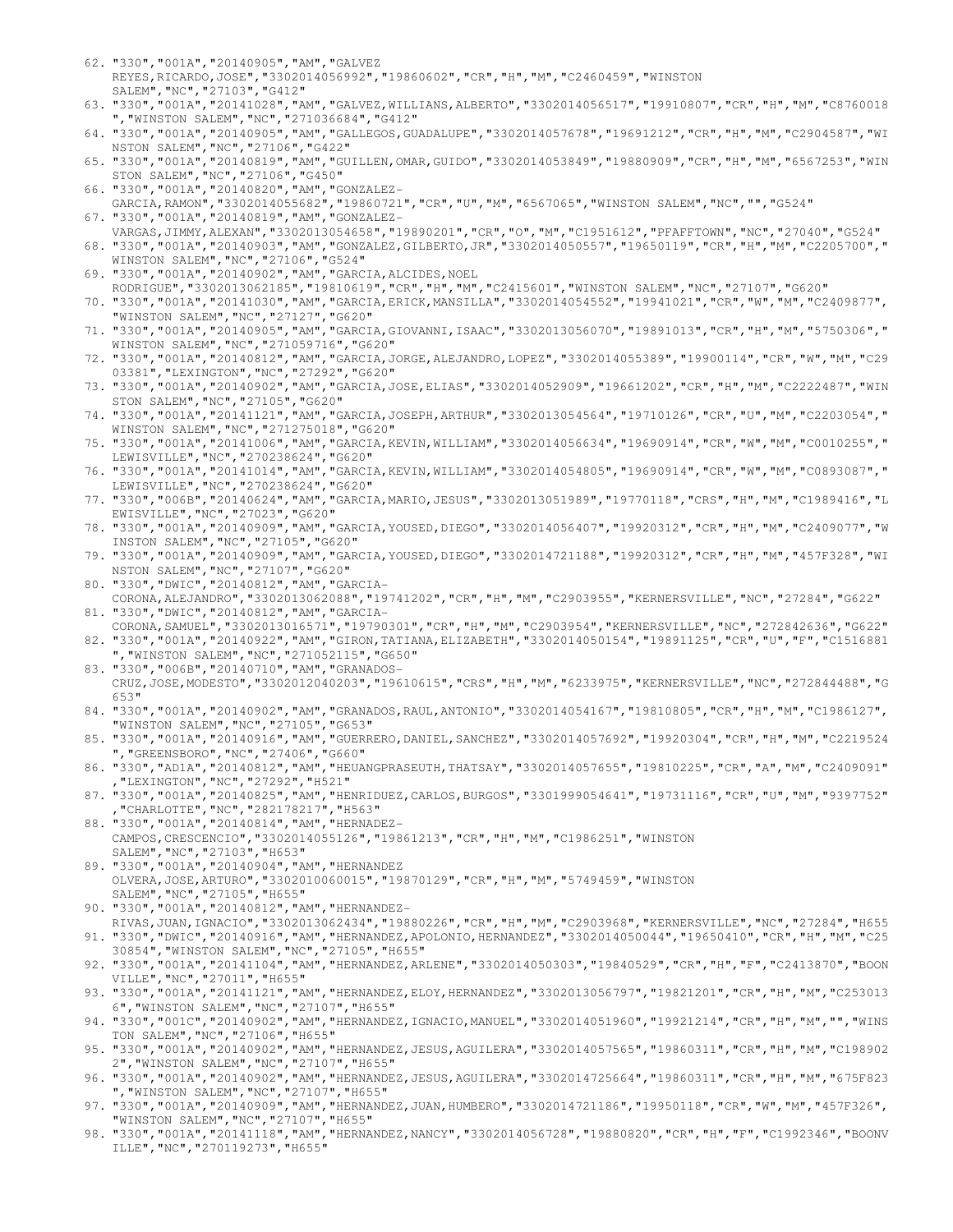- 99. "330","001A","20140905","AM","IWO,JR","3302014053553","19840309","CR","A","M","C2533408","WINSTON SALEM","NC","27106","I000"
- 100."330","001A","20140904","AM","IGNACIO,FRANCISCO,RUMUALDO","3302014007492","19780621","CR","H","M","C2409 883","WINSTON SALEM","NC","271073222","I252"
- 101."330","001A","20140904","AM","IGNACIO,FRANCISCO,RUMUALDO","3302014057423","19780621","CR","H","M","C2409 882","WINSTON SALEM","NC","27107","I252"
- 102."330","001A","20140915","AM","IRAHETA,PEDRO","3302014053333","19780519","CR","H","M","C2901815","WINSTON SALEM","NC","27105","I630"
- 103."330","001A","20140909","AM","JACINTO-CUANAS,LEONARDO","3302014054845","19720803","CR","H","M","C2905357","LEXINGTON","NC","27292","J253" 104."330","001A","20140918","AM","JUILAZ,ANDRES,MUNAZ","3302014051312","19900219","CR","O","M","6265964","WI
- NSTON SALEM","NC","27102","J420"
- 105."330","001A","20140910","AM","JAIME,BALDOMAR,GIRON","3302014056761","19850508","CR","H","M","C2222039"," WINSTON SALEM","NC","27106","J500"
- 106."330","001A","20141014","AM","JAIME,FELIX,PALACIOS","3302013040151","19641108","CR","H","M","C2531791"," WINSTON SALEM","NC","271061878","J500"
- 107."330","001A","20140905","AM","JAMIE,GABRIEL,EDUARDO","3302013060336","19911113","CR","H","M","C2535885", "WINSTON SALEM","NC","27105","J500"
- 108."330","001A","20140903","AM","JIMENEZ,JERSAIN,MENDEZ","3302005065130","19790830","CR","H","M","C6958184" ,"WINSTON SALEM","NC","271060000","J552"
- 109."330","001A","20140919","AM","JIMENEZ,MIGUEL,ANGEL","3302014057821","19880110","CR","H","M","C2532051"," WINSTON SALEM","NC","27105","J552"
- 110."330","001A","20140826","AM","LOPES,ASHLEY,D,PASTRANA","3302014053311","19930401","CR","H","F","C2903363 ","WINSTON SALEM","NC","271055701","L120"
- 111."330","001A","20140917","AM","LOPEZ MARTIN,DIANA,LICET","3302013058160","19930410","CR","W","F","C2532577","WINSTON SALEM","NC","27106","L120"
- 112."330","001A","20140902","AM","LOPEZ,EDGAR,I","3302014053703","19891015","CR","H","M","C0893082","WINSTON SALEM","NC","27105","L120"
- 113."330","001A","20140909","AM","LOPEZ,INOCENCIO,PEREZ","3302014056648","19771228","CR","H","M","C2537637", "WINSTON SALEM","NC","27103","L120"
- 114."330","001A","20140909","AM","LOPEZ,JAVIER,MARIN","3302014055332","19810228","CR","W","M","C2460340","WI NSTON SALEM","NC","27107","L120"
- 115."330","001A","20140909","AM","LOPEZ,JAVIER,MARIN","3302014717604","19810228","CR","H","M","360F296","WIN STON SALEM","NC","27107","L120"
- 116."330","001A","20140827","AM","LOPEZ,KAREN,MIRIAM","3302014055365","19850712","CR","H","F","C1953468","MO RRISVILLE","NC","275606126","L120"
- 117."330","001A","20140827","AM","LOPEZ,ROBERTO,CHIGO","3302014056608","19820817","CR","H","M","C2222659","W INSTON SALEM","NC","27103","L120"
- 118."330","DWIC","20140821","AM","LOPEZ-MARTIN, DIANA, LICET", "3302013732647", "19930410", "CR", "H", "F", "57F1988", "WINSTON SALEM","NC","27106","L125"
- 119."330","DWIC","20140821","AM","LOPEZ-MARTIN,DIANA,LICET","3302013061617","19930410","CR","H","F","C2531920","WINSTON SALEM","NC","27106","L125"
- 120."330","001A","20140910","AM","LEDESMA,JOSE,GONZALEZ","3302014052460","19440318","CR","H","M","C1516897", "WINSTON SALEM","NC","27106","L325"
- 121."330","001A","20140911","AM","LADRON DE
- GUEVARA,MANUEL,MOR","3302013053165","19931214","CR","H","M","","CLEMMONS","NC","27012","L365"
- 122."330","001A","20140905","AM","LEAL,JOSE,ANGEL","3302013015845","19790101","CR","W","M","C2413179","HENDE RSON","NC","27537","L400"
- 123."330","001A","20140905","AM","LEAL,JOSE,ANGEL","3302013061849","19790101","CR","H","M","C2413178","HENDE RSON","NC","27537","L400"
- 124."330","001B","20140903","AM","LILLY,BRANDON,SCOTT","3302014710515","19790409","CR","W","M","146F664","WI NSTON SALEM","NC","27127","L400"
- 125."330","001A","20140930","AM","LEON,HIPOLITO,CRUZ","3302011056272","19840901","CR","W","M","C1521733","GR EENSBORO","NC","27407","L500"
- 126."330","001A","20140904","AM","LOREDO-
- CARRANZA,LAURA,BRITT","3302012060560","19750820","CR","W","F","","SALISBURY","NC","28147","L632"
- 127."330","DWIC","20140812","AM","LAUREANO,BASILIO,JUAREZ","3302013060107","19880418","CR","H","M","C0623914 ","LEXINGTON","NC","27292","L650"
- 128."330","001A","20140819","AM","MACIAS,ROBERTO,SOSA","3302014053731","19670520","CR","O","M","C0893083","W INSTON SALEM","NC","27105","M220"
- 129."330","001A","20140902","AM","MAGALLON-HERNANDEZ,RENE","3302014057166","19840313","CR","H","M","C2533102","WINSTON SALEM","NC","27105","M245"
- 130."330","0001","20140813","AM","MAGANA,HILARIO,SIMON","3302014056065","19931115","CR","H","M","","KERNERSV ILLE","NC","27284","M250"
- 131."330","001A","20140826","AM","MEJORADO,ANGEL,ISMAEL","3302014054202","19810121","CR","U","M","C2903372", "WINSTON SALEM","NC","27103","M263"
- 132."330","001A","20140826","AM","MIDEL,JOEL,HERNANDEZ","3302013011248","19860524","CR","H","M","6233248","W INSTON SALEM","NC","27107","M340"
- 133."330","001A","20140821","AM","MEDINA,JOSE,OBDULIO","3302014051051","19781029","CR","H","M","6383688","WI NSTON SALEM","NC","271063419","M350"
- 134."330","001A","20140905","AM","MOLINA,JUNIOR,M","3302014051472","19810906","CR","W","M","C1524312","WINST ON SALEM","NC","27105","M450"
- 135."330","001A","20140929","AM","MUNOZ,AGUSTIN,HERNANDEZ","3302014054393","19800825","CR","H","M","C2222714 ","WINSTON SALEM","NC","271278839","M520"
- 136."330","001A","20140828","AM","MENDEZ,ANTONIO,JUNIOR","3302012054401","19901023","CR","H","M","C1526081", "WINSTON SALEM","NC","","M532"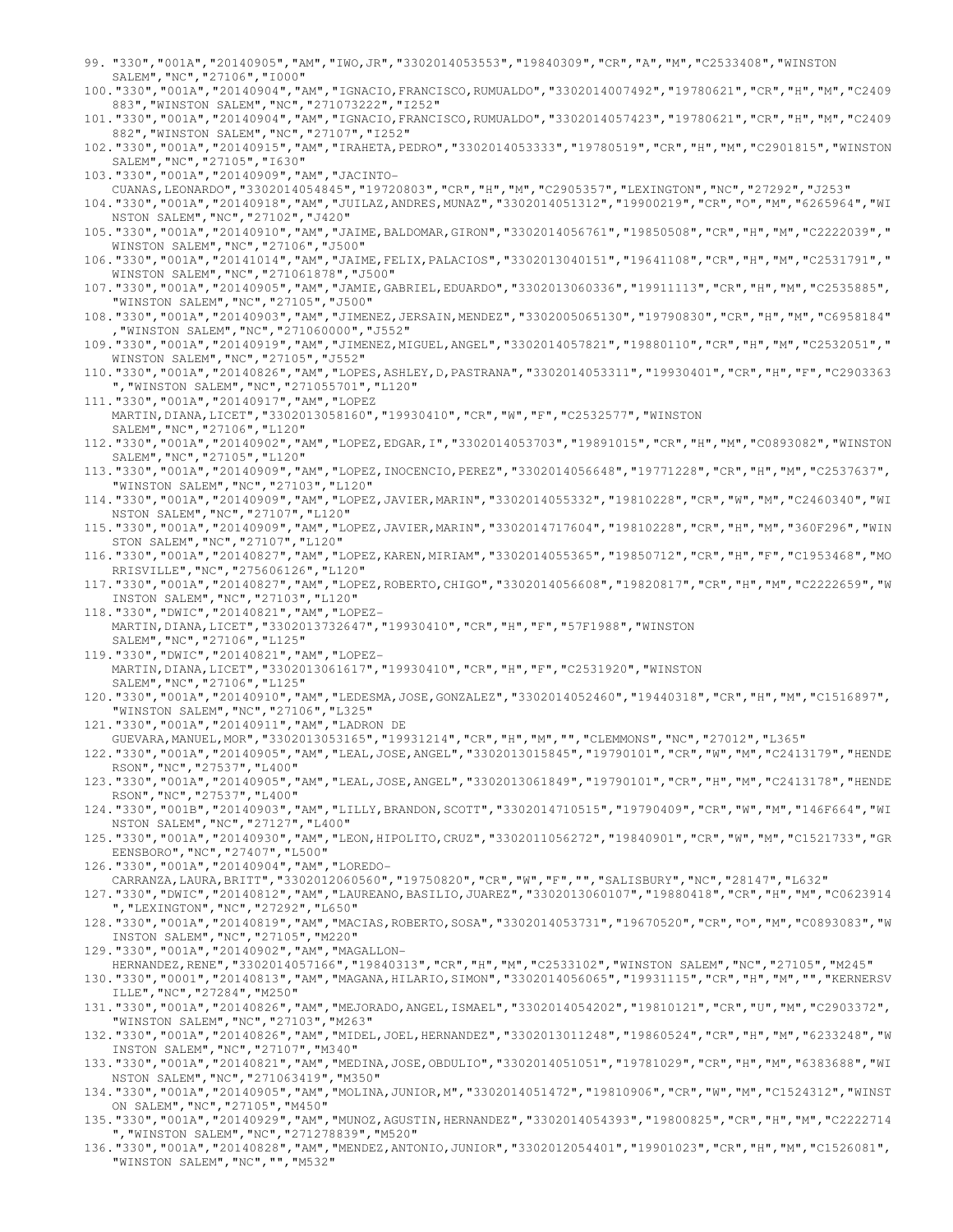- 137."330","001A","20140826","AM","MENDEZ,LUIS,FERNANDO,GARZA","3302014056651","19971030","CR","H","M","C2408 806","WINSTON SALEM","NC","27107","M532"
- 138."330","001A","20140820","AM","MENDOZA-
- YANEZ,MISAEL,A","3302013016201","19970115","CR","H","M","6383122","KERNERSVILLE","NC","27284","M532" 139."330","001A","20140820","AM","MENDOZA-
- YANEZ,MISAEL,ANTONIO","3302013062166","19970115","CR","H","M","6383120","KERNERSVILLE","NC","27284","M53 2"
- 140."330","001A","20141030","AM","MENDOZA,OFELIA,SALGADO","3302014053286","19730203","CR","H","F","C1993367" ,"WINSTON SALEM","NC","27101","M532"
- 141."330","001A","20140904","AM","MONTES,VANESSA,JAZMIN","3302014054970","19920729","CR","H","F","C2905754", "WINSTON SALEM","NC","271075374","M532"
- 142."330","001A","20140902","AM","MENDIETA,ARNOLFO,NICOLAS","3302014056178","19961207","CR","H","M","C199357 7","WINSTON SALEM","NC","271051803","M533"
- 143."330","001A","20140919","AM","MONTEALVO,JOSE,ABEL","3302014054878","19820309","CR","W","M","6567403","WI NSTON SALEM","NC","27105","M534"
- 144."330","001A","20140926","AM","MONTERO,ALEJANDRO,SONATO","3302014055662","19890801","CR","H","M","C246034 4","DOBSON","NC","270177370","M536"
- 145."330","001A","20140813","AM","MONTERO,MELINA","3302012057840","19910128","CR","H","F","6234016","WINSTON SALEM","NC","271075408","M536"
- 146."330","001A","20140930","AM","MAMANI,SANJAY,SHANKAR","3302014057398","19740903","CR","O","M","C2409085", "CLEMMONS","NC","27012","M550"
- 147."330","001A","20140925","AM","MARQUEZ,JAIME,MARTINES","3302014057442","19840721","CR","H","M","C0893248" ,"WINSTON SALEM","NC","27107","M622"
- 148."330","0001","20140827","AM","MARTINES-MORALES,MIGUEL,A","3302014056154","19830713","CR","H","M","C2902803","WINSTON SALEM","NC","27107","M635" 149."330","001A","20140930","AM","MARTINEZ-
- RAMIREZ,CARLOS,A","3302014056181","19880408","CR","H","M","C2537632","WINSTON SALEM","NC","27127","M635" 150."330","001A","20140902","AM","MARTINEZ,DAMIEN,FONSECA","3302014057162","19731017","CR","H","M","C2531271
- ","MIAMI","FL","33145","M635" 151."330","001A","20140818","AM","MORALES,EDGAR,A,MONTOYA","3302014057863","19821005","CR","H","M","C1140143
- ","HIGH POINT","NC","27265","M642"
- 152."330","006B","20140902","AM","MORALES,MICHAEL,J","3302012062939","19891201","CRS","W","M","C0628584","KE RNERSVILLE","NC","27284","M642"
- 153."330","001A","20140819","AM","MARIN,IVAN,HERNANDEZ","3302013060506","19850406","CR","H","M","C1140996"," KERNERSVILLE","NC","27284","M650"
- 154."330","001A","20140822","AM","MORENO,VICTOR,MANUEL","3302014054292","19890109","CR","H","M","C2204133"," WINSTON SALEM","NC","27107","M650"
- 155."330","DWIC","20140826","AM","MIRANDA-PALOMARES,DAVID,ENRI","3302013060809","19820627","CR","H","M","C1947483","WINSTON SALEM","NC","27104","M653"
- 156."330","001C","20141119","AM","MIRANDA,CRECENCIANO,DEJESUS","3302001057704","19660515","CR","H","M","C183 6727","YADKINVILLE","NC","270550000","M653"
- 157."330","006B","20141103","AM","MARRERO,TADERRO,NARON","3302013050631","19851229","CRS","B","M","C0623525" ,"WINSTON SALEM","NC","27104","M660"
- 158."330","001A","20140821","AM","NAVARRO,RODOLFO,ARMANDO","3302014004319","19871010","CR","H","M","C2534903 ","WINSTON SALEM","NC","27107","N160"
- 159."330","001A","20140917","AM","NAIK,SAMIT,RAJESH","3302013060474","19830410","CR","O","M","C2200683","GRE ENSBORO","NC","27409","N200"
- 160."330","001A","20140813","AM","NEGRETE,MIGUEL,GUADALUPE","3302012057552","19931212","CR","H","M","C168567 9","WINSTON SALEM","NC","27105","N263"
- 161."330","001A","20140813","AM","NEGRETE,MIGUEL,GUADALUPE","3302012057853","19931212","CR","H","M","C199362 5","WINSTON SALEM","NC","27105","N263"
- 162."330","001A","20140813","AM","NIETO,FREDY,MARIN","3302014055942","19820226","CR","H","M","C2408677","WIN STON SALEM","NC","27107","N300"
- 163."330","001C","20140827","AM","NOYOLA,ANDRES,JR","3302014722372","19901105","CR","O","M","582F402","WINST ON SALEM","NC","27103","N400"
- 164."330","001A","20140904","AM","NOYOLA,ANDRES,JR","3302014726035","19901105","CR","O","M","328F053","WINST ON SALEM","NC","27103","N400"
- 165."330","001A","20141104","AM","NOYOLA,ANDRES,JR","3302014727073","19901105","CR","O","M","382F579","WINST ON SALEM","NC","27103","N400"
- 166."330","9999","20140812","AM","NOYOLA,JOSHUA,AYALA","3302014055684","19940612","CR","H","M","C2222899","W INSTON SALEM","NC","27107","N400"
- 167."330","001A","20140813","AM","NOYOLA,OLIVER,JAIME","3302014051664","19861005","CR","H","M","C1524158","W INSTON SALEM","NC","271036593","N400"
- 168."330","001A","20140826","AM","NOYOLA,REY,FRANCISCO","3302014700303","19950523","CR","H","M","82F5834","W INSTON SALEM","NC","27103","N400"
- 169."330","001A","20140904","AM","NOYOLA,REY,FRANCISCO","3302014040131","19950523","CR","H","M","C2905767"," WINSTON SALEM","NC","271035803","N400"
- 170."330","001A","20140904","AM","OLVERA,JOSE,ARTURO","3302010715682","19870129","CR","H","M","07552E4","WIN STON SALEM","NC","27105","O416"
- 171."330","001A","20140902","AM","OLMEDO-
- OLIVA,ABEL","3302014056760","19770702","CR","H","M","C2199430","WINSTON SALEM","NC","27105","O453" 172."330","001A","20140902","AM","OROSCO-
- VILLEGAS,PERLA","3302013016294","19930104","CR","H","F","C2536188","WINSTON SALEM","NC","271044587","O621"
- 173."330","001A","20140829","AM","PAZ,JENNIFER","3302012054226","19920211","CR","O","F","C1951330","WINSTON SALEM","NC","27103","P200"
- 174."330","001A","20140916","AM","PASTRANA,UXEL,ROMAN","3302014056002","19930422","CR","H","M","C2413612","W INSTON SALEM","NC","271071607","P236"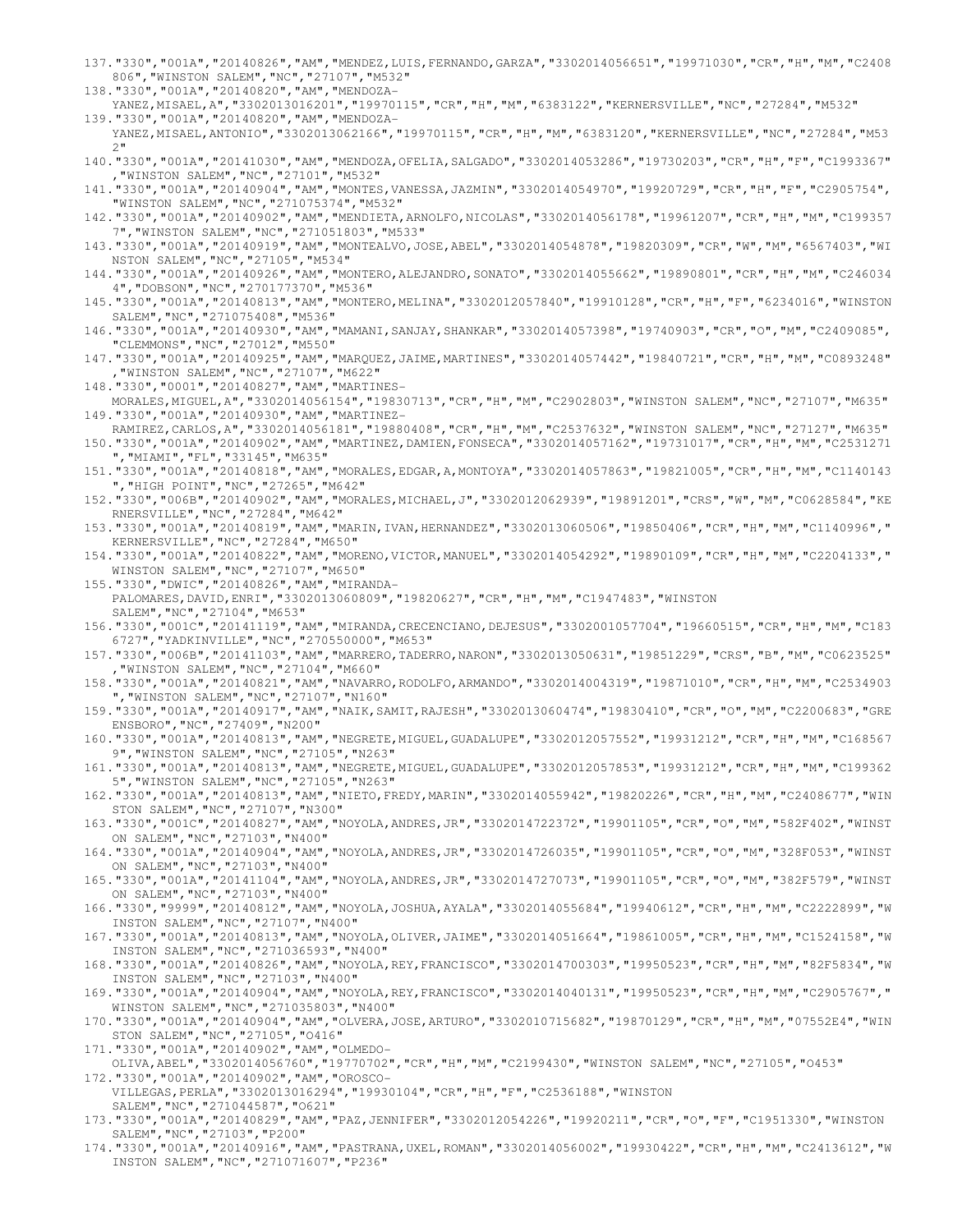- 175."330","DWIC","20140930","AM","PETATAN,NICOLAS,SILVA","3302012056198","19580509","CR","O","M","C1948818", "WINSTON SALEM","NC","27103","P335"
- 176."330","001A","20140909","AM","PETATAN,REY,DAVID

RENTERIA","3302014051265","19790905","CR","U","M","C2535418","WINSTON SALEM","NC","27106","P335"

- 177."330","001A","20140909","AM","PETATAN,REY,DAVID,RENTERIA","3302014704362","19790905","CR","O","M","82F58 53","WINSTON SALEM","NC","27106","P335"
- 178."330","001A","20141014","AM","PELAEZ,EDGARDO,DAMIAN","3302014055948","19730707","CR","H","M","C2903385", "WINSTON SALEM","NC","27127","P420"
- 179."330","001A","20140819","AM","PELAGIO,LUIS,H,ANGEL","3302014053552","19920227","CR","H","M","C2904733"," YADKINVILLE","NC","27055","P420"
- 180."330","001A","20140819","AM","PELUSO,JONATHAN,MICHAEL","3302013053619","19900612","CR","W","M","5850856" ,"KERNERSVILLE","NC","272849881","P420"
- 181."330","001A","20140929","AM","PALACIOS,GASPAR,MANRIQUEZ","3302014056921","19770117","CR","H","M","C21994 34","WINSTON SALEM","NC","27106","P422"
- 182."330","0001","20140903","AM","PALACIOS,PAUL,ALONSO","3302014053520","19820724","CR","W","M","C2903703"," YADKINVILLE","NC","27055","P422"
- 183."330","001A","20140904","AM","PELAGIO-
- GARCIA,BERTIN","3302014053554","19901218","CR","H","M","C1993370","WINSTON SALEM","NC","27103","P422"
- 184."330","001A","20140911","AM","PALMA,PEDRO,JAVIER","3302014040033","19710729","CR","H","M","C2904921","WI NSTON SALEM","NC","271072510","P450"
- 185."330","001A","20140822","AM","PONCE,PERLA","3302014053764","19771206","CR","H","F","C1986176","WINSTON SALEM","NC","27127","P520"
- 186."330","001A","20140930","AM","PONCE,WALTER,BONILLA","3302014052357","19701211","CR","H","M","C2413892"," WINSTON SALEM","NC","27106","P520"
- 187."330","001A","20140902","AM","PANDO,JULIO,AUGUSTO,III","3302014056179","19941115","CR","H","M","C2903143 ","PFAFFTOWN","NC","270408715","P530"
- 188."330","001A","20141016","AM","PENTO,ALEXANDER,G","3302013051361","19880329","CR","W","M","6265697","WINS TON SALEM","NC","27106","P530"
- 189."330","001A","20140902","AM","PANTALEON,GERARDO","3302012058710","19941205","CR","O","M","C1991910","WIN STON SALEM","NC","27106","P534"
- 190."330","001A","20140902","AM","PENALOZA-SALAZAR,JORGE,LUIS","3302014052916","19960310","CR","H","M","C2415911","WINSTON SALEM","NC","271036421","P542"
- 191."330","001B","20140819","AM","PINON,JAIME,ARELLANO","3302013016306","19741016","CR","H","M","C2409662"," WINSTON SALEM","NC","271276723","P550"
- 192."330","001A","20140829","AM","PEREZ,JUAN,MANUEL,VELAZQUEZ","3302013726704","19841117","CR","H","M","27F6 743","WINSTON SALEM","NC","27103","P620"
- 193."330","001A","20140821","AM","PEREZ,JUAN,MAUEL,VELAZQUEZ","3302014057195","19841117","CR","H","M","C1637 123","WINSTON SALEM","NC","271031466","P620"
- 194."330","001A","20140827","AM","PARADA,JOHNATHAN,CARLOS","3302012040114","19930610","CR","W","M","C1516692 ","KERNERSVILLE","NC","272842706","P630"
- 195."330","001A","20140827","AM","PERALES,FLORES,F","3302013062542","19760110","CR","H","M","6345143","KERNE RSVILLE","NC","27284","P642"
- 196."330","001A","20140916","AM","PROANO,AMY,MARIE","3302014054571","19910711","CR","H","F","C2200535","KERN ERSVILLE","NC","272847763","P650"
- 197."330","001A","20140929","AM","QUIJADA,SAUL,HUMBERTO","3302014055091","19841028","CR","H","M","C2222721", "UNKNOWN","OT","","Q230"
- 198."330","001A","20141028","AM","REYES,ENEDINO,OLIVA","3302014056866","19961011","CR","H","M","C2199432","W INSTON SALEM","NC","27107","R200"
- 199."330","001A","20140911","AM","REYES,ZACARIAS,URIOSTEGUI","3302014053766","19851216","CR","H","M","C25304 76","WINSTON SALEM","NC","27107","R200"
- 200."330","001A","20140902","AM","RUIS,SANTOS,GRANADOS","3302014052277","19940523","CR","H","M","C2219655"," WINSTON SALEM","NC","27105","R200"
- 201."330","001A","20140826","AM","RUIZ,ALEXIS,LOPEZ","3302014057864","19950414","CR","H","M","C2411203","CON CORD","NC","28025","R200"
- 202."330","001A","20140821","AM","ROSALES-BLANCO,SALVADOR,EMM","3302014712757","19931202","CR","O","M","260F775","WINSTON SALEM","NC","27127","R242"
- 203."330","001A","20140911","AM","RODRIGUEZ,ARMANDO,III","3302014050975","19940823","CR","H","M","6265672"," WINSTON SALEM","NC","271069744","R362"
- 204."330","001C","20140902","AM","RODRIGUEZ,HENRY,JR","3302014716970","19870901","CR","W","M","345F207","WIN STON SALEM","NC","27103","R362"
- 205."330","001A","20140813","AM","RODRIGUEZ,JAIRO,GARCIA","3302014051925","19851211","CR","H","M","C1989684" ,"WINSTON SALEM","NC","27107","R362"
- 206."330","001A","20140819","AM","RODRIGUEZ,JORDAN","3302012061583","19940409","CR","H","M","C1947455","WINS TON SALEM","NC","27107","R362"
- 207."330","001A","20140902","AM","RODRIGUEZ,JOSE,AGUSTINIANO","3302014051068","19660714","CR","H","M","C2903 028","WINSTON SALEM","NC","27107","R362"
- 208."330","001A","20141222","AM","RODRIGUEZ,JOSE,MOISES","3302013058401","19750410","CR","H","M","C2531790", "WINSTON SALEM","NC","27106","R362"
- 209."330","001A","20141027","AM","RAMDEEN,RAMNARINE","3302014712766","19940607","CR","I","M","187F888","CONC ORD","NC","28025","R535"
- 210."330","001A","20140819","AM","REHMAN,AJMAHL,DAQUAN","3302014001388","19931013","CR","O","M","C2222609"," HIGH POINT","NC","27265","R550"
- 211."330","001A","20140812","AM","ROMERO,PEDRO,RIVERA","3302014053278","19810304","CR","W","M","C2538270","W INSTON SALEM","NC","27105","R560"
- 212."330","001A","20140905","AM","RAMIREZ,ARIANNE,LORENA","3302014057133","19871030","CR","H","F","C2410556" ,"GREENSBORO","NC","27407","R562"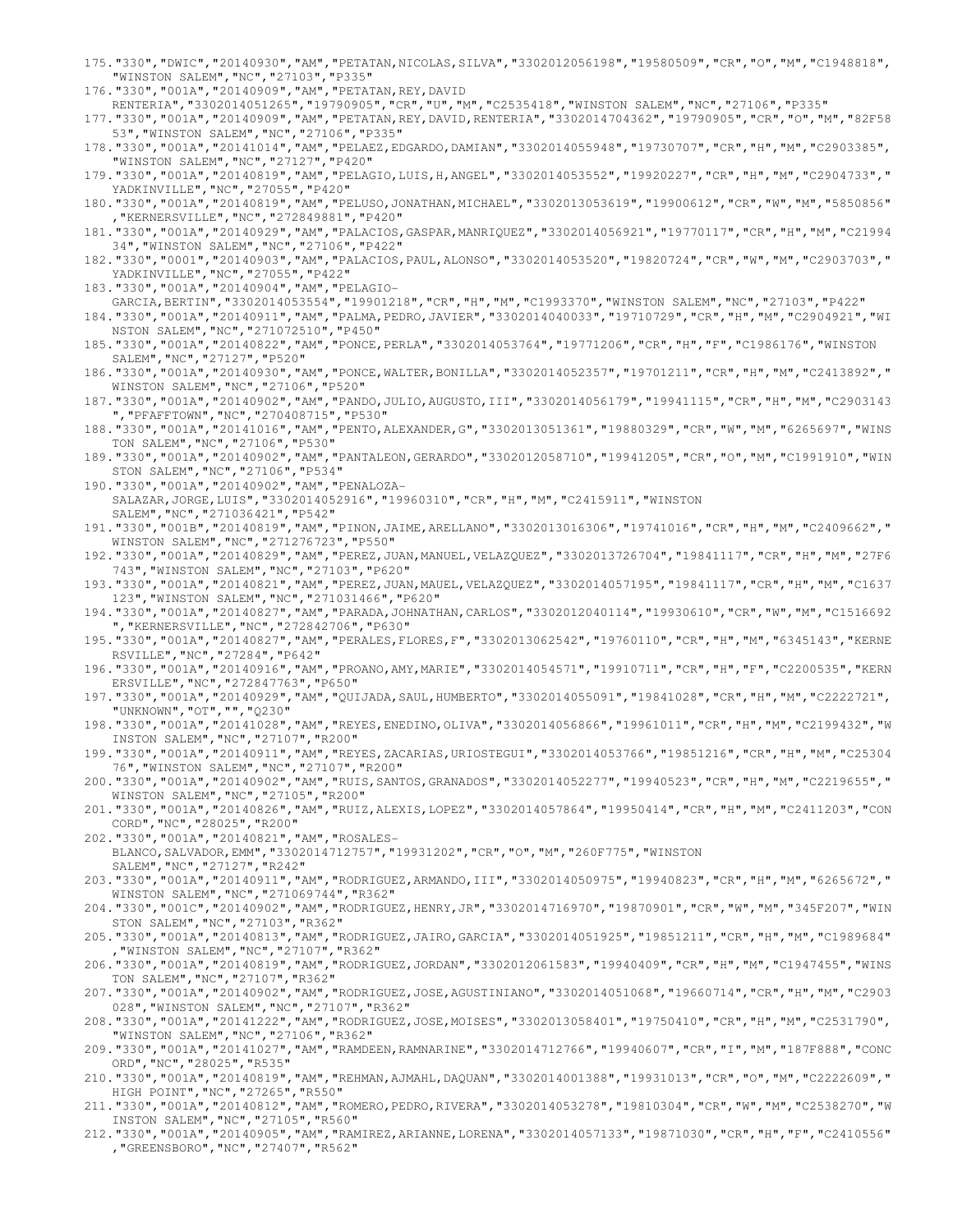- 213."330","001A","20140904","AM","SOTO,AGUSTIN,RAZO","3302014056436","19750828","CR","H","M","C2413786","WIN STON SALEM","NC","27127","S300"
- 214."330","001A","20140905","AM","SOTO,DAVID,RAZO","3302013062511","19771018","CR","H","M","C2535900","RURAL HALL","NC","27045","S300"
- 215."330","001A","20140911","AM","SOTO-
- AGUIRRE,JOSE,E","3302013061189","19830929","CR","H","M","C2409729","WINSTON SALEM","NC","27107","S326" 216."330","001A","20140813","AM","SOTELO,ARTURO,MARIN","3302014001579","

","CR","W","M","C2904923","WINSTON SALEM","NC","27103","S340"

- 217."330","001A","20140813","AM","SOTELO,ARTURO,MARIN","3302014051050","19930329","CR","H","M","C2904922","W INSTON SALEM","NC","27103","S340"
- 218."330","001A","20140827","AM","SILVA,ISAIAS,NOYOLA","3302014051662","19840706","CR","H","M","6345146","WI NSTON SALEM","NC","27107","S410"
- 219."330","001A","20140910","AM","SILVA,JOVANY","3302012722493","19920430","CR","H","M","F848840","WINSTON SALEM","NC","27101","S410"
- 220."330","001A","20140902","AM","SALAZAR,ABEL","3302014057483","19590717","CR","U","M","6579584","MOCKSVILL E","NC","270284424","S426"
- 221."330","001C","20140820","AM","SALAZAR,RUBEN","3302012714109","19950222","CR","U","M","F563964","HAMPTONV ILLE","NC","270207020","S426"
- 222."330","001A","20140910","AM","SALDIVAR,ANTONIA","3302014056580","19730131","CR","H","F","C2413371","WINS TON SALEM","NC","271061737","S431"
- 223."330","001A","20140902","AM","SOLANO,ISAI","3302014056817","19910601","CR","H","M","6579564","WINSTON SALEM","NC","27127","S450"
- 224."330","001A","20140811","AM","SOLOMAN,LAURA,SHENANDOAH","3302014050134","19700129","CR","W","F","C290300 1","GREENSBORO","NC","27408","S455"
- 225."330","001A","20140812","AM","SANCHEZ,ADALBERTO,NAVA","3302014055375","19660217","CR","U","M","C2903380" ,"WINSTON SALEM","NC","271071609","S522"
- 226."330","001A","20140930","AM","SANCHEZ,ANGEL,MARIE","3302014056377","19920304","CR","W","F","C2460350","W INSTON SALEM","NC","27103","S522"
- 227."330","001A","20140902","AM","SANCHEZ,CARLOS","3302012059272","19880608","CR","O","M","C1989353","PFAFFT OWN","NC","27040","S522"
- 228."330","001A","20140912","AM","SANCHEZ,CARLOS,FELIPE","3302012015606","19880608","CR","W","M","C1989354", "PFAFFTOWN","NC","270409033","S522"
- 229."330","001A","20141027","AM","SANCHEZ,JUAN,SANDOVAL","3302014712768","19941028","CR","W","M","187F891"," CONCORD","NC","28025","S522"
- 230."330","001A","20140812","AM","SANDOVAL,HUMBERTO,DAVID

NARV","3302012061281","19840721","CR","H","M","C1987031","WINSTON SALEM","NC","271052234","S531"

- 231."330","001A","20140814","AM","SANTIAGO,DANIEL,MEJIA","3302014055178","19810506","CR","H","M","C2202342", "WINSTON SALEM","NC","27105","S532"
- 232."330","001A","20140902","AM","SANTIAGO,DANIEL,MEJIA","3302009040113","19810506","CR","W","M","C0011668", "WINSTON SALEM","NC","27105","S532"
- 233."330","001A","20140822","AM","SANTIAGO,JULIO,CESAR","3302013060170","19871213","CR","H","M","C2204843"," WINSTON SALEM","NC","27101","S532"
- 234."330","001A","20140902","AM","SUAREZ,APRIL","3302014050130","19750922","CR","U","F","C2538258","YADKINVI LLE","NC","27055","S620"
- 235."330","001A","20140820","PM","TORRES,JOSHUA,JESUS","3302010055093","19900421","CR","W","M","C0387112","K ERNERSVILLE","NC","27284","T620"
- 236."330","001A","20140813","AM","TORRES,TAMMY,ANN","3302014050711","19690205","CR","W","M","C1223452","WALK ERTOWN","NC","27051","T620"
- 237."330","001A","20141028","AM","TRINIDAD,NUBIA,LUZ","3302014056778","19940810","CR","H","F","C2199431","WI NSTON SALEM","NC","27107","T653"
- 238."330","001A","20140818","AM","UMANZOR-PORTILLO,JOSE,CARLOS","3302013062510","19730118","CR","U","M","C2538491","WINSTON SALEM","NC","271033408","U552"
- 239."330","001A","20140915","AM","URIBE-RODRIGUEZ,CESAR,ADAN","3302014052613","19791124","CR","H","M","C1140278","WALKERTOWN","NC","270519543"," U616"
- 240."330","001A","20140909","AM","URDANETA,AURORA,MARIA","3302014052642","19561214","CR","H","F","C2533426", "WINSTON SALEM","NC","27106","U635"
- 241."330","001A","20140813","AM","VEGA,MIGUEL,ANGEL
- DIAZ","3302014057259","19720925","CR","H","M","C2467140","WINSTON SALEM","NC","27105","V200"
- 242."330","001A","20140813","AM","VEGA,MIGUEL,ANGEL,DIAZ","3302014724657","19720925","CR","H","M","633F640", "WINSTON SALEM","NC","27105","V200"
- 243."330","001A","20140812","AM","VASQUEZ,SANTIAGO","3302013061494","19750220","CR","W","M","C2221644","WINS TON SALEM","NC","27105","V220"
- 244."330","001A","20140919","AM","VASQUEZ,SANTIAGO","3302014040082","19750220","CR","H","M","C2415913","WINS TON SALEM","NC","27105","V220"
- 245."330","001A","20140923","AM","VAZQUEZ,LUIS,DONATO,VELASCO","3302014040117","19950327","CR","H","M","C290 3384","KERNERSVILLE","NC","272847764","V220"
- 246."330","001A","20141006","AM","VAZIRI,ARJANG","3302014055020","19660817","CR","O","M","C1986820","WINSTON SALEM","NC","27103","V260"
- 247."330","001A","20140916","AM","VIDEA,AMILCAR,MUGUIE","3302014057170","19790316","CR","H","M","C1140435"," STATESVILLE","NC","28625","V300"
- 248."330","001A","20140916","AM","VALIVETI,RAJENDRA,PRASAD","3302013050119","19490513","CR","O","M","C220114 3","DURHAM","NC","277136171","V413"
- 249."330","001B","20140818","AM","VALDEZ,LEVINIA","3302013730098","19910803","CR","H","F","39F2071","WINSTON SALEM","NC","27107","V432"
- 250."330","001A","20141021","AM","VILLATORO,JOSE,ELIAS","3302014051961","19710128","CR","U","M","C1223455"," CLEMMONS","NC","270129430","V436"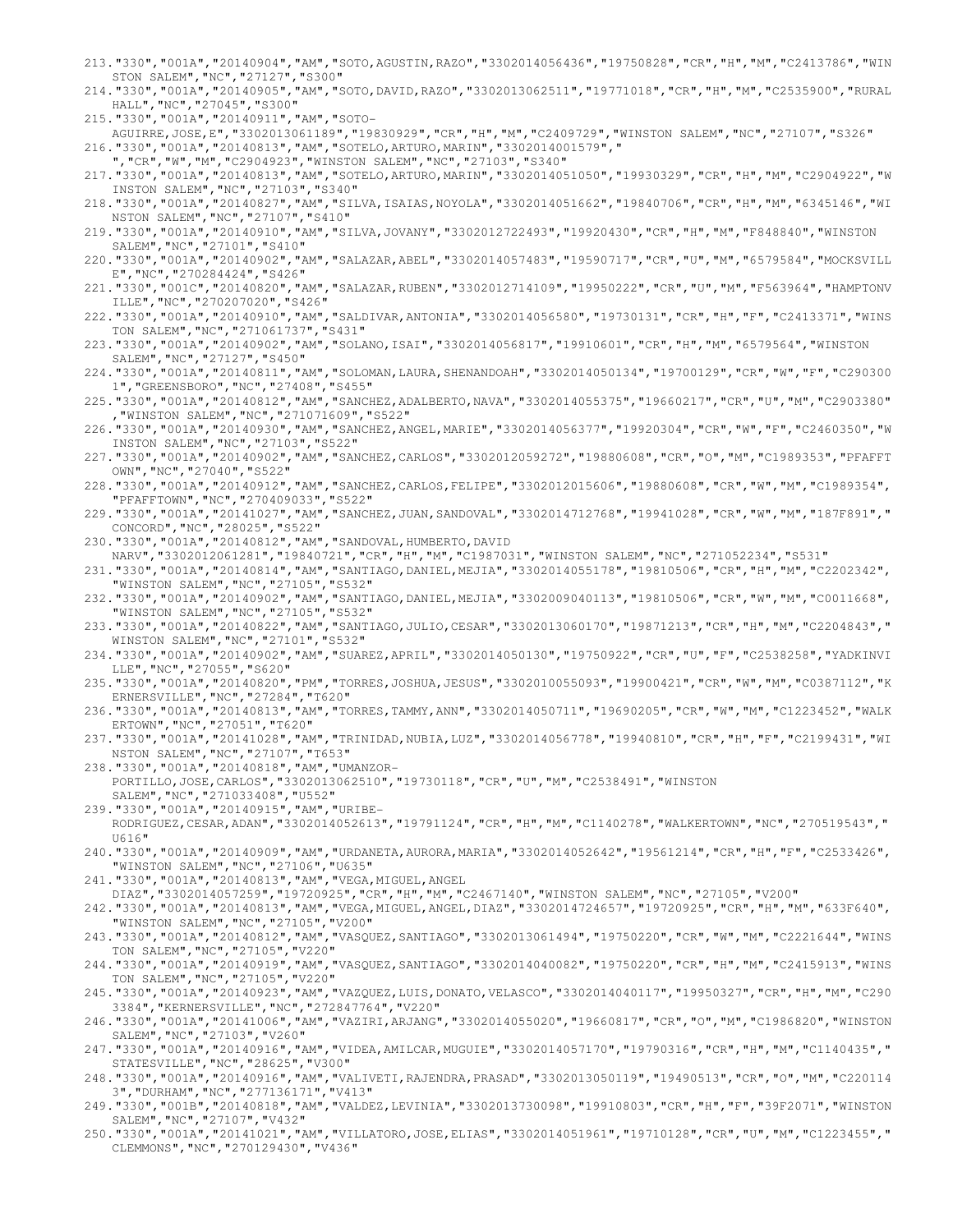- 251."330","001A","20141021","AM","VILLATORO,JOSE,ELIAS","3302014707034","19710128","CR","O","M","58F4703","C LEMMONS","NC","27012","V436"
- 252."330","001A","20140821","AM","VALENZUELA,MARIO","3302013061277","19751014","CR","H","M","C2535888","WINS TON SALEM","NC","271069681","V452"
- 253."330","001B","20140813","AM","VERA,JORGE,LOPEZ","3302014710283","19800615","CR","H","M","145F921","WINST ON SALEM","NC","27106","V600"
- 254."330","001A","20140909","AM","VERDU,CARLOS,MIGUEL","3302014056869","19800215","CR","H","M","C2905349","W INSTON SALEM","NC","27101","V630"
- 255."330","AD1A","20140812","AM","VARNADOE-CARDEN,KIMBERLY,J","3302014055872","19600606","CR","W","F","C0896642","WINSTON SALEM","NC","271035008","V653"
- 256."330","001A","20140904","AM","WANG,KE,FENG","3302013057631","19731216","CR","O","M","C1688614","WINSTON SALEM","NC","27103","W520"
- 257."330","001A","20140917","AM","ZAMORA,JAVIER,ANDRADE","3302013040200","19700511","CR","H","M","C2200685", "W SALEM","NC","27101","Z560"

# **Franklin County**

- 1. "340","0001","20140916","AM","AGUIRRE,DANIEL,PEREZ","3402013052198","19711217","CR","H","M","6207440","L OUISBURG","NC","27549","A260"
- 2. "340","0001","20140930","AM","ALCANTARA-
- HILARIO,ALFREDO","3402014000024","19761028","CR","H","M","6412093","LOUISBURG","NC","27549","A425"
- 3. "340","0001","20140812","AM","ARIAS,JOSE,A","3402014051386","19951026","CR","H","M","6451694","HENDERSON ","NC","27537","A620"
- 4. "340","0001","20140902","AM","BARRIENTOS,ANGEL","3402013052231","19830802","CR","W","M","C2243079","LOUI SBURG","NC","27549","B653"
- 5. "340","0001","20141110","AM","CKUCEZ,JUAN,VALENCIA","3402013051719","19580308","CR","O","M","C1291374"," LOUISBURG","NC","27549","C220"
- 6. "340","0001","20140923","AM","CORTEZ,JESUS,MARTINEZ","3402014050484","19911008","CR","H","M","C3073306", "WAKE FOREST","NC","27587","C632"
- 7. "340","0001","20140825","AM","DIAZ,ISIDRO","3402010051920","19860217","CR","H","M","5473099","ZEBULON"," NC","27597","D200"
- 8. "340","0001","20140826","AM","ESPINOZA,JOSEPH,SALVADOR","3402013051011","19861102","CR","H","M","C146564 1","WAKE FOREST","NC","27587","E215"
- 9. "340","0001","20140923","AM","GUTIERREZ,JENNIFER,D","3402012052600","19920524","CR","H","F","6313709","W AKE FOREST","NC","27587","G362"
- 10. "340","0001","20140818","AM","GOMEZ,CATALINO,LUVIANO","3402013701809","19820617","CR","H","M","8F04045", "YOUNGSVILLE","NC","27596","G520"
- 11. "340","0001","20140826","AM","GONZALEZ,RUFINO,ENSISO","3402014050094","19780420","CR","H","M","C2243018" ,"LOUISBURG","NC","27549","G524"
- 12. "340","0001","20140929","AM","GARCIA,RAYMOND,SCOTT","3402014000128","19640717","CR","W","M","6412292","L OUISBURG","NC","275497441","G620"
- 13. "340","0001","20140812","AM","HONESIMO,ROBLERO,A","3402014051347","19690217","CR","H","M","6451692","SPR ING HOPE","NC","27882","H525"
- 14. "340","0001","20140902","AM","HERNANDEZ-
- VASQUEZ,JOSE,JOSE","3402012051193","19910410","CR","H","M","C8662648","NASHVILLE","NC","27856","H655" 15. "340","0001","20141118","AM","HERNANDEZ,DIEGO,ORDUNA","3402013050647","19880626","CR","H","M","6180813",
- "LOUISBURG","NC","27549","H655" 16. "340","0001","20140909","AM","HERNANDEZ,RICKY,RAY
- MENDOZA","3402014051596","19931025","CR","H","M","","LOUISBURG","NC","275498322","H655"
- 17. "340","0001","20140908","AM","JIMENEZ-
- LOPEZ,VICTORIANO","3402013051019","19670306","CR","H","M","5468339","SPRING HOPE","NC","27882","J552"
- 18. "340","0001","20140812","AM","LOPES,VICTOR,CAMARGO","3402013051784","19930304","CR","H","M","C1944039"," CHAPEL HILL","NC","275177810","L120"
- 19. "340","0001","20140908","AM","LABRA,JORGE,LUIS,TOVAR","3402011001312","19901114","CR","H","M","6180051", "LOUISBURG","NC","27549","L160"
- 20. "340","0001","20140818","AM","MODESTO,LUIS,CANCANO","3402014000329","19770530","CR","H","M","6454790","R OLESVILLE","NC","27571","M323"
- 21. "340","0001","20140825","AM","MEDINA,PABLO,CESAR","3402013050110","19951204","CR","H","M","C2097098","YO UNGSVILLE","NC","27596","M350"
- 22. "340","0001","20140916","AM","MANARINO,JOSEPH,ANTHONY","3402012051845","19930507","CR","W","M","6180803" ,"WENDELL","NC","27591","M565"
- 23. "340","0001","20140818","AM","MARTIN,TERRY,L","3402012051189","19650901","CR","W","M","6331258","LOUISBU RG","NC","27549","M635"
- 24. "340","0001","20140826","AM","MARTINEZ-
- PELAGIO,SALVADOR","3402013050319","19810519","CR","H","M","C1465633","FRANKLINTON","NC","27525","M635" 25. "340","0001","20141117","AM","MARTINEZ,ANTONIO,J","3402013051312","19710601","CR","H","M","6388847","ZEB
- ULON","NC","27597","M635"
- 26. "340","0001","20140819","AM","MARTINEZ,DIEGO,ORLANDO","3402012052373","19920422","CR","H","M","C1465507" ,"CHAPEL HILL","NC","27517","M635"
- 27. "340","0001","20140902","AM","MORENO,ARTURO,ARTEAGE","3402013052416","19821216","CR","H","M","C2243081", "FRANKLINTON","NC","275259025","M650"
- 28. "340","0001","20140909","AM","PALACIOS,KARLA,JOHANA","3402014051453","19921004","CR","H","F","C2887088", "YOUNGSVILLE","NC","275969627","P422" 29. "340","0001","20141104","AM","PINEDA
- ANTUNEZ,MARCO,ANTONIO","3402013051520","19740425","CR","H","M","4988867","ZEBULON","NC","27597","P530"
- 30. "340","0001","20141104","AM","PEREZ,JUAN,HERNANDEZ","3402013050673","19770624","CR","H","M","6354950","L OUISBURG","NC","27549","P620"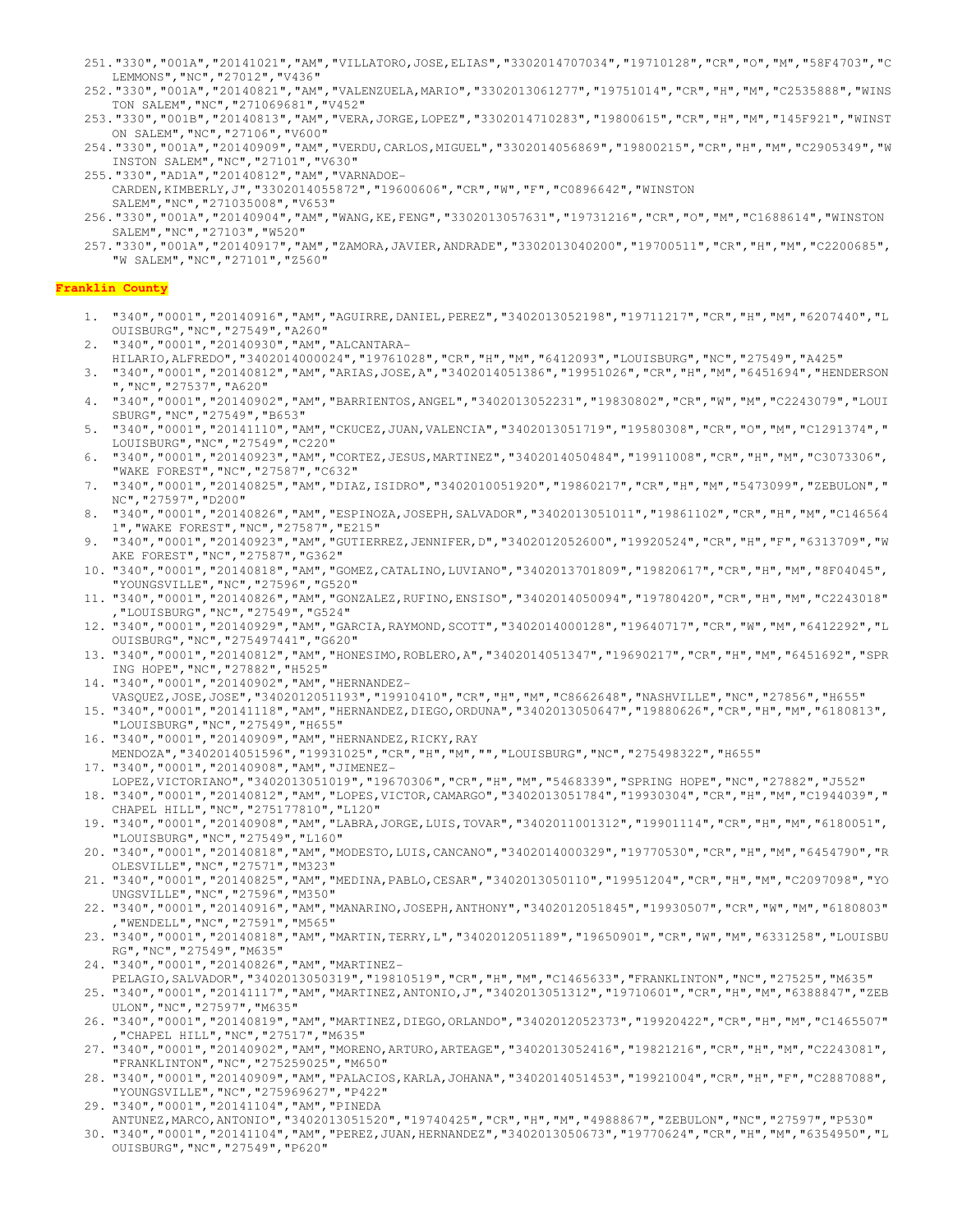- 31. "340","0001","20141104","AM","PEREZ,JUAN,HERNANDEZ","3402013701288","19770624","CR","H","M","6F97264","L OUISBURG","NC","27549","P620"
- 32. "340","0001","20140902","AM","PEREZ,ORFANEL","3402013052238","19900310","CR","H","M","C2243080","LOUISBU RG","NC","27549","P620"
- 33. "340","0001","20140902","AM","PEREZ,ORFANEL","3402013052239","19900310","CR","H","M","","LOUISBURG","NC" ,"27549","P620"
- 34. "340","0001","20141014","AM","PEREZ,PAULINO,ERIK
- SOTO","3402008051757","19860712","CR","H","M","C8969095","LOUISBURG","NC","275490000","P620"
- 35. "340","0001","20140909","AM","PEREZ-
- OLEA,HECTOR","3402014051054","19930715","CR","H","M","C2887086","YOUNGSVILLE","NC","27596","P624" 36. "340","0001","20140909","AM","PEREZ-
- OLEA,HECTOR","3402014701311","19930715","CR","H","M","367F020","YOUNGSVILLE","NC","27596","P624"
- 37. "340","0001","20141013","AM","RIEVOLES,MIGUEL","3402014050633","19900225","CR","H","M","6331344","WENDEL L","NC","27591","R142"
- 38. "340","0001","20140922","AM","RODRIGUEZ,MANUEL","3402013051521","19851113","CR","H","M","C1465643","FRAN KLINTON","NC","27525","R362"
- 39. "340","0001","20141117","AM","SANCHEZ,GARCIA,SINAR","3402011051692","19901017","CR","H","M","6180322","U NKNOWN","NC","","S522"
- 40. "340","0001","20140929","AM","SANZANO,VANESSA,CAROLINE","3402014051690","19740309","CR","W","F","6451704 ","LOUISBURG","NC","275496406","S525"
- 41. "340","0001","20140909","AM","VEGA,AMARI","3402013051734","19900621","CR","B","F","","LUMBERTON","NC","2 8358","V200"
- 42. "340","0001","20140916","AM","VEGA,GILBERT","3402014701100","19751113","CR","B","M","6F54762","SELMA","N C","27576","V200"
- 43. "340","0001","20140916","AM","VEGA,GILBERT","3402014050775","19751113","CR","B","M","C3106630","SELMA"," NC","27576","V200"
- 44. "340","0001","20140902","AM","VELAZQUEZ,MARCO,ANTONIO","3402013052459","19681215","CR","H","M","C2243083 ","FRANKLINTON","NC","27525","V422"
- 45. "340","0001","20141020","AM","VALDIVIA,THOMAS,MAX","3402014051137","19900630","CR","W","M","","ZEBULON", "NC","27597","V431"
- 46. "340","0001","20140902","AM","ZUNIGA-GARCIA,JESUS","3402013000326","19901025","CR","H","M","C1465516","FRANKLINTON","NC","275259022","Z522"
- 47. "340","0001","20140902","AM","ZUNIGA-GRACIDA,JESUS","3402013051081","19901025","CR","H","M","C1465515","FRANKLINTON","NC","27525","Z522"

# **Gaston County**

- 1. "350","003B","20140826","AM","ABDULLAH,RAMONIA,LEONARD","3502014052096","19720717","CR","B","F","6434016 ","CHARLOTTE","NC","282141531","A134"
- 2. "350","003B","20141013","PM","AGUIRRE,GILBERTO,A","3502014055612","19900824","CR","H","M","C2357221","ST ANLEY","NC","281648164","A260"
- 3. "350","003B","20140912","PM","AGUIRRE,LOUIE,JUNIOR","3502013064795","19711011","CR","W","M","C2423894"," GASTONIA","NC","280547743","A260"
- 4. "350","003B","20140922","PM","ATANACIO,ISMAEL,ROBERTO","3502013063667","19720615","CR","O","M","C1363393 ","CONCORD","NC","28025","A352"
- 5. "350","003B","20140829","PM","ALPIZAR,BRIAN,ADOLFO","3502014057781","19871130","CR","H","M","C2754093"," GASTONIA","NC","28054","A412"
- 6. "350","003B","20140828","AM","ARIAS,AGUSTIN,FRANCO","3502009010236","19850918","CR","H","M","C9762638"," CHARLOTTE","NC","28212","A620"
- 7. "350","003B","20140819","AM","ARGUEDAS,ARNOR,ALEXIS,ROSALE","3502013057778","19810930","CR","B","M","635 8760","CHARLOTTE","NC","28211","A623"
- 8. "350","003B","20140814","AM","ARAGON,JOSE,ARTURO","3501999033833","19790427","CR","H","M","C9548026","CH ARLOTTE","NC","28210","A625"
- 9. "350", "002A", "20140829", "AM", "BINIOS, BINTE, BENITO", "3502014005331", "19710313", "CR", "O", "M", "6630357", "CH ARLOTTE","NC","28212","B520"
- 10. "350","003B","20140812","AM","BONILLA,SILVERIO,VASQUEZ","3502014055785","19680620","CR","H","M","6630353 ","GASTONIA","NC","28052","B540"
- 11. "350","003B","20140930","PM","BERDICIA-
- TIRADO,RUTH,DEMARIS","3502014057622","19720426","CR","H","F","6630487","KINGS MTN","NC","28086","B632" 12. "350","003B","20140825","PM","CHAVEZ,FERNANDO,HERNANDEZ","3502012051597","19760120","CR","H","M","C18401
- 12","MOUNT HOLLY","NC","28120","C120"
- 13. "350","003B","20140925","PM","CHAVEZ,MARIO","3502013052398","19800512","CR","H","M","C2353907","MOUNT HOLLY","NC","28120","C120"
- 14. "350","003B","20140909","AM","CHAVIS,TERESA,MYSHELL","3502012063865","19750407","CR","W","F","6258965"," GASTONIA","NC","28056","C120"
- 15. "350","003B","20141001","AM","CABRERA,ARNULFO,LOPEZ","3502014058832","19910712","CR","O","M","C2753179", "FOREST CITY","NC","28043","C166"
- 16. "350","003B","20140902","AM","COLON,EDUARDO,LUIS","3502014053502","19780815","CR","H","M","6398904","BES SEMER CITY","NC","28016","C450"
- 17. "350","003B","20140908","PM","COLON,WAKENA","3502014050153","19810909","CR","W","F","C2423390","CRAMERTO N","NC","28032","C450"
- 18. "350","003B","20141119","AM","CORTES-CORTES,LUIS,AGUSTIN","3502014002087","19690825","CR","H","M","C2356085","BESSEMER CITY","NC","28016","C632"
- 19. "350","003B","20140905","PM","CARMONA,ARCEMIO,GONZALEZ","3502014052102","19840719","CR","H","M","C225275 7","MOUNT HOLLY","NC","28120","C655"
- 20. "350","003B","20140814","PM","DIAZ,RAFAEL,JOSUE","3502014054343","19821108","CR","W","M","C2586126","CRA MERTON","NC","28032","D200"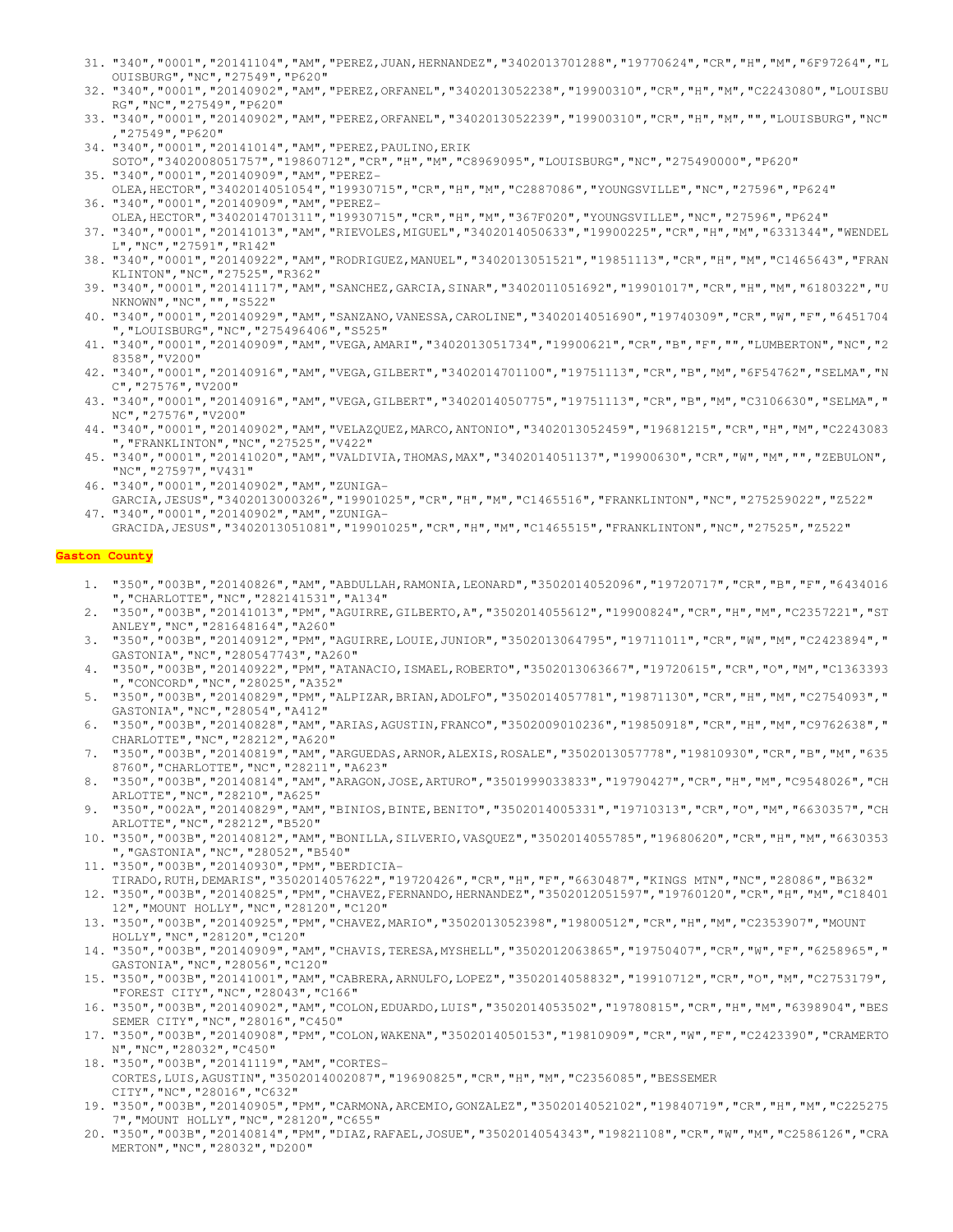- 21. "350","003B","20140912","PM","DELLASAVIA,VINCE,ARTURO","3502014055912","19710504","CR","W","M","C2252889 ","WAYNESVILLE","NC","28786","D421"
- 22. "350","003B","20140908","PM","ESCOBAR,JUAN,CARLOS","3502013065553","19930905","CR","H","M","C2423379","G ASTONIA","NC","28052","E216"
- 23. "350","003B","20140815","PM","ESQUINCA-LOPEZ,ISEL,BERNAL","3502011060098","19701023","CR","H","M","C1582086","BESSEMER CITY","NC","28016","E252"
- 24. "350","003B","20141209","PM","FLORES,CARLOS,OBED
- MORALES","3502012052340","19880607","CR","H","M","6318983","GASTONIA","NC","28054","F462"
- 25. "350","003B","20140916","AM","GUZMAN,JULIAN,MAURICIO","3502013053283","19860526","CR","H","M","6358841", "GASTONIA","NC","28054","G255"
- 26. "350","003B","20141020","AM","GALLARDO,JOSE,MENDOZA","3502014050725","19890805","CR","H","M","6433546"," CHARLOTTE","NC","28205","G463"
- 27. "350","003B","20140818","AM","GOMEZ,MOISES,LOPEZ","3502013064513","19910903","CR","H","M","C2392653","DA LLAS","NC","28034","G520"
- 28. "350","003B","20140812","AM","GONZALEZ,JAVIER,LEONARDO","3502013064760","
- ","CR","H","M","6305293","GASTONIA","NC","28054","G524"
- 29. "350","003B","20140812","AM","GONZALEZ,JAVIER,LEONARDO","3502013064761","19920717","CR","H","M","6305292 ","GASTONIA","NC","28054","G524"
- 30. "350","003B","20140912","PM","GUERRERO,EVARISTO,VARGAS","3502014058773","19840507","CR","W","M","C250833 6","HAVELOCK","NC","28532","G660"
- 31. "350","003B","20141014","PM","HERNANDEZ,JORGE,ALBERTO","3502008060262","19830423","CR","H","M","C9068440 ","GASTONIA","NC","280520000","H655"
- 32. "350","003B","20140903","AM","HERNANDEZ,NELSON,RUIZ","3502014050943","19841007","CR","H","M","C2393200", "GASTONIA","NC","28052","H655"
- 33. "350","003B","20141028","PM","LOPEZ,MARCELO,GONZALEZ","3502014056205","19810126","CR","H","M","C2423000" ,"GASTONIA","NC","28054","L120"
- 34. "350","002A","20140825","AM","LINARES,PORFIRIO","3502014058235","19850401","CR","H","M","C2508209","WINS TON SALEM","NC","271278921","L562"
- 35. "350","003B","20140918","PM","LOREDO,HUGO,LOREDO","3502013062177","19890119","CR","H","M","C2507401","BE LMONT","NC","28012","L630"
- 36. "350","003B","20140903","PM","MATUS-
- PACHECO,ZOSIMO","3502014050717","19651108","CR","H","M","C2169692","GASTONIA","NC","28052","M321"
- 37. "350","003B","20141013","AM","MEDINA,JORGE,ANTONIO","3502014050978","19880510","CR","H","M","6433616","S PARTANBURG","SC","29303","M350"
- 38. "350","003B","20140929","AM","MADRIGAL,LUIS,MORA","3502013063287","19801025","CR","H","M","6398993","KAN NAPOLIS","NC","28083","M362"
- 39. "350","003B","20140811","PM","MONTOYA,BERNARDO","3502014055930","19961227","CR","W","M","C3194558","GAST ONIA","NC","28052","M530"
- 40. "350","003B","20140903","AM","MARTIN,JAMIE,GARCIA","3502013057921","19650227","CR","H","M","C1789674","G ASTONIA","NC","28052","M635"
- 41. "350","003B","20140916","PM","MARTINEZ,MERLIN,JOEL
- DURON","3502013062147","19890610","CR","H","M","C1363908","CHARLOTTE","NC","28205","M635"
- 42. "350","003B","20140826","AM","MOREL,HUMBERTO,DE,JESUS","3502014701117","19861125","CR","O","M","85F7107" ,"GASTONIA","NC","28054","M640"
- 43. "350","003B","20140910","PM","MORALES-MARIN,LUIS,SILVESTRE","3502013054137","19841231","CR","W","M","C2254045","DALLAS","NC","28034","M642"
- 44. "350","003B","20140925","PM","MORALES-SUAREZ,MIGUEL,ANGEL","3502014004269","19770708","CR","H","M","C3191489","SALISBURY","NC","28147","M642" 45. "350","003B","20140925","PM","MORALES-
- SUAREZ,MIGUEL,ANGEL","3502014004270","19770708","CR","H","M","C3191490","SALISBURY","NC","28147","M642" 46. "350","003B","20141113","PM","MORALES,ALAN,SERGIO
- HERNANDE","3502014055381","19941026","CR","O","M","C2597433","CHARLESTON","SC","29406","M642"
- 47. "350","003B","20141105","AM","MOORING,ASHLEY,LEE","3502014050413","19861020","CR","W","F","C2596643","GA STONIA","NC","28054","M652"
- 48. "350","003B","20141103","PM","NAVA,VERONICA,PONCE","3502014051367","19881203","CR","W","F","C1363118","G ASTONIA","NC","28054","N100"
- 49. "350","003B","20140915","AM","NGUYEN,LISA","3502013708038","19820419","CR","A","F","34F7207","GASTONIA", "NC","28056","N250"
- 50. "350","004A","20141016","AM","NGUYEN,SENGCHHANH","3502012051413","19830907","CR","A","F","C1583105","BEL MONT","NC","280123320","N250"
- 51. "350","002A","20140818","AM","OCHOA,SERAFIN,MEDRANO","3502014058834","19700217","CR","H","M","C2169126", "DALLAS","NC","28034","O200"
- 52. "350","003B","20140812","PM","ORMAZA,ALEX","3502013052939","19780105","CR","U","M","C2170719","DALLAS"," NC","28034","O652"
- 53. "350","003B","20140819","PM","PABLO,AMANDA,SUE","3502014050764","19780818","CR","W","F","C2357075","MT HOLLY","NC","28120","P140"
- 54. "350","004A","20140911","AM","PABLO,AMANDA,SUE","3502011054112","19780818","CR","W","F","C0839525","MOUN T HOLLY","NC","28120","P140"
- 55. "350","003B","20140820","AM","PAGANO,THOMAS,JOSEPH","3502013064516","19920128","CR","W","M","C2355753"," KINGS MOUNTAIN","NC","28086","P250"
- 56. "350","003B","20140926","PM","PATEL,HIMANSHU,PRAVINBHAI","3502013052530","19770203","CR","O","M","C20510 73","LOWELL","NC","28098","P340"
- 57. "350","003B","20141110","PM","PATEL,HIMANSHU,PRAVINBHAI","3502014055648","19770203","CR","W","M","C21693 19","LOWELL","NC","28098","P340"
- 58. "350","003B","20140918","PM","PENALOZA,JOSE,LUIS,JR","3502014050756","19910719","CR","W","M","C2507202", "GASTONIA","NC","28056","P542"
- 59. "350","003B","20140915","PM","PEREZ,J,MANUEL,TORRES","3502014058590","19540801","CR","H","M","C2754019", "GASTONIA","NC","280521194","P620"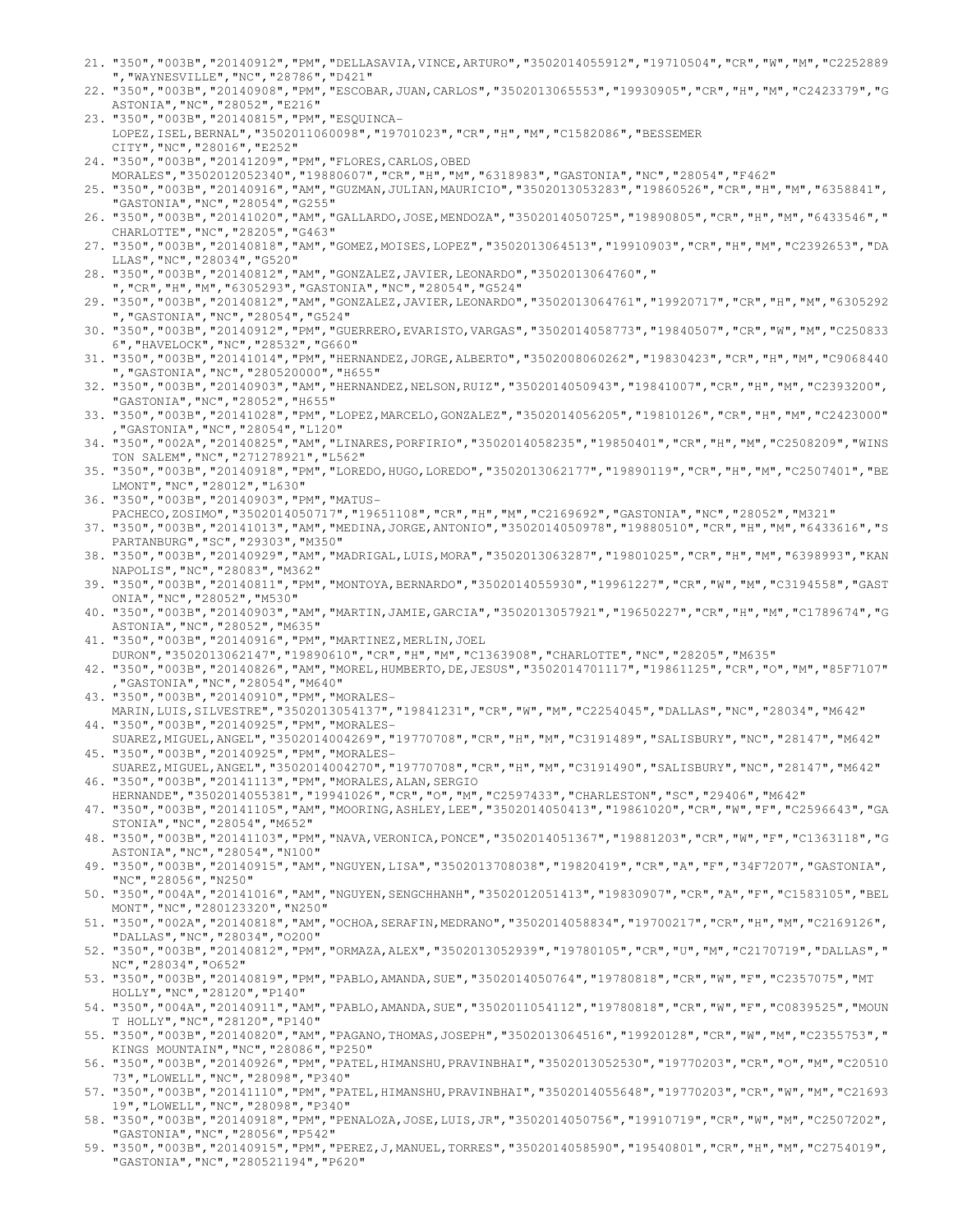- 60. "350","003B","20140915","PM","PEREZ,J,MANUEL,TORRES","3502014058591","19540801","CR","H","M","C2754020", "GASTONIA","NC","280521194","P620"
- 61. "350","003B","20140916","PM","PEREZ,JUAN,MANUEL,ORTEGA","3502013057464","19880201","CR","H","M","C242333 6","GASTONIA","NC","28054","P620"
- 62. "350","002A","20140902","AM","QUIAHUA,SOCORRO,ITEHUA","3502014059035","19770513","CR","H","M","C2586846" ,"CHARLOTTE","NC","28214","Q000"
- 63. "350","003B","20140903","PM","ROBLETO,YOVI,ANTONIO","3502012064052","19650720","CR","H","M","C2051159"," GASTONIA","NC","28052","R143"
- 64. "350","003B","20140926","PM","REYES,VILLALDO,GONGALEZ","3502013064940","19801206","CR","H","M","C1363828 ","BESSEMER CITY","NC","28016","R200"
- 65. "350","002A","20140826","AM","RODRIGUEZ,HECTOR,RENE,BENITE","3502014058182","19830320","CR","H","M","C31 91688","GASTONIA","NC","28056","R362"
- 66. "350","003B","20141204","PM","ROEUN,MAO","3502013065022","19700606","CR","A","F","C2392379","CHARLOTTE", "NC","282055922","R500"
- 67. "350","003B","20141013","PM","RAMIREZ,JOSE,ANGEL","3502014050989","19850802","CR","H","M","C2356887","GA STONIA","NC","28052","R562"
- 68. "350","003B","20140902","AM","SOTO,JUAN,CARLOS","3502014704097","19660327","CR","O","M","302F854","IRON STATION","NC","28080","S300"
- 69. "350","003B","20140930","AM","SOTO,JUAN,CARLOS","3502014004916","19660327","CR","O","M","6434111","IRON STATION","NC","28080","S300"
- 70. "350","003B","20141030","PM","SILVA,JOSE,`","3502013060946","19650508","CR","H","M","C2354493","BELMONT" ,"NC","28012","S410"
- 71. "350","003B","20140903","PM","SALAZAR,VICTOR,HUGO,TORRES","3502014004863","19800314","CR","W","M","C3192 710","GASTONIA","NC","28052","S426"
- 72. "350","003B","20140811","PM","SANCHEZ,DEYSER,MENDEZ","3502014058129","19840503","CR","H","M","C2356306", "CALHOUN","GA","30701","S522"
- 73. "350","003B","20140930","AM","SANCHEZ,VICTOR,LIBORIO","3502013011418","19480723","CR","H","M","6398894", "CHARLOTTE","NC","28210","S522"
- 74. "350","004C","20140811","AM","SANTIAGO,RAPHAEL,ANGEL,JR","3502014006546","19880113","CRS","W","M","","MO UNT HOLLY","NC","28120","S532"
- 75. "350","004A","20140930","AM","SANTIAGO,RAPHAEL,ANGEL,JR","3502014054823","19860113","CR","W","M","C29165 59","MOUNT HOLLY","NC","28120","S532"
- 76. "350","003B","20140812","PM","TECO,CARLOS,M,VAZQUEZ","3502009003032","19790702","CR","H","M","C9924894", "GASTONIA","NC","28052","T200"
- 77. "350","003B","20140814","AM","TOLEDO,PEDRO,JAVIER

CUEVAS","3502014057621","19700728","CR","H","M","6630577","GASTONIA","NC","280548803","T430"

- 78. "350","003B","20140915","AM","TRINH,VU,THUONG","3502013008751","19740816","CR","A","M","6398922","GASTON IA","NC","28056","T650"
- 79. "350","003B","20140919","PM","VITORIO,HENRIQUE,PORPINO","3502013065954","19940421","CR","H","M","C235692 6","DAVIDSON","NC","28036","V360"
- 80. "350","003B","20140812","AM","XIONG,BOBBY,TONGPAO","3502013062397","19890403","CR","A","M","6305282","CH ARLOTTE","NC","282081908","X520"
- 81. "350","003B","20140818","AM","XYONG,HEW","3502014054340","19840802","CR","A","M","6433687","DALLAS","NC" ,"28034","X520"
- 82. "350","003B","20140819","PM","YIM,KOY","3502012065719","19650505","CR","A","M","5679488","SPARTANBURG"," SC","29301","Y500"
- 83. "350","002A","20140814","AM","ZAMBARDA,JONATHAN,CHARLES","3502014005433","19791102","CR","W","M","C23562 10","KINGS MOUNTAIN","NC","28086","Z516"

### **Gates County**

 $\Omega$ 

## **Graham Count**

1. "370","0002","20140915","AM","CAPPUCCIO,PAUL,SALVATORE","3702013050225","19840508","CR","W","M","6286978 ","GREENVILLE","NC","27834","C120"

### **Granville County**

- 2. "380","0002","20141022","AM","APOLINAR,ISMAEL,GALVEZ","3802014051420","19740104","CR","H","M","6593127", "HENDERSON","NC","275374690","A145"
- 3. "380","0002","20140827","AM","ALVAREZ,MARCO","3802014000379","19890503","CR","H","M","C2886387","STEM"," NC","27581","A416"
- 4. "380","0002","20140827","AM","ALVAREZ,MARCO","3802014050550","19890503","CR","H","M","C2886385","STEM"," NC","27581","A416"
- 5. "380","0002","20140827","AM","CASTREJON,ASCENCION","3802014050832","19650814","CR","H","M","C2886109","W INSTON SALEM","NC","27107","C236"
- 6. "380","0002","20140827","AM","EUCEDA-
- ACOSTA,ANUAR,YAMAL","3802013050805","19750711","CR","H","M","C2426182","CREEDMOOR","NC","27522","E232"
- 7. "380","0002","20140820","AM","JIMENEZ,GERARDO,RAMIREZ","3802010002738","19791113","CR","H","M","6222636" ,"OXFORD","NC","27565","J552"
- 8. "380","0002","20140820","AM","JIMENEZ,GERARDO,RAMIREZ","3802010702426","19791113","CR","H","M","39201E8" ,"OXFORD","NC","27565","J552"
- 9. "380","0002","20140825","AM","KEITHLEY,BLANCA,FLOR","3802013051290","19761215","CR","O","F","C1340315"," STEM","NC","27581","K340"
- 10. "380","0002","20140818","AM","LOPEZ,MARTINEZ","3802014050719","19920713","CR","W","M","C2596417","DURHAM ","NC","27701","L120"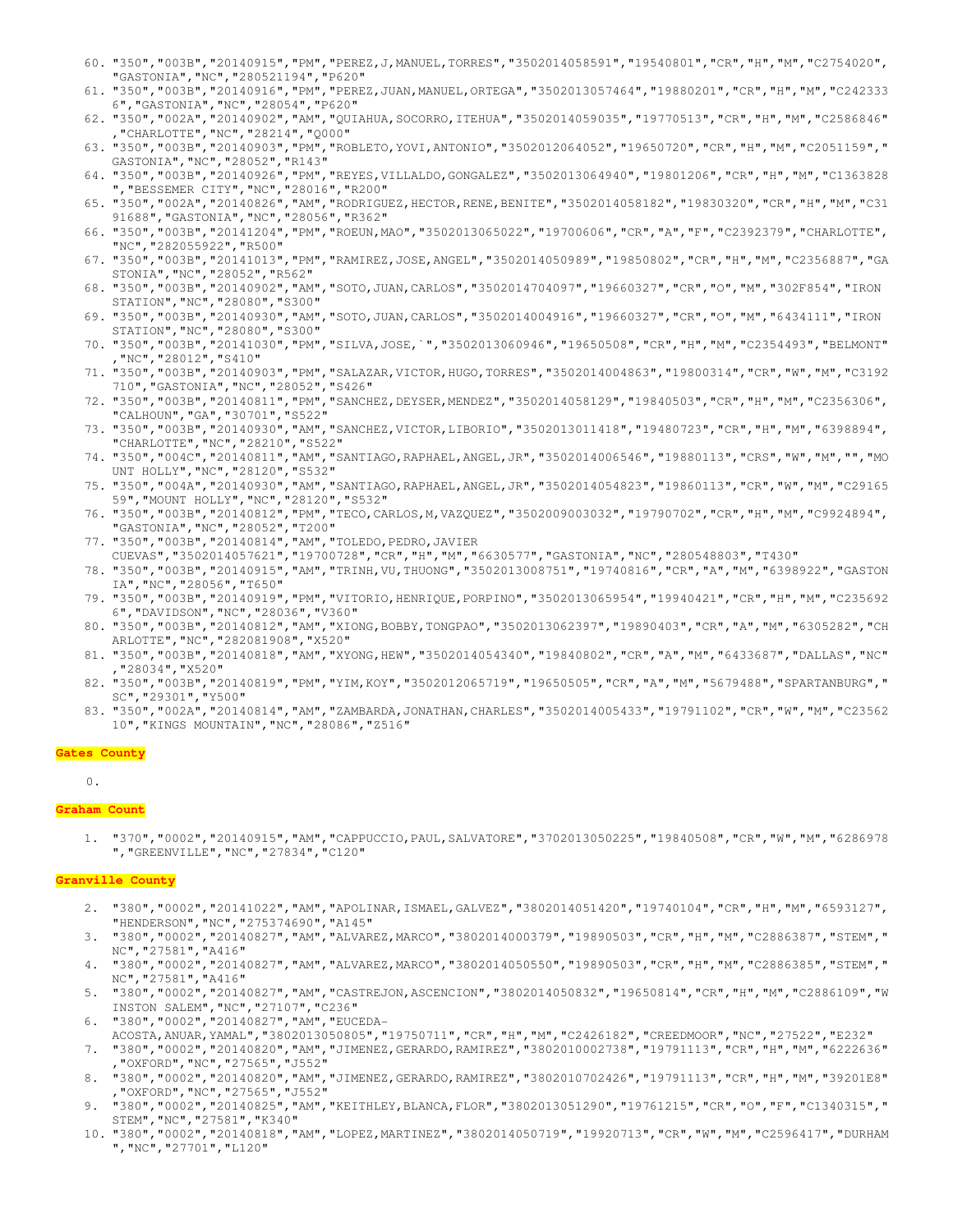- 11. "380","0002","20140924","AM","LUNA,JOSE,V","3802013051358","19751216","CR","H","M","C2526981","OXFORD"," NC","27565","L500"
- 12. "380","0002","20140820","AM","MARTINEZ-
- GONZALEZ,AGUSTIN","3802013002086","19900224","CR","H","M","6387822","OXFORD","NC","275653578","M635" 13. "380","0002","20140924","AM","MARTINEZ-
- GONZALEZ,AGUSTIN","3802013050274","19900224","CR","H","M","C2304959","OXFORD","NC","27565","M635"
- 14. "380","0002","20140827","AM","MARTINEZ,RUBICEL,ARIAS","3802012052733","19830714","CR","H","M","6387143", "HENDERSON","NC","27536","M635"
- 15. "380","0002","20140825","AM","TORRES,BENITO,CRUZ","3802013051373","19570216","CR","H","M","C2244396","DU RHAM","NC","27704","T620"
- 16. "380","0002","20140922","AM","TORRES,JOSE","3802014050968","19680507","CR","H","M","C2886058","OXFORD"," NC","27565","T620"

## **Greene County**

- 1. "390","0001","20140926","AM","AGUILAR,RAFAEL,ANTONIO","3902014050449","19801228","CR","H","M","6649379", "SNOW HILL","NC","28580","A246"
- 2. "390","0001","20140815","AM","CANDIDO,AMBROSIO,HERNANDEZ","3902013050540","19831006","CR","H","M","61599 98","SNOW HILL","NC","28580","C533"
- 3. "390","0001","20140905","AM","ESPINOZA,MARCELLO","3902014050260","19851213","CR","H","M","C2978932","KIN STON","NC","28501","E215"
- 4. "390","0001","20140829","AM","GOMEZ,MARTIN,CRUZ","3902014050163","19890718","CR","H","M","5548056","GREE NVILLE","NC","27858","G520"
- 5. "390","0001","20140912","AM","GARAY,SERAFIN,RUBIO","3902014050431","19660329","CR","H","M","6702631","SN OW HILL","NC","28580","G600"
- 6. "390","0001","20140815","AM","OJEDA,FRANCISCO,JAVIER
- VERA","3902014050255","19840722","CR","H","M","5812387","DEEP RUN","NC","28525","O230"
- 7. "390","0001","20140815","AM","OJEDA,FRANCISCO,JAVIER,VERA","3902014000167","19840722","CR","H","M","5812 386","COATS","NC","275219665","O230"
- 8. "390","0001","20140822","AM","PEREZ,ROGER,VELAZQUEZ","3902014050392","19861228","CR","H","M","C2303614", "UNKNOWN","OT","","P620"
- 9. "390", "0004", "20140919", "AM", "PERALTA, MELVIN, ROBERTO
- CORTE","3902012050892","19861229","CR","H","M","5812538","RALEIGH","NC","27602","P643"

### **Guilford County**

- 1. "400","GB1D","20140930","AM","ABO SAQ,IBRAHEEM,JABER
- SHROF","4002014078180","19920113","CR","U","M","C3138260","GREENSBORO","NC","274075153","A100"
- 2. "400","GB1D","20141028","AM","AVIV,NOAM","4002014080101","19930627","CR","O","M","C3138022","GREENSBORO" ,"NC","27403","A110"
- 3. "400", "GB1D", "20140821", "AM", "ABUKHALAF, MOHAMAD, SHAABAN-MO","4002014074934","19570623","CR","U","M","C3212381","GREENSBORO","NC","274103244","A124"
- 4. "400", "GB1D", "20141001", "AM", "ABUKHALAF, MOHAMAD, SHAABAN-
- MO","4002014069313","19570623","CR","U","M","C2385421","GREENSBORO","NC","274103244","A124" 5. "400","GB1D","20141029","AM","ABU-
- HASHEM,NASIM","4002013097852","19930301","CR","W","M","C2550553","GREENSBORO","NC","274102167","A125" 6. "400","GB1D","20140930","AM","ACEVEDO-
- HERNANDEZ,JAMIE,ISAB","4002014080117","19791005","CR","H","M","C3363485","WINSTON SALEM","NC","27103","A213"
- 7. "400","GB1D","20140815","AM","AGATON,RAZIEL","4002013091148","19940223","CR","H","M","C2503293","GREENSB ORO","NC","27407","A235"
- 8. "400","GB1D","20140905","AM","AGUILAR,OSCAR,MANOLO","4002013042020","19470220","CR","H","M","5788967","G REENSBORO","NC","274033219","A246"
- 9. "400","GB1D","20140926","AM","AGUILAR,ROBERT,BRADLEY","4002013099935","19860423","CR","W","M","6413735", "MADISON","NC","27025","A246"
- 10. "400","HP01","20140930","AM","AJING,YAI,DUT","4002014070461","19810101","CR","B","M","C2950705","JAMESTO WN","NC","27282","A252"
- 11. "400","GB1B","20140813","AM","AGUNDIZ,LUIS,GERONIMO,BRAVO","4002014080156","19830830","CR","H","M","6620 835","GREENSBORO","NC","27405","A253"
- 12. "400","GB1D","20140822","AM","ADRONG,GEORGE","4002014078991","19790303","CR","A","M","C3134985","GREENSB ORO","NC","27405","A365"
- 13. "400","GB1D","20140930","AM","ALI,ABDULKADIR,SHARIF","4002014077051","19921101","CR","O","M","6620885"," CHARLOTTE","NC","28215","A400"
- 14. "400","HP01","20140903","AM","ALFARO,CONCEPCION,PRIETO","4002013069850","19820724","CR","H","M","C111222 6","HIGH POINT","NC","272607015","A416"
- 15. "400", "HP01", "20140910", "AM", "ALVAREZ, JUAN", "4002013096774", "19551209", "CR", "O", "M", "C1546775", "HIGH POINT","NC","27263","A416"
- 16. "400","GB1D","20140903","AM","ALGUERA,HERNALDO,CESAR","4002014079231","19901001","CR","H","M","C3138016" ,"MEBANE","NC","27302","A426"
- 17. "400","GB1D","20140902","AM","ALDANA,OSCAR,ENRIQUE","4002014079440","19850929","CR","H","M","C3138390"," HICKORY","NC","28601","A435"
- 18. "400","GB1D","20140910","AM","ALTAMIRANO-
- ALTAMIRAN,ADOLFO","4002014714816","19771104","CR","W","M","376F030","HIGH POINT","NC","27270","A435"
- 19. "400","GB1D","20140910","AM","ALTAMIRANO,ADOLFO,ALTAMIRANO","4002014077377","19771104","CR","W","M","C32 12460","HIGH POINT","NC","27260","A435"
- 20. "400","GB1D","20140825","AM","ALMAKAEEL,HURAISH,MANEA","4002014076327","19780120","CR","W","M","C2549257 ","GREENSBORO","NC","27405","A452"
- 21. "400","GB1D","20140924","AM","ALMAKAEEL,HURAISH,MANEA","4002014067500","19780120","CR","W","M","C2702259 ","GREENSBORO","NC","27405","A452"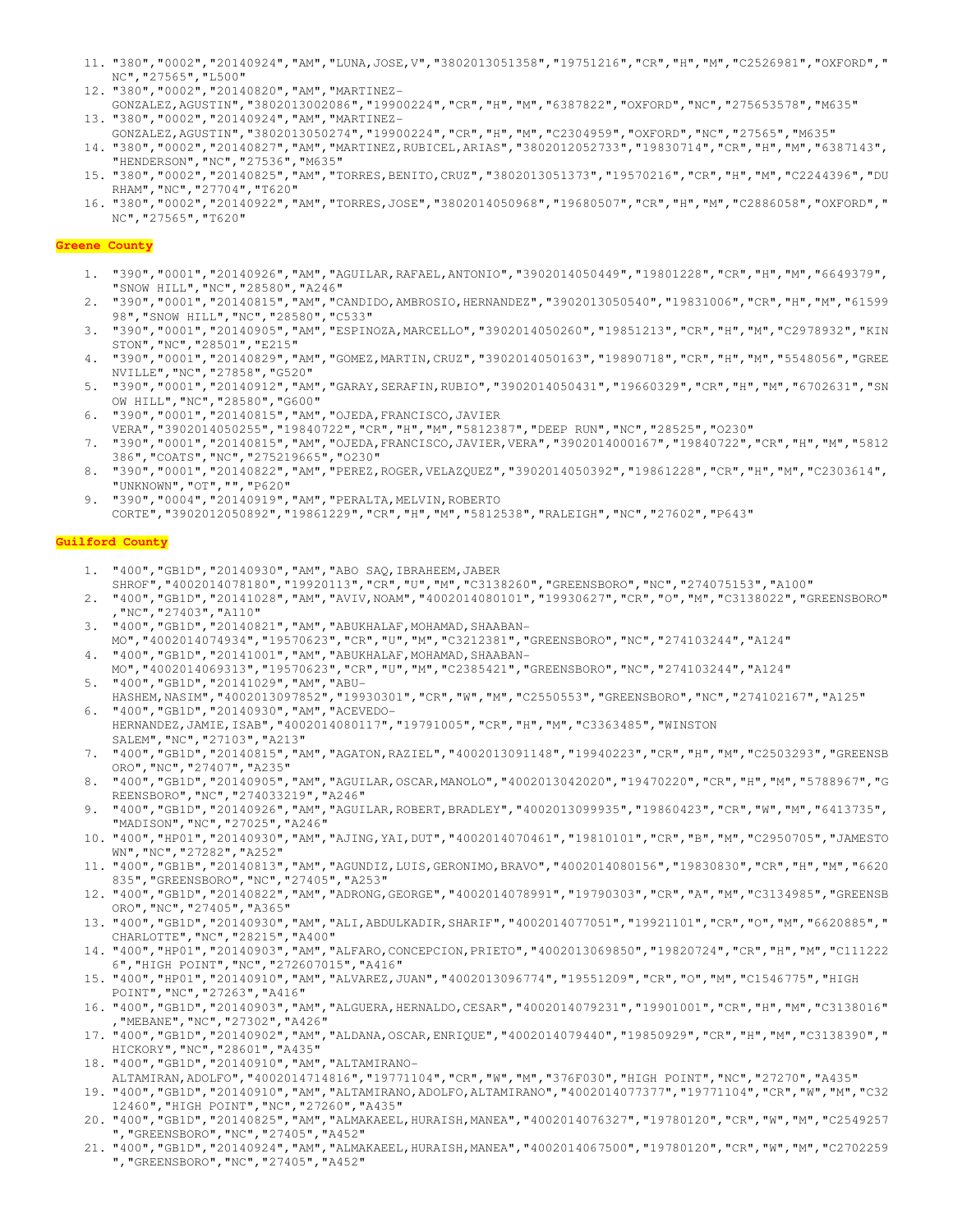- 22. "400","GB1B","20140912","AM","ALMAKAEEL,HURAISH,MANEA
- A","4002014083613","19780120","CR","U","M","C3214715","GREENSBORO","NC","274058212","A452" 23. "400","GB1D","20141022","AM","AL-
- RUSSAN,SAMER,MUNEER","4002014073311","19900220","CR","W","M","C3138114","GREENSBORO","NC","274077731","A 462"
- 24. "400","GB1D","20140912","AM","AMA,ABDIRAHMAN","4002013025675","19871204","CR","I","M","C2401470","GREENS BORO","NC","27401","A500"
- 25. "400","GB1D","20140912","AM","AMA,ABDIRAHMAN,SAYID","4002013091837","19871204","CR","I","M","C2401468"," GREENSBORO","NC","27401","A500"
- 26. "400","GB1B","20140924","AM","AMAYA,ERIK,S","4002014722865","19890118","CR","H","M","666F310","KERNERSVI LLE","NC","27284","A500"
- 27. "400","GB1D","20140813","AM","ANGEL-
- VARGAS,LUIS,DAVID","4002013086908","19950210","CR","H","M","C2385501","GREENSBORO","NC","27407","A524" 28. "400","GB1D","20140821","AM","ANGUENO,ROMAN,LINGA","4002014073681","19711202","CR","W","M","C2953641","G
- REENSBORO","NC","27407","A525"
- 29. "400","GB1D","20140903","AM","AMADOR,DAVID,RICARDO","4002014080527","19840823","CR","H","M","C3138418"," GREENSBORO","NC","27410","A536"
- 30. "400","GB1D","20140903","AM","AMADOR,DAVID,RICARDO","4002014718764","19840823","CR","H","M","580F149","G REENSBORO","NC","27410","A536"
- 31. "400","HP03","20140414","AM","AMADOR,JUAN,CARLOS","4002012076247","19840624","CRS","H","M","","WINSTON SALEM","NC","27104","A536"
- 32. "400","HP03","20140414","AM","AMADOR,JUAN,CARLOS","4002012076248","19840624","CRS","H","M","C1545731","W INSTON SALEM","NC","27104","A536"
- 33. "400","HP03","20140414","AM","AMADOR,JUAN,CARLOS","4002012712997","19840624","CRS","H","M","F376127","WI NSTON SALEM","NC","27104","A536"
- 34. "400","GB1B","20140915","AM","ANDRADE-
- CANO,RAFAEL","4002014083717","19920618","CR","H","M","C3214498","GREENSBORO","NC","27403","A536"
- 35. "400","GB1D","20140904","AM","ARROYO,PERLA","4002013038499","19921229","CR","H","F","A0802533","CANDOR", "NC","27229","A600"
- 36. "400","GB1D","20140820","AM","ARICIU,CAMELIA","4002014073641","19580815","CR","W","F","C3214818","HIGH POINT","NC","272622217","A620"
- 37. "400","GB1D","20140902","AM","ARRIOLA,MARIA,PUEBLITO
- HERNA","4002014079451","19770809","CR","H","F","C3138275","GREENSBORO","NC","274074430","A640" 38. "400","GB1D","20140910","AM","ARELLANO,HUMBERTO,REYES","4002013094072","19810304","CR","H","M","5778984"
- ,"GIBSONVILLE","NC","27249","A645" 39. "400","HP01","20140827","AM","ARENAS,ALFONSO","4002014077341","19910505","CR","O","M","C2129167","GREENS
- BORO","NC","27410","A652"
- 40. "400","GB2C","20140918","AM","ARNOLDO-
- BLANCO,OSCAR","4002014070340","19830917","CR","W","M","C2500396","KERNERSVILLE","NC","","A654"
- 41. "400","HP01","20140820","AM","BUI,QUYT,TAN","4002014075419","19550204","CR","A","M","C2129130","HIGH POINT","NC","27260","B000"
- 42. "400","GB1D","20140916","AM","BUI,TRACY,LEE","4002013042016","19930307","CR","A","F","C2949619","GREENSB ORO","NC","27407","B000"
- 43. "400","GB1D","20140916","AM","BUI,TRACY,LEE","4002013099932","19930307","CR","A","F","C2949618","GREENSB ORO","NC","27407","B000"
- 44. "400","GB1D","20140916","AM","BUI,TRACY,LEE","4002014065030","19930307","CR","A","F","","GREENSBORO","NC ","27407","B000"
- 45. "400","GB1D","20140916","AM","BUI,TRACY,LEE","4002014065032","19930307","CR","A","F","C2550727","GREENSB ORO","NC","27407","B000"
- 46. "400","GB1D","20140910","AM","BECH,BRUNO,AUGUSTO","4002014073639","19830618","CR","H","M","C3138071","GR EENSBORO","NC","27455","B200"
- 47. "400","HP01","20141112","AM","BASURTO,JESUS,JAIME/SANCHEZ","4002012074333","19880411","CR","H","M","C186 4703","GREENSBORO","NC","27407","B263"
- 48. "400","GB1B","20140904","AM","BEDOLLA,NATAN,PRESTEGUI","4002014081344","19910922","CR","H","M","6621042" ,"GREENSBORO","NC","27403","B340"
- 49. "400","HP01","20140813","AM","BADILLO-ANGELES,JUAN,ANTIONO","4002013086156","19830930","CR","W","M","C2134854","GREENSBORO","NC","27407","B345
- 50. "400","GB1D","20140819","AM","BOTERO,ORLANDO,ANDRE","4002008051757","19800316","CR","U","M","C9332482"," CHARLOTTE","NC","282028202","B360"
- 51. "400","GB1D","20140829","AM","BELLEZA-HERNANDEZ, BENJAMIN", "4002013098279", "19900615", "CR", "H", "M", "C2498544", "SMITHFIELD", "NC", "275774214", "B4 26"
- 52. "400","HP01","20140827","AM","BALDERAS-
- PEREZ,JOSE,SIXTO","4002014069572","19730805","CR","W","M","C2131701","HIGH POINT","NC","27262","B436" 53. "400","GB1D","20141001","AM","BUONYA,Y-
- REUBEN","4002014078948","19880522","CR","W","M","C2401495","GREENSBORO","NC","27405","B500"
- 54. "400","GB1D","20140828","AM","BONILLA,CARLOS,ROBERTO","4002013074340","19780122","CR","W","M","C2402685" ,"HIGH POINT","NC","27260","B540"
- 55. "400","HP01","20140930","AM","BONILLA,CARLOS,ROBERTO","4002012083497","19780122","CR","W","M","C1111676" ,"HIGH POINT","NC","27260","B540"
- 56. "400","HP01","20140930","AM","BONILLA,CARLOS,ROBERTO","4002013086112","19780122","CR","W","M","C1669302" ,"HIGH POINT","NC","27260","B540"
- 57. "400","HP01","20141027","AM","BONILLA,OSCAR,ENRIQUE","4002014078945","19910313","CR","A","M","C2950761", "HIGH POINT","NC","27263","B540"
- 58. "400","GB1D","20141001","AM","BARA,MOHAMED,KHALED ALI","4002013099183","19940122","CR","U","M","C2400346","GREENSBORO","NC","274032568","B600"
- 59. "400","HP01","20140819","AM","BORIA,JORGE","4002013093420","19760403","CR","W","M","C2134972","GREENSBOR O","NC","27406","B600"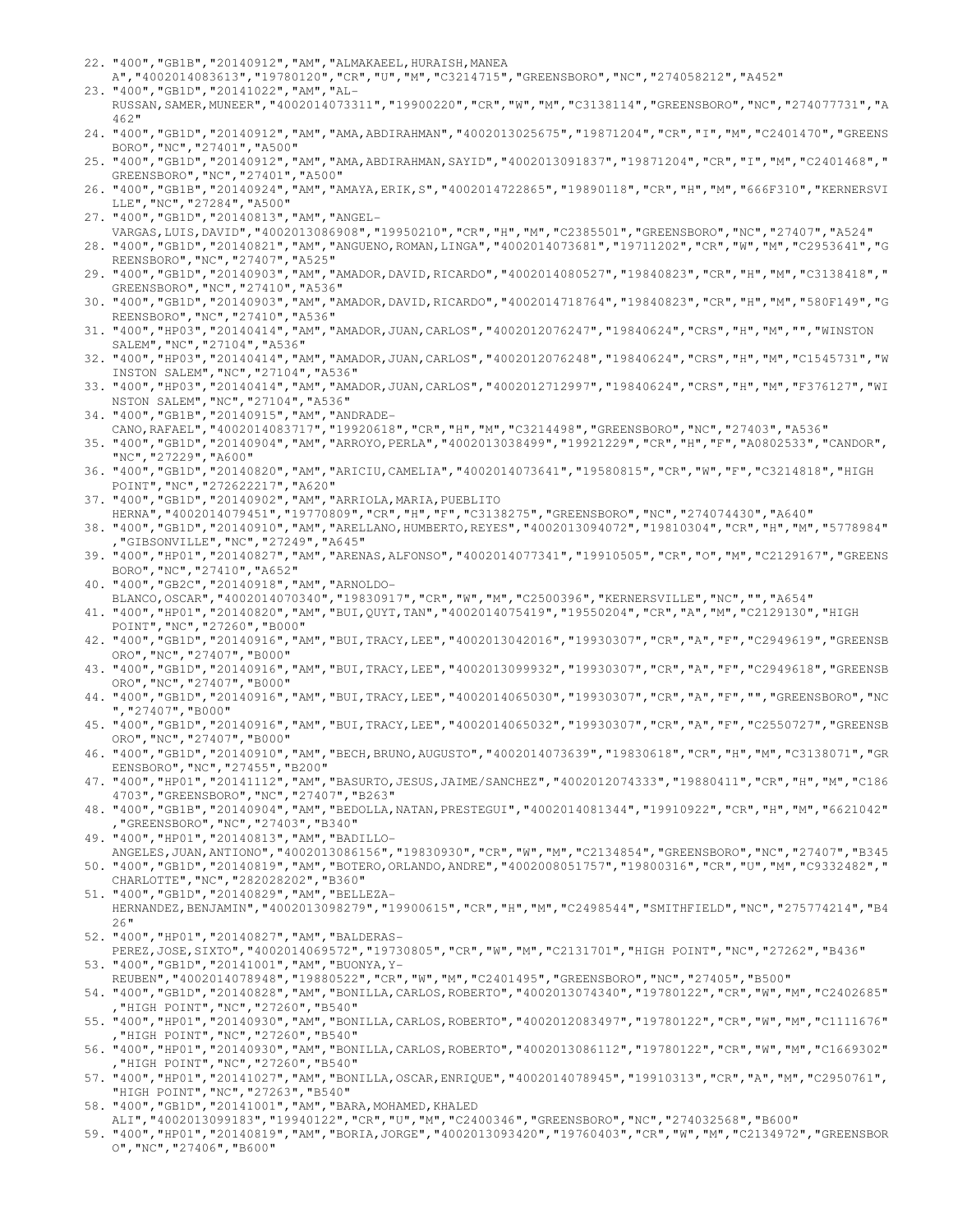- 60. "400","HP01","20140819","AM","BORIA,JORGE","4002013093421","19760403","CR","W","M","C2134970","GREENSBOR O","NC","27406","B600"
- 61. "400","GB1B","20140821","AM","BORIA,JORGE","4002013078644","19760403","CR","W","M","C2401564","GREENSBOR O","NC","27406","B600"
- 62. "400","GB1D","20141006","AM","BRAVO,HUGO,ALBERTO
- MARTINEZ","4002012071988","19821211","CR","H","M","C1579827","CHARLOTTE","NC","28212","B610"
- 63. "400","GB1D","20141006","AM","BRAVO,HUGO,ALBERTO,MARTINEZ","4002012025224","19821211","CR","W","M","C157 9826","CHARLOTTE","NC","28212","B610"
- 64. "400","GB1B","20140828","AM","BARBATO,ALEXANDER","4002012025821","19871110","CR","W","M","C2295261","GRE ENSBORO","NC","27405","B613"
- 65. "400","HP01","20141016","AM","BARRIOS,HENRY,FERNANDO","4002014080431","19930317","CR","O","M","C2129133" ,"THOMASVILLE","NC","27360","B620"
- 66. "400","GB1D","20141014","AM","BRIONES,ALEJANDRO","4002013037096","19860507","CR","H","M","C2124510","GRE ENSBORO","NC","27405","B652"
- 67. "400","GB1D","20141014","AM","BRIONES,DIANA,RUBY","4002010082726","19890707","CR","H","F","5729658","GRE ENSBORO","NC","27407","B652"
- 68. "400","GB1D","20140904","AM","CHAVEZ,CRISTINA,OLVERA","4002012073072","19830829","CR","H","F","C1938356" ,"GREENSBORO","NC","274069534","C120"
- 69. "400","GB1D","20141006","AM","CHAVEZ,JOSHUA,JOE","4002013090923","19851009","CR","W","M","C2400166","GRE ENSBORO","NC","274032954","C120"
- 70. "400","GB1D","20140819","AM","CHAVEZ,MARIZA,Y","4002014076433","19950627","CR","H","F","6621028","GREENS BORO","NC","27405","C120"
- 71. "400","GB1D","20140821","AM","CHIPOL,OSCAR,FISCAL","4002014711087","19880411","CR","H","M","280F105","KE RNERSVILLE","NC","27284","C140"
- 72. "400","GB1D","20141103","AM","CHAVARRIA,JULIA,YOSARI","4002012025619","19890330","CR","O","F","C2071284" ,"GREENSBORO","NC","274077055","C160"
- 73. "400","HP01","20140903","AM","CABRERA,JAVIER,LAPEZ","4002004071494","19770410","CR","H","M","2746785","H IGH POINT","NC","27263","C166"
- 74. "400","HP01","20140903","AM","CABRERA,JAVIER,LAPEZ","4002014071504","19770410","CR","H","M","C2129951"," HIGH POINT","NC","27263","C166"
- 75. "400","GB1D","20140827","AM","CASTILLERO,ANTHONY,MICHAEL","4002013075847","19860118","CR","W","M","C2249 208","GREENSBORO","NC","27410","C234"
- 76. "400","GB1D","20140827","AM","CASTILLERO,ANTHONY,MICHAEL","4002013096614","19860118","CR","W","M","C2400 332","GREENSBORO","NC","27410","C234"
- 77. "400","HP04","20140905","AM","CASTILLO,LUCIANO,GONZALEZ","4002014721524","19791026","CR","H","M","474F00 9","KERNERSVILLE","NC","27284","C234"
- 78. "400","GB1D","20140829","AM","CASTILLO,NORBERTO,ROMERO","4002014080094","19810606","CR","H","M","C295023 7","GREENSBORO","NC","274055736","C234"
- 79. "400","GB1D","20140902","AM","CASTRILLON MESSA,ANA,MARIA","4002014069892","19910523","CR","H","F","C2949699","GREENSBORO","NC","274079784","C236" 80. "400","HP01","20140918","AM","CHAGOLLA-
- RAZO,ANGEL,AGUSTIN","4002013087500","19860828","CR","H","M","C1040036","GREENSBORO","NC","27407","C246" 81. "400","HP01","20140911","AM","COSME,GERARDO,TEMICH","4002013097455","19920119","CR","H","M","C1547062","
- KERNERSVILLE","NC","27284","C250"
- 82. "400","GB1D","20140930","AM","CUCINELLA,PADRAIC,DONALD","4002014079226","19850521","CR","W","M","C313833 6","GREENSBORO","NC","27410","C254"
- 83. "400","HP01","20141028","AM","CITINO,JOSEPH,DOMINIC","4002014065978","19921001","CR","W","M","C2386069", "SOUTH WINDSOR","CT","06074","C350"
- 84. "400","GB1D","20140821","AM","CALDERON,CESAR,ARMANDO","4002014069960","19931227","CR","H","M","C2501909" ,"GREENSBORO","NC","274069539","C436"
- 85. "400","GB1D","20140812","AM","CAMACHO,LUIS,FRANCO","4002013025704","19760322","CR","H","M","5791811","ED EN","NC","27288","C520"
- 86. "400","GB1D","20140812","AM","CAMACHO,LUIS,FRANCO","4002013094757","19760322","CR","H","M","5791810","ED EN","NC","27288","C520"
- 87. "400","HP01","20140910","AM","COMAS,NICHOLAS,ANTHONY","4002014066940","19941225","CR","W","M","C2129285" ,"SUFFOLK","VA","23437","C520"
- 88. "400","GB1D","20140819","AM","CAMACHO-
- PINEDA,JUAN,MANUEL","4002013099171","19840706","CR","H","M","6281586","MEBANE","NC","27302","C521"
- 89. "400","HP01","20140903","AM","CANTALUPO,MICHAEL,JOSEPH","4002014065971","19920826","CR","W","M","C238606 8","POTOMAC","MD","20854","C534"
- 90. "400","HP01","20140819","AM","CANALES,LAURA,MIRIAN","4002013096049","19920929","CR","H","F","C2129161"," HIGH POINT","NC","272607601","C542"
- 91. "400","HP01","20141013","AM","CHAMORRO,MAURICIO","4002013094972","19720922","CR","W","M","C111197","GREE NSBORO","NC","27406","C560"
- 92. "400","GB1D","20141022","AM","CORREA,EDUARDO","4002013080758","19620724","CR","H","M","C2503281","GREENS BORO","NC","27405","C600"
- 93. "400","GB1B","20140911","AM","CRUZ,ADRIAN,GUZMAN","4002014083759","19870305","CR","H","M","C3292616","GR EENSBORO","NC","27408","C620"
- 94. "400","GB1D","20140822","AM","CRUZ,BRENDA","4002014073687","19940326","CR","H","F","C3136379","BURLINGTO N","NC","272156704","C620"
- 95. "400", "GB1D", "20140930", "AM", "CRUZ-
- SALAS,JONATAN","4002014067633","19930814","CR","H","M","C2949683","GREENSBORO","NC","27409","C622" 96. "400", "HP01", "20140821", "AM", "CRUZ-
- MEJAI,SALVADOR,HIVAN","4002014072970","19810913","CR","W","M","C2131797","HIGH POINT","NC","27260","C625"
- 97. "400","GB1D","20140909","AM","CORTES-
- NEGRETE,MANUEL","4002013097049","19780313","CR","H","M","C8774183","GREENSBORO","NC","27405","C632"
- 98. "400","GB1A","20140925","PM","DE,JOSE,LUIS","4002014721518","19921207","CR","H","M","688F306","GREENSBOR O","NC","27406","D000"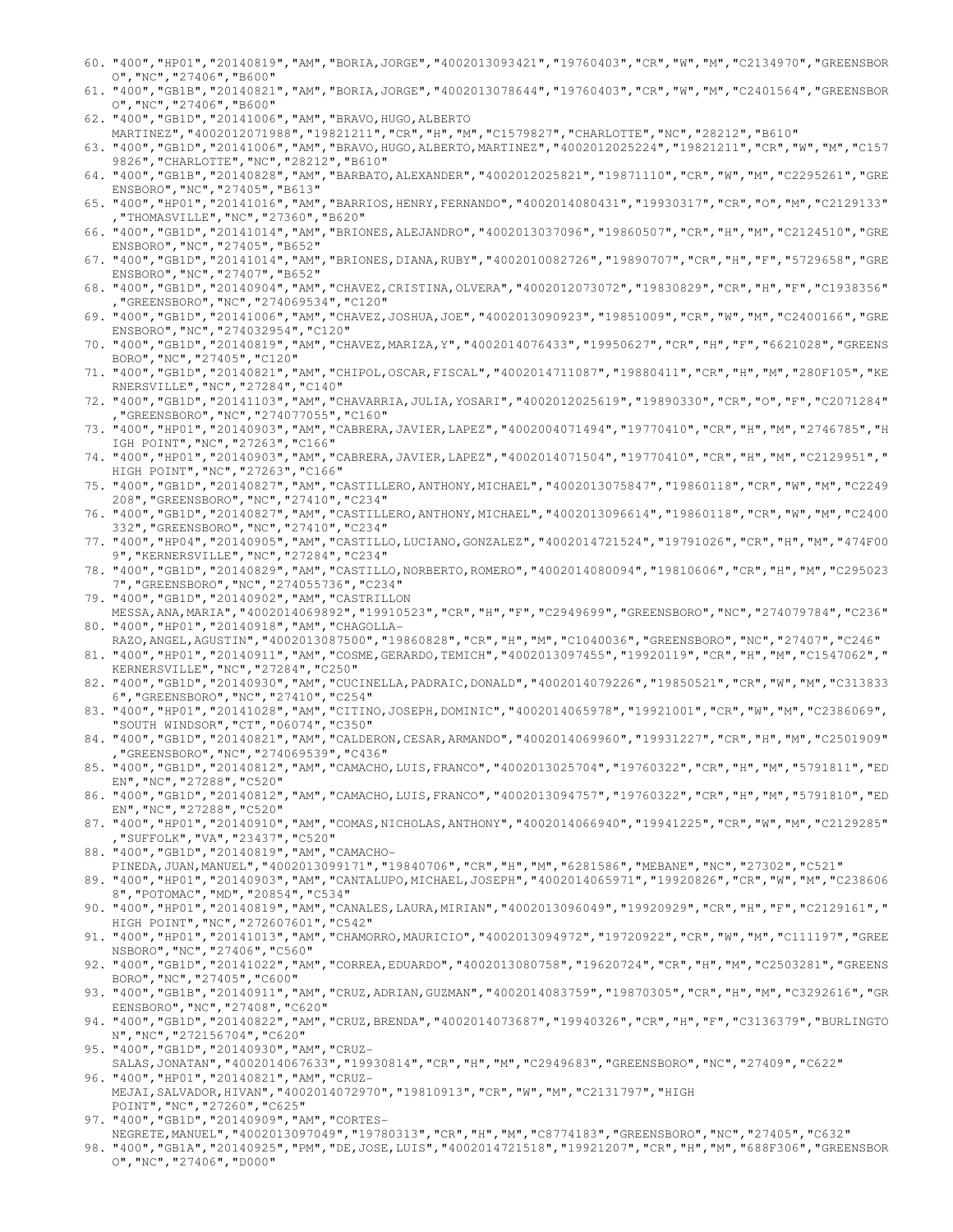- 99. "400","HP01","20140812","AM","DESA,ROBERTO,MARTINIS,JR","4002013083381","19810121","CR","W","M","C110934 7","GREENSBORO","NC","27407","D200"
- 100."400","HP01","20140828","AM","DESAI,PINANK,JASHVANTLAL","4002013091352","19711018","CR","U","M","C877434 5","GREENSBORO","NC","274077134","D200"
- 101."400","GB1D","20141126","AM","DIAZ MARTINEZ,NELSON,ALBERTO","4002013090463","19750315","CR","H","M","C2385409","GREENSBORO","NC","27407","D 200"
- 102."400","GB1D","20140812","AM","DIAZ,JOSE,DOMINGO","4002014075305","19741204","CR","H","M","6413398","
- 103."400","HP01","20141003","AM","DEJESUS-NICOLAS,LIBRADO","4002014076502","19900817","CR","W","M","","HIGH POINT","NC","27260","D222"
- 104."400","GB1D","20140930","AM","DECENA,JAMES,PAOLO
- IRINGAN","4002014070456","19860318","CR","U","M","C2949884","HIGH POINT","NC","272659296","D250" 105."400","GB1B","20140915","AM","DEL
	- CID,ELMER,ALSEDES","4002012092144","19771116","CR","H","M","5786851","LEXINGTON","NC","27292","D400"
- 106."400","HP01","20140822","AM","DELGADO,ANGEL,MANUEL","4002013075110","19521003","CR","H","M","C1545965"," RALEIGH","NC","27604","D423"
- 107."400","GB1D","20140908","AM","DONIAS,ALMA,LINDA","4002013084576","19850212","CR","W","F","C2551827","GRE ENSBORO","NC","27455","D520"
- 108."400","GB1D","20140825","AM","DIMAS-
- AVELLANEDA,QUETZALCOAT","4002014029673","19911215","CR","W","M","A0803213","GREENSBORO","NC","27405","D5 21"
- 109."400","HP04","20140829","AM","DOMINGUEZ,JOSE,BELARMINO","4002014083187","19810919","CR","H","M","C269894 1","HIGH POINT","NC","272601613","D552"
- 110."400","GB1D","20140814","AM","EVANGELISTA-SANTIAGO,ROGELIO","4002014072969","19770916","CR","H","M","5715329","GREENSBORO","NC","27406","E152"
- 111."400","GB1D","20140905","AM","ESPITIA,EDUARDO","4002014068345","19680213","CR","H","M","C2950877","GREEN SBORO","NC","27455","E213"
- 112."400","GB1C","20140818","AM","ESPITIA,RICARDO","4002014712784","19910325","CR","O","M","360F041","GREENS BORO","NC","27410","E213"
- 113."400","HP01","20140910","AM","ESPITIA,RICARDO","4002014081244","19910325","CR","O","M","C2129932","GREEN SBORO","NC","27410","E213"
- 114."400","GB1D","20140903","AM","ECHEVERRIA,ROSARIO,ESTRADA","4002014068344","19751221","CR","H","M","C2949 842","GREENSBORO","NC","27407","E216"
- 115."400","GB1D","20140902","AM","ESCOBAR,TONYA,MCCOMBS","4002013730695","19800420","CR","W","F","38F9815"," KERNERSVILLE","NC","27284","E216"
- 116."400","HP01","20140822","AM","ESCALONA-FUENTES,ALFREDO","4002010075932","19840410","CR","H","M","C0647740","KERNERSVILLE","NC","272843079","E24 5"
- 117."400","GB1D","20140926","AM","FUQUA,JAMIE,EUGENE","4002012088659","19700920","CR","W","M","C2074909","WH ITSETT","NC","27377","F200"
- 118."400","GB1D","20140821","AM","FISCAL,OSCAR,CHIPOL","4002014025915","19880411","CR","H","M","C2953326","K ERNERSVILLE","NC","27340","F240"
- 119."400","GB1D","20140821","AM","FISCAL,OSCAR,CHIPOL","4002014067022","19880411","CR","W","M","C2953327","K ERNERSVILLE","NC","","F240"
- 120."400","GB1D","20140908","AM","FATMI,HEMA","4002012095589","19531002","CR","A","F","C2245496","GREENSBORO ","NC","27410","F350"
- 121."400","GB1D","20140930","AM","FELIX,BENJAMIN,FRANCISCO","4002014715326","19950222","CR","A","M","401F782 ","WINSTON SALEM","NC","27105","F420"
- 122."400","GB1D","20140911","AM","FELIX,MAXIMO","4002014077605","19501003","CR","O","M","6620951","GREENSBOR O","NC","27409","F420"
- 123."400","GB1D","20140902","AM","FLORES-
- MARISCAL,ANGEL,G","4002013096609","19880719","CR","H","M","C2386023","GREENSBORO","NC","27406","F462" 124."400","HP01","20140827","AM","FLORES,BRAVLIO","4002014074715","19740508","CR","O","M","C2133331","HIGH
- POINT","NC","27260","F462" 125."400","GB1D","20140821","AM","FLORES,DELORIS","4002014074994","19600216","CR","H","F","C3212382","GREENS BORO","NC","27407","F462"
- 126."400","GB1B","20140821","AM","FLORES,HUGO,MENDOZA","4002014081936","19871115","CR","H","M","C3363499","G REENSBORO","NC","27405","F462"
- 127."400","HP01","20140815","AM","FLORES,JOSE,S,REYES","4002014000441","19880906","CR","H","M","5790813","HI GH POINT","NC","27262","F462"
- 128."400","GB1D","20140917","AM","FLORES,LUCAS","4002013034103","19950106","CR","W","M","C2502952","GREENSBO RO","NC","27410","F462"
- 129."400","GB1D","20140917","AM","FLORES,LUCAS","4002013034213","19950106","CR","H","M","C2502953","GREENSBO RO","NC","274108612","F462"
- 130."400","GB1D","20140818","AM","FLORES,SHANA,ESTELLE","4002011095793","19741229","CR","W","F","C1670614"," GREENSBORO","NC","27408","F462"
- 131."400","HP01","20140822","AM","FUENTES,ANDES,RAMON","4002012095140","19950614","CR","O","M","C1546604","H IGH POINT","NC","27262","F532"
- 132."400","HP01","20140822","AM","FUENTES,ANDRES,RAMON","4002013079280","19950614","CR","H","M","C1111711"," HIGH POINT","NC","27262","F532"
- 133."400","GB1B","20141013","AM","FUENTES,BERNARDO,JACINTO","4002014083708","19980702","CR","H","M","6620680 ","GREENSBORO","NC","27410","F532"
- 134."400","GB1D","20140822","AM","FUENTES,CARLOS,ANTONIO
- SOSA","4002014075455","19911212","CR","W","M","C2701146","GREENSBORO","NC","27401","F532"
- 135."400","GB1D","20140902","AM","FERMAN,SANTOS,ANIVAL","4002013100501","19830922","CR","H","M","C2949622"," GREENSBORO","NC","27410","F655"
- 136."400","HP01","20140812","AM","FERNANDES,ARMONDO,CABRAL","4002013072246","19660930","CR","B","M","C110934 5","GREENSBORO","NC","27408","F655"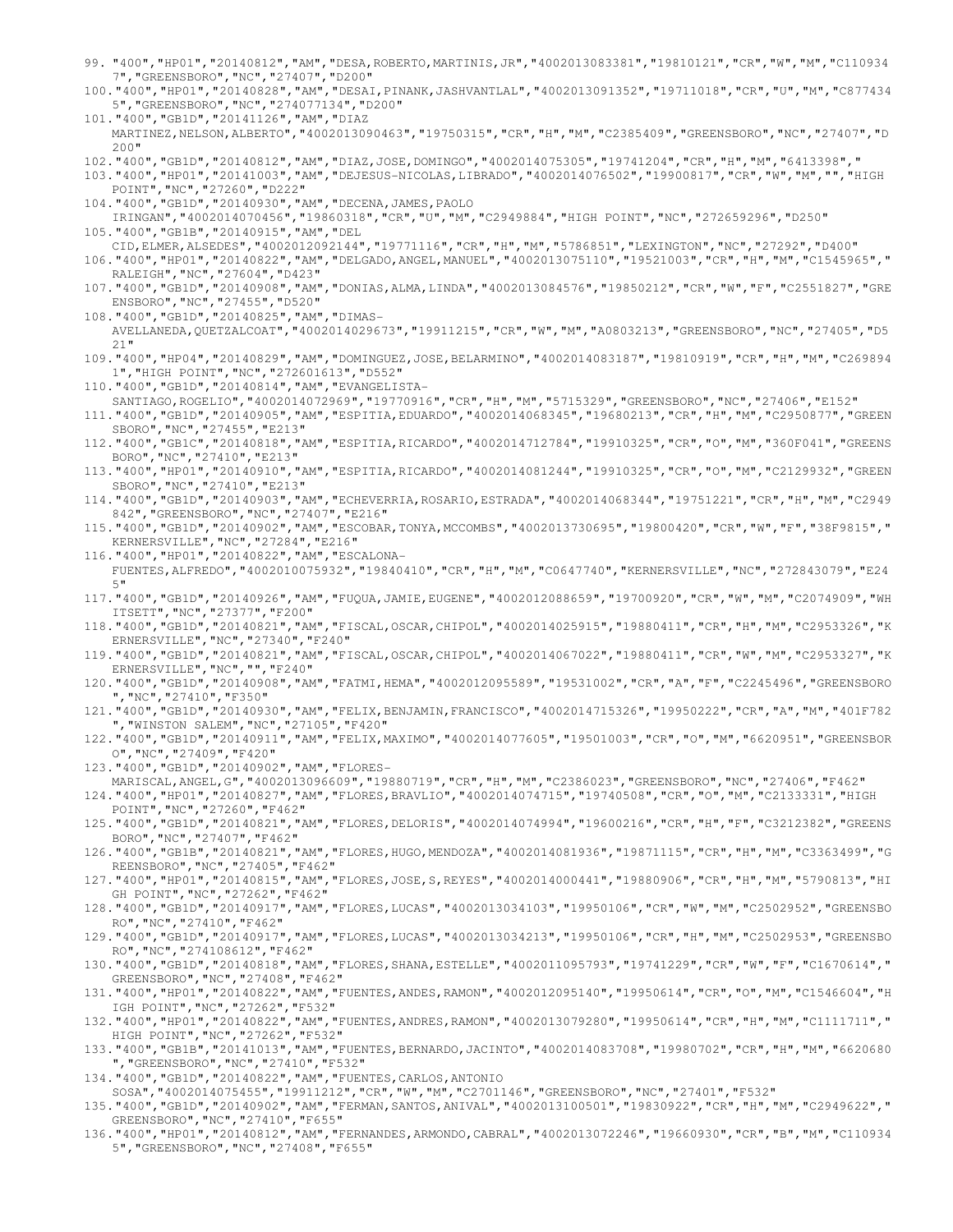- 137."400","HP01","20140908","AM","GAVITO,JORGE,LUIS,LAGUNES","4002014000700","19791125","CR","W","M","C21297 07","HIGH POINT","NC","27262","G130"
- 138."400","GB1D","20140825","AM","GASPAR,ISIDRO","4002014075833","19660515","CR","H","M","6620879","LEXINGTO .<br>N", "NC", "27292", "G216"
- 139."400","GB1D","20140819","AM","GADDIS,CIERRA,ANN","4002013034360","19940302","CR","O","F","C2551454","ASH EBORO","NC","272033928","G320"
- 140."400","HP01","20140820","AM","GUTIERREZ,ADAN,LEON","4002014075781","19880402","CR","W","M","C2132988","H IGH POINT","NC","27265","G362"
- 141."400","GB1D","20140903","AM","GUTIERREZ,ALISON","4002014067300","19930614","CR","H","F","","GREENSBORO", "NC","27410","G362"
- 142."400","GB1D","20140903","AM","GUTIERREZ,ALISON","4002014067301","19930614","CR","H","F","","GREENSBORO", "NC","27410","G362"
- 143."400","GB1D","20140903","AM","GUTIERREZ,ALISON","4002014067302","19930614","CR","H","F","C2550741","GREE NSBORO","NC","27410","G362"
- 144."400","GB1D","20140908","AM","GUTIERREZ,FERNANDO,JR","4002013100508","19930803","CR","H","M","C2702144", "GREENSBORO","NC","274073608","G362"
- 145."400","GB1D","20140819","AM","GUADARRAMA,JAVIER","4002014066519","19910131","CR","H","M","C1276754","YAD KINVILLE","NC","270557368","G365"
- 146."400","HP01","20140826","AM","GALINDO,ANGEL,RICARDO","4002014069689","19950415","CR","H","M","C2950778", "GREENSBORO","NC","27406","G453"
- 147."400","HP01","20140820","AM","GALLARDO,CARLOS
- GAZARIN,JUAN","4002013080197","19701029","CR","W","M","C1109313","HIGH POINT","NC","27260","G463"
- 148."400","GB1D","20140903","AM","GOMEZ,DIEGO,MAURICIO","4002013071038","19680923","CR","W","M","C2384221"," BROWNS SUMMIT","NC","27214","G520"
- 149."400","GB1D","20140826","AM","GOMEZ,JOSE,MELVIN","4002013085387","19780510","CR","H","M","C2500573","GRE ENSBORO","NC","27407","G520"
- 150."400","GB1D","20140912","AM","GOMEZ,JOSE,MELVIN","4002014066611","19780510","CR","H","M","C2383965","GRE ENSBORO","NC","27407","G520"
- 151."400","GB1D","20140826","AM","GOMEZ,JUAN,MARTIN","4002012046139","19910930","CR","W","M","C1528265","GRE ENSBORO","NC","27408","G520"
- 152."400","GB1B","20140905","AM","GOMEZ,SAUL,RUIZ","4002014080109","19810116","CR","H","M","C2951154","GREEN SBORO","NC","27401","G520"
- 153."400","GB1B","20140902","AM","GOWENS,NEHEMIAH,JEFFERSON,JR","4002014083101","19790711","CR","B","M","C32 12679","GREENSBORO","NC","27405","G520"
- 154."400","HP01","20140903","AM","GONZALES,ROBERTO,DAVILLIA","4002013099300","19671103","CR","W","M","C15459 50","HIGH POINT","NC","27262","G524"
- 155."400","GB2C","20140917","AM","GONZALEZ-
- CASTRO,MODESTO","4002013087449","19920704","CR","O","M","C2383953","REIDSVILLE","NC","27320","G524"
- 156."400","GB1D","20140919","AM","GONZALEZ,CARLOS","4002014075240","19770919","CR","W","M","C2632037","GREEN SBORO","NC","27405","G524"
- 157."400","GB1D","20140902","AM","GONZALEZ,CHRISTOPHER,FERNAND","4002013093466","19871117","CR","W","M","C25 50517","GREENSBORO","NC","274072246","G524"
- 158."400","GB1D","20140910","AM","GONZALEZ,GABINO,GRAJALES","4002014075246","19760219","CR","H","M","5788982 ","GREENSBORO","NC","27407","G524"
- 159."400","GB1D","20140905","AM","GONZALEZ,GERARDO,GALINDO","4002013099864","19600506","CR","O","M","5788966 ","GREENSBORO","NC","27407","G524"
- 160."400","GB1D","20141020","AM","GONZALEZ,JOSE,ALFREDO,YANEZ","4002013087560","19800319","CR","H","M","5791 652","HIGH POINT","NC","27260","G524"
- 161."400","HP01","20140902","AM","GONZALEZ,JUVENTINO","4002013093448","19840125","CR","H","M","C1547616","HI GH POINT","NC","27260","G524"
- 162."400","GB1D","20141007","AM","GONZALEZ,LUIS,ALBERTO
- PEREZ","4002013092742","19800125","CR","H","M","C2550516","HAW RIVER","NC","272589541","G524"
- 163."400","GB1D","20140930","AM","GONZALEZ,SAUL","4002013734850","19951123","CR","H","M","58F5981","GREENSBO RO","NC","27407","G524"
- 164."400","HP04","20140909","AM","GONZALEZ,TOMAS,DE
- JESUS","4002010083886","19650919","CR","W","F","C0646302","HIGH POINT","NC","27260","G524"
- 165."400","GB1D","20141103","AM","GOMEZ-MACEDO,ABAD","4002013091217","19730602","CR","H","M","6281830","LA GRANGE","NC","285517275","G525"
- 166."400","GB1D","20140908","AM","GARCIA,ABEL,SALAZAR","4002014030271","19751010","CR","H","M","C3210117","S UMMERFIELD","NC","27358","G620"
- 167."400","GB1D","20140908","AM","GARCIA,ABEL,SALAZAR","4002014075967","19751010","CR","H","M","C3210116","S UMMERFIELD","NC","273589028","G620"
- 168."400","HP01","20140821","AM","GARCIA,ARIEL","4002013073802","19750412","CR","O","M","C1112204","THOMASVI LLE","NC","27360","G620"
- 169."400","GB1D","20140924","AM","GARCIA,BALTAZAR,SALAZAR","4002012076674","19780220","CR","H","M","C2074959 ","SUMMERFIELD","NC","273589074","G620"
- 170."400","GB1D","20140924","AM","GARCIA,BALTAZAR,SALAZAR","4002012705864","19780220","CR","H","M","F074866" ,"SUMMERFIELD","NC","27358","G620"
- 171."400","GB1D","20140924","AM","GARCIA,BALTAZAR,SALAZAR","4002013028762","19780220","CR","H","M","C2402840 ","SUMMERFIELD","NC","273589074","G620"
- 172."400","GB1D","20140822","AM","GARCIA,ERASTO,HERMANDEZ","4002013096090","19880117","CR","H","M","6281836" ,"GREENSBORO","NC","27407","G620"
- 173."400","GB1D","20140820","AM","GARCIA,ESMERALDA,DIAZ","4002014028189","19931102","CR","H","F","C2549621", "EAGLE SPRINGS","NC","272428228","G620"
- 174."400","HP01","20140915","AM","GARCIA,JESUS,MORALES","4002011002673","19880312","CR","W","M","C1544152"," HIGH POINT","NC","27260","G620"
- 175."400","HP01","20141016","AM","GARCIA,JOSE,MANUEL","4002014079514","19870310","CR","H","M","C2698928","HI GH POINT","NC","27260","G620"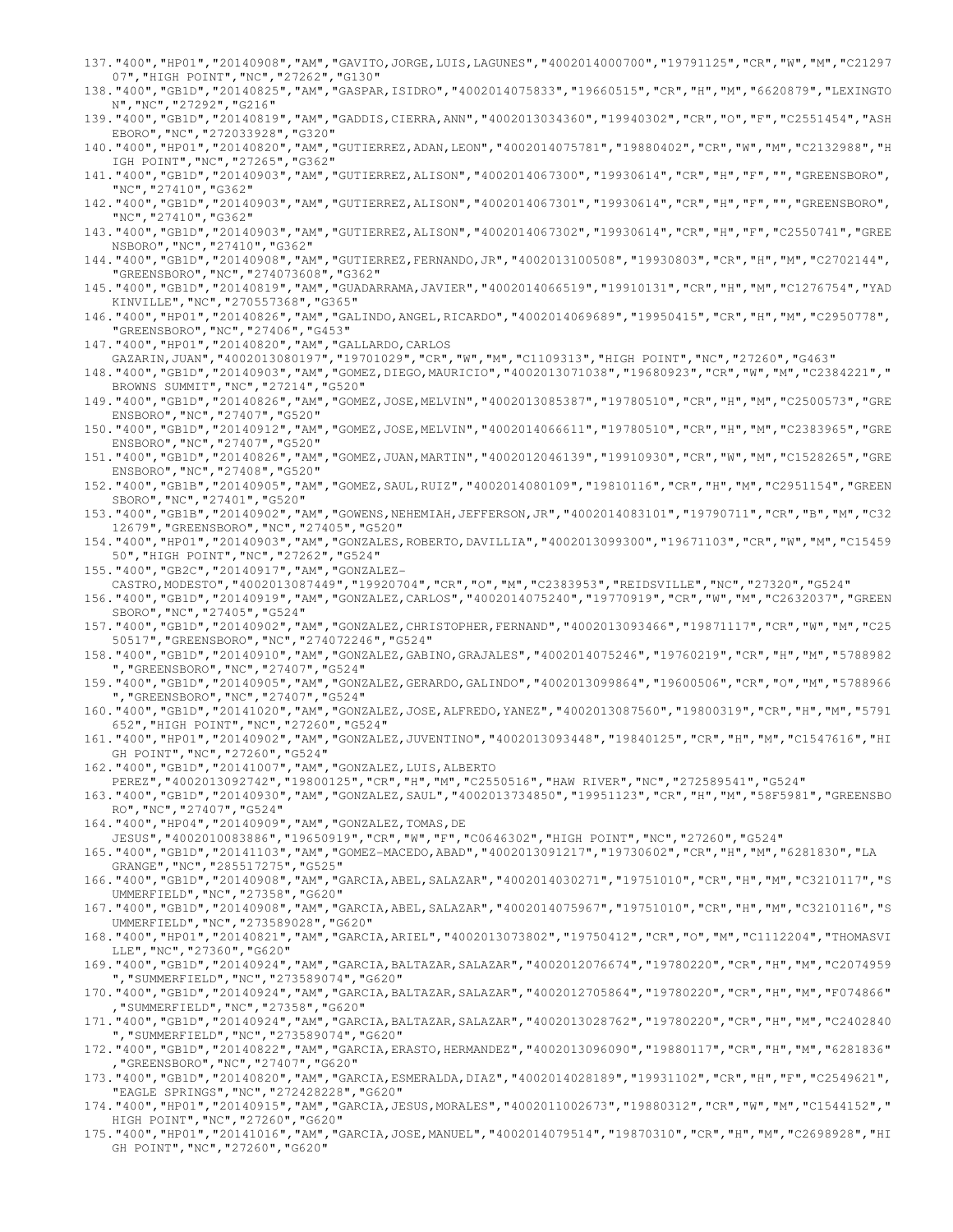- 176."400","GB1D","20141031","AM","GARCIA,SERAFIN,SALAZAR","4002012068603","19700726","CR","O","M","5581123", "GREENSBORO","NC","27407","G620"
- 177."400","HP04","20140912","AM","GARCIA,VICTOR,GALLARDO","4002014083701","19870801","CR","W","M","6621080", "GREENSBORO","NC","27407","G620"
- 178."400","GB1D","20141016","AM","GARCIA,VICTOR,PINACHO","4002014080012","19881228","CR","H","M","6620833"," GREENSBORO","NC","27405","G620"
- 179."400","GB1D","20140902","AM","GARCIA-
- MUNOZ,EVER","4002014077781","19771201","CR","H","M","6620890","DULUTH","GA","","G625"
- 180."400","GB1D","20140923","AM","GARCIA-
- HARRISON,SHANTE,D","4002014030089","19921201","CR","B","F","C3138279","GREENSBORO","NC","27405","G626" 181."400","HP01","20141001","AM","GIORDANO,CHRISTIAN","4002013083986","19890609","CR","O","M","C1546446","HI
- GH POINT","NC","27265","G635" 182."400","GB1B","20140829","AM","GRANDE-
- MORALES,HIGINIO","4002014082596","19830111","CR","H","M","C3292969","GREENSBORO","NC","27410","G653"
- 183."400","GB1D","20140905","AM","GRANILLO,CESAR,M","4002014080106","19840220","CR","O","M","6620954","GREEN SBORO","NC","27403","G654"
- 184."400","GB1D","20140821","AM","GUERRER,MARIO","4002013042201","19890522","CR","W","M","C2502586","SUMMERF IELD","NC","27358","G660"
- 185."400","HP01","20140903","AM","GUERRERO,DENYS,OMAR

CABRERA","4002014074678","19930726","CR","W","M","C1546969","HIGH POINT","NC","27260","G660"

- 186."400","GB1D","20140916","AM","GUERRERO,NARANJO,PORFIRIO","4002014032165","19860911","CR","W","M","C32930 91","GREENSBORO","NC","27401","G660"
- 187."400","GB1D","20140916","AM","GUERRERO,NARANJO,PORFIRIO","4002014080179","19860911","CR","H","M","C32930 90","GREENSBORO","NC","27401","G660"
- 188."400","GB1D","20140827","AM","GUERRERO-
- VAZQUEZ,ELIO,GONZAL","4002014075077","19840311","CR","W","M","C2631350","GREENSBORO","NC","27405","G661" 189."400","GB1D","20140822","AM","HE SA,NGUN,AUNG","4002013100977","19821015","CR","A","M","C2632360","SAINT LOUIS","MO","63116","H000"
- 190."400","HP01","20140925","AM","HAFEEZ,AHMED,WAILALY

MOHAMED","4002013085266","19960810","CR","W","M","C1111083","HIGH POINT","NC","27265","H120" 191."400","GB1D","20140909","AM","HIDALGO-

- GODINEZ,ELIO","4002013718272","19760220","CR","H","M","9F72789","BROWNS SUMMIT","NC","27214","H342" 192."400","GB1D","20140910","AM","HOANG,PHILONG,STEVE","4002013100859","19881015","CR","A","M","C2949660","O AK RIDGE","NC","273109859","H520"
- 193."400","HP01","20140910","AM","HONG,UPYO","4002013082849","19540327","CR","A","M","C2028417","JAMESTOWN", "NC","27282","H520"
- 194."400","GB1D","20140827","AM","HUERTA,ALEXIS,HURTURO","4002013073697","19881231","CR","H","M","5788205"," GREENSBORO","NC","27407","H630"
- 195."400","HP01","20140909","AM","HERNANDEZ-
- GOMEZ,JOSE,ANTONIO","4002014069953","19910613","CR","O","M","C2952754","HIGH POINT","NC","27263","H655" 196."400","HP01","20140812","AM","HERNANDEZ-
- JAVIER,OLVIN,MULLI","4002013098496","19800620","CR","W","M","C0645815","HIGH POINT","NC","27265","H655" 197."400","GB1D","20140903","AM","HERNANDEZ-
- ROBLES,PEDRO","4002014072253","19860910","CR","H","M","C3138032","THOMASVILLE","NC","27360","H655"
- 198."400","HP01","20140827","AM","HERNANDEZ,ARMANDO","4002013094758","19860904","CR","U","M","C1546818","THO MASVILLE","NC","27360","H655"
- 199."400","GB1D","20140829","AM","HERNANDEZ,DEMETRIO","4002013041926","19800409","CR","H","M","C2551594","GR EENSBORO","NC","274073631","H655"
- 200."400","GB1D","20140829","AM","HERNANDEZ,DEMETRIO,VELAZQUEZ","4002013099879","19820409","CR","H","M","C25 51593","GREENSBORO","NC","27409","H655"
- 201."400","GB1D","20140908","AM","HERNANDEZ,EDUVIGES","4002013093538","19781017","CR","H","M","C2550351","GR EENSBORO","NC","27405","H655"
- 202."400","GB1D","20140827","AM","HERNANDEZ,JESUS,GARCIA","4002013096465","19760131","CR","H","M","C1669255" ,"RANDLEMAN","NC","27317","H655"
- 203."400","GB1D","20140912","AM","HERNANDEZ,JOSE,OVIDIO","4002014076429","19770824","CR","H","M","C2548472", "GREENSBORO","NC","27406","H655"
- 204."400","GB1D","20140812","AM","HERNANDEZ,JUAN,CORCHADO","4002014070080","19790306","CR","O","M","4051175" ,"GREENSBORO","NC","27405","H655"
- 205."400","GB1D","20140930","AM","HERNANDEZ,LUIS,MIGUAL","4002014068384","19910510","CR","H","M","C2949844", "HIGH POINT","NC","27265","H655"
- 206."400","HP01","20140821","AM","HERNANDEZ,MIGUEL","4002014072255","19790109","CR","H","M","C2131791","HIGH POINT","NC","27260","H655"
- 207."400","HP01","20141103","AM","HERNANDEZ,MIGUEL","4002014076839","19790109","CR","H","M","C1546616","HIGH POINT","NC","27260","H655"
- 208."400","GB1D","20140903","AM","HERNANDEZ,MISAEL","4002013100519","19911031","CR","O","M","C2550569","ARCH DALE","NC","27263","H655"
- 209."400","GB1D","20140822","AM","HERNANDEZ,NORMA,RACHEL","4002013074227","19860901","CR","W","F","5791645", "OAK RIDGE","NC","273109630","H655"
- 210."400","GB1A","20140903","PM","HERNANDEZ,OSCAR","4002014721305","19831003","CR","H","M","665F766","GREENS BORO","NC","27405","H655"
- 211."400","GB1D","20140908","AM","HERNANDEZ,RODELINA,RAMIREZ","4002014074905","19840119","CR","H","F","C3211 378","GREENSBORO","NC","274075626","H655"
- 212."400","HP01","20140910","AM","HERNANDEZ,SHANTINA,ANN","4002012074423","19850312","CR","H","F","C9791799" ,"HIGH POINT","NC","27260","H655"
- 213."400","GB1D","20140926","AM","HERNANDEZ,SIMON,MALDONADO","4002013091095","19780506","CR","H","M","641372 1","GREENSBORO","NC","274552326","H655"
- 214."400","HP01","20140829","AM","HERNANDEZ,STEVE,WILLIAM","4002014069300","19920318","CR","H","M","C3022477 ","HOPE MILLS","NC","28348","H655"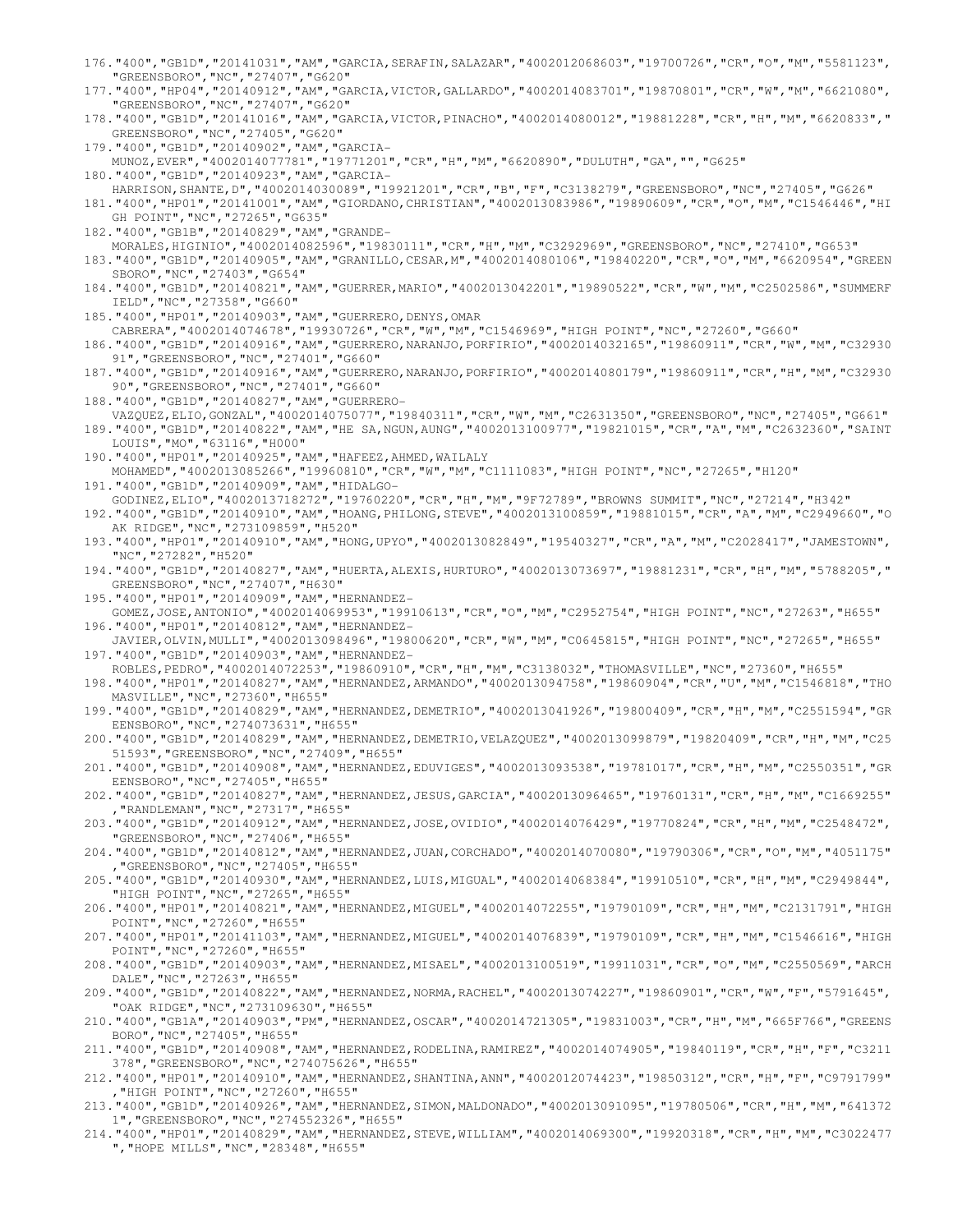- 215."400","GB1D","20141001","AM","HERNANDEZ,VENANCIO,J","4002014073646","19820629","CR","H","M","C2631832"," OAK RIDGE","NC","27310","H655"
- 216."400","GB1D","20140815","AM","HERNANDEZ,VICTORIA,DANIELLE","4002013092737","19840201","CR","W","F","C255 0326","REIDSVILLE","NC","27320","H655"
- 217."400","GB1D","20140811","AM","HERRERA-
- GARCIA,ISRAEL","4002013069362","19911223","CR","H","M","C2384214","GREENSBORO","NC","27406","H662"
- 218."400","GB1D","20140819","AM","IHBAIS,GHASSAN,KHALIL","4002014077620","19890621","CR","U","M","C3138318", "GREENSBORO","NC","27407","I120"
- 219."400","GB1D","20140930","AM","IBRAHIM,ABUELGASIM","4002012067973","19761001","CR","B","M","5778465","GRE ENSBORO","NC","27407","I165"
- 220."400","GB1D","20141016","AM","ISSA,ISMAEL,MAMADOU","4002014069169","19840124","CR","B","M","C2383574","G REENSBORO","NC","27405","I200"
- 221."400","HP01","20140827","AM","ILYASULLAH,FNU","4002012001997","19820903","CR","O","M","C1546801","ARCHDA LE","NC","27263","I424"
- 222."400","GB1D","20141001","AM","INTRIAGO
- IBARRA,JONATHAN,FAB","4002014074329","19900511","CR","U","M","C3138227","GREENSBORO","NC","274077549","I 536"
- 223."400","GB1B","20140819","AM","JAVAID,RIZWAN,AHMED","4002014032596","19790903","CR","W","M","C3134351","E DEN","NC","27288","J130"
- 224."400","GB1B","20140819","AM","JAVAID,RIZWAN,AHMED","4002014081345","19790903","CR","W","M","C2950151","E DEN","NC","27288","J130"
- 225."400","GB1B","20140915","AM","JASSO,FERNANDO","4002014083647","19631208","CR","H","M","C3292909","GREENS BORO","NC","27405","J200"
- 226."400","HP01","20140820","AM","JOJ,SABINO,CORONADO","4002013090392","19820429","CR","W","M","C1108492","H IGH POINT","NC","27260","J200"
- 227."400","GB1D","20140826","AM","JAIMES,ANTONIO,JAIMES","4002013073028","19840930","CR","H","M","5786357"," LEXINGTON","NC","27292","J520"
- 228."400","GB1D","20140825","AM","K,TUONG","4002014077689","19900407","CR","U","M","C2702410","GREENSBORO"," NC","274075927","K000"
- 229."400","GB1B","20140826","AM","KOLEV,MARIO,KRASIMIROV","4002014082547","19900815","CR","W","M","C3138441" ,"GREENSBORO","NC","274104193","K410"
- 230."400","GB1B","20140826","AM","KOLEV,MARIO,KRASIMIROV","4002014721148","19900815","CR","W","M","677F164", "GREENSBORO","NC","27410","K410"
- 231."400","HP01","20140923","AM","KHAN,ABU,BAKR","4002011001823","19681128","CR","O","M","5786160","JAMESTOW N","NC","27282","K500"
- 232."400","GB1D","20140903","AM","KIM,YEONG,UK","4002014070370","19840121","CR","O","M","C2949847","WINTERVI LLE","NC","28590","K500"
- 233."400","GB1D","20140915","AM","KIM,YOUNG","4002013067380","19660922","CR","A","M","C2387658","ELLICOTT CITY","MD","21043","K500"
- 234."400","GB1D","20140903","AM","KWON,SOON,CHEUN","4002013066125","19750305","CR","U","M","C2384204","WINST ON SALEM","NC","27105","K500"
- 235."400","GB1D","20140825","AM","KIMBER,DAMIAN,LAMONT","4001995074271","19781117","CR","O","M","6653315","G REENSBORO","NC","27407","K516"
- 236."400","GB1D","20140827","AM","KHAMALA,EMMANUEL,NANA-

YAW,W","4002014708126","19941124","CR","B","M","059F377","GREENSBORO","NC","27410","K540"

- 237."400","GB1D","20140821","AM","KSOR,BUIN,F","4002013078082","19811231","CR","A","M","C2498601","GREENSBOR O","NC","27405","K600"
- 238."400","GB1D","20140819","AM","KIRBY,JAMAL,ZAKEE","4002014071412","19881117","CR","B","M","C3136353","CLI MAX","NC","27233","K610"
- 239."400","HP01","20141001","AM","KROPIRA,CHARLES,AUGUSTA","4002011094513","19660210","CR","W","M","C0647714 ","THOMASVILLE","NC","273607618","K616"
- 240."400","HP04","20140811","AM","KARKI,CHANDRA,BAHADUR","4002014082008","19920720","CR","O","M","C2952766", "WINSTON SALEM","NC","27104","K620"
- 241."400","GB2C","20140828","AM","LOPEZ,LEIGHTON,THOMAS","4002013080304","19900705","CR","W","M","","GREENSB ORO","NC","27409","L120"
- 242."400","GB1D","20140812","AM","LOPEZ,LISA,ANN","4002003049050","19670401","CR","W","F","2449786","GRAHAM" ,"NC","27253","L120"
- 243."400","GB1D","20140812","AM","LOPEZ,LISA,ANN","4002003096465","19670401","CR","W","F","2449785","GRAHAM" ,"NC","272530000","L120"
- 244."400","GB1D","20141205","AM","LOPEZ,MARINO,MIJANGOS","4002013025327","19730303","CR","W","M","C2500877", "GREENSBORO","NC","27405","L120"
- 245."400","GB1D","20141205","AM","LOPEZ,MARINO,MIJANGOS","4002010090912","19730303","CR","W","M","C1147414", "GREENSBORO","NC","27405","L120"
- 246."400","GB1D","20141205","AM","LOPEZ,MARINO,MIJANGOS","4002013085747","19730303","CR","H","M","C2072940", "GREENSBORO","NC","27405","L120"
- 247."400","GB1D","20141205","AM","LOPEZ,MARINO,MIJANGOS","4002013076674","19730303","CR","H","M","C2500876", "GREENSBORO","NC","27405","L120"
- 248."400","GB1D","20140911","AM","LOPEZ,MARVIN,GARCIA","4002014068367","19740911","CR","H","M","5715325","GR EENSBORO","NC","27407","L120"
- 249."400","HP01","20140908","AM","LOPEZ,RICARDO","4002012070495","19940104","CR","H","M","C1113455","SILER CITY","NC","27344","L120"
- 250."400","GB1D","20140916","AM","LOPEZ,YOVANI","4002012025687","19870807","CR","O","M","C2245635","REIDSVIL LE","NC","273209119","L120"
- 251."400","GB1D","20140930","AM","LOPEZ-
- LOPEZ,LUIS,ANTONIO","4002014068757","19781022","CR","W","M","C2949721","GREENSBORO","NC","27407","L124" 252."400","GB1D","20140903","AM","LEYVA-
- REYES,YUNIOR","4002014075302","19760409","CR","W","M","C2704265","GREENSBORO","NC","27407","L162"
- 253."400","GB1B","20140821","AM","LAZO,REINA,YESENIA","4002014081813","19770224","CR","H","F","C2502593","GR EENSBORO","NC","27410","L200"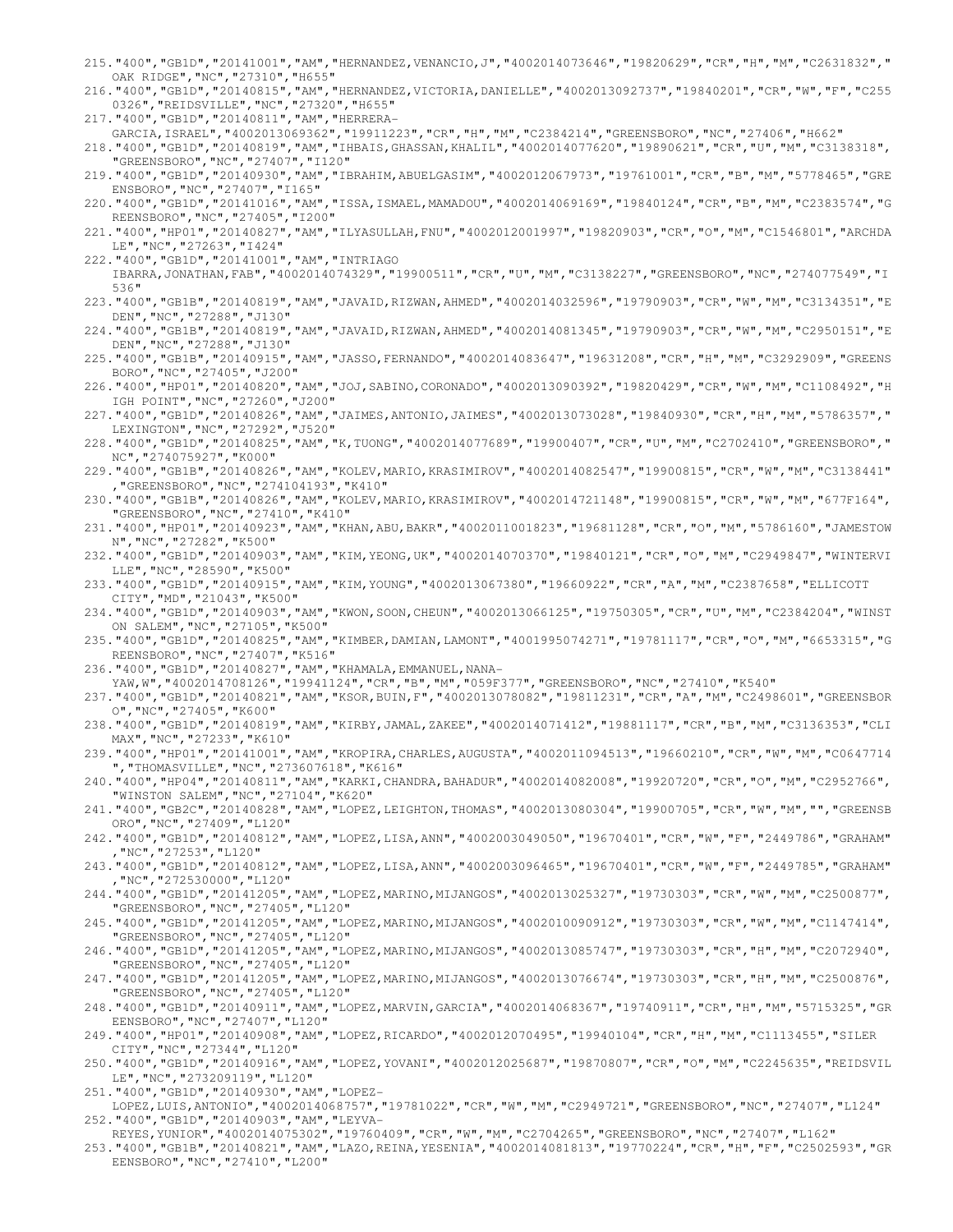- 254."400","GB2C","20140925","AM","LUIS,ULISES,ACEVEDO","4002013094022","19911028","CR","H","M","C2298457","G REENSBORO","NC","27405","L200"
- 255."400","GB1B","20140902","AM","LUCAS,LEONEL,LEON","4002014083154","19710412","CR","H","M","C3363549","GRE ENSBORO","NC","27406","L220"
- 256."400","GB1D","20140926","AM","LAGUNES,GUADALUPE,HERRERA","4002014066966","19781213","CR","H","M","C27042 53","GREENSBORO","NC","27407","L252"
- 257."400","GB1D","20141028","AM","LEON
- ABARCA,EZEQUIL","4002013084060","19880907","CR","H","M","C2125550","GREENSBORO","NC","27407","L500"
- 258."400","HP01","20140903","AM","LANDEROS,GUADALUPE,JOSEPH","4002013100917","19940223","CR","I","M","C23860 60","GREENSBORO","NC","27410","L536"
- 259."400","GB1D","20140905","AM","LUNAR,AGUSTIN,CERVANTES","4002014075317","19860417","CR","H","M","5788983" ,"GREENSBORO","NC","27405","L560"
- 260."400","GB1D","20140819","AM","MAYO,INOCENTE,HERNANDEZ","4002014075957","19691228","CR","H","M","6621027" ,"GREENSBORO","NC","274067408","M000"
- 261."400","GB1D","20141016","AM","MAYO,MARLON,LOPEZ","4002012098477","19860826","CR","H","M","C2384062","GRE ENSBORO","NC","274055022","M000"
- 262."400","GB1D","20141016","AM","MAYO,MARLON,LOPEZ","4002011085570","19860826","CR","H","M","5786261","GREE NSBORO","NC","274055022","M000"
- 263."400","HP04","20140811","AM","MAJHI,SUK,RAJ","4002014082023","19910101","CR","O","M","C2952767","HIGH POINT","NC","27260","M200"
- 264."400","GB1D","20140821","AM","MEJIA,AGUSTIN,SANTOS","4002014031335","19741013","CR","W","M","C3214529"," KERNERSVILLE","NC","27284","M200"
- 265."400","GB1D","20140821","AM","MEJIA,AGUSTIN,SANTOS","4002014078952","19741013","CR","W","M","C3214530"," KERNERSVILLE","NC","27284","M200"
- 266."400","GB1B","20140923","AM","MEJIA,PRINCESS,CELESTE","4002014083752","19960116","CR","W","F","C2952029" ,"HIGH POINT","NC","27265","M200"
- 267."400","GB1D","20141028","AM","MESA,JUAN,GULLERMO","4002014080596","19580410","CR","H","M","C3363527","GR EENSBORO","NC","274093095","M200"
- 268."400","GB1D","20140909","AM","MACIAS,JOSE,RAMON","4002014072955","19900111","CR","O","M","6413392","GREE NSBORO","NC","27407","M220"
- 269."400","GB1D","20140926","AM","MOSCATEL,ALBERT,NEISO","4002014073124","19640307","CR","W","M","C2499916", "MERCER ISLAND","WA","98040","M234"
- 270."400","HP01","20140910","AM","MACDONALD,ANTOINE,MONTELL","4002014080607","19781014","CR","B","M","C26987 02","DURHAM","NC","27701","M235"
- 271."400","HP01","20140902","AM","MIZULA,MICHAL","4002013087572","19890625","CR","W","M","C1111947","HIGH POINT","NC","27265","M240"
- 272."400","HP01","20140820","AM","MJALLI,SAMIR,ADNAN

MUKHAIBER","4002012076334","19920327","CR","W","M","C1545732","OAK RIDGE","NC","273109521","M240"

- 273."400","HP01","20140820","AM","MJALLI,SAMIR,ADNAN,MUKHAIBE","4002012713095","19920327","CR","W","M","F376 133","OAK RIDGE","NC","27310","M240"
- 274."400","GB1D","20140820","AM","MIJANGOS,DANIEL,MALDONADO","4002014078319","19840103","CR","H","M","662055 4","HAMPSTEAD","NC","284433684","M252"
- 275."400","GB1D","20140822","AM","MATIAS,DALIA","4002014078326","19820908","CR","H","F","C3293078","BURLINGT ON","NC","27215","M320"
- 276."400","GB1D","20140821","AM","MEDZVELIYA,LIDIYA,YEFIMOVNA","4002014074161","19611117","CR","W","F","C320 9282","GREENSBORO","NC","274071147","M321"
- 277."400","GB1D","20140818","AM","MATEO-
- LAZARO,JOSE,L","4002014074104","19910921","CR","O","M","5729932","KERNERSVILLE","NC","27284","M342"
- 278."400","GB1D","20140818","AM","MEDRANO,EDGAR,VIZCALLA","4002014026960","19960904","CR","H","M","C2881858" ,"GIBSONVILLE","NC","27249","M365"
- 279."400","HP01","20140813","AM","MELGAR-NUNEZ,ERICK
- A","4002014074754","19840515","CR","O","M","C2129129","HIGH POINT","NC","27260","M426"
- 280."400","HP01","20141028","AM","MOLINA,WILMER,ROBERTO","4002013080656","19890117","CR","W","M","C2400130", "GREENSBORO","NC","27407","M450"
- 281."400","GB1D","20140922","AM","MIL-MALAGE,GEREMIAS","4002013093471","19900914","CR","H","M","C2386126","GREENSBORO","NC","27407","M454"
- 282."400","GB1D","20141001","AM","MAANAKI,ALI,HASSAN","4002013089852","19910810","CR","O","M","C2400162","GR EENSBORO","NC","27407","M520"
- 283."400","GB1D","20140821","AM","MENCIAS,ABEL,ALTAMIRANO","4002013032989","19760728","CR","H","M","C1580472 ","BROWNS SUMMIT","NC","27214","M522"
- 284."400","HP01","20140910","AM","MENCIAS,STELLA,VERDIN","4002012071288","19700501","CR","W","F","C0648248", "CHAPEL HILL","NC","27514","M522"
- 285."400","HP01","20140818","AM","MANGTHUNG,VAN,LANG
- AUNG","4002012075347","19880212","CR","A","M","C1545534","HIGH POINT","NC","27262","M523"
- 286."400","GB1D","20140820","AM","MONTOYA,ARNOLD,LEE,JR","4002013067493","19730512","CR","H","M","6281301"," MC LEANSVILLE","NC","27301","M530"
- 287."400","GB1D","20140813","AM","MONTOYA,JOSE,ANTONIO","4002014075671","19871220","CR","W","M","C2951058"," STOKESDALE","NC","27357","M530"
- 288."400","HP01","20140910","AM","MONTOYA,JOSE,ANTONIO","4002012001523","19871220","CR","W","M","C1547627"," STOKESDALE","NC","27357","M530"
- 289."400","HP01","20140924","AM","MONTOYA,JOSE,ANTONIO","4002012078016","19871220","CR","H","M","C1110735"," STOKESDALE","NC","27357","M530"
- 290."400","GB1D","20140912","AM","MONTOYA,JOSE,LA-
- TORRE","4002013087768","19880415","CR","H","M","C2548455","GREENSBORO","NC","27409","M530"
- 291."400","GB1D","20141006","AM","MONTOYA,JUAN,PABLO","4002014073824","19940613","CR","W","M","C3209631","GR EENSBORO","NC","27408","M530"
- 292."400","HP01","20140820","AM","MUHAMMAD,ALI","4002014069250","19770101","CR","A","M","C2131680","HIGH POINT","NC","272624050","M530"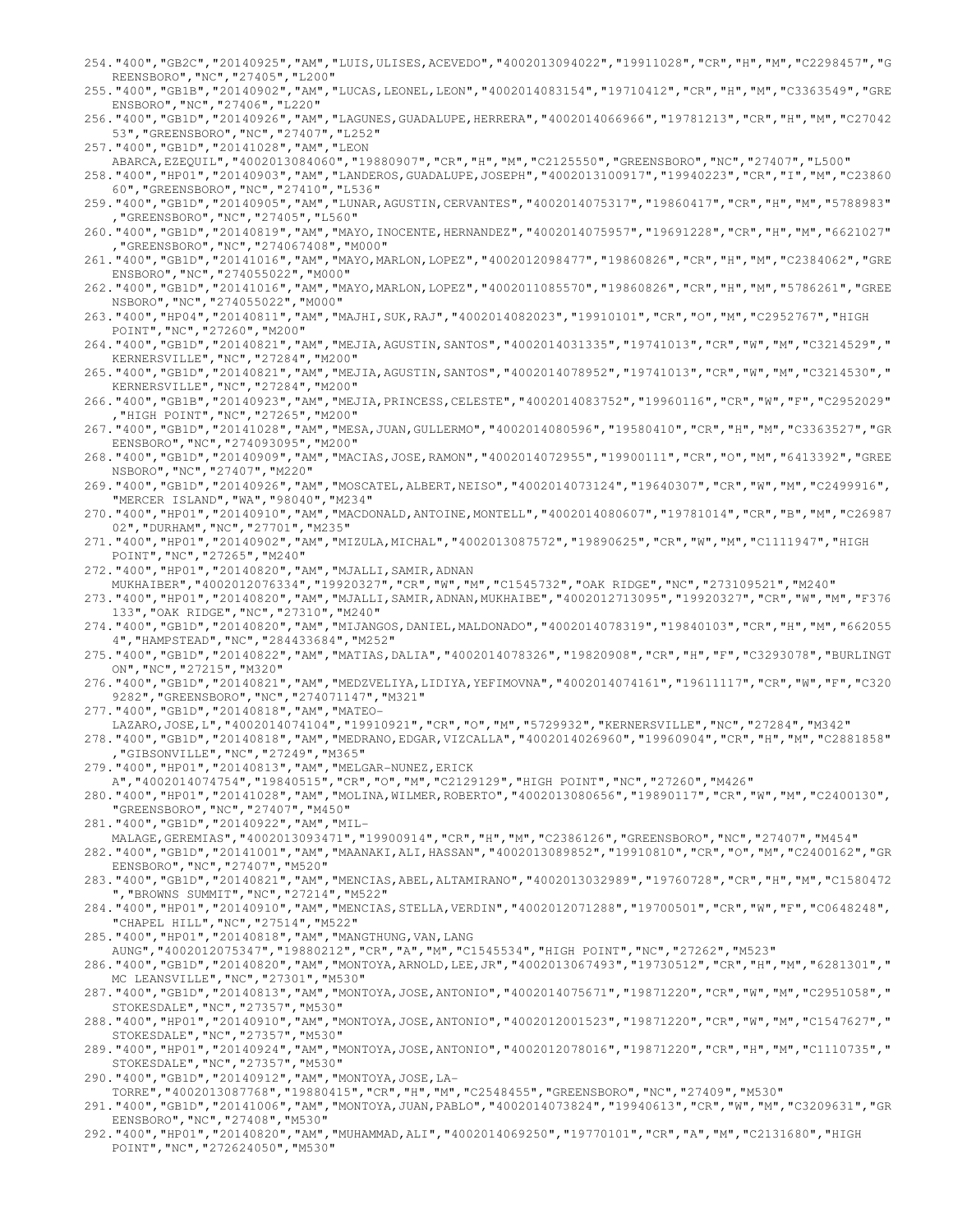- 293."400","HP01","20140830","AM","MUHAMMAD,KHALIL","4002013068648","19630525","CR","B","M","C1546761","HIGH POINT","NC","27265","M530"
- 294."400","GB1B","20140825","AM","MUHAMMAD,WARITH,FARAD","4002013076416","19890523","CR","B","M","C2387368", "WINSTON SALEM","NC","27101","M530"
- 295."400","GB1D","20140819","AM","MENDEZ-CARILLO,ERICK,ALEJAND","4002014078999","19910417","CR","W","M","C2950961","GREENSBORO","NC","27405","M53 2"
- 296."400","GB1D","20140812","AM","MENDEZ,ALVARO,DANILO,GARCIA","4002013091828","19810120","CR","H","M","5788 733","BURLINGTON","NC","27215","M532"
- 297."400","GB1D","20140812","AM","MENDEZ,FIDENCIO,DIAZ","4002013094075","19841218","CR","H","M","C2386113"," GREENSBORO","NC","27405","M532"
- 298."400","GB1D","20141029","AM","MENDEZ,JOSE

LUIS,HERERA","4002014079384","19641120","CR","H","M","C3138340","GREENSBORO","NC","27403","M532"

- 299."400","GB1D","20140829","AM","MENDEZ,JUAN,MANUEL","4002014068378","19920624","CR","H","M","C2952377","GR EENSBORO","NC","27406","M532"
- 300."400","GB3C","20140825","AM","MONTES,CEASAR,IVAN","4002012097640","19821012","CRS","H","M","","GREENSBOR O","NC","27409","M532"
- 301."400","GB3C","20140825","AM","MONTES,CESAR,IVAN","4002013085274","19821012","CRS","H","M","C2124950","GR EENSBORO","NC","27409","M532"
- 302."400","GB3C","20140825","AM","MONTES,CESAR,IVAN","4002013085273","19821012","CRS","H","M","","GREENSBORO ","NC","27409","M532"
- 303."400","GB1D","20140814","AM","MENDIETA,DERLY,EMILCE

DAZA","4002013082744","19760405","CR","U","F","C2500716","GREENSBORO","NC","274552245","M533"

- 304."400","GB1D","20140909","AM","MONTENEGRO,SANDRO,FLORES","4002011068340","19780225","CR","O","M","C019481 6","GREENSBORO","NC","27406","M535"
- 305."400","GB1D","20141103","AM","MONDRAGON,ADOLFO,GAMBOA","4002014066995","19740712","CR","O","M","6281333" ,"BROWNS SUMMIT","NC","27214","M536"
- 306."400","GB99","20140811","PM","MONROY-

ISLAS,RODOLFO,ADALBE","4002014083745","19870423","CR","H","M","","GREENSBORO","NC","27407","M562"

- 307."400","HP04","20140919","AM","MARQUEZ,MARICELLA","4002013082655","19810808","CR","W","F","C1546772","HIG H POINT","NC","27265","M622"
- 308."400","GB1B","20140812","AM","MERCADO,MICHAEL,ANTHONY","4002014080552","19890302","CR","O","M","C3138360 ","LIBERTY","NC","27298","M623"
- 309."400","GB1C","20140815","AM","MORACHIMEL,URIEL","4002013733692","19940906","CR","O","M","56F1964","WINST ON SALEM","NC","27127","M625"
- 310."400","GB1D","20140902","AM","MARTINEZ-

VILLANUEVA,ALVARO","4002014069950","19821009","CR","H","M","C2949919","GREENSBORO","NC","27403","M635" 311."400","GB1D","20140909","AM","MARTINEZ,AARON","4002014066444","19840327","CR","B","M","C2383949","GREENS

- BORO","NC","27405","M635"
- 312."400","GB1D","20140930","AM","MARTINEZ,ALFREDO","4002013093451","19770403","CR","H","M","C2124637","GREE NSBORO","NC","27409","M635"
- 313."400","GB1D","20140926","AM","MARTINEZ,ERICA","4002013025352","19810906","CR","W","F","C2295825","ARCHDA LE","NC","27263","M635"
- 314."400","GB1D","20140828","AM","MARTINEZ,JOHN,BRIAN","4002013026123","19910504","CR","O","M","5788927","TH OMASVILLE","NC","27360","M635"
- 315."400","GB1D","20141028","AM","MARTINEZ,MANUEL
- FRANCISCO","4002014079308","19951221","CR","W","M","C3138017","GREENSBORO","NC","274072259","M635"
- 316."400","GB1D","20140825","AM","MARTINEZ,WILMER,LUCAS","4002014077214","19861018","CR","H","M","C3136109", "STOKESDALE","NC","27357","M635"
- 317."400","GB1D","20140924","AM","MORALES

CABRERA,JUAN,CAROLOS","4002013089739","19810222","CR","H","M","C2295948","GREENSBORO","NC","27403","M642 318."400","GB1D","20140925","AM","MARIN,ISMAEL,LORA","4002014075819","19541013","CR","H","M","C2953442","WIN STON SALEM","NC","27105","M650"

319. "400", "GB1D", "20140923", "AM", "MARIN, MARGARITO, JUAN

NOYOLA","4002012093343","19680610","CR","O","M","C1010967","GREENSBORO","NC","27401","M650"

320."400","GB1D","20140902","AM","MARINO,MARISA,RENAE","4002014075517","19870523","CR","W","F","C3138127","G REENSBORO","NC","274102248","M650"

321."400","HP01","20140930","AM","MORENO,ALEJANDRO","4002013099255","19790202","CR","H","M","C2949652","GREE NSBORO","NC","27406","M650"

- 322."400","GB1B","20140826","AM","MORENO,ELIJAH,ALAN","4002014720864","19970512","CR","W","M","677F149","GRE ENSBORO","NC","27455","M650"
- 323."400","GB1B","20140812","AM","MORENO,RICARDO","4002014080780","19920927","CR","W","M","C3292505","LAWREN CEVILLE","GA","30044","M650"
- 324."400","GB1B","20140828","AM","MORENO,RICARDO","4002014080772","19920927","CR","W","M","C3209679","LAWREN CEVILLE","GA","30044","M650"
- 325."400","GB1D","20140905","AM","MORENO-
- CHONTAL,ENRIQUE","4002014083733","19850303","CR","W","M","C2632735","GREENSBORO","NC","27405","M652"
- 326."400","GB1D","20141110","AM","MIRANDA,FRANCISCO,PEREGRINO","4002011090019","19790518","CR","H","M","C173 7780","GREENSBORO","NC","27407","M653"
- 327."400","GB1D","20141022","AM","NGUYEN,ANH,TUAN","4002013083162","19760608","CR","A","M","C2551653","HIGH POINT","NC","","N250"
- 328."400","GB1B","20140826","AM","NGUYEN,MICHAEL,VAN","4002014033085","19950927","CR","A","M","C3138373","GR EENSBORO","NC","27407","N250"
- 329."400","GB1D","20141209","AM","NGUYEN,RANDALL,MICHAEL","4002012025621","19940530","CR","O","M","5791897", "JAMESTOWN","NC","272828444","N250"
- 330."400","GB1D","20140821","AM","NAJERA,ALEXANDER","4002013090385","19890915","CR","W","M","C2385408","GREE NSBORO","NC","27402","N260"
- 331."400","GB1D","20140821","AM","NAJERA,ALEXANDER","4002014073059","19890915","CR","O","M","5788981","GREEN SBORO","NC","27406","N260"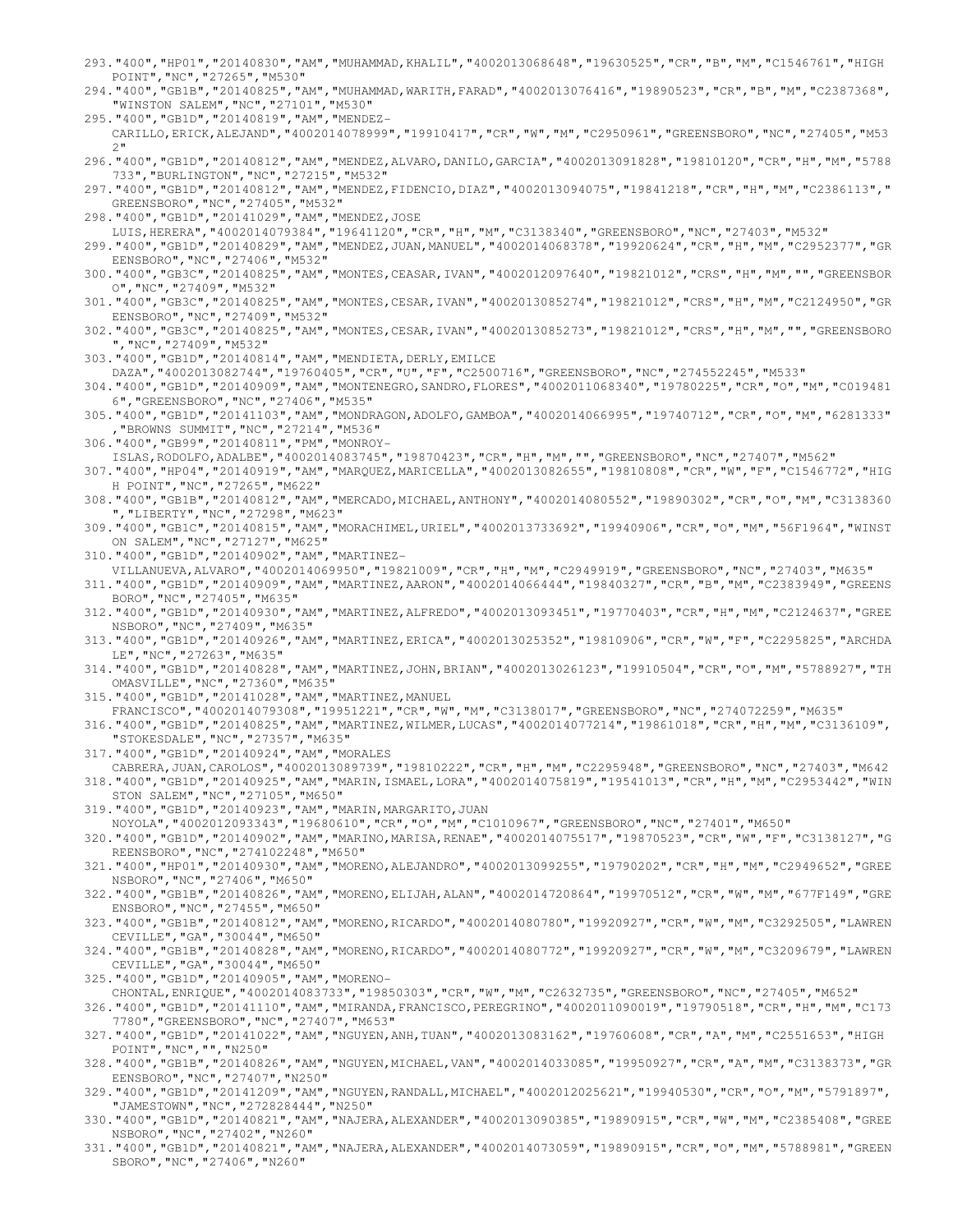- 332."400","GB1D","20140903","AM","NOYOLA,MISAEL,ROMAN","4002014072229","19751227","CR","U","M","C2949962","G REENSBORO","NC","274075640","N400"
- 333."400","HP01","20140814","AM","NARCISO-

MARIANO,PABLO","4002013001723","19551218","CR","W","M","C1111469","HIGH POINT","NC","27260","N622"

- 334."400","GB1D","20141001","AM","OJO,REBECCA,KAY","4002014080541","19901127","CR","B","F","C3138419","GREEN SBORO","NC","27410","O200"
- 335."400","GB1D","20140909","AM","OCONOR-ZUNIGA,CARLOS,ALBERTO","4002014073567","19690619","CR","H","M","C2949806","GREENSBORO","NC","27455","O25 6"
- 336."400","GB1D","20140812","AM","OLVERA,DANIEL,JACOB","4002014069947","19860815","CR","O","M","C2952935","S UMMERFIELD","NC","27358","O416"
- 337."400","GB1D","20141001","AM","OLMOS,TRINIDAD,VAZQUEZ","4002014080631","19890708","CR","W","M","C3138216" ,"GREENSBORO","NC","27407","O452"
- 338."400","GB1C","20140912","AM","ORTEGA,LUIS,CARLOS","4002014071807","19890802","CR","H","M","","GREENSBORO ","NC","27410","O632"
- 339."400","GB1D","20140902","AM","ORTIZ,IVAN,MEDINA","4002014073104","19850516","CR","H","M","C2549873","ASH EBORO","NC","272036242","O632"
- 340."400","GB1D","20140826","AM","ORTIZ,JUAN,CARLOS,PAYES","4002014026465","19910623","CR","H","M","6413388" ,"GREENSBORO","NC","27407","O632"
- 341."400","GB1D","20140819","AM","ORTIZ,LISANDRO,RAMOS","4002014076500","19881025","CR","H","M","C3135430"," RANDLEMAN","NC","273177738","O632"
- 342."400","GB1D","20140812","PM","PAYAS,ELMER","4002013082745","19790310","CR","H","M","C2297399","GREENSBOR O","NC","27407","P200"
- 343."400","GB1D","20140822","AM","PAZ,ANTONIO,QUINTANA","4002014079497","19710901","CR","H","M","C3212472"," GREENSBORO","NC","27405","P200"
- 344."400","HP01","20140902","AM","PACHECO,FLORENTINO,MIGDAEL","4002011094889","19801016","CR","U","M","C8839 056","CHARLOTTE","NC","28217","P220"
- 345."400","GB1D","20140902","AM","PACHECO,JUAN,RAMIREZ","4002014065013","19760624","CR","H","M","C2550574"," BROWNS SUMMIT","NC","272149723","P220"
- 346."400","GB1D","20140818","AM","PACHECO,RUBEN,AGUILAR","4002013099941","19940724","CR","H","M","5729925"," WHITSETT","NC","27377","P220"
- 347."400","HP01","20141014","AM","PACHECO,SERGIO,DANIEL","4002013069355","19650420","CR","O","M","C1109745", "HIGH POINT","NC","27260","P220"
- 348."400","GB1D","20140825","AM","PATEL,SHAILESHKUMAR,GUVANTRA","4002013071041","19770731","CR","U","M","C23 84380","GREENSBORO","NC","274064533","P340"
- 349."400","GB1B","20140909","AM","PATINO,INCENSIO","4002014082551","19610922","CR","H","M","6620861","REIDSV ILLE","NC","27320","P350"
- 350."400","GB1B","20140819","AM","PALACIOS,FRANK","4002014065453","19860324","CR","H","M","C2550024","ASHEBO RO","NC","27205","P422"
- 351."400","GB1D","20140815","AM","PALACIOS,RUENDYS,FABRICEO","4002013730705","19961227","CR","H","M","45F394 1","BURLINGTON","NC","27217","P422"
- 352."400","GB1D","20140909","AM","PELLOT,JOSE,CHRISTOPHER","4002013099333","19850404","CR","H","M","C2949856 ","WHITSETT","NC","27377","P430"
- 353."400","HP01","20140908","AM","PLATA,JUAN,ERNESTO","4002011092341","19801105","CR","O","M","C0648806","HI GH POINT","NC","27262","P430"
- 354."400","GB1D","20140828","AM","POLITO,RAUL,CHIGO","4002014711088","19831023","CR","H","M","280F106","GREE NSBORO","NC","27407","P430"
- 355."400","GB1D","20141025","AM","PENA,JULIO,CESAR","4002013082607","19830101","CR","B","M","C2128297","GREE NSBORO","NC","27406","P500"
- 356."400","GB1D","20140902","AM","PINA,CARLOS,ALBERTO,FERRIETI","4002014031896","19941115","CR","W","M","C33 63476","REIDSVILLE","NC","27320","P500"
- 357."400","GB1D","20140828","AM","PONCE,GUADALUPE,SARABIE","4002013038342","19860917","CR","W","F","C1936892 ","GREENSBORO","NC","27408","P520"
- 358."400","GB1D","20140821","AM","PHONGSAVANH,ANDREW","4002014068853","19850301","CR","U","M","C2501905","GR EENSBORO","NC","274033240","P521"
- 359."400","GB1D","20141001","AM","PINEDA
- ORKEDA,ARNOLDO","4002014074330","19860829","CR","H","M","C3138121","THOMASVILLE","NC","27360","P530"
- 360."400","GB3C","20140811","AM","PEREZ,DENNIS,JEFFERSON,LUNA","4002013025999","19880415","CRS","W","M","C24 99517","GREENSBORO","NC","27406","P620"
- 361."400","GB3C","20140811","AM","PEREZ,DENNIS,JEFFERSON,LUNA","4002013100941","19880415","CRS","W","M","C24 99516","GREENSBORO","NC","27406","P620"
- 362."400","HP01","20140902","AM","PEREZ-JIMENEZ,SERGIO,EMILIO","4002013089094","19770522","CR","H","M","C2134596","HIGH POINT","NC","27262","P622"
- 363."400","HP01","20140903","AM","PORTILLO,ERICK,GEOVANY","4002014065051","19870514","CR","H","M","C2129281" ,"HIGH POINT","NC","27260","P634"
- 364."400","GB1D","20140908","AM","QUAMAR,SHEHZAD","4002011025145","19750726","CR","O","M","C1453880","GREENS BORO","NC","27410","Q560"
- 365."400","GB1D","20140918","AM","REA,JOEL,LAGUNILLA","4002014081392","19950514","CR","W","M","C3294305","GR EENSBORO","NC","27407","R000"
- 366."400","GB1D","20140821","AM","RIVAS-
- TELLO,HECTOR","4002013041981","19920919","CR","H","M","C2631703","GREENSBORO","NC","27407","R123" 367."400","GB1D","20140821","AM","RIVAS-
- TELLO,HECTOR","4002013099883","19920919","CR","H","M","C2631701","GREENSBORO","NC","27407","R123" 368."400","GB1D","20140922","AM","RIVAS-
- TELLO,HECTOR","4002012095180","19920919","CR","H","M","C2246514","GREENSBORO","NC","27407","R123"
- 369."400","GB1D","20141001","AM","RIVERA,JONATHAN,JOHN","4002014080686","19880201","CR","H","M","C3363493"," KANNAPOLIS","NC","28083","R160"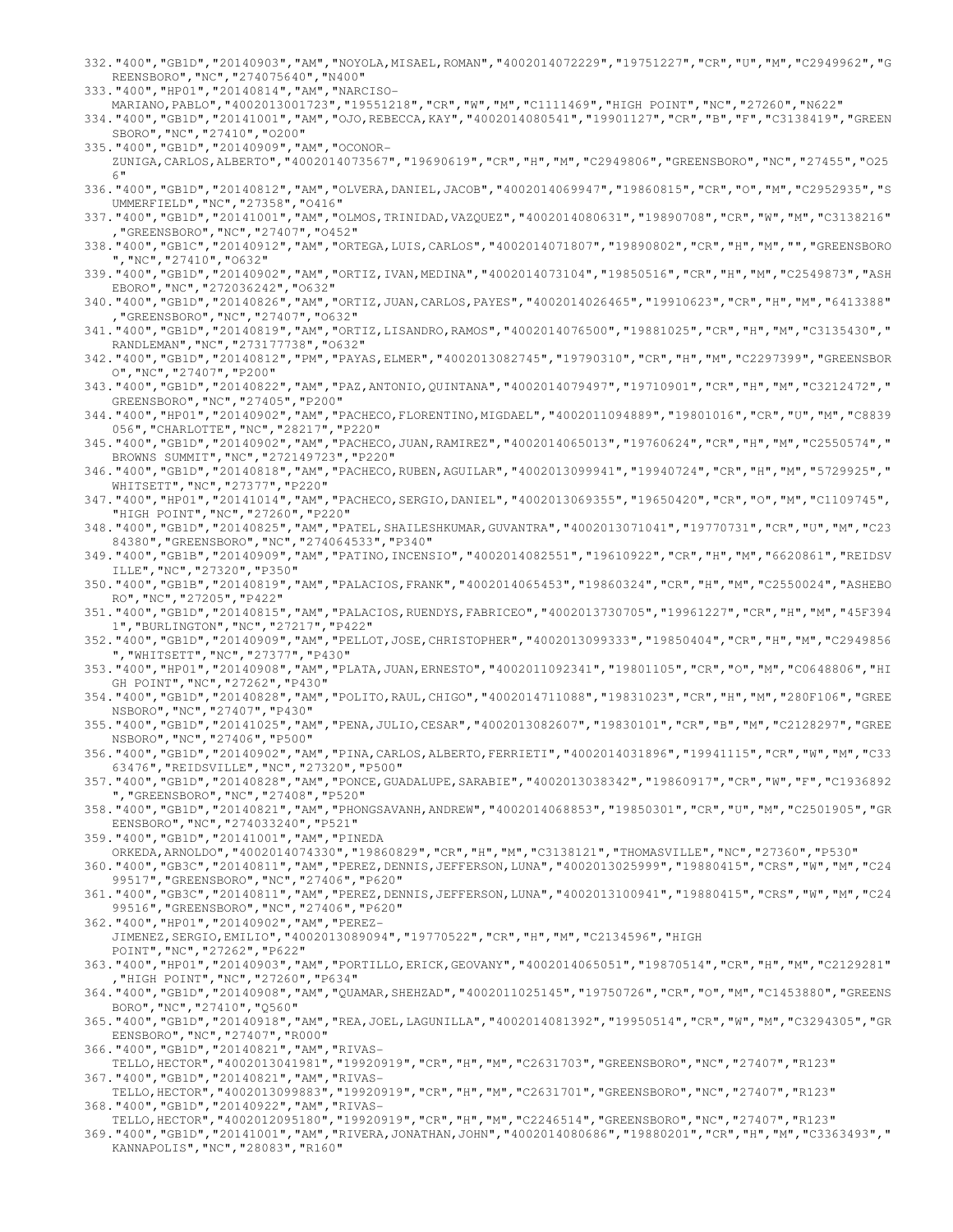- 370."400","GB1D","20140912","AM","RIVERA,JOSE,JAVIER,MORALES","4002012040856","19821222","CR","H","M","57881 79","STOKESDALE","NC","27357","R160"
- 371."400","GB1D","20140903","AM","RIVERA-
- ZAMORA,HUMBERTO","4002014070450","19901106","CR","H","M","C2949883","ASHEBORO","NC","27203","R162" 372."400","HP01","20140818","AM","REYES,BRYAN","4002012714588","19920723","CR","O","M","F395764","GREENSBORO
- ","NC","27410","R200" 373."400","HP01","20141126","AM","REYES,GRACIANO,CAZARIN","4002012001338","19770912","CR","H","M","C1109155" ,"HIGH POINT","NC","27262","R200"
- 374."400","HP01","20140815","AM","REYES-FLORES,JOSE,SANTOS","4002014073058","19880906","CR","O","M","5790811","HIGH POINT","NC","27262","R214"
- 375. "400", "HP01", "20140910", "AM", "ROJAS, ALICIA, MARTHA", "4002013072640", "19951130", "CR", "W", "F", "C1545963", "H IGH POINT","NC","27265","R220"
- 376."400","GB1D","20140903","AM","ROJAS,EDER,ZUNIGA","4002013089716","19870826","CR","H","M","C2400031","GRE ENSBORO","NC","27405","R220"
- 377."400","HP01","20140827","AM","ROSADO,LUIS,ANGLE,JR","4002014076553","19821012","CR","H","M","C2129057"," THOMASVILLE","NC","27360","R230"
- 378."400","HP01","20140825","AM","ROSATO,OLIVIA","4002014073589","19940924","CR","W","F","C2134921","MALVERN ","PA","19355","R230"
- 379."400","GB1B","20140910","AM","ROSALES,HERMILO,GARCIA","4002014083755","19881207","CR","H","M","C2296965" ,"HIGH POINT","NC","27260","R242"
- 380."400","GB1B","20141017","AM","ROSO-
- LESO,JOSE,ALVERTO","4002014722869","19890604","CR","H","M","720F050","GREENSBORO","NC","27405","R242" 381."400","GB1B","20140902","AM","RCAM,YCOI","4002014081787","19830101","CR","A","M","C3293537","GREENSBORO"
	- ,"NC","274054136","R250"
- 382."400","GB1B","20140909","AM","RCOM,DER","4002014083750","19400925","CR","A","M","C3293836","GREENSBORO", "NC","27405","R250"
- 383."400","GB1D","20140910","AM","RODRIGUEZ GUTIERREZ,WILLIAMS","4002013100985","19820911","CR","H","M","C2550570","GREENSBORO","NC","274093427","R3 62"
- 384."400","GB1D","20140902","AM","RODRIGUEZ-

GOMEZ,JOSE","4002014071114","19841010","CR","H","M","C2702294","GREENSBORO","NC","27406","R362"

- 385."400","GB1D","20140930","AM","RODRIGUEZ,CYNTHIA,ANN","4002014068366","19900917","CR","H","F","C2949720", "WINSTON SALEM","NC","271069744","R362"
- 386."400","GB1D","20140916","AM","RODRIGUEZ,MARVIN,L","4002014031328","19780420","CR","O","M","6621032","CLI FTON","NJ","67011","R362"
- 387."400","GB1B","20140813","AM","RODRIQUEZ,MICHAEL,WILLIAM","4002012086306","19790825","CR","H","M","579163 1","GREENSBORO","NC","27405","R362"
- 388."400","GB1D","20140826","AM","RAMOS,DANIEL,PABLO","4002012094029","19900108","CR","H","M","C1276194","CH INA GROVE","NC","28023","R520"
- 389."400","HP01","20140925","AM","ROMAN-MARICHE,ALBERTANO","4002014066958","19830213","CR","H","M","C2129286","WINSTON SALEM","NC","271054803","R555"
- 390."400","GB1B","20140902","AM","RAMIREZ-
- BETANCOURT,ELISEO","4002014082966","19880708","CR","H","M","C3363547","GREENSBORO","NC","27407","R562" 391."400","GB1D","20140918","AM","RAMIREZ-
- BETANCOURT,ELISEO","4002013084198","19880708","CR","W","M","C2499188","GREENSBORO","NC","27407","R562" 392."400","GB1B","20140904","AM","RAMIREZ-
- PACHECO,ISAAC","4002014082640","19880411","CR","H","M","6620982","GREENSBORO","NC","27407","R562"
- 393."400","GB1B","20141007","AM","RAMIREZ,FELIPE","4002014083212","19751001","CR","H","M","6621106","BURLING TON","NC","27217","R562"
- 394."400","GB1B","20140909","AM","RAMIREZ,HAROLD,ANTONIO","4002014083158","19860312","CR","H","M","C2952396" ,"MILLERSVILLE","PA","17551","R562"
- 395."400","GB1D","20141219","AM","RAMIREZ,SUSANA,TZINTZUN","4002013090388","19841120","CR","H","F","C2400211 ","ASHEBORO","NC","27203","R562"
- 396."400","GB1D","20140903","AM","SAAVEDRA,VIRGINIA","4002014078323","19821020","CR","O","F","C3138268","ASH EBORO","NC","272037203","S136"
- 397."400","GB1D","20140828","AM","SABRADARAN,SHAHROKH","4002014078818","19651027","CR","O","M","C3293051","G REENSBORO","NC","27407","S163"
- 398."400","GB1B","20140826","AM","SAYKEO,BRIAN,KYLE

HANSANA","4002014082366","19940804","CR","A","M","C3138375","GREENSBORO","NC","274073535","S200"

- 399."400","GB1D","20140926","AM","SHAIKH,PREETA,ANANTA","4002013100512","19911011","CR","U","F","6413737","G REENSBORO","NC","274109598","S200"
- 400."400","GB1D","20140916","AM","SOSA,RADY,ROJAS","4002011078107","19750719","CR","H","M","C1404112","HIGH POINT","NC","27265","S200"
- 401."400","HP01","20140926","AM","SEGURA,VICTOR,MANUEL","4002013080531","19760416","CR","W","M","C1111972"," FORT LAUDERDALE","FL","33312","S260"
- 402."400","GB1D","20140925","AM","SOTO,VIDAL,GAYOSSO","4002013095349","19730428","CR","W","M","C2383100","CA NDOR","NC","27229","S300"
- 403."400","HP01","20140911","AM","SILVA VILLATORO,HENRI,ADALID","4002013086928","19761220","CR","H","M","C1547061","HIGH POINT","NC","27260","S410"
- 404."400","GB1D","20140820","AM","SILVARREY,JOSE,FELIX,JR","4002013094337","19790901","CR","W","M","C2550523 ","WALNUT COVE","NC","27052","S416"
- 405."400","GB1D","20141022","AM","SALAZAR-VARGAS,HECTOR,VARGAS","4002014067023","19851111","CR","H","M","C2552839","HIGH POINT","NC","27265","S426"
- 406."400","GB1D","20140924","AM","SALAZAR,BALTAZAR","4002012069348","19780220","CR","H","M","5778563","SUMME RFIELD","NC","27358","S426"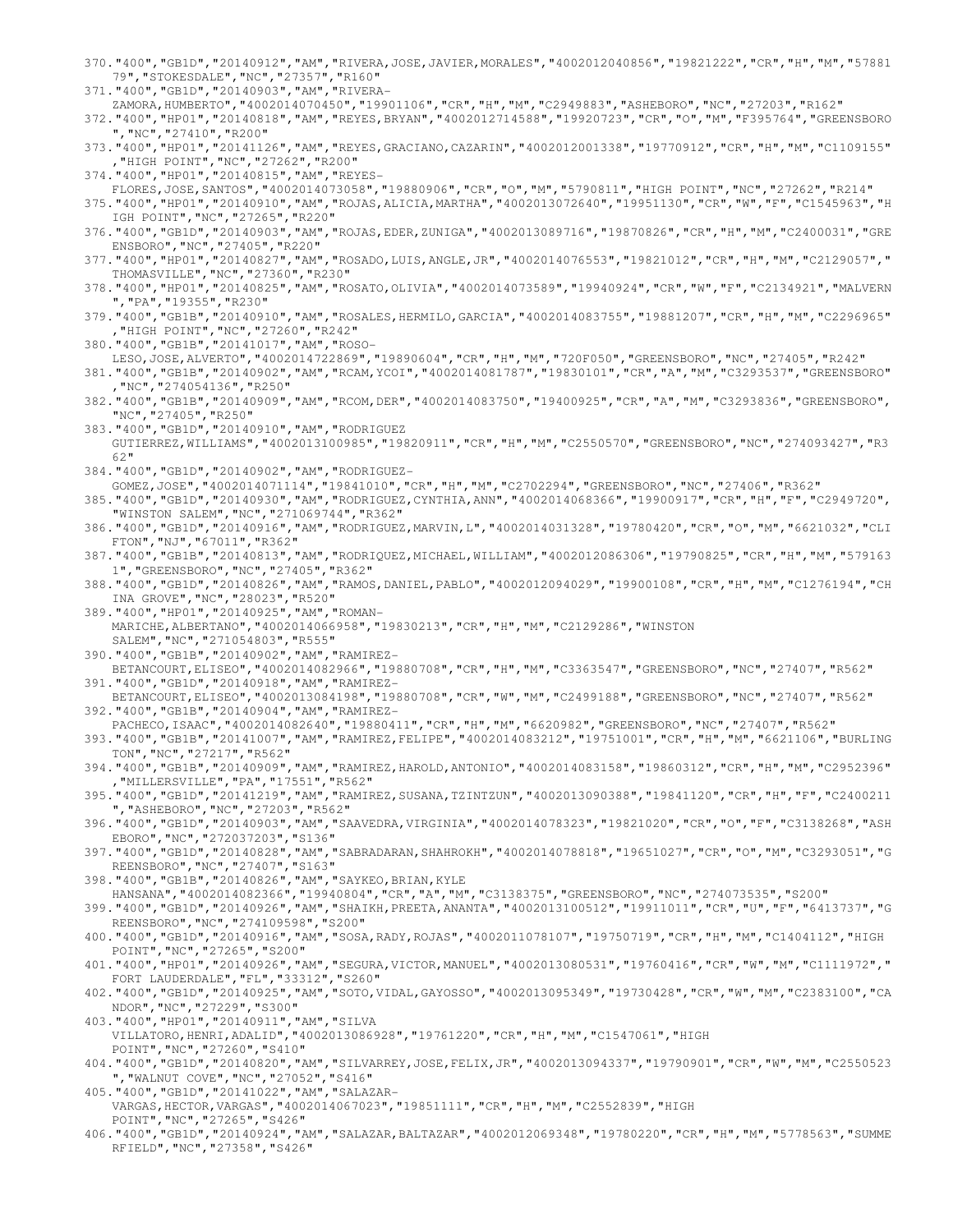- 407."400","GB1D","20140828","AM","SALAZAR,SANTIAGO","4002014067021","19831108","CR","H","M","5791664","GREEN SBORO","NC","274069010","S426"
- 408."400","HP01","20140820","AM","SALDANA,JOAQUIN,VAZQUEZ","4002013100496","19890329","CR","O","M","C1109319 ","HIGH POINT","NC","27260","S435"
- 409."400","GB1D","20140812","PM","SALINAS,EZEKIEL","4002013096794","19890819","CR","W","M","C2550365","REIDS VILLE","NC","273207279","S452"
- 410."400","GB1D","20140930","AM","SALINAS,OLGA,GUADALUPE","4002014026257","19901212","CR","O","M","C2949716" ,"GREENSBORO","NC","27405","S452"
- 411."400","GB1D","20141001","AM","SINGH,MALIKA","4002013080769","19830226","CR","O","F","C2124923","GREENSBO RO","NC","27407","S520"
- 412."400","GB1D","20140903","AM","SANCHEZ-CHAVEZ,JOSE,LUIS

ISM","4002014073358","19810617","CR","H","M","C2953101","GREENSBORO","NC","27407","S522"

- 413."400","GB1D","20140822","AM","SANCHEZ-
- LANDAVERDE,HUGO","4002014026179","19860625","CR","H","M","6413280","GREENSBORO","NC","27406","S522" 414."400","GB1D","20140822","AM","SANCHEZ-
- LANDAVERDE,HUGO","4002014067747","19860625","CR","H","M","6413279","GREENSBORO","NC","27406","S522" 415."400","GB1D","20140902","AM","SANCHEZ-
- MARQUEZ,SANTIAGO","4002014068825","19760808","CR","H","M","6281181","GREENSBORO","NC","27405","S522" 416."400","GB1D","20140930","AM","SANCHEZ-
- ROSARIO,NEFTALI","4002013096800","19751107","CR","W","M","C2386187","GREENSBORO","NC","27401","S522"
- 417."400","GB1D","20140905","AM","SANCHEZ,MANUEL","4002013097369","19840517","CR","H","M","4935597","GREENSB ORO","NC","27407","S522"

418."400","HP04","20140822","AM","SEINOS-

- GARCIA,FRANCISCO","4002011089619","19840322","CR","H","M","C1113176","HIGH POINT","NC","27260","S522" 419."400","GB1D","20140909","AM","SANTIAGO-
- MARTINEZ,RAFAEL","4002014071495","19820220","CR","H","M","C3138092","GREENSBORO","NC","27407","S532" 420."400","GB1D","20140909","AM","SANTIAGO-
- MARTINEZ,RAFAEL","4002014072131","19820220","CR","H","M","C3138096","GREENSBORO","NC","27407","S532" 421."400","GB1D","20140916","AM","SANTIAGO-
- MARTINEZ,RAFAEL","4002014031295","19820220","CR","H","M","C3211682","GREENSBORO","NC","27407","S532" 422."400","GB1D","20140916","AM","SANTIAGO-
- MARTINEZ,RAFAEL","4002014078385","19820220","CR","H","M","C3211680","GREENSBORO","NC","27407","S532" 423."400","HP01","20140908","AM","SANTOS,ENA,MARGARITA","4002014078293","19740310","CR","H","F","C2129809"," HIGH POINT","NC","27265","S532"
- 424."400","HP01","20140917","AM","SANTOS,SIMONE,ELISED","4002013090165","19911001","CR","W","M","C1864717"," GREENSBORO","NC","27410","S532"
- 425."400","GB1B","20140819","AM","SRAI,Y","4002014081616","19490226","CR","A","M","C2383486","GREENSBORO","N C","274053846","S600"
- 426."400","GB1D","20140819","AM","SARABIA,ROSENDO,A","4002012095222","19830817","CR","O","M","5788924","GREE NSBORO","NC","27407","S610"
- 427."400","HP01","20140825","AM","THAW,LAE,LO","4002014066510","19790525","CR","A","M","C2028351","HIGH POINT","NC","27262","T000"
- 428."400","GB1D","20140902","AM","TAPIA,ANDY,HECTOR","4002013080033","19890106","CR","H","M","C2124757","FRA NKLINVILLE","NC","27248","T100"
- 429."400","GB1B","20140909","AM","TUFANO,GABRIEL,M","4002014083215","19891012","CR","W","M","C2631838","HIGH POINT","NC","27265","T150"
- 430."400","GB1D","20140820","AM","TOVAR,JUAN,MANUEL","4002013025383","19690523","CR","H","M","6376033","COLF AX","NC","27235","T160"
- 431."400","GB1D","20140826","AM","TOVAR,NICKO,J","4002014078396","19950106","CR","W","M","C3293702","HIGH POINT","NC","27265","T160"
- 432."400","GB1B","20140821","AM","TOVAR-
- LUNA,JOSE,MATEO","4002014082048","19861210","CR","H","M","","GREENSBORO","NC","27401","T164"
- 433."400","GB1D","20140903","AM","TAKEDA,ERIKO","4002014072026","19871116","CR","A","F","C3138106","GREENSBO RO","NC","274032116","T230"
- 434."400","GB1D","20140930","AM","THAKKER,ASHISH,DHIREN","4002013096462","19850208","CR","A","M","C2386021", "GREENSBORO","NC","274096682","T260"
- 435."400","GB1D","20140922","AM","TELLO,HECTOR,RIVAS","4002011069423","19920919","CR","H","M","C1010500","GR EENSBORO","NC","","T400"
- 436."400","GB1D","20140915","AM","TOLEDO,FRANK,KEVIN","4002012737450","19950918","CR","H","M","3F08188","GRE ENSBORO","NC","27406","T430"
- 437."400","GB1D","20140915","AM","TOLEDO,FRANK,KEVIN","4002012046706","19950918","CR","H","M","5219999","GRE ENSBORO","NC","27406","T430"
- 438."400","GB1D","20140829","AM","TOLEDO,JOSE,AUGUSTIN","4002014078314","19641107","CR","H","M","C2952392"," GREENSBORO","NC","27406","T430"
- 439."400","HP01","20140916","AM","TOLEDO-
- AGUIRE,ANDRES","4002011088658","19920930","CR","H","M","C1113009","WALLBURG","NC","27373","T432" 440."400","HP01","20140916","AM","TOLEDO-
- AGUIRE,ANDRES","4002012068152","19920930","CR","H","M","C0645090","HIGH POINT","NC","27263","T432" 441."400","GB1D","20140902","AM","TULIO-
- HERNANDEZ,MARCO","4002013736686","19941018","CR","H","M","58F6694","STOKESDALE","NC","27357","T465"
- 442."400","GB1D","20140909","AM","TAN,KARINA,LITA","4002013088065","19860926","CR","A","F","C2124503","GREEN SBORO","NC","274077352","T500"
- 443."400","GB1D","20141003","AM","TREVINO,MIGUEL,ANGEL,JR","4002014077733","19940517","CR","H","M","6620929" ,"KERNERSVILLE","NC","272844469","T615"
- 444."400","GB1D","20140821","AM","TORRES,ALEJANDRO,PEREZ","4002014078317","19720528","CR","H","M","C3292978" ,"BROWNS SUMMIT","NC","27214","T620"
- 445."400","HP04","20140912","AM","TORRES,CARLOS","4002014082644","19800918","CR","H","M","C2129717","TRINITY ","NC","27370","T620"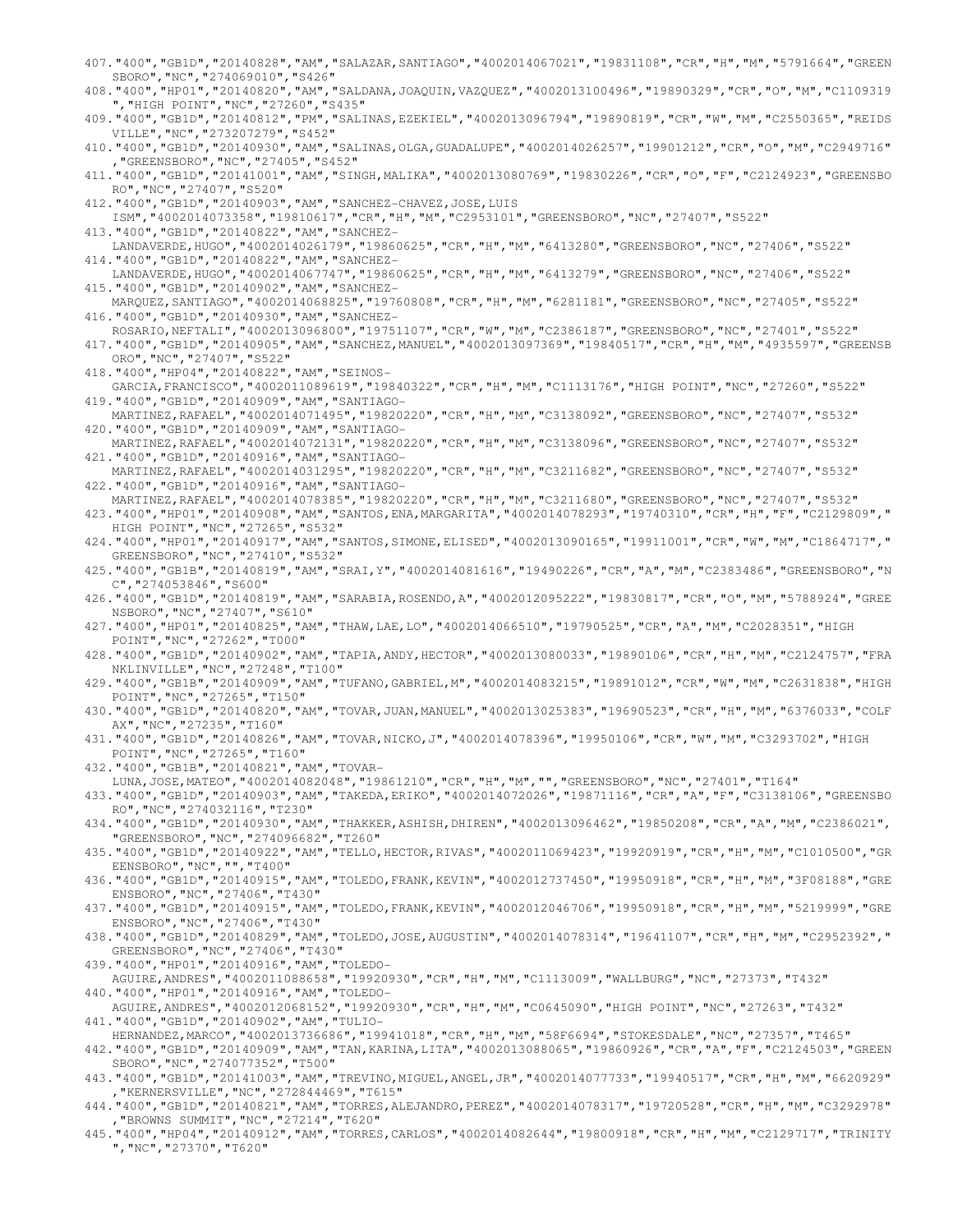- 446."400","GB1D","20140828","AM","TORRES,JOSE,D","4002014070475","19630211","CR","U","M","C2702230","GREENSB ORO","NC","27406","T620"
- 447."400","GB1D","20141022","AM","TREJO,FRANCISCO","4002012025507","19800714","CR","W","M","C2125155","GREEN SBORO","NC","27407","T620"
- 448."400","GB1D","20140828","AM","TORRES-
- MANCILLO,EUGENIO","4002014080127","19830608","CR","W","M","C2073844","GREENSBORO","NC","27406","T625" 449."400","GB1B","20140826","AM","TRANG,LOAN,NGOC
- TO","4002014082647","19890101","CR","A","F","C3363683","GREENSBORO","NC","274033727","T652"
- 450."400","GB1D","20140829","AM","TRANG,TUAN,TRINH","4002014074912","19580509","CR","A","M","","GREENSBORO", "NC","27406","T652"
- 451."400","GB1D","20140829","AM","TRINIDAD,JOSE,LOPEZ-
- ARIAS","4002013095957","19891107","CR","W","M","C2550186","GREENSBORO","NC","","T653"
- 452."400","HP01","20140821","AM","UPRAJAY,SENGTAVANH,JAMES","4002012095207","19810525","CR","A","M","C202837 6","HIGH POINT","NC","27265","U162"
- 453."400","GB1C","20140819","AM","URQUIZA,JENNIFER","4002014028142","19930708","CR","H","F","A0803833","MOUN T AIRY","NC","270308577","U622"
- 454."400","GB1D","20140829","AM","VO,THONG,TRI","4002014074911","19581014","CR","O","M","C2953005","GREENSBO RO","NC","27406","V000"
- 455."400","GB1D","20140827","AM","VAZQUEZ,GUSTAVO,TOLEDO","4002012098273","19841024","CR","H","M","C1010645" ,"REIDSVILLE","NC","27320","V220"
- 456."400","GB1D","20140919","AM","VAZQUEZ,MARCOS,ANGEL","4002014075782","19910720","CR","W","M","C3211854"," BURLINGTON","NC","27217","V220"
- 457."400","GB1B","20140923","AM","VITELIO,JOSE,RODAS","4002014083201","19890504","CR","H","M","6565882","GRE ENSBORO","NC","27407","V340"
- 458."400","GB1D","20140819","AM","VALLEJO,DIMAS,ANDRES","4002013073445","19810816","CR","H","M","6281384","H IGH POINT","NC","27265","V420"
- 459."400","GB1D","20140819","AM","VALLEJO-ZAMBRANO,DIMAN,ANDRE","4002012082116","19810816","CR","W","M","C1934848","HIGH POINT","NC","27265","V422"
- 460."400","GB1D","20140812","AM","VELAZQUEZ,FRANCISCO,ORTIZ","4002013025667","19960330","CR","H","M","578873 0","ASHEBORO","NC","27205","V422"
- 461."400","GB1D","20140812","AM","VELAZQUEZ,FRANCISCO,ORTIZ","4002013091647","19960330","CR","H","M","578872 9","ASHEBORO","NC","27205","V422"
- 462."400","GB1D","20140820","AM","VELLOJIN
- WILLIAMS,MONICA,P","4002014073645","19670507","CR","O","F","6281339","GREENSBORO","NC","","V425"
- 463."400","GB1D","20140815","AM","VILLAGRAN,JOSE,HERNANDEZ","4002014068758","19820717","CR","H","M","C270217 9","GREENSBORO","NC","27455","V426"
- 464."400","GB1D","20140815","AM","VILLAGRAN,JOSE,HERNANDEZ","4002013085308","19820717","CR","H","M","6281404 ","GREENSBORO","NC","27455","V426"
- 465."400","HP01","20140812","AM","VELEDIAZ,FABRICIANO,ARAUJO","4002014082961","19600808","CR","H","M","C2698 910","HIGH POINT","NC","27260","V432"
- 466."400","GB1D","20140812","AM","VILLARREAL,TELMA,ESPERANZA","4002013089080","19620912","CR","H","F","57887 25","GREENSBORO","NC","27409","V464"
- 467."400","GB1D","20140909","AM","VARGAS,JACINTO,BERNAL","4002014077581","19731015","CR","H","M","6620978"," GREENSBORO","NC","274074446","V622"
- 468."400","GB1D","20140908","AM","VARGAS,MIGUEL,SALAZAR","4002014074836","19890921","CR","H","M","C2501550", "GREENSBORO","NC","27407","V622"
- 469."400","GB1D","20140902","AM","VARGAS,MIRNA,VANESSA,BARROZA","4002014031651","19951126","CR","W","F","C31 38380","GREENSBORO","NC","27407","V622"
- 470."400","GB1D","20140815","AM","VARGAS,ONOFRE","4002014066616","19680113","CR","H","M","6281447","STOKESDA LE","NC","27357","V622"
- 471."400","GB1B","20140923","AM","VARGAS,ULISES,DELGADO","4002014083784","19870914","CR","W","M","C3214537", "GREENSBORO","NC","27407","V622"
- 472."400","GB1D","20140825","PM","WAN,SA,KA","4002013073948","19870101","CR","A","M","C0932392","GREENSBORO" ,"NC","27408","W500"
- 473."400","HP01","20140924","AM","XAYAVONG,RAVY","4002012092576","19780906","CR","A","M","C1544061","HIGH POINT","NC","272632928","X152"
- 474."400","HP01","20140910","AM","YACQUIEM,ALBINO,WALFRED","4002012092689","19830430","CR","H","M","C1545939 ","HIGH POINT","NC","27262","Y250"

### **Halifax County**

- 1. "410","0002","20140926","AM","AVELLANEDA,RUBEN,JR","4102014052108","19890406","CR","H","M","C2942365","V IRGINIA BEACH","VA","23462","A145"
- 2. "410","0003","20140919","AM","DOMINGUEZ-
- GOMEZ,PABLITO","4102014052208","19831027","CR","H","M","6704165","ROANOKE RAPIDS","NC","27870","D552" 3. "410","0003","20140822","AM","DERAS,PABLO,RUTILIO
- TURCIOS","4102013054699","19851207","CR","H","M","6355413","ROANOKE RAPIDS","NC","278703381","D620" 4. "410","0003","20140822","AM","DERAS,PABLO,RUTILIO,TURCIOS","4102013703270","19851207","CR","H","M","76F0
- 616","ROANOKE RAPIDS","NC","27870","D620"
- 5. "410","0003","20141003","AM","ESTES,EDWARD,DEVIN","4102014051891","19920801","CR","W","M","C3173589","RO ANOKE RAPIDS","NC","27870","E232"
- 6. "410","0003","20140919","AM","GONZALEZ,MANUEL","4102014052452","19700514","CR","H","M","C2942770","LITTL ETON","NC","27850","G524"
- 7. "410","0002","20141003","AM","MUNGUIA-GARCIA,SANTOS","4102014052916","19820412","CR","H","M","6704305","LITTLETON","NC","27850","M522"
- 8. "410", "0003", "20140912", "AM", "RODRIGUEZ, PEDRO", "4102013053286", "19840826", "CR", "O", "M", "6351043", "ROANOK E RAPIDS","NC","27870","R362"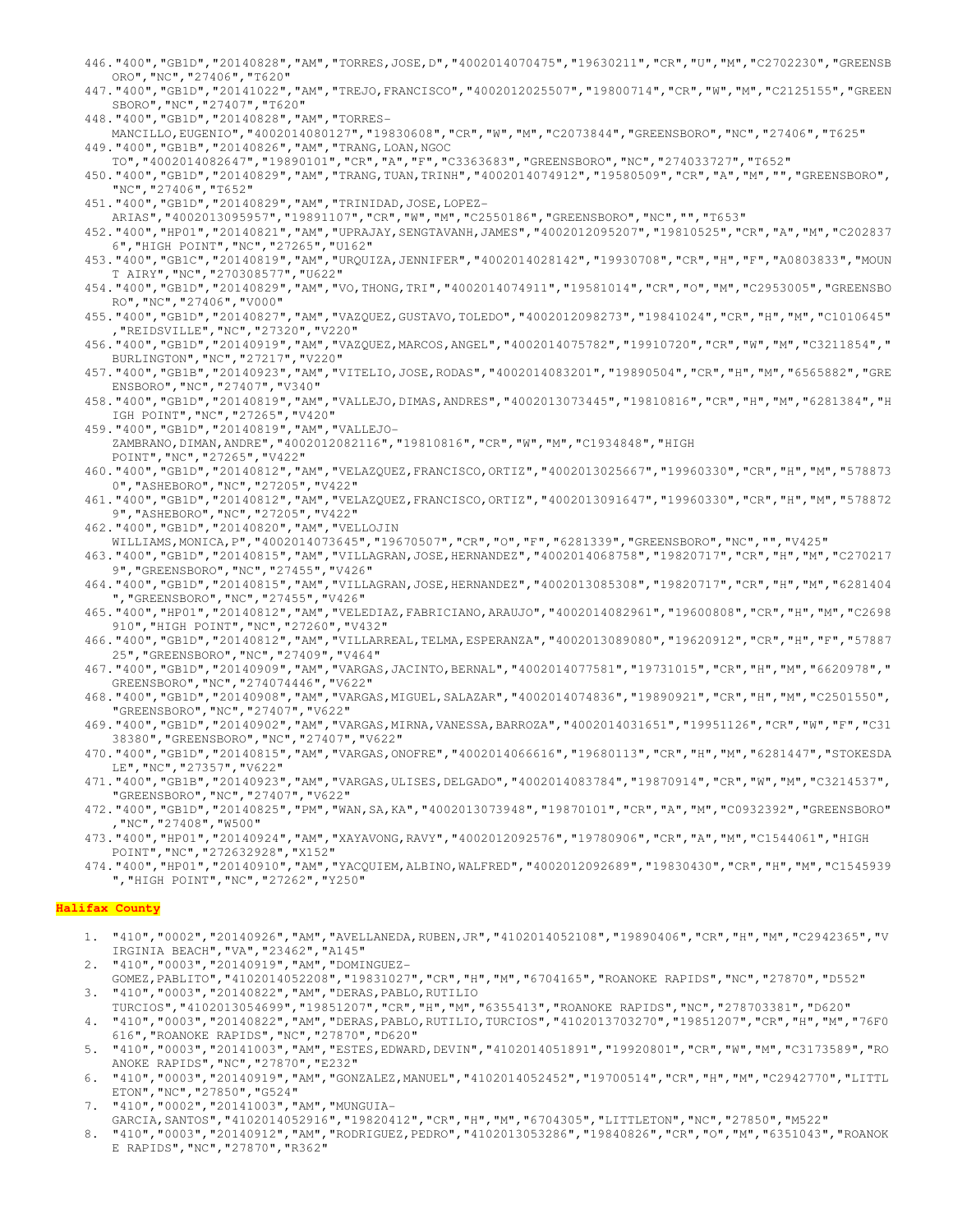- 9. "410","0003","20140905","AM","SALDANA,JESUS,ANAYA","4102006053505","19840926","CR","H","M","C7369151","R OANOKE RAPIDS","NC","27870","S435"
- 10. "410","0003","20140905","AM","SALDANAS,JESUS,ANAYA","4102013053965","19840926","CR","O","M","C2006132"," HALIFAX","NC","27839","S435"
- 11. "410","0002","20141013","AM","VICENTE,ALDI,RUIZ","4102014000009","19850106","CR","H","M","6704438","ROAN OKE RAPIDS","NC","27870","V253"
- 12. "410","0003","20140926","AM","VILLA,LUCIANO,PIENEDA","4102014051690","19810304","CR","H","M","C3002741", "ROANOKE RAPIDS","NC","27870","V400"
- 13. "410","0003","20140815","AM","VELAZQUEZ,MIGUEL","4102014051906","19870119","CR","H","M","6704077","ROANO KE RAPIDS","NC","27870","V422"
- 14. "410","0002","20140822","AM","ZURITA-RUIZ,LUIS,ALBERTO","4102014052964","19880715","CR","O","M","C3173901","ROANOKE RAPIDS","NC","27870","Z636"

## **Harnett County**

- 1. "420","0002","20140919","AM","ABAY,MAURICE,ABAY","4202012002451","19750210","CR","H","M","6366903","SANF ORD","NC","27330","A100"
- 2. "420","0002","20141110","AM","ABASOLO-
- CAMPOS,CRUZ","4202014051772","19710926","CR","O","M","C1291604","ANGIER","NC","27501","A124" 3. "420","0002","20141023","AM","AGUILAR,JORGE,LUIS
- NUNEZ","4202014052519","19820312","CR","H","M","6691106","COATS","NC","27521","A246" 4. "420","0002","20141023","AM","AGUILAR,JORGE,LUIS
- NUNEZ","4202014052520","19820312","CR","H","M","6691107","COATS","NC","27521","A246"
- 5. "420","0002","20140911","AM","ADAME,CELSO","4202013001324","19920225","CR","H","M","6370962","NEW HILL","NC","27562","A350"
- 6. "420","0002","20140911","AM","ADAME,CELSO","4202013053381","19920225","CR","H","M","6370961","NEW HILL","NC","27562","A350"
- 7. "420","0002","20141006","AM","ALAYA,JOSE,MARCIAL","4202012055883","19660701","CR","W","M","C1711058","CA MERON","NC","28326","A400"
- 8. "420","0002","20140828","AM","BEDOLLA-ARROYO,ALEJANDRO","4202013054556","19730915","CR","H","M","6304344","ANGIER","NC","275017906","B346"
- 9. "420","0002","20140828","AM","BALLESTROS,MARCO,ANTONIO SUA","4202013053852","19880101","CR","H","M","6374527","ANGIER","NC","27501","B423"
- 10. "420","0002","20140814","AM","BLANCAS,JOWZIAFAT,H","4202012055885","19900326","CR","H","M","6254616","RA LEIGH","NC","27610","B452"
- 11. "420","0002","20140821","AM","BLANCO,JESUS,LUNA","4202013706951","19800207","CR","H","M","07F0878","ANGI ER","NC","27501","B452"
- 12. "420","0002","20140821","AM","BLANCO,JESUS,LUNA","4202013706952","19800207","CR","H","M","07F0879","ANGI ER","NC","27501","B452"
- 13. "420","0002","20140908","AM","BENITO,ALVARO,TRINIDAD","4202012051667","19810915","CR","H","M","C0189348" ,"ANGIER","NC","27501","B530"
- 14. "420","0002","20140917","AM","BARRERA,LOURDES,YURIDIA","4202014706075","19830425","CR","H","F","537F229" ,"ANGIER","NC","27501","B660"
- 15. "420","0002","20140925","AM","BARRERA,LOURDES,YURIDIA","4202013053463","19830425","CR","H","F","6374519" ,"FUQUAY VARINA","NC","27526","B660"
- 16. CAPPS,JENNIFER,MARIE","4202014053236","19781113","CR","W","F","6366106","BROADWAY","NC","27505","C120"
- 17. "420","0002","20140814","AM","CHAVEZ,ISIDRO,CIRANDA","4202013052475","19580711","CR","H","M","C1499778", "COATS","NC","27521","C120"
- 18. "420","0002","20140911","AM","CABRERA,JAMIE,SANTIAGO","4202013054228","19860206","CR","O","M","6366467", "RALEIGH","NC","27603","C166"
- 19. "420","0002","20140908","AM","CASTELLO,CINDY,CHRISTIAN","4202014051634","19630519","CR","O","F","C199949 2","ERWIN","NC","28339","C234"
- 20. "420","0002","20140828","AM","CASTILLO-
- ZARATE,MANOLO","4202013053380","19800625","CR","H","M","6370637","FUQUAY VARINA","NC","27526","C234"
- 21. "420","0002","20141006","AM","CASTRO,JUAN,DAVID,LOPEZ","4202012055353","19880629","CR","H","M","C0950666 ","ANGIER","NC","27501","C236"
- 22. "420","0002","20140825","AM","CASTRO,LUIS,ENRIQUE,JR","4202012053641","19931111","CR","H","M","C1499362" ,"BUNNLEVEL","NC","283238363","C236"
- 23. "420","0002","20140821","AM","CALLAZO,HARRY,MIRANDA","4202012054159","19800215","CR","O","M","6304265"," SANFORD","NC","27330","C420"
- 24. "420","0002","20140911","AM","COLUNGA-MARTINEZ,FRANCISCO","4202013054722","19640402","CR","H","M","6366059","FUQUAY VARINA","NC","27526","C452"
- 25. "420","0002","20140917","AM","CAMPOS-
- ROMERO,JOSE,MARCELO","4202014706068","19760622","CR","H","M","579F200","ANGIER","NC","27501","C512"
- 26. "420","0002","20140821","AM","CANTU,DEMETRIO","4202014051302","19900225","CR","O","M","6374652","BENSON" ,"NC","27504","C530"
- 27. "420","0002","20141002","AM","CONTRERAS-
- MASTINEZ,ALFREDO","4202012055889","19820708","CR","H","M","6366824","COATS","NC","27521","C536"
- 28. "420","0002","20140814","AM","CANALES,JORGE,FABRICIO","4202014051189","19870814","CR","H","M","C2272335" ,"COATS","NC","27521","C542"
- 29. "420","DUNN","20140924","AM","CANALES,MIGUEL,A","4202014052658","19790402","CR","O","M","C1711211","PASS AIC","NJ","07055","C542"
- 30. "420","0002","20140814","AM","CARLOS,PEDRO,BLAS","4202013050355","19680223","CR","H","M","6300690","SANF ORD","NC","27330","C642"
- 31. "420","0002","20140827","AM","DOE,JUAN,JT","4202011052459","19891013","CR","H","M","","BENSON","NC","275 04","D000"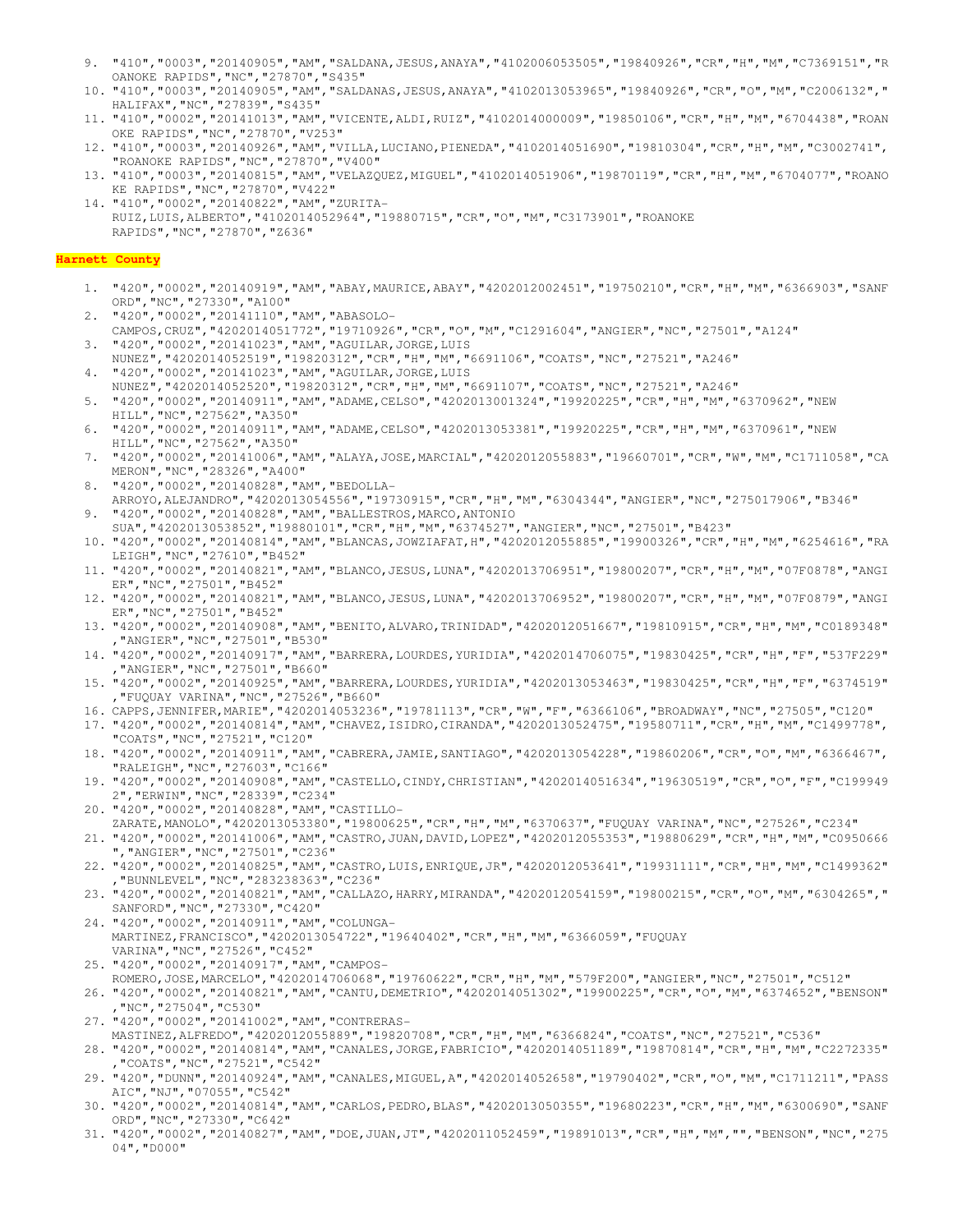- 32. "420","PC02","20140930","AM","DIAZ,WILLIAM","4202012702438","19920605","CR","H","M","F285605","SANFORD", "NC","27332","D200"
- 33. "420","0002","20140908","AM","DEODANES,SANTIAGO,ANTILLON","4202013054142","19910801","CR","W","M","C1710 800","GODWIN","NC","28344","D352"
- 34. "420","0002","20140908","AM","DEODANES,SANTIAGO,ANTILLON","4202013711409","19910801","CR","H","M","8F627 13","GODWIN","NC","28344","D352"
- 35. "420","PC02","20140812","AM","DEL
- CANTO,VALERIO","4202013054500","19921019","CR","W","M","6369184","FUQUAY VARINA","NC","275266412","D400" 36. "420","PC02","20140812","AM","DEL
- CANTO,VALERIO","4202013054502","19921019","CR","W","M","6369187","FUQUAY VARINA","NC","275266412","D400" 37. "420","0002","20141117","AM","ESPINAL,SAMUEL,ESCAMILLA","4202013053316","19830101","CR","H","M","C129153
- 3","ANGIER","NC","27501","E215"
- 38. "420","0002","20141023","AM","ESPINOZA,JUAN,III","4202012052838","19891015","CR","O","M","C9796918","LIL LINGTON","NC","27546","E215"
- 39. "420","0002","20141023","AM","ESPINOZA,JUAN,III","4202013001026","19851015","CR","H","M","6249749","HILL SBOROUGH","NC","27278","E215"
- 40. "420","0002","20140908","AM","ESCAMILLA-ESPINAL,MIGUEL,ANG","4202014052845","19890825","CR","H","M","C1291541","FUQUAY VARINA","NC","27526","E254"
- 41. "420","0002","20141027","AM","FLORES-
- ESPINOZA,VIRGILIO","4202013703813","19780305","CR","H","M","7F51132","CLINTON","NC","28328","F462"
- 42. "420","0002","20141023","AM","FLORES,VICTOR,ALFONSO","4202013052247","19930728","CR","H","M","6249745"," BENSON","NC","27504","F462"
- 43. "420","DUNN","20141105","AM","FLORES,VICTOR,ALFONSO","4202013053946","19930728","CR","H","M","C1999242", "BENSON","NC","27504","F462"
- 44. "420","0002","20140918","AM","FONTANEZ,JUAN,JOSE MARQUEZ","4202013053139","19791104","CR","O","M","5828875","ERWIN","NC","28339","F535"
- 45. "420","0002","20141027","AM","FONTANEZ,JUAN,JOSE
- MARQUEZ","4202013053231","19791104","CR","H","M","C1999579","ERWIN","NC","28339","F535"
- 46. "420","0002","20141002","AM","GASPAR,VICTOR,ALFONSO
- MEJIA","4202013051164","19840404","CR","H","M","6366838","SANFORD","NC","273304343","G216"
- 47. "420","0002","20141002","AM","GASPAR,VICTOR,ALFONSO,MEJIA","4202013703086","19840404","CR","H","M","6F89 894","SANFORD","NC","27330","G216"
- 48. "420","0002","20140821","AM","GUZMAN-
- NINO,OSMAR","4202013053755","19750920","CR","O","M","6374637","BENSON","NC","27504","G255"
- 49. "420","0002","20141030","AM","GUZMAN,JESUS,ROJANO","4202011052471","19690403","CR","H","M","5583497","AN GIER","NC","275017443","G255"
- 50. "420","0002","20141030","AM","GALVAN-
- RAMIREZ,JOSE,ARTURO","4202013051522","19830329","CR","H","M","6369157","ANGIER","NC","27501","G415"
- 51. "420","0002","20140821","AM","GONAZALEZ,JUAN,MORALES","4202013051312","19810524","CR","H","M","6304206", "FUQUAY VARINA","NC","27526","G524"
- 52. "420","0002","20141013","AM","GONZALEZ,ANDREW,JOSEPH","4202013001598","19930624","CR","W","M","C1999339" ,"BUIES CREEK","NC","27506","G524"
- 53. "420","0002","20141106","AM","GONZALEZ,CORNELIO,RENTERIA","4202013713130","19770710","CR","H","M","77F95 25","WILSON","NC","27893","G524"
- 54. "420","0002","20140925","AM","GONZALEZ,JOSE","4202013050284","19830109","CR","H","M","6249718","ANGIER", "NC","27501","G524"
- 55. "420","0002","20140915","AM","GONZALEZ,RYAN","4202013053039","19810123","CR","H","M","C1711063","FAYETTE VILLE","NC","28314","G524"
- 56. "420","0002","20140814","AM","GARCIA,ABRAHAM","4202014050590","19910305","CR","H","M","6366084","SANFORD ","NC","27330","G620"
- 57. "420","0002","20140828","AM","GARCIA,GERSON,NEFTALI","4202012055462","19910211","CR","H","M","C9795620", "BENSON","NC","27504","G620"
- 58. "420","0002","20140917","AM","GARCIA-
- MORALES,GUILLERMO","4202014705525","19781214","CR","H","M","529F301","FUQUAY VARINA","NC","27526","G625" 59. "420","DUNN","20141022","AM","HAJDALENKO,ALEXIUS,YUREK","4202013052487","19820719","CR","W","M","C199918 9","DUNN","NC","28334","H234"
- 60. "420","0002","20140915","AM","HERNANDEZ-
- TORRES,FRANCISCO,J","4202013051161","19580905","CR","W","M","C0189294","ANGIER","NC","27501","H655"
- 61. "420","0002","20140818","AM","HERNANDEZ,FAVIAN,CARRIZO","4202014051193","19860415","CR","H","M","C227233 9","SNOW HILL","NC","28580","H655"
- 62. "420","0002","20140925","AM","HERNANDEZ,FAVIAN,CARRIZO","4202012002614","19860415","CR","H","M","6214705 ","ANGIER","NC","275017478","H655"
- 63. "420","0002","20140925","AM","HERNANDEZ,FAVIAN,CARRIZO","4202013051313","19860415","CR","W","M","6254731 ","SNOW HILL","NC","28580","H655"
- 64. "420","0002","20140925","AM","HERNANDEZ,FERNANDO,REYES","4202011055275","19711130","CR","H","M","6214345 ","ANGIER","NC","27501","H655"
- 65. "420","0005","20140902","AM","HERNANDEZ,MAXIMINO","4202012002083","19910516","CRS","H","M","6254591","AP EX","NC","275021763","H655"
- 66. "420","0002","20141117","AM","HERNANDEZ,NICOLAS","4202012054471","19880910","CR","H","M","C1291708","ANG IER","NC","27501","H655"
- 67. "420","0002","20141120","AM","HERRERA,JAIME","4202013000228","19930815","CR","H","M","6214719","COATS"," NC","275219660","H660"
- 68. "420","0002","20141120","AM","HERRERA,JAIME","4202013701614","19930815","CR","H","M","4F81725","COATS"," NC","27521","H660"
- 69. "420","0002","20140925","AM","JUAREZ,LUIS,ALBERTO
- ORTIZ","4202013053190","19781218","CR","H","M","6249750","ANGIER","NC","275017537","J620"
- 70. "420","0002","20140925","AM","JUAREZ,LUIS,ALBERTO,ORTIZ","4202013708894","19781218","CR","H","M","25F298 8","ANGIER","NC","27501","J620"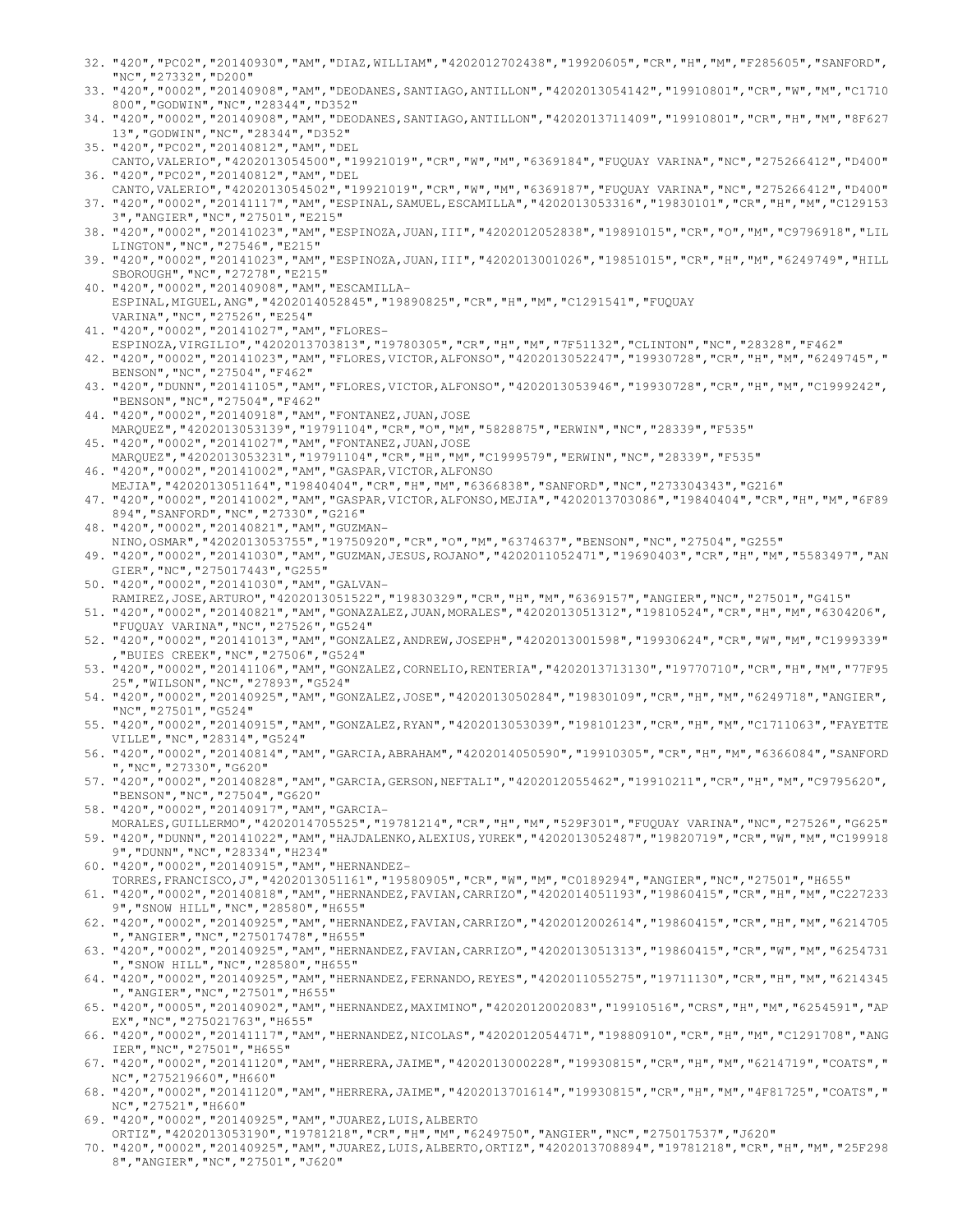- 71. "420","0002","20141030","AM","JUAREZ,SAUL,MARTINEZ","4202012054840","19800130","CR","H","M","6366795","W ILSON","NC","27893","J620"
- 72. "420","0002","20140828","AM","LOPEZ,ANDREAS,FRANCISCO","4202012055069","19930224","CR","W","M","6249686" ,"ANGIER","NC","27501","L120"
- 73. "420","0002","20141117","AM","LOPEZ,GEILER,ANGELITO
- VELASQ","4202011053384","19910717","CR","H","M","C9967443","FUQUAY VARINA","NC","27526","L120"
- 74. "420","DUNN","20140924","AM","LOPEZ,JOSUE","4202014052667","19850822","CR","H","M","C2919791","FOUR OAKS","NC","27524","L120"
- 75. "420","0002","20141231","AM","LOPEZ,MISAEL,RODAS","4202014052728","19820924","CR","H","M","C1291609","AN GIER","NC","27501","L120"
- 76. "420","0002","20140814","AM","LOPEZ-
- VASQUEZ,CLAUDIO,CESAR","4202013053659","19920518","CR","H","M","6370988","CLAYTON","NC","27520","L121" 77. "420","0002","20140814","AM","LOPEZ-
- VASQUEZ,CLAUDIO,CESAR","4202013710060","19920518","CR","H","M","39F6530","CLAYTON","NC","27520","L121" 78. "420","DUNN","20141105","AM","LOPEZ-
- MARTINEZ,FRANKLIN,SALV","4202012051543","19780603","CR","H","M","C1150460","GODWIN","NC","28344","L125" 79. "420","0002","20140821","AM","LIBERTO,AVELINA,ALEJANDRE","4202013000577","19700906","CR","H","F","630420
- 5","FUQUAY VARINA","NC","27526","L163" 80. "420","0002","20141030","AM","LUNA,JOSE,LOUIS","4202014051299","19880807","CR","H","M","6441827","WILLOW
- SPRING","NC","27592","L500"
- 81. "420","0002","20141120","AM","MEJIA,PEDRO,MEJIA","4202013052278","19760109","CR","H","M","6304321","COAT S","NC","27521","M200"
- 82. "420","0002","20140918","AM","MIZA-
- PEREN,OSBALDO,FLORENCIO","4202014052237","19840810","CR","O","M","6374657","ERWIN","NC","28339","M216" 83. "420","0002","20141030","AM","MOJICA,SIMON,MARTINEZ","4202012002395","19510522","CR","H","M","6366796","
- WILSON","NC","278933750","M220" 84. "420","0002","20140814","AM","MAISONET-MARRERO,HECTOR,RAUL","4202012053482","19760804","CR","H","M","6254551","SPRING LAKE","NC","283903507","M253"
- 85. "420","0002","20140911","AM","MATEO,VIDAL,CORTEZ","4202013054559","19710321","CR","H","M","6300725","FUQ UAY VARINA","NC","27526","M300"
- 86. "420","0002","20140911","AM","MEDINA,MOISES,DE JESUS
- SANCH","4202014052327","19820121","CR","W","M","6366096","GODWIN","NC","28344","M350"
- 87. "420","0002","20140918","AM","MOLINA,CARLOS,RAPHAEL","4202013052229","19911224","CR","H","M","5828868"," BENSON","NC","275049779","M450"
- 88. "420","0002","20141023","AM","MOLINA,MOISES","4202013054118","19880617","CR","H","M","6374536","BENSON", "NC","27504","M450"
- 89. "420","0002","20140821","AM","MOLINA,VERONICA,DOLORES","4202014000543","19930831","CR","W","F","6374651" ,"BENSON","NC","27504","M450"
- 90. "420","0002","20140925","AM","MENDOZA,ANTONIO","4202013053883","19710117","CR","H","M","6374531","BENSON ","NC","27504","M532"
- 91. "420","0002","20141110","AM","MENDOZA,GONZALO","4202014052039","19840228","CR","H","M","C1291607","ANGIE R","NC","27501","M532"
- 92. "420","0002","20141006","AM","MONNREAL,FILIBERTO","4202013051733","19810820","CR","O","M","C1711034","AN GIER","NC","27501","M564"
- 93. "420","0002","20141030","AM","MONRREAL,FILIBERTO","4202014052741","19810820","CR","O","M","6691185","ANG IER","NC","27501","M564"
- 94. "420", "0002", "20141110", "AM", "MARTINEZ
- SANCHEZ,ENRIQUE","4202012054844","19931025","CR","H","M","C1710911","SANFORD","NC","273328436","M635" 95. "420","0002","20141110","AM","MARTINEZ-
- ESPINOZA,CARLOS,ERN","4202012054992","19880428","CR","H","M","C1710913","CAMERON","NC","28326","M635" 96. "420","DUNN","20140924","AM","MARTINEZ,EDUARDO","4202014052656","19720118","CR","O","M","C2919789","WALS
- TONBURG","NC","27888","M635" 97. "420", "0002", "20140925", "AM", "MARTINEZ, EFRAIN", "4202014052019", "19721213", "CR", "H", "M", "6691102", "CAMERO
- N","NC","28326","M635" 98. "420","0002","20140925","AM","MARTINEZ,EFRAIN","4202014052020","19721213","CR","H","M","6691101","CAMERO
- N","NC","28326","M635" 99. "420","0002","20141023","AM","MARTINEZ,JESUS","4202013054890","19780707","CR","H","M","6370773","FUQUAY VARINA","NC","27526","M635"
- 100."420","0002","20140908","AM","MARTINEZ,LUIS","4202012055125","19810118","CR","H","M","C1710921","FOUR OAKS","NC","27524","M635"
- 101."420","0002","20140828","AM","MARTINEZ,ROGELIO,BALTAZAR","4202014052975","19790319","CR","H","M","637080 4","SPRING LAKE","NC","283903533","M635"
- 102."420","0002","20140908","AM","MARTINEZ,SAMUEL,MENDOZA","4202013053416","19770423","CR","H","M","C1291721 ","ANGIER","NC","275019306","M635"
- 103."420","0002","20140828","AM","MURRILLO,JOSE,RAMIRO","4202008057219","19681005","CR","H","M","C9565987"," FAYETTEVILLE","NC","28304","M640"
- 104."420","DUNN","20140924","AM","MORALES,ANTONIO,LOPEZ","4202014051750","19801222","CR","H","M","C2919806", "DUNN","NC","28334","M642"
- 105."420","0002","20141023","AM","MORENO,DEITRA,STEVENS","4202014052755","19830211","CR","W","F","6691112"," COATS","NC","27521","M650"
- 106."420","0002","20141110","AM","NAGPAL,AANCHAL","4202014000244","19840613","CR","U","F","C1291602","ANGIER ","NC","27501","N214"
- 107."420","0002","20140918","AM","NUNEZ,EDGAR,ADAM","4202014001001","19890911","CR","W","M","6587506","COATS ","NC","27521","N520"
- 108."420","0002","20140825","AM","OCHOA-
- GARCIA,ENRIQUE","4202012055554","19840221","CR","O","M","C9967017","FUQUAY VARINA","NC","27526","O226" 109."420","PPL1","20140825","AM","OCHOA-
- GARCIA,ENRIQUE","4202012709306","19840221","CR","H","M","1F11050","FUQUAY","NC","27526","O226"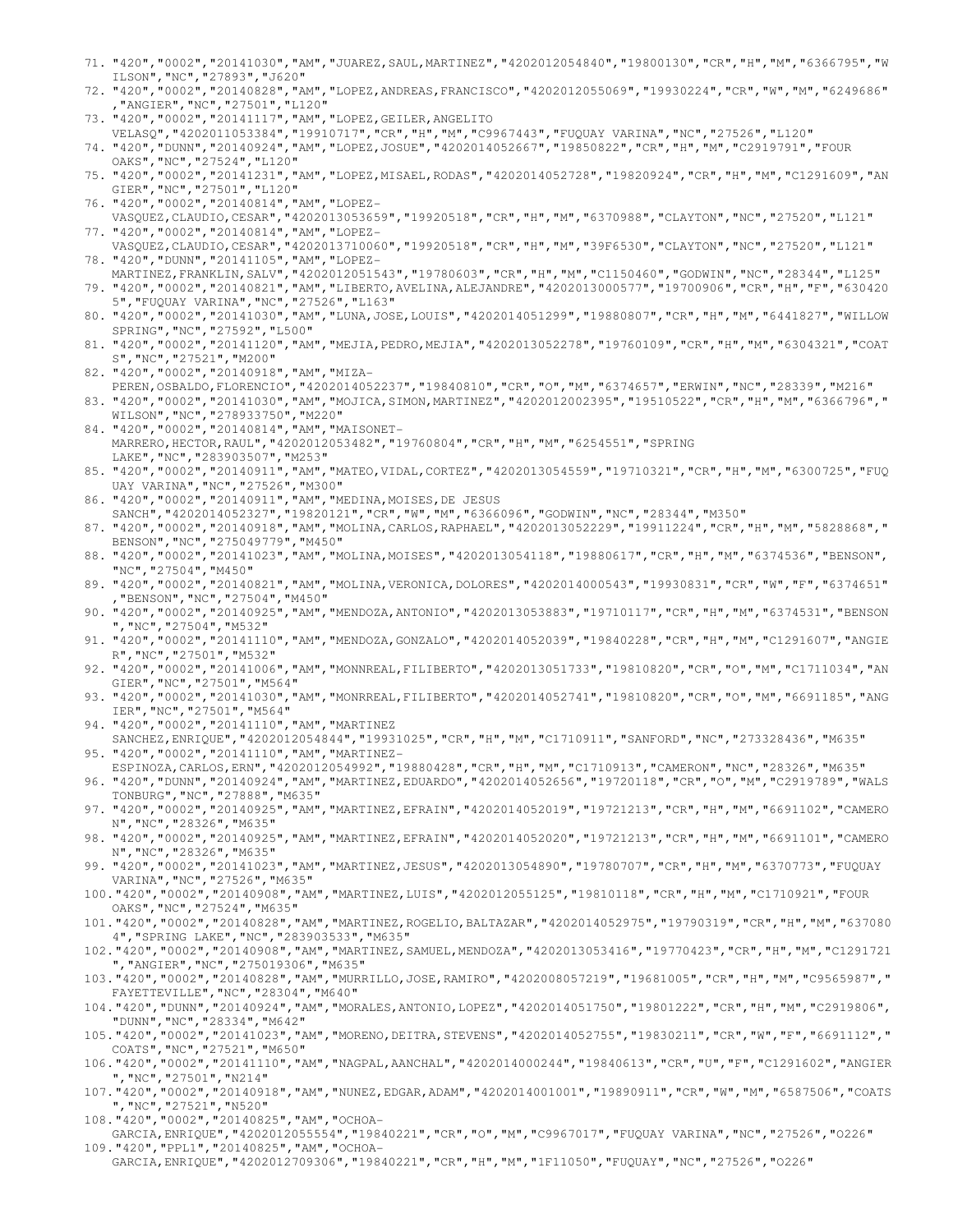110."420","0002","20140908","AM","ORTIZ-SIERRA,JOSE,ANTONIO","4202013054292","19640819","CR","H","M","C1291536","BENSON","NC","275041314","O632" 111."420","0002","20140925","AM","POPOCA,CRISPIN","4202013050283","19891105","CR","H","M","6254722","SANFORD ","NC","27330","P120" 112."420","0002","20141117","AM","PEREZ,ECEKIEL,ZACHARY","4202013051902","19840407","CR","H","M","C1999278", "ANGIER","NC","27501","P620" 113."420","0002","20140908","AM","PEREZ,GUILLERMO,GLORIA","4202012053124","19820210","CR","H","M","C1291702" ,"RALEIGH","NC","276035306","P620" 114."420","0002","20140925","AM","PEREZ,KIMBERLY,NOEMI","4202013000159","19900120","CR","H","F","6214716","S ANFORD","NC","273320971","P620" 115."420","DUNN","20141022","AM","QUIROZ,ASUNCION,LOPEZ","4202014051779","19800817","CR","H","M","C2919610", "GODWIN","NC","28344","Q620" 116."420","0002","20140814","AM","ROBLERO,MARIO,ALBERTO","4202013052092","19840104","CR","H","M","C1499843", "ANGIER","NC","27501","R146" 117."420","0002","20140904","AM","RIVERA,NANCY,INES","4202013054550","19670822","CR","H","F","6370619","SANF ORD","NC","273321887","R160" 118."420","0002","20141023","AM","ROJO,BENJAMIN,CHAVEZ","4202013054105","19681213","CR","H","M","6370764","R ALEIGH","NC","27603","R200" 119."420","DUNN","20140820","AM","ROSS,JENNIFER,MARIE","4202014051107","19850927","CR","W","F","C2919501","W ILLOW SPRING","NC","27592","R200" 120."420","0002","20141030","AM","RODRIGUEZ,DARWIN,M","4202013051327","19860620","CR","H","M","6366841","CAM ERON","NC","28326","R362" 121."420","0002","20140919","AM","RODRIGUEZ,LAURA,LYNN","4202013051507","19800124","CR","W","F","6366924","C AMERON","NC","28326","R362" 122."420","0002","20140814","AM","RODRIQUEZ,GARY,ALLEN,II","4202012054425","19930713","CR","H","M","C0796261 ","COATS","NC","27521","R362" 123."420","0002","20141002","AM","RODRIQUEZ,JUAN,MANUEL","4202014051792","19740318","CR","H","M","6366224"," SANFORD","NC","273307951","R362" 124."420","0002","20141002","AM","RODRIQUEZ,SALOME,ZUNIGA","4202012054091","19711022","CR","H","M","6214425" ,"ANGIER","NC","27501","R362" 125."420","0002","20140814","AM","RANZHA-GARCIA,CRESCENCIO","4202014000466","19890105","CR","W","M","C2272338","COATS","NC","27521","R522" 126."420","0002","20140814","AM","RANZHA-GARCIA,CRESCENCIO","4202014051192","19890105","CR","H","M","C2272337","COATS","NC","27521","R522" 127."420","0002","20141120","AM","RANZHA-GARCIA,CRESCENCIO","4202012055337","19890105","CR","H","M","6214696","FUQUAY VARINA","NC","27526","R522" 128."420","0002","20141120","AM","RANZHA-GARCIA,CRESCENCIO","4202012708797","19890105","CR","H","M","0F69494","FUQUAY VARINA","NC","27526","R522" 129."420","0002","20140908","AM","RANGANATH,SRINATH,KASHI","4202013054355","19891115","CR","U","M","C1291723 ","LILLINGTON","NC","27546","R525" 130."420","0002","20141002","AM","SICAN,ELIEZER,RODUAY","4202014051828","19830513","CR","H","M","C3021702"," DUNN","NC","28334","S250" 131."420","DUNN","20141022","AM","SICAN,GERSON,ESTUARDO FLORES","4202013053462","19831207","CR","H","M","C1999635","ERWIN","NC","28339","S250" 132."420","DUNN","20141022","AM","SICAN,GERSON,ESTUARDO,FLORES","4202013001810","19831207","CR","H","M","C19 99636","ERWIN","NC","28339","S250" 133."420","0002","20141013","AM","SICAN,MARIA,ANTONIA","4202013053861","19631023","CR","U","F","C1423564","E RWIN","NC","283391813","S250" 134."420","0002","20140904","AM","SANABIA,GILBERTO,HERNANDEZ","4202014053245","19830906","CR","H","M","65876 85","ANGIER","NC","27501","S510" 135."420","0002","20141110","AM","SINGH,GURDEEP","4202013052388","19891122","CR","O","M","C1711062","MORRISV ILLE","NC","27560","S520" 136."420","0002","20140814","AM","SANCHES,ALEX,JAVIER","4202012053541","19821129","CR","H","M","6254559","LI LLINGTON","NC","27546","S522" 137."420","0002","20140828","AM","SANCHEZ-SOTO,JOSE,TRINIDAD","4202012001857","19901205","CR","H","M","6249653","BUNNLEVEL","NC","28323","S522" 138."420","0002","20141030","AM","SANCHEZ,ALFREDO,BALBUENA","4202014052961","19800517","CR","H","M","6587668 ","ANGIER","NC","27501","S522" 139."420","0002","20140922","AM","SANCHEZ,JOSAFAT,PLATA","4202014052516","19910208","CR","H","M","C3179986", "CLINTON","NC","28328","S522" 140."420","0002","20140922","AM","SANCHEZ,JOSAFAT,PLATA","4202014705180","19910208","CR","W","M","264F518"," CLINTON","NC","27633","S522" 141."420","0005","20140811","AM","SANTIAGO,XIAN,LEE","4202012054932","19920517","CRS","H","M","6304268","BUN NLEVEL","NC","283238350","S532" 142."420","0002","20141030","AM","TAVERA,CESAR","4202013052825","19850828","CR","H","M","6366881","ANGIER"," NC","27501","T160" 143."420","0002","20141117","AM","TEJAS-ALVAREZ,SILVANO","4202012053374","19760210","CR","H","M","C1499443","LILLINGTON","NC","27546","T224" 144."420","0002","20140925","AM","TALAMANTES,GABRIEL,ARTURO R","4202012055063","19880811","CR","H","M","6249684","FUQUAY VARINA","NC","27526","T455" 145."420","0002","20140915","AM","TORRES,DIANE,DAWN FORD","4202013000469","19610221","CR","W","F","C0189256","ANGIER","NC","27501","T620" 146."420","DUNN","20140924","AM","TREJO,ISRAEL,HINOJOSA","4202013054243","19870523","CR","W","M","C1711202", "GODWIN","NC","28344","T620"

147."420","0002","20140925","AM","URESTI,MICHAEL,ANGELO

ORTIZ","4202013052710","19970107","CR","H","M","6374511","FUQUAY VARINA","NC","275265973","U623"

148."420","0002","20140814","AM","URIETA,JUAN,CARLOS","4202013054468","19940520","CR","H","M","6366470","LIL LINGTON","NC","275469203","U630"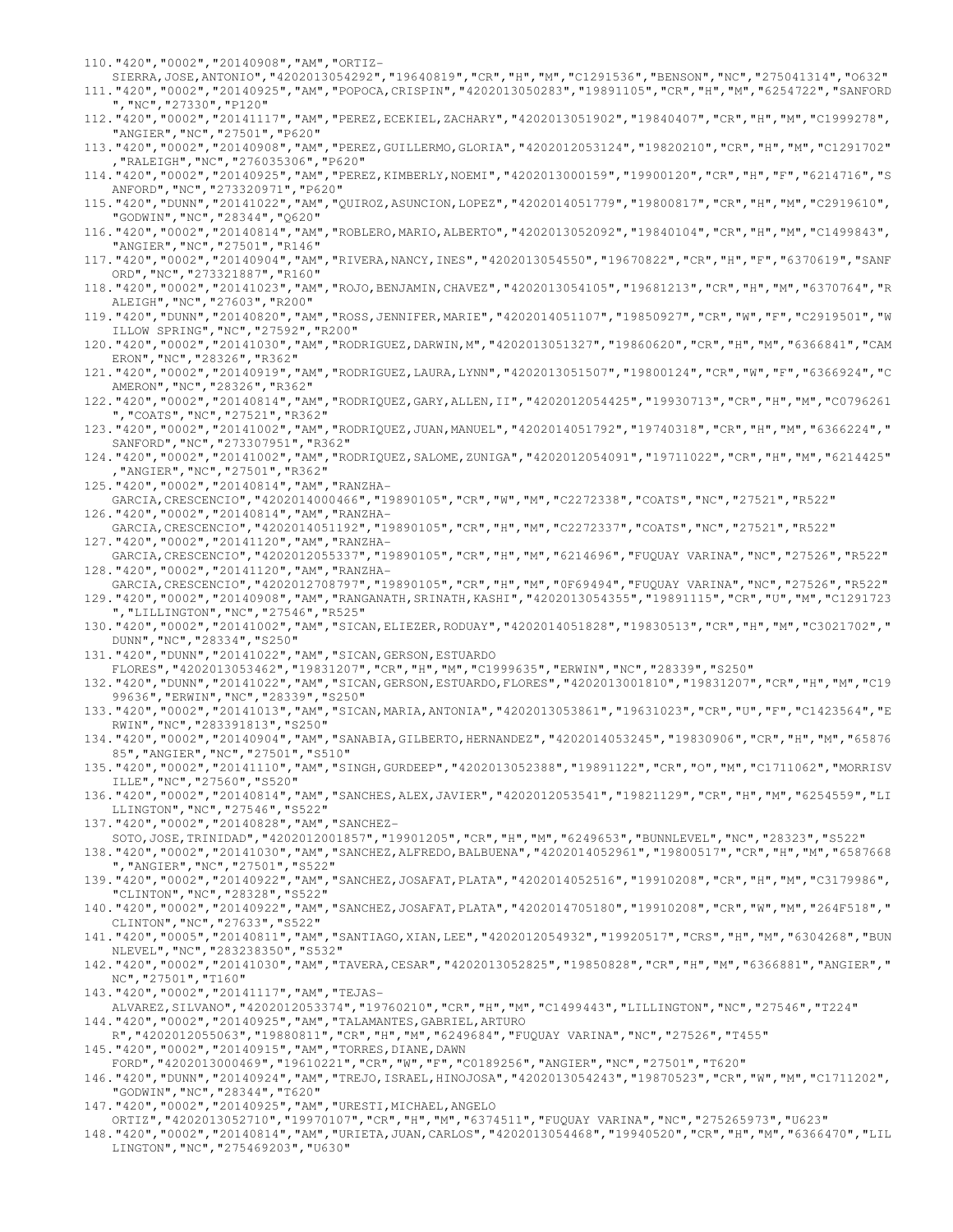- 149."420","0002","20140814","AM","VAZQUEZ,ANTONIO,CERON","4202012055891","19731206","CR","H","M","6254618"," ANGIER","NC","","V220"
- 150."420","DUNN","20140820","AM","VALLE,JOSE,MANUEL","4202013052820","19941114","CR","H","M","C1999630","SMI THFIELD","NC","","V400"
- 151."420","0002","20140925","AM","VELICKA,ANTHONY,JOHN,JR","4202012053790","19700525","CR","W","M","6214672" ,"SANFORD","NC","27332","V420"
- 152."420","0002","20140925","AM","VELASQUEZ,RICARDO,CORTEZ","4202012055513","19850818","CR","O","M","5413238 ","SPRING LAKE","NC","28390","V422"
- 153."420","0002","20140904","AM","VALDEZ,HEATHER,LYNN","4202013050439","19930406","CR","W","F","6370577","SA NFORD","NC","27330","V432"
- 154."420","0002","20140825","AM","VARGAS,JULIO","4202013053941","19020826","CR","H","M","C0951433","BUNNLEVE L","NC","28323","V622"
- 155."420","0002","20141002","AM","VARGAS,LEO,MATOTA","4202014051659","19900326","CR","H","M","6441832","ANGI ER","NC","27501","V622"
- 156."420","0002","20140814","AM","VARGAS,ROBERT","4202013052270","19850301","CR","H","M","6366447","BUNNLEVE L","NC","28323","V622"
- 157."420","0002","20140825","AM","VARGAS,ROBERT","4202010052100","19850301","CR","H","M","C0576432","BUNNLEV EL","NC","28323","V622"
- 158."420","0002","20140825","AM","VARGAS,ROBERT","4202010052101","19850301","CR","H","M","C0576433","BUNNLEV EL","NC","28323","V622"
- 159."420","0002","20140814","AM","VARGAS,SABRINA,BARNES","4202013054117","19860225","CR","B","F","6370996"," COATS","NC","27521","V622"
- 160."420","0002","20140828","AM","ZARATE,JAY,CARLOS","4202014051782","19640926","CR","O","M","6374559","BROA DWAY","NC","27505","Z630"

# **Haywood County**

- 1. "430","0001","20140909","AM","BAUTISTA,JESUS,SANDOVAL","4302013054450","19900125","CR","H","M","C1761081 ","SEVIERVILLE","TN","37864","B323"
- 2. "430","0001","20140812","AM","COMPOZ,ISRAEL","4302014051699","19950519","CR","W","M","6603981","CANTON", "NC","28716","C512"
- 3. "430","0001","20140812","AM","COMPOZ,ISRAEL","4302014702208","19950519","CR","H","M","322F058","CANTON", "NC","28716","C512"
- 4. "430","0001","20140909","AM","CONTRERAS,SEAN,T","4302014052382","19850216","CR","W","M","6604267","CHARL ESTON","SC","29407","C536"
- 5. "430","0002","20140922","AM","ESPINO,EVER,DELVAL","4302013055042","19800301","CRS","H","M","5633664","HE NDERSONVILLE","NC","287925465","E215"
- 6. "430","0001","20140930","AM","FIORILLO,JULIUS","4302013054979","19550409","CR","W","M","4843986","GARFIE LD","NJ","07026","F640"
- 7. "430","0001","20140909","AM","GONZALEZ,JOSE,HERNANDEZ","4302014052832","19640921","CR","H","M","6603991" ,"ASHEVILLE","NC","28806","G524"
- 8. "430","0001","20140826","AM","GARCIA,ANTONINO,CRUZ","4302014050724","19830121","CR","H","M","C3000159"," HAYESVILLE","NC","28904","G620"
- 9. "430","0001","20140908","AM","HERNANDEZ,DELFINO,P","4302014050212","19781220","CR","O","M","C3145101","C LYDE","NC","28721","H655"
- 10. "430","0001","20140826","AM","HERNANDEZ,RAMIRO","4302014051595","19680121","CR","H","M","C2999852","WAYN ESVILLE","NC","287863641","H655"
- 11. "430","0001","20140923","AM","LOPEZ,KAISER,ISRAEL","4302014050035","19940420","CR","H","M","C956614","WA YNESVILLE","NC","28786","L120"
- 12. "430","0001","20140930","AM","MEZA,JUAN","4302014050498","19640408","CR","H","M","5633669","TUCKASEGEE", "NC","287836600","M200"
- 13. "430","0001","20140826","AM","MOCTEZUMA,FRANCISCO,MIGUEL
- A","4302013055077","19840625","CR","H","M","C1761214","WAYNESVILLE","NC","28786","M232" 14. "430","0001","20141028","AM","MARINA-
- ALEJANDRO,RIGOBERTO","4302014053014","19880102","CR","W","M","6604189","CULLMAN","AL","35058","M654" 15. "430","0001","20140909","AM","PANIAGUA,IVAN,TENA","4302014052039","19870513","CR","H","M","C3000141","WA
- YNESVILLE","NC","28785","P520"
- 16. "430","0001","20140902","AM","RESENDIZ,JULIO,ALMARAZ","4302014051738","19810127","CR","W","M","C3145023" ,"WAYNESVILLE","NC","28786","R253"
- 17. "430","0001","20141028","AM","RAMIREZ,JAVIER,GARCIA","4302014051060","19920908","CR","H","M","C3000379", "WAYNESVILLE","NC","287866922","R562"
- 18. "430","0001","20140815","AM","SANCHEZ,JOSE,MENDOSA","4302014052515","19740404","CR","H","M","C3145454"," CANTON","NC","28716","S522"
- 19. "430","0001","20140909","AM","SAMURA,RANGEL,ALTAMIRANO","4302014052240","19800929","CR","H","M","C314558 4","CLYDE","NC","28721","S560"
- 20. "430","0001","20140812","AM","TREJO,ALEJANDRO,GOMEZ","4302013000532","19850930","CR","H","M","5633534"," WAYNESVILLE","NC","28786","T620"
- 21. "430","0001","20140826","AM","VILLA,OMAR,JIMENEZ","4302014701573","19880201","CR","H","M","136F041","ASH EVILLE","NC","28803","V400"

#### **Henderson County**

- 1. "440","0001","20140918","AM","ALBIZO,NICHOLAS,DAUNTE","4402014052595","19881230","CR","W","M","6604607", "SHELBY","NC","28152","A412" 2. "440","0001","20140911","PM","AYALA-
- ESTRADA,OSCAR,GUILLERM","4402014053082","19860702","CR","H","M","6604756","FLETCHER","NC","28732","A423"
- 3. "440", "0001", "20140918", "PM", "ANTIVEROS, JOSE, IVAN", "4402013055182", "19921211", "CR", "H", "M", "C2207225", "E TOWAH","NC","28729","A531"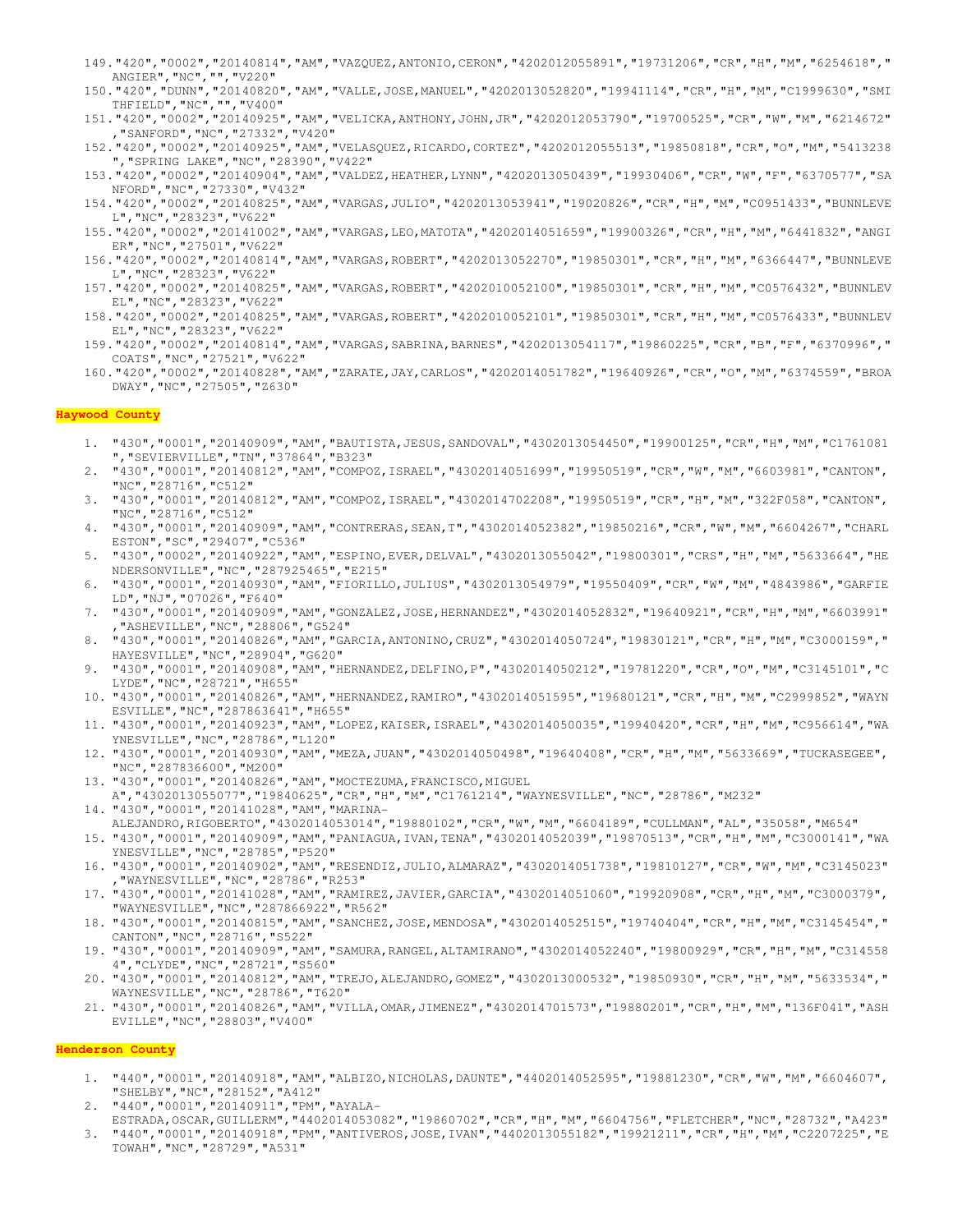- 4. "440","9999","20140815","AM","BORJA,ALEJANDRO,PINEDA","4402014052832","19830424","CR","H","M","6604738", "HENDERSONVILLE","NC","28792","B620"
- 5. "440","0001","20140925","AM","CAMPOS,OMAR","4402014053412","19940620","CR","H","M","6604787","FLAT ROCK","NC","28731","C512"
- 6. "440","0001","20140904","AM","CRUZ,TOM","4402014050042","19871129","CR","U","M","C1813909","HENDERSONVIL LE","NC","28792","C620"
- 7. "440","0001","20140930","AM","DIAZ,ANGEL,L","4402014052776","19740104","CR","H","M","6605205","MILWAUKEE ","WI","53225","D200"
- 8. "440","0001","20140918","AM","EVANGELISTA,JACKERY,RYAN","4402014052899","19860810","CR","U","M","6604784 ","HENDERSONVILLE","NC","287923806","E152"
- 9. "440","0001","20141006","AM","ESPINOZA,ZACHARY,DANIEL","4402014051026","19860425","CR","H","M","C2895203 ","HENDERSONVILLE","NC","287927036","E215"
- 10. "440","0002","20140922","AM","ESTES,LISA,MARIE","4402012055419","19680829","CRS","W","F","C9972090","HEN DERSONVILLE","NC","28792","E232"
- 11. "440","0001","20140918","AM","HUERTA,JOSE,RUBEN","4402014050004","19880901","CR","H","M","6391957","EAST FLAT ROCK","NC","28726","H630"
- 12. "440","0001","20141113","AM","HUERTAS,ALMANDITO","4402013050668","19720226","CR","H","M","5759497","FLAT ROCK","NC","287318563","H632"
- 13. "440","9999","20140815","AM","LOPEZ,ADOLFO,LOPEZ","4402014053170","19810527","CR","H","M","C2895320","AR DEN","NC","287049473","L120"
- 14. "440","0001","20140902","AM","LOPEZ,REY,CERVANTES","4402013055581","19910607","CR","W","M","6391837","AS HEVILLE","NC","28803","L120"
- 15. "440","0001","20140822","AM","MELGAR,MARIO,ELIGIO","4402012053563","19920114","CR","H","M","","EAST FLAT ROCK","NC","287262886","M426"
- 16. "440","0001","20140908","AM","MORALES-
- SANTIZO,AGUINEL,F","4402014053426","19960905","CR","H","M","6604744","HENDERSONVILLE","NC","28792","M642 17. "440","JAIL","20140811","AM","MORENO,JUANA","4402014053411","19930220","CR","O","F","6604856","CANDLER", "NC","28715","M650"
- 18. "440","0001","20140821","AM","ORTEGA,ANDRES,PEREYRA","4402014704369","19750525","CR","H","M","476F378"," EDNEYVILLE","NC","28727","O632"
- 19. "440","0001","20140821","AM","ORTEGA,ANDRES,PEREYRA","4402014000641","19750525","CR","H","M","6604608"," EDNEYVILLE","NC","28727","O632"
- 20. "440","0001","20140908","AM","ROBLES-RODRIGUEZ,JUAN,CARLOS","4402013055292","19941016","CR","H","M","C2207163","HENDERSONVILLE","NC","2879244 98","R142"
- 21. "440","0001","20141013","AM","RESENDIZ,GELASIO,CHAVEZ","4402014052368","19850608","CR","H","M","6604823" ,"HENDERSONVILLE","NC","28792","R253"
- 22. "440","0001","20140828","AM","REMERO,SABRINA","4402014050523","19930922","CR","O","F","6391551","ASHEVIL LE","NC","28805","R560"
- 23. "440","0001","20140828","AM","REMERO,SABRINA","4402014050525","19930922","CR","O","F","6391550","ASHEVIL LE", "NC", "28805", "R560"
- 24. "440","0001","20141013","AM","RAMIREZ,CARLOS,EDWARDO","4402014052671","19851020","CR","H","M","6605202", "HENDERSONVILLE","NC","28792","R562"
- 25. "440","0001","20140918","AM","SOK,KUNTEA","4402014053018","19900302","CR","A","F","6604612","ETOWAH","NC ","28729","S200"
- 26. "440","0001","20140918","PM","TOMAS,SALVADOR,FABIAN","4402013053889","19661126","CR","H","M","5177259"," FLAT ROCK","NC","28731","T520"
- 27. "440","0001","20140825","PM","URDANETA,AURIMARY,VALLADARE","4402014702609","19950208","CR","W","F","190F 470","ASHEVILLE","NC","28806","U635"
- 28. "440","0001","20140825","PM","URDANETA,AURIMARY,VALLADARE","4402014702608","19950208","CR","W","F","190F 469","ASHEVILLE","NC","28806","U635"
- 29. "440","0001","20140828","PM","VELASQUEZ-AMBROCIO,FLORINDO","4402014053310","19771217","CR","H","M","6604545","HORSE SHOE","NC","287428509","V422"
- 30. "440","0001","20140916","AM","VERA,JUAN,CARLOS","4402014051960","19940724","CR","H","M","C2505257","HEND ERSONVILLE","NC","28792","V600"
- 31. "440","0001","20140825","AM","ZARAGOZA,DENISE","4402014050607","19920801","CR","H","F","C2895727","HENDE RSONVILLE","NC","287393225","Z622"

#### **Hertford County**

- 1. "450","0002","20141114","AM","AVENDANO,LEONARDO,SILVERIO","4502014050977","19841106","CR","O","M","66226 27","MURFREESBORO","NC","27855","A153"
- 2. "450","0002","20141024","AM","AYALA,RAFAEL,JAIME","4502013051585","19910916","CR","O","M","6380066","AHO SKIE","NC","27910","A400"
- 3. "450","0002","20141114","AM","DIAZ,MIGUEL","4502014050971","19760829","CR","H","M","6622626","AHOSKIE"," NC","27910","D200"
- 4. "450","0002","20141007","AM","GARCIA-SUAZO,ISAIAS","4502014050954","19720901","CR","H","M","C2455891","COMO","NC","27818","G622"
- 5. "450","0002","20140822","AM","LOPEZ,VICTORINO,GONZALEZ","4502013052062","19701108","CR","H","M","6380145 ","NEWPORT NEWS","VA","23607","L120"
- 6. "450","0002","20141024","AM","NARANOO,SEBASTIAN","4502014050533","19900503","CR","H","M","6380237","WOOD LAND","NC","27897","N650"
- 7. "450","0002","20141024","AM","NARANOO,SEBASTIAN","4502014700449","19900503","CR","H","M","114F639","WOOD LAND","NC","27897","N650"
- 8. "450","0002","20141017","AM","OLIVARES,FEDERICO,HERNANDEZ","4502013052095","19840618","CR","O","F","6380 146","AULANDER","NC","27805","O416"
- 9. "450","0002","20140919","AM","PEREZ,DARINEL,PEREZ","4502014050059","19930531","CR","H","M","6380187","MU RFREESBORO","NC","27855","P620"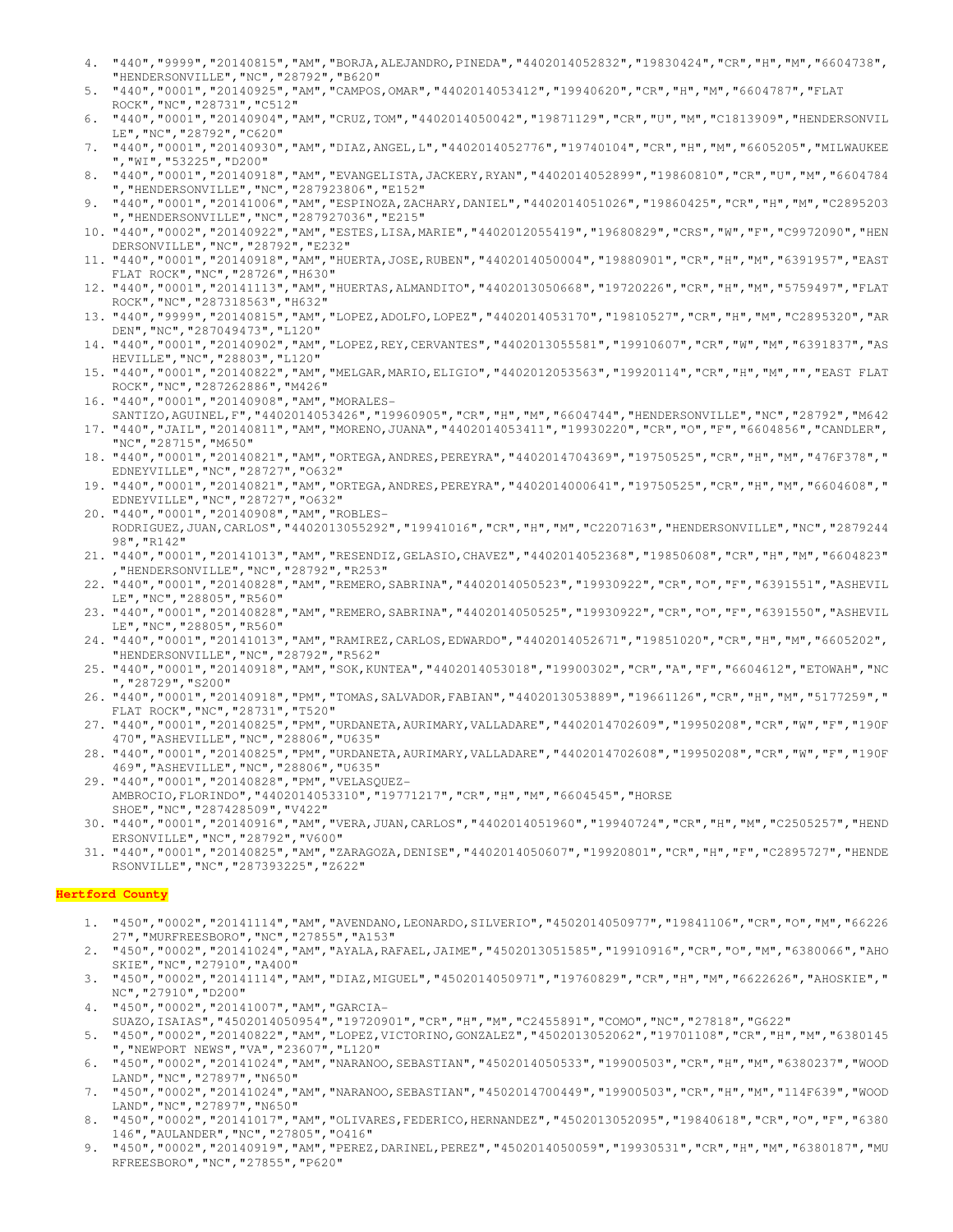10. "450","0002","20140919","AM","PEREZ,DARINEL,PEREZ","4502014700040","19930531","CR","H","M","85F8489","MU RFREESBORO","NC","27855","P620"

# **Hoke County**

- 1. "460","0002","20140828","AM","ALONSO,ALEJANDRO,AMBROCIO","4602014051065","19831125","CR","H","M","663401 4","SUMMERVILLE","SC","29485","A452"
- 2. "460","0002","20140916","AM","AMARAL,JOSEPH,VICTOR","4602014050901","19820713","CR","I","M","C2998148"," RED SPRINGS","NC","28377","A564"
- 3. "460","0002","20150501","AM","BARRERA,JACINTA","4602013050777","19920818","CR","H","M","6200310","RAEFOR D","NC","28376","B660"
- 4. "460","0002","20150501","AM","BARRERA,JACINTA","4602013000480","19920818","CR","H","M","6200311","RAEFOR D","NC","28376","B660"
- 5. "460","0002","20140828","AM","CASTRO,FELIX,FLORES","4602007050162","19820301","CR","H","M","4681799","RE D SPRINGS","NC","283778558","C236"
- 6. "460","0002","20140828","AM","CASTRO,FELIX,FLORES","4602014050432","19820301","CR","H","M","6433203","RE D SPRINGS","NC","28377","C236"
- 7. "460","0002","20141023","AM","CONTRERAS,YVAN,AMADOR","4602013051339","19750926","CR","W","M","6174828"," FAYETTEVILLE","NC","28314","C536"
- 8. "460","0002","20140909","AM","DE LA CRUZ-
- JIMENEZ,DEBNER,HI","4602013051467","19831025","CR","H","M","C2091723","RAEFORD","NC","28376","D000"
- 9. "460","0002","20140918","AM","GOMEZ,ANDRES,GARCIA","4602014050186","19851110","CR","H","M","6399282","FA YETTEVILLE","NC","28306","G520"
- 10. "460","0002","20140925","AM","HUA,MINH,HONG","4602013051430","19740228","CR","A","M","5682722","FAYETTEV ILLE","NC","28303","H000"
- 11. "460","0002","20140814","AM","HUIZAR-
- TORAS,CARLOS,ABRAHAM","4602013051813","19760909","CR","H","M","6200208","SHANNON","NC","28386","H263" 12. "460","0002","20140814","AM","HUIZAR-
- TOVAR,CARLOS,ABRAHAM","4602013001103","19760908","CR","H","M","6433165","SHANNON","NC","283866087","H263 13. "460","0002","20140819","AM","HERNANDEZ,VALERIO,FEDERICO","4602014000331","19650718","CR","H","M","C2998 403","RAEFORD","NC","28376","H655"
- 14. "460","0002","20140925","AM","LAURO,KARLA,PATRICIA","4602014050503","19840508","CR","H","F","6433212","F AYETTEVILLE","NC","283063169","L600"
- 15. "460","0002","20140814","AM","MANUAL-FELICIANA,RUFINO","4602014050679","19850406","CR","U","M","6633126","RED SPRINGS","NC","283778377","M541"
- 16. "460","0002","20140814","AM","PENA,ROGELIO,JR","4602013051815","19741022","CR","H","M","6200209","RAEFOR D","NC","28376","P500"
- 17. "460","0002","20140814","AM","PONCE-MARTINEZ,JOHANNY","4602014051033","19790718","CR","H","M","6633509","RAEFORD","NC","28376","P525"
- 18. "460","0002","20140918","AM","QUINONES,FERNANDO,LUIS","4602014050275","19770820","CR","H","M","6399284", "RAEFORD","NC","28376","Q552"
- 19. "460","0002","20140814","AM","RESENDIZ,ANGEL,ALONSO","4602014050415","19740828","CR","H","M","6200213"," RAEFORD","NC","28376","R253"
- 20. "460","0002","20140814","AM","ROSERO,DAVID","4602014050917","19720214","CR","H","M","6633507","FAYETTEVI LLE","NC","28314","R260"
- 21. "460","0002","20140814","AM","SAVEDRA,SABINA,BASILIO","4602003000047","19860625","CR","H","F","1564185", "RAEFORD","NC","28376","S136"
- 22. "460","0002","20140814","AM","SAVEDRA,SABINA,BASILIO","4602003000048","19860625","CR","H","F","1564186", "RAEFORD","NC","28376","S136"
- 23. "460","0002","20140821","AM","VICENTE,FELIX,JAVIER","4602014051035","19810529","CR","H","M","6633650","C OLUMBIA","SC","29206","V253"
- 24. "460","0002","20140814","AM","VANCE,TARSHA,LINETTE","4602014050004","19700902","CR","B","F","6200210","F AYETTEVILLE","NC","283033395","V520"

## **Hyde County**

- 1. "470","0001","20140903","AM","JIMENEZ,ANTONIO,PEREZ","4702014050116","19581102","CR","O","M","6627148"," ELIZABETH CITY","NC","27909","J552"
- 2. "470","0001","20140820","AM","LOPEZ,JONATHAN,CUPIL","4702012050188","19920708","CR","H","M","5829689","B ELHAVEN","NC","278108911","L120"
- 3. "470","0001","20141217","AM","LOPEZ,JORGE","4702014000097","19571202","CR","H","M","6624008","SWAN QUARTER","NC","27885","L120"

#### **Iredell County**

- 1. "480","0002","20140826","AM","ALVARDO,PEDRO,RAMIREZ","4802012056672","19811126","CR","H","M","C1437850", "HARMONY","NC","28634","A416"
- 2. "480","0004","20140918","AM","ALVAREZ,HERIBERTO","4802014050907","19570316","CR","O","M","6347189","BUFF ALO","NY","14214","A416"
- 3. "480","0004","20140918","AM","ALVAREZ,HERIBERTO","4802014702806","19570316","CR","H","M","97F2840","BUFF ALO","NY","14207","A416"
- 4. "480","0004","20140918","AM","AMAYA-PEREIRA,ANGEL,ABRAHAM","4802014052999","19920607","CR","H","M","6599633","COOLEEMEE","NC","27014","A516" 5. "480","0004","20141003","AM","AHMAD,ISRAR","4802014050267","19861221","CR","O","M","C3009232","MOORESVIL
- LE","NC","28117","A530" 6. "480","0004","20140911","AM","BELTRAN,EDUVIGES,ARROYO","4802014052074","19761016","CR","H","M","6599926"
	- ,"STATESVILLE","NC","28625","B436"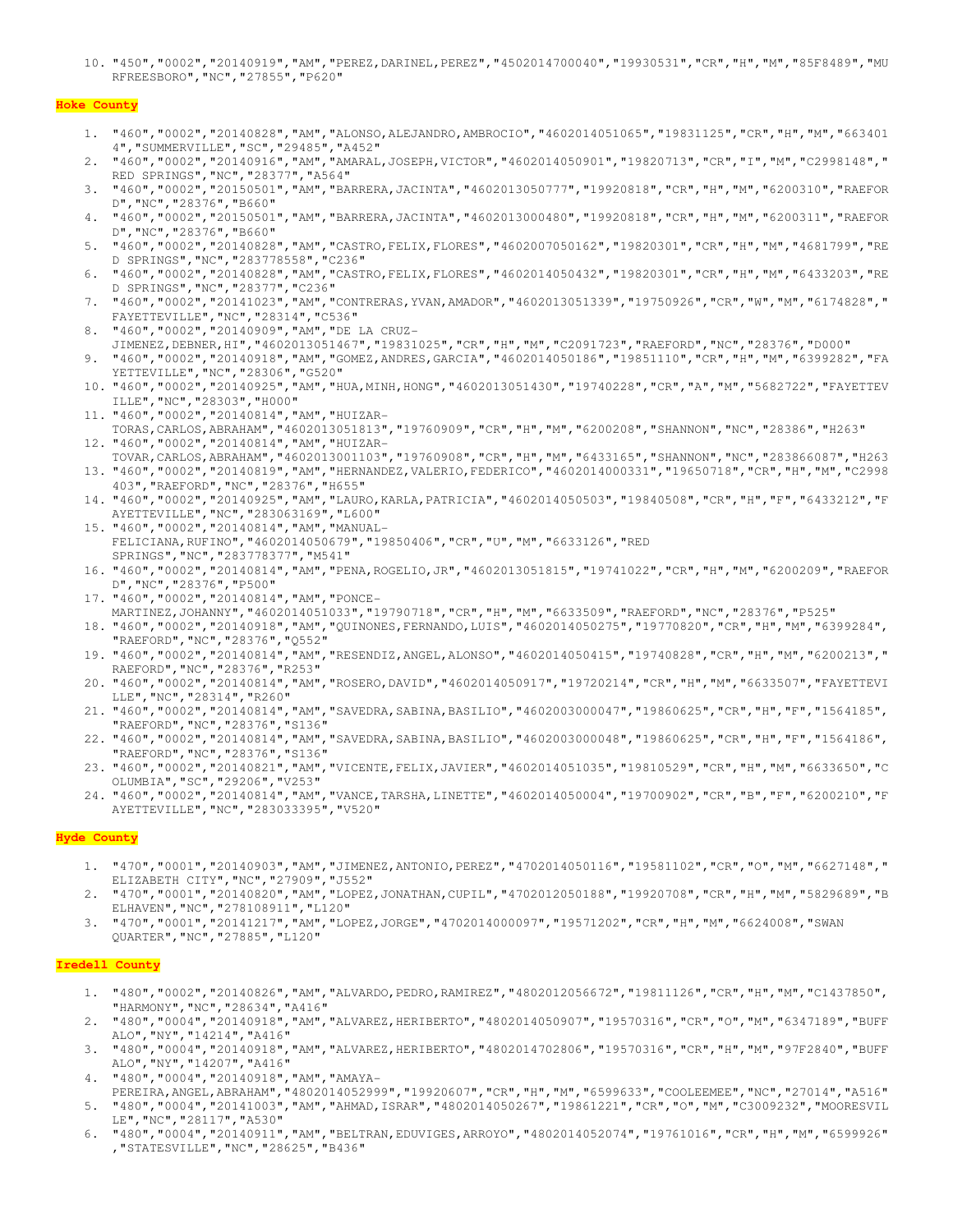- 7. "480","0004","20140828","AM","BONILLA,SULMA,YANIRA","4802013003315","19761121","CR","H","F","5764081","M OORESVILLE","NC","281177497","B540"
- 8. "480","0004","20140918","AM","CABEZAS,CHRISTINA,ELIZABETH","4802014000626","19830112","CR","H","F","6347 190","BUFFALO","NY","14214","C122"
- 9. "480","0004","20140905","AM","CAVALIER,DAVID,CASEY","4802014053895","19790618","CR","W","M","C3009206"," MOORESVILLE","NC","281153290","C146"
- 10. "480","0002","20141001","AM","CASTILLO,LUIS,FELIPE
- FLORES","4802013055515","19901206","CR","O","M","C2084335","STATESVILLE","NC","28677","C234"
- 11. "480","0002","20141001","AM","CASTILLO,LUIS,FLORES","4802013004442","19901206","CR","H","M","C2084336"," STATESVILLE","NC","286779725","C234"
- 12. "480","0004","20141024","AM","CASTILLO,RAMON,GONZALEZ","4802014050181","19830108","CR","H","M","C3009401 ","MOORESVILLE","NC","28115","C234"
- 13. "480","0002","20140910","AM","CASTILLO,ROLANDO,VELAZQUEZ","4802014050187","19840116","CR","H","M","C2084 363","OLIN","NC","28660","C234"
- 14. "480","0004","20140912","AM","COSTELLO,JOHN,ANTHONY","4802012057196","19670829","CR","W","M","C2081425", "MOORESVILLE","NC","28117","C234"
- 15. "480","0004","20140911","AM","CASTANO,JANETH,LILIANA

TELLE","4802014051732","19890513","CR","H","F","6404064","MOORESVILLE","NC","28115","C235"

- 16. "480","0004","20140912","AM","COSENZA,ALEXANDER","4802014051606","19530617","CR","W","M","C3117539","HAM PTON","GA","30228","C252"
- 17. "480","0002","20140916","AM","COUTO,CONCEPCION,MAGANA","4802010055520","19900726","CR","H","F","5759174" ,"CONOVER","NC","28613","C300"
- 18. "480","0002","20140916","AM","COUTO,CONCEPCION,MAGANA","4802010055521","19900726","CR","H","F","5759173" ,"CONOVER","NC","28613","C300"
- 19. "480","0002","20140827","AM","CARBAJAL,JUVENCIO,MATA","4802012053809","19921123","CR","O","M","6208578", "STATESVILLE","NC","28625","C612"
- 20. "480","0002","20140923","AM","CRUZ,ANDREW,EFRAIN","4802013050319","19871120","CR","W","M","C2262591","MO ORESVILLE","NC","28115","C620"
- 21. "480","0002","20140923","AM","CRUZ,ANDREW,EFRAIN","4802013053796","19871120","CR","W","M","5505942","MOO RESVILLE","NC","28115","C620"
- 22. "480","0002","20140910","AM","CRISTOBAL,JOSE,PENA","4802013057151","19810618","CR","H","M","C2405600","S TATESVILLE","NC","28625","C623"
- 23. "480","0004","20140919","AM","CARTA,FRANCISCO,J","4802013052161","19680303","CR","W","M","C2085377","MOO RESVILLE","NC","28115","C630"
- 24. "480","0004","20140919","AM","CARTA,FRANCISO,J","4802013052160","19680303","CR","O","M","C2085376","MOOR ESVILLE","NC","28115","C630"
- 25. "480","0002","20140910","AM","CARDIEL,ARMANDO,JUNIOR,JR","4802011055500","19860110","CR","H","M","551486 4","CLAREMONT","NC","286109589","C634"
- 26. "480","0002","20140908","AM","CORDERO,PABLO,JR","4802012007311","19810106","CR","H","M","5379855","STATE SVILLE","NC","286776096","C636"
- 27. "480","0001","20140915","AM","CORNEJO,JESUS,DIAZ","4802004059695","19821120","CRS","H","M","3222053","ST ATESVILLE","NC","286770000","C652"
- 28. "480","0002","20141006","AM","DIAZ
- VEGA,MIGUEL,A","4802013056912","19720925","CR","H","M","5761218","GRANDVIEW","WA","98930","D200"
- 29. "480","0004","20140821","AM","FLORES,JOEL","4802014700183","19841201","CR","H","M","76F2141","HUNTERSVIL LE","NC","28078","F462"
- 30. "480","0004","20140821","AM","FLORES,JOEL,PINEDA","4802014050059","19841201","CR","H","M","6347177","HUN TERSVILLE","NC","28078","F462"
- 31. "480","0004","20141114","AM","FAROUQ,BAHADUR,JAUWAID","4802013053772","19860801","CR","I","M","C2262173"
- 32. "480","0004","20140919","AM","GUEVARA,JOSHUA","4802012055235","19820803","CR","W","M","C1038224","MOORES VILLE","NC","281179018","G160"
- 33. "480","0004","20140919","AM","GUEVARA,JOSHUA","4802012709048","19820803","CR","O","M","F802829","MOORESV ILLE","NC","28117","G160"
- 34. "480","0002","20141027","AM","GABRIEL,ALICIA,SUZANNE","4802013054135","19680501","CR","W","F","6282960", "SHERRILLS FORD","NC","286739742","G164"
- 35. "480","0002","20140923","AM","GABRIEL,JOSE,BLAS","4802013053186","19700424","CR","H","M","C0874646","STA TESVILLE","NC","286776568","G164"
- 36. "480","0002","20140820","AM","GUADARRAMA,JULIAN,EYMORD","4802014051680","19690801","CR","H","M","6568905 ","OLIN","NC","28660","G365"
- 37. "480","0004","20140925","AM","GAMEZ-SORIANO,JOSE,MIGUEL","4802013054643","19830409","CR","H","M","6394021","STATESVILLE","NC","286254434","G 522"
- 38. "480","0002","20140929","AM","GONZALEZ-
- CAMPUZANO,ELIAQUIM","4802014051584","19770301","CR","H","M","C3114131","STATESVILLE","NC","28677","G524" 39. "480","0002","20140929","AM","GONZALEZ-
- CAMPUZANO,ELIAQUIN","4802014001422","19770301","CR","W","M","C3114130","STATESVILLE","NC","28677","G524" 40. "480","0004","20140911","AM","GONZALEZ,SAMUEL,ROQUE","4802012054344","19890412","CR","H","M","6208582","
- MOORESVILLE","NC","28115","G524" 41. "480","0004","20141016","AM","GUERRA,KATHERINE,ANNE","4802010054150","19480725","CR","W","F","5508936","
- MOORESVILLE","NC","281170000","G600" 42. "480","0002","20140820","AM","GARCIA,ANNETTE,MARIE","4802014051693","19740409","CR","W","F","C3113314"," STATESVILLE","NC","286778620","G620"
- 43. "480","0002","20141027","AM","GARCIA,FLORENTINO,ARELLANO","4802014051918","19750515","CR","H","M","65997 02","CONNELLY SPRING","NC","286127557","G620"
- 44. "480","0002","20140827","AM","GARCIA,JESUS,TORRES","4802013056660","19750928","CR","H","M","6347028","OX FORD","NC","275651512","G620"
- 45. "480","0004","20140926","AM","GARCIA-RIVERA,JUAN,CARLOS","4802013053099","19741129","CR","U","M","C2085200","MOORESVILLE","NC","28115","G626"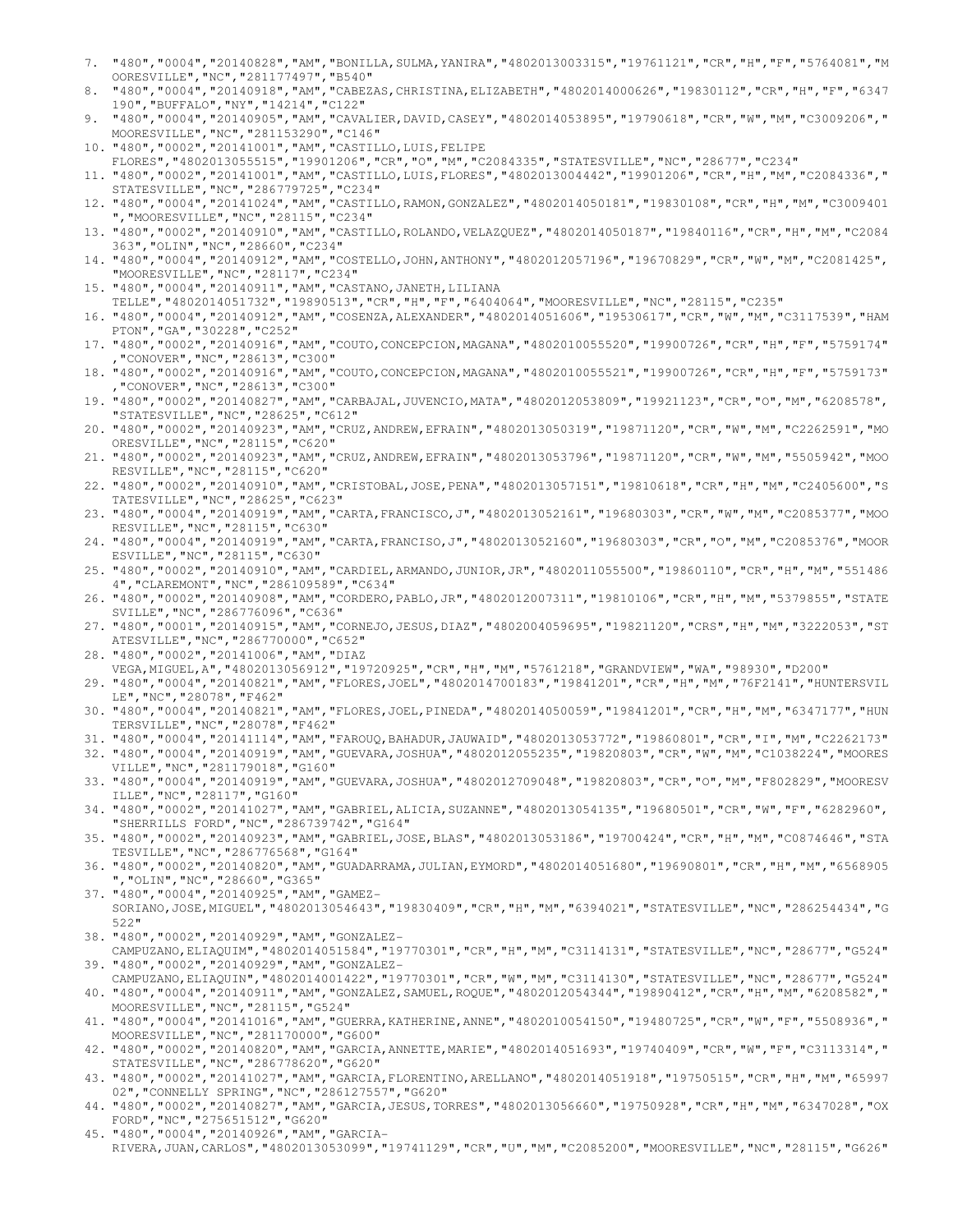- 46. "480","0004","20140912","AM","HERNANDEZ-
- CHAVEZ,GABRIEL","4802014053364","19891023","CR","W","M","C3116068","LINCOLNTON","NC","28092","H655" 47. "480","0004","20140912","AM","HERNANDEZ-
- CHAVEZ,GABRIEL","4802014709251","19891023","CR","H","M","550F503","LINCOLNTON","NC","28092","H655" 48. "480","0002","20140917","AM","HERNANDEZ-
- CUANAS,MARIA,NIDIA","4802014052699","19790124","CR","H","F","C3113462","STATESVILLE","NC","286255542","H 655"
- 49. "480","0004","20140822","AM","HERNANDEZ,AXEL,A","4802013055906","19930527","CR","H","M","C2542287","CHAR LOTTE","NC","28215","H655"
- 50. "480","0004","20140911","AM","HERNANDEZ,RODRIGO,CRUZ","4802013057036","19900317","CR","O","M","6347174", "STATESVILLE","NC","28677","H655"
- 51. "480","99TC","20140909","AM","JIMENEZ,RAMIRO,MOZQUEDA","4802012054721","19880529","CR","H","M","C2080681 ","BESSEMER CITY","NC","28016","J552"
- 52. "480","0004","20140911","AM","LU,TERENCE,D","4802014052818","19590101","CR","W","M","6599681","LAWRENCEV ILLE","GA","30045","L000"
- 53. "480","0004","20140926","AM","LOPEZ,HERMINIO,MARTINEZ","4802013052079","19850719","CR","H","M","C2085206 ","MOORESVILLE","NC","28117","L120"
- 54. "480","0004","20140815","AM","LOPEZ,WILMAR","4802013052371","19861226","CR","H","M","C2081674","CHARLOTT E","NC","28216","L120"
- 55. "480","0004","20140926","AM","LUGO,JOSE","4802012057166","19840308","CR","U","M","","CHARLOTTE","NC","28 2138213","L200"
- 56. "480","0002","20141022","AM","LUGO,NEREIDA,RAMOS","4802012057974","19581101","CR","H","F","C2082655","ST ATESVILLE","NC","286775917","L200"
- 57. "480","0001","20140825","AM","MEJIA,DANIEL,RODRIGUEZ","4802010051886","19810603","CRS","H","M","C0806468 ","STATESVILLE","NC","286770000","M200"
- 58. "480","000F","20140916","AM","MACIAS,RAPHAEL,RAMSES
- DIAZ","4802012054627","19900331","CRS","H","M","6208585","CHARLOTTE","NC","28208","M220"
- 59. "480","0004","20141106","AM","MEDRANO,NOE","4802014053952","19640209","CR","H","M","6599765","CINCINNATI ","OH","45245","M365"
- 60. "480","0004","20140828","AM","MELLADO,ENRIQUE,GALAN","4802013056400","19770105","CR","H","M","6394026"," MOORESVILLE","NC","28115","M430"
- 61. "480","0004","20140911","AM","MENDOZA
- LARIZ,HUGO,IVAN","4802014051243","19930103","CR","H","M","6394108","CHARLOTTE","NC","282172072","M532" 62. "480","0004","20141107","AM","MENDOZA,MIGUEL,ANGEL","4802013004924","19930628","CR","O","M","C2263013","
- CHARLOTTE","NC","282133536","M532" 63. "480","0002","20140812","AM","MENDOZA,SONIA,NELIS","4802014051660","19600714","CR","H","F","","STATESVIL
- LE","NC","286255455","M532"
- 64. "480","0002","20140923","AM","MENERA-LOPEZ,JUAN,CARLOS","4802014050738","19870518","CR","W","M","C2877179","STATESVILLE","NC","28625","M564"
- 65. "480","0001","20141006","AM","MOROZ,ANDREY","4802010057990","19870831","CRS","W","M","5760553","MOORESVI LLE","NC","28117","M620"
- 66. "480","0004","20140918","AM","MARTINEZ,GILMER,ASTUL","4802014700601","19840602","CR","H","M","84F0602"," HARMONY","NC","28634","M635"
- 67. "480","0002","20140812","AM","MARTINEZ,ISAIAS,BENITEZ","4802011057237","19700706","CR","H","M","6315176" ,"STATESVILLE","NC","28677","M635"
- 68. "480","0002","20140909","AM","MARTINEZ,ISAIAS,BENITEZ","4802014052857","19700706","CR","H","M","C3113381 ","STATESVILLE","NC","28677","M635"
- 69. "480","0004","20141010","AM","MARTINEZ,JHON","4802014053647","19810608","CR","H","M","C3008996","LANCAST ER","SC","29720","M635"
- 70. "480","99TC","20140826","AM","MARTINEZ,PEDRO,JR","4802011057048","19881121","CR","H","M","C9980258","MOO RESVILLE","NC","28115","M635"
- 71. "480","0002","20140820","AM","MORALES,DANIEL,MEDINA","4802014051679","19680608","CR","H","M","6568906"," MOUNT HOLLY","NC","28120","M642"
- 72. "480","0002","20140813","AM","NAVARRO,BRYAN,EDWARDO","4802013002056","19960823","CR","W","M","C1728193", "STATESVILLE","NC","28677","N160"
- 73. "480","0002","20140812","AM","NUNEZ,ANTHONY,RODRIQUEZ","4802014051662","19651216","CR","H","M","C3113379 ","STATESVILLE","NC","28677","N520"
- 74. "480","0004","20141121","AM","NANDIPATI,KOTESWARARAO","4802014051033","19640801","CR","A","M","C3009004" ,"AUSTIN","TX","78727","N531"
- 75. "480","0004","20140821","AM","ONG,WILLIAM,BAO-
- WEI","4802014050407","19940129","CR","A","M","6347184","MOORESVILLE","NC","28117","O520" 76. "480","0004","20140821","AM","ONG,WILLIAM,BAO-
- WEI","4802014701354","19940129","CR","O","M","88F5825","MOORESVILLE","NC","28117","O520"
- 77. "480","0002","20140813","AM","ORTEGA,JOSE,ALFREDO,HERNANDE","4802002010690","19831112","CR","H","M","C32 01784","CHARLOTTE","NC","282152040","O632"
- 78. "480","0004","20140822","AM","ORTIZ,ROBERT,JOSEPH","4802014050784","19800607","CR","H","M","C3009379","H OUSTON","TX","77040","O632"
- 79. "480","0004","20140815","AM","PAZ,ALEJANDRO,CASTILLO","4802014052716","19750320","CR","H","M","C3117855" ,"MOORESVILLE","NC","28115","P200"
- 80. "480","0004","20140815","AM","PAZ,ALEJANDRO,CASTILLO","4802014707929","19750320","CR","H","M","422F082", "MOORESVILLE","NC","28115","P200"
- 81. "480","0004","20140919","AM","PINEDA,JOEL,ROLANDO ELIAS
- RU","4802014052534","19940902","CR","H","M","C2877909","MOORESVILLE","NC","281152236","P530"
- 82. "480","0004","20140918","AM","QUINTANA,ROBERTO,SIGALA","4802013051700","19570802","CR","H","M","6208620" ,"YUMA","AZ","85364","Q535"
- 83. "480","0002","20141006","AM","QUINTANILLA,JOSE,BENEDICTO","4802014050170","19850114","CR","H","M","C0806 712","STATESVILLE","NC","28625","Q535"
- 84. "480","0002","20140917","AM","RAYO,ROBERTO,A","4802012050972","19771012","CR","H","M","A0733004","STATES VILLE","NC","28677","R000"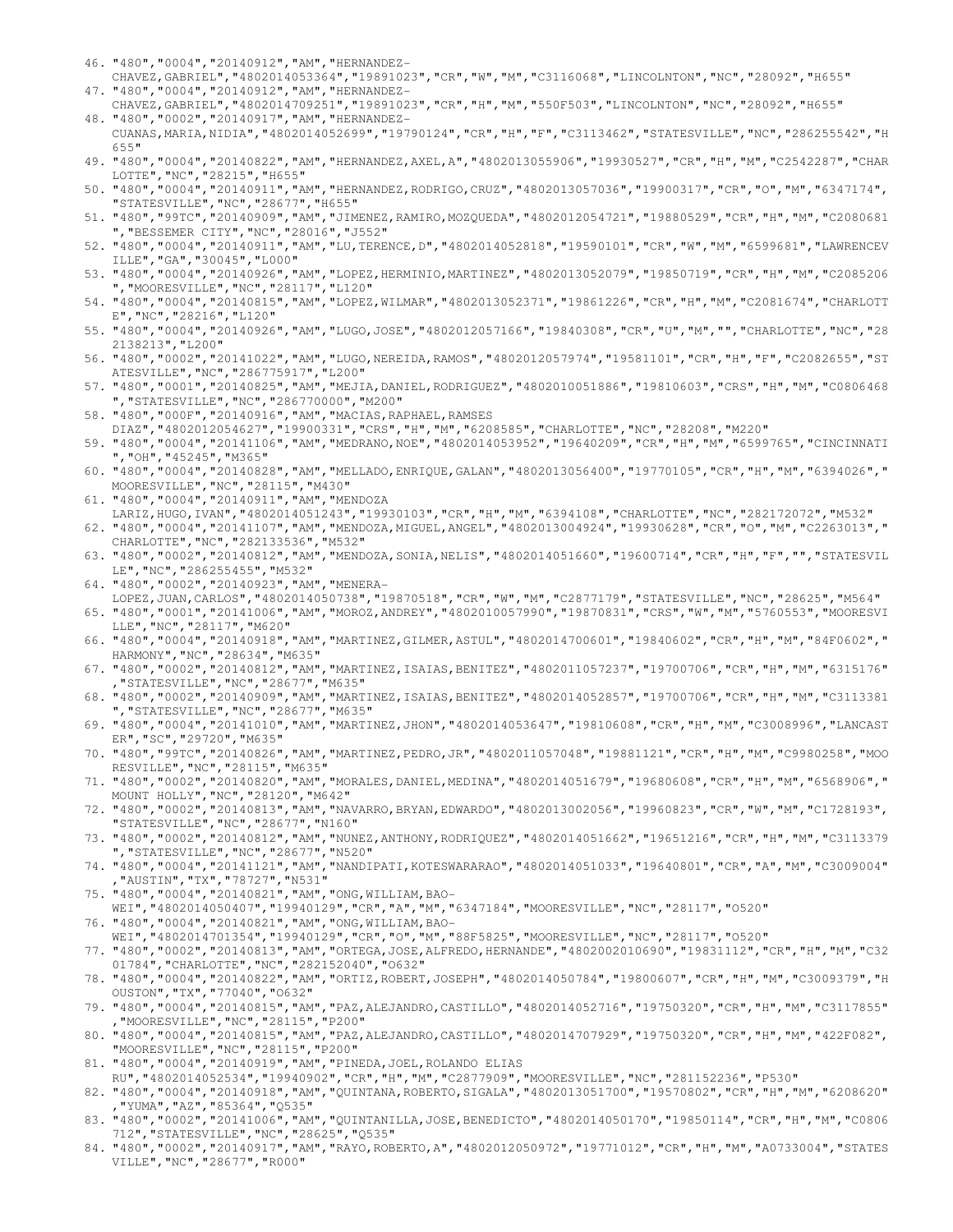- 85. "480","0004","20140821","AM","RIVAS,RENE,ALEXANDER","4802012057516","19870313","CR","W","M","C2081369"," MOORESVILLE","NC","28117","R120"
- 86. "480", "0002", "20140917", "AM", "ROJAS, JORGE, HERNAN
- PAEZ","4802014051973","19570530","CR","H","M","C3114355","STATESVILLE","NC","286775124","R220"
- 87. "480","0002","20140923","AM","RODRIGUEZ,RAFAEL,RAVIELA","4802014052022","19651218","CR","H","M","6599678 ","STATESVILLE","NC","286778444","R362"
- 88. "480","0002","20140827","AM","SOTO,MICHAEL,SAMUEL","4802014001382","19740623","CR","W","M","C3113992","S ALISBURY","NC","281468221","S300"
- 89. "480","0004","20140822","AM","SOLERTO,JUAN,C","4802013055702","19781104","CR","W","M","C2262556","MOORES VILLE","NC","28115","S463"
- 90. "480","0004","20140828","AM","SANDOVAL-
- TELLEZ,JOSE,ARNULFO","4802014050180","19710416","CR","H","M","5764113","STATESVILLE","NC","28677","S531" 91. "480","0004","20140822","AM","SAMALA,RAGHUNANDAN","4802012053760","19870630","CR","O","M","C2080552","MO ORESVILLE","NC","28115","S540"
- 92. "480","0004","20140911","AM","THAO,LEE","4802013004142","19810712","CR","A","M","6347166","STATESVILLE", "NC","286258224","T000"
- 93. "480","0002","20140915","AM","THAO,LEE","4802014053941","19810712","CR","A","M","6599987","STATESVILLE", "NC","286258224","T000"
- 94. "480","0001","20140825","AM","THAPVONGSA,VANNA","4802011053849","19710303","CRS","A","F","C1088905","STA TESVILLE","NC","286259139","T152"
- 95. "480","99TC","20140909","AM","TOBAR,MIGUEL,A","4802012055554","19621112","CR","H","M","6297019","CHARLOT TE","NC","28217","T160"
- 96. "480","0004","20140814","AM","TORRES,MARCIA,EUNICE","4802012056621","19820417","CR","H","F","C0806644"," NORTH WILKESBOR","NC","28659","T620"
- 97. "480","0002","20141119","AM","URIBE,LUSELY","4802013054929","19930115","CR","H","F","C1728200","STATESVI LLE","NC","","U610"
- 98. "480","0002","20140910","AM","VEGA,VICTOR,QUIROZ","4802002050896","19641223","CR","H","M","1032353","NOR TH WILKESBOR","NC","286590000","V200"
- 99. "480","0002","20141006","AM","VILLAFUERTE,EVELIO,ENSELMO","4802014053151","19910817","CR","H","M","66012 54","STATESVILLE","NC","286779099","V416"
- 100."480","0004","20140821","AM","VALLEJO-
- RUIZ,ISAAC","4802014050958","19870424","CR","H","M","6347192","STATESVILLE","NC","28625","V426"
- 101."480","0002","20141126","AM","VALENZUELA,NELSON,BALMORE","4802014050828","19900526","CR","H","M","C31136 51","HARMONY","NC","286348125","V452"
- 102."480","0002","20140826","AM","ZUNIGA,JUAN,GABRIEL,JR","4802014703972","19940508","CR","W","M","097F278", "CLEVELAND","NC","27013","Z520"

### **Jackson County**

- 1. "490","0001","20141013","AM","AYALA,GUSTAVO,RASALES","4902013051207","19840830","CR","O","M","5632394"," CASHIERS","NC","28717","A400"
- 2. "490","0001","20140929","AM","ANGEL,MIGUEL","4902014702366","19721210","CR","H","M","553F622","WHITTIER" ,"NC","28789","A524"
- 3. "490","0001","20140818","AM","CEDILLO,REYES,III","4902014700250","19920607","CR","H","M","82F3741","CULL OWHEE","NC","28723","C340"
- 4. "490","0001","20140929","AM","DIAZ,PEDRO,G","4902014050256","19650129","CR","O","M","5633897","CULLOWHEE ","NC","28723","D200"
- 5. "490","0001","20140929","AM","DIAZ,PEDRO,GONZALES","4902014700517","19650129","CR","H","M","99F6516","CU LLOWHEE","NC","28723","D200"
- 6. "490","0001","20140929","AM","GARCIA,GONZALO,MENDOZA","4902014702354","19930517","CR","W","M","553F620", "FRANKLIN","NC","28734","G620"
- 7. "490","0001","20140929","AM","HUERTA,MIGUEL,A","4902014050890","19721210","CR","H","M","6603534","WHITTI ER","NC","28789","H630"
- 8. "490", "0001", "20140923", "AM", "JEMINEZ-
- PEREZ,JAVIER","4902013050896","19730414","CR","H","M","5861565","SAPPHIRE","NC","28774","J552"
- 9. "490","0001","20140922","AM","LE,VIET,Q","4902014050934","19661105","CR","A","M","6603662","TAYLORS","SC ","29687","L000"
- 10. "490","0001","20140929","AM","LEXA,JAMES","4902014050152","19640417","CR","W","M","C1853364","BRICK","NJ ","08723","L200"
- 11. "490","0001","20140922","AM","MARTINEZ,ERASTO,HILARIO","4902014050797","19950324","CR","H","M","","SYLVA ","NC","28779","M635"
- 12. "490","0001","20140922","AM","MARTINEZ,ERASTO,HILARIO","4902014050866","19950324","CR","H","M","","SYLVA ","NC","28779","M635"
- 13. "490","0001","20140922","AM","MARTINEZ,ERASTO,HILARIO","4902014702111","19950324","CR","H","M","411F747" ,"SYLVA","NC","28779","M635"
- 14. "490","0001","20141013","AM","MARTINEZ,GUSTAVO,MARTINEZ","4902014050712","19780206","CR","H","M","C20956 13","TUCKASEGEE","NC","28783","M635"
- 15. "490","0001","20141013","AM","MARTINEZ,GUSTAVO,MARTINEZ","4902014000408","19780206","CR","H","M","C20956 14","TUCKASEGEE","NC","28783","M635"
- 16. "490","0001","20141117","AM","MARTINEZ,RAMON,TORRES","4902013051165","19770310","CR","W","M","C2095129", "CHARLOTTE","NC","28215","M635"
- 17. "490","0001","20140929","AM","MIRILES-
- LUVAINO,JOSE,GUADALU","4902014050460","19880829","CR","H","M","C2095149","SYLVA","NC","28779","M642"
- 18. "490","0001","20140818","AM","VALDEZ,STEVE","4902014050139","19610227","CR","W","M","C2468426","FRANKLIN ","NC","28734","V432"

**Johnston County**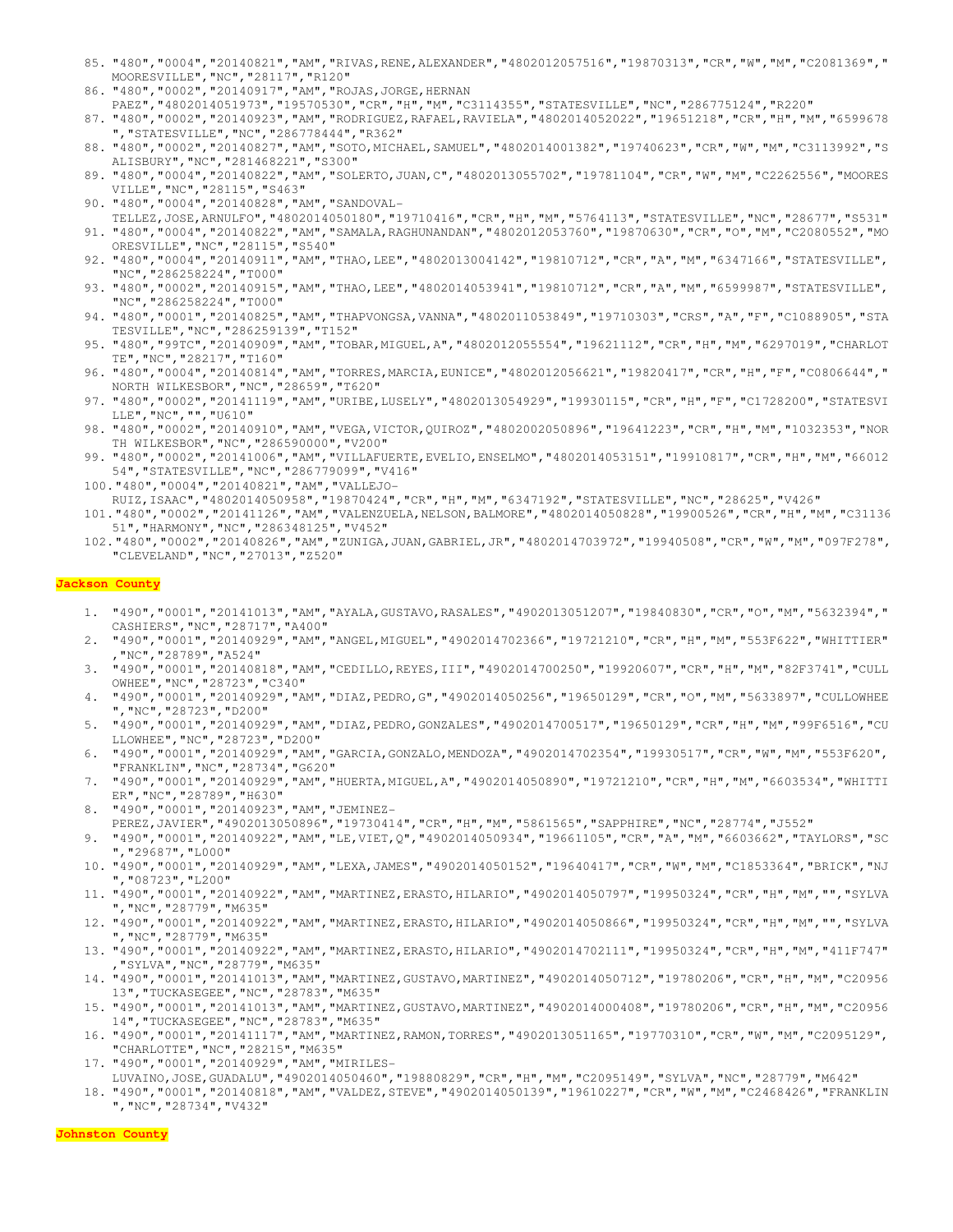- 1. "500","0CR1","20140825","AM","ABOYTE,VICTOR,LUIS
- GOMEZ","5002013056108","19870625","CR","H","M","C2395562","SWANQUARTER","NC","27885","A130"
- 2. "500","0CR1","20140918","AM","AVILA,JOSHUA,NUNEZ","5002014054148","19930429","CR","W","M","C1835833","SM ITHFIELD","NC","27577","A140"
- 3. "500","0CR1","20140819","AM","ACATITLA-
- ESTRADA,LUIS,ALBERT","5002013054802","19790713","CR","W","M","C1505828","CLAYTON","NC","27520","A233" 4. "500","000B","20140912","AM","AGUILAR,ANIBAL,JOSE","5002013701414","19910318","CR","H","M","3F58460","BE NSON","NC","27504","A246"
- 5. "500","0CR1","20140821","AM","AGUILAR,JOSE,LOPEZ","5002013053492","19800730","CR","H","M","C1502989","SM ITHFIELD","NC","27577","A246"
- 6. "500","0CR1","20140924","AM","ASCENCIO,ROBERTO,HERNANDEZ","5002013001620","19740427","CR","U","M","49857 87","LOUISBURG","NC","275498908","A252"
- 7. "500","0CR1","20140818","AM","AGUIRRE-
- RUIZ,FRANCISCO","5002013055897","19730917","CR","H","M","C1505704","CLAYTON","NC","27520","A266"
- 8. "500","0CR1","20140821","AM","AYALA,VICTOR,ALFONSO,ALCANTA","5002014052539","19850717","CR","H","M","659 0955","WILSON","NC","27893","A400"
- 9. "500","0CR2","20140813","AM","ALVARADO,LUCIO","5002013706260","19921231","CR","H","M","01F5438","SELMA", "NC","27576","A416"
- 10. "500","0CR1","20141020","AM","ALVAREZ,DEDRE,INGRID","5002013000549","
- ","CR","H","M","6205417","GREENSBORO","NC","27407","A416"
- 11. "500","0CR2","20140917","AM","ALVAREZ,LIVER","5002012051668","19841210","CR","W","M","6242581","FOUR OAKS","NC","27524","A416"
- 12. "500","000B","20141024","AM","ALGAFNI,NABIL,ABDULAH","5002013051444","19710530","CR","O","M","C1836053", "GARNER","NC","27529","A421"
- 13. "500","0CR2","20140917","AM","ALEJANDRO,JUAN,BOLANOS","5002013056214","19770714","CR","H","M","5217304", "SELMA","NC","27576","A425"
- 14. "500","0CR1","20140825","AM","ANICUA-
- BARRERA,LUIS,F","5002012056013","19920906","CR","O","M","6328147","SELMA","NC","27576","A521"
- 15. "500","0CR2","20140819","AM","ANGELES,ORLANDO,THOMAS","5002013055750","19720907","CR","W","M","6386061", "BENSON","NC","275048857","A524"
- 16. "500","0CR2","20141001","AM","ARROYO,DAVID,CALLEJAS","5002014053403","19801014","CR","H","M","6590637"," FOUR OAKS","NC","27524","A600"
- 17. "500","000B","20140912","AM","ARGUETA,CAROLINA","5002014050733","19791018","CR","H","F","C0377617","SELM A","NC","275762128","A623"
- 18. "500","0CR1","20140924","AM","ARGNETA,RUDY,ANTONIO,TOIRES","5002013054242","19890415","CR","H","M","C183 6440","GODWIN","NC","28344","A625"
- 19. "500","0CR2","20140812","AM","ARELLANO,VERONICA,JANNET","5002013056223","19861201","CR","O","F","6366288 ","GARNER","NC","27529","A645"
- 20. "500","000B","20140905","AM","ARMENTA VALADEZ,LUIS,ALBERTO","5002014051778","19941216","CR","H","M","6204104","CLAYTON","NC","275202814","A655
- 21. "500","000B","20140905","AM","ARMENTA
- VALADEZ,LUIS,ALBERTO","5002014051777","19941216","CR","H","M","6204105","CLAYTON","NC","275202814","A655 22. "500","0CR2","20141001","AM","BEJARANO-
- CRUZ,JORGE","5002014052526","19800421","CR","H","M","6590629","ANGIER","NC","27501","B265"
- 23."500","0CR1","20140818","AM","BLANCO,JOSE,ABEL","5002013052808","19860706","CR","H","M","C1506306","NEWTO N GROVE","NC","28366","B452"
- 24."500","0CR2","20140909","AM","BLANCO,OLANDO","5002014053874","19791120","CR","H","M","6708501","SMITHFIEL D","NC","27577","B452"
- 25."500","0CR1","20140812","AM","BULNES,JUAN,CARLOS,VELASQUEZ","5002014051698","19750712","CR","H","M","C239 5385","SMITHFIELD","NC","27577","B452"
- 26. "500","0CR2","20140819","AM","BANEGAS,ERIN,GALINDO","5002014051700","19930802","CR","O","M","6386092","G ODWIN","NC","28344","B522"
- 27. "500","0CR2","20140819","AM","BANEGAS,ERIN,GALINDO","5002014051701","19930802","CR","O","M","6386093","G ODWIN","NC","28344","B522"
- 28. "500","0CR1","20140820","AM","BENITEZ,LUCIANO,BETANZOS","5002013052613","19690107","CR","H","M","C150340 3","WILLOW SPRING","NC","275927881","B532"
- 29. "500","0CR2","20140909","AM","BENITEZ,LUCIANO,BETANZOS","5002013050408","19690107","CR","H","M","4985104 ","WILLOW SPRING","NC","275927881","B532"
- 30. "500","0CR1","20140929","AM","BONILLA,ROBERT,CARLOS","5002013053387","19730422","CR","H","M","C1505993", "SMITHFIELD","NC","275774061","B540"
- 31. "500","0CR1","20140925","AM","BERNAL,ADRIAN,ALVAREZ","5002014051115","19590305","CR","H","M","C1506788", "CLAYTON","NC","27520","B654"
- 32. "500","0CR1","20140911","AM","BERNAL,MOISES,TINOCO","5002014054157","19650419","CR","H","M","6590968","F OUR OAKS","NC","275248555","B654"
- 33. "500","0CR1","20140827","AM","BERNARDINO-
- PALMA,JOSE,LUIS","5002014053680","19790819","CR","W","M","C2397455","CLAYTON","NC","27520","B656"
- 34. "500","0CR1","20140819","AM","CHICCO,RAFEL,MAURICE","5002013051749","19911024","CR","H","M","C1502823"," CLAYTON","NC","275206107","C200"
- 35. "500","0CR2","20140923","AM","CASTILLO,ADAM,OMAR","5002014052812","19890913","CR","W","M","6593879","ANG IER","NC","27501","C234"
- 36. "500","0CR2","20141014","AM","COSTALES,CHAD,WILLIAM","5002014050299","19840501","CR","W","M","6328281"," SELMA","NC","275767674","C234"
- 37. "500","0CR1","20140812","AM","CASTRO,ALEX,CUBAS","5002013055962","19871202","CR","H","M","C1835374","SMI THFIELD","NC","27577","C236"
- 38. "500","0CR1","20141021","AM","CASTRO,NAON,ANTONIO,RODRIGUE","5002013052124","19750213","CR","H","M","C15 05683","KENLY","NC","27542","C236"
- 39. "500","0CR1","20140917","AM","CASTRO,NUAN,ANTONIO,RODRIQUE","5002013053215","19750102","CR","H","M","C23 95477","KENLY","NC","27542","C236"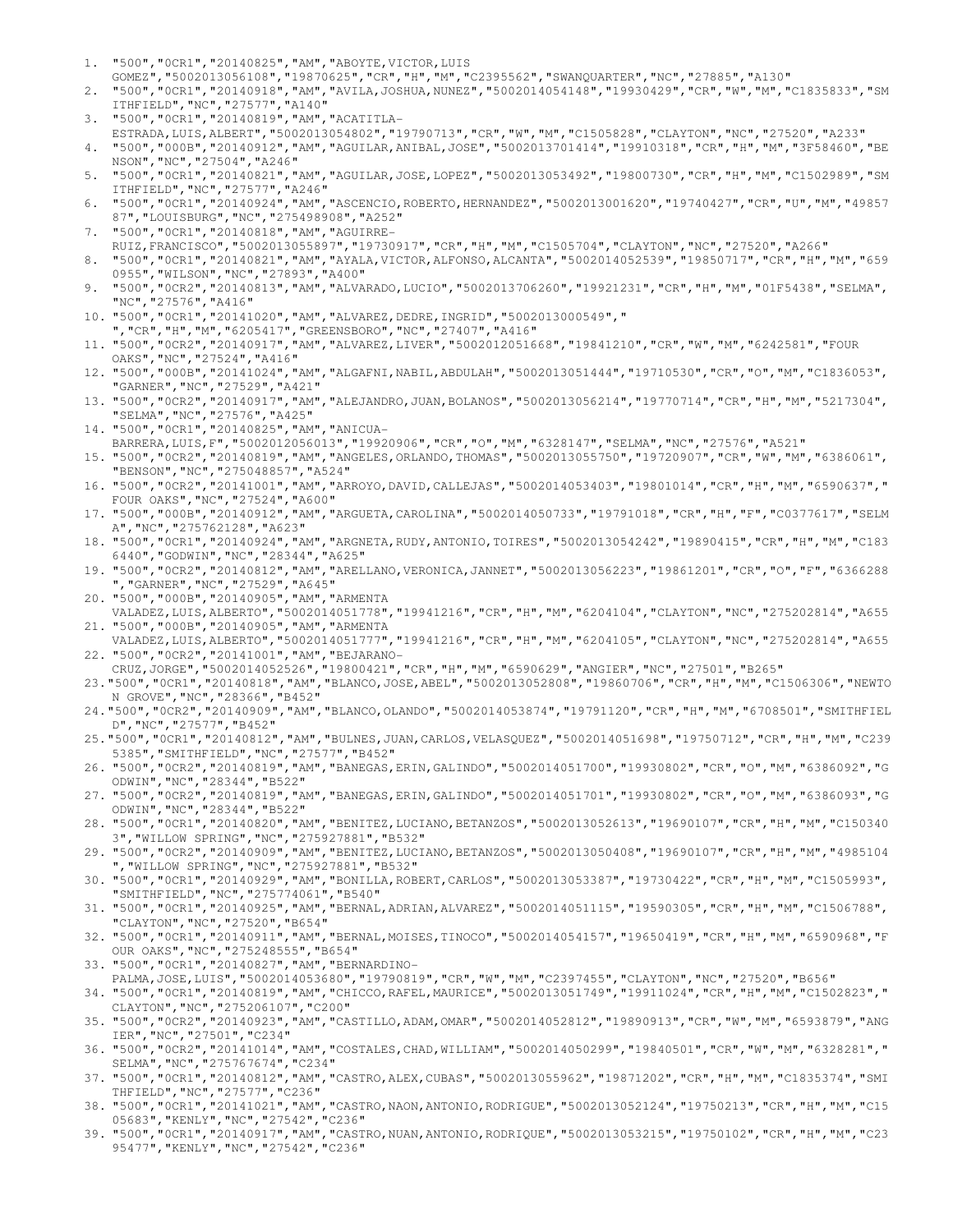- 40. "500","0CR1","20140915","AM","CHACON,JOHN,FRANKLIN","5002014054022","19930222","CR","H","M","C2397095"," CLAYTON","NC","275202479","C250"
- 41. "500","0CR1","20140916","AM","CASARRABIAS,RAMON,FUENTES","5002013055221","19840831","CR","H","M","C18363 14","SMITHFIELD","NC","27577","C261"
- 42. "500","0CR1","20140915","AM","COLLAO,FRANCISCO,AUGUSTIN","5002013712900","19640917","CR","W","M","51F903 4","FOUR OAKS","NC","27524","C400"
- 43. "500","000B","20140912","AM","CLAUDIO,FELIX,GARCIA","5002012052962","19730518","CR","H","M","C0376039"," DUNN","NC","28334","C430"
- 44. "500","000B","20140912","AM","CLAUDIO,FELIX,GARCIA","5002012052963","19730518","CR","H","M","C0376038"," DUNN","NC","28334","C430"
- 45. "500","0CR1","20140828","AM","CAMACHO,MIGUEL,ALEJANDRO","5002013055080","19750715","CR","H","M","C150635 2","SMITHFIELD","NC","27577","C520"
- 46. "500","0CR1","20140925","AM","CONTRERAS-PATINO,ANA,GUADULU","5002014054163","19880602","CR","H","F","C2396340","KENLY","NC","27542","C536"
- 47. "500","00PV","20140818","AM","CARRIZALES,DAMON,EDWARD","5002011056458","19820908","CR","W","M","C0659749 ","FOUR OAKS","NC","275249224","C624"
- 48. "500","000B","20140815","AM","CRUZ-LUIS,CONRADO","5002014051956","19890524","CR","H","M","6590977","FOUR OAKS","NC","27524","C624"
- 49. "500","0CR1","20140925","AM","CARCAMO,SANTOS,EUSEBIO","5002014052535","19740608","CR","H","M","C2396332" ,"SELMA","NC","27576","C625"
- 50. "500","0CR1","20140812","AM","CIRIACO-
- URBINA,JOSE,LUIS","5002012055302","19780621","CR","H","M","C1502195","SELMA","NC","27576","C626"
- 51. "500","0CR1","20141117","AM","CORTES,LUIS,MARCELINO","5002014052657","19880222","CR","H","M","C0663544", "FOUR OAKS","NC","27524","C632"
- 52. "500","0CR1","20140922","AM","CARDENAS,HIDALIA,CARDOSO","5002014050522","19761130","CR","H","F","C183747 4","SELMA","NC","27576","C635"
- 53. "500","0CR2","20140924","AM","CARRILLO,JOHNATHAN,GABRIEL","5002014050731","19791216","CR","W","M","62553 77","FUQUAY VARINA","NC","27526","C640"
- 54. "500","000B","20140815","AM","CORONADO,EMILIO,VARGAS","5002012001142","19660405","CR","H","M","6204069", "CLAYTON","NC","27520","C653"
- 55. "500","000B","20140815","AM","CORONADO,EMILIO,VARGAS","5002012052276","19660405","CR","H","M","6204068", "CLAYTON","NC","27520","C653"
- 56. "500","000B","20140815","AM","CARMONA,GUERRERO,TOMAS,ANCHO","5002011001630","19750307","CR","W","M","C10 26527","SMITHFIELD","NC","27577","C655"
- 57. "500","0CR1","20141126","AM","DIAZ,MANUEL","5002014053247","19850525","CR","H","M","C1030293","CONWAY"," SC","29526","D200"
- 58. "500","0CR1","20140915","AM","DIAZ,RAUL,OLVERA","5002014050965","19911114","CR","H","M","6386218","KENLY ","NC","275429258","D200"
- 59. "500","0CR2","20140827","AM","DIAZ,STEVEN","5002013057093","19670611","CR","W","M","6386287","HIALEAH"," FL","33015","D200"
- 60. "500","0CR2","20140827","AM","DIAZ,STEVEN","5002013057094","19670611","CR","W","M","6386286","HIALEAH"," FL","33015","D200"
- 61. "500","000B","20140912","AM","DICICCO,ROBERT,ANGELO","5002014053985","19890129","CR","W","M","6590802"," BLADENBORO","NC","28320","D220"
- 62. "500","0CR2","20140813","AM","DELGADO,IDAEL","5002013056123","19940106","CR","W","M","4985598","GODWIN", "NC","28344","D423"
- 63. "500","0CR2","20140813","AM","DELGADO,IDAEL","5002013713684","19940106","CR","H","M","59F9648","GODWIN", "NC","28344","D423"
- 64. "500","0CR2","20140924","AM","DOMINGUEZ,TERRA,LYNNE","5002013057019","19740917","CR","W","F","4985616"," WILLOW SPRING","NC","275928214","D552"
- 65. "500","0CR1","20140811","AM","DOMINQEUZ-
- CALDERON,ENRIQUE","5002013055762","19670128","CR","O","M","6161222","ANGIER","NC","27501","D552"
- 66. "500","0CR2","20140902","AM","ESPINOSA,PEDRO,MARTINEZ","5002013051665","19710220","CR","O","M","6328272" ,"SELMA","NC","27576","E215"
- 67. "500","0CR2","20140820","AM","ESCOBAR,ARAEL,VELAZQUEZ","5002014051681","19861110","CR","H","M","6304243" ,"GREENVILLE","NC","27834","E216"
- 68. "500","0CR2","20141014","AM","ESTEVEZ,DAISY,MARISOL","5002014050703","19890202","CR","H","F","6328283"," RALEIGH","NC","27604","E231"
- 69. "500","000B","20140829","AM","FACIO,MARTIN,VIEYRA","5002014052969","19680302","CR","H","M","6593826","WA LSTONBURG","NC","27888","F200"
- 70. "500","0CR1","20140825","AM","FAUSTINO,NESTOR,OSWALDO","5002013055037","19860411","CR","H","M","C2208505 ","SELMA","NC","275768763","F235"
- 71. "500","000B","20140815","AM","FIGUEROA,NORMA,O","5002013056402","19770510","CR","H","F","C1503431","KENL Y","NC","27542","F260"
- 72. "500","0CR2","20140827","AM","FIGUEROA,NORMA,ONDINA","5002014050279","19770510","CR","H","F","6386295"," CLAYTON","NC","27520","F260"
- 73. "500","0CR2","20140827","AM","FIGUEROA,NORMA,ONDINA","5002014050280","19770510","CR","H","F","6386294"," CLAYTON","NC","27520","F260"
- 74. "500","000B","20140815","AM","FLORES,JOSE,GARCIA","5002014051232","19800807","CR","O","M","6386154","RAL EIGH","NC","27616","F462"
- 75. "500","0CR1","20140929","AM","FLORES,JOSUE,ARMANDO","5002014050615","19920829","CR","H","M","C1505994"," CLINTON","NC","283280739","F462"
- 76. "500","000D","20140822","AM","FLORES,OSCAR","5002014708004","19901011","CR","H","M","579F849","TEACHEY", "NC","28464","F462"
- 77. "500","0CR2","20140924","AM","GOVEA-GARCIA,FAUSTO","5002013056431","19601011","CR","H","M","4985605","GARNER","NC","27529","G126"
- 78. "500","0CR2","20140813","AM","GUIDO,PABLO,AUGUSTO","5002013052609","19940218","CR","H","M","4985519","RA LEIGH","NC","276157602","G300"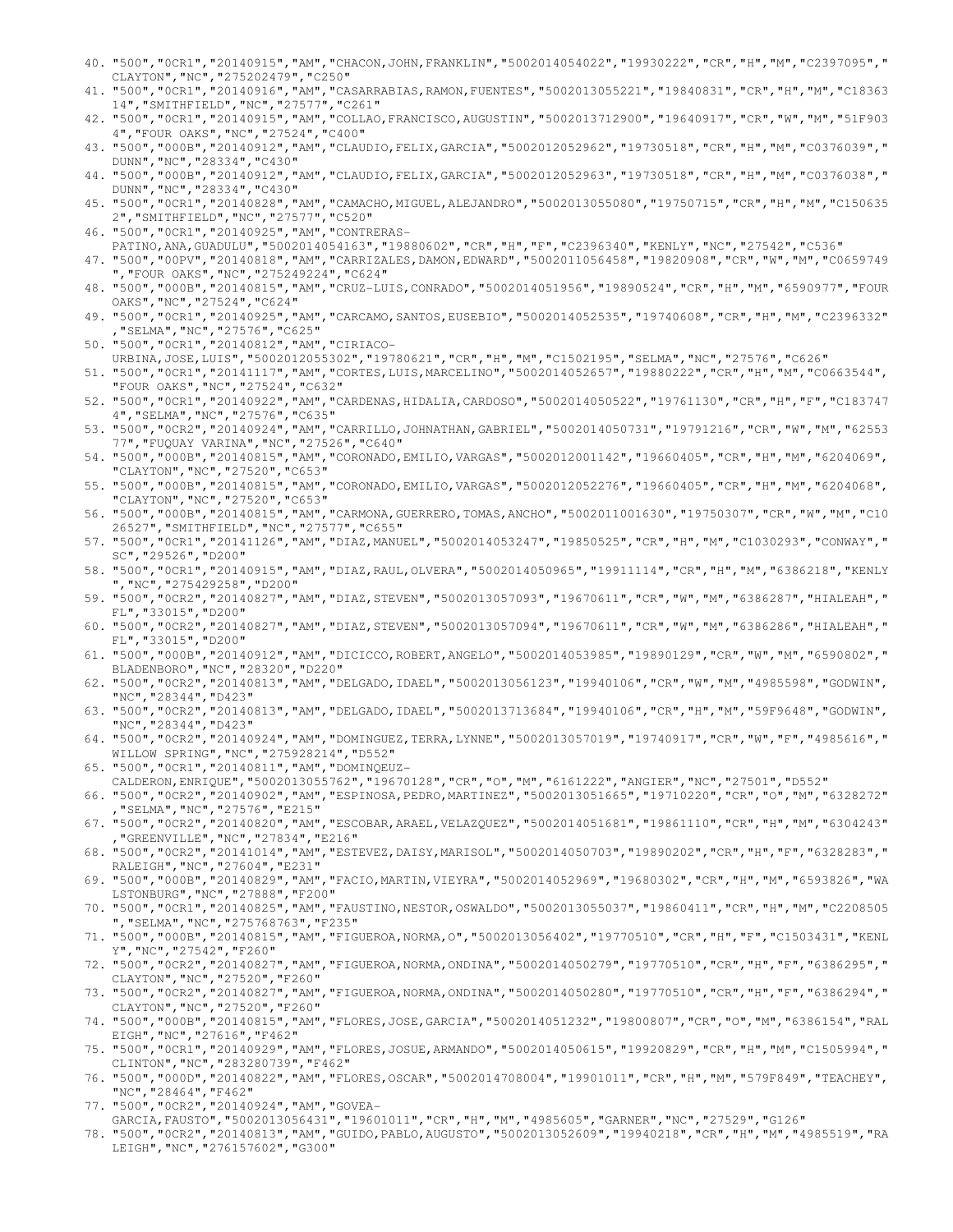- 79. "500","0CR1","20140828","AM","GUTIERREZ,JORDAN,ANTONIO","5002013054213","19930118","CR","H","M","C066391 3","SELMA","NC","27576","G362"
- 80. "500","0CR1","20140828","AM","GUTIERREZ,JORDAN,ANTONIO","5002013054214","19930118","CR","H","M","C066391 4","SELMA","NC","27576","G362"
- 81. "500","0CR1","20140904","AM","GUTIERREZ,JORGE,DIAZ","5002002057853","19830112","CR","H","M","1467689","P INE LEVEL","NC","275680000","G362"
- 82. "500","0CR2","20140912","AM","GALINDO,DANIEL,S","5002013057130","19730721","CR","O","M","4985295","SMITH FIELD","NC","27577","G453"
- 83. "500","0CR1","20140909","AM","GOMEZ,ARGIRO,DE

JESUS","5002014053406","19520418","CR","U","M","C2715832","KENLY","NC","275427663","G520" 84. "500","0CR1","20140915","AM","GOMEZ,ERICK,DELA

- CRUA","5002014053916","19741023","CR","H","M","6593983","SMITHFIELD","NC","27577","G520"
- 85. "500","0CR1","20140915","AM","GOMEZ,ERICK,DELA,CRUZ","5002014053913","19741023","CR","H","M","6593981"," SMITHFIELD","NC","27577","G520"
- 86. "500","0CR1","20140915","AM","GOMEZ,FERNANDO,GARCIA","5002014054161","19840730","CR","H","M","C1835860", "LUCAMA","NC","27851","G520"
- 87. "500","0CR1","20141002","AM","GONZALES,ALONSO,M","5002014051980","19851116","CR","H","M","C1835481","FOU R OAKS","NC","27524","G524"
- 88. "500","0CR1","20141002","AM","GONZALES,ALONSO,MARTINEZ","5002014000825","19851116","CR","H","M","C183548 2","FOUR OAKS","NC","27524","G524"
- 89. "500","0CR1","20141014","AM","GONZALES,AURELIO","5002012051541","19591112","CR","H","M","C1504112","KENL Y","NC","27542","G524"
- 90. "500","0CR1","20140826","AM","GONZALES,JOSEPH,YANES,JR","5002013053713","19860923","CR","H","M","C150291 3","CLAYTON","NC","27520","G524"
- 91. "500", "0CR1", "20141014", "AM", "GONZALEZ, AURELIO", "5002012000820", "19591112", "CR", "H", "M", "C1504113", "KENL Y","NC","27542","G524"
- 92. "500","0CR2","20140812","AM","GONZALEZ,EMILIO,HERNANDEZ","5002014053399","19870808","CR","H","M","659378 5","SMITHFIELD","NC","27577","G524"
- 93. "500","0CR2","20140827","AM","GONZALEZ,JOEL,ALBA","5002013052198","19730410","CR","H","M","4985442","CRO SS","SC","29436","G524"
- 94. "500","0CR1","20140917","AM","GONZALEZ,MARCO,A","5002014054017","19820613","CR","H","M","C2395339","SELM A","NC","275769094","G524"
- 95. "500", "OCR2", "20140826", "AM", "GONZALEZ, MARIO, ADALBERTO", "5002014052428", "19690826", "CR", "H", "M", "6590530 ","RALEIGH","NC","276044384","G524"
- 96. "500","0CR2","20140827","AM","GONZALEZ,NIBARDO","5002014051377","19870207","CR","H","M","6386336","SMITH FIELD","NC","27577","G524"
- 97. "500","0CR2","20140826","AM","GONZALEZ,OSCAR,JR","5002013054923","19870904","CR","W","M","4985859","CLAY TON","NC","275275314","G524"
- 98. "500","000B","20140912","AM","GONZALEZ,RONALD,ISMEL","5002011056263","19861118","CR","W","M","C0376033", "RICHMOND","VA","23234","G524"
- 99. "500","0CR1","20140812","AM","GONZALEZ,SAMMY","5002014704912","19900317","CR","W","M","237F531","SMITHFI ELD","NC","27577","G524"
- 100."500","0DWI","20141208","AM","GARCIA,CARLOS,HERNAN","5002008057216","19741202","CR","O","M","C9286237"," SMITHFIELD","NC","275774639","G620"
- 101."500","0CR2","20140923","AM","GARCIA,LADISLAO,IBARRA","5002014050411","19690510","CR","O","M","4985299", "FOUR OAKS","NC","27524","G620"
- 102."500","0CR2","20140924","AM","GARCIA,MARTIN,EVANS","5002012057304","19681105","CR","H","M","6328239","CL AYTON","NC","275207081","G620"
- 103."500","000B","20141003","AM","GARCIA,ORLANDO","5002014050567","19701025","CR","H","M","6161349","CLAYTON ","NC","27520","G620"
- 104."500","0CR2","20140910","AM","GARCIA,RAUL,ANTONIO,JR","5002014054144","19771118","CR","H","M","6590644", "FAYETTEVILLE","NC","28314","G620"
- 105."500","0CR1","20140814","AM","GARCIA,ZENON,GOMEZ","5002006051491","19740412","CR","H","M","4526535","WIL SON","NC","27893","G620"
- 106."500","0CR1","20140918","AM","GARCIA-CALDERON,LUIS,JAVIER","5002012053604","19880907","CR","H","M","C9926571","WILLOW SPRING","NC","27592","G622"
- 107."500","0CR1","20140812","AM","GARCIA-
- CONTRERAS,JOSE,L","5002014053511","19790503","CR","W","M","C2396429","SELMA","NC","27576","G622" 108."500","0CR1","20140812","AM","GARCIA-
- CONTRERAS,JOSE,LUIS","5002014001237","19790503","CR","H","M","C2396430","SELMA","NC","27576","G622" 109."500","0CR2","20140909","AM","GARCIA-
- LOPEZ,RIGOBERT","5002013052332","19861210","CR","H","M","4985121","SAINT PAULS","NC","28384","G624" 110."500","0CR1","20141014","AM","GARCIA-
- HERNANDEZ,EULOGIO","5002014051531","19640805","CR","H","M","C2395918","MAPPSVILLE","VA","23407","G626"
- 111."500","0CR2","20141014","AM","GRANADOS,JOSE,GUADALUPE","5002014050997","19820116","CR","H","M","6328290" ,"FOUR OAKS","NC","275248374","G653"
- 112."500","0CR2","20140923","AM","HUNMBERTO,OSCAR","5002013055222","19860304","CR","H","M","4985288","CHOCOW INITY","NC","27817","H516"
- 113."500","0CR1","20140826","AM","HIMANSHU,KUMAR","5002012054928","19831204","CR","O","M","C9283568","CLAYTO N","NC","27520","H552"
- 114."500","0CR1","20140911","AM","HEREDIA,ANGEL,LOPEZ","5002014052540","19730802","CR","H","M","6590956","SM ITHFIELD","NC","275779694","H630"
- 115."500","0CR2","20140903","AM","HEREDIA,SAMUEL,ESPINOZA","5002013054219","19841010","CR","W","M","4985538" ,"SELMA","NC","27576","H630"
- 116."500","0CR1","20140820","AM","HUERTA,SEFERINO,ENRIQUEZ","5002014702764","19870318","CR","H","M","64F1923 ","SELMA","NC","27576","H630"
- 117."500","0CR2","20141001","AM","HERNANDEZ-

AMAYA,SIMEON","5002014000821","19750408","CR","H","M","6590626","CLAYTON","NC","27520","H655"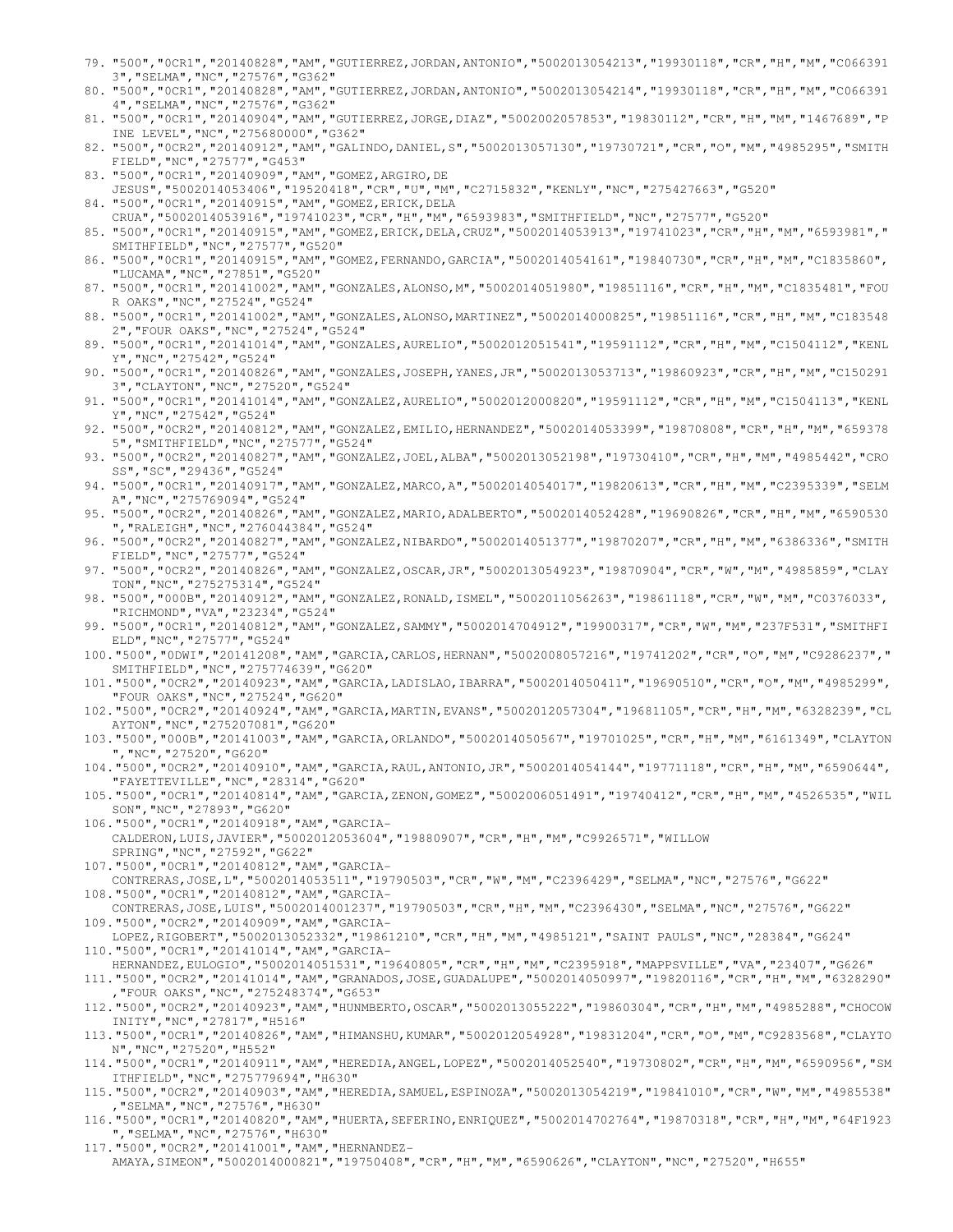118."500","0CR2","20140813","AM","HERNANDEZ-MORENO,JOSE

CARLOS","5002013053073","19800313","CR","H","M","4985522","SELMA","NC","27576","H655"

119."500","000B","20140919","AM","HERNANDEZ,EMMANUEL,MARLON","5002014051943","19860915","CR","B","M","C23959 80","RALEIGH","NC","27604","H655"

120."500","0CR1","20140915","AM","HERNANDEZ,HUGO","5002013053409","19800720","CR","W","M","C2208532","WAKE FOREST","NC","27587","H655"

121."500","0CR1","20140915","AM","HERNANDEZ,HUGO,A","5002013707000","19800720","CR","W","M","05F5841","WAKE FOREST","NC","27587","H655"

122."500","0CR1","20140818","AM","HERNANDEZ,MARTIN,SANCHEZ","5002014051365","19651111","CR","H","M","C183585 1","SELMA","NC","27576","H655"

123."500","0CR2","20140902","AM","HERNANDEZ,NELZON,MARTINEZ","5002014052386","19860926","CR","H","M","659387 7","SPRING LAKE","NC","28390","H655"

124."500","0CR1","20140812","AM","HERRERA,MARCO,ANTONIO,MACIAS","5002011005878","19850402","CR","H","M","C15 03958","SELMA","NC","27576","H660"

125."500","0CR2","20140826","AM","IBARRA,IMELDA,ESTHER","5002013706708","19900812","CR","H","F","00F3584","C LAYTON","NC","27527","I160"

126."500","0CR2","20141029","AM","JIMENEZ-

VELASQUEZ,ISAAC","5002013054951","19860330","CR","O","M","5217302","KENLY","NC","27542","J552" 127."500","0CR2","20141029","AM","JIMENEZ-

VELASQUEZ,ISSAC","5002013710167","19860330","CR","H","M","35F4557","KENLY","NC","27542","J552"

128."500","0CR1","20140828","AM","JIMENEZ,CAROLYN,MARIE","5002013052323","19780330","CR","W","F","C1505627", "CLAYTON","NC","275204408","J552"

129."500","0CR2","20141029","AM","JARAMILLO,JOSE,CAMACHO","5002014052818","19850407","CR","H","M","6590938", "FOUR OAKS","NC","27524","J654"

130."500","0CR2","20141029","AM","JARAMILLO,JOSE,CAMACHO","5002014052819","19850407","CR","H","M","6590939", "FOUR OAKS","NC","27524","J654"

131."500","0CR1","20140922","AM","LEIVA,JUNIOR,FIDEL,RAMOS","5002013002550","19940819","CR","H","M","C150327 6","ZEBULON","NC","275976730","L100"

132."500","0CR1","20140908","AM","LOPEZ,JOEL,ALEXANDER","5002014000950","19930215","CR","H","M","C1835423"," FOUR OAKS","NC","275249566","L120"

133."500","0CR2","20140930","AM","LOPEZ,JUAN","5002014050168","19870309","CR","O","M","5750375","FOUR OAKS","NC","27524","L120"

134."500","0CR2","20140819","AM","LOPEZ,YIME,ORLANDO","5002014000822","19730305","CR","H","M","6590503","SMI THFIELD","NC","27577","L120"

135."500","00PV","20141124","AM","LOPEZ-

LOZANO,GASTON,MILTON","5002012055175","19771004","CR","H","M","C1506940","SELMA","NC","27576","L124"

136."500","0CR1","20150216","AM","LAZO,JOSE,ADAN","5002013053373","19680605","CR","H","M","4985471","WENDELL ","NC","27591","L200"

137."500","0CR2","20140820","AM","LUIS-

CORTES,RAFAEL","5002014052164","19850821","CR","H","M","6304249","SELMA","NC","27576","L226" 138."500","0CR2","20140827","AM","LUQUE-

KARTER,JOSE,AMILCAR","5002014000657","19710608","CR","H","M","6386344","FOUR OAKS","NC","27524","L226"

139."500","0CR2","20140812","AM","LEON,ROGELIO,BLANCO","5002010054746","19810813","CR","H","M","6204449","CO ATS","NC","27521","L500"

140."500","0CR1","20140812","AM","LUNA,FERNANDO,RESENDIZ","5002008051997","19880807","CR","W","M","C7337019" ,"WILLOW SPRING","NC","275920000","L500"

141."500","0CR1","20140812","AM","LUNA,FERNANDO,RESENDIZ","5002008051998","19880807","CR","W","M","C7337018" ,"WILLOW SPRING","NC","275920000","L500"

142."500","0CR1","20140903","AM","LUNA,JUAN,DANIEL,RESENDEZ","5002012055085","19930101","CR","W","M","C92841 01","MIDDLESEX","NC","27557","L500"

143."500","0CR2","20140812","AM","LEMUS,ADOLFO,AGUILERA","5002013052449","19700611","CR","U","M","6366269"," ANGIER","NC","275018083","L520"

144."500","0CR2","20140812","AM","LLAMAS,HUMBERTO,BECERRA","5002014053653","19790416","CR","H","M","6593789" ,"FOUR OAKS","NC","27524","L520"

145."500","0CR1","20140923","AM","MEJIA,JOSE,GUEVARS-

VALENTIN","5002014052626","19800924","CR","H","M","C1835465","CLAYTON","NC","27520","M200"

146."500","0CR2","20140827","AM","MAGANA,ALMA,ROSA","5002013003004","19810221","CR","H","F","6386280","SELMA ","NC","27576","M250"

147."500","0CR1","20140915","AM","MODESTO-

DELACRUZ,VICTOR,DEJE","5002012053505","19911225","CR","O","M","6205048","GARNER","NC","27529","M323"

148."500","0CR1","20140814","AM","MEDINA,JOSE,GEOVANNI","5002014053550","19870110","CR","H","M","6594160","D URHAM","NC","27707","M350"

149."500","0CR1","20140919","AM","MALDONADO,AARON,MICHAEL","5002013701229","19890926","CR","W","M","F943529" ,"VANCEBORO","NC","28586","M435"

150."500","0CR1","20140915","AM","MOLINA,HOMAR,NMN","5002013053074","19930628","CR","H","M","C1506307","BENS ON","NC","27504","M450"

151."500","000B","20141003","AM","MOLINA,ISIDORO,FLORES","5002014703364","19810429","CR","O","M","6F44826"," BENSON","NC","27504","M450"

152."500","0CR1","20140812","AM","MUNOZ-

VALADEZ,EDGAR,IVAN","5002014050281","19930609","CR","H","M","C1506466","PRINCETON","NC","27569","M521" 153."500","0CR1","20140814","AM","MUNOS-

MADRID,MARCOS","5002013000809","19780425","CR","H","M","4985651","MIDDLESEX","NC","27557","M525"

154."500","0CR2","20140826","AM","MENDEZ,ELMER","5002014051922","19831009","CR","O","M","6386098","SELMA","N C","27576","M532"

155."500","0CR1","20140814","AM","MENDOZA-

SANCHEZ,MARIO","5002013053593","19730528","CR","H","M","6240919","FOUR OAKS","NC","27524","M532" 156."500","0CR1","20140814","AM","MENDOZA-

SANCHEZ,MARIO","5002013053594","19730528","CR","H","M","6240920","FOUR OAKS","NC","27524","M532"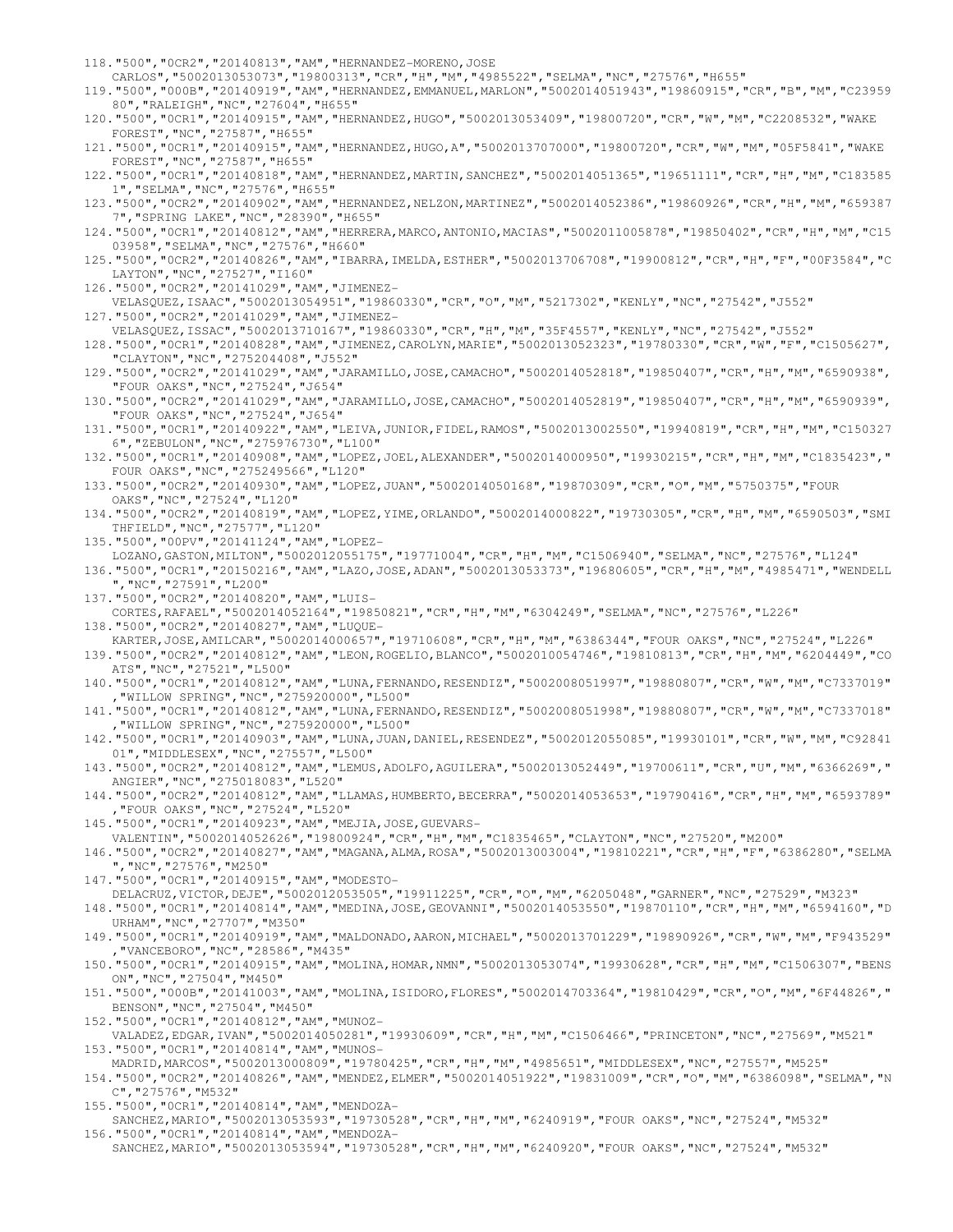- 157."500","0CR1","20141014","AM","MENDOZA,ADAN,NEVAREZ","5002014052546","19820915","CR","H","M","C1836320"," SMITHFIELD","NC","27577","M532"
- 158."500","0CR1","20140828","AM","MENDOZA,ALBERTO,PIMENTEL","5002008056209","
	- ","CR","H","M","5463417","CLAYTON","NC","27520","M532"
- 159."500","0CR2","20141029","AM","MENDOZA,FILOGONIO","5002013054227","19780920","CR","O","M","4985491","ZEBU LON","NC","27597","M532"
- 160."500","0CR1","20140909","AM","MENDOZA,JOSE,EDEN,VAZQUEZ","5002012056126","19861028","CR","H","M","C18345 68","SELMA","NC","27576","M532"
- 161."500","0CR1","20140825","AM","MENDOZA,MARIO,SANCHEZ","5002013054399","19730524","CR","H","M","4985280"," FOUR OAKS","NC","27524","M532"
- 162."500","0CR2","20140910","AM","MENDOZA,RICARDO,RAMIREZ","5002014053876","19810812","CR","H","M","6590640" ,"SELMA","NC","27576","M532"
- 163."500","0CR1","20140825","AM","MONTES,JESUS,ANGUIANO","5002013709209","19910722","CR","H","M","26F7568"," MIDDLESEX","NC","27557","M532"
- 164."500","0CR2","20140812","AM","MONTES,JESUS,ORTIZ","5002013056535","19850430","CR","O","M","6366290","SMI THFIELD","NC","","M532"
- 165."500","0CR1","20140925","AM","MONTES,JOSE,LUIS
- ORTIZ","5002014051044","19780228","CR","H","M","C1506369","SMITHFIELD","NC","27577","M532"
- 166."500","0CR1","20140909","AM","MERCADO,ALAN,DE
- JESUS","5002013056416","19920604","CR","H","M","C377615","SELMA","NC","27576","M623"
- 167."500","0CR1","20140902","AM","MORODEL,CARLOS,ENRIQUE,ORELL","5002013002360","19670319","CR","H","M","C18 36331","CLAYTON","NC","27520","M634"
- 168."500","000B","20140815","AM","MARTINEZ,CRUZ,ANDRES","5002012056283","19880918","CR","H","M","6204078","C OLUMBIA","SC","29206","M635"
- 169."500","0CR2","20140902","AM","MARTINEZ,JOSE,ANTONIO","5002013001834","19810415","CR","H","M","6226107"," FOUR OAKS","NC","27524","M635"
- 170."500","0CR1","20140811","AM","MARTINEZ,JOSE,LOPEZ","5002014000875","19660210","CR","H","M","C1836732","P RINCETON","NC","27569","M635"
- 171."500","0CR2","20141021","AM","MARTINEZ,JUAN,LUIS
- PACHECO","5002013052796","19731202","CR","O","M","6205083","WILSON","NC","27893","M635"
- 172."500","0CR1","20141001","AM","MARTINEZ,MAYOLO,JR","5002013055090","19931203","CR","H","M","C1835753","SM ITHFIELD","NC","275779383","M635"
- 173."500","0CR1","20140904","AM","MARTINEZ,NIXON,NOEL","5002014051244","19900205","CR","H","M","C1506472","S MITHFIELD","NC","27577","M635"
- 174."500","0CR1","20140904","AM","MARTINEZ,ROBERTO,BAUTISTA","5002014051480","19740917","CR","H","M","C18358 28","ZEBULON","NC","27597","M635"
- 175."500","0CR2","20140924","AM","MARTINEZ,URIBE,GARCIA","5002014052000","19760828","CR","H","M","6255396"," BURKEVILLE","VA","23922","M635"
- 176."500","000B","20141003","AM","MARTINEZ,VICTOR,FROILAN","5002014053081","19880627","CR","W","M","C2208756 ","COATS","NC","275218722","M635"
- 177."500","0CR1","20140821","AM","MORALES,ADRIAN,HIPOLITO","5002013053238","19781222","CR","H","M","6240819" ,"KINSTON","NC","28501","M642"
- 178."500","0CR2","20140909","AM","MORALES,CARLOS,R","5002013056401","19810716","CR","O","M","6366289","CLAYT ON","NC","27520","M642"
- 179."500","0CR1","20140814","AM","MORALES,EDGAR,TOBELO","5002013053109","19810313","CR","H","M","4984136","G OLDSBORO","NC","27530","M642"
- 180."500","0CR1","20140811","AM","NUNEZ,BIANCA,A","5002014000847","19670120","CR","H","F","C1836741","SELMA" ,"NC","27576","N520"
- 181."500","0CR1","20140811","AM","NUNEZ,BIANCA,ALTAGARCIA","5002014052387","19670120","CR","H","F","C1836740 ","SELMA","NC","27576","N520"
- 182."500","0CR1","20140828","AM","OSORIO,ROSALIO,GONZALEZ","5002014053132","19710525","CR","W","M","C2396336 ","SELMA","NC","27576","O260"
- 183."500","0CR1","20141030","AM","OLALDE,ROBERTO,LICEA","5002012057577","19850128","CR","O","M","C1503631"," SELMA","NC","27576","O443"
- 184."500","0CR1","20141030","AM","OLALDE,ROBERTO,LICEA","5002012057575","19850128","CR","O","M","C1503633"," SELMA","NC","27576","O443"
- 185."500","0CR1","20140909","AM","ORELLANA,ADOLFO,ENRIQUE","5002014051242","19560820","CR","H","M","C2396255 ","SMITHFIELD","NC","27577","O645"
- 186."500","0CR1","20140814","AM","PAZ,ELDER,MENDEZ","5002013001756","19871028","CR","H","M","C2208655","BENS ON","NC","27504","P200"
- 187."500","0CR1","20140818","AM","PACHECO,MARCELIANO","5002012057027","19880908","CR","H","M","6205412","CLA YTON","NC","27520","P220"
- 188."500","0CR1","20140915","AM","PAGAN-
- DIAZ,JOSE,ANGEL","5002013052488","19620721","CR","H","M","C1505611","CLAYTON","NC","275202854","P253"

189."500","0CR1","20140828","AM","PADILLA,ADOLFO,NAVA","5002014053898","19680829","CR","W","M","C2396338","S ELMA","NC","27576","P340"

- 190."500","0CR1","20140908","AM","PADILLA,CESAR,ARTURO","5002014050381","
- ","CR","H","M","C2397069","CLAYTON","NC","27520","P340"
- 191."500","0CR2","20140930","AM","PADILLA,DANIEL","5002014052817","19820506","CR","O","M","6451657","CLAYTON ","NC","27520","P340"
- 192."500","0CR1","20141014","AM","PADILLA-
- CHINO,ALFONSO","5002014051371","19860906","CR","H","M","C1836318","CLAYTON","NC","27520","P342"
- 193."500","0CR1","20140812","AM","PIEDRA,BRIAN,IRVING","5002013055885","19911217","CR","W","M","C1835369","S MITHFIELD","NC","275777237","P360"
- 194."500","000B","20140815","AM","PIEDRA,BRIAN,IRVING","5002013053718","19911217","CR","W","M","6204090","SM ITHFIELD","NC","275777237","P360"
- 195."500","0CR1","20141013","AM","PALAGUACHI,DARWIN,JACINTO,UZ","5002012057979","19831207","CR","H","M","C15 06344","WASHINGTON","NC","278893859","P422"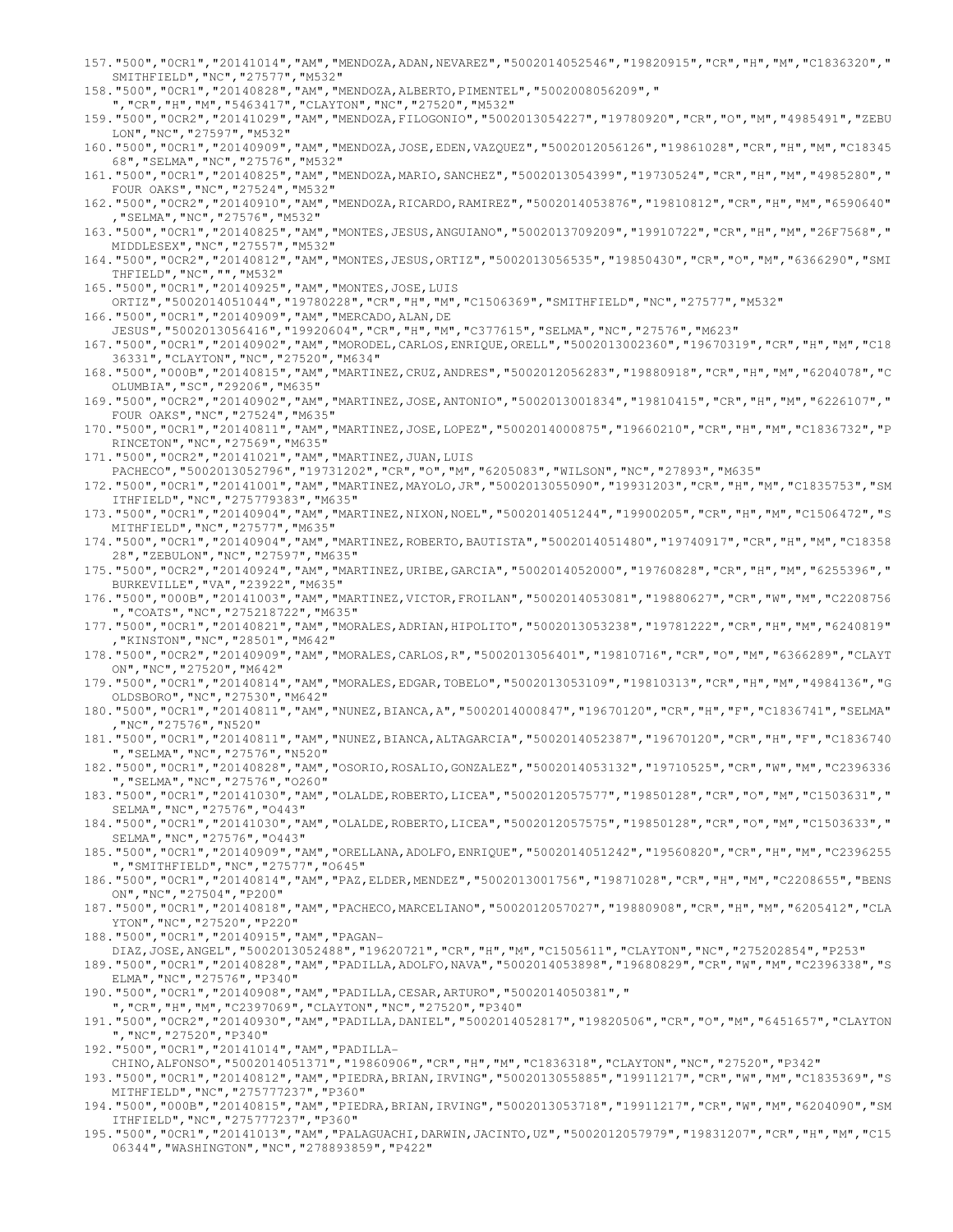- 196."500","0CR2","20140903","AM","PLATO,DOMONIQUE,LAVON","5002014050084","19861227","CR","B","F","4985621"," RALEIGH","NC","276166195","P430"
- 197."500","0CR2","20140826","AM","PALOMO-
- GONZALEZ,EVERARDO","5002013001487","19880529","CR","H","M","4985849","CLAYTON","NC","27527","P452" 198."500","0CR1","20140827","AM","PINA-
- LOPEZ, JUAN, GERARDO", "5002013056518", "19940201", "CR", "H", "M", "C1506237", "NEWTON GROVE","NC","28366","P541"
- 199."500","0CR1","20140827","AM","PEREZ,ADRIAN,SUAREZ","5002014050841","19910505","CR","H","M","C1506242","F OUR OAKS","NC","27524","P620"
- 200."500","0CR1","20140908","AM","PEREZ,EDGAR,M","5002013056493","19910710","CR","H","M","C1029499","BENSON" ,"NC","27504","P620"
- 201."500","0CR1","20140918","AM","PEREZ,GUADALUPE,YOVANNY","5002013050946","19750326","CR","W","M","C1502713 ","CLAYTON","NC","27520","P620"
- 202."500","0CR2","20140827","AM","PEREZ,KARLA,KARINA","5002012003465","19950606","CR","H","F","6240676","FOU R OAKS","NC","27524","P620"
- 203."500","000B","20140926","AM","PEREZ,MARCOS,DEJESUS,GAMAS","5002014050843","19931225","CR","O","M","63861 50","SIMS","NC","27880","P620"
- 204."500","0CR1","20141023","AM","PEREZ-
- VILLA,CARLOS,MANUEL","5002013053090","19861012","CR","H","M","C1835818","PINE LEVEL","NC","","P621" 205."500","0CR1","20140820","AM","QUINONEZ,CARLOS,ARMANDO
- JIJO","5002014050806","19750411","CR","H","M","C1503413","SMITHFIELD","NC","275779528","Q552"
- 206."500","0CR1","20141125","AM","RIVAS,AUSTIN","5002013700392","19850307","CR","H","M","F878173","SELMA","N C","27576","R120"
- 207."500","0CR1","20141125","AM","RIVAS,AUSTIN","5002013050167","19850307","CR","H","M","C1502936","SELMA"," NC","27576","R120"
- 208."500","0CR1","20140904","AM","RUBIO-SANTOS,ABELINO","5002014051702","19771209","CR","H","M","C1835829","SMITHFIELD","NC","27577","R125"
- 209."500","0CR2","20140827","AM","ROBLERO,MARIO,GUZMAN","5002013053717","19850729","CR","W","M","6240685","B AILEY","NC","","R146"
- 210."500","0CR2","20141028","AM","RIVERA,EFRAIN","5002014001165","19680711","CR","H","M","6590531","MIDDLESE X","NC","27557","R160"
- 211."500","0CR2","20140917","AM","RIVERA,JOHN,CARLOS","5002013715051","19951205","CR","W","M","71F4395","SEL MA","NC","27576","R160"
- 212."500","0CR1","20140812","AM","RIVERA,NERI,VALLECILLO","5002013053223","19650527","CR","H","M","C1504549" ,"SMITHFIELD","NC","275773219","R160"
- 213."500","000B","20140815","AM","REYES,ENRIQUE,MARIN","5002013057080","19580322","CR","H","M","6386146","BE NSON","NC","275041638","R200"
- 214."500","0CR1","20140811","AM","RUIZ,MARCELINO,PACHEO","5002012052996","19860918","CR","H","M","C1506080", "CLAYTON","NC","27520","R200"
- 215."500","0CR1","20140904","AM","ROJAS,BENITO,ASCENIO","5002014052630","19640121","CR","H","M","","PRINCETO N","NC","27569","R220"
- 216."500","0CR1","20140904","AM","ROJAS,BENITO,ASCENIO","5002014052631","19640121","CR","H","M","C1030291"," PRINCETON","NC","27569","R220"
- 217."500","0CR2","20140910","AM","ROSAS,GUADALUPE,HERNANDEZ","5002014050167","19771212","CR","H","M","630423 0","SMITHFIELD","NC","27577","R220"
- 218."500","0CR2","20140827","AM","ROSADO,JAIMESON,BLAINE","5002014051042","19861021","CR","W","M","6386322", "SELMA","NC","275765629","R230"
- 219."500","0CR1","20140814","AM","ROSALES,YESSICA,NOEMY,OCHOA","5002014001236","19911019","CR","H","F","6594 162","DURHAM","NC","277074107","R242"
- 220."500","0CR2","20140930","AM","RECINOS,ANGELA,EUFRACIA","5002014052786","19730618","CR","W","F","6591221" ,"SELMA","NC","27576","R252"
- 221."500","0CR2","20140902","AM","RESENDIZ,GRISELDA,SARAH,ORTI","5002014001177","19920225","CR","H","F","659 3880","PRINCETON","NC","27569","R253"
- 222."500","0CR1","20140820","AM","RODRIGUEZ-KING, JODIE, NICOLE", "5002013056941", "19950321", "CR", "H", "F", "C1836120", "FOUR OAKS","NC","275248297","R362"
- 223."500","0CR2","20141014","AM","RODRIGUEZ-

LOPEZ,LUIS,C","5002013057133","19900528","CR","H","M","6328278","GARNER","NC","27529","R362"

- 224."500","0CR1","20141023","AM","RODRIGUEZ,BALDOMERO,REYES","5002014050983","19901013","CR","H","M","C18358 26","SMITHFIELD","NC","27577","R362"
- 225."500","0CR1","20141023","AM","RODRIGUEZ,BALDOMERO,REYES","5002014702462","19931013","CR","H","M","063F48 7","SMITHFIELD","NC","27577","R362"
- 226."500","000B","20140926","AM","RODRIGUEZ,EDGAR,D","5002014052542","19880111","CR","O","M","6590980","RALE IGH","NC","27610","R362"
- 227."500","0CR2","20140902","AM","RODRIGUEZ,JONATHAN,AARON","5002013056196","19830122","CR","H","M","6226124 ","CORPUS CHRISTI","TX","","R362"
- 228."500","0CR1","20140915","AM","RODRIGUEZ,JOSE,ALFONSO,ROSA","5002013704529","19751222","CR","H","M","8F41 748","CLAYTON","NC","27520","R362"
- 229."500","0CR1","20140812","AM","RODRIGUEZ,PEDRO,MANUEL","5002012057384","19640616","CR","H","M","C1503358" ,"CHARLOTTE","NC","282042390","R362"
- 230."500","0CR1","20140818","AM","RODRIGUEZ,RAUL,MAGANA","5002014050412","19731224","CR","H","M","C1506321", "PRINCETON","NC","27569","R362"
- 231."500","000B","20140912","AM","RODRIGUEZ,VICTOR,MANUEL","5002013050280","19740728","CR","H","M","C0376047 ","BENSON","NC","27504","R362"
- 232."500","0CR2","20140813","AM","RODRIGUEZ,WILLIANS,ESTUARDO","5002014051586","19730509","CR","H","M","6255 391","SMITHFIELD","NC","27577","R362"
- 233."500","000B","20140815","AM","RODRIQUEZ,SILVIO,GARFIAS","5002012051885","19850407","CR","H","M","6204063 ","CLINTON","NC","28328","R362"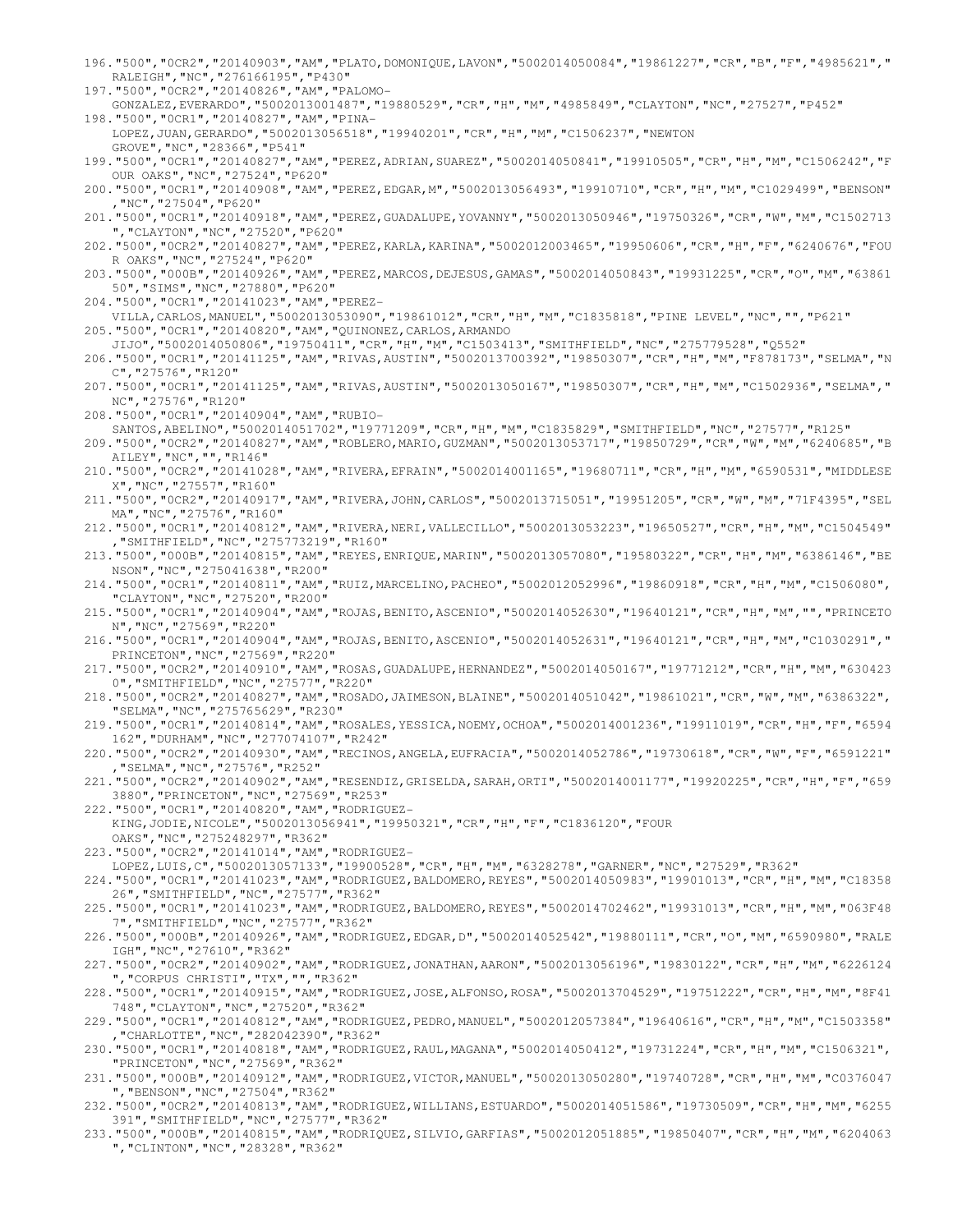234."500","0CR2","20141029","AM","RAMOS,JHONATHAN,FLORES","5002014052823","19841028","CR","H","M","6590940", "FOUR OAKS","NC","27524","R520" 235."500","0CR1","20140911","AM","RAMIREZ,CRYSTAL,RODGERS,TOVA","5002013055533","19820730","CR","W","F","624 0843","WILLOW SPRING","NC","27592","R562" 236."500","0CR2","20140917","AM","RAMIREZ,HERNAN,JIMENEZ","5002013056522","19840925","CR","H","M","5217305", "SMITHFIELD","NC","27577","R562" 237."500","0CR2","20140827","AM","RAMIREZ,MARSELA,APO","5002013056747","19850420","CR","H","F","6386269","SM ITHFIELD","NC","27577","R562" 238."500","0CR2","20140827","AM","RAMIREZ,OSCAR,ANTONIO","5002014053251","19760210","CR","H","M","6590946"," BENSON","NC","27504","R562" 239."500","0CR1","20141006","AM","SABTIBANEZ-CHAVEZ,ANDRES","5002014051112","19711203","CR","H","M","C9929340","NEWTON GROVE","NC","28366","S131" 240."500","0CR1","20140818","AM","SAUCEDO,MARCO,ANTONIO","5002014051348","19860703","CR","H","M","C1506325", "WILSON","NC","27893","S230" 241."500","0CR2","20140827","AM","SAUCEDO-HERNANDEZ,MARIO,ALBE","5002013053491","19710710","CR","H","M","4985475","SELMA","NC","275763663","S236" 242."500","0CR1","20140814","AM","SOTO,FELIPE,ANGEL","5002013000752","19910330","CR","H","M","4985649","SMIT HFIELD","NC","27577","S300" 243."500","0CR1","20140814","AM","SOTO,FELIPE,ANGEL","5002013050473","19910330","CR","H","M","4985648","SMIT HFIELD","NC","27577","S300" 244."500","0CR1","20140924","AM","SANCHEZ,MARIA,L","5002013707944","19751017","CR","H","M","11F4852","LOUISB URG","NC","27549","S522" 245."500","0CR1","20141126","AM","SANTIAGO-TERAN,TOMAS","5002014053248","19850110","CR","W","M","C1030295","CONWAY","SC","29526","S532" 246."500","0CR1","20141006","AM","SANTOS,SEFERINO,CHIGUIL SON","5002013050173","19860829","CR","W","M","C1505989","SMITHFIELD","NC","27577","S532" 247."500","0CR1","20141006","AM","SANTOS,SEFERINO,CHIGUIL SON","5002013055012","19860829","CR","W","M","C1836114","SMITHFIELD","NC","27577","S532" 248."500","0CR1","20140917","AM","SERRANO,CESEAR,ANTONIO","5002014051247","19900126","CR","H","M","C2395498" ,"SELMA","NC","27576","S650" 249."500","0CR1","20140826","AM","SORIANO,ALAN,ARELLANO","5002013055358","19930421","CR","H","M","C1502914", "FOUR OAKS","NC","27524","S650" 250."500","0CR2","20140819","AM","SORIANO,ERIT,ARELLANO","5002013050680","19890103","CR","W","M","4985112"," FOUR OAKS","NC","27524","S650" 251."500","0CR2","20140819","AM","SORIANO,ERIT,ARELLANO","5002013704015","19890103","CR","W","M","7F63747"," FOUR OAKS","NC","27524","S650" 252."500","0CR2","20140917","AM","TAPIA,SAULO","5002012050957","19860323","CR","H","M","6205607","RAEFORD"," NC","28376","T100" 253."500","0CR1","20140818","AM","TAVERA,NICOLAS,MARTINEZ","5002008058284","19871117","CR","W","M","C9286383 ","DURHAM","NC","27701","T160" 254."500","0CR1","20141028","AM","TELLEZ,SOCORRO","5002014053407","19590603","CR","H","F","C1837223","SELMA" ,"NC","275763666","T420" 255."500","0CR2","20141001","AM","TIERRAFRIA-TENIENTE,ERNESTO","5002014053099","19690827","CR","H","M","6590633","ANGIER","NC","27501","T616" 256."500","0CR1","20141002","AM","TREJO,ARMANDO","5002013055531","19820201","CR","H","M","6240841","FOUR OAKS","NC","27524","T620" 257."500","000B","20140919","AM","TERAN-GARCIA,MARGARITO","5002014051451","19771216","CR","H","M","C2208841","BENSON","NC","27504","T652" 258."500","000B","20141003","AM","VASQUEZ,ELMER,PEREZ","5002014053817","19781127","CR","H","M","C2208760","B ENSON","NC","27504","V220" 259."500","00PC","20140904","AM","VAZQUEZ,LEONEL","5002014053530","19810701","CR","H","M","C2395334","SMITHF IELD","NC","27577","V220" 260."500","0CR1","20140825","AM","VAZQUEZ,PEDRO,VILLA","5002013053222","19730629","CR","H","M","C1837113","S ELMA","NC","27576","V220" 261."500","0CR1","20140825","AM","VAZQUEZ,YESENIA,M","5002014051464","19780728","CR","W","F","C2396276","CLA YTON","NC","27520","V220" 262."500","0CR1","20140821","AM","VITELA,JESUS,AGUILAR","5002013052446","19651112","CR","H","M","6240812","S ELMA","NC","27576","V340" 263."500","000B","20141003","AM","VELASQUEZ,GABRIEL","5002014706820","19920812","CR","H","M","96F6951","DUNN ","NC","28334","V422" 264."500","0CR1","20140828","AM","VALDIVIA-NAJERA,DANIEL,ISIDR","5002013054641","19810406","CR","H","M","C1835300","SMITHFIELD","NC","27577","V431" 265."500","0CR2","20140827","AM","VALADEZ,J,ESTEBAN,MENDOZA","5002013002845","19831128","CR","H","M","638627 0","KENLY","NC","27542","V432" 266."500","0CR2","20140812","AM","VALENCIA,JOSE,HERNANDEZ","5002013053821","19650628","CR","H","M","6366272" ,"CLAYTON","NC","27520","V452" 267."500","0CR2","20140813","AM","VARGAS,ALFREDO,A","5002010057070","19710423","CR","O","M","6205170","SMITH FIELD","NC","27577","V622" 268."500","0CR2","20140902","AM","ZAPOTITLA-CORTES,JOSE,P","5002013055017","19770408","CR","W","M","6226113","FOUR OAKS","NC","27524","Z133" 269."500","0CR1","20140915","AM","ZAVALA,REY,DAVID,NAVARRO","5002014050549","19751229","CR","H","M","C150632

2","UNKNOWN","OT","","Z140"

270."500","0CR1","20140903","AM","ZUNIGA,MINERY,JOSAFAT,DOLDAD","5002014050984","19850626","CR","H","M","C61 45627","DURHAM","NC","27701","Z520"

#### **Jones County**

1. "510","0001","20140822","AM","ANGEL,ISRAEL,ROMERO","5102014700213","19831122","CR","H","M","11F9181","DO VER","NC","28526","A524"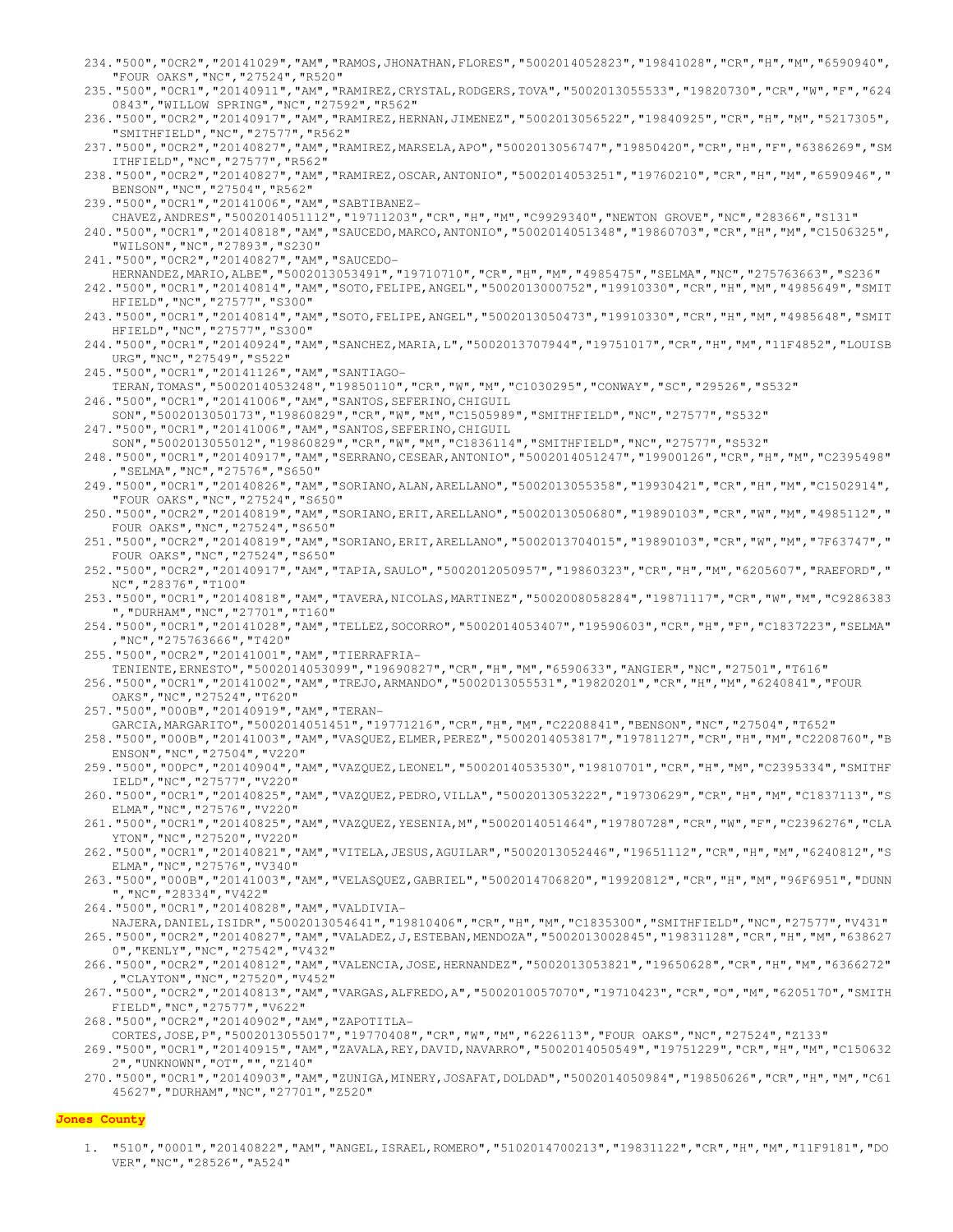- 2. "510","0001","20141107","AM","GUERRERO,JAIME","5102013050106","19721219","CR","H","M","6378650","TRENTON ","NC","28585","G660"
- 3. "510","0001","20140912","AM","OROC,AYDEE,EUNICE","5102013050053","19830308","CR","O","F","5040850","HEND ERSON","NC","27537","O620"
- 4. "510","0001","20140822","AM","VASQUEZ,PABLO,LOPEZ","5102012700423","19621102","CR","H","M","F420291","PO TTERS HILL","NC","28574","V220"
- 5. "510","0001","20140822","AM","VASQUEZ,PABLO,LOPEZ","5102012050388","19621102","CR","O","M","5822731","RI CHLANDS","NC","28574","V220"
- 6. "510","0001","20140815","AM","ZUVIRI,MIGUEL","5102013000316","19580717","CR","H","M","6311974","BELLE GRADE","FL","33430","Z160"

#### **Lee County**

- 1. "520","0001","20140828","AM","ASALALAR,JEORGE","5202014703093","19890517","CR","H","M","551F210","SANFOR D","NC","27330","A244"
- 2. "520","0001","20140828","AM","AGUILAR,JUAN,MANUEL","5202013050407","19870720","CR","H","M","5567964","SA NFORD","NC","27330","A246"
- 3. "520","DWIC","20141003","AM","AQUINO,HECTOR,ANTONIO","5202012051689","19800708","CR","H","M","5580729"," DURHAM","NC","27713","A250"
- 4. "520","0001","20140814","AM","AYALA,PRAXEDIS,VELAZQUEZ","5202014051691","19500721","CR","O","M","6615164 ","SANFORD","NC","27330","A400"
- 5. "520","0001","20140929","AM","AYALO,MARCO,ANTONIO,CENTENO","5202013054131","19890223","CR","O","M","C300 5054","SANFORD","NC","27330","A400"
- 6. "520","DWIC","20140815","AM","ALVARADO,VALENTIN,ALEJANDRO","5202012705105","19840515","CR","H","M","F781 974","BROADWAY","NC","27505","A416"
- 7. "520","0001","20140821","AM","ALVAREZ,JOSE,LUCAS-
- MEJIA","5202014050323","19790315","CR","H","M","C2940580","SANFORD","NC","27330","A416" 8. "520","DWIC","20140815","AM","ALEJANDRO-
- ALVARADO,VALENTIN","5202012052280","19840515","CR","H","M","5730928","BROADWAY","NC","27505","A425"
- 9. "520","0001","20140814","AM","ALLEMAN,JOSE,LUIS,GUZMAN","5202014000135","19721218","CR","H","M","C298006 2","SANFORD","NC","27332","A455"
- 10. "520","DWIC","20140815","AM","ALARCON,IVAN,MONROY","5202011052438","19800209","CR","O","M","C0883383","S ANFORD","NC","27330","A462"
- 11. "520","0001","20140904","AM","ALARCON,IVAN,MONROY","5202013053284","19800209","CR","H","M","4391550","MO NCURE","NC","27559","A462"
- 12. "520","0001","20140812","AM","ARGUETA,EDWIN,JOSE","5202013000881","19890904","CR","H","M","C1458878","SA NFORD","NC","273303403","A623"
- 13. "520","0001","20140828","AM","ARIAS-
- HERNANDEZ,VICTOR","5202014051404","19871202","CR","H","M","C2980780","SANFORD","NC","27330","A626"
- 14. "520","0001","20140908","AM","ARANDA,IVETTE,CAROLINA","5202013052633","19910410","CR","U","F","C0884156" ,"SANFORD","NC","273326903","A653"
- 15. "520","DWIC","20141017","AM","BENITEZ-ROMERO,SANTOS,ILARIA","5202013050529","19810113","CR","H","F","C0290864","SANFORD","NC","273327138","B53 2"
- 16. "520","0001","20140812","AM","BENITEZ,BENERALDO,GOMEZ","5202013053549","19851122","CR","H","M","C1458061 ","CARTHAGE","NC","28327","B532"
- 17. "520","0001","20140812","AM","BENITEZ,BENERALDO,GOMEZ","5202013053551","19851122","CR","H","M","C1458063 ","CARTHAGE","NC","28327","B532"
- 18. "520","DWIC","20141003","AM","BONILLA,SANTOS,ALBERTO","5202012052669","19630807","CR","H","M","C0884387" ,"SANFORD","NC","27330","B540"
- 19. "520","0001","20140908","AM","BERRIOS,JOSE,DAVID
- VARGAS","5202013050193","19730607","CR","H","M","C1457982","BROADWAY","NC","27505","B620"
- 20. "520","0001","20140821","AM","BERMUDEZ,ANDREA","5202013001013","19810903","CR","H","M","5721747","FAYETT EVILLE","NC","28314","B653"
- 21. "520","0001","20140821","AM","BERMUDEZ,ANDREA,FELIX","5202013053482","19810903","CR","H","M","5721746"," FAYETTEVILLE","NC","28314","B653"
- 22. "520","0001","20140828","AM","BERMUDEZ,FELIX,PORFIRIO","5202014051066","19810903","CR","H","M","C2980727 ","SANFORD","NC","27330","B653"
- 23. "520","0001","20140821","AM","CASTRO,RODOLFO,ENRIQUE,HERNA","5202013000348","19850723","CR","H","M","556 7054","SANFORD","NC","27330","C236"
- 24. "520","DWIC","20141003","AM","CAMERON,STEFFON,OLANDA,JR","5202013050952","19900522","CR","B","M","C08843 92","CAMERON","NC","283269739","C565"
- 25. "520","0001","20141006","AM","CRUZ,MAURO,BERNEL","5202014000478","19890115","CR","H","M","C2940705","SAN FORD","NC","27330","C620"
- 26. "520","0001","20140911","AM","CRUZ,PABLO,JARQUIN","5202013052427","19760607","CR","H","M","5730956","SAN FORD","NC","27330","C620"
- 27. "520","0001","20140828","AM","CARRILLO,JOEL","5202013051608","19841001","CR","H","M","C1457531","SANFORD ","NC","27330","C640"
- 28. "520","0001","20140904","AM","DE,MYNOR,ROBERTO,LIMA","5202013705207","19700322","CR","H","M","45F4918"," SANFORD","NC","27330","D000"
- 29. "520","0001","20140904","AM","DEPAZ,ALEJANDRO,VELAZQUEZ","5202014051237","19761030","CR","H","M","661515 4","SANFORD","NC","273322474","D120"
- 30. "520","0001","20140814","AM","DEPAZ-LOPEZ,MARCO,ANTONIO","5202014000794","19690924","CR","O","M","6615233","SANFORD","NC","273326855","D124" 31. "520","0001","20140814","AM","DEPAZ-
- LOPEZ,MARCO,ANTONIO","5202014702662","19690924","CR","O","M","484F299","SANFORD","NC","27332","D124"
- 32. "520","0001","20140904","AM","DELACRUZ,MYNOR,ROBERTO,LIMA","5202013053298","19700322","CR","H","M","4391 551","SANFORD","NC","27330","D426"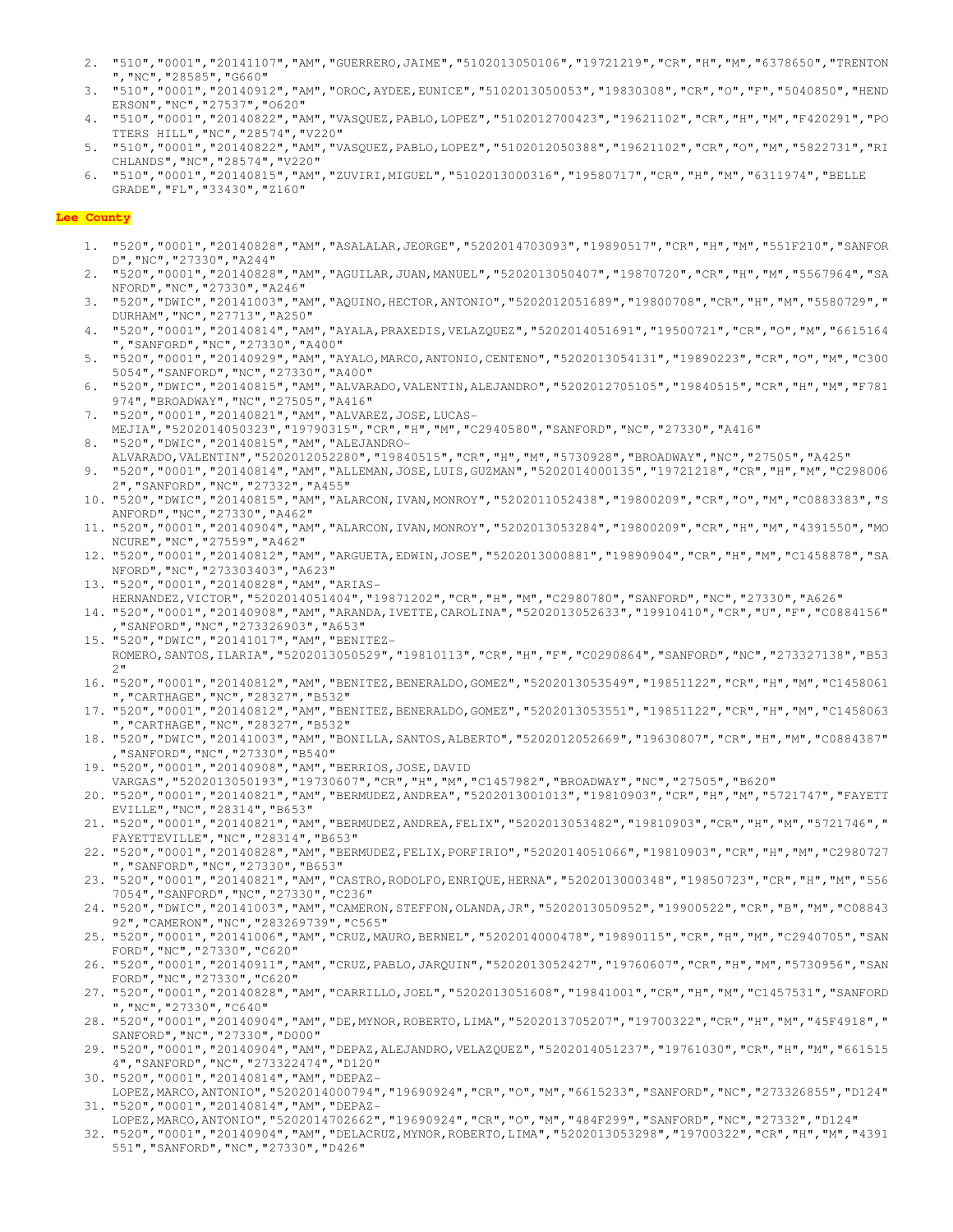- 33. "520","0001","20140902","AM","DIMAS,JOSE,CARLOS","5202014703422","19870815","CR","H","M","682F242","SANF ORD","NC","27330","D520"
- 34. "520","0001","20140814","AM","DONIS,NERY,AROLDO","5202014051338","19820630","CR","H","M","6615228","SANF ORD","NC","27330","D520"
- 35. "520","0001","20140922","AM","ESQUIVEL,JOSE,MANUEL,ABARCA","5202014051176","19750902","CR","H","M","C300 5060","SANFORD","NC","27330","E214"
- 36. "520","0001","20140916","AM","ECHEVERRIA-
- LOPEZ,DANIEL,FRAN","5202013052884","19910402","CR","H","M","C2299102","SANFORD","NC","27330","E216" 37. "520","0001","20140916","AM","ECHEVERRIO-
- LOPEZ,DANIEL,FRAN","5202013052883","19910402","CR","H","M","C2299101","SANFORD","NC","27330","E216"
- 38. "520","DWIC","20141205","AM","ESTRADA,TELESFORD,AGUIRRE","5202012052061","19630105","CR","H","M","573092 6","SANFORD","NC","27330","E236"
- 39. "520","0001","20140916","AM","ERAZO,LUCAS,TADEO","5202012052188","19810307","CR","H","M","C1457551","SAN FORD","NC","27330","E620"
- 40. "520","0001","20140916","AM","ERAZO,LUCAS,TADEO","5202012052189","19810118","CR","H","M","C1457552","SAN FORD","NC","27330","E620"
- 41. "520","0001","20140821","AM","FERRARO,MICHELE,EDNA","5202013052563","19720520","CR","W","F","5721740","L ILLINGTON","NC","275468842","F660"
- 42. "520","PROB","20150112","PM","GASPAR,VICTOR,ALFONSO
- MEJIA","5202010051192","19840404","CR","H","M","","SANFORD","NC","273304343","G216"
- 43. "520","0001","20140911","AM","GUZMAN,GILVER,NOEL","5202013706878","19870819","CR","H","M","76F4653","SAN FORD","NC","27330","G255"
- 44. "520","PROB","20140811","PM","GUZMAN,MELODY,MARIE","5202008050143","19770907","CR","W","F","","SANFORD", "NC","27330","G255"
- 45. "520","0001","20140814","AM","GALVEZ-
- TORRES,FRANCISCO,JAVI","5202014051488","19640311","CR","H","M","6615159","SANFORD","NC","27330","G412"
- 46. "520","0001","20140821","AM","GALVEZ,OSCAR,CASTILO","5202013050950","19910118","CR","H","M","5567056","S ANFORD","NC","27332","G412"
- 47. "520","0001","20140814","AM","GARCIA-
- PINEDA,HECTOR","5202014000793","19750328","CR","H","M","6615234","SANFORD","NC","27330","G621"
- 48. "520","0001","20140825","AM","HERNANDEZ,JOSE,ANGEL","5202014051778","19930316","CR","H","M","C3005066"," FORT BRAGG","NC","283100001","H655"
- 49. "520","0001","20140929","AM","HERNANDEZ,JOSUE","5202013052001","19930409","CR","H","M","C1457686","SANFO RD","NC","273326860","H655"
- 50. "520","0001","20141023","AM","HERNANDEZ,MIGUEL,DE

JESUS","5202005054137","19730922","CR","H","M","C6294349","RALEIGH","NC","276120000","H655"

- 51. "520","0001","20140828","AM","HERNANDEZ,SANTOS,ORLANDO","5202014051783","19950418","CR","W","M","C294078 1","SANFORD","NC","27330","H655"
- 52. "520","0001","20140911","AM","JIMENEZ,CARLOS","5202013053112","19940605","CR","H","M","5789889","BROADWA Y","NC","275058643","J552"
- 53. "520","DWIC","20141003","AM","JIMENEZ,RAUL,GARCIA","5202012706251","19671212","CR","O","M","0F15076","SA NFORD","NC","27330","J552"
- 54. "520","0001","20140814","AM","LOPEZ,JUAN,CARLOS","5202014051545","19880330","CR","H","M","6613758","SANF ORD","NC","27330","L120"
- 55. "520","0001","20140821","AM","LOPEZ,MARVIN,RAMIREZ","5202013052058","19831003","CR","H","M","C1458751"," SANFORD","NC","27330","L120"
- 56. "520","0001","20140814","AM","LINARES,GERMAN,GUILLEN","5202014051684","19781125","CR","O","M","6615162", "SANFORD","NC","27330","L562"
- 57. "520","0001","20140929","AM","MACHADO,NICOLAS,FELIX","5202013051557","19710117","CR","H","M","C1458537", "SANFORD","NC","27330","M230"
- 58. "520","0001","20140814","AM","MATIAS,LUIS,DOUGLAS,RAYMUNDO","5202014000732","19780601","CR","H","M","C29 81013","BROADWAY","NC","275058785","M320"
- 59. "520","0001","20140812","AM","MATIAS,LUIS,DUGLAS,RAYMUNDO","5202013001091","19780613","CR","H","M","A069 2888","BROADWAY","NC","27505","M320"
- 60. "520","0001","20140904","AM","MALDONADO,WILFREDO,CRESPIN","5202013052930","19860216","CR","H","M","43915 44","SANFORD","NC","27330","M435"
- 61. "520","0001","20140904","AM","MALDONADO,WILFREDO,CRESPIN","5202013704467","19860216","CR","H","M","31F95 53","SANFORD","NC","27330","M435"
- 62. "520","0001","20140911","AM","MENDEZ
- CARRANZA,HERBERT,LUIS","5202014052209","19830714","CR","H","M","C2980880","SANFORD","NC","27330","M532"
- 63. "520","0002","20140908","AM","MORETZ,JONATHAN,DANIEL","5202013000639","19871026","CRS","W","M","","FAYET TEVILLE","NC","28314","M632"
- 64. "520","0001","20140908","AM","MARTINEZ-

MUNOZ,EFRAIN","5202014052161","19910920","CR","H","M","C2940585","SANFORD","NC","27330","M635"

- 65. "520","0001","20140925","AM","MORALES,LORENZO","5202013052663","19590810","CR","H","M","5721741","SANFOR D","NC","27330","M642"
- 66. "520","0001","20140929","AM","MORALESPENA,ARTURO","5202014702778","19790317","CR","H","M","300F945","BRO ADWAY","NC","27505","M642"
- 67. "520","0001","20140814","AM","MORENO,NORBERTO","5202014702658","19910612","CR","H","M","484F296","SILER CITY","NC","27344","M650"
- 68. "520","0001","20141006","AM","NAQUID,MIQUEL,PEDROZA","5202014050442","19890115","CR","H","M","C3005254", "SANFORD","NC","27330","N230"
- 69. "520","0001","20140821","AM","NEIGUM,BOONRUAN","5202013052793","19520317","CR","U","F","5567062","SANFOR D","NC","273306608","N250"
- 70. "520","0001","20140904","AM","NAJERA,ERIBERTO,ALVAREZ","5202013054206","19941010","CR","W","M","4391562" ,"SANFORD","NC","27330","N260"
- 71. "520","0001","20140904","AM","NAJERA,ERIBERTO,ALVAREZ","5202013706994","19941010","CR","H","M","78F0965" ,"SANFORD","NC","27330","N260"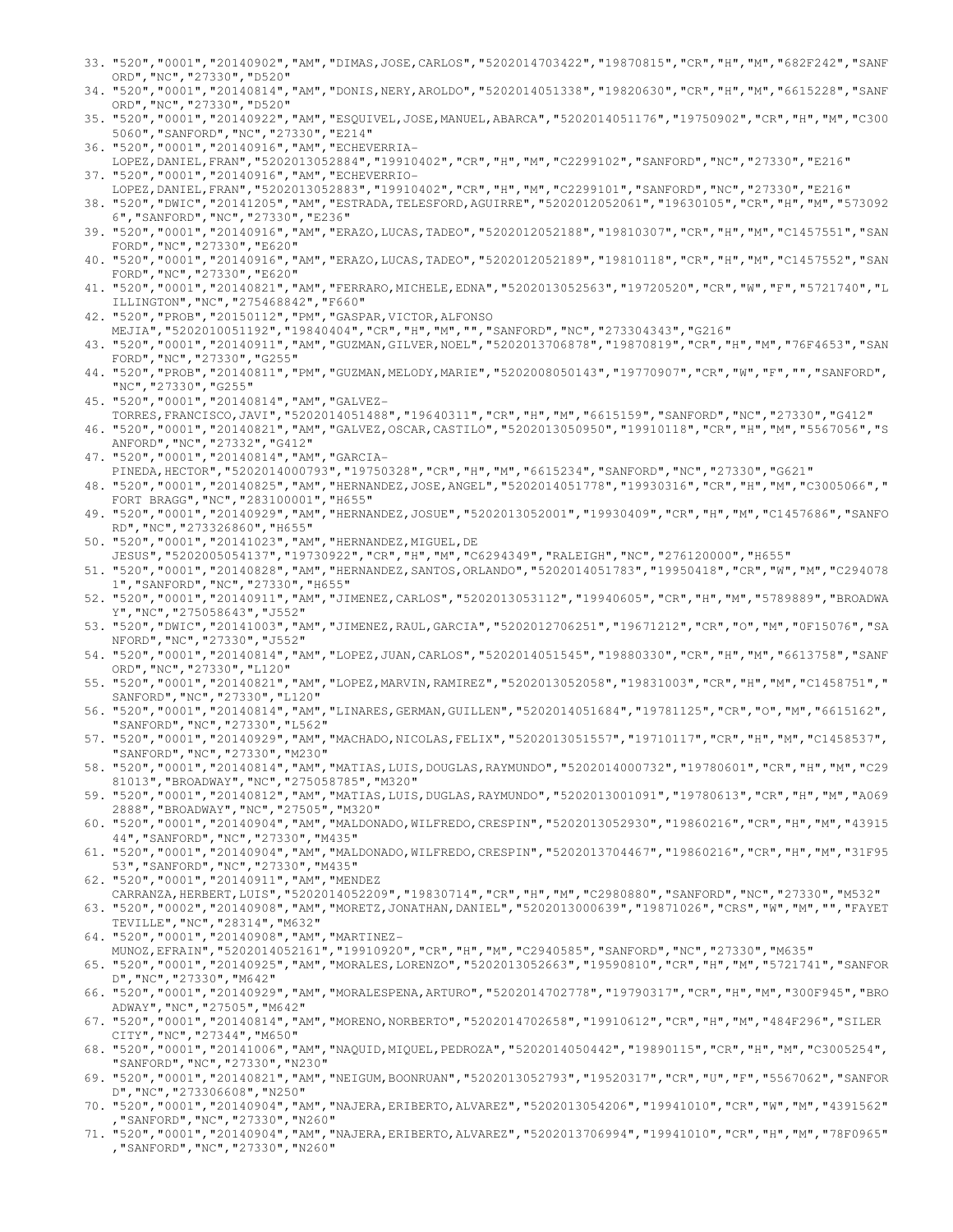- 72. "520","0001","20140911","AM","OH,SUKJAE","5202014051233","19851103","CR","W","M","6615051","FAYETTEVILLE ","NC","28303","O000"
- 73. "520","0001","20140915","AM","POPOCA,ADOLFO","5202014050726","19890708","CR","H","M","C2940626","BROADWA Y","NC","27505","P120"
- 74. "520","0001","20140814","AM","POPOCA,CRISPIN","5202013001188","19891105","CR","H","M","5580773","SANFORD ","NC","27330","P120"
- 75. "520","0001","20140909","AM","PALACIOS,FERNANDO","5202014703391","19571203","CR","H","M","674F391","SANF ORD","NC","27330","P422"
- 76. "520","0001","20140911","AM","PINEDA,CONCEPCION","5202013052880","19680815","CR","H","M","5730958","SANF ORD","NC","27330","P530"
- 77. "520","0001","20140911","AM","PEREZ,ALVARO,NOEL,JR","5202013706877","19811222","CR","H","M","76F4652","S ANFORD","NC","27330","P620"
- 78. "520","DWIC","20140905","AM","PEREZ,MATEO,JR","5202008052456","19860513","CR","H","M","C8788229","FORT BRAGG","NC","283100000","P620"
- 79. "520","0001","20140828","AM","QUISTIAN,JOSE,EVERARDO
- HERNA","5202013050949","19820726","CR","W","M","C1457685","SANFORD","NC","27332","Q235"
- 80. "520","0001","20140911","AM","RIVAS,JOSE,MARTIN","5202014051964","19790205","CR","H","M","C2940759","SAN FORD","NC","27330","R120"
- 81. "520", "PROB", "20140922", "PM", "RODRIGUEZ, CARLOS, H
- URBANO","5202009050638","19800926","CR","H","M","","SANFORD","NC","27330","R362"
- 82. "520","0001","20140909","AM","RODRIGUEZ,LESTHER,ISAAC,MALD","5202014000637","19940809","CR","H","M","C29 80927","SANFORD","NC","27330","R362"
- 83. "520","0001","20141023","AM","RAMOS,ALEXANDER,MEDRANO","5202014050037","19881018","CR","H","M","C2980084 ","SANFORD","NC","27330","R520"
- 84. "520","0001","20140821","AM","RANGEL,RODOLFO","5202013051696","19610927","CR","H","M","5567058","SANFORD ","NC","273308376","R524"
- 85. "520","0001","20140825","AM","RANGEL,RODOLFO","5202014051026","19610927","CR","H","M","C3005058","BROADW AY","NC","27505","R524"
- 86. "520","0001","20140825","AM","RANGEL,RODOLFO","5202014000445","19610927","CR","H","M","C3005059","BROADW AY","NC","27505","R524"
- 87. "520","DWIC","20140905","AM","RENTERIA,ANTONIO,SALGADO","5202012053010","19860626","CR","H","M","5580738 ","SANFORD","NC","27330","R536"
- 88. "520","0001","20140818","AM","ROMERO,ANGEL,EDGARDO","5202014050662","19700527","CR","H","M","C2940729"," SANFORD","NC","27330","R560"
- 89. "520","0001","20141023","AM","ROMERO,SERGIO,ROMERO","5202013053299","19791201","CR","H","M","C2298591"," SANFORD","NC","273326019","R560"
- 90. "520","0001","20141006","AM","RAMIREZ-RAMIREZ,JUAN,CARLOS","5202014051308","19761228","CR","U","M","C2940739","SANFORD","NC","27330","R562"
- 91. "520","0001","20141023","AM","RAMIREZ,ADALBERTO,TORRES","5202014051984","19930417","CR","H","M","C298028 9","BROADWAY","NC","27505","R562"
- 92. "520","0001","20140825","AM","SAY,EH","5202014051711","19940101","CR","A","M","C2980876","ROCKINGHAM","N C","283793069","S000"
- 93. "520","0001","20140929","AM","SAUCEDO,JORGE,GALLEGOS","5202013051558","19650719","CR","U","M","","ASHEBO RO","NC","27203","S230"
- 94. "520","DWIC","20140919","AM","SILVA,HECTOR","5202013051921","19620629","CR","H","M","C1458348","SANFORD" ,"NC","27330","S410"
- 95. "520","DWIC","20141205","AM","SALVADOR,JORGE,LUIS","5202013052008","19681029","CR","H","M","5726450","OL IVIA","NC","28368","S413"
- 96. "520","0001","20141028","AM","SANCHEZ,JUAN,BERNARTINO","5202014052216","19890624","CR","H","M","C2980881 ","SANFORD","NC","27330","S522"
- 97. "520","0001","20141028","AM","SANCHEZ,JUAN,BERNARTINO","5202014703528","19890624","CR","W","M","737F673" ,"SANFORD","NC","27330","S522"
- 98. "520","DWIC","20141003","AM","VIVAS,LEANDRO,SALGADO","5202013051628","19630224","CR","O","M","C0884394", "SANFORD","NC","27330","V120"
- 99. "520","0001","20140828","AM","VIVAS,RICHARD","5202013050798","19841222","CR","O","M","C1457909","SANFORD ","NC","27330","V120"
- 100."520","0001","20140812","AM","VASQUEZ,ESTEBAN,FIGUROA","5202014051982","19680902","CR","H","M","6614730" ,"SANFORD","NC","27330","V220"
- 101."520","0001","20140814","AM","VERA,OMERO,MARCELINO","5202014051604","19900511","CR","H","M","6615230","L ELAND","NC","28451","V600"
- 102."520","DWIC","20141114","AM","YANES,JOSE,ALEYSI","5202013050326","19800302","CR","H","M","C9630760","SAN FORD","NC","273305518","Y520"

#### **Lenoir County**

- 1. "530","DCR1","20140930","AM","ALONSO,YESICA,MOLINA","5302014001416","19950917","CR","H","F","6625252","D EEP RUN","NC","28525","A452"
- 2. "530","DCR1","20140922","AM","ANGELES,DANIEL,LUZ","5302014050444","19830628","CR","H","M","6311668","GRI FTON","NC","28530","A524"
- 3. "530","DCR1","20140909","AM","ARREOLA,DELIA,RODRIGUEZ","5302007004240","19860303","CR","H","M","5362073" ,"FOUR OAKS","NC","27524","A640"
- 4."530","DCR1","20140910","AM","BAUTISTA,JAVIER","5302012002206","19831019","CR","H","M","5610847","KINSTON" ,"NC","285049485","B323"
- 5."530","DCR1","20140916","AM","BAUTISTA,MARIO,PACHECO","5302014051890","19931226","CR","H","M","C2353187"," KINSTON","NC","28501","B323"
- 6."530","DCR1","20140916","AM","BAUTISTA,MARIO,PACHECO","5302014051891","19931226","CR","H","M","C2353188"," KINSTON","NC","28501","B323"
- 7."530","DCR1","20140902","AM","COPPIN,CARLOS,JAVIER,VINOLAS","5302013002664","19810529","CR","H","M","45540 79","PINK HILL","NC","285729540","C150"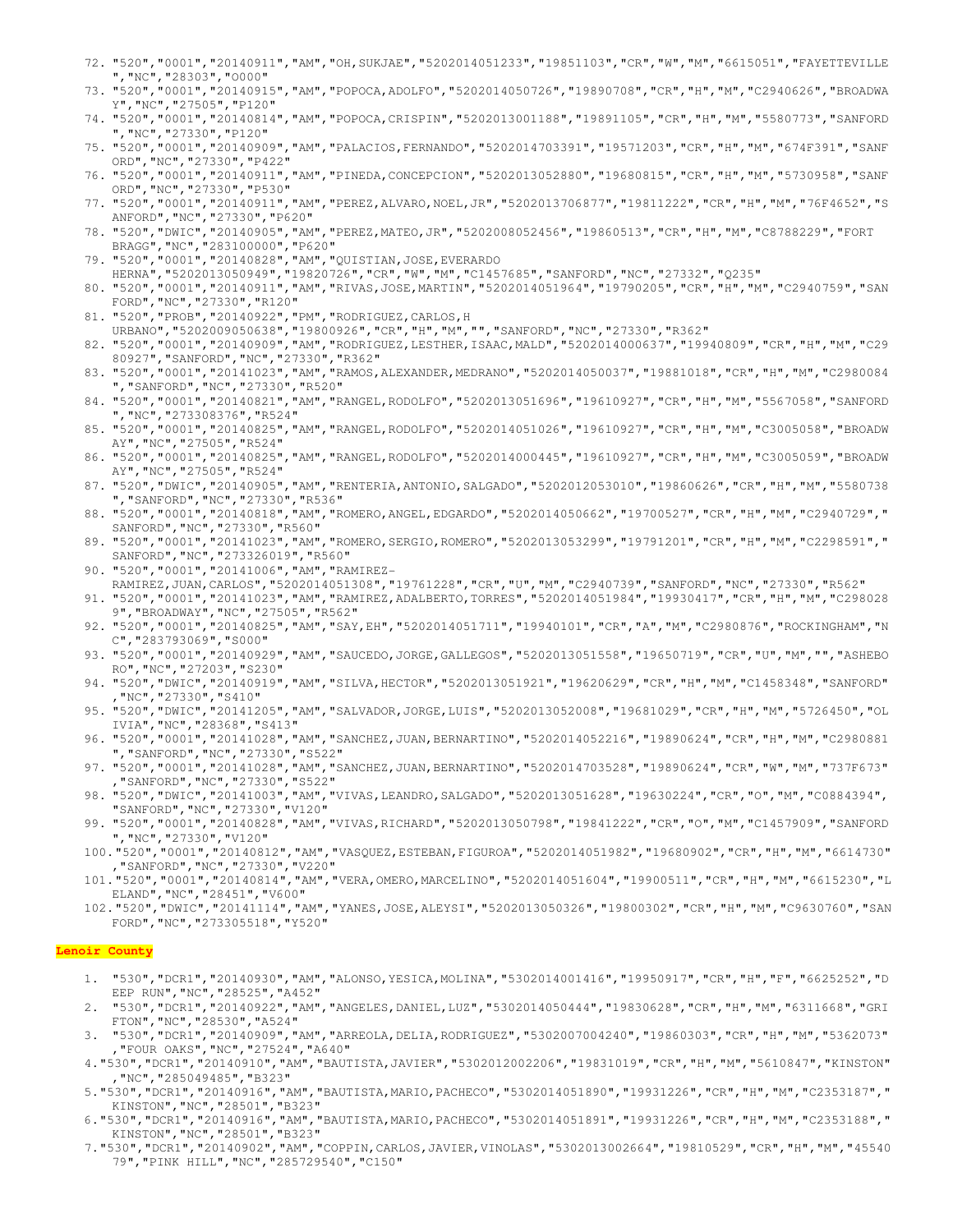- 8."530","DCR1","20140812","AM","COLON,CONSUELO","5302013051628","19720703","CR","B","F","C2351630","LA GRANGE","NC","28551","C450"
- 9."530","DCR1","20140922","AM","CHONTAL,AMELIA","5302014051806","19840104","CR","O","F","6625478","KINSTON", "NC","28504","C534"
- 10."530","DCR1","20140922","AM","CRUZ,JOSE","5302014001029","19770503","CR","H","M","6625403","KINSTON","NC" ,"28501","C620"
- 11."530","DCR1","20140811","AM","CARMEN,MARIA","5302014051666","19760213","CR","O","F","6625449","PINK HILL","NC","28572","C655"
- 12."530","DCR1","20140811","AM","DEL,MARIA","5302014702499","19760213","CR","H","F","610F120","PINK HILL","NC","28572","D400"
- 13."530","DCR1","20140922","AM","DELEON,GONZALO","5302013052953","19861105","CR","H","M","6311660","KINSTON" ,"NC","28504","D450"
- 14."530","DCR1","20140922","AM","DELEON,GONZALO","5302013703539","19861105","CR","H","M","67F9096","KINSTON" ,"NC","28504","D450"
- 15."530","DCR1","20140812","AM","GONZALEZ
- PEREZ,NELSON","5302014051382","19760103","CR","H","M","6625129","PINK HILL","NC","28572","G524"
- 16."530","DCR1","20140826","AM","GUERRERO,JOSE,FERDNANDO","5302014050390","19900914","CR","H","M","C2915003" ,"HOOKERTON","NC","285387156","G660"
- 17."530","DCR1","20140908","AM","HINOJOSA,ERIC,ALFREDO","5302014000503","19940405","CR","H","M","6311864","S NOW HILL","NC","28580","H522"
- 18."530","DCR1","20140908","AM","HINOJOSA,ERIC,ALFREDO","5302014050743","19940405","CR","W","M","6311863","S NOW HILL","NC","28580","H522"
- 19."530","DCR1","20140902","AM","HERNANDEZ,FERMIN,LUCIO","5302014051683","19880926","CR","H","M","6625133"," DEEP RUN","NC","28525","H655"
- 20."530","DCR1","20140813","AM","HERNANDEZ,JOAQUIN,REYES","5302014051264","19591016","CR","H","M","6625226", "KINSTON","NC","28504","H655"
- 21."530","DCR1","20140923","AM","IBARRA,JUAN,CARLOS,SEGURA","5302014701588","19910719","CR","H","M","196F852 ","DUDLEY","NC","28333","I160"
- 22."530","DCR1","20140922","AM","LUPO,MARTIN,CARLYLE","5302013052717","19670420","CR","U","M","6311657","WIL MINGTON","NC","28401","L100"
- 23."530","DCR1","20140902","AM","LOPEZ-JUAREZ,PABLO","5302014051318","19850629","CR","O","M","6625004","DOVER","NC","28526","L122" 24."530","9999","20140811","AM","LUVIANO
- LEYVA,MARTIN,SAUL","5302014051934","19880317","CR","H","M","6625078","LA GRANGE","NC","28551","L150"
- 25."530","DCR1","20140819","AM","MADRIGAL,RAUL,ROMERO,JR","5302014050218","19850708","CR","H","M","6378617", "KINSTON","NC","28504","M362"
- 26."530","DCR1","20141014","AM","MARQUEZ,MOISES","5302013000895","19841110","CR","H","M","6311624","KINSTON" ,"NC","28504","M622"
- 27."530","DCR1","20140813","AM","NAVA-
- HERNANDEZ,JUAN,JOSE","5302014051320","19970519","CR","H","M","6625052","HOOKERTON","NC","28538","N165" 28."530","DCR1","20140929","AM","NAVA-
- HERNANDEZ,JUAN,JOSE","5302014050863","19970519","CR","H","M","C2671668","HOOKERTON","NC","28538","N165" 29."530","DCR1","20140813","AM","PINA,JUAN,MARTINEZ","5302011050300","19820418","CR","U","M","5611415","PINK HILL","NC","28572","P500"
- 30."530","DCR1","20140813","AM","PINA,JUAN,MARTINEZ","5302012051237","19820418","CR","U","M","C9699876","PIN K HILL","NC","28572","P500"
- 31."530","DCR1","20140922","AM","PEREZ,ALFREDO,G","5302014050291","19820313","CR","O","M","6311662","SNOW HILL","NC","28580","P620"
- 32."530","DCR1","20140922","AM","PEREZ,ALFREDO,GARCIA","5302014700295","19820313","CR","H","M","86F5898","SN OW HILL","NC","28580","P620"
- 33."530","DCR1","20140826","AM","ROSOTTO,JORGE,ALBERTO","5302013051506","19811115","CR","H","M","C2352891"," LA GRANGE","NC","28551","R230"
- 34."530","DCR1","20140922","AM","SANCHEZ,HECTOR,ESCALANTE","5302014001358","19800829","CR","H","M","6625448" ,"PINK HILL","NC","285729577","S522"
- 35."530","DCR1","20140812","AM","SANCHEZ,JOSE,ADAN","5302014051609","19811108","CR","H","M","6625010","BEULA VILLE","NC","28518","S522"
- 36."530","DCR1","20140915","AM","SANCHEZ,TORIBIO","5302012703040","19820426","CR","H","M","0F41674","MOUNT OLIVE","NC","28365","S522"
- 37."530","DCR1","20140826","AM","VELAZQUEZ,JUANA,TERESA
- LUNA","5302013050454","19700816","CR","H","F","6378724","AYDEN","NC","28513","V422"
- 38."530","DCR1","20140902","AM","VILLAGOMEZ,OSCAR","5302014051361","19690802","CR","H","M","C2352444","KINST ON","NC","28501","V425"
- 39."530","DCR1","20140902","AM","VILLAGRA,TARA,BECK","5302014050805","19740621","CR","W","F","4554097","KINS TON","NC","285047089","V426"
- 40."530","DCR1","20140908","AM","VILLASEOR,RAMON,VILLA","5302014700610","19960126","CR","H","M","96F2961","P INK HILL","NC","28572","V426"

# **Lincoln County**

- 1."540","0001","20140819","AM","AVILA,MANUEL,IBARRA","5402014050258","19920221","CR","H","M","6348605","LINC OLNTON","NC","28092","A140"
- 2."540","0001","20140819","AM","ALPIZAR,BRIAN,ADOLFO","5402014050883","19871130","CR","W","M","6403143","GAS TONIA","NC","28054","A412"
- 3."540","0001","20140819","AM","ALPIZAR,BRIAN,ADOLFO","5402014701265","19871130","CR","W","M","141F186","GAS TONIA","NC","28054","A412"
- 4."540","0001","20140918","AM","ALMENDAREZ,JOHNNY,FABRICIO","5402013054211","19831217","CR","H","M","6348598 ","NEWTON","NC","286589484","A455"
- 5."540","0001","20140911","AM","BAZA,MARTIN","5402014051793","19541124","CR","H","M","C1537014","VALE","NC", "28168","B200"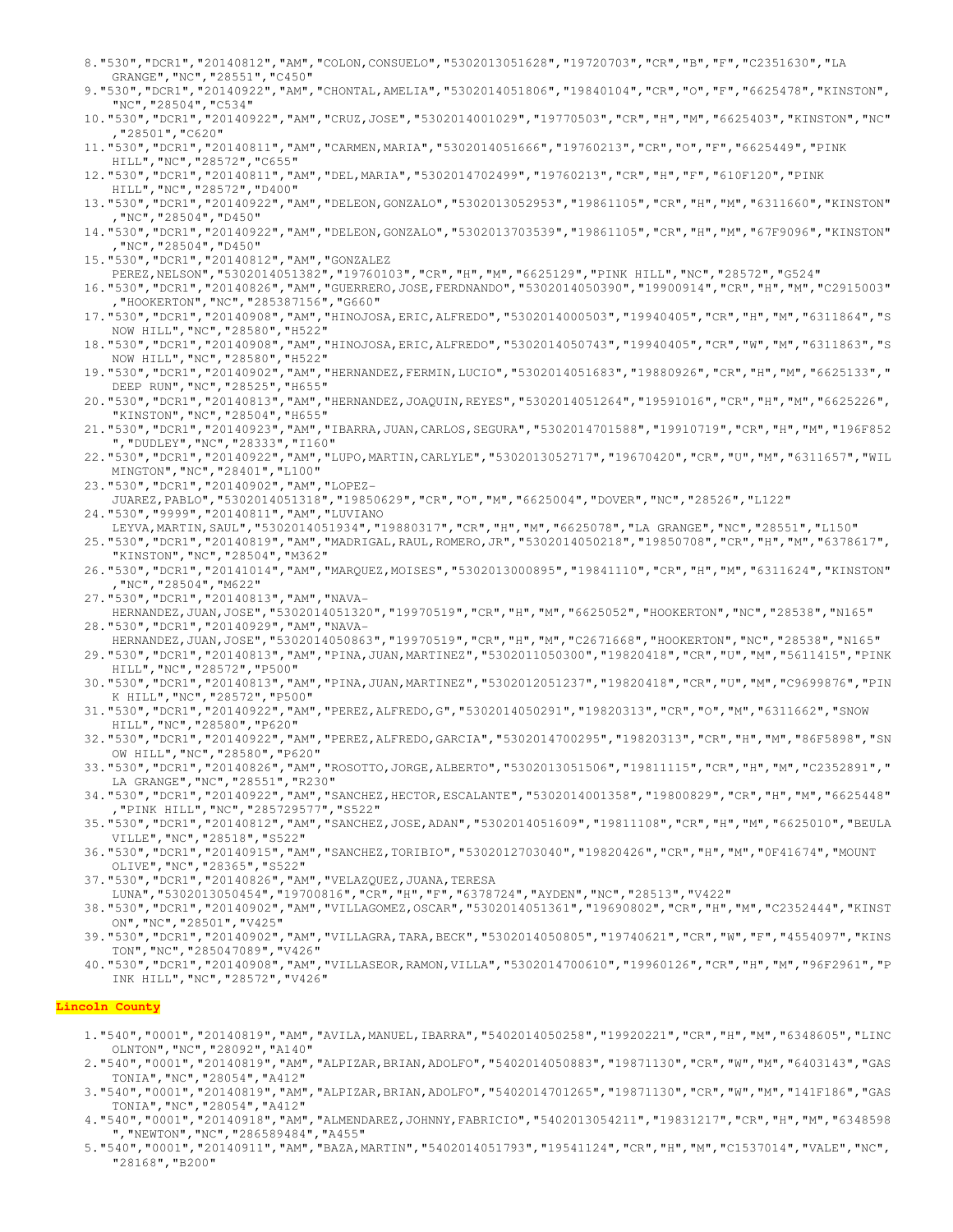- 6."540","0001","20140813","AM","BAREA,HECTOR,TORRES","5402014050083","19880429","CR","H","M","6348648","LINC OLNTON","NC","28092","B600"
- 7."540","0001","20140918","AM","CASTILLO,ADAM","5402014052048","19790902","CR","U","M","","VALE","NC","28168 ","C234"
- 8."540","0001","20141023","AM","HIDALGO,ELIECER,MARTINEZ","5402013050028","19880723","CR","H","M","6346838", "LINCOLNTON","NC","28092","H342"
- 9."540","0001","20140909","AM","HERNANDEZ,SANTIAGO,JUAREZ","5402014051942","19920909","CR","H","M","C2306730 ","LINCOLNTON","NC","28092","H655"
- 10."540","0001","20140917","AM","JUSTO,RICARDO,ALONSO","5402014702484","19790403","CR","H","M","487F026","LI NCOLNTON","NC","28092","J230"
- 11."540","0001","20140812","AM","MENA,CARLOS,VECINO","5402013053255","19820604","CR","H","M","C1905314","LIN COLNTON","NC","28092","M500"
- 12."540","0001","20140827","AM","OVARES,CARLOS,AUGUSTO","5402013051386","19781117","CR","U","M","C1904759"," LINCOLNTON","NC","280925008","O162"
- 13."540","0001","20140911","AM","ONOFRE-
- FLORAN,FAUSTO","5402014000627","19580907","CR","H","M","6600378","LINCOLNTON","NC","28092","O516"
- 14."540","0001","20140828","AM","PUBLICO,MIKHAIL,TAYABAN","5402012052587","19940923","CR","U","M","6346608", "LINCOLNTON","NC","280929694","P142"
- 15."540","0001","20140918","AM","PENA,ADRIAN,VILLAFAN","5402014701058","19931123","CR","H","M","085F472","LI NCOLNTON","NC","28092","P500"
- 16."540","0001","20140904","AM","PEREZ,JOSE,MANUEL
- HERNANDEZ","5402014051672","19800720","CR","O","M","6599801","NEWTON","NC","28658","P620"
- 17."540","0001","20140819","AM","ROBLERO,AVILIO,MEJIA","5402013053613","19770215","CR","H","M","6348587","LI NCOLNTON","NC","28092","R146"
- 18."540","0001","20140813","AM","ROJAS,WILLIAM,E","5402014700141","19880429","CR","W","M","84F4171","LINCOLN TON","NC","28092","R220"
- 19."540","0001","20140919","AM","RODRIGUEZ,ALETHA,GAIL","5402014052569","19740121","CR","W","F","C2484164"," BESSEMER CITY","NC","28016","R362"
- 20."540","0001","20140904","AM","RAMOS,CHRISTIAN,ISAAC","5402014000624","19950107","CR","W","M","6600012","D ENVER","NC","280378056","R520"
- 21."540","0001","20140821","AM","ROMERO,ROMAN,JAVIER,DEJESUS","5402014050514","19840809","CR","H","M","C2306 600","LINCOLNTON","NC","28092","R560"
- 22."540","0001","20141014","AM","SEGURA-LUNA,JUAN,GABRIEL","5402014051961","19930901","CR","H","M","C1905023","HUNTERSVILLE","NC","28078","S264"
- 23."540","0001","20140826","AM","SOTO,MAXIMINO,HERNANDEZ","5402012050766","19840608","CR","H","M","5664374", "HICKORY","NC","28601","S300"
- 24."540","0001","20140827","AM","SALAZAR,JOSE
- FABIO,ESQUIVEL","5402014051589","19680919","CR","O","M","C2306728","LINCOLNTON","NC","28092","S426" 25."540","0001","20140827","AM","SANCHEZ-
- GARCIA,ANCELMO","5402005005028","19650420","CR","H","M","C6530494","MAIDEN","NC","28650","S522"
- 26."540","0001","20140820","AM","SANCHEZ,ANTONIO","5402013052502","19740613","CR","H","M","6212323","LINCOLN TON","NC","280923938","S522"
- 27."540","0001","20140828","AM","SANCHEZ,RICARDO,SANTIAGO","5402013050782","19641105","CR","H","M","6346977" ,"LINCOLNTON","NC","28092","S522"
- 28."540","0001","20140828","AM","SANCHEZ,RICARDO,SANTIAGO","5402013701224","19641105","CR","O","M","5F98059" ,"LINCOLNTON","NC","28092","S522"
- 29."540","0001","20140904","AM","TAPIA,RICARDO,LEAL","5402014050082","19800423","CR","H","M","6348704","LINC OLNTON","NC","280926897","T100"
- 30."540","0001","20140812","AM","VENEGAS,KAREN,ANDREA
- RIOS","5402014051209","19930608","CR","H","F","C2307292","LINCOLNTON","NC","280928509","V522"
- 31."540","0001","20140812","AM","VINDAS,WILQUI,RODRIGUEZ","5402014050886","19791213","CR","O","M","C2306514" ,"LINCOLNTON","NC","28092","V532"
- 32."540","0001","20140905","AM","VARELA,MICHAEL","5402014052626","19850605","CR","H","M","C0812709","LINCOLN TON","NC","28092","V640"

# **Macon County**

- 1. "550","00A1","20141001","AM","CRUZ,LAZARO,CANDELARIO","5502014050366","19720729","CR","H","M","5632470", "FRANKLIN","NC","28734","C620"
- 2. "550","00A1","20141001","AM","CRUZ,LAZARO,CANDELARIO","5502014700739","19720729","CR","H","M","128F865", "FRANKLIN","NC","28734","C620"
- 3. "550","00A1","20140820","AM","GAJDA,VICTOR","5502014050724","19430908","CR","W","M","6607899","LAND O LAKES","FL","34638","G230"
- 4. "550","00A1","20140820","AM","GARCIA,GONZALO,MENDOZA","5502013050004","19930517","CR","W","M","C2040035" ,"FRANKLIN","NC","28734","G620"
- 5. "550","00A1","20140912","AM","JIMENEZ,BRYAN,R","5502014000199","19820522","CR","W","M","6607896","VICTOR IA","TX","77901","J552"
- 6. "550","00A1","20140917","AM","LOPEZ,ANSELMO,RAMOS","5502014050336","19890421","CR","H","M","6326384","RA BUN GAP","GA","30568","L120"
- 7. "550","000A","20140922","AM","LAMA,TEMBA,TSERING","5502013702906","19940718","CRS","O","M","76F4608","HI GHLANDS","NC","28741","L500"
- 8. "550","00A1","20140917","AM","MOLINA-
- ZAMUDIO,JANO","5502014050304","19840420","CR","H","M","C3000930","FRANKLIN","NC","28734","M452"
- 9. "550","00A1","20140820","AM","MONTERO,SERGIO","5502014050693","19881221","CR","H","M","C3100001","FRANKL IN","NC","28734","M536"
- 10. "550","00A1","20140820","AM","RIVERA,ALEX,L","5502014050819","19920630","CR","H","M","C3100276","FRANKLI N","NC","28734","R160"
- 11. "550","00A1","20140820","AM","RAMIREZ,CATALINO,OLIVERA","5502014050517","19680430","CR","H","M","6607901 ","FRANKLIN","NC","28734","R562"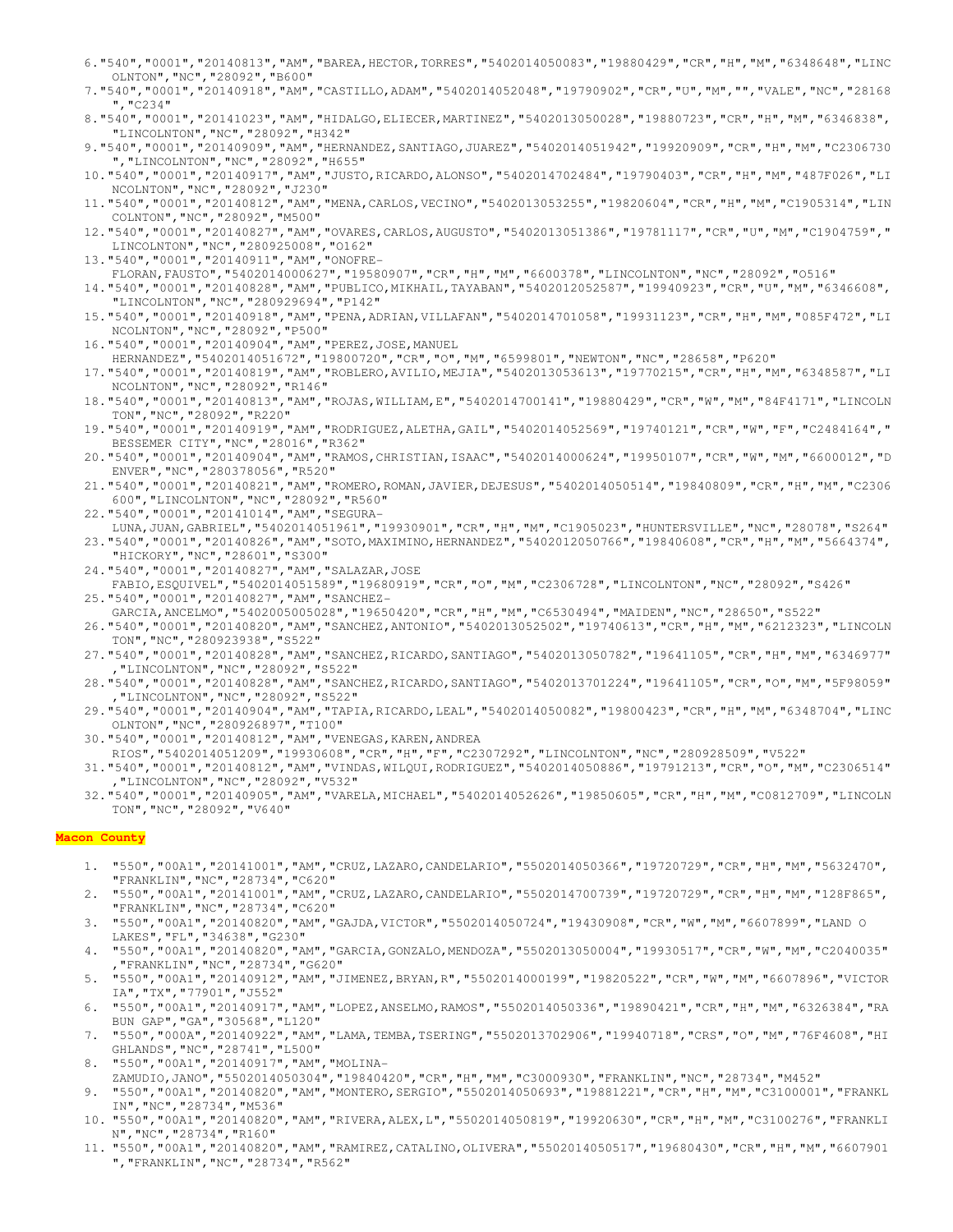12. "550","00A1","20140917","AM","SAFADA,YAAKOV","5502013051440","19660628","CR","O","M","C0915074","HIGHLAN DS","NC","28741","S130"

# **Madison County**

- 1. "560","000B","20140828","AM","ANDRES,FELIPE,NICOLAS","5602014050248","19900723","CR","O","M","5637887"," SPRUCE PINE","NC","28777","A536"
- 2. "560","000B","20140911","AM","GAMEZ,ENRIQUE","5602014700624","19940912","CR","H","M","203F315","ASHEVILL E","NC","28806","G520"
- 3. "560","000B","20140911","AM","GAMEZ,ENRIQUE,NMN","5602014050244","19840912","CR","O","M","6286058","ASHE VILLE","NC","28806","G520"
- 4. "560","000B","20140828","AM","LERMA,MARICELA","5602014050246","19760609","CR","W","F","5848985","BURNSVI LLE","NC","287146990","L650"
- 5. "560","000B","20140829","AM","NYANG,MODOU,LAMIN","5602013701708","19950328","CR","B","M","47F0842","MARI ETTA","GA","30066","N520"
- 6. "560","000B","20140911","AM","ROMERO,JAHIRO,J","5602013050882","19850108","CR","O","M","C0360920","JOHNS ON CITY","TN","37604","R560"

#### **Martin County**

- 1. "570","0201","20140825","AM","ALBERTO,VEGA-
- LILI","5702014050335","19680508","CR","O","M","C2391940","LEWISTON WOODVI","NC","27849","A416"
- 2. "570","0201","20140910","AM","ARMANDO,VASCONCELOS","5702014050402","19760229","CR","H","M","C2721324","P LYMOUTH","NC","27962","A655"
- 3. "570","0201","20140910","AM","ARMANDO,VASCONCELOS","5702014050403","19760229","CR","H","M","C2721325","P LYMOUTH","NC","27962","A655"
- 4. "570","0201","20141027","AM","GUTIERREZ,MARCIANO,LEYVA","5702014050317","19711004","CR","H","M","C239158 6","ROBERSONVILLE","NC","27871","G362"
- 5. "570","0201","20140813","AM","JAIMES,ALBERTO,RODRIQUEZ","5702013051255","19910924","CR","H","M","6377422 ","WILSON","NC","27893","J520"
- 6. "570","0201","20140908","AM","ROCHA-ROSALES,NAZARIA","5702014050700","19740612","CR","H","F","6627550","LAWRENCEVILLE","GA","30044","R262"
- 7. "570","0201","20140818","AM","ROMERO,AUGUSTIN","5702013051525","
- ","CR","H","M","6377056","WILLIAMSTON","NC","27892","R560"
- 8. "570","0201","20141208","AM","ROMERO,LORENZO","5702014050356","19920128","CR","B","M","C2720382","JAMESV ILLE","NC","27846","R560"
- 9. "570","0201","20140825","AM","RAMIREZ,GERARDO","5702014050288","19850613","CR","O","M","C2721326","ROBER SONVILLE","NC","27871","R562"
- 10. "570","0201","20141020","AM","SANTOS-ANTONIO,JAVIER,DAVID","5702014050593","19861114","CR","O","M","6627545","PINETOPS","NC","27864","S532"

## **McDowell County**

- 1. "580","0001","20140916","AM","ARAUJO,MANUAL,PONCE","5802014701144","19671123","CR","H","M","538F126","TR OY","NC","27371","A620"
- 2. "580","0001","20141020","AM","BELTRAN-PONCE,JOSE,DE
- JESUS","5802014051147","19730319","CR","H","M","6609429","MARION","NC","28752","B436"
- 3. "580","0001","20141020","AM","BELTRAN-
- PONCE,JOSE,DE,JESUS","5802014701447","19730319","CR","H","M","702F690","MARION","NC","28752","B436"
- 4. "580","0001","20141217","AM","BARAJAS,KHRISTINE,CASSANDRA","5802013051560","19880419","CR","H","F","5848 149","MARION","NC","287528769","B622"
- 5. "580","0001","20141015","AM","ESTRELLA
- DIMAS,SERGIO,ARTURO","5802014051105","19710517","CR","H","M","6608682","MARION","NC","287525311","E236"
- 6. "580","0001","20140827","AM","GARSIA,MARIO,LOPEZ","5802014050398","19791027","CR","O","M","6392595","MAR ION","NC","28752","G620"
- 7. "580","0001","20140820","AM","LEYVA,EVERADO,MAGANA","5802014050929","19840520","CR","O","M","6608681","O LD FORT","NC","28762","L100"
- 8. "580","0001","20140915","AM","ROAREZ,HECTOR","5802014050843","19870218","CR","H","M","6609302","MARION", "NC","28752","R620"
- 9. "580","0002","20140901","AM","SPARTZ-
- DENNING,KELLI,JANE","5802013051859","19860406","CRS","W","F","6285182","MARION","NC","28752","S163"
- 10. "580","0001","20140908","AM","SANCHEZ,EZEQUIEL,SARABIA","5802014050754","19650721","CR","H","M","6609051 ","HILDEBRAN","NC","28637","S522"
- 11. "580","0001","20140908","AM","SANCHEZ,EZEQUIEL,SARABIA","5802014050755","19650721","CR","H","M","6609052 ","HILDEBRAN","NC","28637","S522"
- 12. "580","0001","20140820","AM","SANCHEZ,MARIO,GAURDIAN","5802014701417","19900119","CR","W","F","728F322", "MARION","NC","28752","S522"
- 13. "580","0001","20140820","AM","SANCHEZ,MARIO,GAURDIAN","5802014051129","19900119","CR","W","M","6608503", "MARION","NC","28752","S522"
- 14. "580","0001","20140820","AM","SORIA,HUMBERTO,ANGEL","5802014050332","19760327","CR","O","M","C2946945"," BURNSVILLE","NC","28714","S600"
- 15. "580","0002","20140811","AM","VO,WILLIAM,LE
- DUC","5802013051813","19860920","CRS","A","M","5848152","HICKORY","NC","28601","V000"
- 16. "580","0001","20140908","AM","VALENCIA,JULIET,TATIANA","5802014050421","19830120","CR","W","F","6285033" ,"MARION","NC","28752","V452"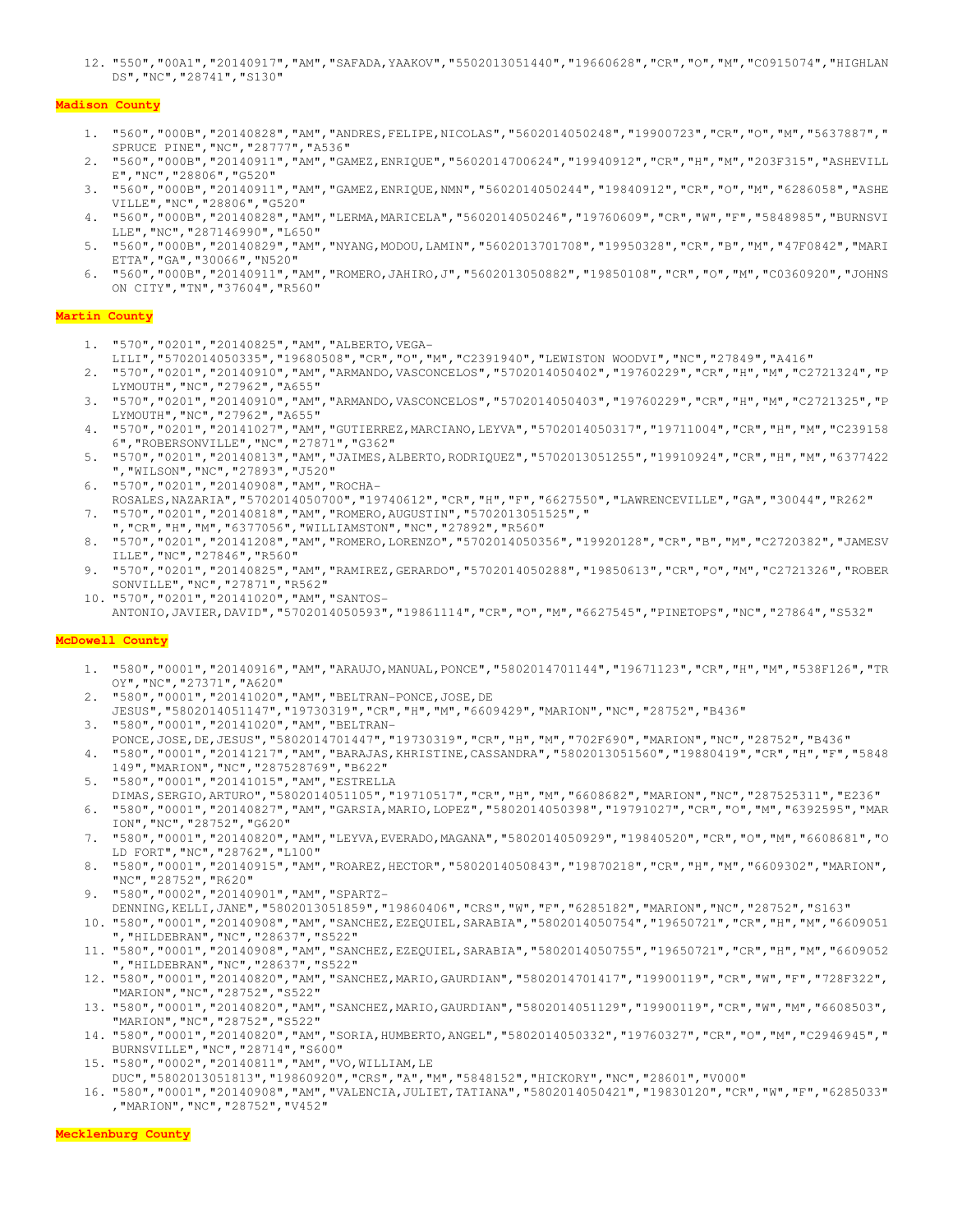- 1. "590","4170","20140905","AM","AIBA,JOHN,ALEXANDER","5902013249381","19870323","CR","U","M","C2446279","C HARLOTTE","NC","282738273","A100"
- 2. "590","1130","20140812","AM","ABDELRAHMAN,ISLAM,OSAMA","5902013025241","19910419","CR","O","M","A0798687 ","CONCORD","NC","28027","A134"
- 3. "590","4170","20141024","AM","AVILA,ERMELINDO,ROMERO","5902014215929","19770803","CR","H","M","C2435483" ,"CHARLOTTE","NC","282108210","A140"
- 4. "590","1130","20140813","AM","AVILA,FREDY,AMILCAR","5902014210301","19831104","CR","U","M","C3083611","C HARLOTTE","NC","282058205","A140"
- 5. "590","4170","20140825","PM","ABUWANDAH,MASOND,SAAD,MASOUD","5902014211325","19900526","CR","O","M","C24 39084","INDIAN TRAIL","NC","280798079","A153"
- 6. "590","4170","20140825","PM","ABUWANDAH,MASOND,SAAD,MASOUD","5902014211326","19900526","CR","O","M","C24 39087","INDIAN TRAIL","NC","280798079","A153"
- 7. "590","1130","20140812","AM","ABUWANDAH,MASOUD,SAAD,MASOUD","5902014025465","19900526","CR","O","M","C31 62575","INDIAN TRAIL","NC","280793757","A153"
- 8. "590","4310","20140827","AM","ACOSTA,JOSE,LUIS","5902014227541","19620917","CR","H","M","C3271705","CHAR LOTTE","NC","282178217","A223"
- 9. "590","4150","20140918","AM","ACETO,GABRIELLA,Z","5902014210876","19950302","CR","H","F","C3151750","CHA RLOTTE","NC","282268226","A230"
- 10. "590","4150","20140918","AM","ACETO,GABRIELLA,ZUBIATE","5902014210875","19950302","CR","H","F","C3151749 ","CHARLOTTE","NC","282268226","A230"
- 11. "590","5170","20140902","AM","AGUILAR,AGUILAR,JORGE,IVAN","5902013023793","19810406","CRS","H","M","C223 8573","CHARLOTTE","NC","282061427","A246"
- 12. "590","1130","20140904","AM","AGUILAR,CESAR,ALBERTO,VESQU","5902014021821","19890622","CR","H","M","C315 4628","CHARLOTTE","NC","28212","A246"
- 13. "590","1130","20140923","AM","AGUILAR,JORGE,ALBERTO-
- DELARO","5902014229763","19750419","CR","H","M","C2439236","CHARLOTTE","NC","282738273","A246"
- 14. "590","1130","20140811","AM","AGUILAR,RORY","5902014100136","19880417","CR","W","M","C0393373","MATTHEWS ","NC","281048104","A246"
- 15. "590","4170","20140930","PM","AGUILERA,JESSIE,BRYAN","5902014202274","19891107","CR","H","M","6398043"," CHARLOTTE","NC","282128212","A246"
- 16. "590","4150","20140918","AM","ADHIKARI,BHAGI,MAN","5902013224215","19900114","CR","U","M","C2239217","CH ARLOTTE","NC","282128212","A326"
- 17. "590","4150","20140918","AM","ADHIKARI,BHAGI,MAN","5902013224216","19900114","CR","U","M","C2239218","CH ARLOTTE","NC","282128212","A326"
- 18. "590","4310","20140930","PM","AUTRY,LINA,MARIA","5902014212479","19731128","CR","H","F","6401615","GASTO NIA","NC","280568056","A360"
- 19. "590","4170","20140812","PM","AIELLO,JESSICA,NICOLE","5902014212956","19900404","CR","W","F","6396223"," CHARLOTTE","NC","282028202","A400"
- 20. "590","4150","20140930","AM","AYALA,CARLOS,MANUEL","5902014211146","19800522","CR","H","M","C3157384","C HARLOTTE","NC","282068206","A400"
- 21. "590","4310","20140925","AM","ALFI,AHMAD,M.A-
- AL","5902013245152","19870330","CR","A","M","C2444989","CHARLOTTE","NC","28278","A410"
- 22. "590","4310","20140925","AM","ALFI,AHMAD,M,A,AL","5902013245150","19870330","CR","A","M","C2444987","CHA RLOTTE","NC","282738273","A410"
- 23. "590","1130","20141006","AM","ALHAFI,JOSEPH","5902014231446","19680331","CR","O","M","C3270719","CHARLOT TE","NC","282128212","A410"
- 24. "590","1130","20140827","AM","ALBINO,DANIEL,D","5902013245130","19830412","CR","H","M","C2061697","CHARL OTTE","NC","282708270","A415"
- 25. "590","5170","20140902","AM","ALFARO,REINA,ISABEL","5902013209793","19680310","CRS","H","F","C1976410"," CHARLOTTE","NC","282628262","A416"
- 26. "590","4310","20140904","PM","ALVARADO,JOSE,ANTONIO","5902013238078","19700516","CR","H","M","C2438124", "CHARLOTTE","NC","282108210","A416"
- 27. "590","4150","20140821","PM","ALVAREZ,IRMA,JEANNETTE","5902013243708","19830713","CR","U","F","C2611399" ,"CHARLOTTE","NC","282158215","A416"
- 28. "590","4170","20140926","AM","ALVAREZ,MIGUEL,A","5902014216923","19850528","CR","H","M","C2435491","CHAR LOTTE","NC","282738273","A416"
- 29. "590","1130","20140812","AM","ALYOUSEF,MOHAMMED,MUSAAD,A","5902014025466","19931002","CR","O","M","C3162 574","PINEVILLE","NC","28210","A421"
- 30. "590","4150","20140915","PM","ALKHAZOV,MADZHIT","5902014201260","19830804","CR","U","M","6397859","CHARL OTTE","NC","282058205","A422"
- 31. "590","1130","20140821","AM","ALOTAIBI,MISFER,M","5902014224751","19630401","CR","O","M","6574843","CHAR LOTTE","NC","282628262","A431"
- 32. "590","4150","20141016","PM","ALANAZI,ZAID,GHALLEB,Z","5902014217844","19881022","CR","U","M","C3155254" ,"CHARLOTTE","NC","282778277","A452"
- 33. "590","1130","20140909","AM","ALONZO,FREDY,ARNOLDO","5902014227555","19760102","CR","H","M","C3269270"," CHARLOTTE","NC","282068206","A452"
- 34. "590","1130","20140909","AM","ALMENDARES,KEVIN,JOEL","5902014204299","19971018","CR","H","M","C2617808", "CHARLOTTE","NC","282738273","A455"
- 35. "590","4310","20141205","PM","ALARCON,MIGUEL,EDUARDO,PIN","5902014015479","19960122","CR","H","M","C2615 803","CHARLOTTE","NC","282105324","A462"
- 36. "590","1130","20140813","AM","AMAYA,ERIC,JACOB","5902014021879","19920621","CR","H","M","C3151490","CHAR LOTTE","NC","282142527","A500"
- 37. "590","4170","20140825","PM","ANGELES,JUAN,AMAYA","5902013246911","19861022","CR","U","M","C2438006","CH ARLOTTE","NC","282058205","A524"
- 38. "590","4150","20140917","PM","AHMED,MOHAMMED,MUSTAFA","5902014001448","19780527","CR","O","M","C2993136" ,"CHARLOTTE","NC","282274737","A530"
- 39. "590","4170","20140827","PM","ANDRADE,OSCAR,NAUN","5902014209118","19860918","CR","H","M","","CHARLOTTE" ,"NC","282108210","A536"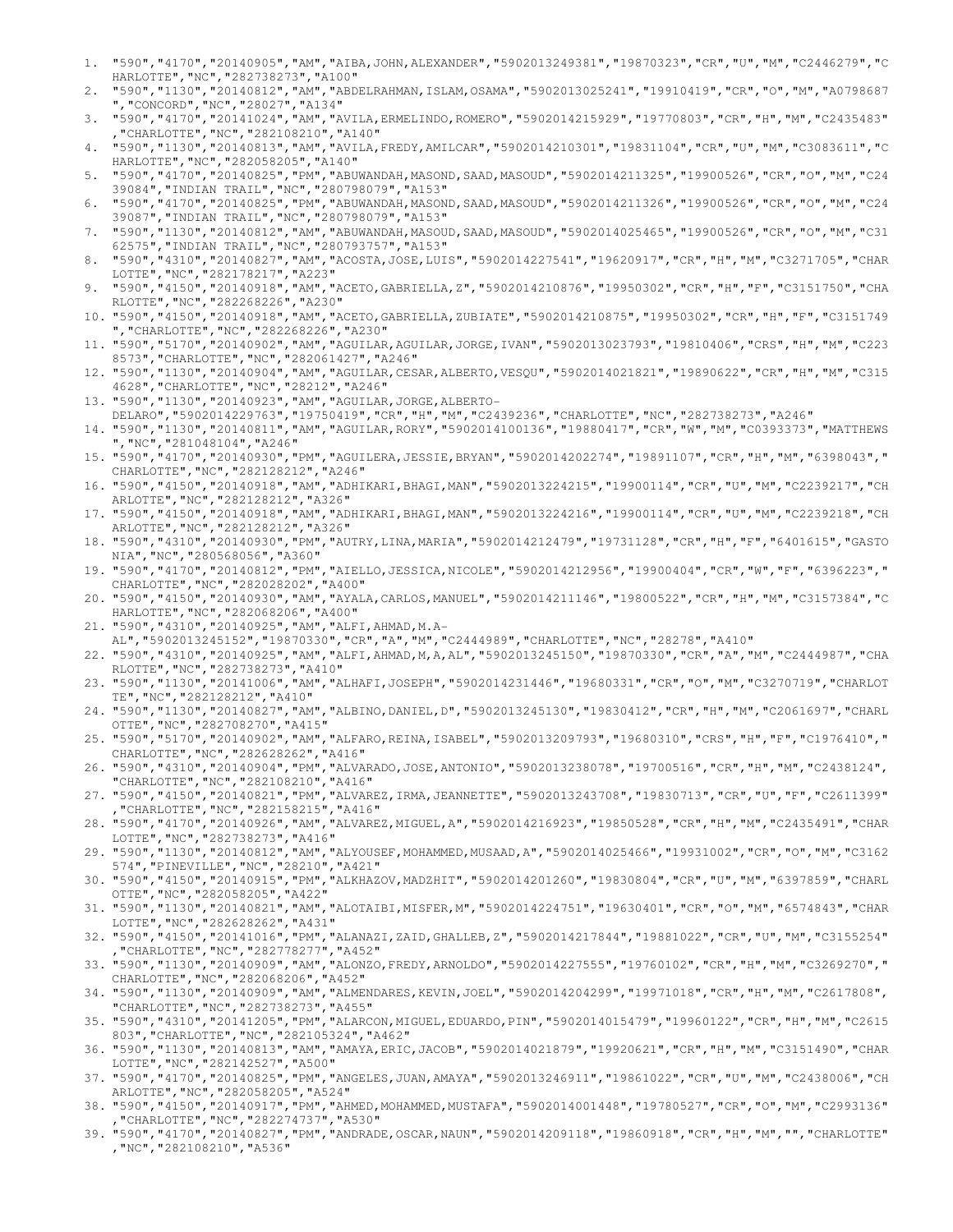- 40. "590","4150","20141020","PM","AMANTE,FRANCISCO,BUST","5902014206049","19630604","CR","H","M","C1981101", "CHARLOTTE","NC","282158215","A553"
- 41. "590","4150","20141020","PM","AMANTE,FRANCISCO,BUST","5902014206051","19630604","CR","U","M","C1981102", "CHARLOTTE","NC","282158215","A553"
- 42. "590","1130","20140811","AM","ARROYO,ELISA,ALEJANDRA-
- PACHE","5902014221730","19911205","CR","W","F","C3162538","CHARLOTTE","NC","282738273","A600"
- 43. "590","4170","20140918","PM","ARGUETA,EVANGELINA","5902014100027","19610507","CR","H","F","6398305","CHA RLOTTE","NC","282098209","A623"
- 44. "590","4170","20140811","PM","ARGUELLO,WALESKA","5902014217048","19811029","CR","H","F","C2439181","CHAR LOTTE","NC","282108210","A624"
- 45. "590","1130","20140918","AM","ARROYO-
- MORALES,MIGUEL,ANGEL","5902013749549","19810510","CR","H","M","78F8643","ROCK HILL","SC","29730","A656" 46. "590","1130","20140916","AM","BAWI,VUM,LIAN","5902014228677","19920608","CR","O","M","C3080098","CHARLOT TE","NC","282128212","B000"
- 47. "590","1130","20140812","AM","BUI,DUC,CONG","5902013215528","19870115","CR","A","M","C2230689","CHARLOTT E","NC","282738273","B000"
- 48. "590","4310","20141002","PM","BUI,DUNG,QUOC","5902014215015","19740504","CR","A","M","6401704","CHARLOTT E","NC","282158215","B000"
- 49. "590","4170","20140909","AM","BIK,CUNG,CEM","5902014207291","19790905","CR","A","M","C3081580","CHARLOTT E","NC","282058205","B200"
- 50. "590","4310","20140813","AM","BAUTISTA-
- REYES,MELESIO","5902014208473","19880212","CR","H","M","C3087148","CHARLOTTE","NC","282088208","B323" 51. "590","4170","20140926","AM","BELLO-
- GARCIA,JOSE,ALFREDO","5902014203571","19920402","CR","H","M","C2438653","CHARLOTTE","NC","282128212","B4 26"
- 52. "590","4150","20140821","AM","BUENDIA-IBARRA,LUIS,FELIPE","5902014226352","19900218","CR","U","M","C3163714","CHARLOTTE","NC","282148214","B53 1"
- 53. "590","4310","20140813","AM","BENITEZ-
- ORTIZ,JOSE,MIGUEL","5902014205335","19781021","CR","H","M","C3081727","CHARLOTTE","NC","282178217","B532 54. "590","1130","20140818","AM","BANWARI,RAAHUL,NAREN","5902014024000","19951212","CR","I","M","C3268980"," CHARLOTTE","NC","282772406","B560"
- 55. "590","1130","20140818","AM","BANWARI,RAAHUL,NAREN","5902014024013","19951212","CR","I","M","C3268979"," CHARLOTTE","NC","282772406","B560"
- 56. "590","1130","20140818","AM","BANWARI,RAAHUL,NAREN","5902014224028","19951212","CR","I","M","C3268978"," CHARLOTTE","NC","282778277","B560"
- 57. "590","4310","20140905","AM","BRAVO,NATALIE","5902014005624","19920729","CR","H","F","C2614235","CHARLOT TE","NC","28205","B610"
- 58. "590","4310","20140905","AM","BRAVO,NATALIE","5902014205455","19920729","CR","H","F","C2614232","CHARLOT TE","NC","282058205","B610"
- 59. "590","4150","20140815","PM","BARBOZA,KEITH,A","5902014225040","19710518","CR","B","M","C1969430","NEW BEDFORD","MA","027402740","B612"
- 60. "590","4310","20140814","AM","BARRIGA,ANDRES,EDUARDO","5902013227435","19850714","CR","W","M","C2436452" ,"CHARLOTTE","NC","282028202","B620"
- 61. "590","1130","20140922","AM","BURGOS,CARLOS,HENRIQUEZ","5902014229397","19731116","CR","H","M","C3271696 ","CHARLOTTE","NC","282178217","B622"
- 62. "590","4310","20140915","PM","BARRERA,SELBIN,MARILES","5902013246936","19771001","CR","U","F","C2370105" ,"CHARLOTTE","NC","282168216","B660"
- 63. "590","4170","20140918","PM","CHIU,JOEY,CHEE-
- HWA","5902013240288","19770922","CR","A","M","6395995","CHARLOTTE","NC","282138213","C000"
- 64. "590","4170","20140904","PM","COBO,NATHALIE,NAOMI","5902014020907","19940130","CR","H","F","6574816","CH ARLOTTE","NC","282702546","C100"
- 65. "590","4170","20140904","PM","COBO,NATHALIE,NAOMI","5902014220091","19940130","CR","W","F","6574815","CH ARLOTTE","NC","282268226","C100"
- 66. "590","1130","20140820","AM","CHAVEZ,FRANKLIN,L","5902014212279","19700515","CR","H","M","C3150476","CHA RLOTTE","NC","282118211","C120"
- 67. "590","4310","20140826","PM","CUEVAS,ERNESTO","5902013227710","19770623","CR","U","M","C2437007","CHARLO TTE","NC","282158215","C120"
- 68. "590","1130","20140827","AM","CUVAS,LESTHER,JERONIMO-
- CASTI","5902013243237","19900112","CR","H","M","C2451999","CHARLOTTE","NC","282158215","C120"
- 69. "590","4310","20140827","AM","CABRERA,EMILY,GISELLE","5902014209385","19941025","CR","H","F","C3075763", "CHARLOTTE","NC","282738273","C166"
- 70. "590","4310","20140827","AM","CABRERA,EMILY,GISELLE","5902014209386","19941025","CR","H","F","C3075764", "CHARLOTTE","NC","282738273","C166"
- 71. "590","4170","20140811","AM","CAGUA,GALO,JAVIER,CAGUA","5902013235507","19790609","CR","H","M","C0393455 ","CHARLOTTE","NC","282268226","C200"
- 72. "590","1130","20140929","AM","COSTA,WENDER,VAZ,JUNIOR","5902014230415","19890118","CR","H","M","C3267752 ","CHARLOTTE","NC","282278227","C230"
- 73. "590","4170","20140818","PM","CASTELLO,GUSTAVO,HERNANDEZ","5902013216546","19701103","CR","H","M","C0857 072","TAMPA","FL","33764","C234"
- 74. "590","1130","20140811","AM","CASTILLO,ANDREW","5902014215776","19801113","CR","W","M","C3081695","LINCO LNTON","NC","280928092","C234"
- 75. "590","1130","20140811","AM","CASTILLO,JUAN,OMAR","5902013233201","19750728","CR","H","M","C2378435","CH ARLOTTE","NC","282058205","C234"
- 76. "590","4150","20140904","AM","CASTRO,CARLOS,HUMBERTO","5902014217015","19740325","CR","U","M","C3150469" ,"CHARLOTTE","NC","282138213","C236"
- 77. "590","4170","20140904","PM","CASTRO,EDWIN,ALONSO","5902014220309","19850330","CR","H","M","6574817","CH ARLOTTE","NC","282168216","C236"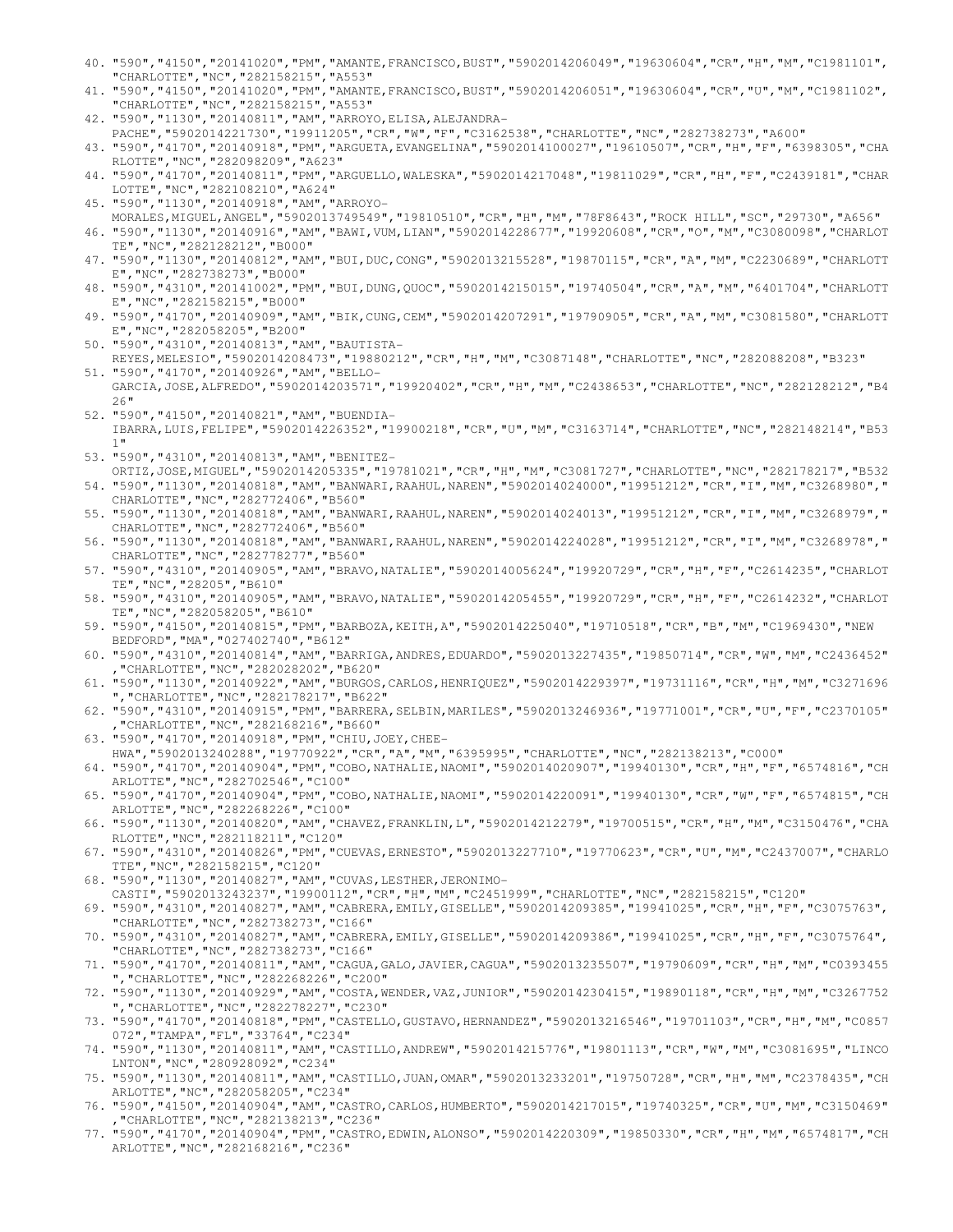- 78. "590","8330","20141231","AM","CASTRO,WILLIAM,E","5902012224082","19911103","CR","H","M","C1973076","CHAR LOTTE","NC","282060000","C236"
- 79. "590","8330","20141231","AM","CASTRO,WILLIAM,E","5902012224083","19911103","CR","H","M","C1973077","CHAR LOTTE","NC","282060000","C236"
- 80. "590","4170","20140929","PM","CASILLAS,FERNANDO,LUCIO","5902014223975","19730728","CR","H","M","C2609817 ","CHARLOTTE","NC","282168216","C242"
- 81. "590","1130","20141007","PM","CATALAN,EURIEL,CATALAN","5902014231705","19820908","CR","U","M","C3276581" ,"CHARLOTTE","NC","282168216","C345"
- 82. "590","4150","20140811","PM","CALDAS,HECTOR,MANSILLA","5902014215963","19750121","CR","H","M","C2438179" ,"PINEVILLE","NC","281348134","C432"
- 83. "590","4170","20140908","AM","CALDERON,KEVIN","5902014204465","19931218","CR","H","M","C2993023","CHARLO TTE","NC","282178217","C436"
- 84. "590","4150","20140826","AM","CHAN,PEGGY","5902013248372","19790920","CR","A","F","C2988301","CHARLOTTE" ,"NC","282058205","C500"
- 85. "590","4310","20140903","AM","CON,DEL,CID,CARLOS,ALBERTO","5902014208344","19870409","CR","H","M","C2992 692","CHARLOTTE","NC","282068206","C500"
- 86. "590","4310","20140930","AM","CAMPOS-AMAYA,FRANCISCO,JAVIE","5902014215783","19880806","CR","H","M","C3161735","MATTHEWS","NC","281058105","C 512"
- 87. "590","4170","20140923","AM","CAMPOS-TAPIA,MARCO,ANTONIO","5902014220946","19900112","CR","H","M","C3162529","CHARLOTTE","NC","282628262","C5 12"
- 88. "590","1130","20140829","AM","CAMPOS,CHANNEL,FELICIA","5902014226166","19800101","CR","B","F","C3271771" ,"CHARLOTTE","NC","282628262","C512"
- 89. "590","1130","20140814","AM","CAMACHO,ALFREDO","5902013049753","19940716","CR","H","M","C2988319","CHARL OTTE","NC","282124731","C520"
- 90. "590","4310","20140827","AM","CAMACHO,JULIO,CESAR","5902014220085","19720918","CR","H","M","C3151484","C HARLOTTE","NC","282178217","C520"
- 91. "590","1130","20140908","AM","CAMEJO,VICENTA,JACKELINE","5902014227205","19670127","CR","H","F","C316389 0","CHARLOTTE","NC","282268226","C520"
- 92. "590","5170","20140902","AM","CHEUNG,CHUCK,YEE","5902012227565","19731127","CRS","A","M","6362338","CHAR LOTTE","NC","282700000","C520"
- 93. "590","1130","20140908","AM","CHINCHILLA,DANIEL,ALBERTO","5902014227444","19920224","CR","H","M","C32717 02","CHARLOTTE","NC","282738273","C524"
- 94. "590","4170","20140813","PM","CANJURA,GRISELDA,ROCIO","5902013216099","19780707","CR","H","F","6395568", "CHARLOTTE","NC","282138213","C526"
- 95. "590","4170","20140818","AM","CHINTALAPUDI,GOPALA,K","5902013242404","19760616","CR","A","M","C2438302", "CHARLOTTE","NC","282778277","C534"
- 96. "590","1130","20140819","AM","CHANTHAHEUANG,PAIT","5902014009948","19720902","CR","A","M","6399699","LAN DIS","NC","280881664","C535"
- 97. "590", "4310", "20141002", "AM", "CANTOR-GOCHEZ,JUAN,CARLOS","5902014230577","19900329","CR","H","M","C3162849","CHARLOTTE","NC","282058205","C53  $6"$
- 98. "590","1130","20140826","AM","CONTRERAS,DAVID,BRIAN","5902014225281","19790514","CR","W","M","C1981090", "CORNELIUS","NC","280318031","C536"
- 99. "590","1130","20140825","AM","CONTRERAS,PORFIRIO,ORLANDO,C","5902014225185","19770917","CR","H","M","C31 63855","CHARLOTTE","NC","282158215","C536"
- 100."590","5170","20140902","AM","CANALES,YSAY","5902013220148","19760621","CRS","H","M","C2147095","CHARLOT TE","NC","282698269","C542"
- 101."590","4170","20140812","PM","CAMANOS,CRUZ,IRVING,VARELA","5902014018720","19950503","CR","H","M","C3157 706","CHARLOTTE","NC","282053998","C552"
- 102."590","4310","20140917","PM","CRUZ,AGUSTIN","5902014216138","19870828","CR","H","M","6400349","CHARLOTTE ","NC","282128212","C620"
- 103."590","4310","20140813","AM","CRUZ,EMILIO,ANTONIO","5902013245120","19550604","CR","H","M","C2614542","C HARLOTTE","NC","282738273","C620"
- 104."590","1130","20141020","AM","CRUZ,ISAIAS","5902014726215","19720413","CR","H","M","506F680","CHARLOTTE" ,"NC","28205","C620"
- 105."590","1130","20140822","AM","CRUZ,RODRIGO,RAMIREZ","5902013222622","19820314","CR","H","M","C2155523"," INDIAN TRAIL","NC","280798079","C620"
- 106."590","4170","20140826","PM","CRUZ,RONALDO,JOSE","5902014217815","19850210","CR","H","M","6575176","LOWE LL","NC","280988098","C620"
- 107."590","4310","20140813","AM","CRUZ,VICTOR,SAMUEL","5902013240270","19790605","CR","W","M","C2375119","CH ARLOTTE","NC","282778277","C620"
- 108."590","4150","20140904","AM","CERDA,VALERIA","5902014218137","19920619","CR","H","F","C3155262","HICKORY ","NC","286028602","C630"
- 109."590","4150","20140904","PM","CERRATO,DIONY,ALEJANDRO","5902013223446","19771203","CR","H","M","C2239207 ","CHARLOTTE","NC","282128212","C630"
- 110."590","4150","20140904","PM","CERRATO,DIONY,ALEJANDRO","5902013223448","19771203","CR","H","M","C2239208 ","CHARLOTTE","NC","282128212","C630"
- 111."590","4150","20140904","AM","CORDOVA,WILLIAM","5902014211805","19880910","CR","H","M","C3159527","CHARL OTTE","NC","282138213","C631"
- 112."590","4310","20140904","PM","CARDOSO,PATRICIA,H","5902014203439","19760820","CR","H","F","6401677","CHA RLOTTE","NC","282098209","C632"
- 113."590","4150","20141002","AM","CARRILLO,BRIAN,ANTHONY","5902013247372","19870411","CR","H","M","C2616312" ,"CHARLOTTE","NC","282118211","C640"
- 114."590","4150","20140829","PM","CERNA,MONICA","5902014218797","19870302","CR","H","F","C1981326","HUNTERSV ILLE","NC","280788078","C650"
- 115."590","4170","20140923","PM","CHAREUNPHONG,SOPHONE,MIKE","5902013251364","19840518","CR","A","M","C29880 69","CHARLOTTE","NC","282068206","C651"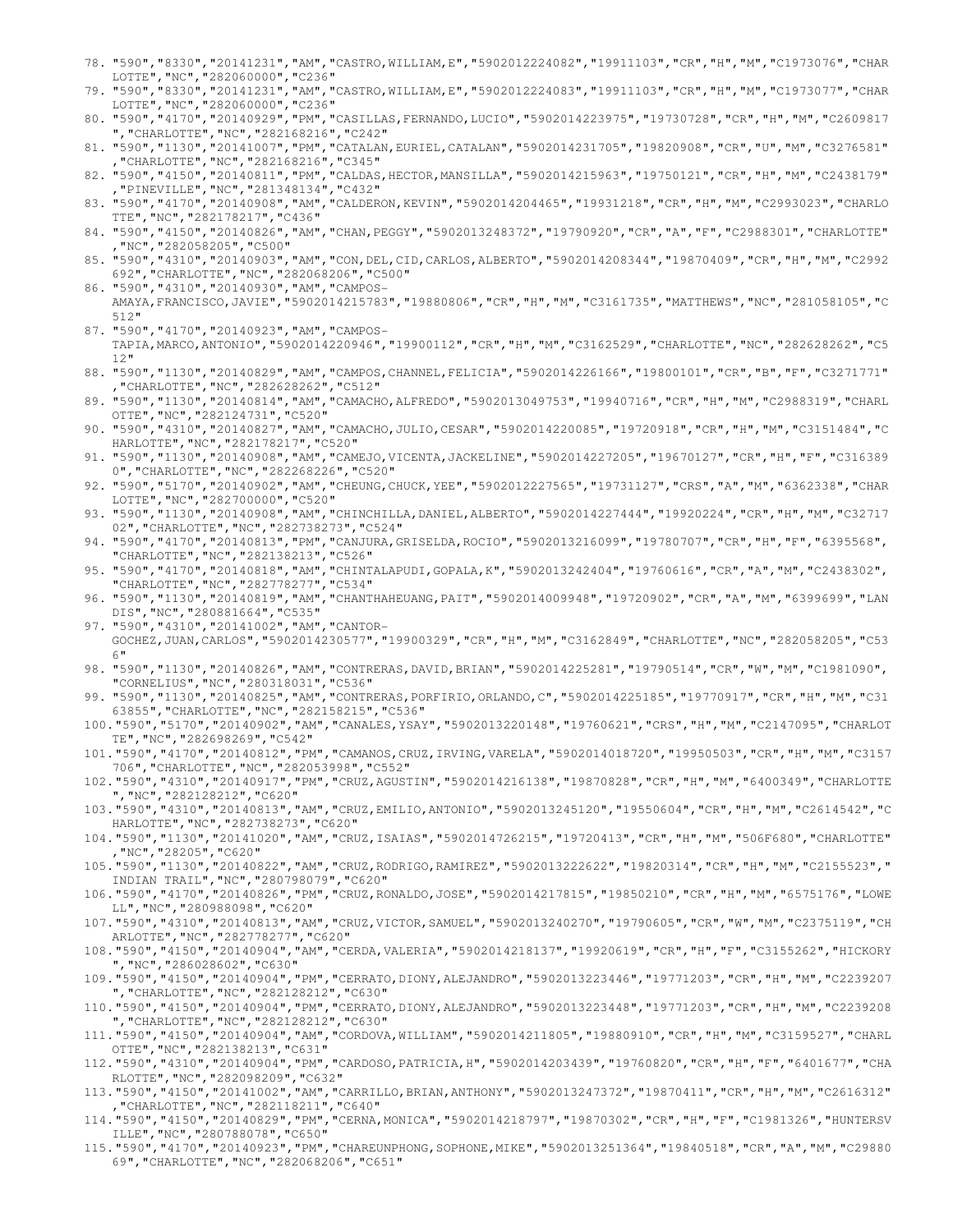- 116."590","1130","20140926","AM","CUERING,MELVIN,MIEH,LUZA","5902014230245","19891219","CR","A","M","C326774 7","MATTHEWS","NC","28105","C652"
- 117."590","4150","20140924","AM","DAZA,DANIEL,LOUIS","5902014208395","19891129","CR","H","M","C2155921","IND IAN TRAIL","NC","280798079","D200"
- 118."590","4310","20141003","PM","DIAZ,LEONARDO","5902013250202","19620830","CR","W","M","C2451390","CHARLOT TE","NC","282708270","D200"
- 119."590","5170","20140902","AM","DIAZ,LIONAR,FONSECA","5902011247492","19871119","CRS","H","M","C1605701"," CHARLOTTE","NC","282120000","D200"
- 120."590","1130","20141021","AM","DIAZ,MANUELA,JANET","5902013234636","19861108","CR","W","F","C2378468","CH ARLOTTE","NC","282178217","D200"
- 121."590","4170","20140904","PM","DIAZ,RAFAEL","5902014211404","19840503","CR","H","M","6397649","TROUTMAN", "NC","281668166","D200"
- 122."590","4170","20140918","PM","DIAZ,YESSI,ENRIQUE","5902013237286","19830830","CR","H","M","6317736","CHA RLOTTE","NC","282108210","D200"
- 123."590","4170","20141024","PM","DASGUPTA,PRATIP","5902014201231","19750208","CR","A","M","C2608874","BLUFF TON","SC","299109910","D213"
- 124."590","4310","20140827","PM","DEGUZMAN,CARLS,JORLEX","5902014217828","19880215","CR","A","M","6575026"," HUNTERSVILLE","NC","280788078","D225"
- 125."590","4310","20140826","PM","DULA,KALEILA,BRIANNE","5902014211331","19831211","CR","U","F","6399707","C HARLOTTE","NC","282098209","D400"
- 126."590","4150","20140827","PM","DELCID,MARTA,SARAI","5902014206071","19931020","CR","H","F","C1894388","CH ARLOTTE","NC","282128212","D423"
- 127."590","4150","20140827","PM","DELCID,MARTA,SARAI","5902014206072","19931020","CR","H","F","C1894387","CH ARLOTTE","NC","282128212","D423"
- 128."590","5170","20140902","AM","DELGADO,JUAN,MANUEL","5902012227752","19861002","CRS","H","M","C1965251"," MONROE","NC","281100000","D423"
- 129."590","4310","20140905","AM","DELACRUZ,RAFAEL,GONZALEZ","5902014212310","19740804","CR","H","M","C315891 0","CHARLOTTE","NC","282138213","D426"
- 130."590","4170","20140915","PM","DANG,KHUYEN,PHUOC,TRONG","5902014203983","19830330","CR","A","M","C2609829 ","CHARLOTTE","NC","282148214","D520"
- 131."590","1130","20140818","AM","DUNEAS,RIKER-
- MIGUE,ZAMBRANO","5902013236332","19670831","CR","U","M","6397046","CHARLOTTE","NC","282038203","D520" 132."590","4150","20140929","AM","DOMINGUEZ,GULLIERMO","5902014230971","19720213","CR","H","M","C2994905","C HARLOTTE","NC","282058205","D552"
- 133."590","4150","20140929","AM","DOMINGUEZ,GULLIERMO","5902014230969","19720213","CR","H","M","C2994903","C HARLOTTE","NC","282058205","D552"
- 134."590","4170","20140909","PM","DOMINGUEZ,JIMMY,M","5902014220790","19870921","CR","H","M","C3157870","CHA RLOTTE","NC","282158215","D552"
- 135."590","4170","20140909","PM","DOMINGUEZ,JIMMY,MARTINEZ","5902014021246","19870921","CR","H","M","C315787 1","CHARLOTTE","NC","28215","D552"
- 136."590","4170","20140812","PM","ESPINOZA,EDGAR,VERGARA","5902014206043","19831118","CR","H","M","C3086439" ,"CHARLOTTE","NC","282058205","E215"
- 137."590","4310","20141030","PM","ESPINOZA,JOHN,PAUL","5902014213704","19800723","CR","H","M","C2159392","CO RNELIUS","NC","280318031","E215"
- 138."590","4170","20140826","AM","ESCOBAR,CARLOS,ANTONIO","5902014213725","19891013","CR","U","M","C3152067" ,"CHARLOTTE","NC","282138213","E216"
- 139."590","4170","20141113","AM","ESCOBAR,REYMUNDO,LIMON","5902013236424","19900626","CR","U","M","6397048", "CHARLOTTE","NC","282058205","E216"
- 140."590","4310","20140910","AM","ESCOBAR,STEPHANIE,YAMILEX","5902014000356","19950209","CR","H","F","C26099 06","CHARLOTTE","NC","28226","E216"
- 141."590","4310","20140910","AM","ESCOBAR,STEPHANIE,YAMILEX","5902014000408","19951209","CR","H","F","C26099 04","CHARLOTTE","NC","28226","E216"
- 142."590","1130","20140917","AM","ESTEVEZ,KATELYNN,MARIE","5902014011318","19970815","CR","H","F","C0405416" ,"KANNAPOLIS","NC","280815783","E231"
- 143."590","4150","20141010","PM","ESTRADA,KRYSTAL","5902014212095","19900629","CR","H","F","C1980370","HUNTE RSVILLE","NC","280788078","E236"
- 144."590","1130","20140929","AM","ESTRADA,LAYLA,SAMANTHA","5902014030158","19950213","CR","H","F","C3271181" ,"CHARLOTTE","NC","282773941","E236"
- 145."590","1130","20140929","AM","ESTRADA,LAYLA,SAMANTHA","5902014230446","19950213","CR","H","F","C3271180" ,"CHARLOTTE","NC","282778277","E236"
- 146."590","1130","20140829","AM","ESCANELLAS,PEDRO,E,ESQUILIN","5902014226372","19901018","CR","W","M","C326 8999","CHARLOTTE","NC","282088208","E254"
- 147."590","4150","20140826","AM","ESERNIO,SALVATORE,ANTHONY","5902013247633","19870221","CR","W","M","C24507 29","CHARLOTTE","NC","282698269","E265"
- 148."590","5170","20140902","AM","ETOMARA,RICKSON","5902013207773","19870408","CRS","O","M","C2054554","CHAR LOTTE","NC","28227","E356"
- 149."590","1130","20140930","AM","ENCINAS,MIGUEL,ANGEL","5902014230701","19681130","CR","H","M","6576345","P HOENIX","AZ","850375037","E525"
- 150."590","4170","20141001","AM","FU,ALEX","5902013251429","19591110","CR","A","M","C2156557","CHARLOTTE","N C","282268226","F000"
- 151."590","4150","20141013","PM","FIGUEROA,JAYSON,PONCE","5902014204426","19820127","CR","H","M","6397880"," CHARLOTTE","NC","282698269","F260"
- 152."590","4310","20140924","AM","FLORES,DONATO,VEGA","5902014217125","19621005","CR","H","M","C3152251","CH ARLOTTE","NC","282178273","F462"
- 153."590","4310","20140813","PM","FLORES,GILDARDO,JUAREZ","5902014205313","19950626","CR","H","M","6396381", "MONROE","NC","281108110","F462"
- 154."590","1130","20141006","AM","FLORES,HEVERTH,ALBERTO","5902014231584","19850821","CR","H","M","C3270864" ,"CHARLOTTE","NC","28217","F462"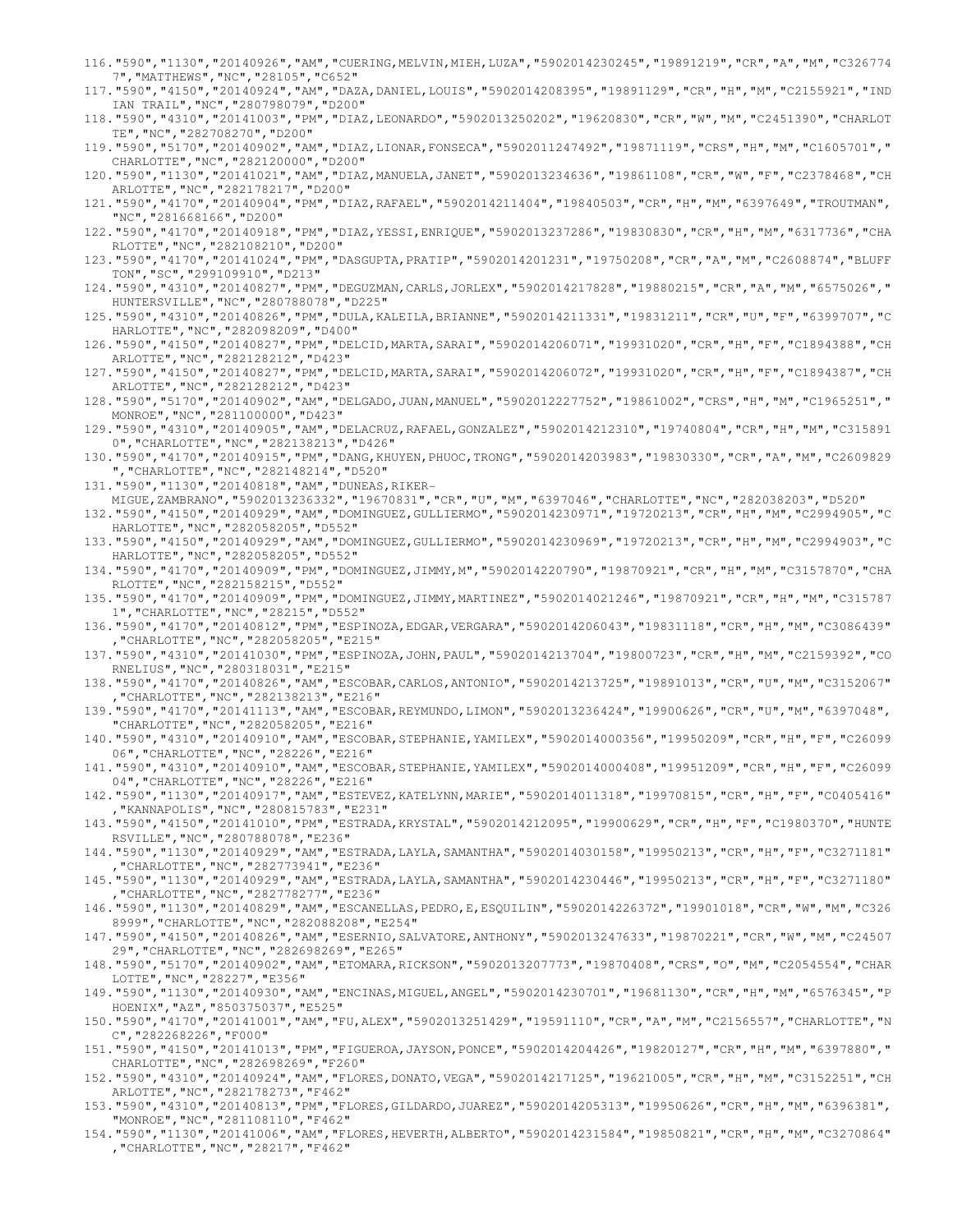- 155."590","4170","20140902","PM","FLORES,IRVING","5902013207713","19880308","CR","U","M","6395548","CHARLOTT E","NC","282058205","F462"
- 156."590","4310","20141002","PM","FLORES,JASON,ALEXANDER","5902013045275","19930807","CR","O","M","6401650", "CHARLOTTE","NC","28273","F462"
- 157."590","5170","20140902","AM","FLORES,JOSE","5902011236951","19721211","CRS","H","M","C9890576","MINT HILL","NC","282270000","F462"
- 158."590","4150","20140918","PM","FLORES,JUAN,CARLOS,ROMERO","5902013245946","19710127","CR","H","M","639841 9","INDIAN TRAIL","NC","280798079","F462"
- 159."590","4150","20141016","PM","FLORES,JUAN,CARLOS,ROMERO","5902013744918","19710127","CR","H","M","63F969 9","INDIAN TRAIL","NC","28079","F462"
- 160."590","1130","20141007","AM","FLORES,LUIS,LEAL","5902014231707","19941117","CR","H","M","C1978439","CORN ELIUS","NC","280318031","F462"
- 161."590","1130","20141007","AM","FLORES,LUIS,LEAL","5902014231708","19941117","CR","H","M","C1978440","CORN ELIUS","NC","280318031","F462"
- 162."590","4150","20140918","PM","FLORES,MIGUEL,ANGEL,JR","5902013046614","19920605","CR","H","M","C2613266" ,"CHARLOTTE","NC","282054540","F462"
- 163."590","4150","20140821","PM","FLORES,PILAR,FLORES","5902013244050","19681012","CR","H","M","C2618004","C HARLOTTE","NC","282058205","F462"
- 164."590","4310","20140902","PM","FUENTAS,GALINDO,AMANDA","5902014213246","19940815","CR","U","M","C2057203" ,"CHARLOTTE","NC","282138213","F532"
- 165."590","4310","20140902","PM","FUENTAS,GALINDO,AMANDA","5902014213249","19940815","CR","U","M","C2057205" ,"CHARLOTTE","NC","282138213","F532"
- 166."590","4170","20140910","AM","FUENTES,CARLOS,ISRAEL","5902014212269","19760818","CR","H","M","C2372797", "CHARLOTTE","NC","282138213","F532"
- 167."590","5170","20140902","AM","FUENTES,TONYA,MARIA","5902012200633","19630520","CRS","B","F","C1610451"," CHARLOTTE","NC","282050000","F532"
- 168."590","1130","20140813","AM","FARIDI,MOMINA","5902014002588","19860801","CR","O","F","6401575","CHARLOTT E","NC","28216","F630"
- 169."590","4150","20140826","AM","FRANCISCO,FERNANDO","5902014210726","19810515","CR","H","M","C2436657","WA SHINGTON","DC","200010001","F652"
- 170."590","4310","20140813","PM","FRANCO,ALEJANDRO,III","5902013247665","19711010","CR","W","M","6396875","C ORNELIUS","NC","280318031","F652"
- 171."590","4150","20140916","PM","FRANCO,JUAN,CARLOS","5902014208373","19730308","CR","H","M","C3086423","CH ARLOTTE","NC","282128212","F652"
- 172."590","4150","20140826","AM","FRANCOIS,ANDRE,MICHEL","5902014220941","19790627","CR","W","M","C3155025", "INDIAN TRAIL","NC","280798079","F652"
- 173."590","4150","20140919","AM","FERNANDEZ,JULIANA,DENIS,ERCI","5902013251577","19921012","CR","H","F","C26 16240","CHARLOTTE","NC","282708270","F655"
- 174."590","4150","20140919","AM","FERNANDEZ,JULIANA,DENIS,ERIC","5902013251578","19921012","CR","H","F","C26 16239","CHARLOTTE","NC","282708270","F655"
- 175."590","1130","20140827","AM","FERNANDEZ,NESTOR,JAVIER,MART","5902014024882","19820519","CR","W","M","C32 71476","MATTHEWS","NC","281050362","F655"
- 176."590","4310","20140924","AM","FREEMAN,JAZMIN,DEL-

ROCIO","5902013223068","19881017","CR","U","F","C2372607","CHARLOTTE","NC","282108210","F655"

- 177."590","4150","20140918","AM","GOPALDAS,JIGNABEN,PARESH","5902013229346","19820322","CR","I","F","C237835 6","CHARLOTTE","NC","282108210","G143"
- 178."590","5170","20140902","AM","GUEVARA,RICHARD,EVERL","5902012237548","19860721","CRS","H","M","C1804697" ,"CHARLOTTE","NC","28273","G160"
- 179."590","1130","20141006","AM","GUZMAN,PETRONA,ESCALANTE","5902014231637","19840402","CR","H","F","6574684 ","CHARLOTTE","NC","282068206","G255"
- 180."590","4150","20141016","AM","GUTIERREZ,MARCO,ANTONIO","5902014709371","19931105","CR","I","M","059F592" ,"CHARLOTTE","NC","28205","G362"
- 181."590","4170","20140821","PM","GUTIERREZ,RUBEN,VALERIO","5902014100105","19901005","CR","H","M","6398350" ,"NEWTON","NC","286588658","G362"
- 182."590","4150","20140904","AM","GUTIERREZ,SAUL","5902014228083","19920603","CR","U","M","C3271170","CHARLO TTE","NC","282128212","G362"
- 183."590","4170","20140923","AM","GUTIERREZ,SAUL","5902014214618","19920603","CR","H","M","C3081554","CHARLO TTE","NC","282128212","G362"
- 184."590","8330","20141231","AM","GUTIERREZ,SAUL","5902012246563","19920603","CR","H","M","C2153926","CHARLO TTE","NC","282120000","G362"
- 185."590","8330","20141231","AM","GUTIERREZ,SAUL","5902012246564","19920603","CR","H","M","C2153927","CHARLO TTE","NC","282120000","G362"
- 186."590","5170","20141103","AM","GUTIERREZ,SERGIO,ANTONIO","5902012205271","19880419","CRS","H","M","C18886 01","CHARLOTTE","NC","282170000","G362"
- 187."590","4310","20140827","AM","GHALEY,NANDA,KUMAR","5902014202653","19790405","CR","A","M","C2609913","CH ARLOTTE","NC","282128212","G400"
- 188."590","1130","20140826","AM","GIL,LUIS","5902014225402","19950112","CR","H","M","C2438996","CHARLOTTE"," NC","282108210","G400"
- 189."590","1130","20140826","AM","GIL,LUIS","5902014225403","19950112","CR","H","M","C2438997","CHARLOTTE"," NC","282108210","G400"
- 190."590","4310","20140917","PM","GUILLERMONI,MESA,GUSTAVO,FA","5902014215918","19711124","CR","H","M","6400 347","CHARLOTTE","NC","282698269","G465"
- 191."590","4170","20140922","PM","GAMBOA,MAURICIO,RODRIGUEZ","5902008226865","19620204","CR","H","M","C92692 74","CHARLOTTE","NC","28205","G510"
- 192."590","4310","20140910","AM","GOMEZ,AVYS","5902013250366","19830616","CR","H","M","C2613415","CHARLOTTE" ,"NC","282178217","G520"
- 193."590","4150","20141021","PM","GOMEZ,MARTHA,CASSENDRA,OROZC","5902013239126","19901028","CR","U","F","C24 50755","MOUNT HOLLY","NC","281208120","G520"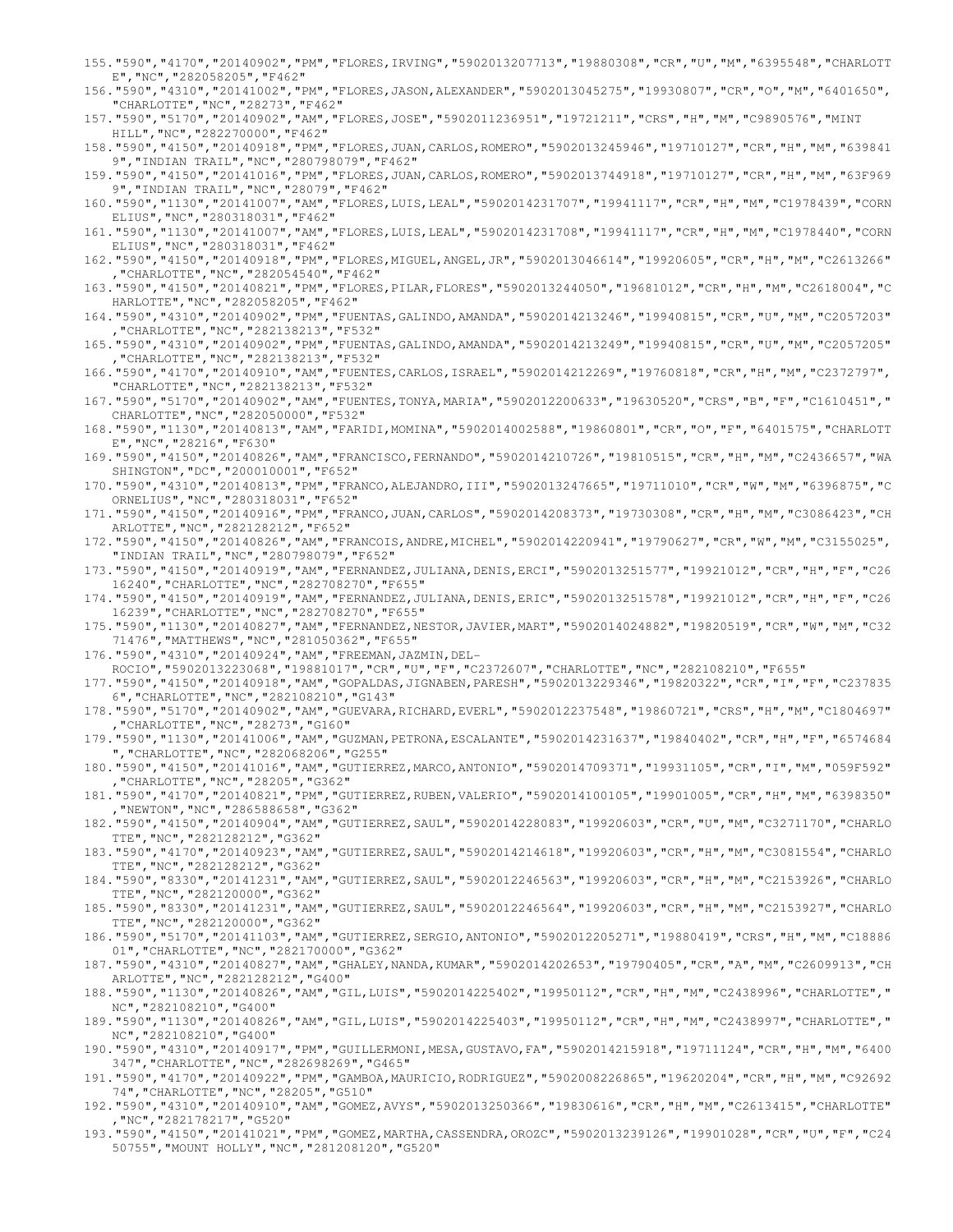- 194."590","1130","20140822","AM","GOMEZ,REYNALDO","5902014014252","19770217","CR","H","M","C3160374","CHARLO TTE","NC","28215","G520"
- 195."590","1130","20140822","AM","GOMEZ,REYNALDO","5902014213882","19770217","CR","H","M","C3160373","CHARLO TTE","NC","282158215","G520"
- 196."590","8330","20141231","AM","GANCHOZO-
- LUC,YOHAN,ALEXANDER","5902013210992","19751012","CR","H","M","C2224654","SHELTON","WA","98584","G522" 197."590","4150","20140904","PM","GOMEZ-
- GONZALEZ,FERNANDO","5902014209231","19780529","CR","H","M","6398437","CHARLOTTE","NC","282268226","G522" 198."590","4170","20140918","PM","GONZALEZ,CLAUDIA,YAMILLE","5902013212028","19760410","CR","H","F","6395965
- ","CHARLOTTE","NC","282168216","G524" 199."590","1150","20140815","AM","GONZALEZ,ELOY,QUINTERO","5902014225180","19811201","CR","H","M","C3271679" ,"CHARLOTTE","NC","282158215","G524"
- 200."590","1150","20140815","AM","GONZALEZ,ELOY,QUINTERO","5902014025042","19811201","CR","H","M","C3271681" ,"CHARLOTTE","NC","28215","G524"
- 201."590","1130","20140904","AM","GONZALEZ,OSCAR,A","5902014207207","19750710","CR","H","M","6398003","HUNTE RSVILLE","NC","280788078","G524"
- 202."590","4310","20140821","AM","GONZALEZ,PORFIRIO,CANSECO","5902014217009","19791019","CR","U","M","C31640 09","CHARLOTTE","NC","282158215","G524"
- 203."590","1130","20140923","AM","GONZALEZ,SAMUEL,E","5902013028245","19790911","CR","H","M","C2228840","CHA RLOTTE","NC","282054323","G524"
- 204."590","4310","20140828","PM","GONZALEZ,SAUL,H","5902013240384","19800328","CR","H","M","6396508","KERSHA W","SC","290679067","G524"
- 205."590","4170","20141014","PM","GARCIA,EDWIN,OCHOA","5902014222272","19840825","CR","H","M","C2990572","CH ARLOTTE","NC","282058205","G620"
- 206."590","5170","20141013","AM","GARCIA,JOSE,FRANCISCO","5902012254035","19570210","CRS","H","M","C0392149" ,"CHARLOTTE","NC","282700000","G620"
- 207."590","4150","20140917","PM","GARCIA,JOSE,LUIS","5902013229544","19801214","CR","H","M","C2235896","CHAR LOTTE","NC","282098209","G620"
- 208."590","4310","20140911","AM","GARCIA,JOSE,ORLANDO","5902014203592","19740531","CR","H","M","C1133226","C HARLOTTE","NC","282178217","G620"
- 209."590","1130","20140916","AM","GARCIA,JUAN,JR","5902014028752","19970214","CR","H","M","C3273130","CHARLO TTE","NC","28213","G620"
- 210."590","1130","20140916","AM","GARCIA,JUAN,JR","5902014228601","19970214","CR","H","M","C3273129","CHARLO TTE","NC","282138213","G620"
- 211."590","4170","20140820","AM","GARCIA,MAX,RANDALL","5902013248635","19910524","CR","W","M","C1700971","MI DLAND","NC","281078107","G620"
- 212."590","4170","20140923","PM","GARCIA,MELISSA,YVETTE","5902014210316","19891221","CR","H","F","C3075840", "SHELBY","NC","281528152","G620"
- 213."590","4150","20140923","PM","GARCIA,ORLANDO,HERNANDEZ","5902014220344","19840320","CR","U","M","C315292 6","CHARLOTTE","NC","282178217","G620"
- 214."590","4310","20141024","PM","GARCIA,RENATA,SAVIOLA","5902013249652","19890711","CR","H","F","C2608658", "CHARLOTTE","NC","282148214","G620"
- 215."590","4310","20140929","PM","GARCIA,RILEY,HUNTINGTON","5902013248634","19930326","CR","H","M","C1980312 ","MOORESVILLE","NC","281158115","G620"
- 216."590","4310","20140929","PM","GARCIA,RILEY,HUNTINGTON","5902013248633","19930326","CR","H","M","C1980313 ","MOORESVILLE","NC","281158115","G620"
- 217."590","4330","20141017","PM","GARCIA,SANDRA,ALEXY","5902013217020","19780406","CR","H","F","C2367522","C HARLOTTE","NC","282278227","G620"
- 218."590","4150","20140826","AM","GARZA,ADAN,JESUS","5902013241979","19901106","CR","W","M","C2057901","CHAR LOTTE","NC","282118211","G620"
- 219."590","4310","20140916","AM","GARZA,ADAN,JESUS","5902013237592","19901106","CR","H","M","C2444667","CHAR LOTTE","NC","282738273","G620"
- 220."590","4170","20141017","PM","GARZON,DAVID,ANTONIO","5902013231865","19850829","CR","W","M","C2377813"," CHARLOTTE","NC","282098209","G625"
- 221."590","1130","20141031","AM","GARZON,MARIO,ALFREDO","5902014210152","19810428","CR","H","M","C2452439"," CHARLOTTE","NC","282788278","G625"
- 222."590","1130","20140904","AM","GUARDADO,DAVID,ANTHONY","5902014226859","19860808","CR","H","M","C3163880" ,"MINT HILL","NC","282278227","G633"
- 223."590","1130","20140912","AM","GUARDADO,JEYSON,ADONIS","5902014228107","19941224","CR","H","M","C3162828" ,"CHARLOTTE","NC","282278227","G633"
- 224."590","1130","20140912","AM","GUARDADO,JEYSON,ADONIS","5902014228108","19941224","CR","H","M","C3162829" ,"CHARLOTTE","NC","282278227","G633"
- 225."590","4310","20140926","PM","GRANCHO,JOAQUIM,C","5902014218607","19610326","CR","H","M","C3151865","FOR T MILL","SC","297159715","G652"
- 226."590","4150","20141016","PM","GRANADOS,GUADALOPE,E","5902014222085","19800121","CR","H","M","C3079373"," LOWELL","NC","280988098","G653"
- 227."590","1130","20140908","AM","HUI,ALBERT","5902014227168","19630503","CR","A","M","C2439017","CHARLOTTE" ,"NC","282778277","H000"
- 228."590","4310","20140904","AM","HUP,TIAL","5902014219180","19721104","CR","A","M","C3163976","CHARLOTTE"," NC","282168216","H100"
- 229."590","4310","20140827","AM","HAFEEZ,SHAN","5902014217438","19910909","CR","A","M","C3152260","CHARLOTTE ","NC","282108210","H120"
- 230."590","4170","20141016","AM","HAFEZI,MILAD","5902014208873","19900701","CR","O","M","C2990813","CHARLOTT E","NC","282108210","H120"
- 231."590","4170","20141001","PM","HEJKA,VICTOR,JAIRO","5902013248329","19890622","CR","H","M","C2155973","WE DDINGTON","NC","281048104","H200"
- 232."590","4170","20140930","AM","HILARIO,CIRO,CIPRIANO","5902014220607","19730310","CR","H","M","C1981071", "HUNTERSVILLE","NC","280788078","H460"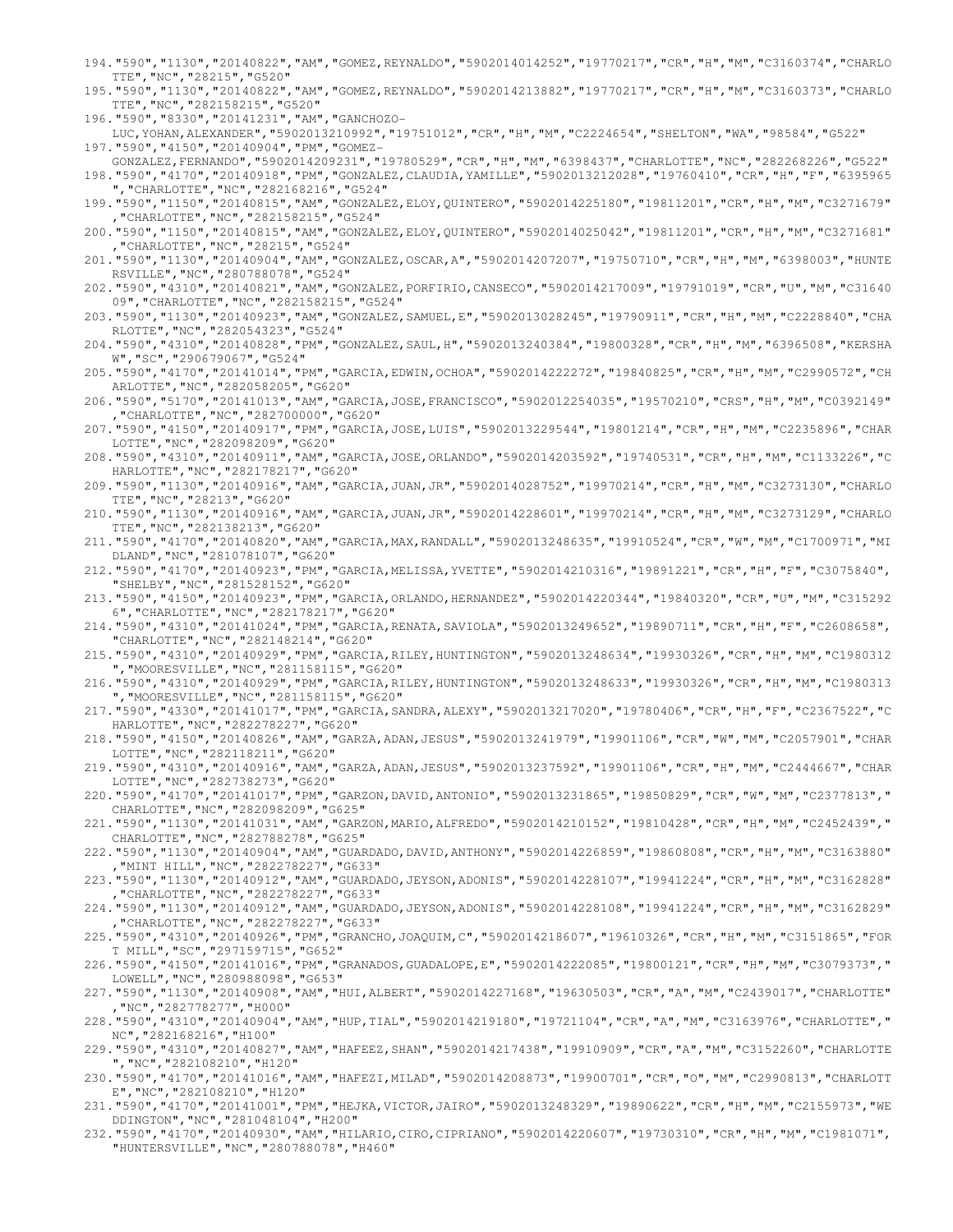- 233."590","4170","20140904","AM","HINCAPIE,YAMILEX,KATTYANA","5902014723741","19951109","CR","H","F","516F44 2","CHARLOTTE","NC","28226","H521"
- 234."590","1130","20140813","AM","HARO,CARLOS,G","5902014203084","19860928","CR","H","M","C2988153","CHARLOT TE","NC","282778277","H600"
- 235."590","1130","20140930","AM","HERNANDEZ-
- MARTINEZ,LUVIN,ARN","5902014230678","19801026","CR","H","M","6574900","CHARLOTTE","NC","282178217","H655 236."590","4310","20140903","AM","HERNANDEZ-
- MENDEZ,FRANCISCO","5902013225390","19870830","CR","H","M","C9896393","CHARLOTTE","NC","282148214","H655" 237."590","1130","20140822","AM","HERNANDEZ-
- ZAMORANO,DONACIANO","5902014207325","19830609","CR","H","M","C3083953","CHARLOTTE","NC","282158215","H65 5"
- 238."590","1130","20140818","AM","HERNANDEZ,EDUARDO,MIGUEL","5902014224191","19860601","CR","H","M","C315949 8","CHARLOTTE","NC","282058205","H655"
- 239."590","4170","20141021","AM","HERNANDEZ,ERICK,ERNESTO,HERR","5902014222120","19830903","CR","H","M","C31 62548","CHARLOTTE","NC","282068206","H655"
- 240."590","4310","20140821","AM","HERNANDEZ,JACINTO,SANTOS","5902014217827","19800105","CR","H","M","C316401 8","CHARLOTTE","NC","282058205","H655"
- 241."590","1130","20140904","AM","HERNANDEZ,JOSE","5902014013612","19740220","CR","H","M","C3161951","CHARLO TTE","NC","28212","H655"
- 242."590","1150","20140811","PM","HERNANDEZ,JUAN,ANTONIO","5902014231452","19671029","CR","H","M","C3275516" ,"CHARLOTTE","NC","282128212","H655"
- 243."590","4150","20140929","PM","HERNANDEZ,LUIS","5902014230766","19761124","CR","H","M","C3157655","CHARLO TTE","NC","282058205","H655"
- 244."590","4150","20140929","PM","HERNANDEZ,LUIS","5902014230769","19761124","CR","H","M","C3157658","CHARLO TTE","NC","282058205","H655"
- 245."590","4170","20140826","PM","HERNANDEZ,LUIS,ALBERTO","5902014227423","19880213","CR","H","M","6575140", "GASTONIA","NC","280528052","H655"
- 246."590","4150","20141016","PM","HERNANDEZ,MARIA,XIMENA","5902013241703","19570817","CR","U","F","C2615751" ,"HARRISON","NJ","070297029","H655"
- 247."590","4310","20140827","AM","HERNANDEZ,OSCAR,GUERRA","5902014008748","19770614","CR","H","M","C3075748" ,"CHARLOTTE","NC","28209","H655"
- 248."590","4310","20140827","AM","HERNANDEZ,OSCAR,GUERRA","5902014208380","19770614","CR","H","M","C3075747" ,"CHARLOTTE","NC","282098209","H655"
- 249."590","4170","20140818","PM","HERNANDEZ,ROBERTO","5902014226328","19660520","CR","U","M","6576038","CHAR LOTTE","NC","282058205","H655"
- 250."590","4170","20140812","PM","HERRERA,JOSE,GARNICA","5902014224878","19760914","CR","U","M","C3163851"," CHARLOTTE","NC","282098209","H660"
- 251."590","4150","20140909","AM","HERRERA,RUDY","5902014213904","19920514","CR","W","M","C3155926","CHARLOTT E","NC","282628262","H660"
- 252."590","1130","20141009","AM","HERRERA,TARIA,CONCEPCION","5902013025910","19940907","CR","H","F","C188512 4","CHARLOTTE","NC","28210","H660"
- 253."590","1130","20141009","AM","HERRERA,TARIA,CONCEPEION","5902013025841","19940907","CR","H","F","C188512 2","CHARLOTTE","NC","28210","H660"
- 254."590","4170","20150109","AM","INTERIANO,RUSBEL,RENE-
- MADRID","5902013248685","19761231","CR","H","M","C2438082","CHARLOTTE","NC","28277","I536"
- 255."590","1130","20140825","AM","JIMENEZ,ERICA,ALEXANDRA","5902014225044","19800419","CR","H","M","C3268991 ","CHARLOTTE","NC","282778277","J552"
- 256."590","4310","20140904","AM","JIMENEZ,ROGELIO","5902014229009","19640805","CR","H","M","C3162834","CHARL OTTE","NC","282698269","J552"
- 257."590","4310","20140829","AM","JAUREGUI,ALAN,ANTONIO,FUENTE","5902013250997","19810814","CR","O","M","C23 74136","CHARLOTTE","NC","282098209","J620"
- 258."590","1130","20140909","AM","JUAREZ,GERARDO","5902014205457","19771104","CR","H","M","C2990771","CHARLO TTE","NC","282138213","J620"
- 259."590","4170","20140918","AM","JARAMILLO,HECTOR","5902014018135","19850913","CR","H","M","6574578","STATE SVILLE","NC","286772778","J654"
- 260."590","1130","20140910","AM","KALIRAMAKRISHNA,PRASANA","5902014216167","19850529","CR","A","M","C2607175 ","CHARLOTTE","NC","282118211","K465"
- 261."590","4330","20140829","PM","KEM,SOKHONN","5902012249360","19840226","CR","A","M","C2053324","CHARLOTTE ","NC","282690000","K500"
- 262."590","4150","20141103","AM","KHEN,JIMMY,S","5902013240994","19910411","CR","A","M","C1976951","CHARLOTT E","NC","282278227","K500"
- 263."590","4150","20140918","PM","KIM,DO,KYUNG","5902014211298","19650402","CR","A","M","6398441","CHARLOTTE ","NC","282778277","K500"
- 264."590","4170","20141104","AM","KIM,YEBONG","5902014207743","19830311","CR","A","M","C2155772","MATTHEWS", "NC","28105","K500"
- 265."590","4170","20140904","PM","KUMAR,AASHISH","5902013251149","19890704","CR","U","M","6398300","MATTHEWS ","NC","281048104","K560"
- 266."590","4170","20140910","PM","LI,YI-
- HSUAN","5902014200681","19670727","CR","A","F","C2993376","CHARLOTTE","NC","282108210","L000"
- 267."590","4310","20140822","AM","LY,ANA,PATRICIA","5902014215417","19690412","CR","H","F","C3158919","CHARL OTTE","NC","282058205","L000"
- 268."590","4310","20140822","AM","LY,ANA,PATRICIA","5902014215418","19690412","CR","H","F","C3158920","CHARL OTTE","NC","282058205","L000"
- 269."590","1130","20140923","AM","LEAF,ERIC,CARL","5902014222283","19810224","CR","W","M","C3075905","
- 270."590","1130","20140814","AM","LOVO,ANTONIO","5902013229452","19890427","CR","H","M","6397784","CHARLOTTE ","NC","282138213","L100"
- 271."590","5170","20141103","AM","LOPEZ,ELIAS","5902013215819","19890504","CRS","H","M","6360500","CHARLOTTE ","NC","282098209","L120"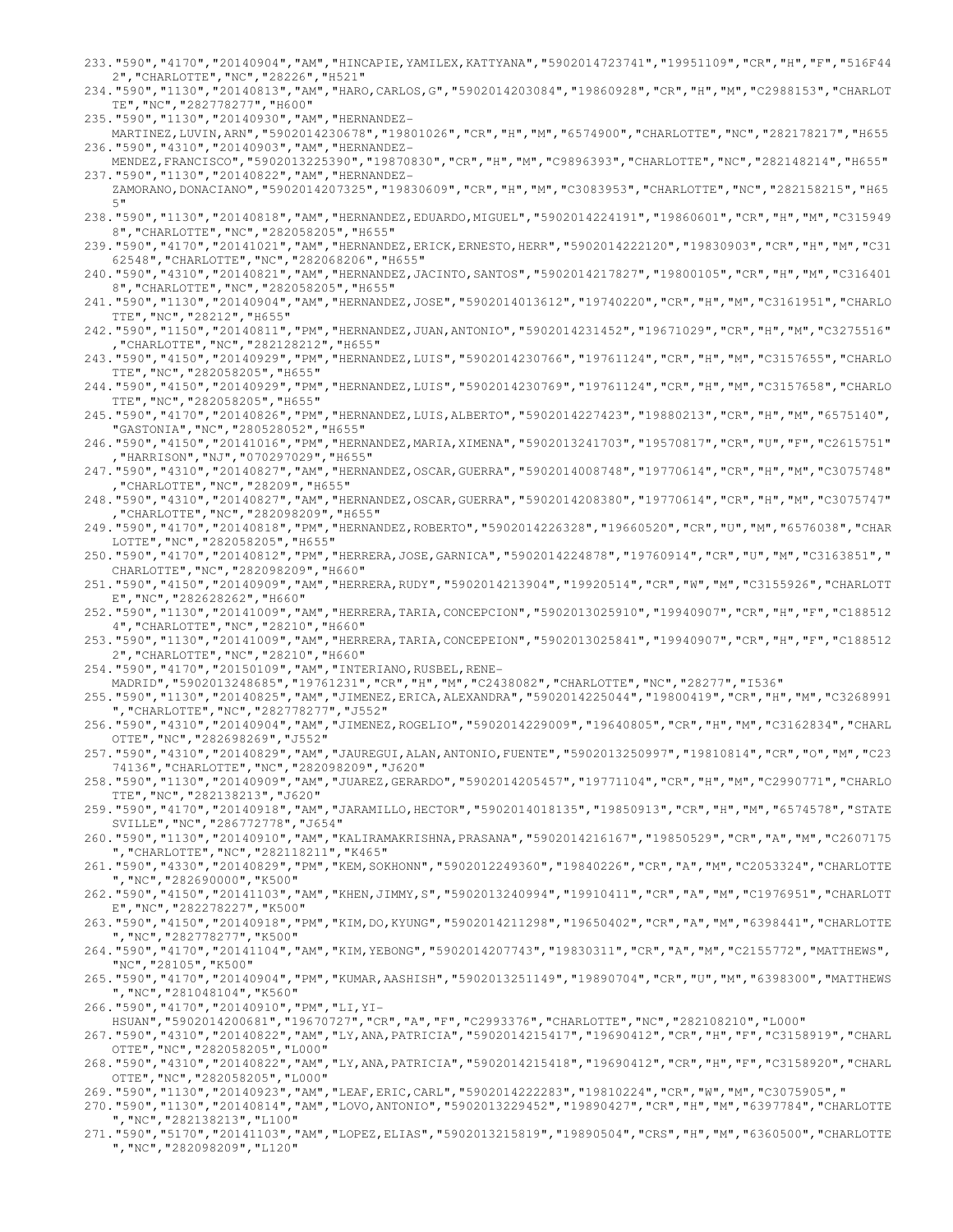- 272."590","4310","20140904","PM","LOPEZ,JORDAN","5902014210737","19910503","CR","W","M","C2990087","MONROE", "NC","281108110","L120"
- 273."590","1130","20140829","AM","LOPEZ,JORGE,EMILJONGVER","5902014226329","19791005","CR","H","M","C3269263 ","CHARLOTTE","NC","282168216","L120"
- 274."590","4170","20140911","PM","LOPEZ,LUIS,VICTOR,DULUC","5902014200485","19880411","CR","U","M","6398303" ,"CHARLOTTE","NC","282778277","L120"
- 275."590","4170","20140818","PM","LUCIO,FERNANDO,JR","5902014714495","19940112","CR","H","M","238F847","CHAR LOTTE","NC","28213","L200"
- 276."590","4150","20140926","PM","LOZADA,JAVIER,NABOR","5902008015506","19810131","CR","H","M","C9102343","C HARLOTTE","NC","282153054","L230"
- 277."590","1130","20141023","AM","LOZANO,VANESSA,LIZ,GRISELDA","5902014021601","19930605","CR","H","F","C039 3251","CHARLOTTE","NC","282103601","L250"
- 278."590","1130","20140909","AM","LEGARDA,JOSE,ALFONSO","5902013735449","19600616","CR","O","M","31F9469","C HARLOTTE","NC","28273","L263"
- 279."590","4310","20140930","AM","LAM,MICHAEL,ANH-
- TU","5902014221718","19850421","CR","A","M","C3162756","CHARLOTTE","NC","28212","L500"
- 280."590","4310","20140910","PM","LIAN,PENG,THU","5902014018078","19860220","CR","A","M","6399907","FREDERIC K","MD","21702","L500"
- 281."590","1130","20140818","AM","LUONG,TO,QUYEN,NGOC","5902013047181","19870405","CR","A","F","C2614961","C HARLOTTE","NC","282787263","L520"
- 282."590","4170","20140908","AM","MEJIA,ALEXIS,N","5902013242239","19870805","CR","W","F","6256784","HUNTERS VILLE","NC","280788078","M200"
- 283."590","1130","20141007","PM","MEJIA,MIGUEL,A","5902014231847","19730502","CR","H","M","C2438880","CHARLO TTE","NC","28277","M200"
- 284."590","4310","20140930","PM","MOUGHAL,EBRAHIM,ZAHID","5902014212823","19910807","CR","U","M","6401617"," CHARLOTTE","NC","28223","M240"
- 285."590","4310","20140827","AM","MEJIA-LARA,ESVER,GEOVANY","5902014223210","19841018","CR","H","M","C3161977","CHARLOTTE","NC","282788278","M24 6"
- 286."590","4150","20140818","AM","MAGANA,OSCAR,DAVID,HERNANDEZ","5902013213749","19900702","CR","H","M","C17 01519","MATTHEWS","NC","281058105","M250"
- 287."590","1130","20140812","AM","MUSONERA,SANTOS","5902014212975","19880815","CR","B","M","C3157403","CHARL OTTE","NC","282178217","M256"
- 288."590","4150","20140929","PM","MISHRA,ARPIT","5902013214553","19850318","CR","I","M","C0392345","CHARLOTT E","NC","282778277","M260"
- 289."590","1130","20140930","AM","MOSQUERA,JOSHUA","5902014020988","19960917","CR","H","M","C3162779","CHARL OTTE","NC","28211","M260"
- 290."590","5170","20140902","AM","MUKERJI,SUMIT","5902012213753","19800629","CRS","I","M","6322506","CHARLOT TE","NC","282020000","M262"
- 291."590","4170","20141016","PM","MEDI,SANJAY,SUNDER","5902014201570","19760530","CR","U","M","6396208","CHA RLOTTE","NC","282028202","M300"
- 292."590","4310","20140916","PM","MATIC,NINO","5902014211332","19900205","CR","U","M","6401611","CHARLOTTE", "NC","282128212","M320"
- 293."590","1130","20140912","AM","MATOS,ALEXA,LYNNE","5902014215590","19900912","CR","W","F","6401626","CHAR LOTTE","NC","282058205","M320"
- 294."590","4170","20141024","AM","MEDINA,PEDRO","5902013205442","19680103","CR","H","M","C1894001","FORT MILL","SC","297159715","M350"
- 295."590","4310","20140924","AM","MEDINA-ACOSTA,RAMON,SANTIAGO","5902014230579","19590522","CR","H","M","C3270859","CHARLOTTE","NC","282788278"," M352"
- 296."590","1130","20141203","AM","MELO,MARIA","5902013245461","19921031","CR","H","F","C0850307","CHARLOTTE" ,"NC","282698269","M400"
- 297."590","4310","20140916","AM","MULLAADEMI,YLL,MUHAMET","5902014213141","19831106","CR","W","M","C3157350" ,"CHARLOTTE","NC","282698269","M435"
- 298."590","4310","20150320","AM","MOLINA,REYMUNDO,A","5902012016969","19790315","CR","H","M","C1804434","CHA RLOTTE","NC","282081543","M450"
- 299."590","4310","20140821","AM","MELENDEZ,JOHN,ANTHONY","5902013245679","19891006","CR","H","M","C2446425", "CHARLOTTE","NC","282148214","M453"
- 300."590","1130","20140825","AM","MANG,SUM","5902013040272","19960530","CR","W","M","A0798234","CHARLOTTE"," NC","282056802","M520"
- 301."590","4150","20140821","AM","MUNG,KAP","5902013239266","19901205","CR","A","M","C2147541","CHARLOTTE"," NC","282118211","M520"
- 302."590","4310","20141105","AM","MUNGAI,ANNE,WANJIRU","5902014206023","19790202","CR","B","F","C3086461","C HARLOTTE","NC","282628262","M520"
- 303."590","1130","20140903","AM","MUNIZ,ARLEY,JIMMY","5902014226778","19900503","CR","H","M","C3166538","PIN EVILLE","NC","281348134","M520"
- 304."590","4310","20140917","AM","MUNIZ,ARLEY,JIMMY","5902013240674","19900503","CR","U","M","C1701948","MON ROE","NC","281108110","M520"
- 305."590","4310","20140917","AM","MUNIZ,ARLEY,JIMMY","5902013240675","19900503","CR","U","M","C1701949","MON ROE","NC","281108110","M520"
- 306."590","1130","20140904","AM","MUNOZ,JORGE","5902014221106","19601205","CR","H","M","C2439014","CHARLOTTE ","NC","282108210","M520"
- 307."590","4150","20140821","AM","MONCADA,RAYMUNDO,PARRA","5902014014440","19950315","CR","H","M","C3150500" ,"CHARLOTTE","NC","28214","M523"
- 308."590","4150","20140821","AM","MONCADA,RAYMUNDO,PARRA","5902014214174","19950315","CR","H","M","C3150499" ,"CHARLOTTE","NC","282148214","M523"
- 309."590","5170","20140902","PM","MANSUR,TILAT,NAJI","5902013243860","19870709","CRS","U","M","6401528","CHA RLOTTE","NC","282108210","M526"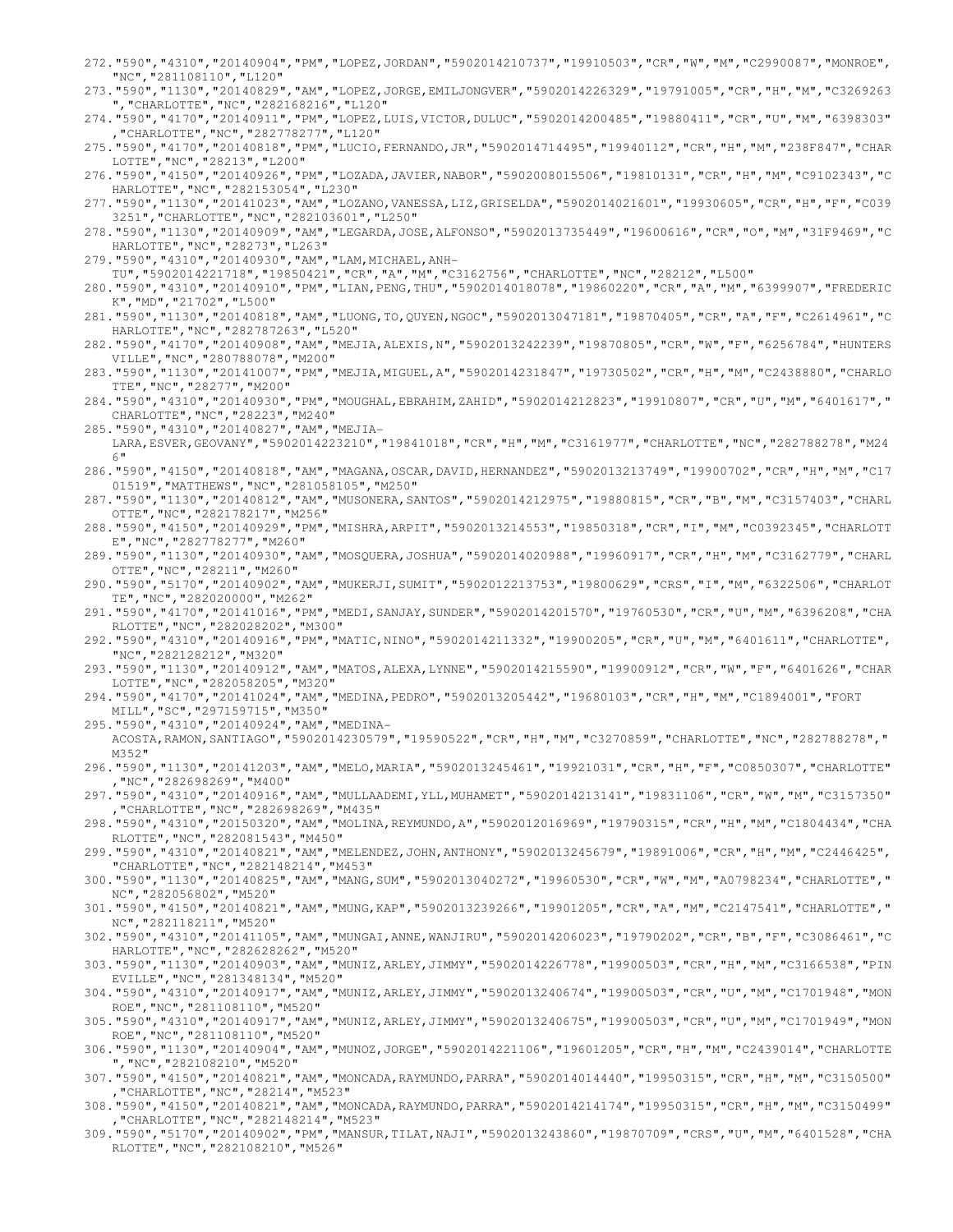- 310."590","4170","20140826","PM","MONTOYA,GERARDO","5902014205447","19701122","CR","H","M","C3086436","GOLDS BORO","NC","275307530","M530"
- 311."590","4170","20140903","AM","MENDEZ-
- BERMUDEZ,WILFREDO","5902014213920","19730426","CR","H","M","C3083967","CHARLOTTE","NC","282158215","M532 312."590","4170","20140926","AM","MENDEZ,CESAR,FRANCISCO","5902014222214","19771010","CR","H","M","C3161489" ,"CHARLOTTE","NC","28210","M532"
- 313."590","4170","20140811","AM","MENDEZ,LUIS,MONGE","5902013246932","19671112","CR","H","M","C2438318","CHA RLOTTE","NC","282058205","M532"
- 314."590","4310","20141024","PM","MENDEZ,SAHARA,ODETTE","5902014204115","19910225","CR","B","F","C3079928"," BURLINGTON","NC","272157215","M532"
- 315."590","4150","20140909","AM","MENDOZA,JESUS,ROJAS","5902014206169","19911229","CR","U","M","C2988289","C HARLOTTE","NC","282178217","M532"
- 316."590","4170","20140812","AM","MENDOZA,JOSE,ALFREDO","5902014215593","19850508","CR","H","M","C3081564"," CHARLOTTE","NC","282068206","M532"
- 317."590","1130","20141003","AM","MONTES,EDDIE,WILLIAM","5902014231307","19871024","CR","H","M","C3275510"," CHARLOTTE","NC","282058205","M532"
- 318."590","4310","20140909","PM","MONTENEGRO,BYRON","5902014211531","19790929","CR","H","M","C3155808","CHAR LOTTE","NC","282138213","M535"
- 319."590","4170","20140826","AM","MONTERO,ALEJANDRO,FRANCISCO","5902014226776","19860425","CR","H","M","C243 9015","CHARLOTTE","NC","282778277","M536"
- 320."590","4150","20140918","AM","MARCOS,VICTOR,HUGO,MARCOS","5902013239151","19710509","CR","U","M","C20573 60","CHARLOTTE","NC","282158215","M622"
- 321."590","4150","20140925","AM","MARTIN-FERNANDEZ,NESTOR,JAVI","5902014214344","19820519","CR","H","M","C2986644","CHARLOTTE","NC","282128212"," M635"
- 322."590","4150","20140904","PM","MARTINEZ,ALEXIS","5902014213142","19940101","CR","H","M","C3150482","LINCO LNTON","NC","280928092","M635"
- 323."590","4150","20140904","PM","MARTINEZ,ALEXIS","5902014213145","19940101","CR","H","M","C3150483","LINCO LNTON","NC","280928092","M635"
- 324."590","4170","20140915","PM","MARTINEZ,DILBER,HERIBERTO,MA","5902014100063","19880606","CR","H","M","C26 18872","CHARLOTTE","NC","282148214","M635"
- 325."590","4170","20140903","AM","MARTINEZ,EDUARDO,AYALA","5902014209369","19840405","CR","H","M","C3083962" ,"CHARLOTTE","NC","282738273","M635"
- 326."590","4170","20140903","AM","MARTINEZ,EDUARDO,AYALA","5902014209365","19840405","CR","H","M","C3083959" ,"CHARLOTTE","NC","282738273","M635"
- 327."590","4170","20140821","PM","MARTINEZ,ERIC,XAVIER","5902014212275","19901216","CR","H","M","6398343","C HARLOTTE","NC","282628262","M635"
- 328."590","4310","20140926","PM","MARTINEZ,EVERARDO","5902014201693","19871221","CR","H","M","C2606905","CHA RLOTTE","NC","282178217","M635"
- 329."590","1130","20140821","AM","MARTINEZ,HECTOR,ALEXANDER","5902014724921","19941204","CR","H","M","533F84 4","CHARLOTTE","NC","28212","M635"
- 330."590","1130","20140912","AM","MARTINEZ,LUIS","5902014030611","19940607","CR","H","M","C3079651","CHARLOT TE","NC","282138922","M635"
- 331."590","1130","20140826","AM","MARTINEZ,MARTIN,ALONSO,ALDAN","5902013245972","19890518","CR","H","M","C24 37351","CHARLOTTE","NC","282708270","M635"
- 332."590","5170","20140902","AM","MARTINEZ,RAMON,ALBERTO","5902013035417","19810203","CRS","U","M","","CHARL OTTE","NC","282128212","M635"
- 333."590","4170","20140826","AM","MARTINEZ,SANTOS,RAMON","5902013041724","19730921","CR","H","M","C2451989", "MINT HILL","NC","28227","M635"
- 334."590","4310","20140821","PM","MARTINEZ,STEPHANY,PRINCESS","5902014200024","19870814","CR","W","F","64016 71","CHARLOTTE","NC","282698269","M635"
- 335."590","4150","20140910","PM","MARTINEZ,YOLANDA,CARMEN","5902014211328","19810520","CR","O","F","6400034" ,"CHARLOTTE","NC","28216","M635"
- 336."590","1130","20140909","AM","MORAN,BENITO,CASTILLO","5902014027800","19780321","CR","H","M","C3269012", "CHARLOTTE","NC","282120248","M650"
- 337."590","4170","20140812","PM","MORENO,RAUL,BANDA","5902013251129","19620525","CR","H","M","C2988055","CHA RLOTTE","NC","282128212","M650"
- 338."590","4170","20141023","PM","MORENO,VALERIE,SAMANTHA","5902014208098","19901205","CR","H","F","C2615576 ","CHARLOTTE","NC","282628262","M650"
- 339."590","1130","20140910","AM","MIRANDA,MIGUEL,ALFREDO","5902013216104","19781212","CR","H","M","6395715", "CHARLOTTE","NC","282278227","M653"
- 340."590","4310","20140926","PM","NAVIO,CARLOS,ALBERTO,GLENNY","5902014205351","19910519","CR","H","M","C307 9957","CHARLOTTE","NC","282278227","N100"
- 341."590","1130","20141016","AM","NIEVES,TERESA,CUATZO","5902014009547","19791015","CR","H","F","6401601","C HARLOTTE","NC","28217","N120"
- 342."590","4310","20140915","PM","NGUYEN,DIANA,THAI","5902014219755","19931210","CR","A","F","C1385264","CHA RLOTTE","NC","282138213","N250"
- 343."590","4310","20140924","AM","NGUYEN,JULIE,YEN","5902014215801","19871019","CR","A","F","C3151523","ROCK HILL","SC","297309730","N250"
- 344."590","1130","20140814","AM","NGUYEN,NGUYET,MINH","5902014223577","19920923","CR","A","F","C3164115","CH ARLOTTE","NC","282788278","N250"
- 345."590","4310","20140904","AM","NGUYEN,PHUONG,THANH","5902014203225","19650620","CR","A","M","C2990795","C HARLOTTE","NC","282148214","N250"
- 346."590","4170","20140826","AM","NGUYEN,SCOTTY","5902012232370","19850216","CR","A","M","C1811504","CHARLOT TE","NC","282130000","N250"
- 347."590","1130","20140811","AM","NGUYEN,TRUNG,TUAN","5902013226237","19910922","CR","A","M","C2365336","MAT THEWS","NC","281058105","N250"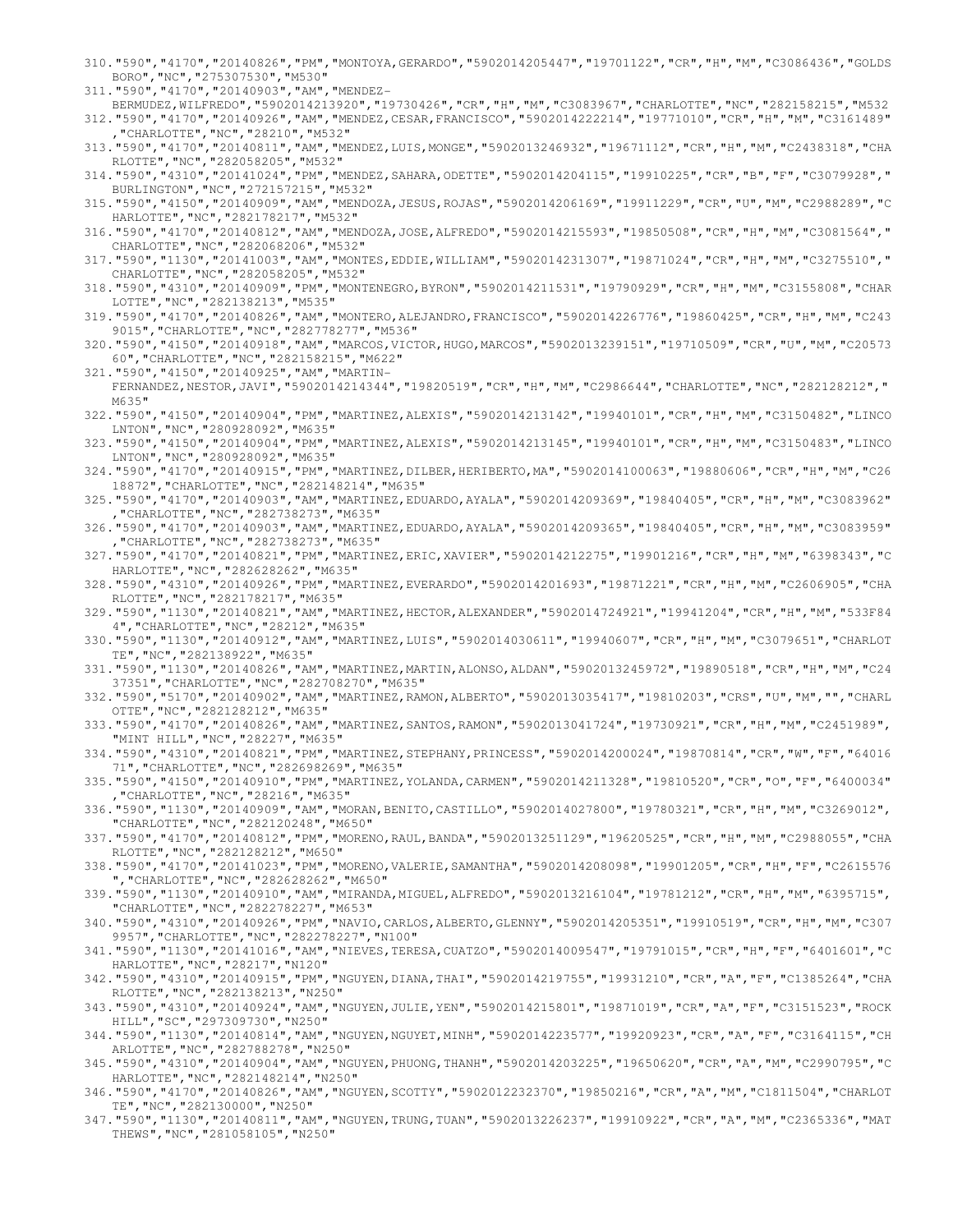- 348."590","1130","20140820","AM","NAZARIO-
	- MIRANDA,DARIO,TOMAS","5902013236325","19620508","CR","U","M","C2372353","CHARLOTTE","NC","282778277","N2 65"
- 349."590","4310","20140820","AM","NOLASCO,FERNANDO,GUSTAVO","5902014223312","19660416","CR","H","M","C314972 8","WINSTON SALEM","NC","271067106","N420"
- 350."590","1150","20140829","PM","NINO,DOMINGO,TORRES","5902014204352","19691211","CR","O","M","6397090","GA STONIA","NC","28054","N500"
- 351."590","4310","20140813","AM","NUNO,NICHOLAS,CHARLES","5902013244873","19850313","CR","W","M","C2614534", "FORT WORTH","TX","762446244","N500"
- 352."590","4310","20140812","PM","NUNEZ,JOSE,LUIS,RODRIGUEZ","5902014210715","19611121","CR","W","M","C31558 01","CHARLOTTE","NC","282138213","N520"
- 353."590","1130","20140828","AM","NUNEZ-
- VELASQUEZ,EMERSON,ERIC","5902014215154","19780211","CR","H","M","C2987775","CHARLOTTE","NC","282058205", "N521"
- 354."590","4310","20140910","AM","NUMERABLE,DISCON,YAIR,CHIPRE","5902014207457","19711005","CR","H","M","C30 87144","CHARLOTTE","NC","282178217","N561"
- 355."590","1130","20140930","AM","OVALLE,OMAR,E","5902014030451","19910823","CR","H","M","6664159","CHARLOTT E","NC","28210","O140"
- 356."590","1130","20140930","AM","OVALLE,OMAR,E","5902014230667","19910823","CR","H","M","6664158","CHARLOTT E","NC","282108210","O140"
- 357."590","4170","20140818","PM","OCTAVIANO,LUIS,ALBERTO,MESA","5902014214175","19790705","CR","H","M","C161 5690","CHARLOTTE","NC","282278227","O231"
- 358."590","5170","20140902","AM","OGANDO,JAHARIF","5902011231748","19760110","CRS","H","F","6259222","CHARLO TTE","NC","282110000","O253"
- 359."590","4310","20140904","AM","OSORIO,RENE,FERNANDO,RUANO","5902014229719","19860314","CR","U","M","C3162 840","CHARLOTTE","NC","282128212","O260"
- 360."590","4150","20140820","AM","OUTHENSAKDA,OUNHEUAN","5902014217026","19740120","CR","A","M","C1978433"," CORNELIUS","NC","280318031","O352"
- 361."590","1130","20140818","AM","ONOFRE-
- JUAREZ,JORGE","5902014023996","19900917","CR","H","M","C3162809","CHARLOTTE","NC","282126194","O516" 362."590","1130","20140818","AM","ONOFRE-
- JUAREZ,JORGE","5902014224015","19900917","CR","U","M","C3162806","CHARLOTTE","NC","28216","O516"
- 363."590","5170","20141013","AM","ONTIVEROS,ADAN,DANIEL","5902012225788","19850710","CRS","H","M","C1805652" ,"CHARLOTTE","NC","282270000","O531"
- 364."590","4170","20140918","PM","OROZO,JUAN","5902013236693","19790419","CR","H","M","6395989","CHARLOTTE", "NC","282178217","O620"
- 365."590","5170","20140902","AM","ORTEGA,JESSIE,DAVID","5902012208216","19810729","CRS","H","M","C1608325"," CHARLOTTE","NC","282120000","O632"
- 366."590","4150","20140821","AM","ORTIZ-RIVERA,ANTONIO,DEJESUS","5902010212363","19860702","CR","U","M","C0745881","CHARLOTTE","NC","282698269", "O632"
- 367."590","4310","20140829","PM","ORELLANA,LILIANA,MARIA","5902013250996","19830611","CR","H","F","C2987926" ,"MATTHEWS","NC","281058105","O645"
- 368."590","1130","20140827","AM","PABON,AMANDA","5902013240491","19890824","CR","U","F","6401640","CHARLOTTE ","NC","282098209","P150"
- 369."590","1130","20140925","AM","POZO,JUAN,JOSE,FIERRO","5902013225255","19890425","CR","H","M","6396804"," CHARLOTTE","NC","282778277","P200"
- 370."590","4310","20140827","AM","PACHECO,JORGE,JR","5902014012518","19911219","CR","H","M","C3081975","CHAR LOTTE","NC","282105227","P220"
- 371."590","4310","20140827","AM","PACHECO,JORGE,JR","5902014212284","19911219","CR","H","M","C3081973","CHAR LOTTE","NC","282108210","P220"
- 372."590","1130","20141014","AM","PETATAN,NICHOLAS,G","5902014211157","19920509","CR","U","M","6401606","CON CORD","NC","280278027","P335"
- 373."590","4170","20140815","PM","PATEL,RAKESH,N","5902013241326","19700921","CR","A","M","C2613026","FORT MILL","SC","297079707","P340"
- 374."590","4150","20140909","AM","PHITHAMMA,BOUNTHONE","5902014206050","19750605","CR","A","M","C2988286","L AS VEGAS","NV","891039103","P350"
- 375."590","4170","20140904","PM","PALACIOS,JASON,ANASTACIO","5902014211178","19950516","CR","W","M","6397645 ","MATTHEWS","NC","281058105","P422"
- 376."590","4170","20140904","PM","PALACIOS,JASON,ANASTACIO","5902014211180","19950516","CR","W","M","6397646 ","MATTHEWS","NC","281058105","P422"
- 377."590","4310","20140923","PM","PALACIOS,MANUEL,ALFONSO,CEVA","5902014210525","19921014","CR","H","M","C30 84038","CHARLOTTE","NC","282108210","P422"
- 378."590","4170","20140818","PM","PANG,JROI,TING","5902013044252","19890420","CR","A","M","C2614731","CHARLO TTE","NC","282081639","P520"
- 379."590","5170","20141013","AM","PANG,JROI,TING","5902012229697","19890420","CRS","A","M","C1801385","CHARL OTTE","NC","282080000","P520"
- 380."590","4310","20140826","PM","PINEDA,OLMAN,HAHIN,CABALLERO","5902014005759","19930209","CR","H","M","C24 53795","CHARLOTTE","NC","28227","P530"
- 381."590","4310","20140905","AM","PUENTE,EMMANUEL","5902013740633","19940218","CR","H","M","47F6444","CHARLO TTE","NC","28273","P530"
- 382."590","4150","20140926","PM","PANTALEON-
- MARTINEZ,JORGE,A","5902013237186","19890726","CR","W","M","C2150417","CHARLOTTE","NC","282178217","P534" 383."590","4310","20140818","PM","PEREZ,GUSTAVO","5902013239290","19900915","CR","U","M","C2061716","MONROE" ,"NC","281128112","P620"
- 384."590","4150","20140929","PM","PEREZ,JOEL,ANTONIO,FUENTES","5902014204807","19801206","CR","H","M","63978 85","CHARLOTTE","NC","282158215","P620"
- 385."590","1130","20141001","AM","PEREZ,OLIVIA,LORRAINE","5902014230996","19950719","CR","W","F","C3167541", "CHARLOTTE","NC","282168216","P620"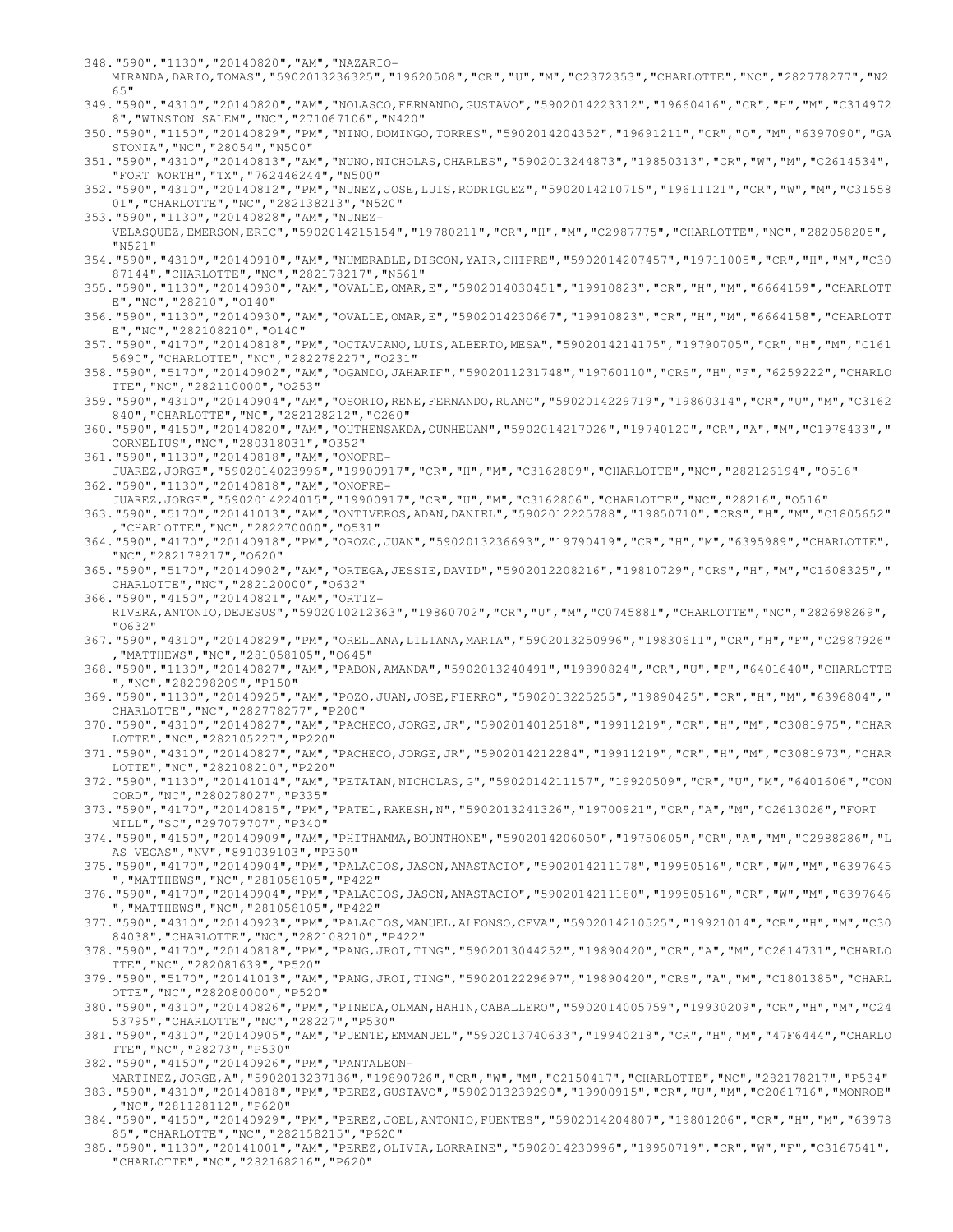386."590","1130","20140818","AM","PEREZ-

CRUZ,JUAN","5902014217670","19750811","CR","H","M","C3157718","CHARLOTTE","NC","282068206","P622"

387."590","4170","20141001","AM","PAREDES,RODRIGO,ARAUJO","5902012051713","19670404","CR","U","M","C2059291" ,"CHARLOTTE","NC","282058205","P632"

- 388."590","1130","20140815","AM","PORTILLO,GABRIEL,RIVAS","5902014014118","19760216","CR","H","M","C3150488" ,"CHARLOTTE","NC","282136582","P634"
- 389."590","1130","20140815","AM","PORTILLO,GABRIEL,RIVAS","5902014213572","19760216","CR","H","M","C3150487" ,"CHARLOTTE","NC","282138213","P634"
- 390."590","4310","20140827","AM","PORTILLO,JUAN,CARLOS","5902014225437","19841205","CR","H","M","C3161997"," CHARLOTTE","NC","282178217","P634"
- 391."590","1130","20140814","AM","PERLA,WILIAN,BERNARDO","5902014223579","19730115","CR","H","M","C2994475", "CHARLOTTE","NC","282128212","P640"
- 392."590","4170","20140908","PM","PEREIRA,CHRISTOPHER,ROSARIO","5902013247044","19850110","CR","H","M","C237 0326","CHARLOTTE","NC","282118211","P660"
- 393."590","1130","20140924","AM","PEREIRA,DILVER","5902014703445","19950404","CR","O","M","85F1627","CHARLOT TE","NC","28212","P660"
- 394."590","4310","20140819","PM","QUISTIANA,REY,ESCALANTE","5902014219023","19780106","CR","U","M","C2057215 ","CHARLOTTE","NC","282138213","Q235"
- 395."590","4150","20140826","AM","QUIJANO-MARTINEZ,JOSE,MARTIN","5902014218144","19881226","CR","U","M","C3076307","CHARLOTTE","NC","282128212","Q 255"
- 396."590","1130","20140827","AM","QUINTANILLA,VIVIANN","5902013200578","19890717","CR","H","F","6360430","CH ARLOTTE","NC","000000000","Q535"
- 397."590","4310","20140902","PM","QUINTEROS,ELMER,IVAN,GOMEZ","5902013250542","19830511","CR","H","M","C2992 603","CHARLOTTE","NC","282698269","Q536"
- 398."590","4170","20140825","AM","QUIROS,CARLOS,JOSE,CALZADILL","5902014200494","19840309","CR","H","M","C24 38979","CHARLOTTE","NC","282788278","Q620"
- 399."590","4150","20140904","AM","QUIROZ,JOSE,MANUEL-
- HERNANDEZ","5902014202449","19911128","CR","H","M","C2436612","CHARLOTTE","NC","282058205","Q620"
- 400."590","1130","20140821","AM","RAI,MANI,K","5902014217630","19890502","CR","A","M","C3155033","CHARLOTTE" ,"NC","282058205","R000"
- 401."590","1130","20140818","AM","ROO,LOI","5902014208235","19850802","CR","A","M","C2453229","CHARLOTTE","N C","282058205","R000"
- 402."590","4310","20140815","PM","RIVAS,MARIELOS,GUADALUPE","5902013033826","19900824","CR","H","F","C244984 5","CHARLOTTE","NC","28216","R120"
- 403."590","1130","20140819","AM","ROBLES,JUAN,RICARDO","5902014224287","19870122","CR","W","M","C3148762","C HARLOTTE","NC","282278227","R142"
- 404."590","1130","20140815","AM","REBOLLEDO-
- PEREZ,MARCOS","5902014023994","19940706","CR","H","M","6575689","CHARLOTTE","NC","28217","R143" 405."590","1130","20140815","AM","REBOLLEDO-
- PEREZ,MARCOS","5902014224018","19940706","CR","H","M","6575688","CHARLOTTE","NC","282178217","R143"
- 406."590","1130","20140930","AM","REBOLLAR,BERNABEL","5902013222366","19780130","CR","H","M","C2156103","MAT THEWS","NC","281058105","R146"
- 407."590","4310","20140827","AM","RIVERA,JORGE,CALLEJA","5902014217279","19810827","CR","H","M","C3152256"," CHARLOTTE","NC","282178217","R160"
- 408."590","4310","20140922","PM","RIVERA,STEVEN","5902013247569","19910515","CR","W","M","C2054566","CLOVER" ,"SC","297109710","R160"
- 409."590","4170","20140918","PM","REYES,ANTONIO,V","5902013240921","19791209","CR","H","M","6395997","CHARLO TTE","NC","282148214","R200"
- 410."590","4310","20140813","AM","REYES,CARLOS,VELASQUEZ","5902014222232","19620406","CR","H","M","C3151496" ,"CHARLOTTE","NC","282178217","R200"
- 411."590","4170","20140925","AM","REYES,JOHANNA,JUANA-

MARTE","5902014215841","19781205","CR","H","F","C3086023","CHARLOTTE","NC","282628262","R200"

- 412."590","4170","20140826","AM","REYES,RODRIGO,GONZALEZ","5902014207200","19690122","CR","H","M","C3081578" ,"CHARLOTTE","NC","282108210","R200"
- 413."590","4150","20140814","PM","RIOS,EFRAIN,EMILIO","5902012247930","19700530","CR","H","M","C2058233","CH ARLOTTE","NC","282130000","R200"
- 414."590","4170","20140812","AM","RIOS,EFRAIN,EMILO","5902013221178","19700530","CR","H","M","C2237395","CHA RLOTTE","NC","282138213","R200"
- 415."590","4310","20140924","AM","RIOS,STEVE,HERNAN","5902014221092","19790504","CR","H","M","C3151489","CHA RLOTTE","NC","282108210","R200"
- 416."590","4150","20141002","AM","ROSAS,VICENTE,VELASCO","5902014217046","19831227","CR","H","M","C3150473", "CHARLOTTE","NC","282128212","R220"
- 417."590","4170","20140919","PM","ROSADO,JAMES","5902014001046","19480311","CR","O","M","C1894009","MATTHEWS ","NC","281044266","R230"
- 418."590","4150","20140905","PM","ROSTRO-RODRIUQUEZ,JOSE,JUAN","5902014221273","19801119","CR","H","M","C3083753","CHARLOTTE","NC","282158215","R 236"
- 419."590","4150","20140903","AM","ROSALES,SANDRO,MARTI","5902014202654","19740109","CR","H","M","C2608526"," CHARLOTTE","NC","28217","R242"
- 420."590","4170","20140924","PM","RESENDIZ-ESTRELLA,JOSE,GUADA","5902013250063","19841109","CR","H","M","C2616583","ROCK HILL","SC","297329732","R253"
- 421."590","4170","20140924","PM","RESENDIZ-ESTRELLA,JOSE,GUADA","5902013250064","19841109","CR","H","M","C2616582","ROCK HILL","SC","297329732","R253"
- 422."590","1130","20140929","AM","REYES-NOLASCO,RENAN,ALBERTO","5902013247135","19800812","CR","H","M","C2379423","CHARLOTTE","NC","282058205"," R254"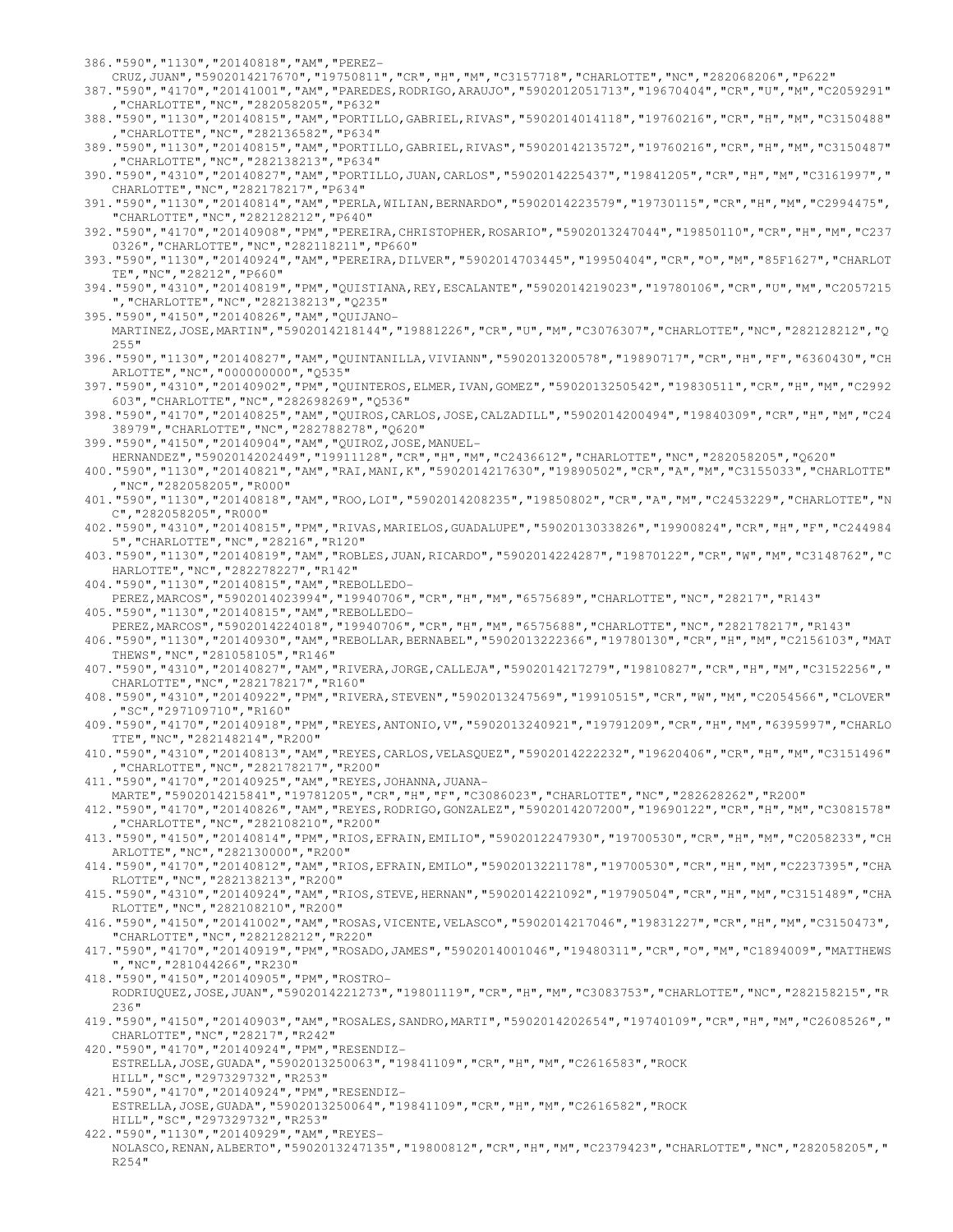- 423."590","4310","20140924","AM","ROSERO,HAROLD","5902013236290","19870303","CR","H","M","C2444822","CHARLOT TE","NC","282178217","R260"
- 424."590","4170","20141003","PM","RODRIGUES,MANUEL,A,JR","5902013036291","19590126","CR","H","M","C2232473", "MILFORD","NJ","","R362"
- 425."590","1130","20140916","AM","RODRIGUEZ-
- PEREZ,CARLOS","5902014211308","19740803","CR","H","M","C3157388","CHARLOTTE","NC","282138213","R362"
- 426."590","4150","20141002","AM","RODRIGUEZ,CELIA,E","5902014211670","19750826","CR","H","F","C3160386","CHA RLOTTE","NC","282158215","R362"
- 427."590","4170","20140826","AM","RODRIGUEZ,EDUARDO,ANTON-
- GOME","5902014205321","19730618","CR","H","M","C3086434","CHARLOTTE","NC","282128212","R362"
- 428."590","4170","20141013","PM","RODRIGUEZ,FERNANDO,JR","5902014207191","19760726","CR","H","M","C3081677", "CHARLOTTE","NC","282028202","R362"
- 429."590","4310","20140813","AM","RODRIGUEZ,GEORGE,MOISES","5902014202440","19890920","CR","H","M","C2993688 ","MIAMI","FL","38257","R362"
- 430."590","4150","20140904","AM","RODRIGUEZ,GEORGE,MOISES","5902014211814","19890920","CR","H","M","C3160389 ","CHARLOTTE","NC","282278227","R362"
- 431."590","4310","20140819","PM","RODRIGUEZ,JOSE,JOAQUIN","5902013250385","19690328","CR","H","M","C2374446" ,"CHARLOTTE","NC","282628262","R362"
- 432."590","4310","20141031","AM","RODRIGUEZ,JUAN,LUIS","5902014222287","19920426","CR","H","M","C3079645","C HARLOTTE","NC","282058205","R362"
- 433."590","4330","20140912","AM","RODRIGUEZ,MARTIN,E","5902012049902","19841129","CR","H","M","C1887745","FO RT MILL","SC","29715","R362"
- 434."590","4310","20140819","PM","RODRIGUEZ,MISAEL","5902014227208","19841215","CR","U","M","C3271743","CHAR LOTTE","NC","282698269","R362"
- 435."590","1130","20140821","AM","RODRIGUEZFRIAS,GELRY,MANUEL","5902014724920","19931014","CR","B","M","533F 843","GASTONIA","NC","28052","R362"
- 436."590","1130","20140821","AM","RAMPAL,BRETT,DAVID","5902014212276","19850523","CR","O","M","C3160363","CH ARLOTTE","NC","282108210","R514"
- 437. "590", "1130", "20140923", "AM", "RAMPRAKASH, SACHIN", "5902014022842", "19850613", "CR", "A", "M", "C3162558", "CON CORD","NC","280273390","R516"
- 438."590","4310","20140815","PM","RAMOS POLANCO,ANTONIO,MANUEL","5902014214965","19540420","CR","H","M","C2992623","CHARLOTTE","NC","282698269", "R520"
- 439."590","5170","20141013","AM","RAMOS,JANESSA,LIANNE","5902013219692","19940129","CRS","H","F","C2238751", "CONCORD","NC","280278027","R520"
- 440."590","5170","20141013","AM","RAMOS,JANESSA,LIANNE","5902013219693","19940129","CRS","H","F","C2238752", "CONCORD","NC","280278027","R520"
- 441."590","5170","20140902","AM","RIANOS,JANETH,CAMPOS","5902013233213","19810206","CRS","H","F","C2369747", "CHARLOTTE","NC","282168216","R520"
- 442."590","4170","20140905","AM","RANGEL,VICTORIA","5902013246909","19830726","CR","U","F","C2446271","CHARL OTTE","NC","282058205","R524"
- 443."590","4150","20140821","AM","ROMERO,KENETH","5902014211216","19841120","CR","H","M","C3160380","CHARLOT TE","NC","282128212","R560"
- 444."590","4310","20140827","AM","RAMIREZ-
- AVALOS,ANASTACIO","5902014219164","19631122","CR","H","M","C3152830","CHARLOTTE","NC","282178217","R562" 445."590","1130","20140819","AM","RAMIREZ,JUANA,SANDRA","5902014006254","19861226","CR","H","F","M00131","CH ARLOTTE","NC","28205","R562"
- 446."590","1130","20140820","AM","RAMIREZ,RUBERT,ALEXANDER","5902014024494","19960121","CR","H","M","6576626 ","GASTONIA","NC","28052","R562"
- 447."590","5350","20140827","AM","RAMIREZ,VICTOR,MANUEL","5902013233285","19670515","CRS","H","M","C2238270" ,"CHARLOTTE","NC","282628262","R562"
- 448."590","4170","20140822","AM","SOW,ALIOUNE,BAIDV","5902014215797","19930207","CR","H","M","C2994466","FOR T MILL","SC","297089708","S000"
- 449."590","4150","20141028","AM","SUPONYA,NIKITA,SERGEYEVICH","5902014204455","19880401","CR","W","M","C2988 162","CHARLOTTE","NC","282268226","S150"
- 450."590","5170","20141013","AM","SOBREVILLA,JOSE,ELIZALDE","5902011236062","19830207","CRS","H","M","C12590 16","CHARLOTTE","NC","282120000","S161"
- 451."590","4130","20141014","AM","SEVERINOVA,MICHAELA","5902014215874","19860704","CR","W","F","C3157418","C HARLOTTE","NC","28203","S165"
- 452."590","4310","20140811","PM","SOSA,MARIA,DEL,CARMEN","5902013244156","19850708","CR","U","F","6362871"," CHARLOTTE","NC","282168216","S200"
- 453."590","1130","20140828","AM","SOSA,MAURICIO,R","5902014215433","19700312","CR","H","M","6401623","FORT MILL","SC","297079707","S200"
- 454."590","4170","20140917","PM","SOSA,MAURICIO,ROLANDO","5902014210059","19700312","CR","H","M","C2156625", "FORT MILL","SC","297079707","S200"
- 455."590","1130","20140910","AM","SOUZA,MARQUES,R","5902013243209","19800528","CR","W","M","6401651","CHARLO TTE","NC","282268226","S200"
- 456."590","1130","20140922","AM","SISAVATH,TANOY","5902014229624","19780725","CR","A","F","C2988721","MATTHE WS","NC","281058105","S213"
- 457."590","1130","20140829","AM","SEGURA,PEDRO,RENE","5902014226341","19720229","CR","H","M","C2437104","CHA RLOTTE","NC","282278227","S260"
- 458."590","1130","20141020","AM","SEQUEYRO,PAOLA","5902014715479","19920306","CR","H","F","81F1159","CHARLOT TE","NC","28277","S260"
- 459."590","5170","20140902","AM","SAEED,ZEESHAN","5902012200851","19900906","CRS","W","M","C1708155","ARCHDA LE","NC","272630000","S300"
- 460."590","1130","20140811","AM","SOTO,VICTOR,LOPEZ","5902014100126","19840223","CR","H","M","C0393253","CHA RLOTTE","NC","282178217","S300"
- 461."590","1130","20141002","AM","STASSINOS,ALICE,EVANGELOS","5902014029960","19721024","CR","W","F","C32731 41","CHARLOTTE","NC","282706034","S325"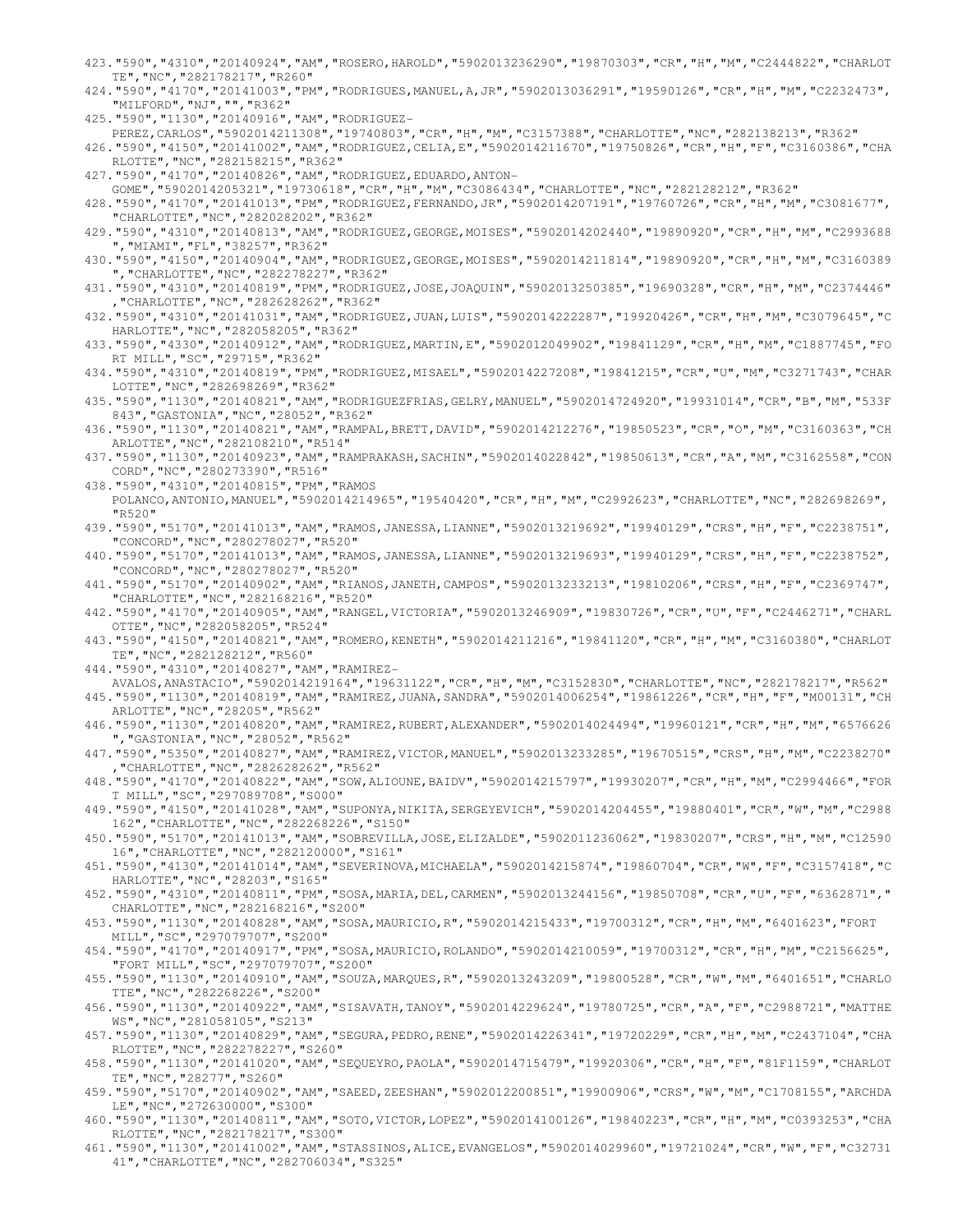462."590","4310","20141001","PM","SOTILLO-

VELASQUEZ,FELIBERTO","5902014212128","19730722","CR","H","M","6400335","CHARLOTTE","NC","282178217","S34 1"

- 463."590","1130","20140825","AM","SOTO-RANGEL,ALEJANDRO","5902014721298","19910120","CR","H","M","385F917","UNKNOWN","OT","00000","S365"
- 464."590","1130","20140826","AM","SILVA,MARCIA","5902014225319","19730110","CR","H","F","C2613276","MINT HILL","NC","282278227","S410"
- 465."590","4150","20140821","AM","SOLIS-CLAUDIO,FRANCISCO,JAVI","5902014226460","19810111","CR","U","M","C3163718","CHARLOTTE","NC","282158215", "S422"
- 466."590","4150","20140821","AM","SOLIS-CLAUDIO,FRANCISCO,JAVI","5902014026433","19810111","CR","H","M","C3163720","CHARLOTTE","NC","28215","S42  $2"$
- 467."590","4150","20141016","AM","SALAZAR-
- MENDEZ,GERSON,ANTONI","5902014207007","19770307","CR","H","M","C3081895","CHARLOTTE","NC","282738273","S 426"
- 468."590","4150","20140821","AM","SAYALATH,JAMES,KENNY","5902013043139","19870716","CR","O","M","C2618002"," CHARLOTTE","NC","282052016","S430"
- 469."590","4170","20140902","PM","SALEEM,ARBAB","5902013219168","19901120","CR","O","M","C2237378","CHARLOTT E","NC","282138213","S450"
- 470."590","4310","20141017","AM","SOM,CHANNTIDA,VICKY","5902013048464","19960215","CR","A","F","C2614032","C HARLOTTE","NC","282054917","S500"
- 471."590","4150","20140903","PM","SANG,RUAL,CUNG","5902014211405","19860101","CR","A","M","C2609122","CHARLO TTE","NC","282118211","S520"
- 472."590","1130","20140812","AM","SONG,WEI","5902014223208","19880727","CR","A","M","C0393260","CHARLOTTE"," NC","28226","S520"
- 473."590","4150","20140917","PM","SANCHEZ,AGRIPINA","5902014000792","19741011","CR","H","F","C2437360","CHAR LOTTE","NC","28208","S522"
- 474."590","1130","20140909","AM","SANCHEZ,ASHLEY,YVONNE","5902013049990","19880916","CR","B","F","C2986844", "AVENTURA","FL","33180","S522"
- 475."590","1130","20141006","AM","SANCHEZ,JIMMY,GERARDO","5902014231440","19831231","CR","H","M","C3267773", "CHARLOTTE","NC","282108210","S522"
- 476."590","1130","20140815","AM","SANCHEZ,KARLA","5902014218613","19810308","CR","H","F","6574880","MONROE", "NC","281128112","S522"
- 477."590","4170","20140812","AM","SANCHEZ,ROSARIO","5902014006784","19911123","CR","H","F","C3086449","ROCKY MOUNT","NC","27803","S522"
- 478."590","1130","20140825","AM","SANDOVAL,CHEGENNE","5902014024499","19960407","CR","A","F","6574519","MARI ETTA","GA","30068","S531"
- 479."590","1130","20140926","AM","SANDOVAL,SENDI,ELIZABETH","5902014029711","19950217","CR","W","F","C215710 6","CHARLOTTE","NC","28217","S531"
- 480."590","1130","20140926","AM","SANDOVAL,SENDI,ELIZABETH","5902014029720","19950217","CR","W","F","C215710 5","CHARLOTTE","NC","282174016","S531"
- 481."590","4150","20141013","PM","SANTIAGO,JAVIER","5902014202580","19901106","CR","H","M","6397872","LANCAS TER","SC","297209720","S532"
- 482."590","5170","20140902","AM","SANTIAGO,SALLY,S","5902013218590","19820411","CRS","H","F","C2368196","CHA RLOTTE","NC","282098209","S532"
- 483."590","4150","20140925","PM","SANTIAGO,SOLOMON,ENCARNACI","5902012217657","19890911","CR","H","M","C0865 046","HUNTERSVILLE","NC","280780000","S532"
- 484."590","4150","20140923","AM","SANTIZO,SHARON,DENISE","5902014208085","19820707","CR","W","F","C2990802", "CHARLOTTE","NC","282108210","S532"
- 485."590","4310","20141002","PM","SANTIZO,SHARON,DENISEE","5902012255437","19820707","CR","H","F","C0355674" ,"CHARLOTTE","NC","282100000","S532"
- 486."590","4310","20140827","AM","SANTOS,FRANK,ALBERT,DELOS","5902013247491","19841209","CR","W","M","C23752 20","CHARLOTTE","NC","282178217","S532"
- 487."590","4310","20140827","AM","SANTOS,FRANK,ALBERT,DELOS","5902013247492","19841209","CR","W","M","C23752 21","CHARLOTTE","NC","282178217","S532"
- 488."590","4330","20140815","AM","SANTOS,JOHN,PAUL","5902012244452","19850824","CR","U","M","C1805575","CHAR LOTTE","NC","282128212","S532"
- 489."590","4150","20140922","AM","SANTILLAN,GAMALIEL,ISAIAS","5902014215050","19920830","CR","H","M","C31586 73","CHARLOTTE","NC","282788278","S534"
- 490."590","4150","20140918","AM","SAR,SOPHANARAK","5902014219892","19850929","CR","A","M","C3155275","CHARLO TTE","NC","282058205","S600"
- 491."590","4150","20140918","PM","SARKAR,AMALENDU","5902013250247","19650119","CR","I","M","6398430","EDISON ","NJ","088208820","S626"
- 492."590","1150","20140812","PM","SORTO,JOSE,HERMAN","5902014231685","19850208","CR","H","M","C2988414","CHA RLOTTE","NC","282128212","S630"
- 493."590","1130","20140814","AM","SURRATT,MELISSA,CARMINA","5902013222343","19851029","CR","H","F","C2236331 ","MATTHEWS","NC","281058105","S630"
- 494."590","1130","20140814","AM","SURRATT,MELISSA,CARMINA","5902013222345","19851029","CR","H","F","C2236330 ","MATTHEWS","NC","281058105","S630"
- 495."590","4310","20140821","AM","TAFUR,HUGO,ANDRES,ANZOLA","5902014207929","19881016","CR","H","M","C307669 6","CHARLOTTE","NC","282778277","T160"
- 496."590","1130","20140917","AM","TAVERAS,BEULAH","5902014228829","19880629","CR","H","F","6574844","CHARLOT TE","NC","282108210","T162"
- 497."590","5170","20141013","AM","TASHJIAN,GARO,BERDJ","5902011220014","19640424","CRS","W","M","6256546","W AXHAW","NC","281730000","T225"
- 498."590","4170","20140930","PM","TALAVERE,MARIEL,YAMILETT","5902013250873","19691127","CR","H","F","C223809 1","CHARLOTTE","NC","282058205","T416"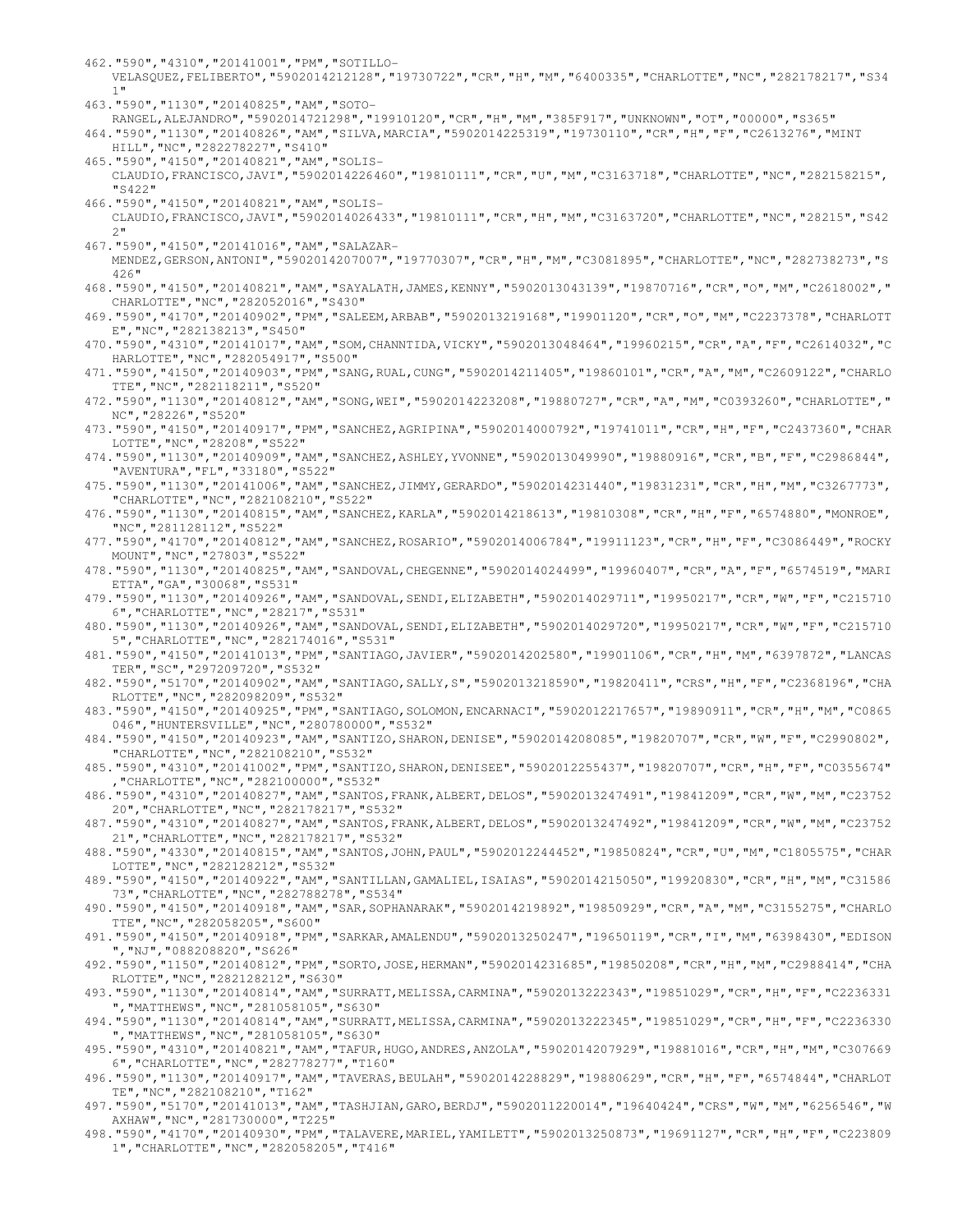499."590","1130","20140818","AM","TEMIX,CARLOS,IRAN","5902014224193","19950803","CR","H","M","6576627","GAST ONIA","NC","280528052","T520" 500."590","1130","20140818","AM","TEMIX,CARLOS,IRON","5902014024476","19950903","CR","H","M","6576628","GAST ONIA","NC","280523006","T520" 501."590","1130","20140818","AM","TEMIX,CARLOS,IRON","5902014024477","19950903","CR","H","M","6576629","GAST ONIA","NC","280523006","T520" 502."590","1130","20140918","AM","THAUNG,VAN,BAWI","5902014029490","19870316","CR","A","M","C3273137","CHARL OTTE","NC","282120167","T520" 503."590","1130","20141031","AM","TRIVINO,MARIA,ANDREA","5902014017298","19880128","CR","H","F","6401721","C HARLOTTE","NC","28278","T615" 504."590","1130","20140909","AM","TURRUBIARTES,FELIPE","5902014012117","19941106","CR","W","M","C3155807","C HARLOTTE","NC","28213","T616" 505."590","1130","20140929","AM","TARGAY,SELCUK","5902014230557","19760703","CR","W","M","C3267756","CHARLOT TE","NC","282118211","T620" 506."590","1130","20140903","AM","TORRES,GUILLERMO,DENI","5902014100120","19690729","CR","H","M","C1980486", "HUNTERSVILLE","NC","280788078","T620" 507."590","1130","20140915","AM","TORRES,JOSE,LUIS,DAVILA","5902014228462","19860526","CR","H","M","C3271173 ","CHARLOTTE","NC","282128212","T620" 508."590","1130","20140915","AM","TORRES,JOSE,LUIS,DAVILLA","5902014028727","19860526","CR","H","M","C327117 5","CHARLOTTE","NC","28212","T620" 509."590","4170","20140812","AM","TORRES,JOSELY,ANTHONNY.MORAL","5902014214171","19690601","CR","H","M","C31 52075","CHARLOTTE","NC","282278227","T620" 510."590","4150","20140916","AM","TORRES,LUIS,CARLOS","5902014202556","19880806","CR","H","M","C2988197","MO NROE","NC","281108110","T620" 511."590","4170","20140819","PM","TORRES,MIGUEL,ANGEL,TORRES","5902014209505","19810704","CR","H","M","C2616 621","CHARLOTTE","NC","282178217","T620" 512."590","4150","20140812","AM","TORRES,ROBERT,GUTIERREZ","5902014216560","19930101","CR","W","M","C3155947 ","CHARLOTTE","NC","282088208","T620" 513."590","4310","20140818","AM","TREJO,SERGIO,ALVINEDA","5902014228693","19750323","CR","U","M","C3267783", "DURHAM","NC","277077707","T620" 514."590","5170","20140902","AM","TURCIOS,JOSE,SANTANA","5902012251371","19671014","CRS","H","M","C2155237", "CHARLOTTE","NC","282150000","T622" 515."590","5170","20140902","AM","TURCIOS,JOSE,SANTANA","5902012251374","19671014","CRS","H","M","C2155240", "CHARLOTTE","NC","28215","T622" 516."590","4170","20140904","PM","TORRES-MARTINEZ,CRESCENCIANO","5902014220026","19910531","CR","H","M","C2239158","CHARLOTTE","NC","282068206"," T625" 517."590","1130","20140811","AM","TRESIERRA-VARGAS,JUAN,MIGUEL","5902014210421","19900219","CR","H","M","C2156536","CHARLOTTE","NC","282278227","T62 6" 518."590","5170","20140902","AM","TART,CHRISTOPHER,SCOTT","5902012220951","19861107","CRS","W","M","C1888105 ","DAVIDSON","NC","280360000","T630" 519."590","4310","20140904","PM","TRAN,KIENHOA,THI","5902014204446","19950825","CR","A","F","C2990760","CHAR LOTTE","NC","282138213","T650" 520."590","4310","20140904","PM","TRAN,KIENHOA,THI","5902014204449","19950825","CR","A","F","C2990761","CHAR LOTTE","NC","282138213","T650" 521."590","1130","20140924","AM","TRAN,NGUYEN,D","5902013232749","19590703","CR","A","M","C2444652","CHARLOT TE","NC","282178217","T650" 522."590","4310","20140819","PM","TRAN,PHUNG","5902013239283","19820716","CR","A","F","6401513","CHARLOTTE", "NC","282108210","T650" 523."590","4170","20140829","AM","TRIANA,JUAN,D","5902013248737","19611225","CR","U","M","C2438084","CHARLOT TE","NC","282058205","T650" 524."590","4150","20150423","PM","UEE,FONG,SAMANTHA,SIU","5902014214871","19880102","CR","A","F","C3157784", "CHARLOTTE","NC","282098209","U000" 525."590","4170","20140827","PM","URBINA,SANTOS,ALDUBY","5902014209175","19851101","CR","U","M","C3084311"," CHARLOTTE","NC","282098209","U615" 526."590","1130","20140829","AM","URETA,GABRIEL,EUGENIO,GARCIA","5902014226128","19800904","CR","H","M","C31 63868","CHARLOTTE","NC","282738273","U630" 527."590","1130","20140818","AM","URRUTIA,EDWARDO,ALBERTO","5902014023998","19830506","CR","H","M","C3086689 ","CHARLOTTE","NC","282273222","U630" 528."590","1130","20140818","AM","URRUTIA,EDWARDO,ALBERTO","5902014224029","19830506","CR","H","M","C3163706 ","CHARLOTTE","NC","282278227","U630" 529."590","4310","20141014","AM","VAH,BAWI","5902013241971","19881011","CR","A","M","C2147108","CHARLOTTE"," NC","282128212","V000" 530."590","4170","20141024","PM","VU,HUNG,HUY","5902014206406","19830326","CR","A","M","C3080703","CHARLOTTE ","NC","282738273","V000" 531."590","4150","20141002","AM","VUE,MAI","5902014213896","19900616","CR","A","F","C3150494","CONNELLY SPRING","NC","286128612","V000" 532."590","4170","20140815","PM","VIVAS,RAMIRO","5902013229471","19850606","CR","H","M","C2437789","GASTONIA ","NC","280568056","V120" 533."590","1130","20140825","AM","VASIGH,AMIR","5902014225176","19630815","CR","O","M","6576156","LAWRENCEVI LLE","GA","300440044","V220" 534."590","4170","20140820","AM","VASQUEZ,EMETERIO","5902014203973","19710303","CR","H","M","C3083951","CHAR LOTTE","NC","282158215","V220" 535."590","1130","20140820","AM","VASQUEZ,RAUL,DE,JESUS","5902014213268","19711127","CR","H","M","C2440359", "CHARLOTTE","NC","282278227","V220" 536."590","1130","20140904","AM","VASQUEZ-AGUILAR,CESAR,ALBERT","5902014221189","19890626","CR","H","M","C3154627","CHARLOTTE","NC","282128212","V 222"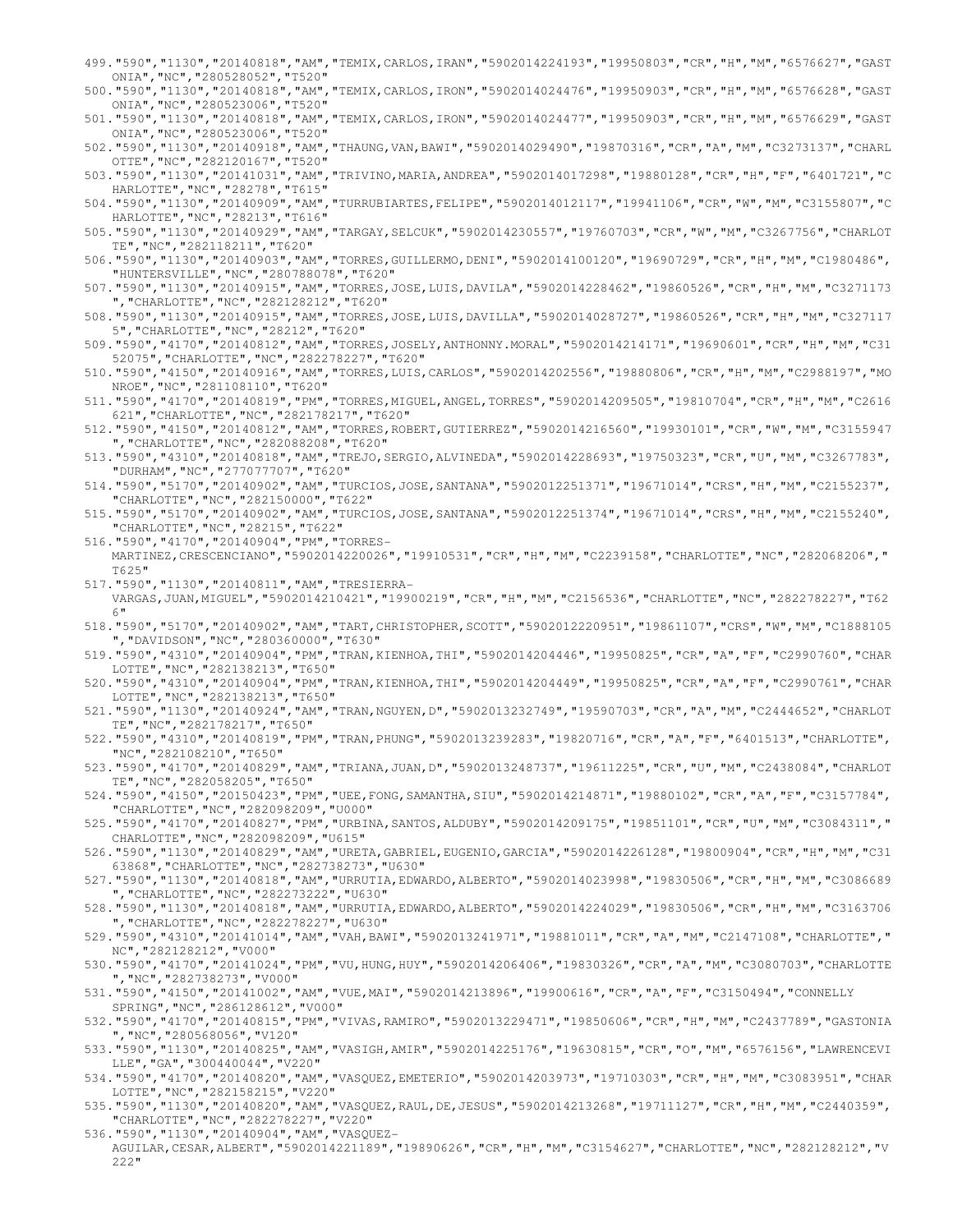- 537."590","1130","20140904","AM","VAZQUEZ-
- HERNANDEZ,CRISTIAN,A","5902013230455","19930831","CR","H","M","C2227694","CHARLOTTE","NC","282058205","V 226"
- 538."590","4170","20140814","PM","VIDAL,WILLIAM,ERIC,JR","5902014025051","19790824","CR","H","M","A0796953", "CHARLOTTE","NC","282084347","V340"
- 539."590","1130","20140829","AM","VEILLE,XAVIER,ALEXANDRE","5902014225996","19850119","CR","W","M","C3271765 ","CHARLOTTE","NC","282058205","V400"
- 540."590","4150","20140918","AM","VELLVE,ALEJANDRO,CERVANTES","5902013248722","19811204","CR","H","M","C2609 647","CHARLOTTE","NC","282128212","V410"
- 541."590","4150","20140826","AM","VELEZ,NICOLE,THERESA","5902014217830","19871223","CR","W","F","C3155008"," HARRISBURG","NC","280758075","V420"
- 542."590","4310","20141030","PM","VELEZ,SANDRA,LISSETTE","5902014215613","19900702","CR","H","F","6401722"," CHARLOTTE","NC","282738273","V420"
- 543."590","4310","20140821","AM","VELASQUEZ,JORGE,YERY","5902014217027","19811216","CR","H","M","C3164011"," GASTONIA","NC","280548054","V422"
- 544."590","4150","20140818","PM","VELASQUEZ,MANUEL,CERAFIN","5902014201048","19670303","CR","H","M","C197971 9","HUNTERSVILLE","NC","280788078","V422"
- 545."590","4170","20140917","PM","VALADEZ-
- SANABIA,ABRIL","5902013218894","19840406","CR","U","F","C2155952","FORT MILL","SC","297079707","V432" 546."590","4170","20140926","AM","VILLATORO,MARLYN,MARIBEL","5902014218021","19840228","CR","H","F","C243549
- 9","CHARLOTTE","NC","282738273","V436" 547."590","1130","20140826","AM","VILLALTA-
- RIVAS,RUDY,ROBERTO","5902014025380","19931115","CR","H","M","C3163863","CHARLOTTE","NC","282163178","V44 3"
- 548."590","1130","20140826","AM","VILLALTA-RIVAS,RUDY,ROBERTO","5902014225342","19931115","CR","H","M","C3163862","CHARLOTTE","NC","282168216","V44 3"
- 549."590","1150","20140812","PM","VILLANUEVA-
- GUER,VICTOR,MANUE","5902007208023","19850629","CR","W","M","","CHARLOTTE","NC","282178217","V451"
- 550."590","1130","20140826","AM","VALENCIA,WILLIAM,ANTHONIE","5902014225335","19890421","CR","B","M","657510 8","SUMTER","SC","291549154","V452"
- 551."590","4170","20140918","PM","VILLARREAL,ARTHUR,STEVE","5902013233038","19820110","CR","W","M","6317729" ,"CHARLOTTE","NC","282088208","V464"
- 552."590","4310","20140916","AM","VENKATA,SRIKANTH,J","5902014006184","19851110","CR","O","M","C3086464","CH ARLOTTE","NC","282621079","V523"
- 553."590","4310","20140813","AM","VERA,REMIGIO,CASTELLANOS","5902014213334","19710812","CR","U","M","C315223 6","CHARLOTTE","NC","282178217","V600"
- 554."590","4310","20140813","AM","VERA,REMIGIO,CASTELLANOS","5902014213333","19710812","CR","U","M","C315223 4","CHARLOTTE","NC","282178217","V600"
- 555."590","1130","20140905","AM","VIARBITSKI,ALAKSANDR,MICHALI","5902014227014","19780913","CR","W","M","C32 69006","CHARLOTTE","NC","282268226","V613"
- 556."590","1130","20140822","AM","VARGAS-GONZALES,ANTONIO","5902014029227","19680510","CR","H","M","C3158859","CHARLOTTE","NC","28212","V622"
- 557."590","4310","20140923","PM","VEERAMANENI,HARINDRA,MADHAV","5902013240013","19891112","CR","U","M","C245
- 3023","CHARLOTTE","NC","282628262","V655" 558."590","4310","20140827","AM","WALDRON,OMARI,OMEGA,FUNG","5902014013023","19910911","CR","B","M","C315222
- 7","CHARLOTTE","NC","28210","W436" 559."590","4150","20140916","PM","WONG,CHENG,I","5902014221207","19800125","CR","A","M","C3155054","CHARLOTT
- E","NC","282698269","W520"
- 560."590","4150","20140814","PM","Y,SI","5902014201067","19920504","CR","A","M","C2448567","CHARLOTTE","NC", "282088208","Y000"
- 561."590","4170","20140812","AM","YU,TAEJIN","5902014200176","19910524","CR","A","M","C2992976","CHARLOTTE", "NC","282628262","Y000"
- 562."590","4150","20140915","AM","YU,TAEJIN","5902014218226","19910524","CR","A","M","C2156681","CHARLOTTE", "NC","282628262","Y000"
- 563."590","4150","20140924","AM","YOON,HYUNG,JIN","5902013225581","19550704","CR","A","M","C2155916","MOORES VILLE","NC","281178117","Y500"
- 564."590","4150","20140923","AM","ZEPEDA,CLAYTON,ALLEN","5902014218019","19840831","CR","W","M","C3155011"," CHARLOTTE","NC","282278227","Z130"
- 565."590","4310","20141002","PM","ZELAYA,JUAN,DANIEL","5902014203557","19901220","CR","H","M","6401679","CHA RLOTTE","NC","282178217","Z400"
- 566."590","4310","20140903","PM","ZELLARS,DOMINIQUE,EVETTE","5902014220214","19850224","CR","B","F","6575733 ","CHARLOTTE","NC","282178217","Z462"
- 567."590","4310","20140815","PM","ZAMORANO-ALAMILLA,ISMAEL","5902013235032","19921107","CR","H","M","C2445813","CHARLOTTE","NC","282698269","Z565"
- 568."590","4310","20140815","PM","ZAMORANO-ALAMILLA,ISMAEL","5902013235036","19921107","CR","H","M","C2445814","CHARLOTTE","NC","282698269","Z565"

# **Mitchell County**

- 1. "600","000B","20140814","AM","BALTAZAR,JOSE,LUIS","6002014000166","19860211","CR","W","M","C2941191","BU RNSVILLE","NC","28714","B432"
- 2. "600","000B","20140814","AM","GABRIEL,ALEXANDER,QUERIAPA","6002014000164","19900124","CR","H","M","65683 78","MARION","NC","28752","G164"
- 3. "600","000B","20140929","AM","NICOLAS-RUIZ,JOSE,RODRIGO","6002001000957","19740301","CR","H","M","","SPRUCE PINE","NC","28777","N242"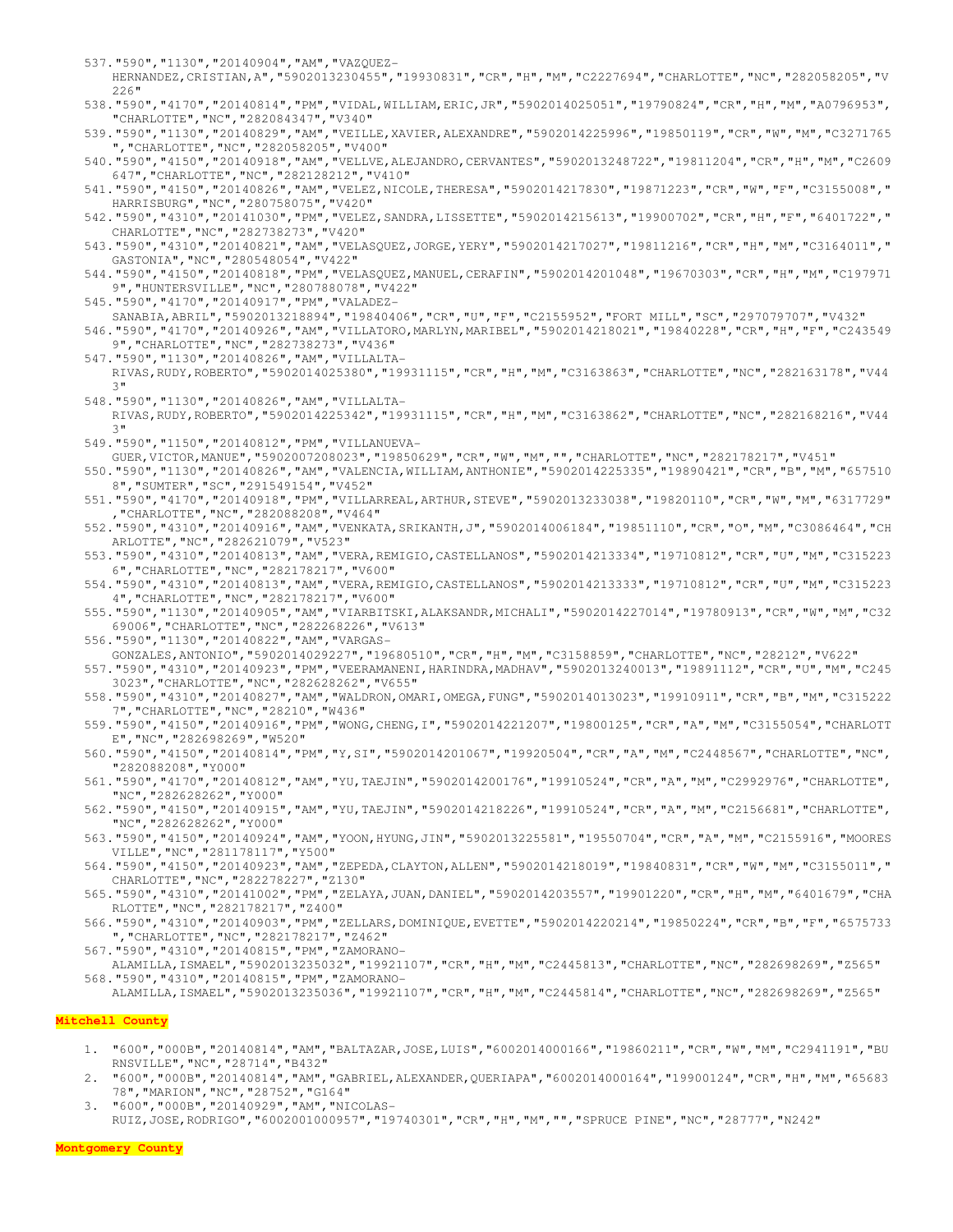- 1. "610","0001","20140904","AM","ALVAREZ,BENITO,MOLINA","6102014050729","19710430","CR","H","M","6578431"," CANDOR","NC","27229","A416"
- 2. "610","0001","20140904","AM","ALVAREZ,BENITO,MOLINA","6102014702089","19710430","CR","W","M","634F083"," STAR","NC","27356","A416"
- 3. "610","0001","20140814","AM","ARCIAZ,ABENAMAR,DIAZ","6102013051643","19670122","CR","H","M","C2957276"," CANDOR","NC","27229","A622"
- 4. "610","0001","20140814","AM","CASTELAN,DELFINO,ARROYO","6102014050090","19690708","CR","H","M","5751564" ,"CANDOR","NC","27229","C234"
- 5. "610","0001","20140904","AM","ESQUIVEL,EDIN,NOE","6102014050323","19780713","CR","U","M","5751225","ABER DEEN","NC","28315","E214"
- 6. "610","0001","20140814","AM","GONZALES,JULIAN","6102012051894","19901129","CR","H","M","","BISCOE","NC", "27209","G524"
- 7. "610","0001","20140814","AM","GONZALES,JULIAN","6102012051896","19901129","CR","H","M","C9416685","BISCO E","NC","27209","G524"
- 8. "610","0001","20140911","AM","GONZALEZ,CARLOS,ESCAMILLA","6102014050011","19910320","CR","O","M","575155 8","STAR","NC","27356","G524"
- 9. "610","0001","20140904","AM","GONZALEZ,TANYA,YANIRA","6102014050645","19890512","CR","H","F","6578428"," CANDOR","NC","27229","G524"
- 10. "610","0001","20140812","AM","HERNANDEZ-
- HERNAN,LUIS,MARCO","6102014050542","19960829","CR","O","M","C2956610","BISCOE","NC","27209","H655"
- 11. "610","0001","20140826","AM","HERNANDEZ,BENJAMIN,H","6102012050646","19910330","CR","O","M","C9417139"," BISCOE","NC","27209","H655"
- 12. "610","0001","20140826","AM","HERNANDEZ,BENJAMIN,H","6102012700857","19910330","CR","H","M","F308836","B ISCOE","NC","27209","H655"
- 13. "610","0001","20140812","AM","HERNANDEZ,LUIS,MARIO,HERNAND","6102014000400","19960829","CR","H","M","C29 56611","BISCOE","NC","27209","H655"
- 14. "610","0001","20140814","AM","JAIMES,ORLANDO,J","6102014050300","19760106","CR","H","M","6566323","ASHEB ORO","NC","27205","J520"
- 15. "610","0001","20141113","AM","KEOSOUMA,PHONE","6102014000071","19901118","CR","A","M","5751216","MT GILEAD","NC","27306","K250"
- 16. "610","0001","20140930","AM","KEOSOUMA,SAK","6102014050152","19860807","CR","A","M","C1403606","MOUNT GILEAD","NC","27306","K250"
- 17. "610","0001","20140826","AM","LOPEZ,ELOENAI,PEREZ","6102012051153","19830604","CR","H","M","C9417142","R OBBINS","NC","27325","L120"
- 18. "610","0001","20140902","AM","LOPEZ,JOELL,LOPEZ","6102014050580","19880713","CR","H","M","C2957304","BIS COE","NC","27209","L120"
- 19. "610","0001","20140826","AM","MUNOZ ALBA,JOSUE,JUAN","6102013051679","19960120","CR","O","M","C2957351","CANDOR","NC","27229","M520"
- 20. "610","0001","20140904","AM","MENDEZ,OFELIA,OLIVER","6102014000416","19841111","CR","H","F","6566116","E LLERBE","NC","28338","M532"
- 21. "610","0001","20140904","AM","NIETO,MANUEL,SALAZAR","6102014050473","19720822","CR","H","M","6566107","M OUNT GILEAD","NC","27306","N300"
- 22. "610","0001","20140814","AM","OLIVA,BERNABE,LLUNIOR","6102014702212","19931125","CR","H","M","666F157"," CANDOR","NC","27229","O410"
- 23. "610","0001","20141028","AM","ROGEL,CESAR,EDUARDO
- FLORES","6102014050280","19950118","CR","O","M","C3221182","BISCOE","NC","27209","R240"
- 24. "610","0001","20141028","AM","ROGEL,CESAR,EDUARDO,FLORES","6102014000259","19950118","CR","H","M","C3221 183","BISCOE","NC","27209","R240"
- 25. "610","0001","20140904","AM","RESENDIZ-
- RIOS,RENE","6102014000164","19850824","CR","H","M","5751221","CANDOR","NC","27229","R253"
- 26. "610","0001","20140904","AM","RESENDIZ-
- RIOS,RENE","6102014700742","19850824","CR","H","M","110F890","CANDOR","NC","27229","R253"
- 27. "610","0001","20140911","AM","RODRIGUEZ,JOSE","6102014050543","19920707","CR","O","M","5853994","STAR"," NC","27356","R362"
- 28. "610","0001","20140826","AM","RODRIGUEZ,YONI,E","6102014050594","19961103","CR","H","M","C2957359","BISC OE","NC","27209","R362"
- 29. "610","0001","20140904","AM","RAMIREZ,ALDAIR,DEJESUS
- AVILE","6102014050842","19930916","CR","O","M","6578442","BISCOE","NC","27209","R562"
- 30. "610","0001","20140814","AM","SANCHEZ,MIGUEL,RIUS","6102014050355","19560330","CR","H","M","5751574","NO RMAN","NC","28367","S522"
- 31. "610","0001","20140814","AM","SANCHEZ,OSCAR,BERNAL","6102013051416","19810814","CR","H","M","C0266751"," RAMSEUR","NC","27316","S522"
- 32. "610","0001","20140812","AM","SANCHEZ,SAMUEL,NUNEZ","6102013050247","19771215","CR","O","M","C1403938"," CANDOR","NC","27229","S522"
- 33. "610","0001","20140911","AM","SANJUAN-
- CRUZ,JOSE,MANUEL","6102014050127","19940722","CR","H","M","5751567","BISCOE","NC","27209","S525"
- 34. "610","0001","20140814","AM","SANTIAGO,ANGEL,GONZALEZ","6102013050221","19860802","CR","H","M","","BISCO E","NC","27209","S532"
- 35. "610","0001","20140814","AM","SANTIAGO,ANGEL,GONZALEZ","6102013050223","19860802","CR","H","M","C0266787 ","BISCOE","NC","27209","S532"
- 36. "610","0001","20140904","AM","SAMONEKEO,PAUL","6102013050589","19910121","CR","A","M","6381655","MOUNT GILEAD","NC","273069095","S552"
- 37. "610","0001","20140911","AM","SUAREZ,EDGAR","6102014050231","19940516","CR","O","M","5751571","BISCOE"," NC","27209","S620"
- 38. "610","0001","20141002","AM","VALLES,CARLOS,E","6102013051518","19790202","CR","O","M","5857284","CANDOR ","NC","27229","V420"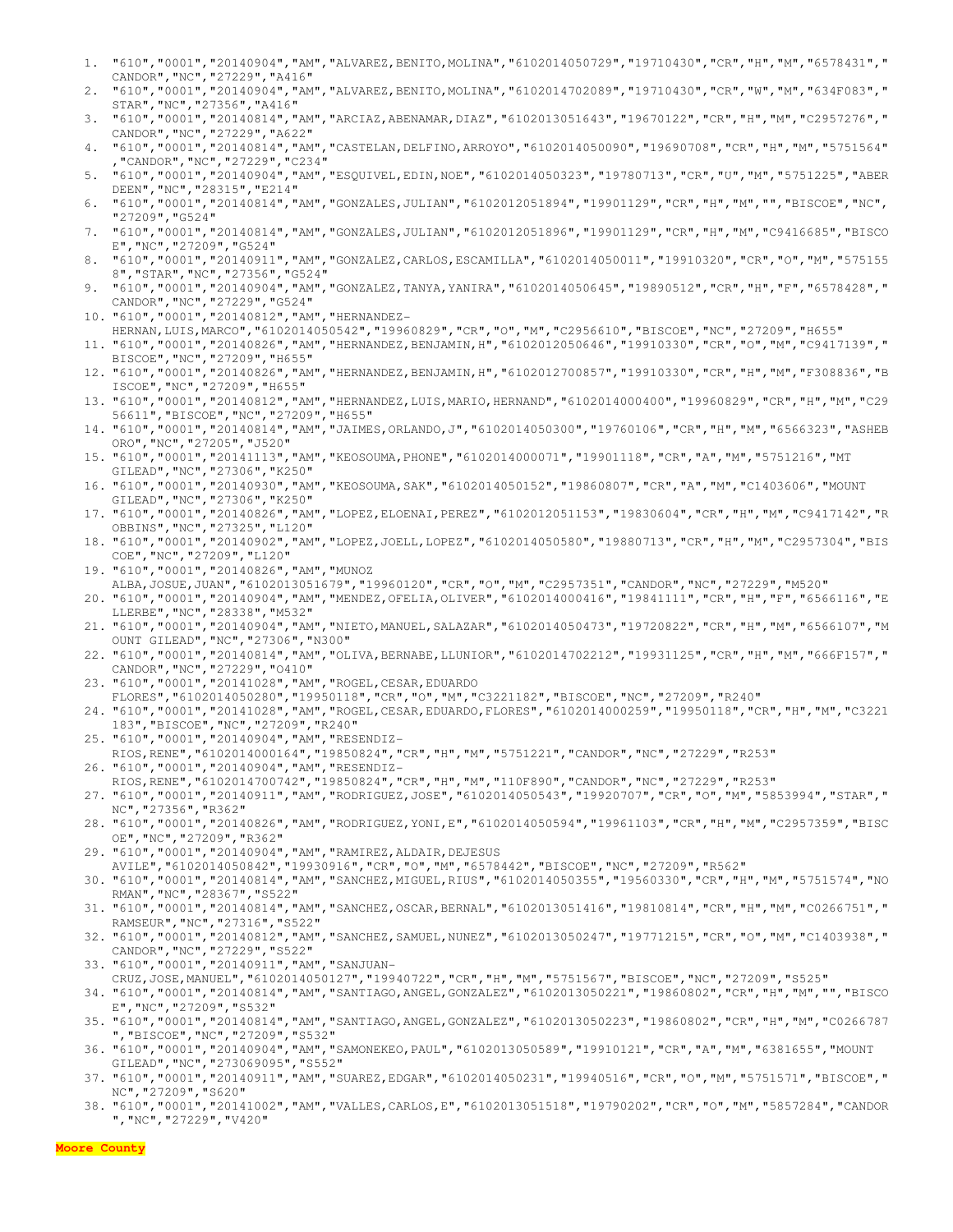- 1. "620","0201","20140925","AM","AL SAYYED-
- AHMAD,IBRAHIM,SHAR","6202013000348","19700904","CR","U","M","C1306543","ABERDEEN","NC","28315","A400" 2. "620","0201","20140925","AM","AL SAYYED-
- AHMAD,IBRAHIM,SHAR","6202014051241","19700904","CR","H","M","C3071776","ABERDEEN","NC","28315","A400" 3. "620","0201","20140814","AM","BAUTISTA,HONORATO,ZARCO","6202013053552","19570116","CR","H","M","6200104" ,"EAGLE SPRINGS","NC","272428154","B323"
- 4. "620","0201","20140820","AM","BAUTISTA,JOSE,ALBERTO
- MATIAS","6202014051324","19881218","CR","H","M","C2939978","SILER CITY","NC","27344","B323"
- 5. "620","0201","20141002","AM","BUENO,GERARDA,SAUCEDA,JR","6202013001434","19870410","CR","H","M","4949195 ","ROBSTOWN","TX","78380","B500"
- 6. "620","0201","20140813","AM","BENITEZ,MIGUEL,RANGEL","6202014050087","19890506","CR","H","M","C3052776", "ROBBINS","NC","27325","B532"
- 7. "620","0201","20140820","AM","CISNEROS,AVIEL,GUERRERO","6202014050913","19840318","CR","W","M","C2940076 ","ROBBINS","NC","27325","C256"
- 8. "620","0201","20140829","AM","CRUZ,ZEFERINO,BERNAL","6202014703431","19761119","CR","H","M","590F044","V ASS","NC","28394","C620"
- 9. "620","0201","20140821","AM","CORTES,DAVID,IV","6202014050720","19820728","CR","W","M","6197167","JACKSO N SPRINGS","NC","272818139","C632"
- 10. "620","0201","20140814","AM","DIAZ-
- MIRANDA,GODOFREDO","6202014050648","19780613","CR","H","M","C2640570","RED SPRINGS","NC","28377","D256" 11. "620","0201","20140813","AM","ESTRADA,TELESFORD,AGUIRRE","6202014051250","19630105","CR","H","M","C30720
- 94","SANFORD","NC","27330","E236" 12. "620","0201","20140828","AM","GOUVEIA,NALANI","6202014050717","19890812","CR","H","F","C3053403","CARTHA
- GE","NC","28327","G100"
- 13. "620","0201","20141002","AM","GARCIA,SANTIAGO,ESTRELLA","6202013053227","19760725","CR","H","M","C068500 0","SPARTANBURG","SC","29301","G620"
- 14. "620","0201","20140904","AM","HENRIQUEZ,JERRY,ANTHONY","6202013052055","19700604","CR","H","M","C2116116 ","NEW YORK","NY","10032","H562"
- 15. "620","0201","20140814","AM","HERNANDEZ,FERNANDO,DIAZ","6202014000005","19780726","CR","H","M","6433063" ,"CARTHAGE","NC","28327","H655"
- 16. "620","0201","20140821","AM","LOPEZ,GERALDO,ANICETO","6202014050011","19840811","CR","W","M","C2748458", "SOUTHERN PINES","NC","28387","L120"
- 17. "620","0201","20140821","AM","LOPEZ,GERARDO,ANICETO","6202013051773","19840811","CR","H","M","","SOUTHER N PINES","NC","28387","L120"
- 18. "620","0201","20140821","AM","MILAM,JUANITA,WILLARD","6202012051366","19401018","CR","W","F","C0684835", "PINEHURST","NC","28374","M450"
- 19. "620","0201","20140903","AM","MENDEZ,JONATAN,ORTIZ","6202002053941","19790916","CR","H","M","C1207712"," BISCOE","NC","27209","M532"
- 20. "620","0201","20141113","AM","ORTUNO,JOSE,BENJUME","6202013002442","19850620","CR","H","M","6200091","RO BBINS","NC","27325","O635"
- 21. "620","0201","20140821","AM","RIVA,MAURA,LANDERS","6202014050391","19640329","CR","W","F","C2116096","PI NEHURST","NC","28374","R100"
- 22. "620","0201","20140828","AM","RIOS,OCTAVIO,OSWALDO","6202014700477","19711204","CR","O","M","91F7684","V ASS","NC","28394","R200"
- 23. "620","0201","20140828","AM","RIOS,OCTAVIO,OSWALDO","6202014050287","19711204","CR","H","M","C2115969"," SOUTHERN PINES","NC","28388","R200"
- 24. "620","0201","20140814","AM","SOLIZ,MONICA,LEI","6202014051493","19810812","CR","U","F","C2115875","ABER DEEN","NC","283152410","S420"
- 25. "620","0201","20140910","AM","SANCHEZ,OSCAR,BERNAL","6202009051665","19810814","CR","H","M","C9857884"," RAMSEUR","NC","27316","S522"
- 26. "620","0201","20140826","PM","SANDOVAL,JORGE,ARMANDO","6202014052033","19640418","CR","H","M","C2588881" ,"ROBBINS","NC","273257857","S531"
- 27. "620","0201","20140821","AM","VERDOSCO,JOSE,PEREZ","6202009053606","19840221","CR","U","M","C0097693","C ARTHAGE","NC","283270000","V632"

# **Nash County**

- 1. "630","DC01","20140829","AM","BAEZA,RAUL,GUTIERREZ","6302014050964","19791106","CR","O","M","C2333687"," SPRING HOPE","NC","27882","B200"
- 2. "630","DC02","20140818","AM","BAEZDIAZ,JOEL,ANTONIO","6302014052138","19860822","CR","H","M","C3068867", "ROCKY MOUNT","NC","27804","B232"
- 3. "630","DC01","20141016","AM","BENITEZ,RAUNEL","6302013002845","19740729","CR","H","M","6354089","SPRING HOPE","NC","27882","B532"
- 4. "630","DC02","20141016","AM","BARRERA,WILLIAM,ALEXANDER","6302014053184","19790129","CR","H","M","C33315 06","ROCKY MOUNT","NC","27803","B660"
- 5. "630","DC01","20140814","AM","CASTRO,LUIS","6302014052012","19710515","CR","H","M","6591504","ELM CITY","NC","27822","C236"
- 6. "630","DC01","20141003","AM","CANTU-YANEZ,JUAN,GREGORIO","6302013002653","19931018","CR","H","M","6274985","ROCKY MOUNT","NC","27803","C535"
- 7. "630","DC01","20140822","AM","CRUZ,ERIC,AVILA","6302014051033","19970529","CR","O","M","6389055","MIDDLE SEX","NC","27557","C620"
- 8. "630","DC01","20140815","AM","CARRANZA,ESTEBAN,PINTOR","6302014053053","19811128","CR","H","M","6591761" ,"BAILEY","NC","27807","C652"
- 9. "630","DC01","20140829","AM","DIAZ,SATURNINO","6302014051422","19690806","CR","H","M","6354274","SPRING HOPE","NC","27882","D200"
- 10. "630","DC02","20140924","AM","DELAVEGA-
- SANTANA,NICOLAS","6302013003725","19620910","CR","H","M","C3067026","ROCKY MOUNT","NC","27803","D412" 11. "630","DC02","20140818","AM","DELGADO-
- ALEMAN,JOSE,LUIS","6302014051801","19790916","CR","H","M","C2755483","SHARPSBURG","NC","27878","D423"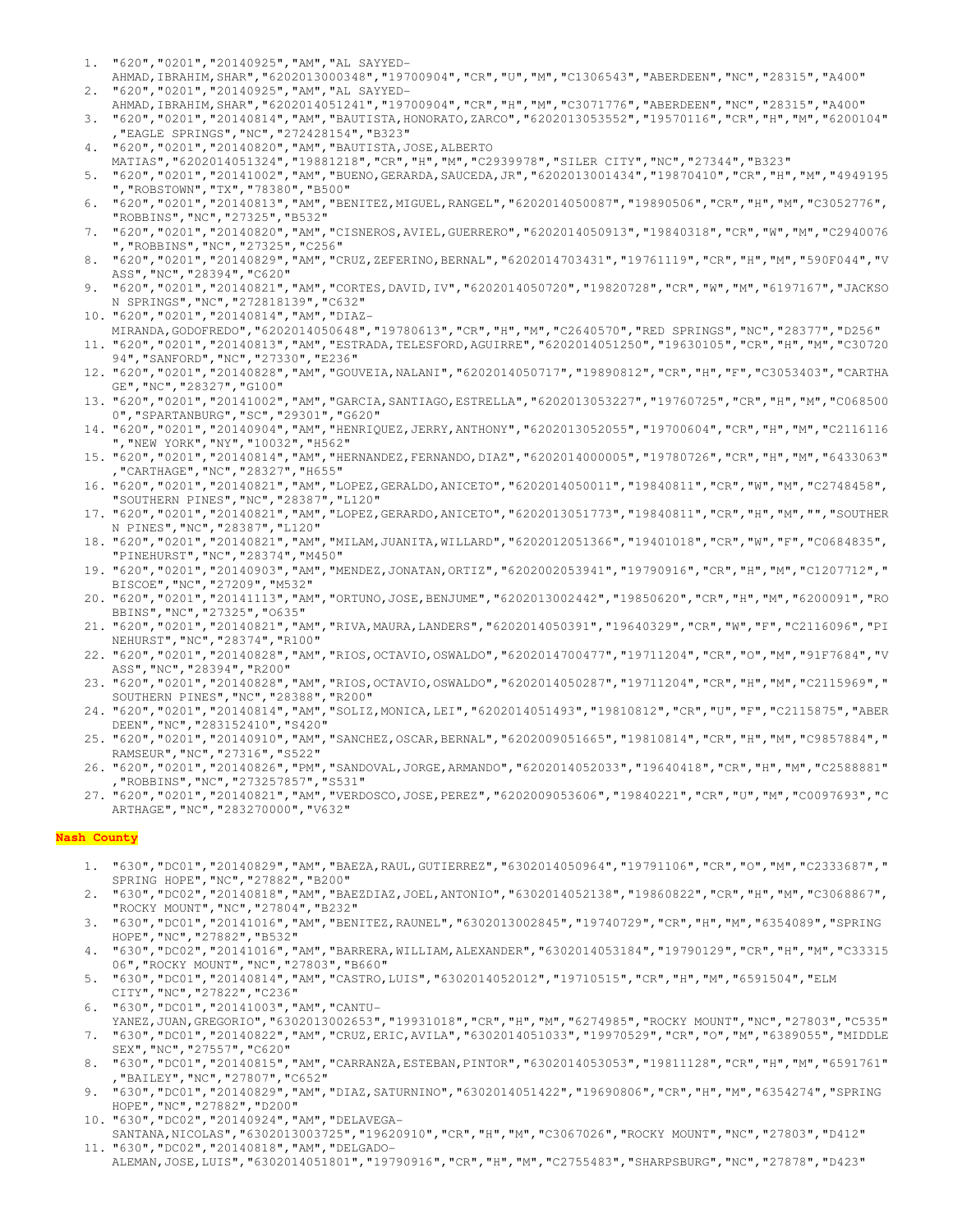- 12. "630","DC01","20140919","AM","GUZMAN,ADRIAN","6302014053295","19750218","CR","O","M","6592982","BAILEY", "NC","27807","G255"
- 13. "630","DC01","20140905","AM","GUZMAN,MARIO,ROBLERO","6302014050960","19850729","CR","H","M","6390144","B AILEY","NC","27807","G255"
- 14. "630","DC02","20140811","AM","GOMEZ,DANIEL,CHAVEZ","6302014052797","19770605","CR","O","M","C3068491","R OCKY MOUNT","NC","27803","G520"
- 15. "630","DC01","20140814","AM","GOMEZ,JUVENAL,GARCIA","6302014052331","19781129","CR","H","M","C2720835"," WILSON","NC","27893","G520"
- 16. "630","DC01","20140822","AM","GARCIA,JUAN","6302014052013","19900901","CR","O","M","6591901","WILSON","N C","27893","G620"
- 17. "630","DC01","20140814","AM","MIGUEL,AZAEL,VICENTE","6302014052490","19841227","CR","H","M","C2720837"," NASHVILLE","NC","27856","M240"
- 18. "630","DC01","20140829","AM","MOLINA,ISIDRO,DE
- ALMONTE","6302013054989","19640515","CR","H","M","5550370","SPRING HOPE","NC","27882","M450" 19. "630","DC01","20140829","AM","MOLINA,ISIDRO,DE
- ALMONTE","6302013054990","19640515","CR","U","M","","SPRING HOPE","NC","27882","M450"
- 20. "630","DC01","20140909","AM","MENDOZA,FELIPE,CERRO","6302014051901","19891023","CR","H","M","C2720755"," SPRING HOPE","NC","27882","M532"
- 21. "630","DC01","20140829","AM","MARTINEZ-
- YANEZ,JOSE,GUADALUP","6302014052161","19781212","CR","H","M","6592962","BAILEY","NC","27807","M635" 22. "630","DC01","20140812","AM","MARTINEZ,JORGE,SAN
- JUAN","6302014052683","19670608","CR","O","M","C2720762","SPRING HOPE","NC","27882","M635"
- 23. "630","DC01","20141003","AM","MARTINEZ,PABLO","6302014053167","19821003","CR","H","M","6591912","WILSON" ,"NC","27893","M635"
- 24. "630","DC01","20140829","AM","MORENO-
- MORALES,ROMEO","6302013004524","19570625","CR","H","M","5814223","SPRING HOPE","NC","27882","M655" 25. "630","DC01","20140822","AM","PACHECO,HUGO,ALFREDO","6302013003004","19820924","CR","H","M","6389021","M
- ICRO","NC","27555","P220"
- 26. "630","DC01","20140814","AM","PEREZ,RAFAEL,GUADARRAMA","6302014052915","19820808","CR","H","M","6591508" ,"WILSON","NC","27896","P620"
- 27. "630","DC01","20140829","AM","ROBLERO,EMILIO,ROBLERO","6302014053164","19870407","CR","H","M","6595379", "BAILEY","NC","27807","R146"
- 28. "630","DC01","20140819","AM","RUTIAGA,MARTIN,SILVA","6302012005364","19690130","CR","H","M","6239827","W ILSON","NC","27893","R320"
- 29. "630","DC01","20140829","AM","RODRIGUEZ,MISAEL,GARCIA","6302014703364","19940930","CR","H","M","438F239" ,"WILSON","NC","27893","R362"
- 30. "630","DC01","20140916","AM","ROMAN,RUBEN","6302014053411","19710809","CR","H","M","C2334120","MIDDLESEX ","NC","27557","R550"
- 31. "630","DC01","20140905","AM","SEVERIANO,SANTOS,BARRANCA","6302014051571","19811228","CR","H","M","639014 8","ROCKY MOUNT","NC","27803","S165"
- 32. "630","DC01","20140815","AM","SARMIENTO,KAREN","6302014051337","19630319","CR","U","F","6389384","WILSON ","NC","27896","S655"
- 33. "630","DC01","20140814","AM","TORRES,GREGORIO,JOSE","6302014051794","19750916","CR","H","M","6591501","B AILEY","NC","27807","T620"
- 34. "630","DC01","20140814","AM","VAZQUEZ,ANTONIO,MENDEZ","6302014002817","19941125","CR","H","M","6591506", "BAILEY","NC","27807","V220"
- 35. "630","DC01","20140829","AM","VELASQUEZ,UBER,AMILCAR","6302014050609","19750705","CR","H","M","6386966", "ROCKY MOUNT","NC","27804","V422"
- 36. "630","DC01","20140916","AM","VELAZQUEZ-VAZQUEZ,WALTER,DE-
- ","6302014050954","19860430","CR","H","M","C2334118","ROCKY MOUNT","NC","27804","V422"

# **New Hanover County**

- 1. "640","0200","20140826","AM","ACEVEDO,SERGIO,DIAZ","6402013058572","19690908","CR","H","M","6369454","WI LMINGTON","NC","28401","A213"
- 2. "640","0200","20140908","AM","ALLENDE-
- TOLENTINO,FLAVIO","6402014050688","19840619","CR","H","M","C9955230","ROCKY POINT","NC","","A453"
- 3. "640","0317","20140812","AM","ALARCON,SONJA,CHAVEZ","6402013009729","19560303","CR","W","F","C1825283"," WILMINGTON","NC","28405","A462"
- 4. "640","0317","20140922","AM","AMADOR,NICOLAS,ALEXANDER","6402012056243","19900121","CR","H","M","A079142 3","HIGH POINT","NC","27265","A536"
- 5. "640","0317","20141126","AM","AMIRI,LEDA,DANIELLE","6402013052859","19890416","CR","U","F","C2318454","C HARLOTTE","NC","282072438","A560"
- 6. "640","0200","20140908","AM","ARROYO,JUSTO,VALERION","6402014051553","19870806","CR","H","M","5804458"," WILMINGTON","NC","28409","A600"
- 7. "640","0200","20140819","AM","BABSON,KAYLA,CHRISTINE","6402013704596","19921120","CR","O","F","8F34214", "WILMINGTON","NC","28405","B125"
- 8. "640","0200","20141030","AM","BALTAZAR,JOVANY","6402014054266","19930214","CR","H","M","C1923367","WILMI NGTON","NC","28412","B432"
- 9. "640","0317","20140811","AM","CHECO,JAN,MICHAEL","6402013060501","19930123","CR","H","M","C2321685","WIL MINGTON","NC","28403","C200"
- 10. "640","0317","20140811","AM","CHECO,JAN,MICHAEL","6402013060502","19930123","CR","H","M","C2321687","WIL MINGTON","NC","28403","C200"
- 11. "640","0200","20140828","AM","CASTELLANOS,ARCIO","6402014005585","19700220","CR","H","M","6557206","WILM INGTON","NC","28405","C234"
- 12. "640","0317","20141022","AM","CASTILLO,GERSON,MARTINEZ","6402014055636","19950129","CR","H","M","C322251 7","WILMINGTON","NC","28401","C234"
- 13. "640","0317","20140918","AM","CASTRO,OSCAR,AGUSTIN
- RAMIREZ","6402014055285","19890715","CR","H","M","C3222787","WILMINGTON","NC","284052520","C236"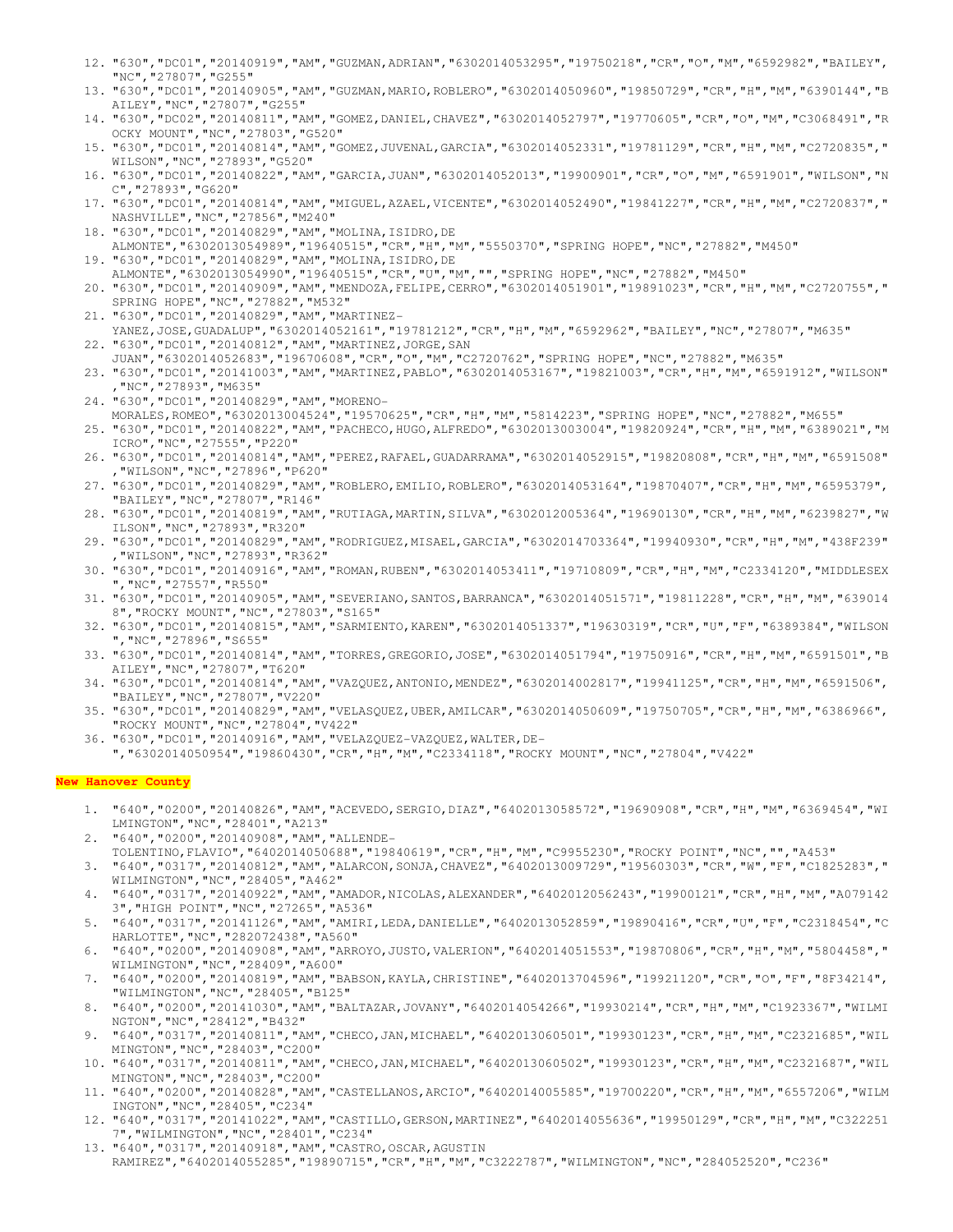- 14. "640","0317","20140918","AM","COLON-
- LUGO,IMMANUEL,RAMON","6402014054599","19881217","CR","W","M","C3222134","WILMINGTON","NC","28403","C454" 15. "640","0200","20140819","AM","CLAROS,DANESA,RAMOS","6402013050549","19930507","CR","U","F","6245953","WI LMINGTON","NC","284095617","C462"
- 16. "640","0317","20140930","AM","CHAN,ALYSSA,MARI","6402014053109","19920301","CR","A","F","C2573200","WRIG HTSVILLE BE","NC","28480","C500"
- 17. "640","0200","20140909","AM","CHEN,CHUN","6402014052179","19701221","CR","A","M","C2706106","WILMINGTON" ,"NC","28403","C500"
- 18. "640","0200","20140909","AM","CAMPANA,ANGELINA,ROCIO","6402014052409","19640707","CR","H","F","C2706112" ,"WILMINGTON","NC","284119606","C515"
- 19. "640","0200","20140909","AM","CANIZ,AGUILUR,NEHEMIAS","6402013058032","19830609","CR","W","M","C2318668" ,"WILMINGTON","NC","28401","C520"
- 20. "640","0200","20140826","AM","CHANG,CHAYYA","6402013705151","19880915","CR","O","M","9F36952","GREENSBOR O","NC","27405","C520"
- 21. "640","0200","20140826","AM","CINTRON,VERONICA,ELISE","6402013056162","19931128","CR","H","F","C2568651" ,"FAYETTEVILLE","NC","283146481","C536"
- 22. "640","0200","20140918","AM","CHAMORRO,DARIO,ANAEL","6402014052807","19861209","CR","W","M","C2319470"," WILMINGTON","NC","28401","C560"
- 23. "640","0317","20141119","AM","CRUZ,ANTONIO,HERNANDEZ","6402014055496","19680705","CR","W","M","C2892999" ,"WILMINGTON","NC","28411","C620"
- 24. "640","0317","20140825","AM","CRUZ,ERNESTO,ISLAS","6402014054276","19720227","CR","H","M","C2705633","WI LMINGTON","NC","","C620"
- 25. "640","0200","20140827","AM","CRUZ,JAVIER,ALEXANDER,GIRON","6402014053666","19880721","CR","H","M","6373 530","WILMINGTON","NC","28412","C620"
- 26. "640","0200","20140930","AM","DE JESUS,BERNANDINO,QUEVEDO","6402014055022","19810520","CR","H","M","C2571082","RALEIGH","NC","27603","D00  $\bigcap$  II
- 27. "640","0317","20140930","AM","DEFAZIO,RACHEL,MARY","6402013053740","19820619","CR","U","F","C2320246","W ILMINGTON","NC","28409","D120"
- 28. "640","0317","20140918","AM","DAIFALLAH,MOHANNAD,ABDELRAZZ","6402014004004","19860522","CR","O","M","C28 91455","WILMINGTON","NC","284034618","D140"
- 29. "640","0317","20140916","AM","DOMINGUEZ,APRIL,LOUISE","6402014053008","19781227","CR","H","F","C2568980" ,"WILMINGTON","NC","28405","D552"
- 30. "640","0200","20140909","AM","DOMINGUEZ,CARLOS,PEREZ","6402013059805","19840601","CR","O","M","C2570887" ,"WILMINGTON","NC","28403","D552"
- 31. "640","0200","20141006","AM","DOMINGUEZ,IVAN,JOSE","6402013059816","19911020","CR","H","M","6372589","WI LMINGTON","NC","284037718","D552"
- 32. "640","0317","20140930","AM","DOMINGUEZ,JOHN","6402014003283","19961229","CR","W","M","C2569019","CLINTO N","NC","28328","D552"
- 33. "640","0200","20140828","AM","ESPINOZA,MARIO,EDUARDO","6402014054496","19901216","CR","H","M","6364559", "KINSTON","NC","285042041","E215"
- 34. "640","0200","20140814","AM","EL-HELOU-ABRAMSON,NISREEN","6402013057209","19760211","CR","W","F","6245837","WILMINGTON","NC","28405","E441"
- 35. "640","0200","20140821","AM","EL-HELOU-ABRAMSON,NISREEN","6402012060382","19760211","CR","W","F","6243979","WILMINGTON","NC","28405","E441"
- 36. "640","0200","20140826","AM","FELIX,CINTHYA,CASTRO","6402014003175","19880124","CR","W","F","C2706042"," WILMINGTON","NC","28412","F420"
- 37. "640","0200","20140909","AM","FLORES,SAMUEL,LAZO","6402014005795","19670314","CR","O","M","6558190","HUN TERSVILLE","NC","280783774","F462"
- 38. "640","0317","20140829","AM","FONSECA,BRAULIO,JOSE","6402013008444","19820319","CR","W","M","6243928","T AMPA","FL","33624","F522"
- 39. "640","0200","20140819","AM","GUZMAN,JOSE,VAZQUEZ","6402013057860","19791020","CR","H","M","6369435","WI LMINGTON","NC","28405","G255"
- 40. "640","0317","20140820","AM","GALVAN,FRANCI","6402013059494","19781010","CR","H","M","C2317583","WILMING TON","NC","28403","G415"
- 41. "640","0403","20140825","AM","GALVAN,MARVIN,RAMON
- AVALO","6402011054693","19820120","CRS","H","M","C0827273","WILMINGTON","NC","28409","G415" 42. "640", "0403", "20140825", "AM", "GALVIN, MARVIN, RAMON
- AVALO","6402013058947","19820120","CRS","H","M","C2319598","WILMINGTON","NC","28412","G415"
- 43. "640","0200","20140827","AM","GOMEZ,EMILY,ELIZABETH","6402014055531","19911019","CR","H","F","6558982"," WILMINGTON","NC","28403","G520"
- 44. "640","0200","20140909","AM","GONZALES,ARMANDO","6402013056723","19711013","CR","H","M","C2319228","WILM INGTON","NC","28403","G524"
- 45. "640","0200","20140908","AM","GONZALEZ-MARTINEZ,GENOVEVA","6402013055436","19840912","CR","H","F","5804477","WILMINGTON","NC","284018828","G524 "
- 46. "640","0200","20140826","AM","GONZALEZ,MARTIN,BARRERA","6402014054572","19621120","CR","H","M","C2706049 ","CASTLE HAYNE","NC","28429","G524"
- 47. "640","0200","20140826","AM","GONZALEZ,MARTIN,BARRERA","6402014705993","19621120","CR","H","M","519F676" ,"CASTLE HAYNE","NC","28429","G524"
- 48. "640","0200","20140916","AM","GONZALEZ,SONJA,MARIA,GUADALU","6402014056018","19930725","CR","H","F","C32 24480","MORRISVILLE","NC","275607379","G524"
- 49. "640","0317","20140821","AM","GARCIA,JOSE,ALFREDO","6402013051038","19860912","CR","H","M","C1925328","W ILMINGTON","NC","28405","G620"
- 50. "640","0317","20140827","AM","GARCIA,JUAN,MORALES","6402014054435","19930924","CR","H","M","","WILMINGTO N","NC","28412","G620"
- 51. "640","0317","20140827","AM","GARCIA,JUAN,MORALES","6402014054437","19930924","CR","H","M","C2892221","W ILMINGTON","NC","28412","G620"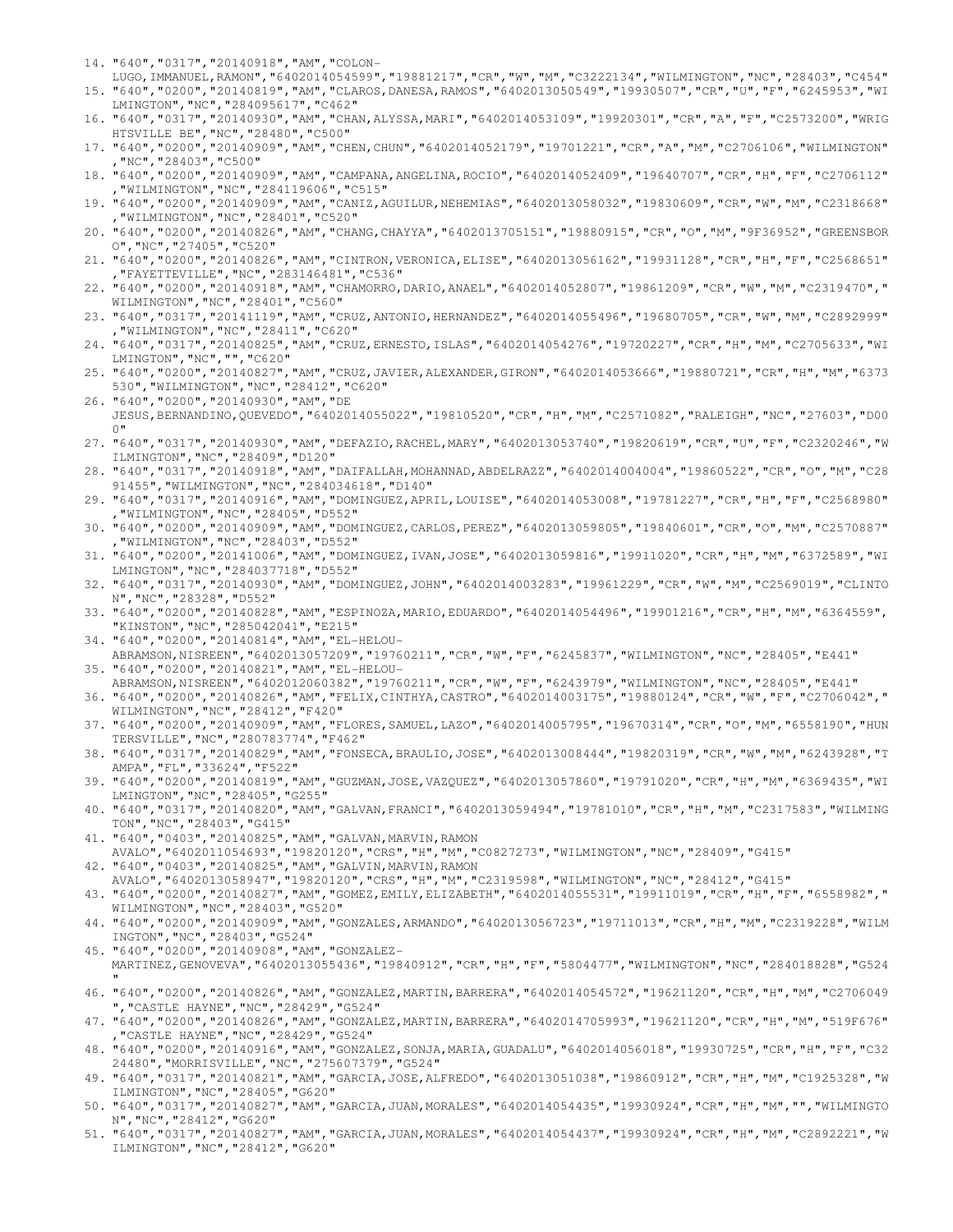- 52. "640","0200","20140918","AM","GARCIA,JUAN,MORALES","6402014055359","19930924","CR","H","M","C3223429","W ILMINGTON","NC","28412","G620"
- 53. "640","0200","20141007","AM","GARCIA,ORLANDO,J","6402013059861","19850129","CR","O","M","5804494","NEW BERN","NC","28562","G620"
- 54. "640","0403","20140825","AM","GRIGAS,BIKRAM,KUMAR
- WATERMAN","6402013051444","19910721","CRS","A","M","6368681","WILMINGTON","NC","28401","G622" 55. "640","0401","20141006","AM","GARCIA-
- HERNANDEZ,FRANCISCO","6402013058014","19820826","CRS","W","M","C1925773","SHALLOTTE","NC","28470","G626" 56. "640","0200","20140915","AM","GARCIA-
- RIOS,JUAN,PABLO","6402014055627","19790628","CR","H","M","6298640","GRAND RAPIDS","MI","49507","G626"
- 57. "640","0200","20140903","AM","GUARDADO,JULIO,CESAR","6402014051475","19720819","CR","H","M","C2573704"," WILMINGTON","NC","28412","G633"
- 58. "640","0200","20141007","AM","GUARNACCIA,ALBERT,ANTHONY,II","6402012057268","19800213","CR","U","M","C18 29637","HOPE MILLS","NC","28348","G652"
- 59. "640","0200","20140909","AM","GUERRERO-
- FLOREZ,JOSE,FRANSIC","6402014055010","19870707","CR","O","M","6558184","WILMINGTON","NC","28405","G661" 60. "640","0200","20141006","AM","HE,XIN","6402013059333","19870219","CR","A","M","C1829725","KURE
- BEACH","NC","28449","H000" 61. "640","0200","20140827","AM","HAKEEM,TARIQ,MANSOOR-
- AHMED","6402014051274","19900412","CR","O","M","6374381","WILMINGTON","NC","28409","H250" 62. "640","0200","20140925","AM","HAMZA,UMNIYAT,GAMAL
- ALI","6402014052556","19930502","CR","O","F","6372758","WILMINGTON","NC","28412","H520"
- 63. "640","0200","20140819","AM","HERNANDEZ,JULIO,CESAR","6402010054206","19860616","CR","H","M","5643943"," WILMINGTON","NC","28409","H655"
- 64. "640","0200","20140826","AM","HERNANDEZ,LANDER,ROBLERO","6402014054590","19851119","CR","W","M","C270605 0","WILMINGTON","NC","28401","H655"
- 65. "640","0317","20140821","AM","HERNANDEZ,STEPHANIE,DALE","6402013055012","19780714","CR","W","F","C232165 3","LELAND","NC","28451","H655"
- 66. "640","0200","20140902","AM","HERNANDEZ,VICTOR,MANUEL","6402013058905","19680415","CR","U","M","C2319212 ","WILMINGTON","NC","284034329","H655"
- 67. "640","0200","20140825","AM","HERRERA-MILLER,KARINA,GAZELL","6402014052384","19920720","CR","W","F","6372878","WRIGHTSVILLE BE","NC","284801623","H665"
- 68. "640","0200","20140827","AM","IRIZARRY,JOSE DIONISIO
- MIRAN","6402014002233","19720613","CR","H","M","6373522","NEW BERN","NC","285628698","I626"
- 69. "640","0200","20140909","AM","LOPEZ,RICARDO,ANTHONY","6402014055686","19610802","CR","H","M","6558193"," PHOENIX","AZ","85032","L120"
- 70. "640","0200","20140826","AM","LOPEZ-
- PEREZ,REINALDO","6402013059025","19791116","CR","H","M","6364514","WILMINGTON","NC","28401","L121"
- 71. "640","0200","20140820","AM","LLENAS,DAVID","6402014004803","19920407","CR","O","M","6558509","WILMINGTO N","NC","284057710","L520"
- 72. "640","0317","20140811","AM","LEONEL,VALDERRABANO,CORTEZ","6402013003681","19841231","CR","W","M","C2321 680","WILMINGTON","NC","28411","L540"
- 73. "640","0317","20141013","AM","MEJIA,ANDREA,MARISOL","6402014050068","19940916","CR","H","F","C2572575"," MOCKSVILLE","NC","270282671","M200"
- 74. "640","0317","20140829","AM","MEJIA,MANUEL,MARTINEZ","6402014054600","19820715","CR","H","M","6558579"," COLORADO SPRING","CO","80915","M200"
- 75. "640","0200","20140819","AM","MEDINA,PABLO","6402013060812","19680310","CR","H","M","C2319391","WILMINGT ON","NC","28412","M350"
- 76. "640","0200","20140812","AM","MALDONADO,MICHELLE,TERESA","6402014050975","19850830","CR","H","F","C23192 25","WILMINGTON","NC","28405","M435"
- 77. "640","0317","20140813","AM","MONTE,FELIX","6402008059239","19881121","CR","H","M","C0548733","WILMINGTO N","NC","28411","M530"
- 78. "640","0317","20140813","AM","MONTES,FELIX","6402008062950","19881121","CR","H","M","5046732","WILMINGTO N","NC","28411","M532"
- 79. "640","0200","20140813","AM","MONTES,FELIX,LUIS","6402009005527","19881121","CR","W","M","C0053929","WIL MINGTON","NC","28411","M532"
- 80. "640","0200","20140813","AM","MONTES,FELIX,LUIS","6402009055292","19881121","CR","H","M","C0053928","WIL MINGTON","NC","28411","M532"
- 81. "640","0200","20140813","AM","MONTES,FELIX,LUIS","6402014054800","19881121","CR","H","M","6373301","WILM INGTON","NC","28411","M532"
- 82. "640","0317","20140915","AM","MONTES,FELIX,LUIS","6402007013229","19881121","CR","H","M","C7039411","WIL MINGTON","NC","28401","M532"
- 83. "640","0200","20140828","AM","MARTINEZ-
- CASTELLANOS,SILVANO","6402014055241","19870220","CR","H","M","6557202","WILMINGTON","NC","28403","M635"
- 84. "640","0200","20140812","AM","MARTINEZ,OSCAR,MICHAEL,DOMIN","6402014051033","19930406","CR","W","M","C25 68629","LELAND","NC","28451","M635"
- 85. "640","0317","20140929","AM","MURILLO,BRAYAN,ISMAEL,MEZA","6402014003998","19900829","CR","H","M","C2572 176","WALLACE","NC","284662076","M640"
- 86. "640","0200","20140918","AM","MORALES-REYES,BENITO","6402014055011","19840321","CR","H","M","C3223427","WILMINGTON","NC","28403","M642"
- 87. "640","0317","20140827","AM","MORALES,JOEL,ROLANDO,GUZMAN","6402014052386","19790619","CR","U","M","C289 2206","WILMINGTON","NC","284126321","M642"
- 88. "640","0200","20141007","AM","MORENO,ROY,LEONARDO","6402014055598","19790610","CR","H","M","C2321037","W ILMINGTON","NC","28403","M650"
- 89. "640","0200","20140819","AM","NOTO,GIANCARLO,SAVIRIO","6402013060199","19560321","CR","W","M","C2570895" ,"WILMINGTON","NC","284094539","N300"
- 90. "640","0200","20140930","AM","NUNEZ,JAIME,AVILA","6402013059007","19751117","CR","H","M","C2570056","HIG H POINT","NC","27265","N520"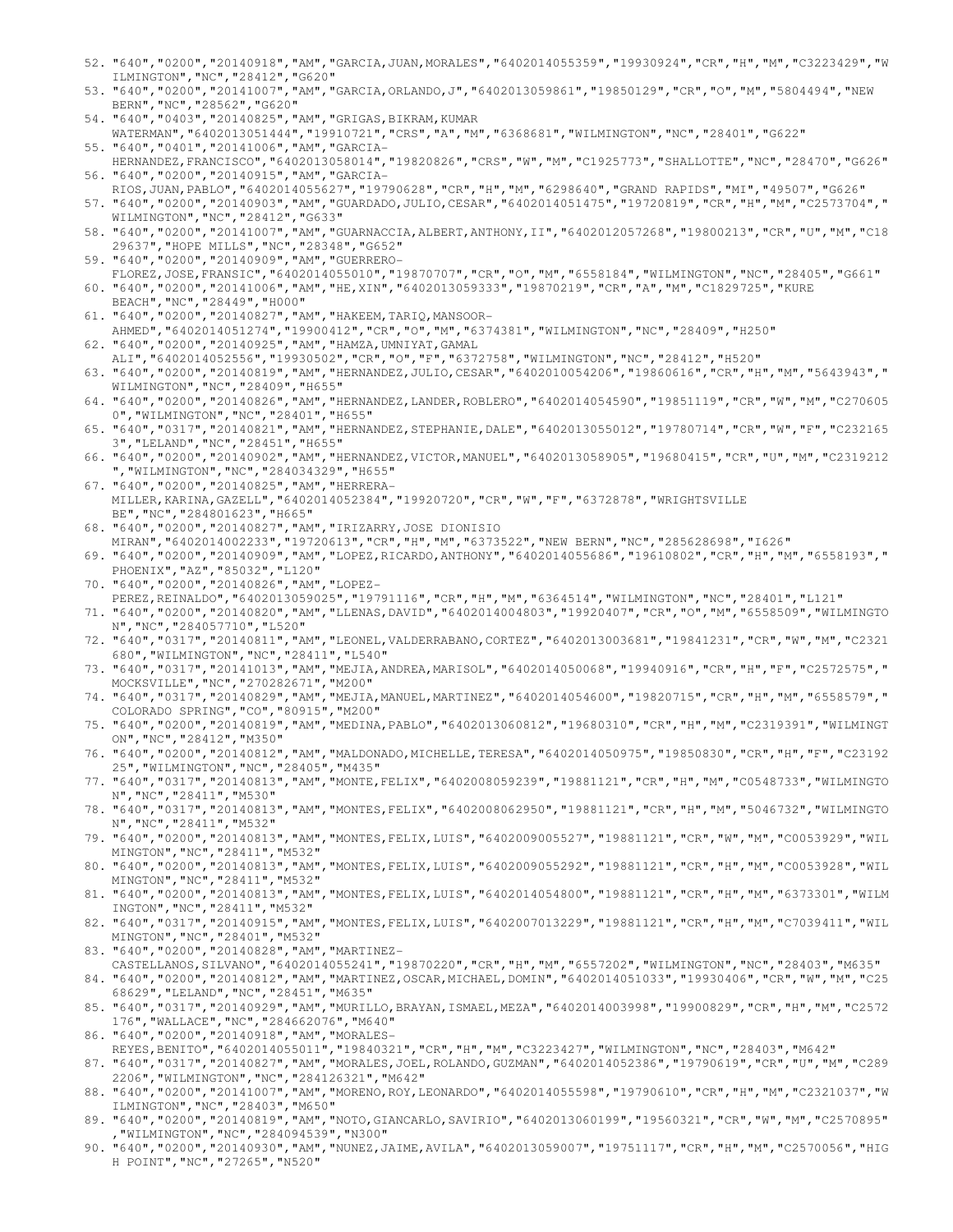- 91. "640","0317","20140821","AM","PEDROZO,JONATHAN,MAURO","6402014055149","19900220","CR","W","M","C3222139" ,"WINNABOW","NC","284795198","P362"
- 92. "640","0200","20140908","AM","PEREZ,GERARDO,RUIZ","6402014051335","19840924","CR","H","M","5804455","CAS TLE HAYNE","NC","28429","P620"
- 93. "640","0200","20140930","AM","PEREZ,JASON,MICHAEL","6402014055629","19770412","CR","H","M","C2571090","C AROLINA BEACH","NC","28428","P620"
- 94. "640","0200","20140825","AM","PARADA,OLAF,SANCHEZ","6402014055298","19931112","CR","H","M","6373658","WI LMINGTON","NC","28405","P630"
- 95. "640","0401","20140902","AM","PRADO,JAIME,AGUILLON","6402013052375","19830303","CRS","H","M","C1825010", "LELAND","NC","","P630"
- 96. "640","0317","20141029","AM","PEREIRA,EDMAR","6402013058825","19890408","CR","H","M","C2321449","WILMING TON","NC","28412","P660"
- 97. "640","0317","20140826","AM","QUINTERO,CARLOS,ADAM
- RAPACCI","6402013055252","19901105","CR","H","M","C2324177","WILMINGTON","NC","28403","Q536"
- 98. "640","0200","20140819","AM","RIVERA,CESAR,JAVIER","6402014052645","19800901","CR","H","M","6373113","WI LMINGTON","NC","28412","R160"
- 99. "640","0200","20140827","AM","ROCHA,JOSE,DAVID,MURILLO","6402014004727","19951226","CR","H","M","C322226 1","RALEIGH","NC","276171987","R200"
- 100."640","0200","20140819","AM","RUIZ,VICTOR,MANUEL
- JIMENEZ","6402013059265","19880311","CR","W","M","6373055","TEACHEY","NC","28464","R200"
- 101."640","0200","20140812","AM","RIASCOS,KEVIN","6402014051644","19931009","CR","H","M","6296381","MONROE", "NC","281108696","R220"
- 102."640","0200","20140812","AM","RIASCOS,KEVIN","6402014702463","19931009","CR","H","M","101F743","MONROE", "NC","28110","R220"
- 103."640","0317","20141015","AM","ROSARIO,IBETTE","6402014055030","19771216","CR","H","F","C3224038","RALEIG H","NC","27603","R260"
- 104."640","0200","20141007","AM","RODRIGUEZ-
- SILVA,LORI,LYNN","6402014051042","19710824","CR","W","F","C1624268","LELAND","NC","28451","R362"
- 105."640","0317","20140813","AM","RODRIQUEZ,ENDINA,MARIE","6402013003096","19800910","CR","W","F","C0574716" ,"WILMINGTON","NC","28401","R362"
- 106."640","0317","20140811","AM","RAHIMTOOLA,DANIAL,ARIF","6402014055180","19821002","CR","U","M","C2572217" ,"DURHAM","NC","277078450","R534"
- 107."640","0317","20140827","AM","ROMERO,JUAN,FRANCISCO,MORENO","6402013059843","19751204","CR","H","M","C25 69964","WILMINGTON","NC","28407","R560"
- 108."640","0200","20140909","AM","RAMIREZ-
- LOPEZ,JUAN,JULIO","6402014055229","19900808","CR","U","M","6558185","WILMINGTON","NC","284031429","R562" 109."640","0317","20140930","AM","RAMIREZ-
- LOPEZ,JUAN,JULIO","6402014055989","19900808","CR","U","M","C2892831","WILMINGTON","NC","284031429","R562 "
- 110."640","0200","20140826","AM","RAMIREZ,CHRISTIAN","6402014001859","19950901","CR","H","M","C2568674","WIL MINGTON","NC","28405","R562"
- 111."640","0317","20140924","AM","SAUCEDO,JUAN,ALFREDO,ZAPATA","6402014056004","19861126","CR","W","M","C324 5002","ARMUCHEE","GA","30105","S230"
- 112."640","0200","20140825","AM","SALVADOR,ANDRES,ORTIZ","6402014055628","19650712","CR","H","M","6556760"," WILMINGTON","NC","284031431","S413"
- 113."640","0200","20140904","AM","SOLIS-
- PEREZ,EDGAR","6402012053106","19800114","CR","H","M","C8423639","KNIGHTDALE","NC","27545","S421"
- 114."640","0200","20140812","AM","SANCHEZ,JAIME,ALTAMIRANO","6402014054044","19840519","CR","O","M","6558166 ","WILMINGTON","NC","28409","S522"
- 115."640","0317","20140821","AM","SANCHEZ,JULIO,FERNANDO","6402012061211","19860221","CR","H","M","C1922239" ,"WILMINGTON","NC","28405","S522"
- 116."640","0317","20140904","AM","SANDOVAL-
- COGCO,JUAN,JOSE","6402014055037","19831202","CR","H","M","C3223551","WILMINGTON","NC","28403","S531"
- 117."640","0317","20140812","AM","SAMUEL,ALONZO","6402014053797","19500423","CR","B","M","C2893326","WILMING TON","NC","28401","S540"
- 118."640","0200","20140915","AM","TO-
- LOPEZ,ESAU,U","6402014055828","19760526","CR","O","M","6298643","WILMINGTON","NC","28402","T412"
- 119."640","0200","20140812","AM","TORRES,JOSEPH,MICHAEL","6402013060045","19820421","CR","W","M","C2319222", "WILMINGTON","NC","284093969","T620"
- 120."640","0317","20140827","AM","VASQUEZ,RUTILIO,MARTINEZ","6402014050618","19530814","CR","O","M","C257144 1","ROCKY POINT","NC","28457","V220"
- 121."640","0200","20140825","AM","VAZQUEZ,JAIME,TREJO","6402014053632"," ","CR","O","M","6373648","LELAND","NC","","V220"
- 122."640","0317","20140904","AM","YU,BRANDON,ADAM","6402014051785","19850612","CR","A","M","C2891476","LELAN D","NC","284519388","Y000"

### **Northampton County**

- 1. "650","0002","20140814","AM","GOMEZ,ELMER,REYES","6502010001238","19860407","CR","H","M","6180184","EMPO RIA","VA","23847","G520"
- 2. "650","0002","20140821","AM","HERNANDEZ,JUAN","6502013000294","19440831","CR","O","M","6355385","PLEASAN T HILL","NC","27866","H655"
- 3. "650","0002","20140911","AM","LOPEZ,JOSE,TRUJILLO","6502014700407","19890418","CR","H","M","585F902","WO ODLAND","NC","27897","L120"
- 4. "650","0002","20140821","AM","PABLO,JULIO,CESAR","6502014000188","19870719","CR","H","M","6409293","MARG ARETTSVILLE","NC","278539618","P140"
- 5. "650","0002","20140814","AM","PATILLO,DALE,ORLANDO","6502014000048","19660422","CR","B","M","6355234","G ASTON","NC","27832","P340"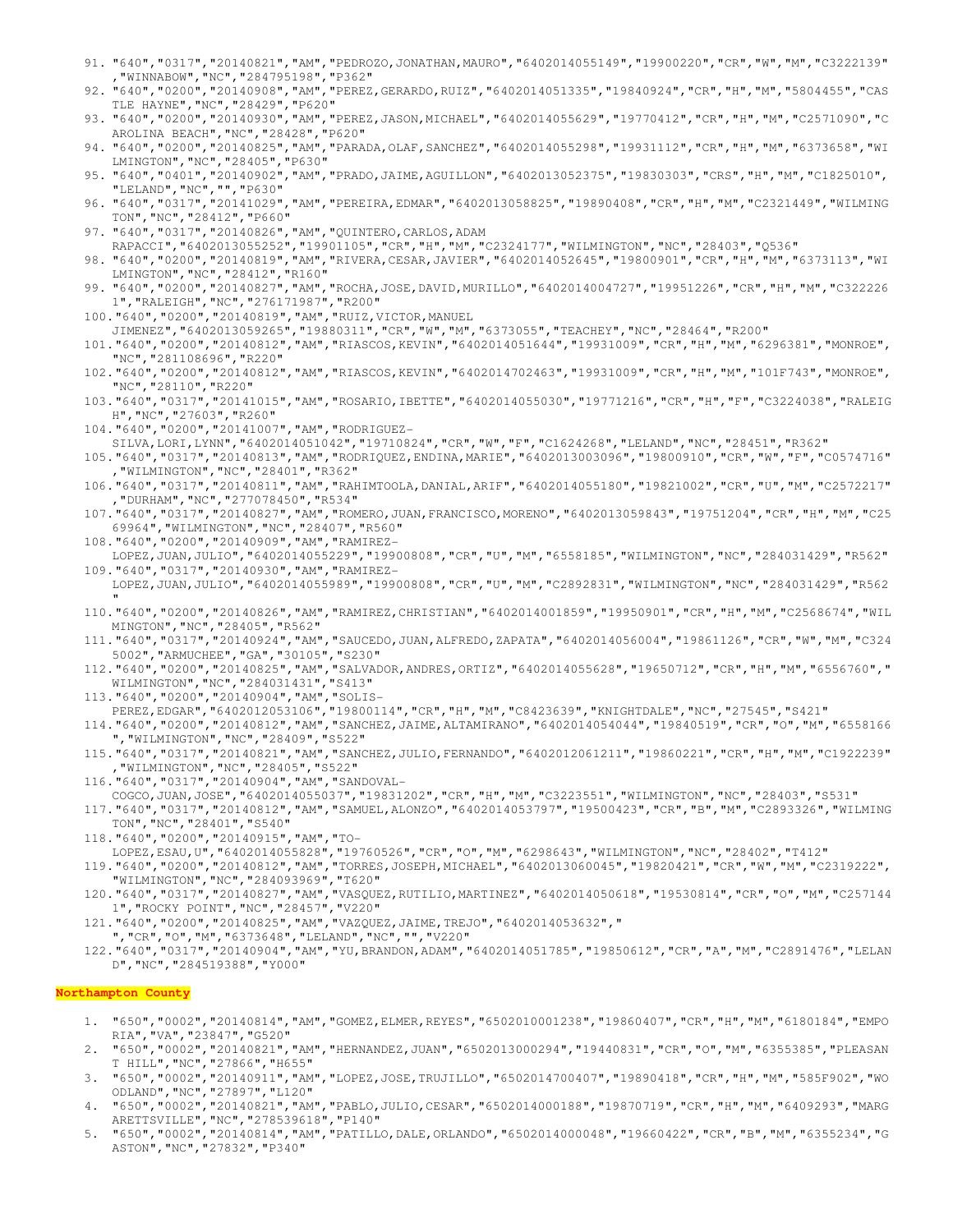- 6. "650","0002","20140911","AM","TRUJILLO-
	- LOPEZ,JOSE","6502014050633","19890418","CR","H","M","6704207","WOODLAND","NC","27897","T624"

# **Onslow County**

- 1. "660","0001","20140910","AM","AGUILAR,HUGO,REYNALDO","6602014053430","19660402","CR","H","M","C3012384", "JACKSONVILLE","NC","28546","A246"
- 2. "660","0001","20140825","AM","AGRELOT-
- RODRIGUEZ,LUIS,F","6602013055911","19660823","CR","H","M","C2433259","NORCROSS","GA","30093","A264"
- 3. "660","0001","20140819","AM","ALLAHIBI,OMER,A","6602013000718","19861030","CR","W","M","C1763370","JACKS ONVILLE","NC","28540","A410"
- 4. "660","0001","20140813","AM","ALLAHIBI,OMER,ALI
- SALEH","6602013055986","19861030","CR","O","M","C2515362","JACKSONVILLE","NC","28540","A410" 5. "660","0001","20140819","AM","ALLAHIBI,OMER,ALI
- SALEH","6602013051958","19861030","CR","O","M","C1763372","JACKSONVILLE","NC","28540","A410" 6. "660","0001","20140826","AM","ALLAHIBI,OMER,ALI
- SALEH","6602013050006","19861030","CR","O","M","C2285056","JACKSONVILLE","NC","28546","A410" 7. "660","0001","20140812","AM","ALVAREZ-
- MALDONADO,FELIPE","6602014000020","19880206","CR","H","M","6299114","BEULAVILLE","NC","28518","A416"
- 8. "660","0001","20140825","AM","BALDERRAMA,EDUARDO,JAVIER","6602014052045","19850923","CR","H","M","644243 7","JACKSONVILLE","NC","285468740","B436"
- 9. "660", "0001", "20140811", "AM", "BURGOS, LORENZO, ADALBERTO", "6602014054282", "19540303", "CR", "H", "M", "6189346 ","JACKSONVILLE","NC","28540","B622"
- 10. "660","0001","20140902","AM","CHAVEZ,RANDY,TED","6602013000068","19560719","CR","H","M","6298207","HUBER T","NC","28539","C120"
- 11. "660","0001","20140819","AM","CEBALLOS,JULIAN,MARTIN","6602014051836","19821026","CR","H","M","C2943249" ,"RICHLANDS","NC","28574","C142"
- 12. "660","0001","20140821","AM","CABALLERO,JUAN,FRANCISCO","6602013057956","19720309","CR","H","M","C294367 8","RICHLANDS","NC","285746175","C146"
- 13. "660","0001","20140910","AM","CASTELLANOS-

GUILLEN,JOSUE","6602013053584","19810108","CR","H","M","6298209","MIDWAY PARK","NC","28544","C234"

- 14. "660","0001","20140813","AM","CASTILLEJA,MATTHEW,QUINTON","6602013052833","19900326","CR","W","M","C2285 346","JACKSONVILLE","NC","28540","C234"
- 15. "660","0001","20140812","AM","CASTILLO,IZAAK,ZACHARY","6602013054779","19901012","CR","H","M","C2515140" ,"SAN ANTONIO","TX","78209","C234"
- 16. "660","0001","20141023","AM","CASTRO,JOSUALDO,B","6602014706251","19911122","CR","H","M","295F492","SAYR EVILLE","NJ","08872","C236"
- 17. "660","0001","20140814","AM","CONTRERAS,LAWRENCE","6602014051839","19890720","CR","H","M","C2943428","JA CKSONVILLE","NC","285465126","C536"
- 18. "660","0001","20140825","AM","CARAVEO,NOAH,FAUSTINO","6602013051945","19911118","CR","W","M","6189302"," JACKSONVILLE","NC","28546","C610"
- 19. "660","0001","20140902","AM","CARAVEO,NOAH,FAUSTINO","6602014050918","19911118","CR","W","M","6298469"," JACKSONVILLE","NC","28546","C610"
- 20. "660","0001","20140825","AM","CRUZ,KELYN,GEOVANNI","6602013051425","19880304","CR","H","M","6189099","JA CKSONVILLE","NC","28540","C620"
- 21. "660","001S","20140818","AM","DEHOYOS,EDWARD,RAY,JR","6602014050265","19880817","CRS","H","M","6363988", "CAMP LEJEUNE","NC","28542","D200"
- 22. "660","001S","20140818","AM","DEHOYOS,EDWARD,RAY,JR","6602014050267","19880817","CRS","H","M","6189191", "CAMP LEJEUNE","NC","28542","D200"
- 23. "660","0001","20140826","AM","DELGADO,FRANKIE","6602013001049","19620918","CR","W","M","C2285495","JACKS ONVILLE","NC","28546","D423"
- 24. "660","0001","20140826","AM","DELGADO,FRANKIE","6602013052951","19620918","CR","H","M","C2285494","JACKS ONVILLE","NC","285467893","D423"
- 25. "660","0001","20140902","AM","ESQUIVEL-
- AMADOR,RAMIRO","6602014052742","19900227","CR","H","M","6299140","JACKSONVILLE","NC","28540","E214"
- 26. "660","0001","20140923","AM","ESQUIVEL,MAURILIO","6602013052378","19770526","CR","H","M","6189174","HUBE RT","NC","28539","E214"
- 27. "660","0001","20140826","AM","ESTEBAN,JOSE,PALACIOS","6602014001135","19891024","CR","W","M","C3123902", "MIDWAY PARK","NC","28544","E231"
- 28. "660","0001","20140902","AM","EGGL,HELMUT,MARIO","6602013050405","19860827","CR","W","M","6253883","JACK SONVILLE","NC","28540","E240"
- 29. "660","0001","20140910","AM","FIGUEROA,ADRIAN,R","6602014052239","19730814","CR","W","M","6442417","RICH LANDS","NC","28574","F260"
- 30. "660","0001","20141023","AM","FANG,ALVIN","6602014051491","19780206","CR","A","M","C3124328","JACKSONVIL LE","NC","28546","F520"
- 31. "660", "0001", "20140826", "AM", "FERRANDO, ANTHONY, L", "6602014054635", "19910521", "CR", "W", "M", "C3124285", "JA CKSONVILLE","NC","28546","F653"
- 32. "660","0001","20140825","AM","GUAJARDO,EMILIO","6602014053222","19920319","CR","H","M","C2945332","JACKS ONVILLE","NC","28546","G263"
- 33. "660","0001","20140812","AM","GAHHAL,GARVINDERA,PAUL,S","6602014000014","19640719","CR","O","M","6299106 ","SNEADS FERRY","NC","28460","G400"
- 34. "660","0001","20140812","AM","GOMEZ,JOSEPH,COKER","6602014052655","19780118","CR","H","M","6299111","JAC KSONVILLE","NC","28542","G520"
- 35. "660","0001","20141223","AM","GOMEZ,STEVE,BRAXTON","6602013057951","19880903","CR","W","M","C2943929","H AMPSTEAD","NC","28443","G520"
- 36. "660","0001","20140812","AM","GONZALEZ-
- VASQUEZ,JOVINO","6602013056089","19831201","CR","H","M","C2434211","JACKSONVILLE","NC","28546","G524" 37. "660","0001","20140917","AM","GONZALEZ,CANDICE,LEIGH","6602012000103","19800628","CR","W","F","C1857328" ,"JACKSONVILLE","NC","28546","G524"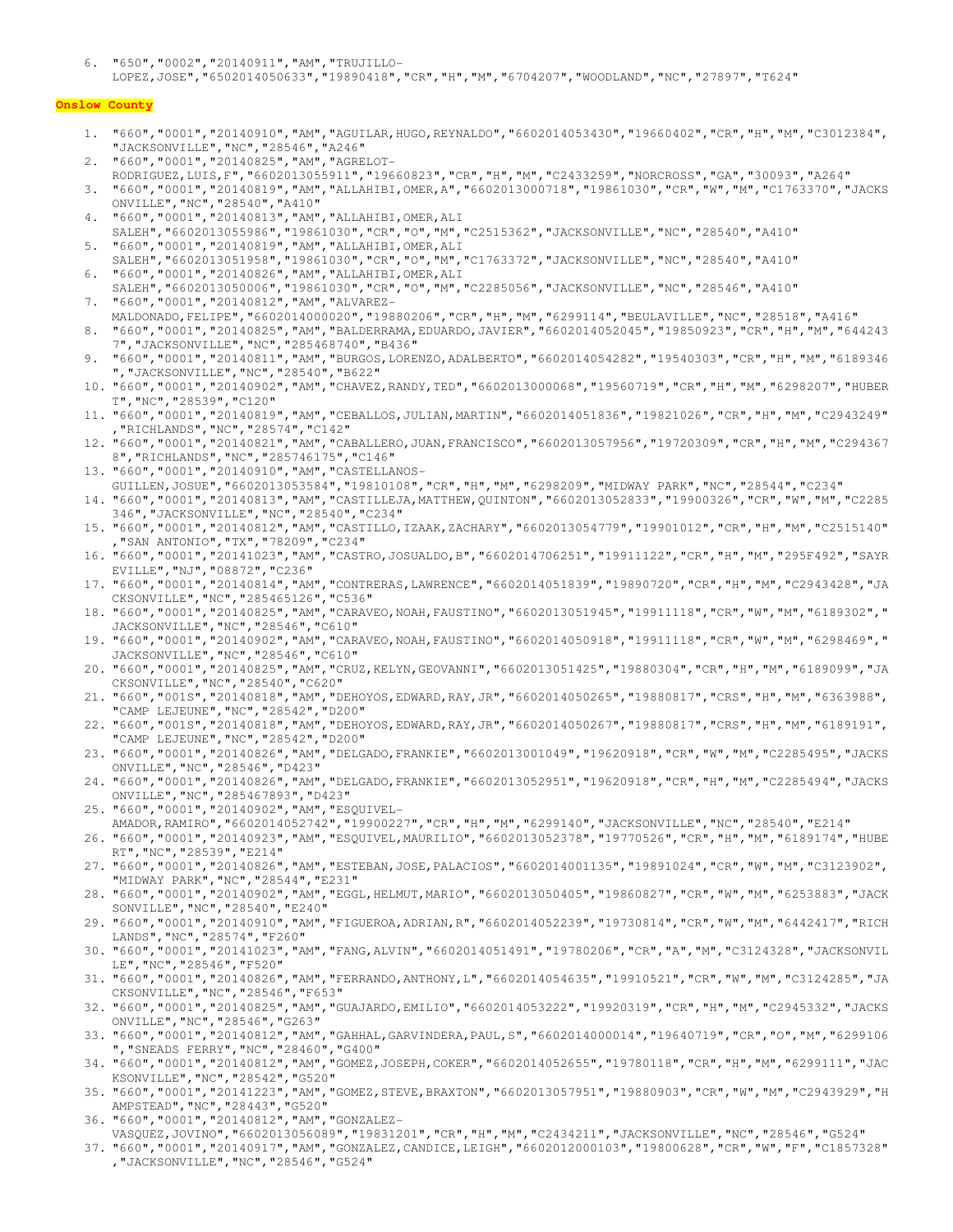- 38. "660","0001","20140814","AM","GARCIA,JUAN,CARLOS","6602014053063","19851215","CR","H","M","C3289306","NE WPORT","NC","28570","G620"
- 39. "660","0001","20140826","AM","GARCIA,RUBEN","6602013056795","19830707","CR","H","M","C2433391","CAMP LEJEUNE","NC","28542","G620"
- 40. "660","0001","20140814","AM","GURGANUS,JONATHAN,M","6602014053287","19791023","CR","W","M","C3122932","J ACKSONVILLE","NC","28546","G625"
- 41. "660","0001","20140828","AM","HOLQUIN,OSCAR","6602012056926","19591225","CR","H","M","C1995852","JACKSON VILLE","NC","28540","H425"
- 42. "660","0001","20140826","AM","HERNANDEZ-CARMONA,JESUS","6602014052506","19750105","CR","H","M","6373215","JACKSONVILLE","NC","28540","H655" 43. "660","0001","20140902","AM","HERNANDEZ-
- NUNEZ,RAFAEL","6602014052316","19701106","CR","H","M","6299253","JACKSONVILLE","NC","28540","H655" 44. "660","0001","20140812","AM","HERNANDEZ-
- REYES,DANIEL","6602014000004","19831211","CR","H","M","6299073","SNEADS FERRY","NC","28460","H655"
- 45. "660","0001","20140910","AM","HERNANDEZ,EDGAR,P,JR","6602013055831","19870129","CR","H","M","6298436","J ACKSONVILLE","NC","28540","H655"
- 46. "660","0001","20140826","AM","HERNANDEZ,ERNEST,JR","6602014054775","19890624","CR","H","M","6698463","JA CKSONVILLE","NC","28546","H655"
- 47. "660","0001","20140812","AM","HERNANDEZ,MARCOS","6602014051700","19870425","CR","H","M","6299247","JACKS ONVILLE","NC","28540","H655"
- 48. "660","0001","20141112","AM","HERRERA,AARON,NATHAN","6602014054840","19890406","CR","H","M","6253965","T ARAWA TERRACE","NC","28543","H660"
- 49. "660","0001","20140826","AM","IBARRA-MARTINEZ,SARA,GUADAL","6602013702521","19910219","CR","H","F","6F21946","JACKSONVILLE","NC","28540","I16 5"
- 50. "660","0001","20140826","AM","JIMENEZ,DERLIZ,R","6602013056244","19670619","CR","H","M","C2433387","JACK SONVILLE","NC","28540","J552"
- 51. "660","0001","20140812","AM","LOPEZ,ALVARO,R","6602014700550","19890830","CR","H","M","86F0887","CAMP LEJEUNE","NC","28547","L120"
- 52. "660","0001","20140825","AM","LOPEZ,JOSHUA,THOMAS","6602014050594","19830519","CR","H","M","6363654","JA CKSONVILLE","NC","28540","L120"
- 53. "660","0001","20140902","AM","LOPEZ,JOSHUA,THOMAS","6602014050436","19830519","CR","H","M","6299078","JA CKSONVILLE","NC","28540","L120"
- 54. "660","0001","20140930","AM","LOPEZ,JOSHUA,THOMAS","6602014053391","19830519","CR","H","M","6299143","JA CKSONVILLE","NC","28540","L120"
- 55. "660","0001","20140813","AM","LINARES,MARTIN","6602012057249","19630917","CR","H","M","C1919518","JACKSO NVILLE","NC","28546","L562"
- 56. "660","0001","20140812","AM","LARA,JULIAN,E","6602014051401","19910309","CR","H","M","6299219","CAMP LEJEUNE","NC","28542","L600"
- 57. "660","0001","20140902","AM","MESITA,MARTIN,PRESA","6602013056864","19620501","CR","H","M","6363811","PI NK HILL","NC","28572","M230"
- 58. "660","0001","20140826","AM","MATOS,RAFAEL,VEGA","6602013051067","19720120","CR","H","M","C2285068","JAC KSONVILLE","NC","28540","M320"
- 59. "660","0001","20140826","AM","MATOS,RAFAEL,VEGA","6602013052232","19720120","CR","H","M","C1919967","JAC KSONVILLE","NC","28540","M320"
- 60. "660","0001","20140825","AM","MEDINA,AUNDREA","6602013053661","19901116","CR","O","F","C2433258","JACKSO NVILLE","NC","28540","M350"
- 61. "660","0001","20140915","AM","MEDINA,JUAN,FIDENCIO","6602014054535","19780909","CR","H","M","6698322","K INSTON","NC","28501","M350"
- 62. "660","0001","20140821","AM","MEDINA,STEVEN,GUY","6602013052860","19880309","CR","W","M","C1995975","MAP LE HILL","NC","28454","M350"
- 63. "660","0001","20140812","AM","MANUEL,JUAN","6602014050833","19900625","CR","H","M","C3122509","JACKSONVI LLE","NC","28540","M540"
- 64. "660","0001","20140916","AM","MANUEL,TIMOTHY,JOSEPH","6602013052525","19750521","CR","W","M","C2433254", "PFAFFTOWN","NC","270409535","M540"
- 65. "660","0001","20141204","AM","MIYARES,CARLOS,HERNANDEZ,IV","6602012053713","19900302","CR","H","M","C176 3934","CAMP LEJEUNE","NC","28542","M620"
- 66. "660","0001","20140826","AM","MARTINEZ,JORGE,HERNANDEZ","6602014052315","19810727","CR","H","M","6253961 ","JACKSONVILLE","NC","28540","M635"
- 67. "660","0001","20140902","AM","MARTINEZ,JUAN,RAMIREZ","6602014001134","19880824","CR","H","M","6299275"," RICHLANDS","NC","28574","M635"
- 68. "660","0001","20140827","AM","MARTINEZ,WALTER","6602013056417","19891031","CR","H","M","6253772","CAMP LEJEUNE","NC","285425001","M635"
- 69. "660","0001","20141203","AM","MORTON,JOSHUA,A","6602012058240","19931006","CR","W","M","C1841947","
- 70. "660","0001","20140819","AM","ORTIZ,TYLER,D","6602014050259","19940524","CR","O","M","C3122651","MIDWAY PARK","NC","28544","O632"
- 71. "660","0001","20140821","AM","PENA,ALEXANDER,JOSEPH","6602014051683","19920130","CR","W","M","C2945107", "CAMP LEJEUNE","NC","28547","P500"
- 72. "660","0001","20140916","AM","PHAN,TUYEN,KIM","6602013057308","19661229","CR","A","M","C2651426","JACKSO NVILLE","NC","285466110","P500"
- 73. "660","0001","20140825","AM","PEREZ,CAROLS,ALEXANDER,JR","6602014052601","19940907","CR","H","M","644244 0","NORTH BRUNSWICK","NJ","08902","P620"
- 74. "660","0001","20140818","AM","PEREZ,JOSE,RAUL","6602014050021","19630809","CR","H","M","6418820","HUBERT ","NC","28539","P620"
- 75. "660","0001","20140908","AM","PEREZ,YENENIA,VALENZUELA","6602014053785","19880109","CR","H","F","C328856 1","RICHLANDS","NC","28574","P620"
- 76. "660","0001","20141022","AM","QUINTERO,JUAN,C","6602014054738","19780705","CR","O","M","6692207","SNEADS FERRY","NC","28460","Q536"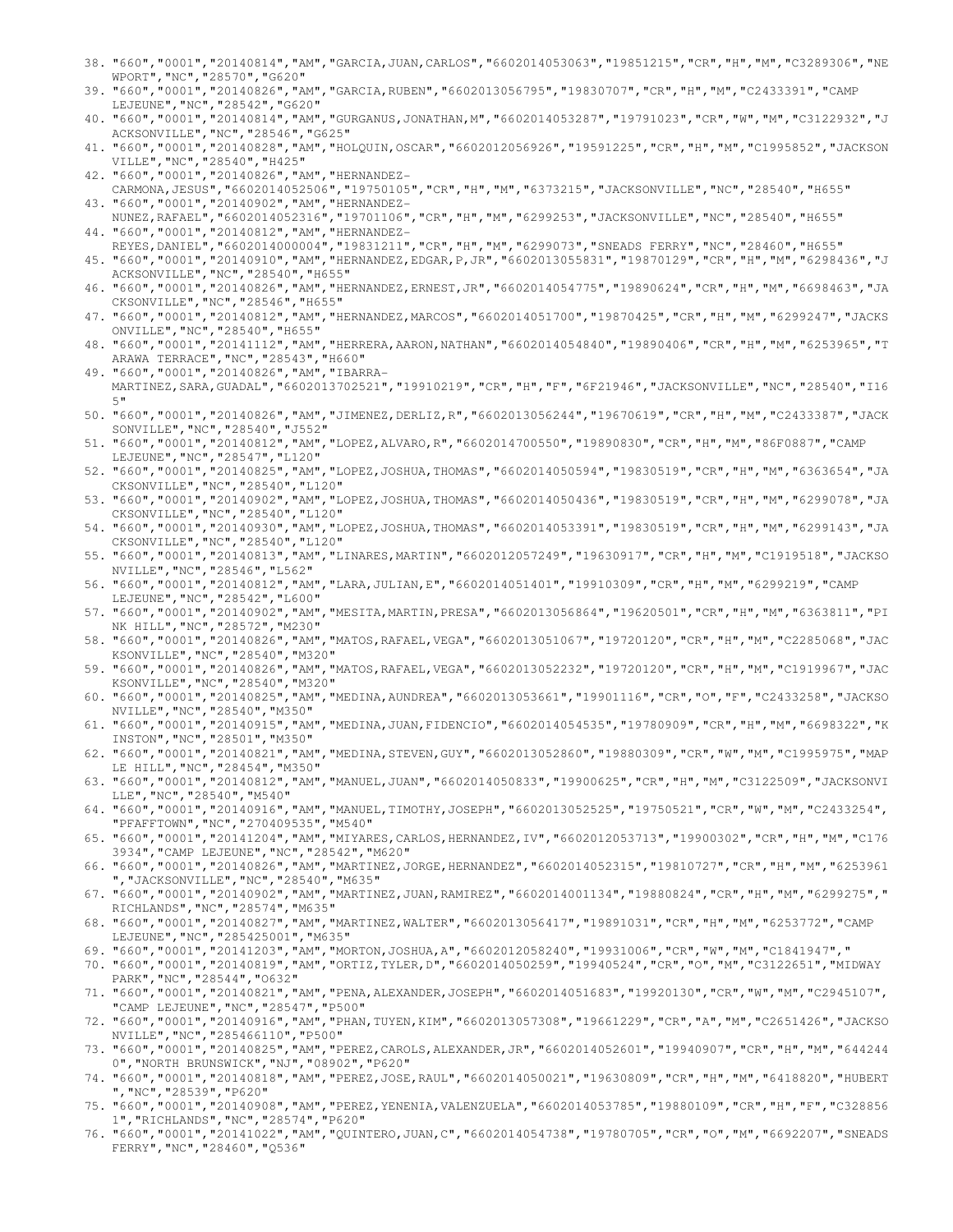- 77. "660","0001","20140929","AM","QUIROZ,AURELIO,IVAN","6602014000614","19830203","CR","I","M","6363734","SN EADS FERRY","NC","28460","Q620"
- 78. "660","0001","20140812","AM","ROBLES-
- MORENO,CARLOS,R","6602014050807","19830928","CR","W","M","6299163","CHARLOTTE","NC","282128212","R142" 79. "660","0001","20140905","AM","RIVERA,ANSHELICA,MARIE","6602014052471","19880703","CR","H","F","6363992", "JACKSONVILLE","NC","285406303","R160"
- 80. "660","0001","20140902","AM","RIVERA,ELAINE","6602014051265","19660826","CR","W","F","6299092","JACKSONV ILLE","NC","28540","R160"
- 81. "660","0001","20140915","AM","RIVERA,JONATHAN,ALLEN","6602014001220","19930201","CR","H","M","6698306"," SNEADS FERRY","NC","28460","R160"
- 82. "660","0001","20140812","AM","RUIZ
- ROJAS,MARIA,MARCOS","6602013057348","19710711","CR","H","F","6363928","SURF CITY","NC","28445","R200" 83. "660","0001","20140902","AM","RAMIREZ-
- MENDEZ,JOSE,DOMINGO","6602006008624","19830108","CR","O","M","C7750666","BURGAW","NC","28425","R562" 84. "660","0001","20140825","AM","RAMIREZ-
- PONCE,FRANCISCO,J","6602014000810","19891124","CR","H","M","C3124677","JACKSONVILLE","NC","28540","R562" 85. "660","0001","20140826","AM","SABATINO,MARC,LOUIS
- \*","6602013000065","19770326","CR","W","M","C2285358","JACKSONVILLE","NC","28546","S135"
- 86. "660","0001","20140818","AM","SOSA,JARED,SCOTT","6602013058260","19930203","CR","W","M","6418819","RICHL ANDS","NC","28574","S200"
- 87. "660","0001","20140902","AM","SALDIVAR,FRANCO,M","6602013057961","19870716","CR","W","M","6298462","JACK SONVILLE","NC","28546","S431"
- 88. "660","0001","20140812","AM","SANCHEZ-
- HERMOSILLO,PABLO","6602013055019","19650417","CR","H","M","6363665","WINNABOW","NC","28479","S522"
- 89. "660","0001","20140908","AM","SANCHEZ,ADAM,GABRIEL","6602011055607","19810108","CR","W","M","C1590520"," SNEADS FERRY","NC","28460","S522"
- 90. "660","0001","20140930","AM","VALER,ANGEL,L","6602014052144","19921018","CR","H","M","C2943212","JACKSON VILLE","NC","28546","V460"
- 91. "660","0001","20140904","AM","VALLARIO,STACIE,LYNN","6602014054216","19750710","CR","W","F","C3289241"," SWANSBORO","NC","28584","V460"
- 92. "660", "0001", "20140929", "AM", "VARGAS, LISBETH, IVELISE", "6602014050860", "19770413", "CR", "H", "F", "6363732", "NEW BERN","NC","285609583","V622"
- 93. "660", "0001", "20141105", "AM", "ZAMORA, RIGOBERTO, CARILLO", "6602013706832", "19780908", "CR", "H", "M", "18F7806 ","RICHLANDS","NC","28574","Z560"
- 94. "660","0001","20141105","AM","ZAMORA,RIGOBERTO,CARILLO","6602013001438","19780908","CR","H","M","6298434 ","RICHLANDS","NC","28574","Z560"
- 95. "660","0001","20140812","AM","ZARATEHERNANDEZ,GABINO","6602014704053","19751230","CR","H","M","265F500", "TRENTON","NC","28585","Z636"

## **Orange County**

- 1. "670","0002","20140821","AM","AVILA-
- BARRON,J,JESUS","6702014051049","19781225","CR","H","M","C2197772","SELMA","NC","27576","A141"
- 2. "670","CH01","20140812","AM","AHUJA,JOSE","6702003052530","19690910","CR","H","M","C3101072","CARRBORO", "NC","275100000","A200"
- 3. "670","CH01","20140819","AM","AHUJA,JOSE","6702013052256","19690910","CR","H","M","C2198305","CARRBORO", "NC","27510","A200"
- 4. "670","0002","20140904","AM","ALVARADO FLORES,JOSE DE LA
- R","6702013710084","19610430","CR","O","M","78F5412","DURHAM","NC","27705","A416"
- 5. "670","0002","20140904","AM","ALVARADO FLORES,JOSE,DE LA
- R","6702013053469","19610430","CR","H","M","6280042","DURHAM","NC","27705","A416"
- 6. "670","CH01","20140819","AM","AUNG,AUNG","6702014051462","19890228","CR","A","M","C1819184","CHAPEL HILL","NC","275167976","A520"
- 7. "670","0002","20140903","AM","ARELLANO,PEDRO","6702013709869","19580630","CR","W","M","61F1017","BURLING TON","NC","27217","A645"
- 8. "670","CH01","20140812","AM","BOCANEGRA
- OTERO,REYNALDO,GEO","6702014051431","19861015","CR","H","M","C2525524","CHAPEL HILL","NC","","B252" 9. "670","0002","20140828","AM","BECERRA
- PEREZ,JCRUZ","6702014050748","19720811","CR","O","M","5787834","HILLSBOROUGH","NC","27278","B260"
- 10. "670","0002","20140821","AM","BECERRA,GERARDO,ISRAEL LIMON","6702013050648","19750902","CR","H","M","C1931584","CHAPEL HILL","NC","27514","B260" 11. "670","CH01","20140812","AM","BETANZOS-
- VAZQUEZ,JOSE,ARIST","6702014051342","19810920","CR","H","M","","CARRBORO","NC","27510","B352"
- 12. "670","0001","20140819","AM","BILENAS,RAYMOND,PRANAS","6701997006947","19640508","CRS","W","M","C7634277 ","PITTSBORO","NC","27312","B452"
- 13. "670","CH01","20140916","AM","BHARDWAJ,ANVITA","6702014050148","19930220","CR","U","F","C2198310","CHAPE L HILL","NC","275164436","B632"
- 14. "670","0002","20141103","AM","CASADO,ANANDA","6702014001039","19880119","CR","W","F","6280130","HILLSBOR OUGH","NC","27278","C230"
- 15. "670","CH01","20140819","AM","COSTABILE,THOMAS,ANTHONY","6702014051297","19540708","CR","W","M","C219831 7","CHAPEL HILL","NC","27517","C231"
- 16. "670","0002","20141103","AM","CASTILLO-
- DURAN,JOSE,ANTONIO","6702014051611","19860318","CR","H","M","C1044275","CHAPEL HILL","NC","27514","C234" 17. "670","CH01","20140923","AM","CALALANG,KRISTOFFER,ADAM","6702013051738","19840213","CR","A","M","C219828 7","CARY","NC","275135206","C445"
- 18. "670","0002","20140818","AM","CONTRERAS
- GAMBOA,MARIO,ESTEB","6702013052999","19850413","CR","H","M","C2525011","DURHAM","NC","277014468","C536" 19. "670","0002","20141023","AM","CERVANTES,RICARDO","6702013052412","19950227","CR","W","M","5774948","CHAP
- EL HILL","NC","27516","C615"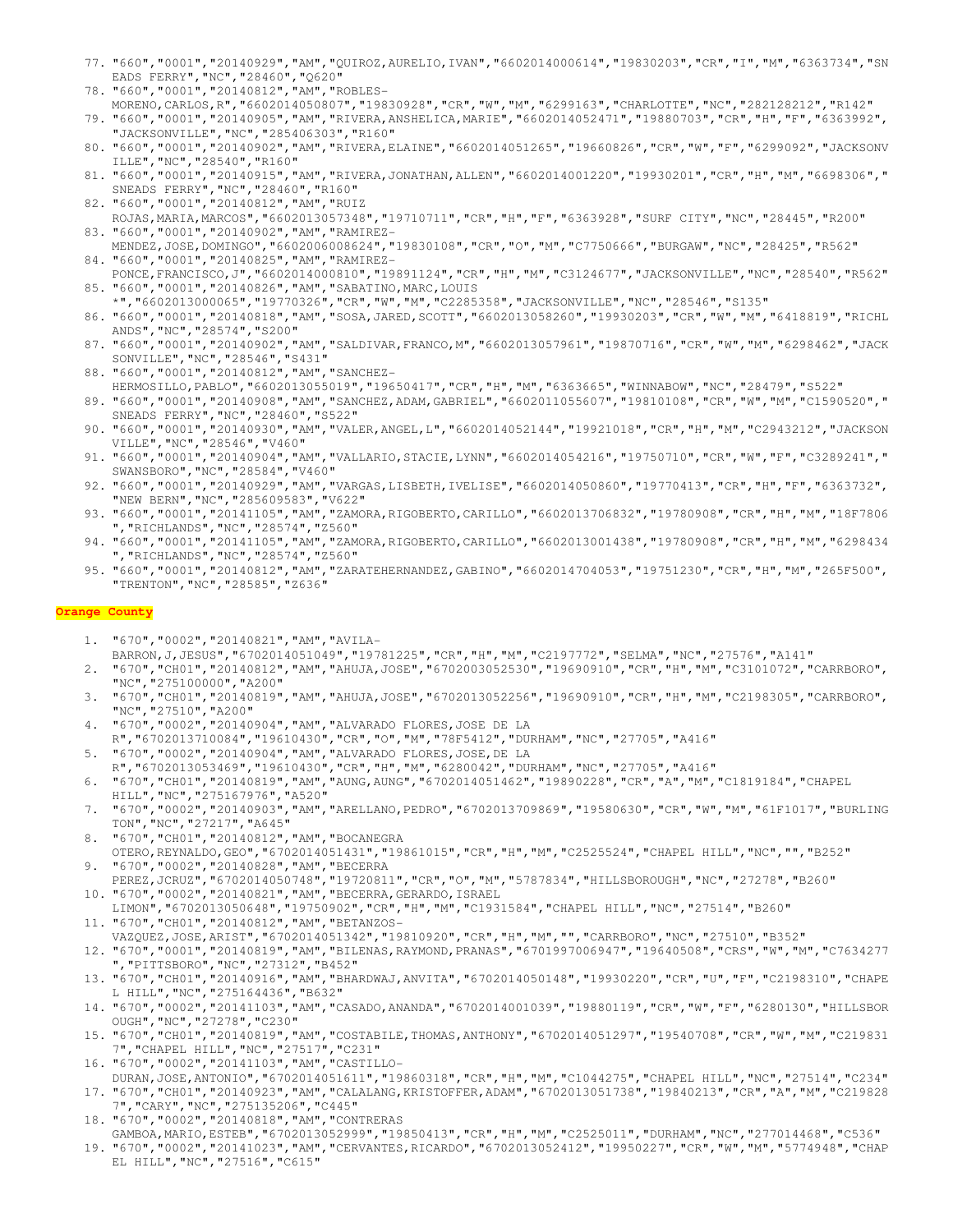- 20. "670","0002","20140814","AM","CARDENAS,FRANCISCO","6702014052237","19920613","CR","H","M","C2578078","SA NFORD","NC","27330","C635"
- 21. "670","0002","20140818","AM","CARDONA,JUAN,RAMON
- RIVERA","6702013053516","19870625","CR","H","M","C2525330","DURHAM","NC","27707","C635"
- 22. "670","CH01","20140902","AM","DIAZ,MICHAEL,ANTHONY","6702014051938","19920818","CR","H","M","C2578077"," CHAPEL HILL","NC","27516","D200"
- 23. "670","0002","20140904","AM","ESTRADA,CHRISTOPHER,WAYNE","6702014050266","19900820","CR","U","M","628004 7","HILLSBOROUGH","NC","272782323","E236"
- 24. "670","0002","20140825","AM","FLORES,OSIEL","6702014051967","19640704","CR","H","M","C2578316","DURHAM", "NC","277039609","F462"
- 25. "670","CH01","20141021","AM","GADIA,MARCELO,TELLES","6702013052775","19890831","CR","U","M","C2271149"," FORT LAUDERDALE","FL","33327","G300"
- 26. "670","CH01","20140826","AM","GALEANA,MISAEL","6702014050322","19681216","CR","H","M","C1819156","CARRBO RO","NC","275102038","G450"
- 27. "670","0002","20140925","AM","GOMEZ,JAIME","6702014051060","19730419","CR","H","M","C1818766","CHAPEL HILL","NC","27516","G520"
- 28. "670","CH01","20140902","AM","GONCALVES,FRANKLIN,DALINA","6702013053526","19901003","CR","B","M","C89087 38","CHAPEL HILL","NC","27517","G524"
- 29. "670","CH01","20140923","AM","GONZALEZ
- LEZAMA,JESUS","6702014051683","19890320","CR","H","M","C1819161","CARRBORO","NC","27510","G524"
- 30. "670","0002","20140825","AM","GONZALEZ,ANTONIO,VARGAS","6702014051648","19800523","CR","O","M","6621802" ,"HILLSBOROUGH","NC","27278","G524"
- 31. "670","CH01","20150120","AM","GARCIA,AUGUSTIN","6702014051214","19850828","CR","W","M","C2525581","CHAPE L HILL","NC","275142874","G620"
- 32. "670","CH01","20150317","AM","GRANADOS-
- RODRIGUEZ,MARVIN,AN","6702013051027","19831228","CR","H","M","C1594015","CARRBORO","NC","27510","G653" 33. "670","0002","20140925","AM","HERRERA,RUTH,PINEDA","6702014051631","19920715","CR","H","F","6621581","HI LLSBOROUGH","NC","272788703","H660"
- 34. "670","CH01","20141021","AM","IOVINO,ANGELO,VITO","6702013002088","19870127","CR","W","M","C2198295","MO RRISVILLE","NC","27560","I150"
- 35. "670","0002","20140915","AM","JUELAH,KCH,DOHMOO","6702014702885","19940118","CR","A","M","122F425","MEBA NE","NC","27302","J400"
- 36. "670","0002","20140929","AM","KUE,POE","6702013051670","19950109","CR","A","M","C1819067","CARRBORO","NC ","27510","K000"
- 37. "670","CH01","20140930","AM","KIM,YEUN,KYUNG","6702014051735","19610628","CR","A","F","C2578076","CHAPEL HILL","NC","275141668","K500"
- 38. "670","CH01","20140812","AM","KUMAR,PAWAN","6702014050981","19610226","CR","O","M","C2270745","CHAPEL HILL","NC","27516","K560"
- 39. "670","CH01","20140812","AM","KSOR,NGOI","6702014050027","19910502","CR","A","M","6279435","RALEIGH","NC ","276078705","K600"
- 40. "670","0002","20140828","AM","LUO,WEI","6702014051627","19851202","CR","A","M","C2525350","DURHAM","NC", "27705","L000"
- 41. "670","CH01","20140930","AM","LAROIA-

FOSTER,ANJALI","6702012001004","19781101","CR","O","F","C0635500","DURHAM","NC","277139176","L612"

- 42. "670","CH01","20141125","AM","MACIAS,RAMON,MACIAS","6702014050764","19851130","CR","H","M","C2525338","C HAPEL HILL","NC","27514","M220"
- 43. "670","CH01","20140819","AM","MICHOS,ANGELA","6702014051229","19910507","CR","W","F","C2525343","RALEIGH ","NC","27617","M220"
- 44. "670","CH01","20140923","AM","MOYA-GONZALEZ,CAMILO,GONZALO","6702014050462","19670110","CR","O","M","C2198313","CHAPEL HILL","NC","27517","M252"
- 45. "670","0002","20140908","AM","MATEO,VURBES,PEDRO","6702014050749","19810708","CR","H","M","C2525602","CA RRBORO","NC","27510","M300"
- 46. "670","CH01","20140909","AM","MATEHUALA,GUILLERMO,HERNANDE","6702013050116","19810909","CR","H","M","C15 42917","CHAPEL HILL","NC","27517","M340"
- 47. "670","CH01","20140826","AM","MENDEZ,JOSHUA,DAVID","6702014051948","19861023","CR","H","M","C3060354","C ARY","NC","275190507","M532"
- 48. "670","0002","20140811","NC","MARTINEZ,MICHELLE","6702014000823","19761106","CR","W","F","C1543197","CHA PEL HILL","NC","27514","M635"
- 49. "670","0002","20140811","NC","MARTINEZ,MICHELLE,JAIME","6702014050974","19761106","CR","W","F","C1543196 ","CHAPEL HILL","NC","27517","M635"
- 50. "670","0002","20140814","AM","MORALES,MARIN,MORALES","6702014000656","19780714","CR","H","M","6279201"," GRAHAM","NC","272534448","M642"
- 51. "670","0002","20140811","AM","NAVA,FELICIANO,SANDOVAL","6702013052841","19800609","CR","H","M","5774160" ,"RALEIGH","NC","276033148","N100"
- 52. "670", "CH01", "20140812", "AM", "NAVA, JOSE, HUMBERTO", "6702013051123", "19540406", "CR", "W", "M", "C1593970", "CA RRBORO","NC","27510","N100"
- 53. "670","CH01","20140902","AM","OLIVARES,MIGUEL,ENRIQUE","6702013050582","19930313","CR","W","M","C1593989 ","CHAPEL HILL","NC","27517","O416"
- 54. "670","CH01","20140902","AM","ORTEGA,PEDRO,JERAHMEL","6702014051304","19910103","CR","H","M","C2525375", "CHAPEL HILL","NC","27516","O632"
- 55. "670","CH01","20140819","AM","PACHECO,GUSTAVO,LUIS","6702014050131","19920609","CR","W","M","C2525333"," CHAPEL HILL","NC","27516","P220"
- 56. "670","0002","20141030","AM","PATEL,ANESH,NARESH","6702013001759","19920616","CR","W","M","C2270629","AU STIN","TX","78705","P340"
- 57. "670","0002","20141030","AM","PATEL,ANESH,NARESH","6702013051528","19920616","CR","O","M","C2270628","AU STIN","TX","78705","P340"
- 58. "670","0002","20141106","AM","PAULINO,LUIS,RONALD,ANTIGUA","6702014700004","19930528","CR","O","M","78F5 418","DURHAM","NC","27707","P450"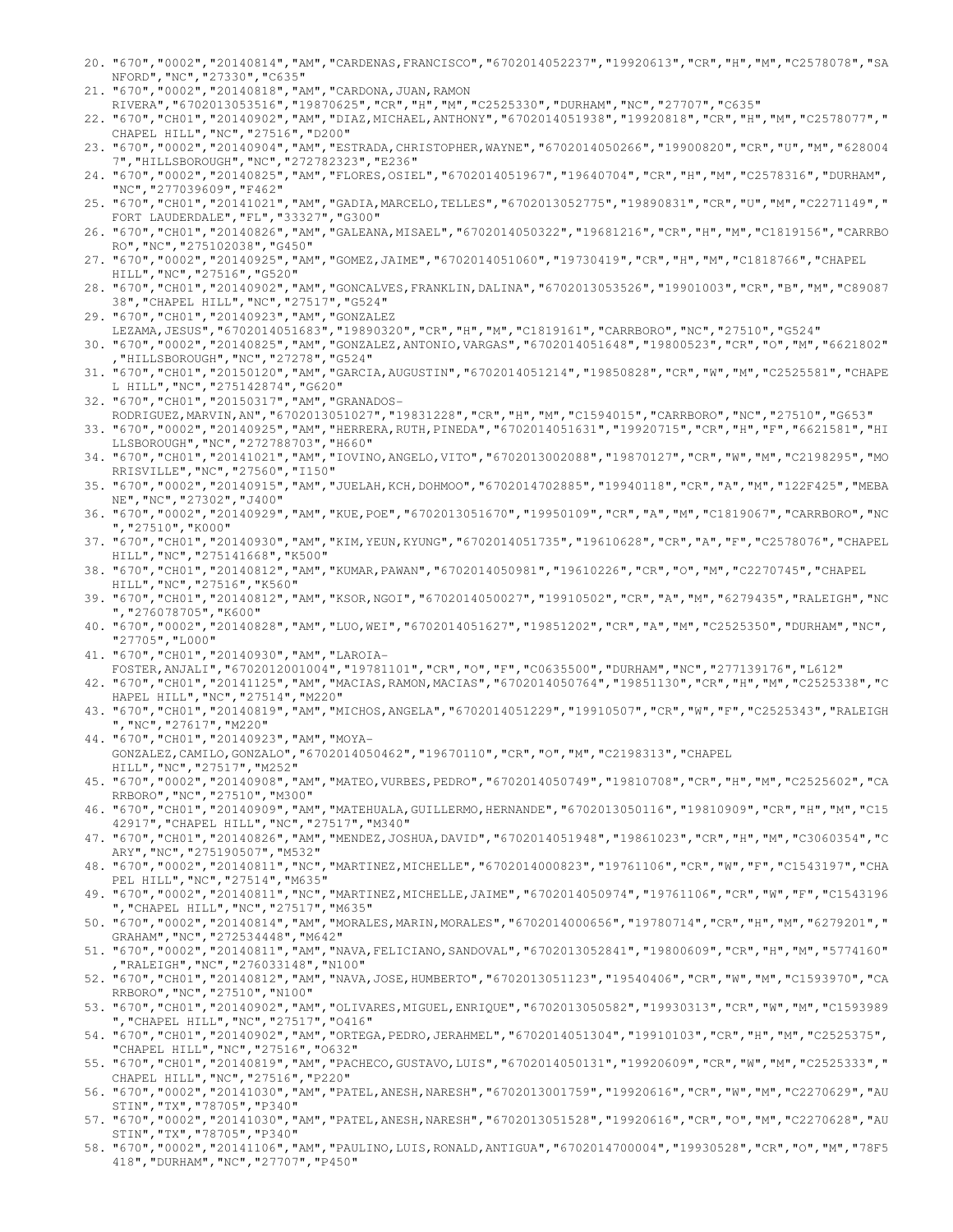- 59. "670","0002","20140814","AM","PIMENTEL-
- SANTIAGO,JEAN,CARLO","6702014052229","19870712","CR","H","M","C2525782","ROXBORO","NC","27573","P553" 60. "670","0002","20140814","AM","PEREZ,EDUARDO,ARIAS","6702014052228","19730213","CR","H","M","6621804","ME BANE","NC","273028646","P620"
- 61. "670","0002","20140814","AM","QUILES
- TORRES,CARLOS,JAVIER","6702014052154","19831010","CR","W","M","C2525812","DURHAM","NC","27701","Q420" 62. "670","CH01","20140826","AM","RIVAS,WILLIAM","6702014051793","19850901","CR","H","M","C2525025","CHAPEL HILL","NC","27514","R120"
- 63. "670","0002","20140904","AM","RODRIGUEZ,LUIS,ENRIQUE","6702013052391","19771227","CR","H","M","5774461", "CHAPEL HILL","NC","27514","R362"
- 64. "670","CH01","20140812","AM","SAY,SAW MOO
- NAY","6702013053525","19861014","CR","A","M","C1819208","CARRBORO","NC","27510","S000"
- 65. "670","0001","20140929","AM","SILIVRA,ONYSYM,ONYSYMOVYCH","6702012051506","19890805","CRS","W","M","C186 0655","CHAPEL HILL","NC","27514","S416"
- 66. "670","0002","20140904","AM","SALAZAR-CASTRO,LUIS,HORACIO","6702013053445","19830623","CR","H","M","6280040","BURLINGTON","NC","27217","S426"
- 67. "670","0002","20140818","AM","SANTIAGO,VANNESA,SERRATO","6702013052656","19820502","CR","H","F","6188807 ","BURLINGTON","NC","27217","S532"
- 68. "670","CH01","20140923","AM","THU,YE,K","6702014051260","19870202","CR","A","M","C2525374","CARRBORO","N C","27510","T000"
- 69. "670","0002","20140929","AM","TOE,MAUNG","6702014050845","19700512","CR","A","M","6280179","CHAPEL HILL","NC","275169341","T000"
- 70. "670","CH01","20140812","AM","TOVAR-
- OLGUIN,JUAN,CARLOS","6702014050866","19831228","CR","H","M","C1819158","CARRBORO","NC","27510","T164" 71. "670","CH01","20140812","AM","TOVAR-
- OLGUIN,JUAN,CARLOS","6702014702539","19831228","CR","W","M","136F748","CARRBORO","NC","27510","T164" 72. "670","0002","20140819","AM","THANG,PAUL,MELVIN","6702013053087","19800828","CR","A","M","C2525306","CHA PEL HILL","NC","27516","T520"
- 73. "670","CH01","20140902","AM","TORRES,TANOGIA","6702012051190","19760309","CR","B","F","C1044297","CHAPEL HILL","NC","27516","T620"
- 74. "670","CH01","20140812","AM","TURCIOS,XAVIER,WILBERTO","6702012053357","19871014","CR","H","M","C1860675 ","CARRBORO","NC","275101776","T622"
- 75. "670","CH01","20140826","AM","UK,LAL
- HRE","6702014051420","19830220","CR","A","M","C6027606","CARRBORO","NC","275101444","U200"
- 76. "670","CH01","20140909","AM","VENTURA,CHRISTINE,PAZ","6702014050153","19820628","CR","I","F","C1819226", "LITTLE RIVER","SC","29566","V536"
- 77. "670","0002","20140820","AM","VARGAS,JOSE,OSCAR","6701995006628","19630924","CR","H","M","C5783505","CHA PEL HILL","NC","27514","V622"
- 78. "670","0002","20140814","AM","XAYYAVONG,NATTHAYA","6702014001467","19910202","CR","O","F","6621751","GRA HAM","NC","272531610","X152"
- 79. "670","0002","20140825","AM","ZACARIAS-DOMINGUEZ,VICTOR,MA","6702014050788","19820816","CR","H","M","5725365","CARY","NC","27511","Z262"

# **Pamilco County**

- 1. "680","0001","20140905","AM","LOPEZ,GERARDO,LOZOYA","6802013050109","19810523","CR","O","M","5367374","B AYBORO","NC","28515","L120"
- 2. "680","0001","20141003","AM","MENDOZA,HUMBERTO","6802013050581","19950125","CR","O","M","6229420","ARAPA HOE","NC","28510","M532"
- 3. "680","0001","20141003","AM","MENDOZA,HUMBERTO,JR","6802013700718","19950125","CR","H","M","71F8305","AR APAHOE","NC","28510","M532"
- 4. "680","0001","20140829","AM","OLGUIN,ROGELIO,CARRILLO","6802014050083","19760916","CR","H","M","6416242" ,"BRIDGETON","NC","28519","O425"
- 5. "680","0001","20140829","AM","ZEIDAN,MUNADEL,MOHAMMED","6802014050176","19771203","CR","U","M","6622151" ,"NEW BERN","NC","285605732","Z350"
- 6. "680","0001","20140912","AM","ZEIDAN,MUNADEL,MOHAMMED","6802014050132","19771203","CR","U","M","6419830" ,"NEW BERN","NC","285605732","Z350"

## **Pasquotank County**

- 1. "690","000B","20140911","AM","ALCERRO,ELDER,ALEXI,L","6902013051840","19870118","CR","O","M","C1672574", "ELIZABETH CITY","NC","27909","A426"
- 2. "690","000B","20140814","AM","ALSIERRO,HORLIM,ANDRES","6902014051300","19870118","CR","H","M","C1672830" ,"ELIZABETH CITY","NC","27909","A426"
- 3. "690","000B","20140911","AM","BELLIA,MELANIE,GABRIELLE","6902013051119","19810905","CR","W","F","C249703 0","CAMDEN","NC","27921","B400"
- 4. "690","000B","20140908","AM","HUACRUZ-
- ALONZO,PROCORD","6902011050092","19830626","CR","O","M","C1229525","ELIZABETH CITY","NC","27909","H262" 5. "690","000B","20140908","AM","HUACRUZ-
- ALONZO,PROCORO","6902012051203","19830626","CR","H","M","C2086102","ELIZABETH CITY","NC","27909","H262" 6. "690","000B","20140925","AM","HERNANDEZ-
- HERNANDEZ,GILBERTO","6902014000258","19830125","CR","W","M","C2496626","ELIZABETH CITY","NC","27909","H655"
- 7. "690","000B","20140925","AM","HERNANDEZ,GILBERTO,HERNANDE","6902014700754","19830125","CR","W","M","275F 737","ELIZABETH CTY","NC","27909","H655"
- 8. "690","000B","20141002","AM","MALOONADO,JUAN,CALDERON","6902013051605","19650420","CR","W","M","C2086483 ","BOONVILLE","NC","27011","M453"
- 9. "690","000B","20140811","AM","PEREZ,HECTOR,CUPIL","6902005051454","19801220","CR","H","M","C6141191","EL IZABETH CITY","NC","27909","P620"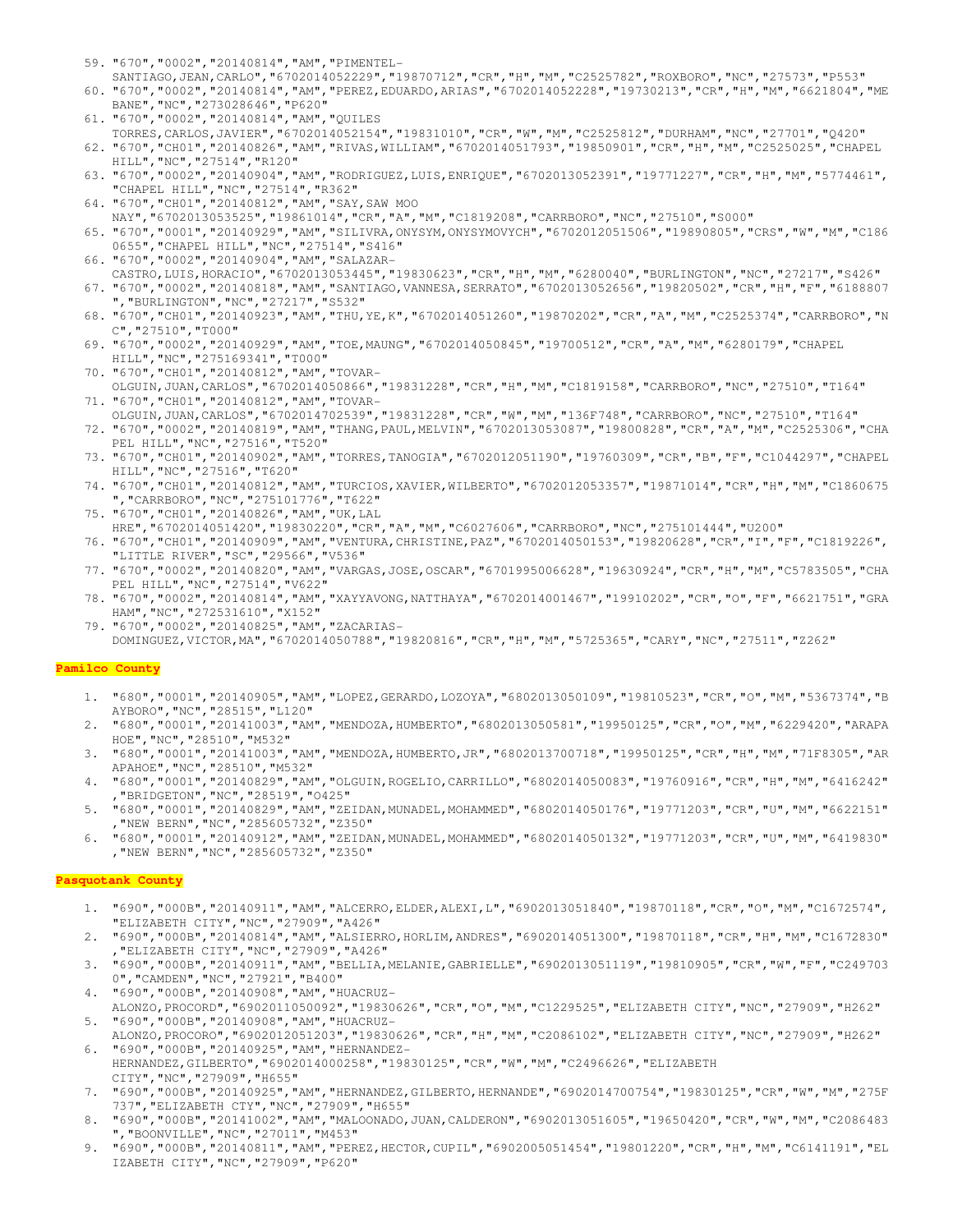- 10. "690","000B","20140918","AM","SANCHEZ,GONZALEZ,ALFREDO","6902014050988","19761116","CR","O","M","6623593 ","GREENVILLE","NC","27834","S522"
- 11. "690","000B","20140908","AM","VELAZQUEZ,ROSARIO","6902014051061","19730929","CR","O","M","C2496608","ELI ZABETH CITY","NC","27909","V422"

## **Pender County**

- 1. "700","0002","20140821","AM","APONTE,MARYANN,LENGUA","7002013050680","19600721","CR","W","F","6246895"," HAMPSTEAD","NC","28443","A153"
- 2. "700","0002","20140917","AM","ARRAM,RASHAD,SAID","7002014051350","19741114","CR","O","M","6555777","HAMP STEAD","NC","28443","A650"
- 3. "700","0002","20140925","AM","BAUTISTA,APOLONIO,CRUZ","7002014050693","19690817","CR","H","M","C2266476" ,"BURGAW","NC","28425","B323"
- 4. "700","0002","20140821","AM","BAUTISTA,DANIEL,SANTIAGO","7002013052017","19870102","CR","H","M","C226673 9","ROCKY POINT","NC","28457","B323"
- 5. "700","0002","20141023","AM","BAUTISTA,IRVINN,GUTIERREZ","7002014051619","19930715","CR","H","M","655586 3","WILLARD","NC","28478","B323"
- 6. "700","0002","20140814","AM","BONILLA-
- GONZALEZ,LEONEL","7002013052125","19881124","CR","H","M","6294462","WILMINGTON","NC","28411","B542" 7. "700","0002","20140820","AM","CAMPOS-
- BAUTISTA,EZEQUIEL","7002014050920","19900527","CR","H","M","6555687","ROCKY POINT","NC","28457","C512" 8. "700","0002","20140916","AM","GOMEZ,HENEMIAS,GONZALES","7002013052210","19860916","CR","H","M","6302860"
- ,"CURRIE","NC","28435","G520" 9. "700","0002","20140916","AM","GOMEZ,HENEMIAS,GONZALES","7002014701391","19860916","CR","H","M","420F469" ,"CURRIE","NC","28435","G520"
- 10. "700","0002","20140814","AM","GOMEZ,HIGINIO,GALINDO","7002013052116","19860924","CR","H","M","6294461"," BURGAW","NC","28425","G520"
- 11. "700","0002","20140924","AM","GOMEZ,MARIA,ISABEL","7002014051304","19781117","CR","H","M","6555758","MUL BERRY","FL","33860","G520"
- 12. "700","0002","20140820","AM","GUERRERO,JOSE,LUIS","7002013052542","19820303","CR","H","M","C1959460","BU RGAW","NC","28425","G660"
- 13. "700","0002","20140821","AM","HERAS,SABRINA,KOZAR","7002013000812","19780820","CR","W","F","6245348","RO CKY POINT","NC","28457","H620"
- 14. "700","0002","20140930","AM","MENDEZ,ROBERTO","7002013001583","19940831","CR","H","M","6246934","ROCKY POINT","NC","284577913","M532"
- 15. "700","0002","20140814","AM","MORAGA,JORGE,ALBERTO","7002014050784","19830108","CR","H","M","6294032","W ALLACE","NC","28466","M620"
- 16. "700","0002","20140814","AM","MARTINEZ,AGUSTIN,GARCIA","7002014051127","19860614","CR","H","M","6555602" ,"ROCKY POINT","NC","28457","M635"
- 17. "700","0002","20140820","AM","MARTINEZ,AGUSTIN,GARCIA","7002012051882","19860614","CR","H","M","6246776" ,"ROCKY POINT","NC","28457","M635"
- 18. "700","0002","20140923","AM","MARTINEZ,AVELINO,SANCHEZ","7002014051195","19821110","CR","H","M","C288807 7","ROCKY POINT","NC","28457","M635"
- 19. "700","0002","20140911","AM","MARTINEZ,EDUARDO,HINIESTRA","7002014000602","19850325","CR","H","M","65563 01","WALLACE","NC","28466","M635"
- 20. "700","0002","20140821","AM","MARTINEZ,INCENIO","7002014050061","19830606","CR","H","M","6246942","BURGA W","NC","28425","M635"
- 21. "700","0002","20140821","AM","MARTINEZ,INCENIO","7002014050062","19830606","CR","H","M","6246943","BURGA W","NC","28425","M635"
- 22. "700","0002","20140827","AM","MARTINEZ,TERRY,LYNN","7002014000823","19580317","CR","W","F","6555756","HA MPSTEAD","NC","28443","M635"
- 23. "700","0002","20141022","AM","NUNEZ,ELIESER,CASTILLO","7002014051427","19920224","CR","H","M","6555763", "TEACHEY","NC","28464","N520"
- 24. "700","0002","20140828","AM","PEREZ,ABEL","7002014051060","19900905","CR","O","M","6555534","ROCKY POINT","NC","28457","P620"
- 25. "700","0002","20140821","AM","PEREZ,JORGE,GOMEZ","7002013051608","19700222","CR","H","M","6245369","ROCK Y POINT","NC","28457","P620"
- 26. "700","0002","20140821","AM","PEREZ,VALENTIN,OLAIS","7002014050116","19760214","CR","W","M","6294307","H AMPSTEAD","NC","28443","P620"
- 27. "700","0002","20140821","AM","PEREZ-
- PASCUAL,SAUL","7002014050586","19821120","CR","O","M","6246953","ROSE HILL","NC","28458","P621"
- 28. "700","0002","20140918","AM","RIVERA,STACY,ANGELA","7002014051545","19830723","CR","H","F","6555747","WI LMINGTON","NC","28405","R160"
- 29. "700","0002","20140916","AM","ROJAS,FERNANDO,CHAVEZ","7002012052402","19890424","CR","H","M","6212834"," ROCKY POINT","NC","28457","R220"
- 30. "700","0002","20140828","AM","ROJAS,JONATHAN","7002014051059","19870102","CR","H","M","6555532","STATESV ILLE","NC","28625","R220"
- 31. "700","0002","20140821","AM","RODRIGUEZ,ENDINA,MARIA","7002013052564","19800910","CR","W","F","6246938", "CASTLE HAYNE","NC","28429","R362"
- 32. "700","0002","20140923","AM","RAMOS,EMILIANO,SANCHEZ","7002014051582","19890401","CR","H","M","C1823505" ,"WINTER HAVEN","FL","33880","R520"
- 33. "700","0002","20140918","AM","ROMERO,JAVIER,GONZALEZ","7002014000707","19920620","CR","H","M","6555729", "KELLY","NC","28448","R560"
- 34. "700","0002","20140917","AM","RAMIREZ,AMBROSIO,J
- H","7002014051351","19591204","CR","H","M","6555778","ROCKY POINT","NC","284578512","R562"
- 35. "700","0002","20140828","AM","SALAZAR,GREGORIO,GARCIA","7002013051381","19670509","CR","H","M","6302918" ,"ROCKY POINT","NC","28457","S426"
- 36. "700","0002","20140916","AM","SANTIAGO,FRANCISCO,BAUTISTA","7002014051601","19670511","CR","H","M","6555 516","MULBERRY","FL","33860","S532"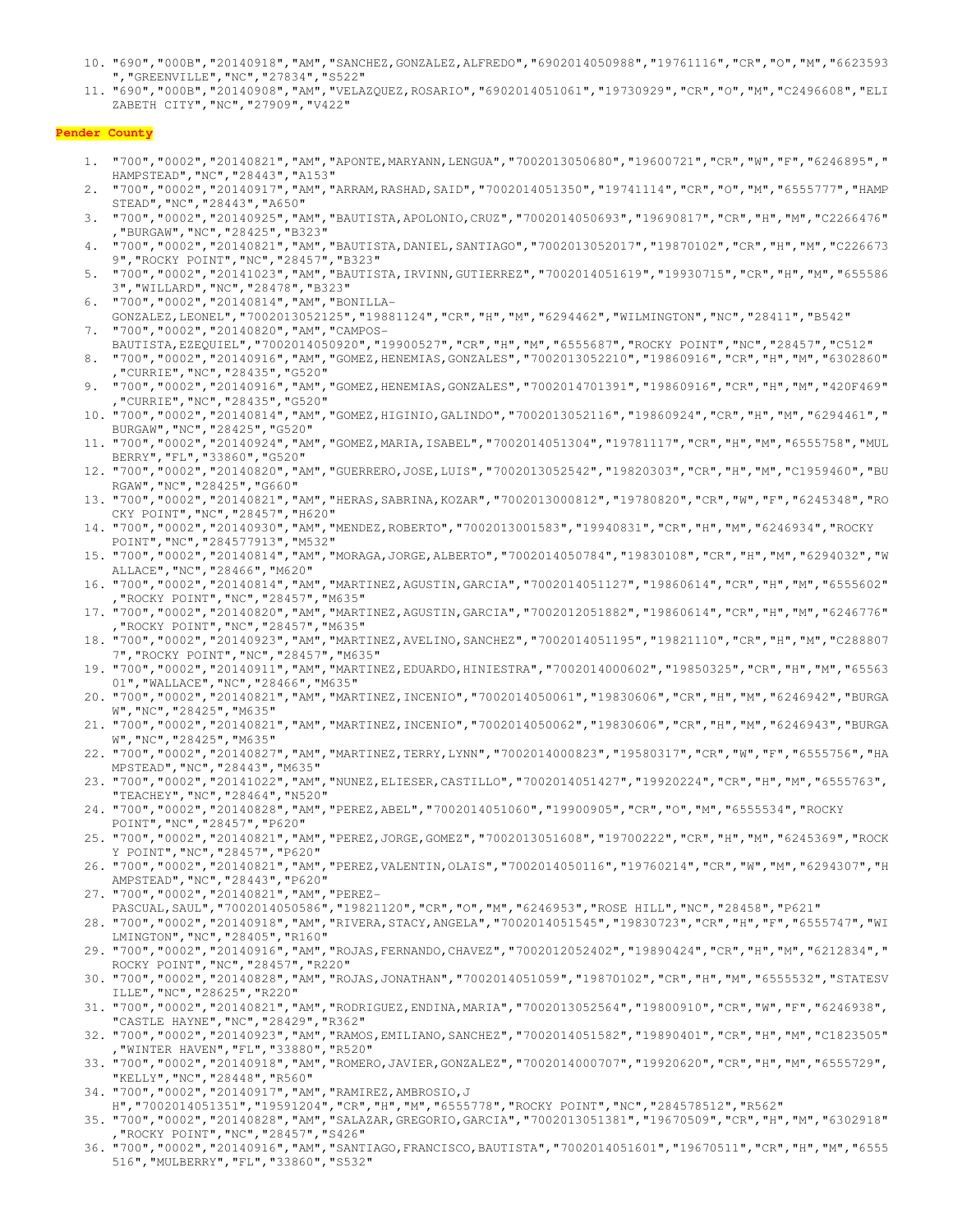- 37. "700","0002","20140918","AM","SANTIAGO,LEONARDO,CRUZ","7002014000776","19591009","CR","H","M","6556281", "CASTLE HAYNE","NC","28429","S532"
- 38. "700","0002","20141030","AM","VASQUEZ,DIAGO,SOLINAS","7002014051600","19941113","CR","H","M","6555787"," WALLS","MS","38680","V220"
- 39. "700","0002","20141030","AM","VASQUEZ,DIAGO,SOLINAS","7002014051599","19941113","CR","H","M","6555788"," WALLS","MS","38680","V220"
- 40. "700","0002","20141016","AM","VASQUEZ,GUADALUPE,VASQUEZ","7002014051639","19831001","CR","H","M","655630 0","BURGAW","NC","28425","V220"

# **Perquimans County**

1. "710","0001","20140820","AM","PEREZ,HECTOR,CUPIL","7102014050001","19801031","CR","H","M","5601033","ELI ZABETH CITY","NC","27909","P620"

## **Person County**

- 1. "720","0001","20140904","AM","ALMARAZ,ALEJANDRE,ISLAS","7202014051381","19820504","CR","W","M","C3090650 ","ROXBORO","NC","27574","A456"
- 2. "720","0001","20140828","AM","BALTAZAR-
- CALIXTO,EZEQUIEL","7202014051521","19880803","CR","H","M","6619371","ROXBORO","NC","27574","B432"
- 3. "720","0001","20141113","AM","GONZALEZ,ISRAEL,AVILA","7202012051546","19780413","CR","O","M","C2190834", "TIMBERLAKE","NC","27583","G524"
- 4. "720","0001","20140902","AM","GARCIA,JULIO,CESAR
- COLON","7202012051871","19730726","CR","O","M","C2036800","ROXBORO","NC","27573","G620"
- 5. "720","0001","20140814","AM","GARCIA,RUBEN,LICEA","7202013052194","19780113","CR","H","M","5776382","ROX BORO","NC","27573","G620"
- 6. "720","0001","20140811","AM","PESINA,ANGEL,MISEAL,MORENO","7202013052675","19940824","CRS","O","M","C254 0790","ROUGEMONT","NC","27572","P250"
- 7. "720","0001","20140904","AM","QUINTANA,JORGE","7202014051313","19681203","CR","O","M","C3208488","BULLOC K","NC","","Q535"

#### **Pitt County**

- 1. "730","DC01","20140902","AM","ABBAS,OMAR","7302014053720","19870925","CR","I","M","C1466982","MONROE","N C","281101409","A120"
- 2. "730","DC01","20140828","AM","ABALOS,JULIAN,GILBERTO","7302014051946","19940724","CR","U","M","C2524759" ,"GRIFTON","NC","285308520","A142"
- 3. "730","DC01","20140821","AM","ACEVEDO,ANTONIO,TINAJERO","7302014054635","19890723","CR","H","M","6624553 ","GREENVILLE","NC","27834","A213"
- 4. "730","DC01","20141022","AM","ALCANTARO,ARMANDO","7302013051788","19771211","CR","B","M","6313249","GREE NVILLE","NC","27834","A425"
- 5. "730","FARM","20140814","AM","ALATORRE-ORTIZ,ABEL","7302013061215","19730806","CR","H","M","6377259","GREENVILLE","NC","27834","A436"
- 6. "730","FARM","20140814","AM","ALATORREORTIZ,NORMA,ALICIA","7302014000278","19670223","CR","O","F","63772 60","GREENVILLE","NC","278348721","A436"
- 7. "730","SC01","20140910","AM","ALANIS,PEDRO,GARCIA","7302012052120","19760217","CRS","H","M","5739936","G REENVILLE","NC","27834","A452"
- 8. "730","SC01","20140910","AM","ALANIS,PEDRO,GARCIA","7302012703704","19760217","CRS","O","M","F212470","G REENVILLE","NC","27834","A452"
- 9. "730","DC01","20140922","AM","ANGEL,JAIME","7302014055101","19890529","CR","H","M","6624582","AYDEN","NC ","28513","A524"
- 10. "730","DC01","20140922","AM","ANGEL,JAIME,R","7302014706420","19890529","CR","H","M","509F526","AYDEN"," NC","28513","A524"
- 11. "730","DC01","20140909","AM","ARROYO
- CABRERA,NARCISO","7302011056355","19890419","CR","O","M","C0509094","AYDEN","NC","28513","A600"
- 12. "730","DC01","20140923","AM","ARREDONDO,ALBERTO,MARGARITO","7302014055327","19830810","CR","H","M","C260 4303","RALEIGH","NC","27604","A635"
- 13. "730","DC04","20140813","AM","BARRENA,URBANO,MONTAIVO","7302014701854","19730523","CR","H","M","94F8163" ,"GREENVILLE","NC","27858","B650"
- 14. "730","FARM","20140918","AM","CABRERA,GLORIBEL,ARROYO","7302009051378","19880104","CR","H","F","C9087396 ","GRIFTON","NC","285300000","C166"
- 15. "730","DC01","20140811","AM","CASTELLANOS,CARLOS,ALBERTO","7302014051913","19800610","CR","H","M","A0747 432","GREENVILLE","NC","27834","C234"
- 16. "730","FARM","20140925","AM","CASTILLO-REYES,CESAR,ALBERTO","7302014055268","19870307","CR","O","M","6624953","GREENVILLE","NC","27834","C234"
- 17. "730","DC01","20140910","AM","CASTILLO,RODOLFO,REY","7302013058707","19870527","CR","W","M","C1627900"," HOOKERTON","NC","28538","C234"
- 18. "730","DC01","20140917","AM","CASTILLO,SHANE,ALBERT","7302013004333","19930704","CR","W","M","6418276"," WHITEVILLE","NC","284729559","C234"
- 19. "730","DC01","20140917","AM","CASTILLO,SHANE,ALBERT","7302013713384","19930704","CR","W","M","52F4992"," WHITEVILLE","NC","28472","C234"
- 20. "730","FARM","20140814","AM","CASTRO,ALMA,VERONICA","7302013057559","19870218","CR","H","F","6377239","G REENVILLE","NC","27834","C236"
- 21. "730","DC01","20140821","AM","CASTRO,JOSE,JUSTINO","7302014001447","19881209","CR","W","M","6624551","GR EENVILLE","NC","278580730","C236"
- 22. "730","SC01","20141020","AM","CHIN,ROBERT,ALLEN","7302013051348","19501003","CRS","U","M","C1004500","GR EENVILLE","NC","278583923","C500"
- 23. "730","DC01","20140902","AM","CONSUELOS,ADRIANA","7302013053540","19690821","CR","H","F","C1743902","GRE ENVILLE","NC","278585339","C524"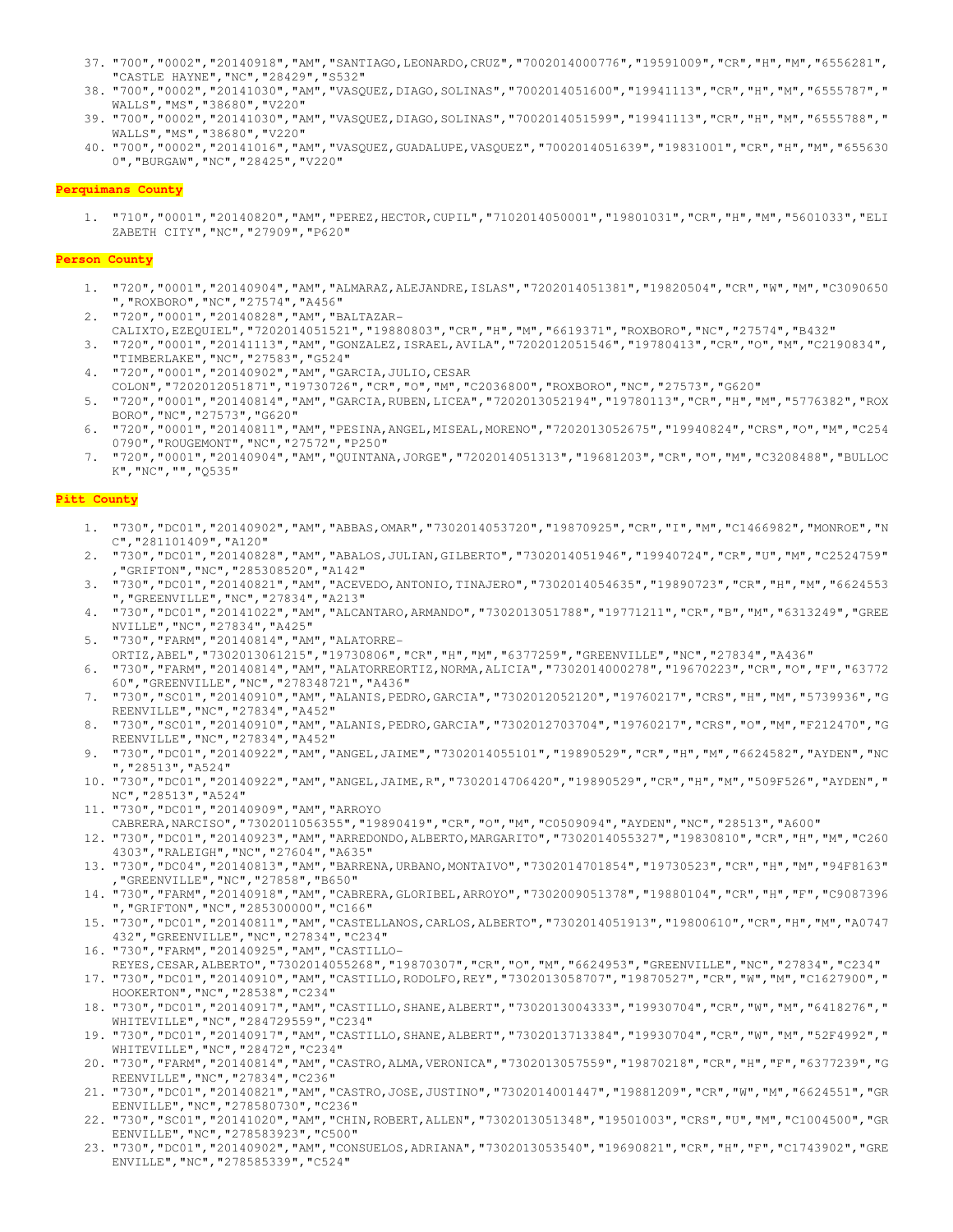- 24. "730","FARM","20140814","AM","CHAIRES,ROGELIO,EZQUIVEL","7302013050764","19830915","CR","H","M","6377210 ","VANCEBORO","NC","28586","C620"
- 25. "730","DC01","20140910","AM","CRUZ,JUAN,CARLOS","7302013060586","19781008","CR","O","M","6167000","GREEN VILLE","NC","27858","C620"
- 26. "730","DC01","20141006","AM","CRUZ-
- CARACHURE,LORENZO","7302014053739","19820403","CR","H","M","6624701","AYDEN","NC","28513","C622"
- 27. "730","DC01","20140821","AM","DIAZ,FERNANDO","7302013708564","19890405","CR","H","M","7F54491","GREENVIL LE","NC","27834","D200"
- 28. "730","FARM","20140821","AM","DIAZ,FERNANDO","7302013055626","19890405","CR","H","M","5739985","GREENVIL LE","NC","27858","D200"
- 29. "730","DC01","20140911","AM","FELIX ECHAVARRIA,CHRISTIAN,S","7302013060430","19900830","CR","W","M","C2161037","GREENVILLE","NC","27834","F4 20"
- 30. "730","DC01","20140909","AM","FELIX-
- ECHAVARRIA,CHRISTIAN,S","7302014056261","19900831","CR","H","M","C2161426","GREENVILLE","NC","278340843" ,"F422"
- 31. "730","DC01","20140811","AM","FERES,JOSEAN","7302010054458","19780228","CR","O","M","C250327","GREENVILL E","NC","27834","F620"
- 32. "730","FARM","20140814","AM","FERNANDEZ,JESUS,MANUEL","7302013057806","19821212","CR","H","M","6377241", "GREENVILLE","NC","27834","F655"
- 33. "730","FARM","20140925","AM","GOVEA,DANIEL,MEJIA","7302013706391","19930104","CR","W","M","8F67746","GRE ENVILLE","NC","27858","G100"
- 34. "730","FARM","20140925","AM","GOVEA,MIGUEL,MEJIA","7302013054068","19910914","CR","W","M","5739981","GRE ENVILLE","NC","27858","G100"
- 35. "730","DC01","20140815","AM","GONZALEZ-
- ANGEL,CESAR,HUMBER","7302014702762","19880522","CR","H","M","75F0923","GREENVILLE","NC","27834","G524" 36. "730","DC01","20140815","AM","GONZALEZ-
- ANGEL,CESAR,HUMBERT","7302014052127","19880522","CR","H","M","C2161047","GREENVILLE","NC","27834","G524"
- 37. "730","SC01","20140929","AM","GONZALEZ,ALFREDO","7302012057973","19780829","CRS","H","M","6269059","NEW BERN","NC","28562","G524"
- 38. "730","DC01","20140821","AM","GONZALEZ,RONY,ROMERO","7302013061238","19820128","CR","H","M","C2161007"," GREENVILLE","NC","27858","G524"
- 39. "730","FARM","20140814","AM","GONZALEZ,YEISON,ESCALANTE","7302014052522","19930126","CR","H","M","642040 2","STOKES","NC","27884","G524"
- 40. "730","DC04","20140911","AM","GONZALEZ,YEISON,ESCALANTE","7302014054245","19930126","CR","H","M","662498 1","STOKES","NC","27884","G524"
- 41. "730","SC01","20140911","AM","GARCIA,ARTURO,JR","7302010050005","19800728","CRS","H","M","C9910684","CHA RLOTTE","NC","28277","G620"
- 42. "730","FARM","20140814","PM","GARCIA,JOSE,TREJO","7302013052316","19730918","CR","H","M","6377221","GREE NVILLE","NC","278340309","G620"
- 43. "730","DC03","20140811","PM","GARRIDO,HECTOR,GUSTAVO,ROSAL","7302011055564","19830218","CR","H","M","616 6582","GREENVILLE","NC","27834","G630"
- 44. "730","DC01","20140910","AM","GRANADOS,DANIEL,MUJICA","7302013702295","19940703","CR","H","M","4F99939", "WENDELL","NC","27591","G653"
- 45. "730","AYDN","20140916","AM","GRIMALDO,MIGUEL
- ANGEL,VILLA","7302013054059","19621205","CR","H","M","6377294","GREENVILLE","NC","27834","G654" 46. "730","AYDN","20140902","AM","GUERRERO,DINORA,EDITH
- GONZAL","7302013057217","19720916","CR","O","F","C2522530","GRIFTON","NC","28530","G660"
- 47. "730","DC01","20140915","AM","HERNAN,CERINO,HERNANDEZ","7302014002391","19941015","CR","H","M","6624713" ,"GREENVILLE","NC","278340232","H655"
- 48. "730","DC01","20140815","AM","HERNANDEZ GOMEZ,MANUEL,ANTON","7302013059631","19921002","CR","H","M","6418089","GREENVILLE","NC","278588251","H65 5"
- 49. "730","DC01","20141006","AM","HERNANDEZ-
- SANCHEZ,JOSE","7302013061433","19890730","CR","O","M","6418452","GREENVILLE","NC","27834","H655"
- 50. "730","DC01","20140902","AM","HERNANDEZ,CANDIDO,CABANAS","7302014053494","19881204","CR","H","M","C26042 58","WASHINGTON","NC","27889","H655"
- 51. "730","AYDN","20140819","AM","HERNANDEZ,CHRISTY,ELENA","7302012002475","19940419","CR","H","F","6212523" ,"WINTERVILLE","NC","285908896","H655"
- 52. "730","FARM","20140925","AM","HERNANDEZ,DEMETRIO","7302014051611","19740117","CR","H","M","5739996","DOV ER","NC","28526","H655"
- 53. "730","AYDN","20140902","AM","HERNANDEZ,JOSE","7302013053798","19900730","CR","H","M","C1009441","GREENV ILLE","NC","27834","H655"
- 54. "730","DC01","20140903","AM","IBARRA,ROXANNA","7302014052525","19890401","CR","H","F","C1744147","GRIFTO N","NC","28530","I160"
- 55. "730","DC01","20140902","AM","JIMANEZ-
- PEREZ,SAMUEL","7302014052314","19930830","CR","H","M","","GREENVILLE","NC","27834","J552" 56. "730","DC01","20140902","AM","JIMANEZ-
- PEREZ,SAMUEL","7302014052315","19930830","CR","H","M","C2161140","GREENVILLE","NC","27834","J552"
- 57. "730","DC01","20140908","AM","LOPEZ,DELVER","7302014052787","19850726","CR","O","M","C2524953","GREENVIL LE","NC","27858","L120"
- 58. "730","FARM","20140814","AM","LOPEZ,EDGAR,CRISOSTOMO","7302012059178","19810625","CR","H","M","6377187", "GREENVILLE","NC","27834","L120"
- 59. "730","DC01","20140828","AM","LOPEZ,MISAEL","7302014056074","19930419","CR","H","M","C2604573","CARY","N C","275192516","L120"
- 60. "730","DC01","20140903","AM","LINARES,JUAN,CARLOS","7302013053610","19900829","CR","O","M","C2269155","G REENVILLE","NC","27834","L562"
- 61. "730","DC01","20140821","AM","MELHADO,ALEJANDRO,JR","7302014052231","19730101","CR","H","M","C2161014"," GREENVILLE","NC","27834","M430"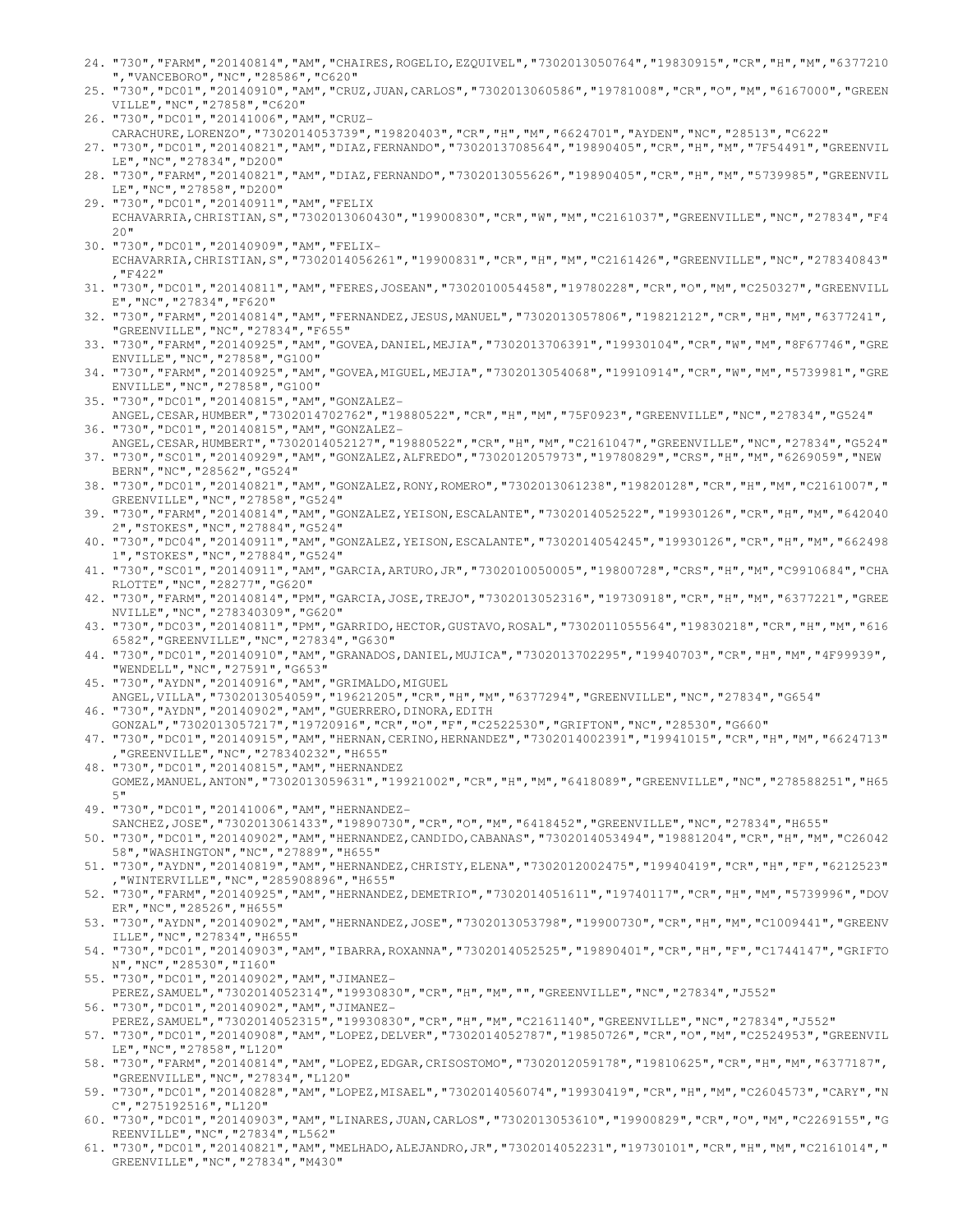- 62. "730","DC01","20141003","AM","MOLINA-
- ORTEGA,JHONNATAN,SMIT","7302013061391","19890624","CR","H","M","C2161134","GREENVILLE","NC","27834","M45  $6"$
- 63. "730","DC01","20141029","AM","MORA,ROMAN,LUNA,JR","7302014703046","19960602","CR","W","M","109F310","FAR MVILLE","NC","27828","M600"
- 64. "730","DC01","20140820","AM","MARQUEZ-REYES,JOSE,DE
- JESUS","7302014053324","19810104","CR","O","M","C2407661","ROBERSONVILLE","NC","27871","M622" 65. "730","DC01","20141030","AM","MARTINEZ-
- CABRERA,FLORENCIO","7302013004757","19680316","CR","H","M","6377487","AYDEN","NC","28513","M635" 66. "730","DC01","20141030","AM","MARTINEZ-
- CABRERA,FLORENCIO","7302013714720","19680316","CR","H","M","65F5772","AYDEN","NC","28513","M635" 67. "730","FARM","20140814","AM","MARTINEZ,MIGUEL","7302013003233","19750508","CR","H","M","6377233","GREENV
- ILLE","NC","27834","M635" 68. "730","DC01","20140917","AM","MORALES,STEPHANIE,WHEELER","7302014001458","19860318","CR","W","F","641831
- 5","SNOW HILL","NC","285807662","M642" 69. "730","DC01","20140902","AM","NUNEZ,MAGDALENO,HERRERA","7302002019774","19660722","CR","H","M","1936135" ,"GREENVILLE","NC","27834","N520"
- 70. "730","DC01","20140902","AM","NUNEZ,MAGDALENO,HERRERA","7302014053110","19660722","CR","H","M","C2604251 ","GREENVILLE","NC","27834","N520"
- 71. "730","DC01","20140821","AM","PALACIOS-
- RIOS,MARTIN","7302014050326","19930517","CR","H","M","6418254","STOKES","NC","278849624","P422" 72. "730","DC01","20140821","AM","PALACIOS-
- RIOS,MARTIN","7302014700411","19930517","CR","H","M","83F2792","STOKES","NC","27884","P422" 73. "730","FARM","20140904","AM","PENA,LUIS,FERBABDI
- BADULLO","7302014054038","19840530","CR","H","M","C2523724","SNOW HILL","NC","28580","P500" 74. "730","AYDN","20140923","AM","PARRA
- ANAYA,CECILIA,MARGARIT","7302014055905","19950701","CR","H","F","C2270295","AYDEN","NC","285138810","P60  $^{\circ}$
- 75. "730","DC01","20140922","AM","PEREZ,LUIS,ALFREDO","7302013004647","19940301","CR","H","M","A0593413","GR EENVILLE","NC","27834","P620"
- 76. "730","DC01","20140922","AM","PEREZ,LUIS,ALFREDO","7302013060877","19940301","CR","H","M","C1627864","GR EENVILLE","NC","27834","P620"
- 77. "730","DC01","20140821","AM","PORTILLA,ARATRON,HERRERA","7302013055063","19891016","CR","H","M","6418225 ","VANCEBORO","NC","28586","P634"
- 78. "730","DC01","20140811","AM","REBOLLAR,MANUEL,GOMEZ","7302014055308","19770620","CR","H","M","6624584"," GREENVILLE","NC","27834","R146"
- 79. "730","SC01","20140818","AM","RIVERA,ALEXIS,JOSE","7302010051837","19901210","CRS","H","M","5824215","GR EENVILLE","NC","27834","R160"
- 80. "730","DC01","20140925","AM","RIVERA,CARLOS,OMAR","7302014050010","19911208","CR","H","M","C1627932","GR EENVILLE","NC","278347958","R160"
- 81. "730","AYDN","20141007","AM","RIVERA,ERNESTO","7302013057554","19770127","CR","B","M","C1466026","GREENV ILLE","NC","27858","R160"
- 82. "730","DC01","20140828","AM","ROOPRAI,INDRAJ,SINGH","7302014055978","19931227","CR","U","M","C2604567"," SMITHFIELD","NC","275779404","R160"
- 83. "730","DC01","20140918","AM","REYES,MAYRON","7302014055520","19870526","CR","O","M","6624729","GRIMESLAN D","NC","27837","R200"
- 84. "730","DC01","20140923","AM","RUIZ,YEISLIN","7302013055368","19901028","CR","H","F","C2522760","RALEIGH" ,"NC","276133067","R200"
- 85. "730","DC01","20140811","AM","RODRIGUEZ-
- CHAVARRIA,MISAEL","7302012055450","19910311","CR","H","M","6269418","STOKES","NC","27884","R362"
- 86. "730","FARM","20140918","AM","RODRIGUEZ,WALTER,RAMIREZ","7302012057162","19780405","CR","H","M","C146674 2","AYDEN","NC","285139721","R362"
- 87. "730","AYDN","20140916","AM","RANGEL,GUADALUPE","7302013054054","19730527","CR","H","M","6377293","GREEN VILLE","NC","27834","R524"
- 88. "730","DC01","20141204","AM","RENZULLI,BRIAN,DANIEL","7302013054047","19900226","CR","W","M","C0773812", "RALEIGH","NC","276153716","R524"
- 89. "730","AYDN","20140916","AM","SU,HONG,BING","7302014053994","19661209","CR","U","M","6624979","GREENVILL E","NC","278582918","S000"
- 90. "730","DC01","20140812","AM","SATO,MASARU","7302013055398","19730507","CR","U","M","C0774053","GREENVILL E","NC","278349078","S300"
- 91. "730","AYDN","20140902","AM","SANCHEZ,JOSE,LOUIS","7302013054241","19740805","CR","H","M","C1009445","FA RMVILLE","NC","27828","S522"
- 92. "730","DC01","20140917","AM","SANTIAGO,RICARDO,HERNANDEZ","7302012058356","19891125","CR","H","M","63108 00","GREENVILLE","NC","27834","S532"
- 93. "730","FARM","20140821","AM","SANTOS,JULIO,CESAR","7302012058830","19660410","CR","H","M","5739953","GRE ENVILLE","NC","278347455","S532"
- 94. "730","DC01","20140829","AM","SANTOS,MATTHEW,CHRISTOPHER","7302013000703","19930517","CR","W","M","A0789 915","GREENVILLE","NC","27858","S532"
- 95. "730", "FARM", "20140814", "AM", "SANTOYO-
- ROMERO,MARCO","7302013060945","19740817","CR","H","M","6377255","GREENVILLE","NC","27858","S536"
- 96. "730","DC01","20140922","AM","VEGA,ANTHONY","7302013050021","19870714","CR","H","M","C0770549","WINTERVI LLE","NC","28590","V200"
- 97. "730","DC01","20140922","AM","VEGA,ANTHONY","7302013700007","19870714","CR","H","M","5688E41","WINTERVIL LE","NC","28590","V200"
- 98. "730","DC01","20140911","AM","VAZQUEZ,FABIAN","7302014052778","19830710","CR","U","M","6420014","PLYMOUT H","NC","279622159","V220"
- 99. "730","DC01","20140911","AM","VAZQUEZ,FABIAN","7302014703710","19830710","CR","O","M","203F997","ASHEVIL LE","NC","28806","V220"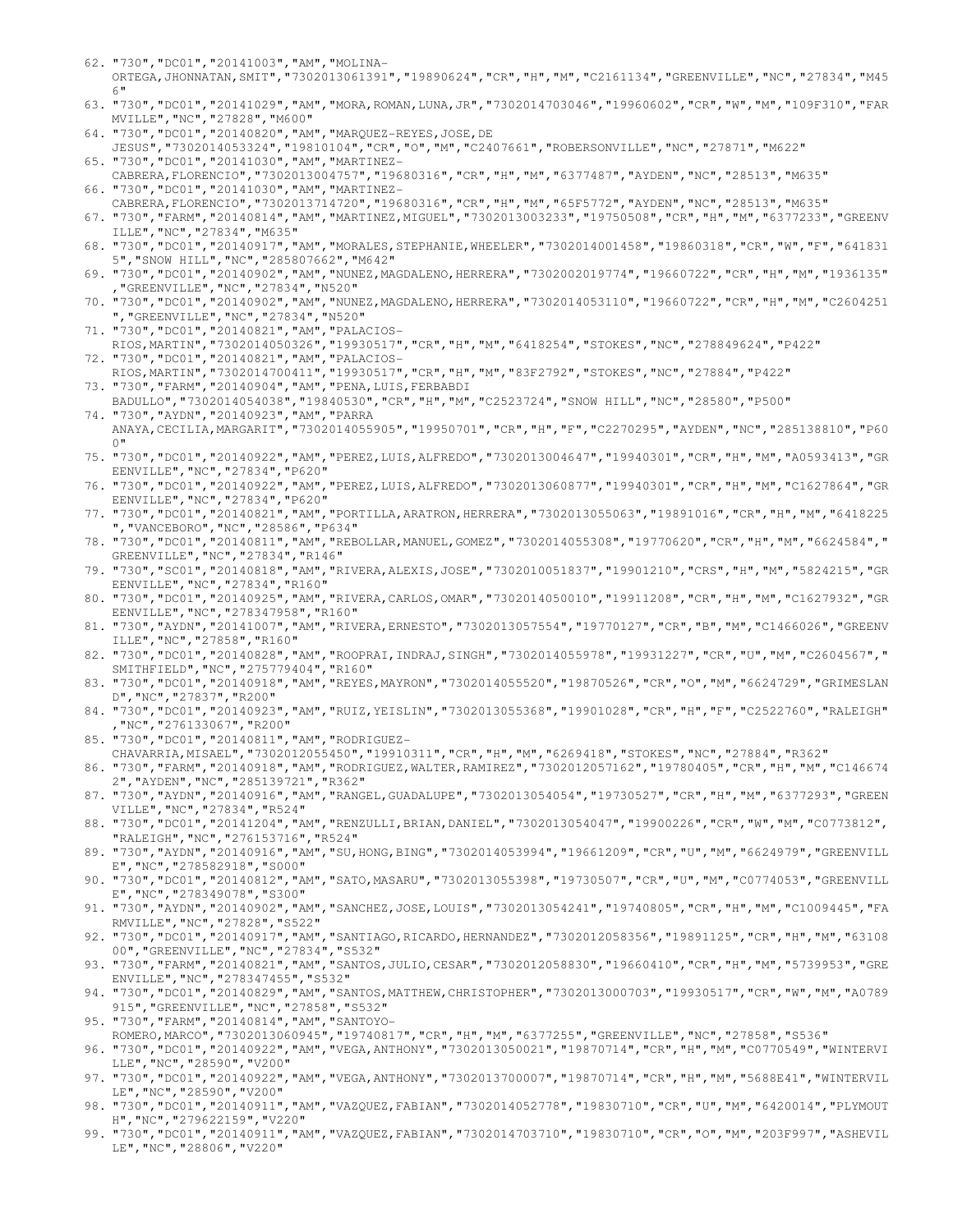- 100."730","AYDN","20140902","AM","VELASCO,KEVIN,MIGUEL","7302013055825","19930517","CR","H","M","C2270449"," GREENVILLE","NC","278588369","V420"
- 101."730","DC01","20141022","AM","VELAZQUEZ,TIMOTHY,DEREK","7302011059476","19690503","CR","W","M","6231587" ,"FARMVILLE","NC","278288555","V422"
- 102."730","DC01","20140917","AM","VALDEZ,STUWART,TONY","7302012060231","19890810","CR","H","M","6377162","CA MP LEJEUNE","NC","28542","V432"
- 103."730","DC01","20140821","AM","VILLANUEVA,IRVING,JARED
- CHAV","7302014050530","19930121","CR","H","M","C2161011","GREENVILLE","NC","278589185","V451"
- 104."730","DC01","20140821","AM","VILLANUEVA,IRVING,JARED,CHA","7302014700598","19930121","CR","H","M","66F0 309","GREENVILLE","NC","27858","V451"

## **Polk County**

- 1. "740","0001","20140820","NC","BORJA,ALEJANDRO,PINEDA","7402005051138","19830424","CR","H","M","C6244104" ,"HENDERSONVILLE","NC","287920000","B620"
- 2. "740","0001","20140825","AM","CHAVEZ-
- BALDOVINO,HUGO","7402014050611","19820612","CR","H","M","C3148099","COLUMBUS","NC","28722","C121" 3. "740","0001","20140825","AM","CHAVEZ-
- BALDOVINO,LUIS,ANTONI","7402014050608","19940613","CR","H","M","C3148097","WEST PALM BEACH","FL","33414","C121"
- 4. "740","0001","20140825","AM","CHAVEZ-BALDOVINO,LUIS,ANTONI","7402014050609","19940613","CR","H","M","C3148098","WEST PALM BEACH","FL","33414","C121"
- 5. "740","0001","20140929","AM","MACIAS,DANIEL,RICHARD","7402014050557","19950706","CR","H","M","C3148093", "COLUMBUS","NC","287226430","M220"
- 6. "740","0001","20140820","AM","NOVA-
- TERESA,ANGEL","7402014050472","19890417","CR","H","M","C2896989","TRYON","NC","28782","N136" 7. "740","0001","20140820","AM","NECHEPORENKO,VIKTOR,A","7402014050559","19620107","CR","W","M","C2897214", "BOILING SPRINGS","SC","293168341","N216"
- 8. "740","0002","20140827","AM","PEREZ,NICOLAS,GUIDO","7402013050741","19631207","CRS","H","M","5485670","H ENDERSONVILLE","NC","28792","P620"
- 9. "740","0001","20140825","AM","RAMIREZ,DAVID,SANCHEZ","7402013050812","19670319","CR","H","M","C2112555", "COLUMBUS","NC","28722","R562"
- 10. "740","0001","20140825","AM","TORRES,RUPERTO,HERNANDEZ","7402014050331","19870706","CR","H","M","C314807 8","SPARTANBURG","SC","29303","T620"

# **Randolph County**

- 1. "750","001A","20140813","AM","AVILA,MAYCO,QUITERIO","7502013053973","19760720","CR","H","M","5790393","S ILER CITY","NC","27344","A140"
- 2. "750","001A","20140828","AM","AVILES-
- TORRES,OSCAR,OSIEL","7502010708657","19890823","CR","H","M","8079E19","ASHEBORO","NC","27203","A142"
- 3. "750","003B","20140818","PM","AGUILAR,ALVARO,JUNIOR","7502014053962","19950216","CR","W","M","C2292841", "RAMSEUR","NC","27316","A246"
- 4. "750","001A","20140930","AM","ADALBERTO,MELVIN","7502014052257","19810811","CR","H","M","6613377","CHARL OTTE","NC","28206","A341"
- 5. "750","001A","20140812","AM","ALBARRAN,ALBERTO,MARTINEZ","7502013056407","19700407","CR","H","M","C13123 43","THOMASVILLE","NC","27360","A416"
- 6. "750","001A","20140909","AM","ALVAREZ,JUAN,MORALEZ","7502014000995","19551209","CR","H","M","6200946","H IGH POINT","NC","272631607","A416"
- 7. "750","003B","20140811","PM","ALEJO,JORGE,ARMANDO","7502014053866","19950327","CR","H","M","C3057159","L IBERTY","NC","27298","A420"
- 8. "750","001A","20141007","AM","ALEJO,JOSE,ARMANDO","7502014050147","19840518","CR","H","M","5790505","ASH EBORO","NC","272035405","A420"
- 9. "750","001A","20140820","AM","ANGIANO,SAUL,CARMARILLO","7502014053064","19690622","CR","H","M","6613364" ,"STALEY","NC","27355","A525"
- 10. "750","001A","20140820","AM","ANGIANO,SAUL,CARMARILLO","7502014705680","19690622","CR","H","M","501F499" ,"STALEY","NC","27355","A525"
- 11. "750","ADMN","20141003","AM","ANTONIO,JUAN,RAMOS","7502014702501","19860326","CR","H","M","066F333","SIL ER CITY","NC","27344","A535"
- 12. "750","001A","20140812","AM","ARROYO,ERICK,MEDRANO","7502013056963","19940513","CR","O","M","C1998417"," ASHEBORO","NC","27205","A600"
- 13. "750","001A","20140813","AM","BALTAZAR,BERNARDINO","7502013054966","19900201","CR","H","M","C1312473","S ILER CITY","NC","27344","B432"
- 14. "750","001A","20140910","AM","BERNAL,ABEL,SANCHEZ","7502014050724","19900825","CR","H","M","C2177837","R OBBINS","NC","27325","B654"
- 15. "750","001A","20140819","AM","COSSIO,J,SANTOS,BANUELOS","7502011052188","19720108","CR","H","M","C089034 2","ASHEBORO","NC","27203","C200"
- 16. "750","001A","20140819","AM","COSSIO,J,SANTOS,BANUELOS","7502011052189","19720108","CR","H","M","","ASHE BORO","NC","27203","C200"
- 17. "750","003B","20140811","PM","CASAS,VICTOR,ALCANTARA-
- VENCE","7502014053738","19901009","CR","H","M","C0121216","RANDLEMAN","NC","27317","C220" 18. "750","001A","20140910","AM","CASTILLO-
- JUAREZ,MANUEL","7502014053259","19790102","CR","H","M","C3022239","ASHEBORO","NC","27203","C234"
- 19. "750","001A","20140925","AM","CASTILLO,RAFAEL,ESQUIVEL","7502014703008","19790919","CR","H","M","192F250 ","PITTSBORO","NC","27312","C234"
- 20. "750","001A","20140813","PM","CASARES,JORGE,ALBERTO","7502012052115","19840613","CR","H","M","C1723583", "ASHEBORO","NC","27203","C262"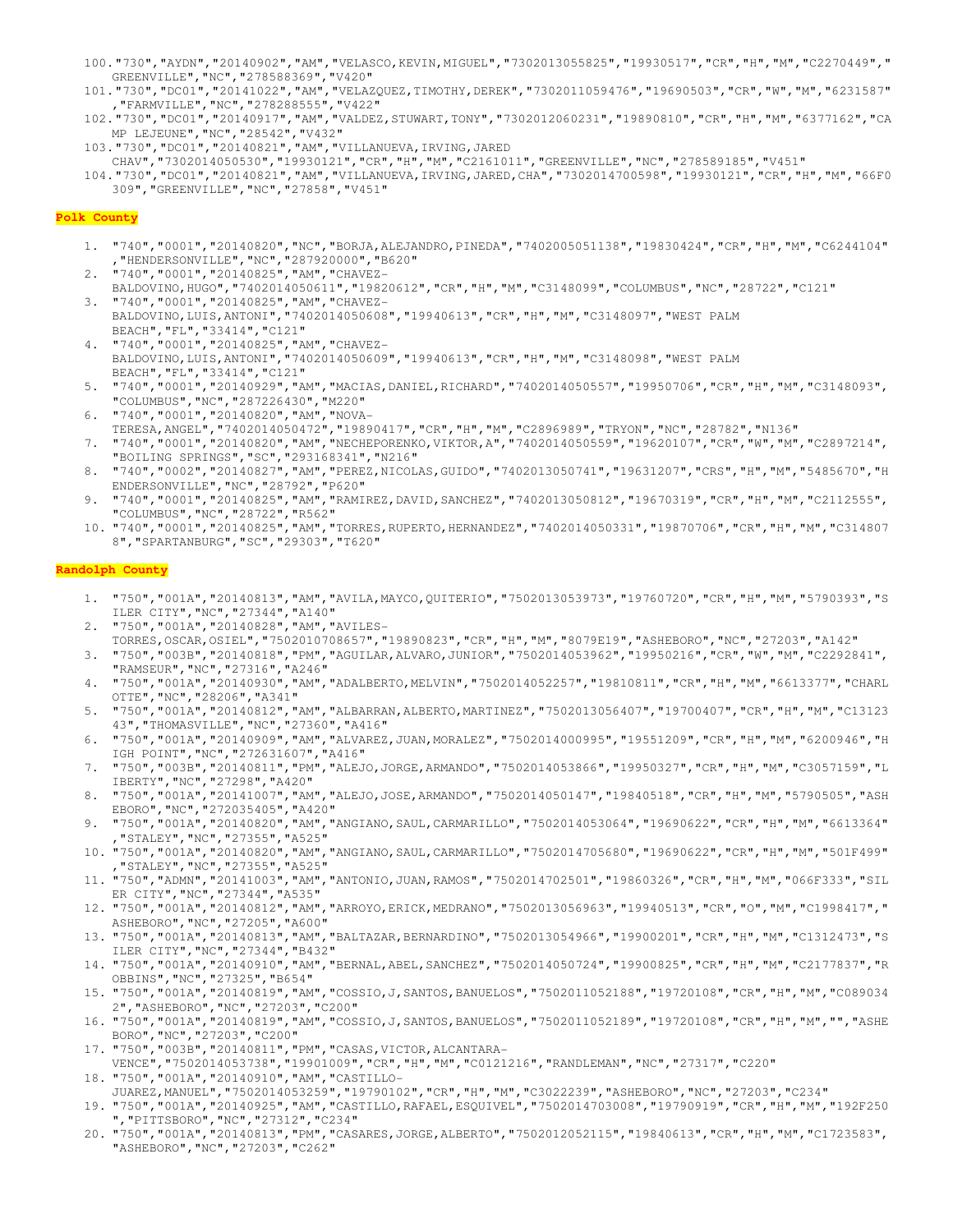- 21. "750","003B","20140818","PM","CASARES,JORGE,ALBERTO","7502014053977","19840613","CR","H","M","C2292843", "ASHEBORO","NC","27203","C262"
- 22. "750","001A","20140826","AM","CAZARIN,ROGELIO,SANTOS","7502007054011","19831224","CR","H","M","C8476456" ,"ASHEBORO","NC","27205","C265"
- 23. "750","001A","20140924","AM","CANO,FLORENCIO,A","7502014051266","19860719","CR","H","M","5790805","GREEN SBORO","NC","27403","C500"
- 24. "750","001A","20140903","AM","CAMPECHANO,JORGE,CISNEROS","7502014052008","19710523","CR","H","M","661320 3","ASHEBORO","NC","27203","C512"
- 25. "750","001A","20140926","AM","CAMPOS,MIGUEL,ANGEL","7502014050821","19790121","CR","H","M","C3022429","S ILER CITY","NC","27344","C512"
- 26. "750","001A","20140813","AM","CRUZ-
- CULLER,CHARLOTTE,AMBER","7502013056874","19851111","CR","W","F","6185981","RAMSEUR","NC","27316","C622" 27. "750","001A","20141007","AM","CARDENAS,RENE,MARQUINA","7502013056597","19781116","CR","H","M","6200939",
- "SILER CITY","NC","27344","C635" 28. "750","001A","20141007","AM","CARDENAS,RENE,MARQUINA","7502013711100","19781116","CR","H","M","64F2290", "SILER CITY","NC","27344","C635"
- 29. "750","001A","20140814","AM","CARRILLO,RICARDO","7502013055652","19760702","CR","H","M","5790669","ASHEB ORO","NC","27205","C640"
- 30. "750","ADMN","20140905","AM","CURIEL,MAURICIO,VELAZQUEZ","7502014704383","19760922","CR","H","M","361F37 2","ASHEBORO","NC","27203","C640"
- 31. "750","001A","20141007","AM","DE
- JESUS,ROSA,MILAGROS","7502014052255","19650319","CR","H","F","C3022012","ASHEBORO","NC","27203","D000" 32. "750","003B","20140818","PM","DOMINGUEZ,MARTIN","7502014002016","19950214","CR","W","M","C3022150","RAMS
- EUR","NC","27316","D552" 33. "750","003B","20140818","PM","DOMINGUEZ,MARTIN","7502014053867","19950214","CR","H","M","","RAMSEUR","NC ","273168767","D552"
- 34. "750","001A","20141014","AM","DUNNING,KIMBERLY,LYNN","7502014053490","19660929","CR","W","F","C3022158", "RANDLEMAN","NC","27317","D552"
- 35. "750","001A","20140812","AM","ENRIQUEZ,ORLANDO,MARTINEZ","7502014051707","19720419","CR","H","M","C30220 09","ASHEBORO","NC","27203","E562"
- 36. "750","001A","20140916","AM","FAYAZ,MOHAMMAD","7502013056265","19630215","CR","A","M","C1997437","ARCHDA LE","NC","27263","F200"
- 37. "750","001A","20140814","AM","FLORES,ABRAHAM","7502013056018","19701009","CR","H","M","5790674","ASHEBOR O","NC","27203","F462"
- 38. "750","001A","20140820","AM","FRAGOSO,JUAN,VARGAS","7502014704922","19870724","CR","H","M","258F816","BI SCOE","NC","27209","F622"
- 39. "750","003B","20140818","PM","GUZMAN,MARIO,JESUS
- MARTINEZ","7502014053757","19790605","CR","H","M","C2177848","ASHEBORO","NC","27205","G255" 40. "750","001A","20140819","AM","GALVAN-
- PEREZ,ORLANDO,EMMANUE","7502013003046","19910827","CR","H","M","5785111","THOMASVILLE","NC","27360","G41 5"
- 41. "750","001A","20140909","AM","GALLEGOS,PEDRO,SANCHEZ","7502014051061","19890106","CR","H","M","C3022004" ,"ASHEBORO","NC","27203","G422"
- "750", "001A", "20140909", "AM", "GALLEGOS, PEDRO, SANCHEZ
- \*","7502014000671","19890106","CR","H","M","C3022005","ASHEBORO","NC","27203","G422"
- 43. "750","001A","20140827","AM","GAMEZ,CESARIO,VIGIL","7502014051152","19800623","CR","H","M","C2292753","A SHEBORO","NC","27205","G520"
- 44. "750","001A","20140911","AM","GOMEZ,MANUEL,ZARATE","7502014052252","19840317","CR","H","M","C1114962","B URLINGTON","NC","27217","G520"
- 45. "750","001A","20140902","AM","GONZALEZ,JUAN-
- CARLOS,RAPALO","7502012057321","19680314","CR","H","M","5772313","ASHEBORO","NC","27203","G524"
- 46. "750","001A","20140910","AM","GONZALEZ,LUIS,ANGEL","7502005053496","19850802","CR","H","M","","EAGLE SPRINGS","NC","27242","G524"
- 47. "750","001A","20140909","AM","GONZALEZ,ROGELIO","7502014050728","19640916","CR","H","M","5781178","RAMSE UR","NC","27316","G524"
- 48. "750","001A","20140813","AM","GARCIA,ANTONIO,LOPEZ","7502014052793","19860518","CR","H","M","C3058348"," MOCKSVILLE","NC","27028","G620"
- 49. "750","001A","20140909","AM","GARCIA,CINTHIA,MARGARITA","7502014053238","19771012","CR","H","F","C199875 5","ASHEBORO","NC","27205","G620"
- 50. "750","001A","20140819","AM","GARCIA,SALVADOR","7502013056776","19620329","CR","H","M","C2292556","ASHEB ORO","NC","27203","G620"
- 51. "750","001A","20140813","AM","GRILLO,JOSEPH,JAFAH","7502014000853","19870725","CR","O","M","5790585","RA MSEUR","NC","27316","G640"
- 52. "750","001A","20140903","AM","GIRON,VACIO","7502013055264","19890524","CR","H","M","C2177579","ASHEBORO" ,"NC","27203","G650"
- 53. "750","001A","20140911","AM","HURTADO,J,SANTOS
- GARCIA","7502012057425","19780201","CR","H","M","C1313072","RANDLEMAN","NC","273177610","H633"
- 54. "750","001A","20140814","AM","HERNANDEZ,ALVIN,PELLAZAR","7502013057274","19600120","CR","I","M","5790686 ","STOKESDALE","NC","273579700","H655"
- 55. "750","001A","20140819","AM","HERNANDEZ,ANDRES,ANGELES","7502013056387","19700829","CR","H","M","5790555 ","ASHEBORO","NC","27205","H655"
- 56. "750","001A","20140819","AM","HERNANDEZ,ANDRES,ANGELES","7502013710819","19700829","CR","H","M","57F4029 ","ASHEBORO","NC","27205","H655"
- 57. "750","001A","20140910","AM","HERNANDEZ,JOSE,HERNANDEZ","7502014052975","19820621","CR","O","M","C302222 6","ASHEBORO","NC","27203","H655"
- 58. "750","001A","20140909","AM","HERNANDEZ,LAURA,SUAREZ","7502014051259","19831103","CR","H","F","C1998533" ,"FRANKLINVILLE","NC","27248","H655"
- 59. "750","001A","20141104","AM","HERNANDEZ,WILLIAM","7502014050362","19930918","CR","H","M","5790512","ASHE BORO","NC","272035353","H655"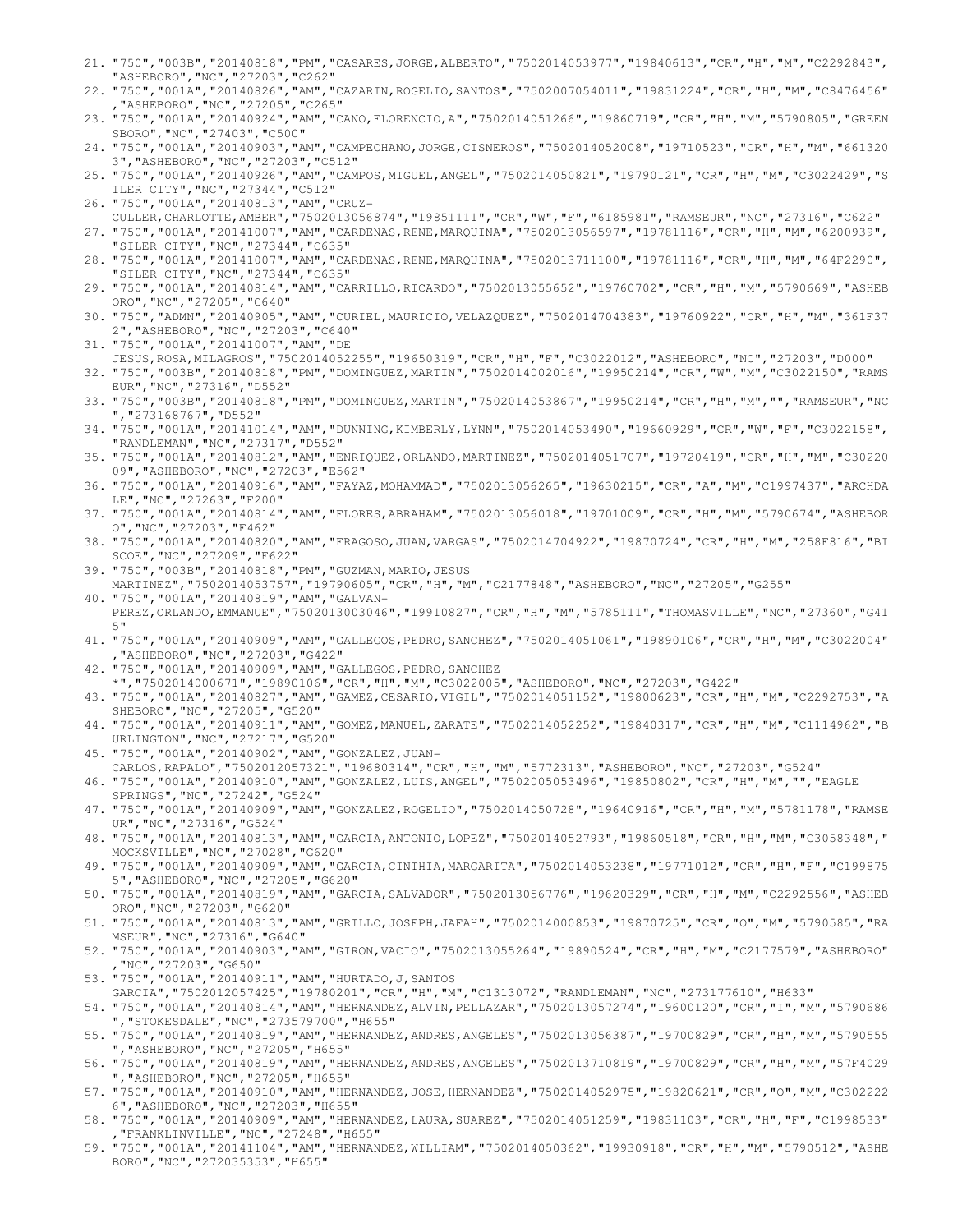- 60. "750","001A","20141104","AM","HERNANDEZ,WILLIAM","7502014700537","19930918","CR","H","M","77F6592","ASHE BORO","NC","27203","H655"
- 61. "750","001A","20140909","AM","JIMENEZ,REINALDO,RIVERO","7502013002534","19710730","CR","H","M","C2176518 ","ASHEBORO","NC","27203","J552"
- 62. "750","001A","20140909","AM","JIMENEZ,REINALDO,RIVERO","7502013054832","19710730","CR","H","M","C2176517 ","ASHEBORO","NC","27203","J552"
- 63. "750","001A","20140812","AM","JUAREZ,ADRIAN,A","7502014052349","19850526","CR","H","M","6613231","FRANKL INVILLE","NC","27248","J620"
- 64. "750","001A","20141007","AM","KAWELO,ROBERT,BRANDON","7502014051582","19830410","CR","A","M","6200945"," TRINITY","NC","27370","K400"
- 65. "750","001A","20140902","AM","LOPEZ,JAIME","7502014051249","19820314","CR","H","M","C1998703","ASHEBORO" ,"NC","27205","L120"
- 66. "750","001A","20140916","AM","LOPEZ,MARCELO","7502012003837","19670801","CR","H","M","5790208","GREENSBO RO","NC","27405","L120"
- 67. "750","001A","20141007","AM","LOPEZ,ORLANDO,MARTINEZ","7502014053610","19920410","CR","H","M","C3022180" ,"KERNERSVILLE","NC","27284","L120"
- 68. "750","001A","20140923","AM","LABRA,MARIA,GUADALUPE,GARCIA","7502014000857","19730111","CR","H","F","578 0965","DURHAM","NC","27705","L160"
- 69. "750","001A","20140820","AM","LABRADA,ADRIAN,V","7502014050363","19860801","CR","H","M","5785985","ASHEB ORO","NC","27205","L163"
- 70. "750","001A","20140910","AM","LAZANO,JHONATAN","7502013002513","19940103","CR","H","M","C1312470","PLEAS ANT GDN","NC","27313","L250"
- 71. "750","001A","20140910","AM","LAZANO,JHONATAN","7502013054694","19940103","CR","H","M","C1312468","PLEAS ANT GARDEN","NC","27407","L250"
- 72. "750","001A","20140812","AM","MACEDO
- CABRERA,JUAN,CARLOS","7502014052566","19910612","CR","H","M","C3022015","ASHEBORO","NC","27203","M230" 73. "750","001A","20140930","AM","MAXIMIANO,FERNANDO,GASPAR","7502014052015","19790530","CR","H","M","661337 6","LEXINGTON","NC","27292","M255"
- 74. "750","001A","20140813","AM","MATIAS,ISMAEL","7502012001248","19860807","CR","H","M","5785052","GRAHAM", "NC","27253","M320"
- 75. "750","001A","20140812","AM","MEDINA,ANGEL,JESUS","7502013706183","19920815","CR","H","M","04F6970","PIT TSBORO","NC","27312","M350"
- 76. "750","001A","20140909","AM","MADRID,SERVANDO,LUJAN","7502014000989","19810430","CR","H","M","5790543"," CHARLOTTE","NC","28273","M363"
- 77. "750","001A","20140917","AM","MALDONADO,ALFREDO,MARTINEZ","7502013053766","19680513","CR","H","M","57902 53","ASHEBORO","NC","27205","M435"
- 78. "750","001A","20140917","AM","MALDONADO,ALFREDO,MARTINEZ","7502013055861","19680513","CR","H","M","C2177 627","ASHEBORO","NC","27205","M435"
- 79. "750","001A","20140912","AM","MALDONADO,ISRRAEL,GARCIA","7502005006657","19840909","CR","H","M","C643503 6","GREENSBORO","NC","27405","M435"
- 80. "750","001A","20140912","AM","MALDONADO,ISRRAEL,GARCIA","7502005006658","19840909","CR","H","M","C643503 7","GREENSBORO","NC","27405","M435"
- 81. "750","001A","20140909","AM","MONDRAGON,ANTONIO","7502013712042","19930628","CR","H","M","68F7458","ASHE BORO","NC","27205","M536"
- 82. "750","001A","20140813","AM","MARTINEZ,ALBANO,CHAVEZ","7502013053956","19510622","CR","H","M","5790392", "ASHEBORO","NC","27203","M635"
- 83. "750","001A","20140917","AM","MARTINEZ,HILARIO,Q","7502014053354","19750513","CR","H","M","6613365","SIL ER CITY","NC","27344","M635"
- 84. "750","001A","20140917","AM","MARTINEZ,HILARIO,QUEVEDO","7502014706165","19750513","CR","H","M","572F867 ","SILER CITY","NC","27344","M635"
- 85. "750","001A","20140820","AM","MARTINEZ,MILFORD,VEGA","7502014051242","19800327","CR","H","M","5790065"," CANDOR","NC","","M635"
- 86. "750","001A","20140827","AM","MORENO,JOSE,ANTONIO","7502014050748","19690130","CR","H","M","C2292828","A SHEBORO","NC","27205","M650"
- 87. "750","001A","20141015","AM","ORTIZ-BAUTISTA,RUBY","7502014703262","19901217","CR","H","F","183F061","ROLESVILLE","NC","27571","O632"
- 88. "750","001A","20140820","AM","ORTIZ,FAVIAN","7502012056135","19760120","CR","H","M","5840115","SILER
- CITY","NC","27344","O632" 89. "750","001A","20140827","AM","PACHECO,MAXIMO","7502014051958","19700511","CR","H","M","C2292834","RANDLE MAN","NC","27317","P220"
- 90. "750","001A","20140812","AM","PICHARDO,ARTURO,JR","7502014701285","19950122","CR","H","M","77F6597","RAN DLEMAN","NC","27317","P263"
- 91. "750","001A","20140813","AM","PEDRAZA,FLAVIO,CESAR","7502013057134","19961030","CR","H","M","5790580","L IBERTY","NC","27298","P362"
- 92. "750", "001A", "20140813", "AM", "PEDRAZA, FLAVIO, CESAR", "7502013712030", "19961030", "CR", "H", "M", "55F0044", "L IBERTY","NC","27298","P362"
- 93. "750","001A","20140812","AM","PALACIOS,RICARDO","7502014052360","19791219","CR","H","M","6613128","ASHEB ORO","NC","27205","P422"
- 94. "750","NJAD","20140826","PM","PALACIOS,RICARDO","7502013055721","19791219","CRS","H","M","","ASHEBORO"," NC","27203","P422"
- 95. "750","NJAD","20140826","PM","PALACIOS,RICARDO","7502013055720","19791219","CRS","H","M","C2178022","ASH EBORO","NC","27203","P422"
- 96. "750","001A","20140814","AM","PINALES,EVELIO","7502014052725","19670523","CR","H","M","6613303","RAMSEUR ","NC","27316","P542"
- 97. "750","001A","20140815","AM","PARRAZAL,JESUS,TORRES","7502009054346","19890213","CR","H","M","C9707971", "ASHEBORO","NC","27203","P624"
- 98. "750","001A","20140820","AM","PEREZ-RIVADENEYRA,JESUS,JAVI","7502012056580","19800718","CR","H","M","5785944","RAMSEUR","NC","27316","P626"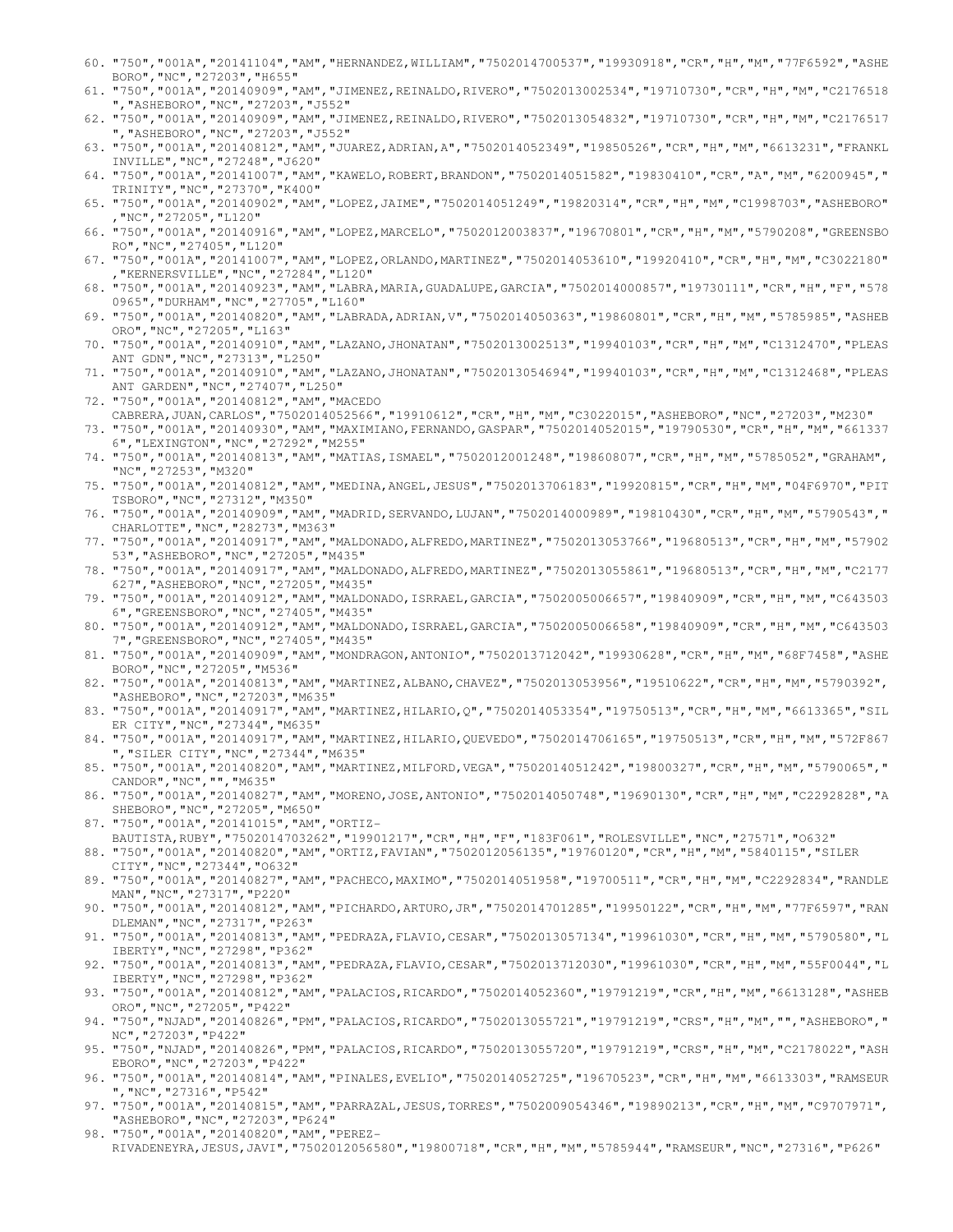- 99. "750","001A","20140910","AM","RABADAN,ERIKA","7502014000375","19820623","CR","H","F","5790583","ASHEBORO ","NC","272054345","R135"
- 100."750","001A","20140911","AM","RABADAN,JOSE,CARDENAS","7502011053973","19930318","CR","H","M","C1280277", "ASHEBORO","NC","27203","R135"
- 101."750","001A","20140814","PM","RIVADENEYRA,JESUS,JAVIER

PE","7502013052744","19800718","CR","H","M","5784088","RAMSEUR","NC","27316","R135"

- 102."750","001A","20140812","AM","RIVERA,ELENA,G","7502014000364","19820429","CR","H","F","5790513","ASHEBOR O","NC","27205","R160"
- 103."750","003B","20140818","PM","RIVERA,FREDY","7502014053717","19931106","CR","H","M","C3022163","ASHEBORO ","NC","272033216","R160"
- 104."750","001A","20140905","AM","REYES,ALFREDO,MARIN","7502012003816","19700412","CR","H","M","C1846917","A SHEBORO","NC","27205","R200"
- 105."750","001A","20140905","AM","REYES,ALFREDO,MARIN","7502012003815","19700412","CR","H","M","C1846918","A SHEBORO","NC","27205","R200"
- 106."750","001A","20140812","AM","REZA,ANDRES,C","7502014052942","19901002","CR","H","M","6613238","ASHEBORO ","NC","27205","R200"
- 107."750","001A","20141007","AM","RODRIQUEZ,SAMUEL","7502014051376","19801026","CR","H","M","5790539","ASHEB ORO","NC","27205","R362"
- 108."750","003B","20140811","PM","ROMO,JOSE,L","7502014053691","19930412","CR","H","M","C3022143","GREENSBOR O","NC","27407","R500"
- 109."750","001A","20140828","AM","RAMBO
- JR,DONALD,H","7502012053974","19661016","CR","W","M","5784682","DENTON","NC","27239","R510"
- 110."750","001A","20140919","AM","RAMIREZ,ALFREDO","7502014053740","19830210","CR","H","M","C3022164","ASHEB ORO","NC","27204","R562"
- 111."750","001A","20141113","AM","RAMIREZ,EDGAR,SALDANA","7502013056117","19930218","CR","H","M","5784715"," ASHEBORO","NC","27203","R562"
- 112."750","001A","20140916","AM","RAMIREZ,ERASTO,A","7502014050367","19670726","CR","H","M","5790571","ASHEB ORO","NC","27205","R562"
- 113."750","001A","20140813","AM","RAMIREZ,TOMAS,MACEDO","7502013710599","19761229","CR","H","M","34F1326","A SHEBORO","NC","27203","R562"
- 114. "750", "001A", "20140911", "AM", "SEBASTIAN, MIGUEL, ANGEL
- SOSA","7502014053073","19920413","CR","H","M","6613290","GRAHAM","NC","27253","S123" 115."750","003B","20140818","PM","SAPON-
- PUAC,JUAN,EDUARDO","7502014002031","19870928","CR","H","M","6613437","ELKIN","NC","28621","S151"
- 116."750","001A","20140813","AM","SAYAVONG,BRANDY,JO","7502014052554","19780429","CR","W","F","C1312163","AS HEBORO","NC","27203","S152"
- 117."750","003B","20140818","PM","SOSA,RODRIGO","7502014053994","19930126","CR","H","M","6620154","ASHEBORO" ,"NC","27205","S200"
- 118."750","003B","20140825","PM","SOTO,MANUEL,RAMIREZ","7502014053876","19761024","CR","H","M","6620117","RA NDLEMAN","NC","27317","S300"
- 119."750","003B","20140825","PM","SOTO,MANUEL,RAMIREZ","7502014002007","19761024","CR","H","M","6620118","RA NDLEMAN","NC","27317","S300"
- 120."750","001A","20140820","AM","SANCHEZ,EDUARDO,JORGE

RUBIO","7502014051714","19790813","CR","H","M","C2292873","ASHEBORO","NC","27203","S522"

121."750","001A","20140911","AM","SANCHEZ,JAVIER,PEREZ","7502013057261","19700311","CR","H","M","5790685","A SHEBORO","NC","27203","S522"

122."750","001A","20140812","AM","SANTIAGO,ALEXANDER,LEO

DE","7502013055972","19950809","CR","H","M","5790290","FRANKLINVILLE","NC","27248","S532"

- 123."750","001A","20140812","AM","SANTIAGO,ALEXANDER,LEO,DE","7502013710182","19950809","CR","H","M","43F562 5","FRANKLINVILLE","NC","27248","S532"
- 124."750","001A","20140909","AM","TAPIA,RODOLFO","7502014050949","19610625","CR","H","M","C1998642","RANDLEM AN","NC","273177613","T100"
- 125."750","001A","20140819","AM","TEPETLA,ALVARO,HERNANDEZ","7502014052695","19770312","CR","H","M","C302239 8","SILER CITY","NC","27344","T134"
- 126."750","001A","20140910","AM","TORRES,CATALINO,CARBAJAL","7502013710598","19800309","CR","H","M","34F1325 ","ASHEBORO","NC","27203","T620"
- 127."750","001A","20140909","AM","TORRES,FRANCISCO,SEBASTAN","7502013057146","19860502","CR","O","M","579032 1","ASHEBORO","NC","27205","T620"
- 128."750","001A","20141015","AM","TORRES,MAX,ALBER","7502014051711","19890127","CR","H","M","5790067","ROLES VILLE","NC","27571","T620"
- 129."750","001A","20140820","AM","TORRES,YANELI","7502014050623","19890717","CR","H","F","C2292857","ASHEBOR O","NC","27205","T620"
- 130."750","001A","20140812","AM","TRIGUEROS,RONALD,CRUZ","7502014051721","19900104","CR","H","M","","SILER CITY","NC","","T626"
- 131."750","001A","20140909","AM","TORNADO,PEDRO,SILVA","7502013056717","19900403","CR","H","M","C2177755","A SHEBORO","NC","27205","T653"
- 132."750","001A","20140812","AM","URIBE,FREDI","7502014052153","19851221","CR","W","M","6613229","ASHEBORO", "NC","272050991","U610"
- 133."750","001A","20140812","AM","URIBE,FREDI","7502014703976","19851221","CR","W","M","271F057","ASHEBORO", "NC","27205","U610"
- 134."750","001A","20140814","PM","VILLAGOMEZ,JESUS,MARMOLEJO","7502014052810","19760219","CR","H","M","C1997 626","LIBERTY","NC","27298","V425"
- 135."750","001A","20140902","AM","VALDEZ-RAMIREZ,JULIO,C","7502013052482","19870717","CR","H","M","C1847336","ASHEBORO","NC","27205","V432"
- 136."750","003B","20140825","PM","VALENZUELA,ARTURO,CANSECO","7502014053976","19821215","CR","H","M","C19985 71","ASHEBORO","NC","27203","V452"
- 137."750","001A","20140812","AM","VALENTIN,EXON,RABADAN","7502014051056","19940503","CR","H","M","C3022001", "ASHEBORO","NC","27205","V453"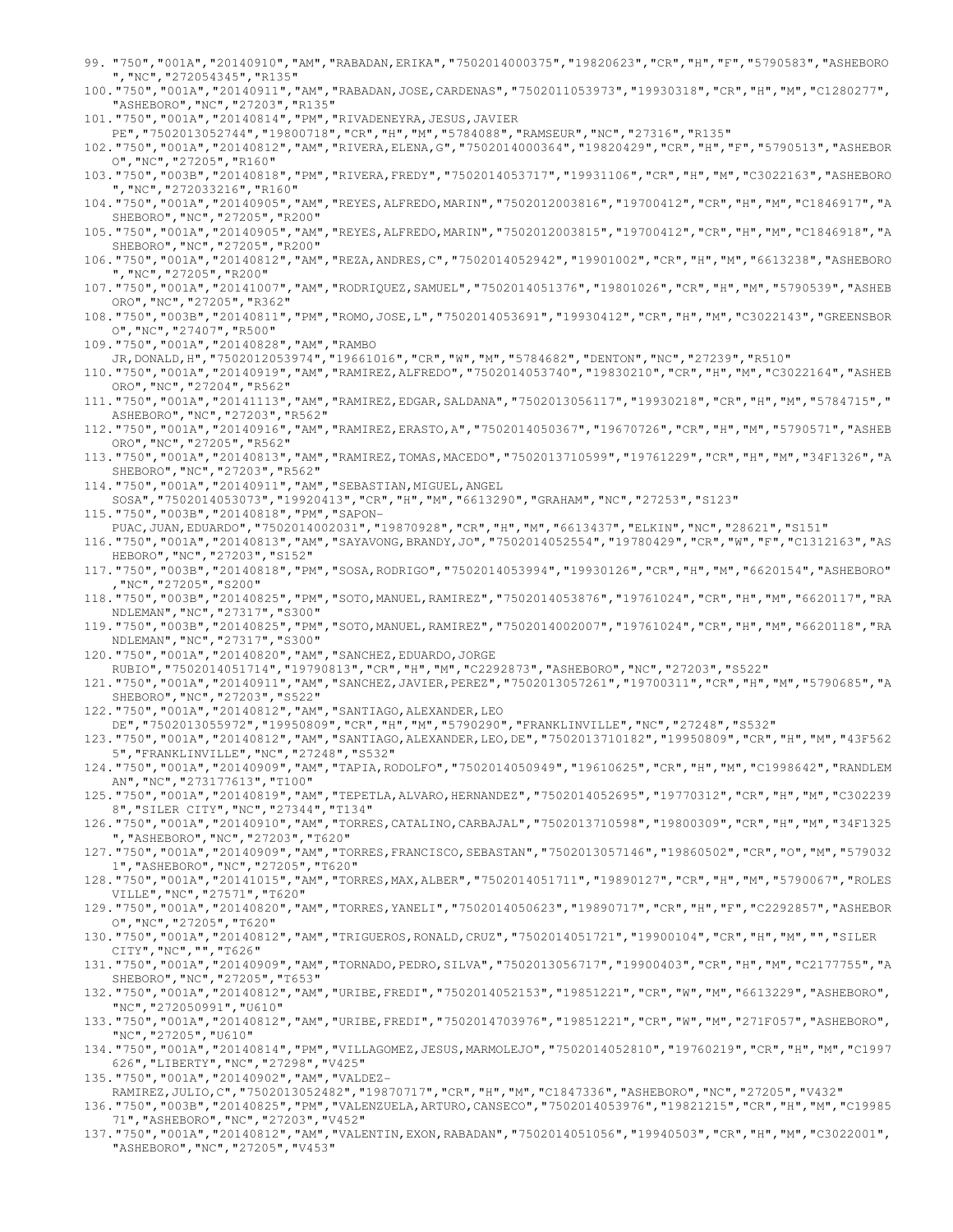138."750","001A","20140909","AM","VALENTIN,EXON,RABADAN","7502014053198","19940503","CR","H","M","C3022176", "ASHEBORO","NC","27203","V453"

# **Richmond County**

- 1. "760","000B","20140820","AM","CORTEZ,OMAR","7602014050157","19910318","CR","H","M","6400538","ROCKINGHAM ","NC","28379","C632"
- 2. "760","000B","20140910","AM","DIAZ,JUAN","7602014051010","19820106","CR","H","M","6573628","ROCKINGHAM", "NC","28379","D200"
- 3. "760","000B","20140813","AM","DIAZ,JUAN,NUNEZ","7602011051085","19780518","CR","O","M","5680678","NORMAN ","NC","28367","D200"
- 4. "760","000B","20140820","AM","MEJIA,EDUARDO","7602014051681","19730527","CR","H","M","6572517","ROCKINGH AM","NC","28379","M200"
- 5. "760","000B","20140827","AM","MENDEZ,JAVIER,CRUZ","7602014051927","19760304","CR","O","M","6573895","ROC KINGHAM","NC","28379","M532"
- 6. "760","ADMN","20140819","AM","MENDEZ,OFELIA,OLIVER","7602014702127","19841111","CR","H","F","667F791","E LLERBE","NC","28338","M532"
- 7. "760","000B","20140827","AM","MARTINEZ,JOSE,ANTONIO,G","7602013002402","19890526","CR","H","M","6358099" ,"HAMLET","NC","283454641","M635"
- 8. "760","000B","20140827","AM","REYES,BRANDY,DAWN,SANCHEZ","7602014001376","19821220","CR","W","F","657263 1","ROCKINGHAM","NC","283798500","R200"
- 9. "760","000B","20140827","AM","SOLORIO,JOSE,ANGEL","7602014001143","19841222","CR","H","M","6573881","ROC KINGHAM","NC","28379","S460"
- 10. "760","000B","20140827","AM","VERA,ELFIGO,CHAPARO","7602014051387","19700108","CR","H","M","6573883","NO RWOOD","NC","28128","V600"

#### **Robeson County**

- 1. "770","003C","20140820","AM","AZANZA,MARGARITO,QUINONEZ","7702013052850","19551017","CR","H","M","625266 1","RED SPRINGS","NC","28377","A252"
- 2. "770","003A","20140908","AM","ALVARADO,AGUSTIN,MAYA","7702013056111","19690528","CR","H","M","6252607"," LUMBERTON","NC","28360","A416"
- 3. "770","003C","20141013","AM","ALEJO,ANSELMO,MUELO","7702014054906","19920421","CR","H","M","6301775","SH ANNON","NC","28386","A420"
- 4. "770","003A","20140902","AM","ALEJANDROS,SANTOS","7702013054082","19940704","CR","H","M","C2359134","LUM BERTON","NC","28358","A425"
- 5. "770","003C","20140930","AM","ALARCON,KARLA,GENAVIEVE","7702014001892","19931229","CR","H","F","6301597" ,"STATESVILLE","NC","28677","A462"
- 6. "770","PEMB","20140813","AM","ARROYO-SALAZAR,YOSAHI","7702013052525","19850205","CR","H","M","6252074","FAYETTEVILLE","NC","28306","A624"
- 7. "770","ROWL","20141017","AM","ARAGON,GEOVANNY,FRANCISCO","7702013003480","19820520","CR","H","M","624645 7","SAINT PAULS","NC","28384","A625"
- 8. "770","003C","20140828","AM","BELLO-

MORALES,SALVADOR","7702009008365","19901008","CR","H","M","5797088","SHANNON","NC","28386","B456"

- 9. "770", "003C", "20140820", "AM", "BARDALES, OLAMN", "7702011059265", "19870617", "CR", "H", "M", "C6015611", "FAYETT EVILLE","NC","28304","B634"
- 10. "770","PEMB","20140813","AM","BARAHONA,ROMAN,HERNANDEZ","7702013058438","19730212","CR","O","M","6252110 ","RED SPRINGS","NC","28377","B650"
- 11. "770","FAIR","20141110","AM","CHAVEZROMERO,SERGIO,ARNULFO","7702014054086","19810625","CR","H","M","6559 259","LUMBERTON","NC","28360","C126"
- 12. "770","003C","20140820","AM","CABALLERO,JUAN,ALFONSO,NOLA","7702013711846","19570511","CR","H","M","66F1 654","LUMBERTON","NC","28358","C146"
- 13. "770","STPA","20140814","AM","CASTRO,ADRIAN,MOLINA","7702014051471","19470305","CR","H","M","C2984642"," LUMBERTON","NC","28360","C236"
- 14. "770","003A","20140818","AM","CASTRO,ROGELIO,CASTILLO","7702013055565","19891030","CR","H","M","6370097" ,"SAINT PAULS","NC","28384","C236"
- 15. "770","003A","20140818","AM","CALVO,MARCO,ANTONIO
- FLORES","7702014052896","19810426","CR","H","M","6560152","SAINT PAULS","NC","28384","C410"
- 16. "770","PEMB","20140910","AM","CRUZ,FERNANDO,SOLIS","7702013056711","19860121","CR","H","M","6252104","LU MBERTON","NC","28360","C620"
- 17. "770","003C","20140930","AM","CRUZ,JORGE","7702014052220","19890918","CR","H","M","C3056330","PEMBROKE", "NC","28372","C620"
- 18. "770","003C","20140917","AM","CRISOSTOMO,EDUARDO,MAURICIO","7702014053046","19820106","CR","H","M","C305 6618","LUMBERTON","NC","283588577","C622"
- 19. "770","003C","20140911","AM","CORDOVA,GUADALUPE","7702013057822","19871111","CR","H","M","6246227","SAIN T PAULS","NC","28384","C631"
- 20. "770","003C","20140922","AM","CORTEZ,RUTILIO,CABRERA","7702014054468","19900623","CR","O","M","C2171944" ,"TURKEY","NC","28393","C632"
- 21. "770","003C","20140908","AM","CARRANZA,LUIS,MENDEZ","7702014052675","19760825","CR","H","M","6252815","R ED SPRINGS","NC","28377","C652"
- 22. "770","003A","20140908","AM","DE
- LEON,MARK","7702012057021","19811211","CR","H","M","6252536","LUMBERTON","NC","28358","D000"
- 23. "770","FAIR","20140825","AM","DIAZ,ARMANDO","7702006008369","19550618","CR","H","M","4918550","RED SPRINGS","NC","28377","D200"
- 24. "770","STPA","20140814","AM","DEJESUS,JOEL","7702014051106","19791214","CR","H","M","C2984555","SAINT PAULS","NC","28384","D222"
- 25. "770","PEMB","20140820","AM","DELARIVA,JOSEPH,ANTONY","7702013057439","19910607","CR","W","M","C2591363" ,"TAYLORSVILLE","NC","286818317","D461"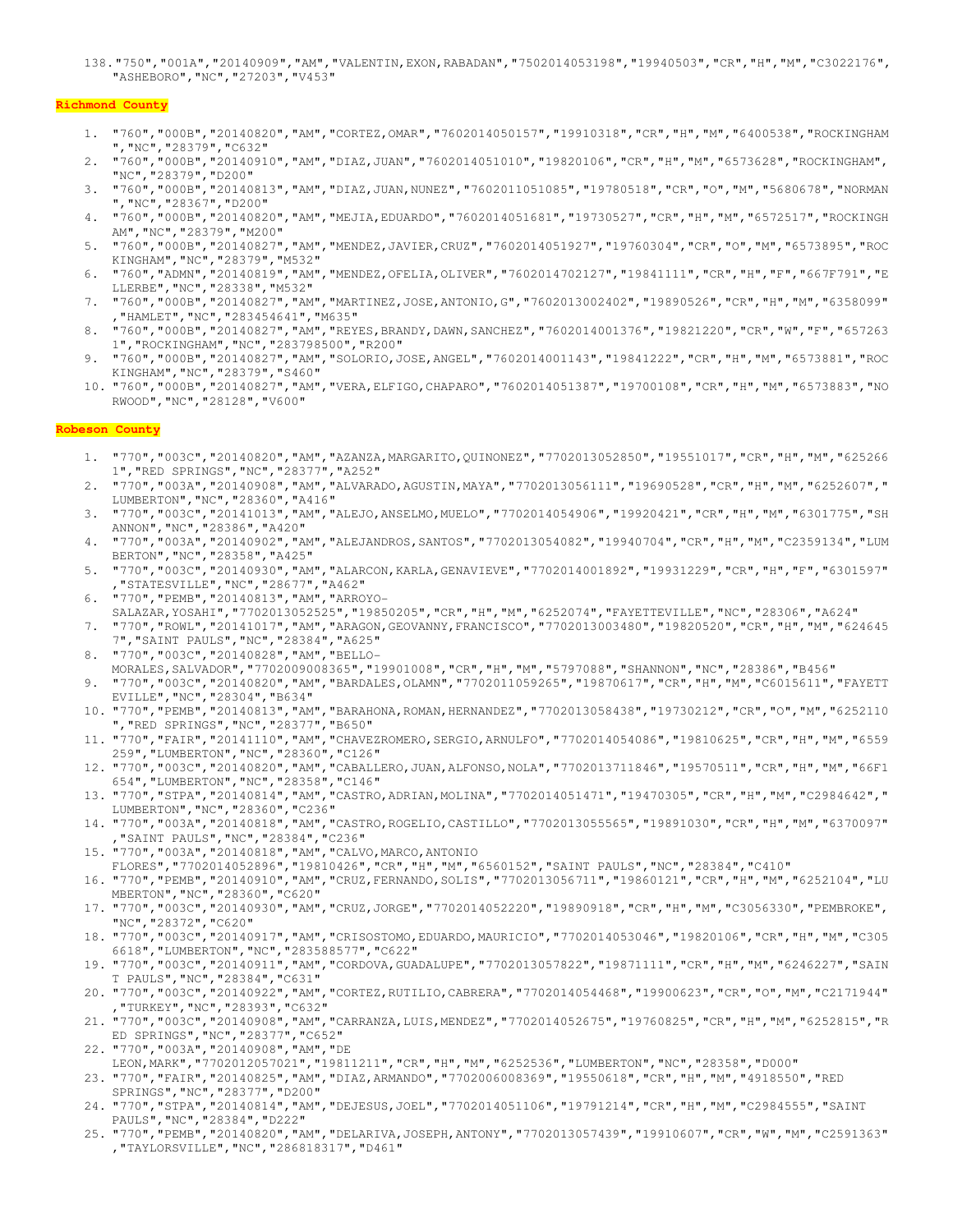- 26. "770","REDS","20140812","AM","DIONISIO,VELAZCO,G","7702014053770","19830302","CR","O","M","C3056369","RE D SPRINGS","NC","28377","D520"
- 27. "770","ROWL","20140919","AM","DOMINGUEZ,ALEJANDRO","7702014050611","19861107","CR","H","M","6370498","SA INT PAULS","NC","28384","D552"
- 28. "770","FAIR","20140922","AM","ESQUIVEL
- MENDOZA,AUGUSTIN","7702014053372","19740528","CR","H","M","6559130","MAXTON","NC","28364","E214" 29. "770","003C","20140813","AM","ESPINOSA,MANUEL,CRUZ","7702006005622","19800617","CR","H","M","A0527666","
- LELAND","NC","","E215"
- 30. "770","003C","20140930","AM","ESCUDERO,JAVIER,LOPEZ","7702012053386","19710523","CR","U","U","6191121"," LUMBERTON","NC","28358","E236"
- 31. "770","STPA","20141009","AM","ESTRADA,JOSE,BRUNO","7702013057472","19700727","CR","O","M","6300446","SAI NT PAULS","NC","28384","E236"
- 32. "770","003A","20141006","AM","FELICIANO,DANIELLE,NICOLE","7702013056672","19910828","CR","I","F","625261 3","LUMBERTON","NC","28358","F425"
- 33. "770","003C","20141027","AM","GUAPO,JUAN,CARDENAS","7702014053854","19660916","CR","O","M","6252821","SH ANNON","NC","28386","G100"
- 34. "770","REDS","20140916","AM","GASPAR-
- BARCENAS,ALEJANDRO","7702014052676","19841220","CR","H","M","6213585","SHANNON","NC","28386","G216"
- 35. "770","STPA","20140814","AM","GALEANA,LUIS,AVILA","7702014051257","19790615","CR","H","M","C2984641","SA INT PAULS","NC","28384","G450"
- 36. "770","REDS","20140923","AM","GAONA,ABRAN,M","7702013057686","19770224","CR","H","M","C2591184","RED SPRINGS","NC","28377","G500"
- 37. "770","REDS","20140923","AM","GAONA,ABRAN,M","7702013711304","19770224","CR","H","M","59F1131","RED SPRINGS","NC","28377","G500"
- 38. "770","REDS","20140826","AM","GOMEZ,ANDRES","7702014051387","19870402","CR","H","M","C3056356","LUMBERTO N","NC","28360","G520"
- 39. "770","REDS","20140819","AM","GOMEZ,BROCE,JOSE","7702013057147","19790607","CR","H","M","C2425390","RED SPRINGS","NC","28377","G520"
- 40. "770","STPA","20140814","AM","GOMEZ,JONATHAN","7702011004808","19850823","CR","H","M","6220063","HOPE MILLS","NC","28348","G520"
- 41. "770","003C","20140820","AM","GOMEZ,JULIO,CESAR","7702014052633","19851029","CR","H","M","C3054503","SHA NNON","NC","28386","G520"
- 42. "770","003C","20141006","AM","GOMEZ,RICHARD,ANTHONY,II","7702013053482","19820723","CR","H","M","6370295 ","FAYETTEVILLE","NC","28304","G520"
- 43. "770","003A","20140818","AM","GARCIA,ANGEL,HERNANDEZ","7702013057700","19791002","CR","H","M","6370108", "LUMBERTON","NC","28358","G620"
- 44. "770","003C","20140825","AM","GARCIA,EDUARDO","7702013058185","19860821","CR","H","M","6300052","LUMBERT ON","NC","28358","G620"
- 45. "770","003C","20140902","AM","HERNANANDEZ,ANDRES,SOLANDO","7702014053942","19870526","CR","O","M","65601 63","LUMBERTON","NC","28360","H655"
- 46. "770","003C","20140922","AM","HERNANDEZ,ADRES","7702013056130","19870528","CR","H","M","C2590481","LUMBE RTON","NC","28360","H655"
- 47. "770","003A","20141006","AM","HERNANDEZ,ALEJANDRO,CANTU","7702013055106","19490226","CR","H","M","630137 6","SAINT PAULS","NC","28384","H655"
- 48. "770","003C","20141007","AM","HERNANDEZ,FRANCISCO,TINAJERO","7702013058198","19881216","CR","O","M","C29 85478","SHANNON","NC","28386","H655"
- 49. "770","REDS","20140916","AM","HERNANDEZ,MARCO,TULIO","7702014054716","19830510","CR","U","M","6213590"," SAINT PAULS","NC","283849296","H655"
- 50. "770","003C","20140820","AM","JIGUAN,SANTOS,ALEJANDRO
- PERE","7702013055809","19940707","CR","O","M","C2557521","LUMBERTON","NC","28358","J250"
- 51. "770","003C","20140922","AM","JIMENEZ,ALFREDO","7702013058019","19780521","CR","H","M","6300049","LUMBER TON","NC","28360","J552"
- 52. "770","PEMB","20140910","AM","JIMENEZ,REBECCA,MARIA","7702014700966","19800203","CR","I","F","73F1170"," LUMBERTON","NC","28360","J552"
- 53. "770","REDS","20140923","AM","JIMENEZ,ROEL,HERNANDEZ","7702014052863","19830525","CR","H","M","C3056360" ,"PEMBROKE","NC","28372","J552"
- 54. "770","003C","20140820","AM","JERONIMO-
- PEREZ,ROSENDO,NOE","7702014053431","19790705","CR","H","M","","LUMBERTON","NC","28358","J655"
- 55. "770","003C","20141006","AM","LOPEZ,CONCEPION,ALEXANDRO","7702014054122","19911208","CR","H","M","630120 0","SHANNON","NC","28386","L120"
- 56. "770","003C","20140917","AM","LOPEZ,DANIEL,DE LA
- CRUZ","7702014052735","19920218","CR","H","M","C3056614","LUMBERTON","NC","28360","L120"
- 57. "770","003C","20140904","AM","LOPEZ,DOMINGO,MENDEZ","7702014001354","19861220","CR","H","M","C2485767"," LUMBERTON","NC","28358","L120"
- 58. "770","003C","20141007","AM","LOPEZ,GERARDO,ANICETO","7702013058541","19840811","CR","H","M","C3054780", "SOUTHERN PINES","NC","28387","L120"
- 59. "770","003C","20140827","AM","LOPEZ,JUAN,RAFEL","7702013050748","19790717","CR","H","M","6300252","RED SPRINGS","NC","28377","L120"
- 60. "770","REDS","20140916","AM","LOPEZ,LEONEL,OSWALDO
- PEREZ","7702014054107","19800823","CR","H","M","6559531","LUMBERTON","NC","28358","L120"
- 61. "770","FAIR","20140811","AM","LOPEZ,NELSO,SUAREZ","7702012002860","19721217","CR","H","M","6302002","ELI ZABETHTOWN","NC","28337","L120"
- 62. "770","003C","20140820","AM","LOPEZ,PABLO,GONZALEZ","7702014050621","19900126","CR","H","M","6300271","S HANNON","NC","28386","L120"
- 63. "770","003C","20140915","AM","LECHUGA-HERNANDEZ,VICTOR,MA","7702014054191","19670801","CR","H","M","6560172","LUMBERTON","NC","28358","L220"
- 64. "770","003C","20140917","AM","LUCAS,ADRIAN,MOLINA","7702013055401","19900601","CR","H","M","6300264","LU MBERTON","NC","28360","L220"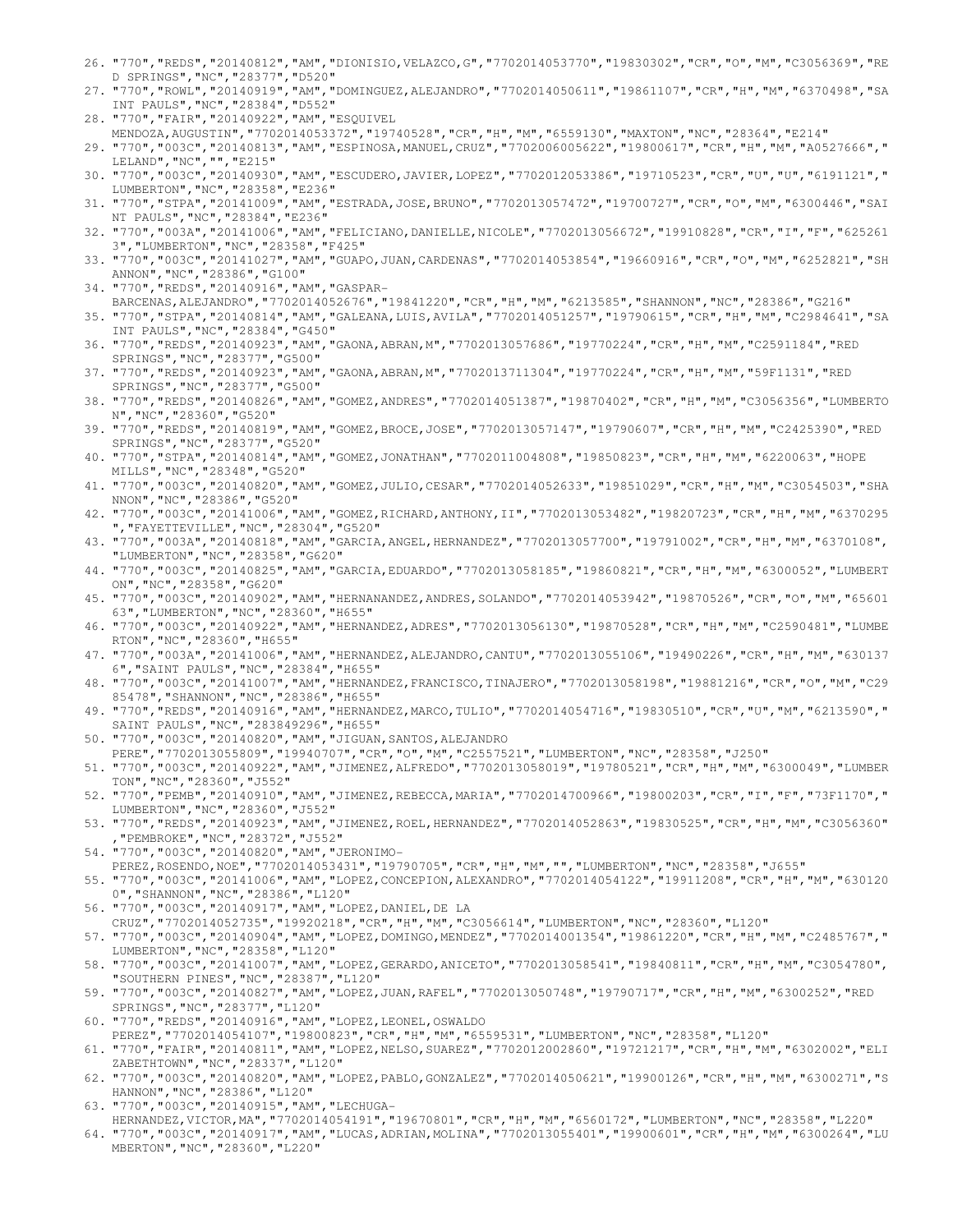- 65. "770","003C","20140930","AM","LUCAS,ANTONIO,A","7702004014205","19790117","CR","H","M","3193238","LUMBER TON","NC","28358","L220"
- 66. "770","003A","20140818","AM","LUCAS,MARIO,ALFREDO-
- MOLINA","7702014050977","19940110","CR","H","M","6370126","LUMBERTON","NC","28360","L220"
- 67. "770","003C","20140917","AM","LEDEZMA-
- ALCOSER,VICTOR","7702014052731","19700922","CR","H","M","C3056613","RED SPRINGS","NC","283779787","L325" 68. "770","004A","20140922","AM","LEONARD,MANUEL","7702012053760","19650310","CR","B","M","C1851018","FAIRMO NT","NC","28340","L563"
- 69. "770","FAIR","20140922","AM","LEONARD,MARCUS,CARLOS","7702014705149","19930620","CR","B","M","023F924"," FAIRMONT","NC","28340","L563"
- 70. "770","003C","20140930","AM","LEONARD,RICO,LAMONT","7702013054584","19710306","CR","B","M","6302303","SA INT PAULS","NC","28384","L563"
- 71. "770","002A","20140331","AM","MEDINA,VANESSA,R-
- CORONADO","7702012056273","19580925","CRS","I","F","C2104487","RED SPRINGS","NC","283777570","M350"
- 72. "770","STPA","20140918","AM","MALDONADO,ERIC","7702013058510","19870302","CR","H","M","C2984802","SHANNO N","NC","28386","M435"
- 73. "770","004A","20140825","AM","MOLINA,SANTOS,RICARDO","7702010054707","19770106","CR","H","M","5801353"," ORRUM","NC","28369","M450"
- 74. "770","PEMB","20140910","AM","MENDOZA,MARIO,VASQUEZ","7702014053435","19840408","CR","H","M","6301028"," RED SPRINGS","NC","28377","M532"
- 75. "770","003C","20140909","AM","MARAVILLA,EZEQUIEL,HERNANDEZ","7702013056397","19910804","CR","H","M","C25 90853","LUMBERTON","NC","28358","M614"
- 76. "770","003C","20140813","AM","MARTINEZ,EFRAIN","7702013055250","19721213","CR","H","M","6370312","CAMERO N","NC","28326","M635"
- 77. "770","003C","20140902","AM","MARTINEZ,ELISEO","7702013053226","19860120","CR","H","M","6299905","SAINT PAULS","NC","283847617","M635"
- 78. "770","PEMB","20140813","AM","MARTINEZ,LUIS,ANTONIO
- ACOSTA","7702013051777","19601201","CR","O","M","6252070","RED SPRINGS","NC","28377","M635"
- 79. "770","003C","20140922","AM","MARTINEZ,MIGUEL,ANGEL,QUINOE","7702008054484","19840116","CR","H","M","564 5141","RED SPRINGS","NC","28377","M635"
- 80. "770","003C","20140820","AM","MARTINEZ,MISAEL,TOMAS","7702014054084","19890110","CR","H","M","6300280"," SAINT PAULS","NC","28384","M635"
- 81. "770","STPA","20140814","AM","MORALES,MAYNOR","7702014050213","19861127","CR","H","M","C2984626","SAINT PAULS","NC","28384","M642"
- 82. "770","FAIR","20140908","AM","MORENO,ANTONIO,DONALD","7702014052039","19931111","CR","H","M","6302075"," SHANNON","NC","283869149","M650"
- 83. "770","FAIR","20140908","AM","MORENO,ANTONIO,DONALD","7702014052041","19931111","CR","H","M","6302076"," SHANNON","NC","283869149","M650"
- 84. "770","003C","20140825","AM","MORENO-
- TORRES,DEMETRIO","7702013004745","19601008","CR","H","M","6300053","HAMER","SC","29547","M653" 85. "770","003C","20140820","AM","NOLASCO,JUAN,ALFONSO,CABELLE","7702013004564","19570511","CR","H","M","630 0270","LUMBERTON","NC","28358","N420"
- 86. "770","003C","20140930","AM","ORO,SERGIO","7702014052545","19870910","CR","H","M","6559176","LUMBERTON", "NC","28360","O600"
- 87. "770","REDS","20140819","AM","OROZCO,CESAR,GABRIEL","7702014051719","19880215","CR","H","M","6301882","L UMBERTON","NC","28358","O620"
- 88. "770","REDS","20140909","AM","ORTIZ,ALEXANDER,F","7702014054079","19741220","CR","H","M","C3056371","RED SPRINGS","NC","28377","O632"
- 89. "770","REDS","20140909","AM","ORTIZ,ALEXANDER,FELIZ","7702014706070","19741220","CR","H","M","610F063"," RED SPRINGS","NC","28377","O632"
- 90. "770", "REDS", "20140916", "AM", "PAVON-MERCADO,VANIA,CRISTINA","7702014002240","19930812","CR","H","F","6559529","SAINT PAULS","NC","28384","P155"
- 91. "770","003C","20140811","AM","PATEL,MANUBHAI","7702013058405","","CR","O","M","6301386","LUMBERTON","NC" ,"28360","P340"
- 92. "770","003C","20140814","AM","PONCE,CONCEPCION,ULLOA","7702012709091","19811208","CR","H","M","F769457", "FAIRMONT","NC","28340","P520"
- 93. "770", "PEMB", "20140813", "AM", "PEREZ, DAVID", "7702013056691", "19900615", "CR", "H", "M", "6252103", "GREENVILLE ","SC","29617","P620"
- 94. "770","003C","20140923","AM","PEREZ,EDUARDO,MARCIAL","7702014054465","19871012","CR","H","M","C2985879", "LUMBERTON","NC","28358","P620"
- 95. "770","003C","20140821","AM","PREZ,RICARDO","7702013054083","19880801","CR","H","M","C2359133","LUMBERTO N","NC","28358","P620"
- 96. "770","004A","20140924","AM","PEREZ-ALVAREZ,LUIS","7702014706708","19941226","CR","H","M","667F554","LUMBERTON","NC","28360","P624"
	- 97. "770","003A","20140818","AM","QUILES,GIOVANNI,ANTHONY,JR","7702013052640","19840724","CR","H","M","63700 72","LUMBERTON","NC","28358","Q420"
	- 98. "770","003C","20140917","AM","QUINONES,JOSE,CARLOS
	- DIAZ","7702014053586","19730915","CR","H","M","6300277","LUMBERTON","NC","28360","Q552"
	- 99. "770","003C","20140917","AM","QUINONES,JOSE,CARLOS,DIAZ","7702014705371","19760316","CR","H","F","471F03 8","LUMBERTON","NC","28360","Q552"
	- 100."770","004A","20140827","AM","RIVERA,JESUS","7702014705638","19750119","CR","H","M","540F576","SHANNON", "NC","28386","R160"
	- 101."770","FAIR","20140922","AM","REYES,ISAAC","7702014050836","19770109","CR","H","M","C3054476","FAIRMONT" ,"NC","283402121","R200"
	- 102."770","003C","20141006","AM","RESTO,CRISTOBAL","7702013050890","19700520","CR","H","M","6370275","FAYETT EVILLE","NC","28311","R230"
	- 103."770","FAIR","20140825","AM","RESENDIZ-SANTIAGO,ROBERTO","7702014000987","19750406","CR","H","M","6302489","LUMBERTON","NC","28358","R253"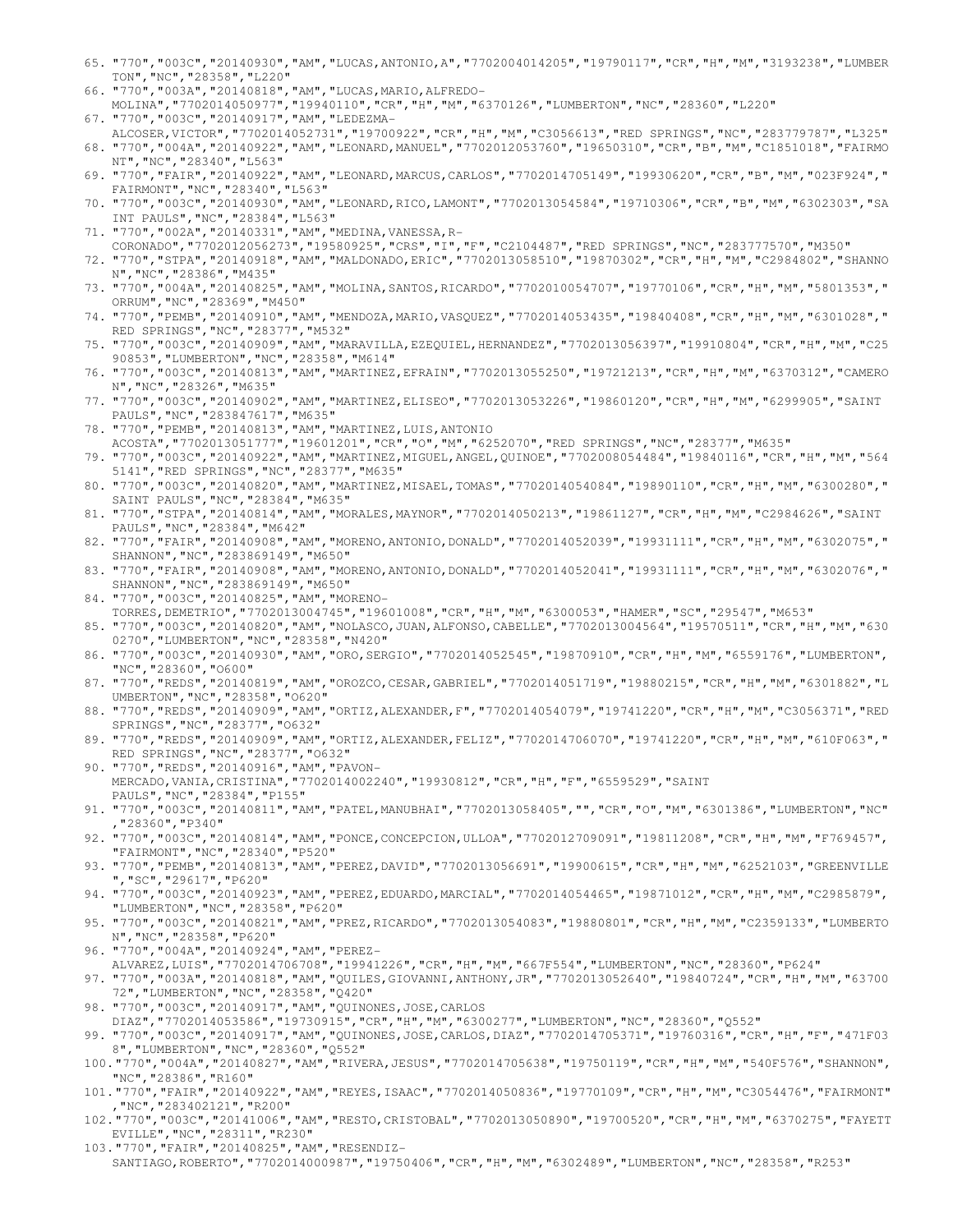- 104."770","REDS","20140916","AM","RODRIGUEZ,FRANCISCO,JAVIER","7702014054071","19850915","CR","H","M","65595 30","DILLON","SC","29536","R362"
- 105."770","003C","20141104","AM","RODRIGUEZ,PATRICIA,MARIA","7702013058201","19860828","CR","H","F","C298548 0","LAURINBURG","NC","28352","R362"
- 106."770","003C","20140903","AM","RONQUILLO,ALEJANDRO,MIGUEL","7702013708252","19870227","CR","H","M","27F02 46","BENSON","NC","27504","R524"
- 107."770","003C","20140825","AM","RAMIREZ,CARLOS,YANEZ","7702012051762","19820716","CR","H","M","6246071","G OLDSBORO","NC","27534","R562"
- 108."770","ROWL","20140919","AM","SCIPPIO,MIQUEL","7702014052259","19900921","CR","B","M","6301628","RED SPRINGS","NC","28377","S100"
- 109."770","PEMB","20140813","AM","SIQUINA,NICOLAS,YAC","7702013052175","19910330","CR","H","M","C2359170","L UMBERTON","NC","28358","S250"
- 110."770","003C","20140922","AM","SAN JUAN,ELFEGO,VELASQUEZ","7702014050008","19770608","CR","H","M","6300055","RED
- SPRINGS","NC","28377","S500" 111."770","PEMB","20140910","AM","SAENZ,VCANTE","7702014053914","19760217","CR","H","M","6252121","RED
- SPRINGS","NC","28377","S520" 112."770","003C","20140826","AM","SANCHEZ,ESAU,LOPEZ","7702014053594","19770211","CR","H","M","C3056337","PE
- MBROKE","NC","28372","S522" 113."770","003C","20140911","AM","SERRANO,JOANN","7702012055191","19540310","CR","I","F","6191215","LUMBERTO
- N","NC","28358","S650" 114."770","003A","20140915","AM","TOALA,VICENTE,DOMINGUEZ","7702012057093","19680202","CR","H","M","6370015"
- ,"LUMBERTON","NC","28360","T400" 115."770","003C","20140917","AM","TINAJERO,FRANCISCO,HERNANDEZ","7702014002559","19861216","CR","H","M","630 0282","SHANNON","NC","28386","T526"
- 116."770","REDS","20140826","AM","TORRES,GABRIEL,CONTRERAS","7702014054591","19650324","CR","H","M","6559349 ","SHANNON","NC","28386","T620"
- 117."770","003C","20140814","AM","ULLOA
- PONCE,CONCEPCION","7702012055501","19811208","CR","H","M","6246165","SHANNON","NC","28386","U400"
- 118."770","003C","20140826","AM","VEGA,EDWIN,RIVERA","7702014050762","19851203","CR","H","M","C3055762","LUM BERTON","NC","283588559","V200"
- 119."770","003C","20140812","AM","VASQUEZ,EDUARDO,LUCAS","7702013056508","19900916","CR","O","M","C2485791", "LUMBERTON","NC","28358","V220"
- 120."770","003C","20140820","AM","VAZQUEZ,ELIAS,DIAZ","7702014051005","19901006","CR","H","M","6300273","LUM BERTON","NC","28360","V220"
- 121."770","REDS","20140916","AM","VAZQUEZ,ELIAS,DIAZ","7702014054756","19901006","CR","W","M","6213592","RAE FORD","NC","28376","V220"
- 122."770","REDS","20140812","AM","VELAZCO,DIONISIO,GOMEZ","7702014705571","19830302","CR","H","M","539F952", "RED SPRINGS","NC","28377","V420"
- 123."770","003C","20140813","AM","VILLALBA,LUIS","7702013054247","19880314","CR","H","M","C2171793","RED SPRINGS","NC","28377","V441"
- 124."770","003C","20140819","AM","VENEGAS,GREGORIO,IVAN,SANCHE","7702008011053","19880604","CR","H","M","C96 48513","LUMBERTON","NC","28360","V522"
- 125."770","003A","20140818","AM","ZAVALA,ALEJANDRO,LOPEZ","7702013058397","19800531","CR","H","M","6370120", "LUMBERTON","NC","28358","Z140"
- 126."770","004A","20140903","AM","ZAVALA,ALEJANDRO,LOPEZ","7702013712195","19800531","CR","H","M","75F9055", "LUMBERTON","NC","28358","Z140"
- 127."770","003C","20140917","AM","ZACARIAS-TEMAJ,EMILIANO,VENA","7702014054467","19890411","CR","H","M","C3297508","LUMBERTON","NC","28358","Z262"

#### **Rockingham County**

- 1. "780","WENT","20140910","AM","ALVARADO,JESUS","7802014050539","19861225","CR","O","M","5775357","SANDY RIDGE","NC","27046","A416"
- 2. "780","WENT","20140828","AM","ANGEL,ESPERANZA,MARLENE","7802014050306","19661218","CR","H","F","6413016" ,"BROWNS SUMMIT","NC","272149743","A524"
- 3. "780","WENT","20140911","AM","COTOC-
- SANDAVAL,JUAN,MIGUEL","7802014052453","19750929","CR","H","M","6616043","EDEN","NC","27288","C322"
- 4. "780","WENT","20140828","AM","CONTRERAS,IVAN,DE,JESUS","7802014702142","19940807","CR","H","M","177F333" ,"AXTON","VA","24054","C536"
- 5. "780","WENT","20140828","AM","DIAZ,CONSTANTINO,ARANGO","7802013001340","19890818","CR","H","M","5775024" ,"PELHAM","NC","27311","D200"
- 6. "780","WENT","20140908","AM","FLORES,JOSE,S","7802014052401","
- ","CR","W","M","C2482753","EDEN","NC","27288","F462"
- 7. "780","WENT","20140818","AM","HERNANDEZ,JESUS,GARCIA","7802013052871","19760131","CR","H","M","5716490", "RANDLEMAN","NC","273177201","H655"
- 8. "780","WENT","20140818","AM","HERNANDEZ,JESUS,GARCIA","7802013705523","19760131","CR","H","M","34F8533", "ASHEBORO","NC","27203","H655"
- 9. "780","WENT","20140930","AM","LOPEZ,CORNELIO,AGUIRRE","7802013051859","19620214","CR","H","M","C2122858" ,"MAYODAN","NC","27027","L120"
- 10. "780","WENT","20140930","AM","LOPEZ,CORNELIO,AGUIRRE","7802013001227","19620214","CR","H","M","C2122859" ,"MAYODAN","NC","270272900","L120"
- 11. "780","WENT","20140904","AM","LOPEZ,PEDRO","7802014052398","19700413","CR","H","M","6616429","REIDSVILLE ","NC","27320","L120"
- 12. "780","WENT","20141216","AM","MOSQUEDA,ALAN,DAN","7802014000284","19921225","CR","H","M","5775740","MADI SON","NC","270257955","M230"
- 13. "780","WENT","20140828","AM","NIEBLAS,ALEJANDRO,GONZALEZ","7802014050308","19830918","CR","H","M","64130 17","EDEN","NC","27288","N142"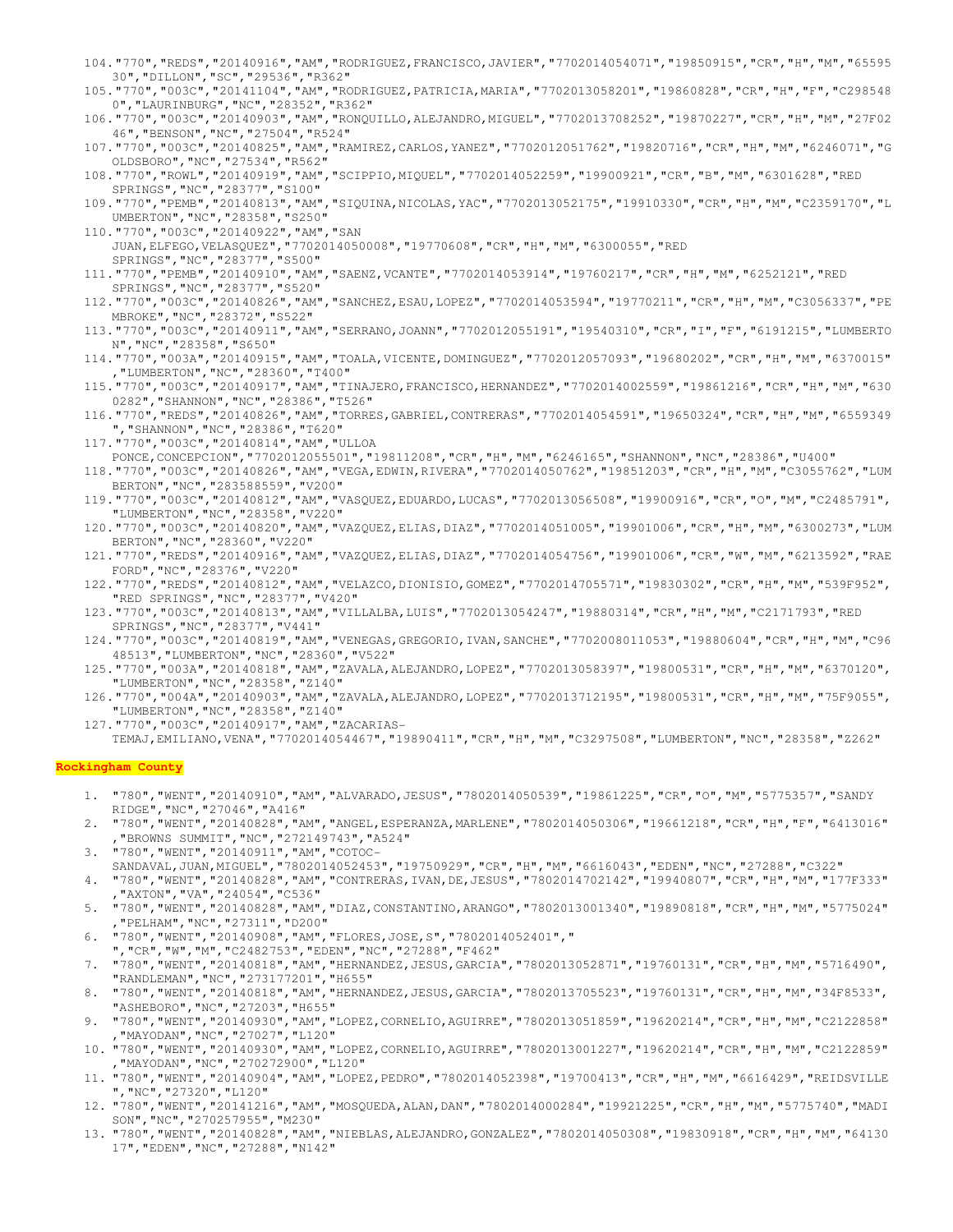- 14. "780","WENT","20140925","AM","NAJERA,ROBERT,ABISAI","7802014000757","19950313","CR","H","M","C2122088"," REIDSVILLE","NC","273209580","N260"
- 15. "780","WENT","20140820","AM","NARANJO,MARTIN,AGUILAR","7802014051767","19830822","CR","H","M","6616102", "BROWNS SUMMIT","NC","27214","N652"
- 16. "780","SET2","20140818","AM","OLIVO,JAMES,MICHAEL-
- ANTHONY","7802013053663","19930518","CRS","W","M","C2123256","REIDSVILLE","NC","273208708","O410"
- 17. "780","WENT","20140818","AM","ORTIZ,ARTURO,A","7802014051251","19921207","CR","O","M","5716498","BASSETT ","VA","24055","O632"
- 18. "780","WENT","20140818","AM","ORTIZ,ARTURO,APARICIO","7802014702891","19921207","CR","H","M","291F360"," BASSETT","VA","24055","O632"
- 19. "780","WENT","20140925","AM","PYE,ROMEO,KALIL","7802014050247","19950524","CR","O","M","C2121744","REIDS VILLE","NC","27320","P000"
- 20. "780","WENT","20140911","AM","PACHECO,MARCELINO","7802014000657","19870226","CR","H","M","6616031","GREE NSBORO","NC","27405","P220"
- 21. "780","WENT","20140923","AM","RCOM,HUNG","7802014052536","19930307","CR","A","M","6616328","GREENSBORO", "NC","27401","R250"
- 22. "780","WENT","20140812","AM","RODRIGUEZ,RAMIRO,RUIZ","7802014050945","19830922","CR","H","M","6413151"," REIDSVILLE","NC","27320","R362"
- 23. "780","WENT","20140904","AM","SAIDA,ADALIA,ELIZONDO","7802014052049","19810622","CR","H","F","6616421"," REIDSVILLE","NC","27320","S300"
- 24. "780","WENT","20140915","AM","SANCHEZ,MARIANO,MADRIGAL","7802000004684","19700224","CR","H","M","C969474 8","STOKESDALE","NC","27357","S522"
- 25. "780","WENT","20140915","AM","SANCHEZ,MARIANO,MADRIGAL","7802000004614","19700224","CR","O","M","C969474 6","STOKESDALE","NC","27357","S522"
- 26. "780","WENT","20140911","AM","VASQUEZ,JOVANI","7802014705314","19920704","CR","H","M","730F685","MARTINS VILLE","VA","24112","V220"
- 27. "780","WENT","20140911","AM","VASQUEZ,JOVANI,M","7802014052454","19920704","CR","W","M","6616044","MARTI NSVILLE","VA","24112","V220"
- 28. "780","WENT","20140911","AM","VALENCIA-
- DOMINGUEZ,EUSEBIO","7802014052321","19880814","CR","H","M","6616039","EDEN","NC","27288","V452"
- 29. "780","WENT","20140909","AM","ZAMUDIO,EDGARDO","7802014052061","19920620","CR","H","M","6616306","REIDSV ILLE","NC","27320","Z530"

#### **Rowan County**

- 1. "790","0001","20140902","AM","CHAVEZ,JUAN,P","7902014052910","19750217","CR","H","M","6566506","CONCORD" ,"NC","28027","C120"
- 2. "790","0001","20140811","AM","CHAVIS,BRANDON,DWAYNE","7902010053252","19860321","CR","B","M","5756993"," GREENSBORO","NC","274010000","C120"
- 3. "790","0001","20140811","AM","ESTRADA,DANIEL","7902014051298","19640721","CR","H","M","C2189346","SALISB URY","NC","28147","E236"
- 4. "790","0001","20141104","AM","GONZALEZ,GARY","7902014054032","19641226","CR","H","M","C2315748","ROCKWEL L","NC","281389706","G524"
- 5. "790","0001","20141126","AM","HUIZAR,BERNARDO","7902014050361","19780924","CR","H","M","C2188553","CONCO RD","NC","28027","H260"
- 6. "790","0001","20140811","AM","HERNANDEZ-
- CARRILLO,OSCAR","7902014053735","19750511","CR","H","M","6580012","SALISBURY","NC","28147","H655"
- 7. "790","0002","20140825","AM","KEODOUANGSY,NOUAN","7902013052933","19670902","CRS","A","M","6338747","MOU NT HOLLY","NC","28120","K352"
- 8. "790","0001","20140814","AM","KEODARA,HONG,THONG","7902013703757","19680918","CR","O","F","8F43612","MOU NT HOLLY","NC","","K360"
- 9. "790","0001","20140919","AM","MEJIA-
- LOPEZ,KEVIN,ESTUARDO","7902014054465","19940416","CR","H","M","C0298464","CONCORD","NC","28025","M241"
- 10. "790","0001","20140827","AM","MELENDEZ,OSCAR,ANTONIO","7902014053913","19901023","CR","H","M","6569804", "KANNAPOLIS","NC","28083","M453"
- 11. "790","0001","20140819","AM","MENJIVAR,DUGLAS","7902014052700","19740709","CR","H","M","6248572","SALISB URY","NC","28147","M521"
- 12. "790","0001","20140911","AM","PHATAK,VIPUL","7902012056456","19840212","CR","A","M","6341058","CHARLOTTE ","NC","282620869","P320"
- 13. "790","0001","20140829","AM","PEREZ,PEDRO,RAFAEL","7902014054046","19610930","CR","H","M","6566517","CON CORD","NC","28025","P620"
- 14. "790","0001","20140930","AM","RIOS,BAUTISTA,NOE","7902014051296","19831211","CR","W","M","6333737","HIGH POINT","NC","27260","R200"
- 15. "790","0001","20140813","AM","SALAZAR,FERNANDO,ALVA","7902013001665","19870102","CR","W","M","6341486"," SALISBURY","NC","28144","S426"
- 16. "790","0001","20140911","AM","VALLE,HECTOR,ANTONIO
- LANDAVE","7902014054463","19720519","CR","H","M","6580056","CLEVELAND","NC","27013","V400"
- 17. "790","0001","20140822","AM","VELASQUEZ,DENNY","7902014054052","19721031","CR","H","M","C2315765","SALIS BURY","NC","28144","V422"
- 18. "790","0001","20141208","AM","VALDEZ,RAFAEL","7902012056917","19681024","CR","O","M","C1369756","LEXINGT ON","NC","27292","V432"
- 19. "790","0001","20140813","AM","VILLALTA,MIGUEL,A","7902013057556","19920127","CR","H","M","C1746316","KAN NAPOLIS","NC","28083","V443"

## **Rutherford County**

1. "800","0001","20141211","AM","BARRERA,EDWARD,SANCHEZ","8002014051639","19760325","CR","H","M","C3169930" ,"SPINDALE","NC","28160","B660"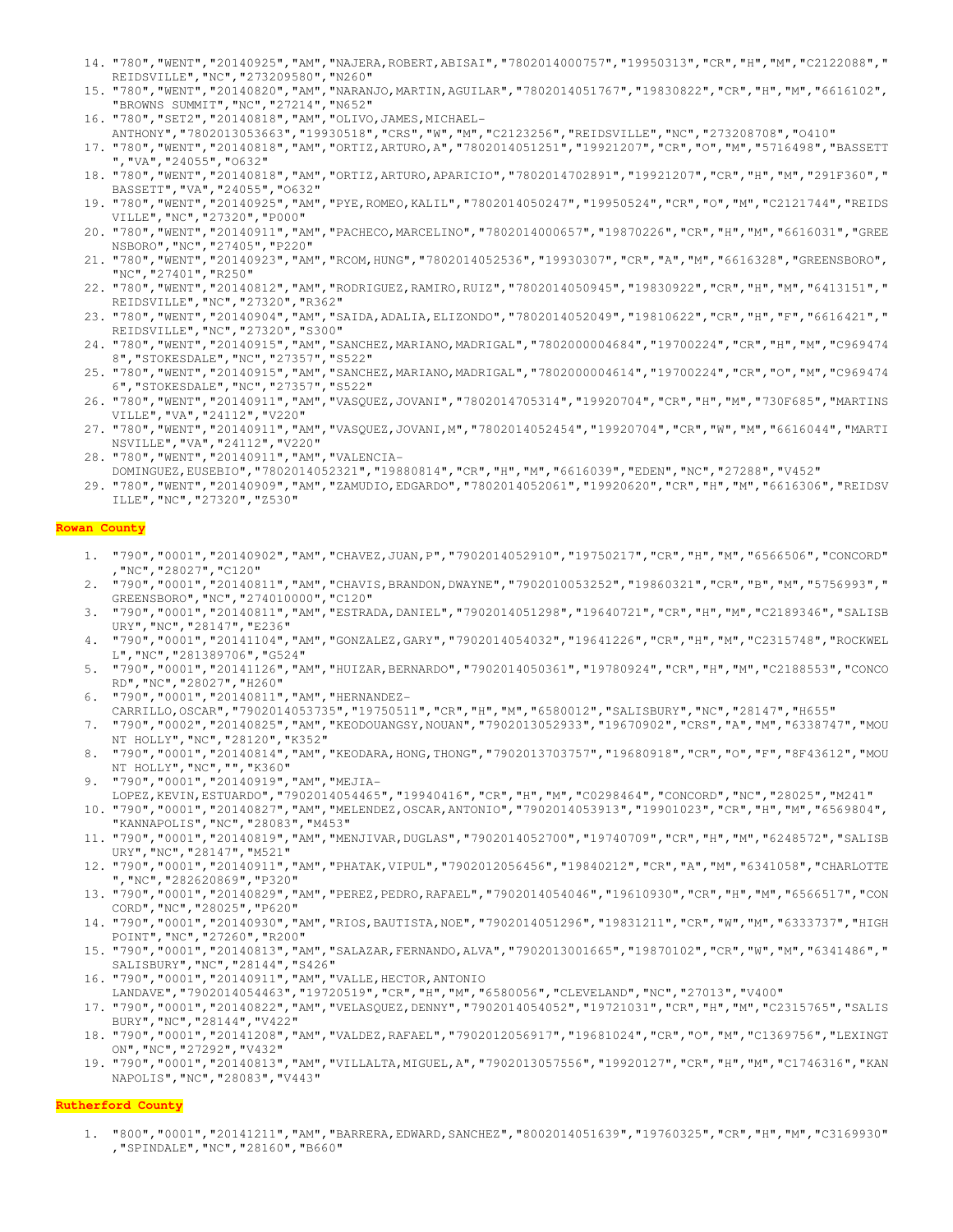- 2. "800","0001","20140911","AM","CHICA-
- STAUNTON,NINA,CONCETTA","8002014050083","19890924","CR","W","F","5488301","STATESVILLE","NC","28625","C2 23"
- 3. "800","0001","20140923","AM","DOMINGUEZ,DAVID,RANDELL","8002014051900","19731106","CR","W","M","6608777" ,"FOREST CITY","NC","28043","D552"
- 4. "800","0001","20140826","AM","ESPINOZA,JOSE,ALBERTO","8002014051695","19911028","CR","H","M","6609279"," ELLENBORO","NC","280402620","E215"
- 5. "800","0001","20140826","AM","MATA,JOSE,MIGUEL","8002014001180","19930204","CR","H","M","6609276","FORES T CITY","NC","28043","M300"
- 6. "800","0001","20140811","AM","MARTINEZ,DULCE,ARLETTE","8002013051277","19940131","CR","H","F","5488871", "FOREST CITY","NC","280435766","M635"
- 7. "800","0002","20140813","AM","SALAS,OMAR","8002011052874","19820620","CRS","H","M","C1589716","FOREST CITY","NC","28043","S420"
- 8. "800", "0001", "20140902", "AM", "VAZQUEZ-LOPEZ,RODOLFO","8002014052182","19581128","CR","H","M","C2469710","FOREST CITY","NC","28043","V224"

# **Sampson County**

- 1. "810","0001","20140910","AM","AVERY,NINA","8102014051501","19850205","CR","W","F","6585618","ROSEBORO"," NC","","A160"
- 2. "810","0001","20140825","AM","ABREGO,CARMELO","8102014051623","19510716","CR","H","M","C2196739","CLINTO N","NC","28328","A162"
- 3. "810","0001","20140819","AM","ACOSTA,ALEX,FERNANDO
- ME","8102013051682","19800711","CR","O","M","6364410","CLINTON","NC","28328","A223"
- 4. "810","0001","20140827","AM","ACOSTA,SANTOS,E","8102013000693","19690111","CR","H","M","6299700","CLINTO N","NC","28328","A223"
- 5. "810","0001","20140827","AM","ACOSTA,SANTOS,E","8102013050223","19690111","CR","H","M","5811863","CLINTO N","NC","28328","A223"
- 6. "810","0001","20140908","AM","AGUILERA,DAVID","8102013052957","19910101","CR","H","M","C2196383","CLINTO N","NC","28328","A246"
- 7. "810","0001","20140821","AM","AGUIRRE,PATRICIA,KARINA","8102014050944","19940227","CR","O","F","C2087835 ","CLINTON","NC","28328","A260"
- 8. "810","0001","20140819","AM","ALARCON,JOVANI","8102014050170","19941212","CR","O","M","6364449","DUNN"," NC","28334","A462"
- 9. "810","0001","20140825","AM","AREVALO,MARCOS,ALFREDO","8102013052709","19740719","CR","H","M","C2196379" ,"CLINTON","NC","28328","A614"
- 10. "810","0001","20140813","AM","BOCANEGRA,TELESFORD,III","8102011052468","19760623","CR","H","M","6219692" ,"IVANHOE","NC","28447","B252"
- 11. "810","0001","20140825","AM","BARDALES,CAROLOS,FERNANDO,","8102014051631","19980302","CR","O","M","C2196 742","ROSE HILL","NC","28458","B634"
- 12. "810","0001","20140909","AM","BRIANO,GERARDO","8102014051622","19761018","CR","O","M","6699074","LYONS", "GA","30436","B650"
- 13. "810","0001","20140910","AM","CASTRO,ROMEO,LUCAS","8102013000785","19870119","CR","W","M","C7736049","CL INTON","NC","28328","C236"
- 14. "810","0001","20140811","AM","CACERES,CHRISTOPHER","8102012052404","19921211","CR","H","M","C0545791","F AISON","NC","28341","C262"
- 15. "810","0001","20140923","AM","CANO,OSCAR","8102014051290","19860201","CR","O","M","C2196084","CLINTON"," NC","28328","C500"
- 16. "810","0001","20140910","AM","CAMPOS,JOSUE","8102013052023","19911221","CR","H","M","6299832","MAGNOLIA" ,"NC","284537808","C512"
- 17. "810","0001","20140910","AM","CAMACHO,DAVID,LOPEZ","8102013051899","19770116","CR","H","M","6299827","GA RLAND","NC","28441","C520"
- 18. "810","0001","20140828","AM","CAMACHO,MELODY,ORTIZ","8102012001259","19860215","CR","H","F","6252024","S ALEMBURG","NC","28385","C520"
- 19. "810","0001","20140827","AM","CHANDRA,SRIRAM,MYSORE","8102014000035","19940501","CR","O","M","6299734"," GREENSBORO","NC","27410","C536"
- 20. "810","0001","20140827","AM","CHANDRA,SRIRAM,MYSORE","8102014050086","19940501","CR","U","M","6299733"," GREENSBORO","NC","274109598","C536"
- 21. "810","0001","20140828","AM","CONTRERAS,FELIPE,CONTRERAS","8102014000332","19540221","CR","H","M","65856 27","AUTRYVILLE","NC","28318","C536"
- 22. "810","0001","20140910","AM","CARBAJAL,ELMER,LOPEZ","8102014050731","19771122","CR","H","M","6299873","C LINTON","NC","28328","C612"
- 23. "810","0001","20140910","AM","CARBAJAL,ELMER,LOPEZ","8102014701336","19771122","CR","H","M","190F865","C LINTON","NC","28328","C612"
- 24. "810","0001","20140916","AM","CARBALLO,INDIRA","8102013050631","19810815","CR","H","F","C1822558","CLINT ON","NC","283281945","C614"
- 25. "810","0001","20140910","AM","CERVANTE,FLORENTINO,PASCUAL","8102014050405","19611115","CR","H","M","6299 866","FAISON","NC","28341","C615"
- 26. "810","0001","20140910","AM","CERVANTE,FLORENTINO,PASCUAL","8102014051334","19611115","CR","H","M","6585 611","FAISON","NC","28341","C615"
- 27. "810","0001","20140815","AM","CRUZ,CHARLES","8102014050373","19720722","CR","H","M","6364458","NEWTON GROVE","NC","28366","C620"
- 28. "810","0001","20140910","AM","CRUZ,VALENTIN,JOSE","8102014051059","19820414","CR","O","M","6585604","GAR LAND","NC","28441","C620"
- 29. "810","0001","20140827","AM","CORONEAS THOMAS,ELIZABETH,DA","8102013050786","19620425","CR","W","F","6299650","FAYETTEVILLE","NC","28306","C652 30. "810","0001","20140916","AM","DOMINGUEZ,JUAN,RAMON","8102013052664","19591009","CR","H","M","6364425","C
- LINTON","NC","28328","D552"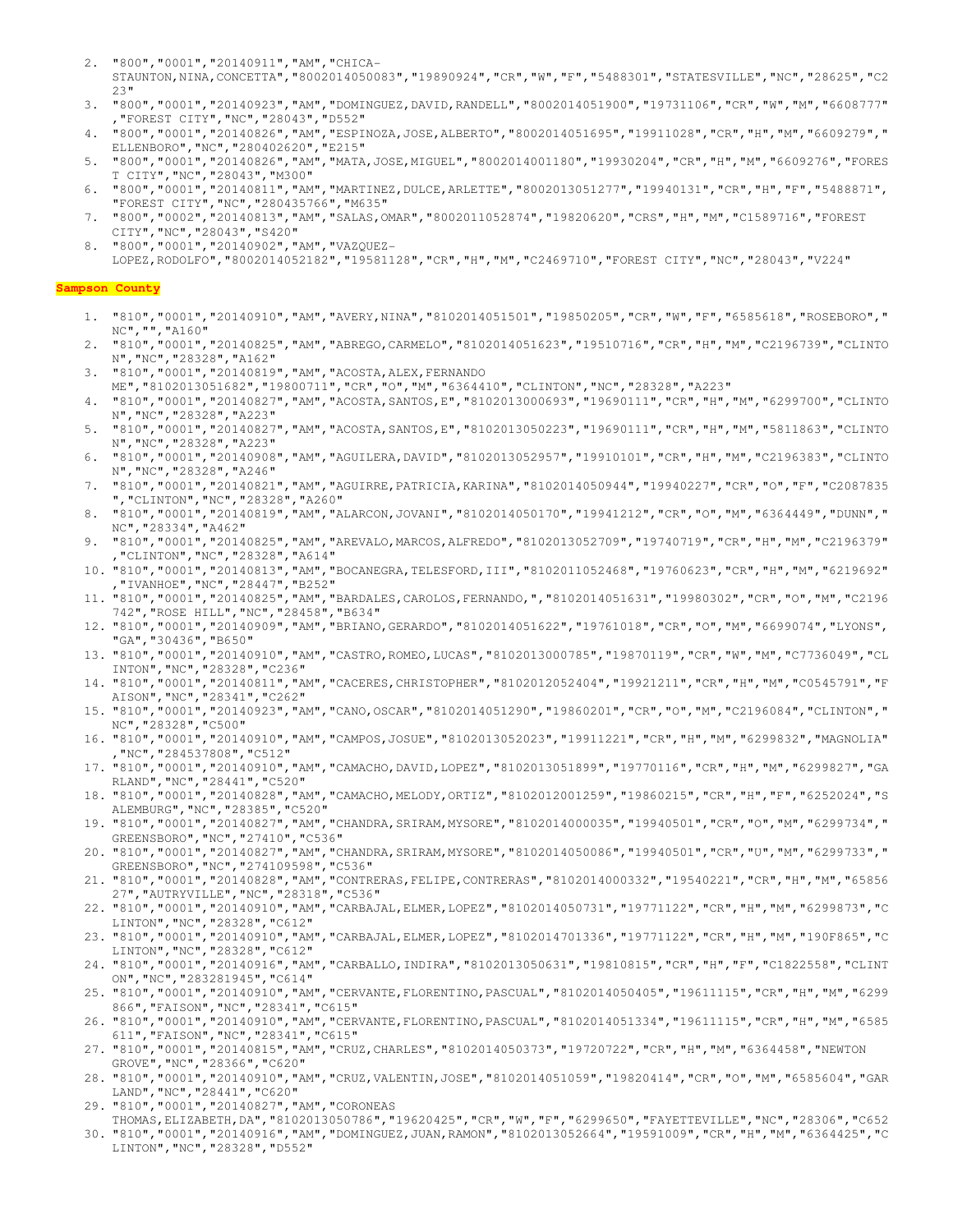- 31. "810","0001","20140812","AM","ESTREMERA,ALBERTO,MALDONADO","8102014050137","19710104","CR","O","M","6299 858","CLINTON","NC","28328","E236"
- 32. "810","0001","20140815","AM","ESTREMERA,ALBERTO,MALDONADO","8102014051508","19710104","CR","H","M","C208 7845","CLINTON","NC","28328","E236"
- 33. "810","0001","20140923","AM","FLORES,JAIRO,DAVID","8102014051370","19790212","CR","O","M","6585897","DUN N","NC","28334","F462"
- 34. "810","0001","20140922","AM","FRANCISCO,DAVID","8102013051988","19830809","CR","H","M","4281194","CLINTO N","NC","283289213","F652"
- 35. "810","0001","20140821","AM","GODAY,RUDY,OSWALDO,LOPEZ","8102006006109","19801116","CR","H","M","3856061 ","NEWTON GROVE","NC","28366","G300"
- 36. "810","0001","20140902","AM","GOMEZ,ALBERTO,ARMANDO
- GOMEZ","8102014051231","19750215","CR","H","M","6371274","CLINTON","NC","28328","G520"
- 37. "810","0001","20141027","AM","GONZALEZ,CATHIANA,YVETTE","8102012000038","19900311","CR","O","F","5811962 ","CHARLOTTE","NC","28262","G524"
- 38. "810","0001","20140910","AM","GARCIA,ANGEL,RODOLFO","8102013000680","19940325","CR","O","M","6299812","F OUR OAKS","NC","28524","G620"
- 39. "810","0001","20140902","AM","GARCIA,EPIFANIO,ALFONZO","8102013051633","19750515","CR","H","M","6364364" ,"CLINTON","NC","28328","G620"
- 40. "810","0001","20140819","AM","GARCIA,YARETH,GONZALEZ","8102014051459","19900418","CR","O","F","6585955", "FAISON","NC","28341","G620"
- 41. "810","0001","20141009","AM","GIRON,ROLANDO,HERNANDEZ","8102014702982","19801117","CR","H","M","614F100" ,"CLINTON","NC","28328","G650"
- 42. "810","0001","20141014","AM","GIRON,ROLANDO,HERNANDEZ","8102007053279","19801117","CR","H","M","5124827" ,"CLINTON","NC","283280000","G650"
- 43. "810","0001","20141014","AM","GIRON,ROLANDO,HERNANDEZ","8102014051766","19801117","CR","O","M","C2087768 ","CLINTON","NC","28328","G650"
- 44. "810","0001","20140916","AM","GUERRERO,SANTIAGO,BALDERAS","8102014050844","19700801","CR","H","M","63644 66","CLINTON","NC","28328","G660"
- 45. "810","0001","20140916","AM","GUERRERO,SANTIAGO,BALDERAS","8102014050845","19700801","CR","H","M","63644 67","CLINTON","NC","28328","G660"
- 46. "810","0001","20140827","AM","GUERRERRRO,GONZALO,BARRAGAN","8102014050077","19841110","CR","O","M","A036 8092","CLINTON","NC","28328","G660"
- 47. "810","0001","20140827","AM","HERNANDEZ-
- CRUZ,ALEJANDRO","8102014050893","19730327","CR","H","M","C2893504","GODWIN","NC","28344","H655"
- 48. "810","0001","20140818","AM","HERNANDEZ,LUIS,ALONSO","8102013050224","19710204","CR","H","M","C2087346", "CLINTON","NC","28328","H655"
- 49. "810","0001","20140910","AM","HERRERA,JUAN,MANUEL","8102014701602","19781220","CR","H","M","311F011","WA RSAW","NC","28398","H660"
- 50. "810","0001","20140825","AM","JAMAICA,JUAN,MIGUEL
- VILLAGOM","8102014051446","19830918","CR","H","M","C2196877","CLINTON","NC","283289009","J520"
- 51. "810","0001","20140819","AM","JUAREZ,CARLOS,CORTES","8102013053152","19831104","CR","O","M","6364440","C LINTON","NC","28328","J620"
- 52. "810","0001","20140811","AM","LOPEZ,ALFONSO,MORADO,JR","8102014051001","19890220","CR","H","M","6371271" ,"NEWTON GROVE","NC","","L120"
- 53. "810","0001","20141027","AM","LOPEZ,ASUNCION","8102013000397","19800817","CR","O","M","6299896","GODWIN" ,"NC","28344","L120"
- 54. "810","0003","20140818","AM","LOPEZ,HECTOR,SALAZAR","8102014050864","19840912","CRS","O","M","6364253"," GARLAND","NC","28441","L120"
- 55. "810","0003","20140818","AM","LOPEZ,HECTOR,SALAZAR","8102014050865","19840912","CRS","O","M","6364254"," GARLAND","NC","28441","L120"
- 56. "810","0003","20140818","AM","LOPEZ,HECTOR,SALAZAR","8102014050864","19840912","CRS","O","M","6364253"," GARLAND","NC","28441","L120"
- 57. "810","0003","20140818","AM","LOPEZ,HECTOR,SALAZAR","8102014050865","19840912","CRS","O","M","6364254"," GARLAND","NC","28441","L120"
- 58. "810","0001","20140902","AM","LOPEZ,LEONEL,MARTINEZ","8102014050910","19800626","CR","H","M","6371267"," CLINTON","NC","28328","L120"
- 59. "810","0001","20140910","AM","LOPEZ,LUIS","8102014051168","19870207","CR","H","M","6585607","NEWTON GROVE","NC","28366","L120"
- 60. "810","0001","20140827","AM","LOPEZ,MANUEL,IBARRA","8102002051473","19710523","CR","H","M","1344455","NE WTON GROVE","NC","283660000","L120"
- 61. "810","0001","20141027","AM","LOPEZ,MARCOS,SANTOS","8102014051570","19770502","CR","H","M","6585747","CL INTON","NC","28328","L120"
- 62. "810","0001","20140909","AM","LANDRAU,JUAN,MANUEL","8102014051422","19811224","CR","O","M","6699044","CL INTON","NC","28328","L536"
- 63. "810","0001","20140902","AM","MEJIA,NELSON,ISIDRO
- FUNEZ","8102014050913","19860513","CR","H","M","6371268","CLINTON","NC","28328","M200"
- 64. "810","0001","20140827","AM","MALDONADO,GUILLERMO","8102013053187","19600625","CR","H","M","6299730","NE WTON GROVE","NC","28366","M435"
- 65. "810","0001","20140910","AM","MUNGUIA,ALLAN","8102014051664","19910514","CR","H","M","6585620","FAISON", "NC","28341","M520"
- 66. "810","0001","20140827","AM","MUNOZ,JOSE,AGUILAR","8102013052679","19770315","CR","H","M","","MOUNT OLIVE","NC","28365","M520"
- 67. "810","0001","20140902","AM","MONTOYA,JOSHUA,CARLOS","8102014050675","19950719","CR","H","M","6371263"," GARLAND","NC","28441","M530"
- 68. "810","0001","20140902","AM","MENDIETA,ANGEL,ALEJANDRO","8102013050159","19910228","CR","H","M","C208714 5","FAYETTEVILLE","NC","283013860","M533"
- 69. "810","0001","20140828","AM","MARTINEZ MORILLO,MARCOS,ADAL","8102014051131","19760810","CR","H","M","6585630","CLINTON","NC","28328","M635"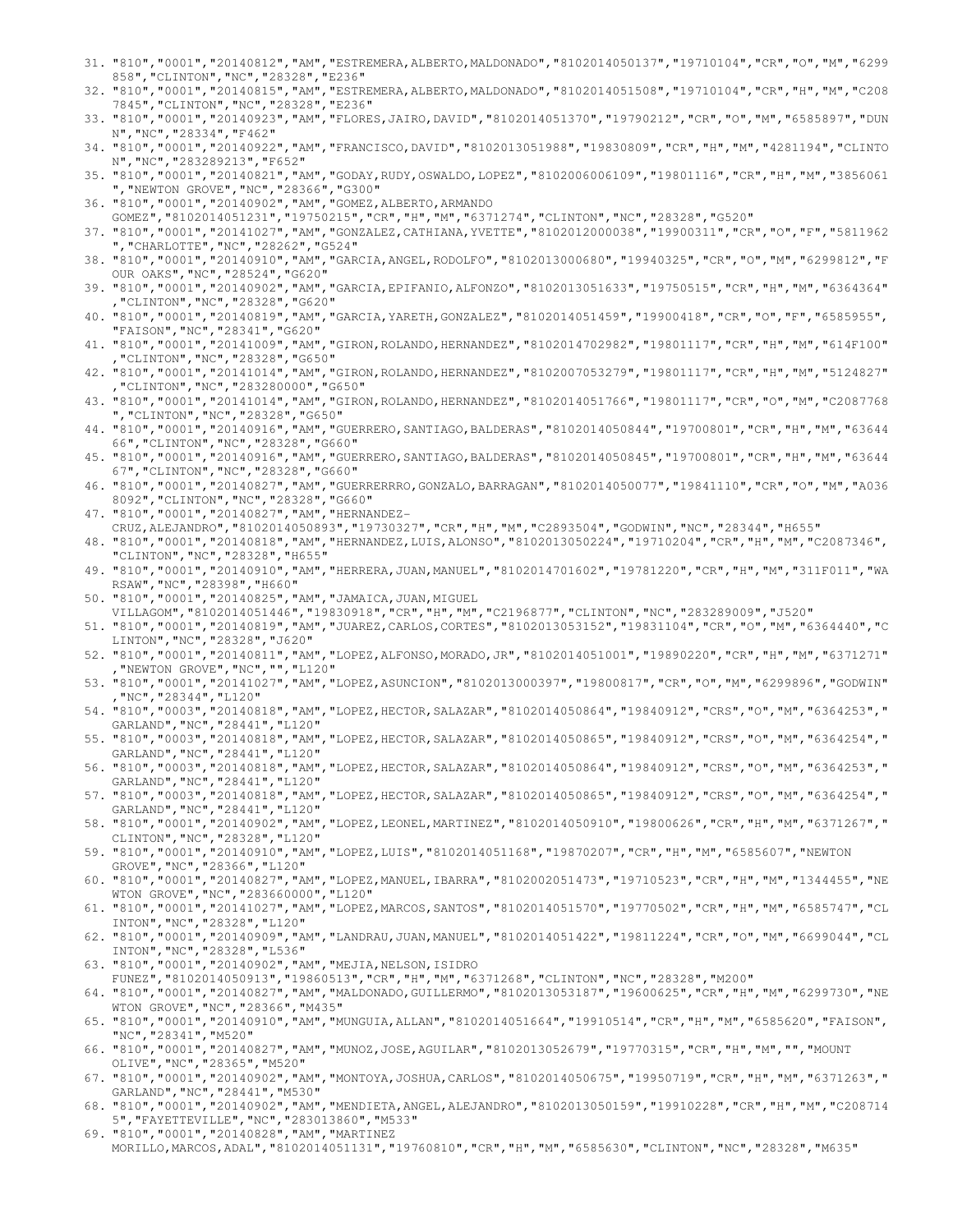- 70. "810","0001","20140909","AM","MARTINEZ-
- LOPEZ,LEONEL","8102013050105","19800626","CR","O","M","6252481","CLINTON","NC","28328","M635"
- 71. "810","0001","20140902","AM","MARTINEZ,CARLOS EDUARDO,ESI-
- ","8102014051660","19950221","CR","O","M","6371283","DUNN","NC","28334","M635"
- 72. "810","0001","20140902","AM","MARTINEZ,CARLOS EDUARDO,ESI-
- ","8102014051661","19950221","CR","O","M","6371284","DUNN","NC","28334","M635" 73. "810","0001","20140815","AM","MARTINEZ,VICTORIANO,ROJAS","8102013700899","19730329","CR","H","M","5F4651 1","HARRELLS","NC","28444","M635"
- 74. "810","0001","20140819","AM","MORALES,GERRADO","8102014000491","19881020","CR","H","M","6585951","GODWIN ","NC","28344","M642"
- 75. "810","0001","20140819","AM","MORALES,GERRADO","8102014702512","19881020","CR","H","M","569F824","GODWIN ","NC","28344","M642"
- 76. "810","0001","20140819","AM","NAJERA
- LAZARO,ABEL","8102014051366","19940226","CR","H","M","6585952","CLINTON","NC","28328","N260"
- 77. "810","0001","20140910","AM","NUNEZ,SOLMAR,DUHAINY","8102014050496","19970509","CR","H","M","6299868","F AISON","NC","283415893","N520"
- 78. "810","0001","20140815","AM","OPPENJAIMER,MARCIAL,C","8102014050340","19720722","CR","O","M","6364456"," NEWTON GROVE","NC","28366","O152"
- 79. "810","0001","20140819","AM","OBANDO,EMAR,NOEL","8102014050341","19770917","CR","O","M","6364457","CLINT ON","NC","28328","O153"
- 80. "810","0001","20140910","AM","OSORIO,AURELIO,CARRASQUILLO","8102014050972","19691108","CR","H","M","4281 200","CLINTON","NC","283285784","O260"
- 81. "810","0001","20140828","AM","OSORIO,AVELINA,JARAMILLO","8102013051838","19850809","CR","O","M","6371038 ","CLINTON","NC","28328","O260"
- 82. "810","0001","20140821","AM","PAZ,MARIO,ANTONIO","8102014050784","19771026","CR","O","M","6371344","CLIN TON","NC","28328","P200"
- 83. "810","0001","20140910","AM","PASCUAL,DIEGO,DE","8102014050667","19641117","CR","O","M","6299872","CLINT ON","NC","28328","P240"
- 84. "810","0001","20140813","AM","PASCUAL,HENRY,J","8102014051148","19820806","CR","O","M","6586576","ROSEBO RO","NC","28382","P240"
- 85. "810","0001","20140813","AM","PADILLA,FANY,D","8102014051005","19890114","CR","O","F","C1316949","CLINTO N","NC","28328","P340"
- 86. "810","0001","20140828","AM","PENA,GERARDDO","8102013050487","19741114","CR","O","M","6299534","NEWTON GROVE","NC","28366","P500"
- 87. "810","0001","20140828","AM","PENA,GERARDDO","8102014000001","19741114","CR","H","M","C1181225","NEWTON GROVE","NC","28366","P500"
- 88. "810","0001","20140828","AM","PENA,GERARDO","8102014050005","19741114","CR","H","M","6371064","NEWTON GROVE","NC","28366","P500"
- 89. "810","0001","20140923","AM","PEREZ,JOSE","8102013052076","19830318","CR","H","M","C2087975","ROSEBORO", "NC","28382","P620"
- 90. "810","0001","20140827","AM","PEREZ,MOISES,MEJIA","8102013051620","19780623","CR","H","M","6299704","CLI NTON","NC","28328","P620"
- 91. "810","0001","20140819","AM","PEREZ,OCTAVIO,SONORA","8102013053190","19831019","CR","H","M","6364443","R OSEBORO","NC","28382","P620"
- 92. "810","0001","20140902","AM","REYES,PEDRO,LUIS,VAZQUEZ","8102014000312","19780507","CR","O","M","6371269 ","CLINTON","NC","28328","R200"
- 93. "810","0001","20140910","AM","RIOS,JESUS,MARTINEZ","8102014051303","19761118","CR","O","M","6585610","SA LEMBURG","NC","28385","R200"
- 94. "810", "0001", "20140923", "AM", "ROSA, JORGE, DE
- LA","8102014051581","19861214","CR","H","M","6585925","CLINTON","NC","28328","R200"
- 95. "810","0001","20141027","AM","RUIZ,PEDRO,LOPEZ","8102014051002","19780610","CR","H","M","6585744","CLINT ON","NC","28328","R200"
- 96. "810","0001","20140910","AM","ROSAS,ALBERTO,MENDOZA","8102014051458","19860602","CR","O","M","6585616"," ROSEBORO","NC","28382","R220"
- 97. "810", "0001", "20140827", "AM", "RODEA, RUBEN, ANGUIANO", "8102013053193", "19780619", "CR", "H", "M", "6299731", "N EWTON GROVE","NC","283669717","R300"
- 98. "810", "0001", "20140819", "AM", "RODRIGUEZ DOMINGUEZ,EFRAIN,A","8102013053177","19821020","CR","H","M","6364441","CLINTON","NC","28328","R362"
- 99. "810","0001","20140903","AM","RODRIGUEZ

LOPEZ,JOSUE,DAVID","8102013050787","19811127","CR","H","M","6299540","GARNER","NC","27529","R362"

- 100."810","0001","20140827","AM","RODRIGUEZ,ADOLFO","8102014050848","19780905","CR","H","M","6371499","CLINT ON","NC","28328","R362"
- 101."810","0001","20140828","AM","RODRIGUEZ,FRANKLIN,MEJIA","8102012001143","19810107","CR","H","M","6218597 ","WARSAW","NC","28398","R362"
- 102."810","0001","20140828","AM","RODRIGUEZ,FRANKLIN,MEJIA","8102012051750","19810107","CR","H","M","6218596 ","WARSAW","NC","28398","R362"
- 103."810","0001","20140902","AM","RODRIGUEZ,JESUS,CRUZ","8102013052806","19750513","CR","O","M","6364187","C LINTON","NC","28328","R362"
- 104."810","0001","20140826","AM","RODRIGUEZ,PEDRO,C","8102013051730","19730109","CR","H","M","","CLINTON","N C","28328","R362"
- 105."810","0001","20140903","AM","RODRIGUEZ,ROBERTO,DIAZ","8102012001716","19690105","CR","H","M","6299527", "CLINTON","NC","28328","R362"
- 106."810","0001","20140819","AM","RODRIQUEZ,OLGA,MARTHA","8102013051318","19910714","CR","O","F","C1054356", "CLINTON","NC","28328","R362"
- 107."810","0001","20140909","AM","RAMOS,CARLOS","8102014050951","19911228","CR","O","M","6585580","WARSAW"," NC","28398","R520"
- 108."810","0001","20140909","AM","RAMOS,CARLOS","8102014050952","19911228","CR","O","M","6585581","WARSAW"," NC","28398","R520"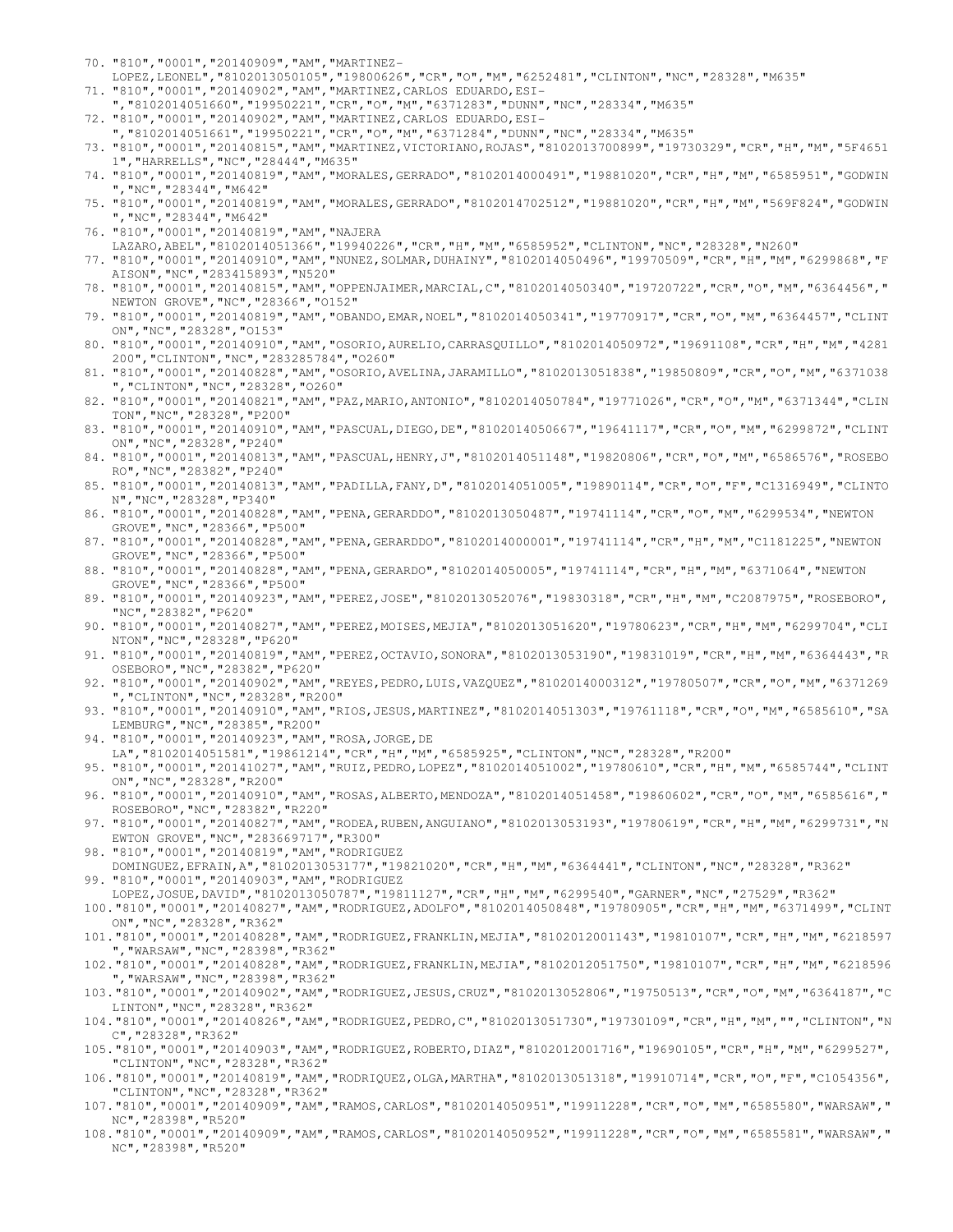- 109."810","0001","20140828","AM","RAMOS,RIGOBERTO","8102014050406","19861217","CR","H","M","6371068","NEWTON GROVE","NC","28366","R520"
- 110."810","0001","20140923","AM","ROMERO,EDIL","8102012050665","19670514","CR","O","M","C1495567","CLINTON", "NC","28328","R560"
- 111."810","0001","20141027","AM","RAMEREZ,JOSE","8102014051124","19970124","CR","H","M","6585745","GARLAND", "NC","28441","R562"
- 112."810","0001","20140819","AM","RAMIREZ-
- CASTANEDA,JAIRO,JADI","8102013050230","19890906","CR","O","M","5811864","CLINTON","NC","28328","R562"
- 113."810","0001","20140910","AM","RAMIREZ,ELIAS,TORREZ","8102014050282","19780823","CR","H","M","6299863","C LINTON","NC","28328","R562"
- 114."810","0001","20140828","AM","RAMIREZ,ENRIQUE,JR","8102013053073","19590716","CR","H","M","6371059","CLI NTON","NC","28328","R562"
- 115."810","0001","20140916","AM","RAMIREZ,JOSE","8102014000303","19970124","CR","H","M","6364465","GARLAND", "NC","28441","R562"
- 116."810","0001","20140821","AM","RAMIREZ,MILTON","8102014050345","19950415","CR","O","M","6371339","CLINTON ","NC","28328","R562"
- 117."810","0001","20140827","AM","SOSA,ANTONIO","8102014050259","19800418","CR","O","M","C2087898","GODWIN", "NC","28344","S200"
- 118."810","0001","20140827","AM","SOSA,GREGORY,LOUIS","8102013051188","19690820","CR","O","M","6299697","ANG IER","NC","27501","S200"
- 119."810","0001","20140818","AM","SUAZO,CELVIN,MAJEL,MURILLO","8102009052481","19790316","CR","U","M","57097 91","CLINTON","NC","283288328","S200"
- 120."810","0001","20140828","AM","SANCHEZ,AGUSTIN,SANCHEZ","8102012052461","19770818","CR","H","F","6218614" ,"ROCKY POINT","NC","28457","S522"
- 121."810","0001","20140825","AM","SANCHEZ,JOSE,CLEMENTE","8102012050066","19920325","CR","H","M","C1316849", "MOUNT OLIVE","NC","28365","S522"
- 122."810","0001","20140916","AM","TEJADA,GILBERTO,ERNESTO","8102013052902","19770310","CR","H","M","6364433" ,"NEWTON GROVE","NC","28366","T230"
- 123."810","0001","20140821","AM","TAMEZ,LIONEL,H","8102014051473","19750922","CR","O","M","C2087843","FAISON ","NC","28341","T520"
- 124."810","0001","20140910","AM","TORRESS
- CARCAMO,WILMER,BAYAR","8102013050637","19830813","CR","O","M","5811593","CLINTON","NC","28328","T620" 125."810","0001","20140827","AM","TREJO,EDULFO","8102014702462","19540915","CR","H","M","526F158","WALLACE",
- "NC","28466","T620" 126."810","0001","20140827","AM","TREJO,EDULFO","8102014051296","19540915","CR","H","M","6585546","WALLACE",
- "NC","28466","T620" 127."810","0001","20140819","AM","TRUJILLO,MARTIN,BELTRAN","8102014051209","19521111","CR","O","M","6364479"
- ,"ELLENTON","FL","34222","T624" 128."810","0001","20140819","AM","TRUJILLO,MARTIN,BELTRAN","8102014702330","19521111","CR","H","M","487F003"
- ,"ELLENTON","FL","34222","T624"
- 129."810","0001","20140923","AM","VEGA,MANUEL","8102013052009","19740119","CR","O","M","C2087970","GARLAND", "NC","28441","V200"
- 130."810","0001","20140814","AM","VASQUEZ,MARTIN","8102012052045","19881117","CR","O","M","6252026","DUNN"," NC","28334","V220"
- 131."810","0001","20140910","AM","VAZQUEZ
- RAYA,JOSE","8102014051288","19721224","CR","H","M","6585609","FAISON","NC","28341","V220"
- 132."810","0001","20140910","AM","VALLEJO,IRIS","8102014050278","19810804","CR","O","M","6299862","TURKEY"," NC","28393","V420"
- 133."810","0001","20140902","AM","VENTURA,MARCELINO,JOSE","8102014050213","19870825","CR","W","M","C1181066" ,"SALEMBURG","NC","28385","V536"
- 134."810","0001","20140924","AM","VENTURA,MARCELINO,JOSE","8102014000674","19870825","CR","H","M","C2196212" ,"SALEMBURG","NC","28385","V536"
- 135."810","0001","20140924","AM","VEUNTUR,ANASTACIO","8102014000675","19891206","CR","H","M","C2196211","FAI SON","NC","28314","V536"
- 136."810","0001","20140814","AM","VERA,JOSE,GUADALUPE
- VELAZQUE","8102014051384","19861027","CR","H","M","C2087767","CLINTON","NC","283283214","V600"
- 137."810","0001","20140828","AM","VIRELLA,KENNETH,DAVID","8102014050222","19680527","CR","W","M","6371066"," CAROLINA BEACH","NC","28428","V640"
- 138."810","0001","20140811","AM","ZAPATA PADILLA,DANIEL,ANTONI","8102014050838","19790709","CR","W","M","C2893676","FAYETTEVILLE","NC","283145102 ","Z130"
- 139."810","0001","20141027","AM","ZELAYA,MILTON,J
- ZUNIGA","8102014050440","19880220","CR","O","M","6299929","CLINTON","NC","28328","Z400" 140."810","0001","20140910","AM","ZUNIGA,MELVIN,EBERTO
- ACOSTA","8102014050959","19950524","CR","H","M","4281199","CLINTON","NC","28328","Z520"

# **Scotland County**

- 1. "820","DIST","20140925","AM","CRUZ,HILARIO,CORODOVA","8202013051836","19660414","CR","O","M","6357579"," MAXTON","NC","28364","C620"
- 2. "820","DIST","20140916","AM","FLORES,JUSTINO,ROGEL","8202014051162","19500414","CR","O","M","C3092207"," LAURINBURG","NC","28352","F462"
- 3. "820","DIST","20140902","AM","FUENTES,LUIS,FERNANDO,HUERT","8202014700383","19870915","CR","H","M","96F6 528","HAMLET","NC","28345","F532"
- 4. "820","DIST","20140930","AM","GONZALES,CARMEN","8202014052042","19640324","CR","W","F","C1984722","LAURE L HILL","NC","28351","G524"
- 5. "820","DIST","20140828","AM","LUCERO,PATSY,MARIE","8202014051884","19700405","CR","I","F","6572772","LUM BERTON","NC","28360","L260"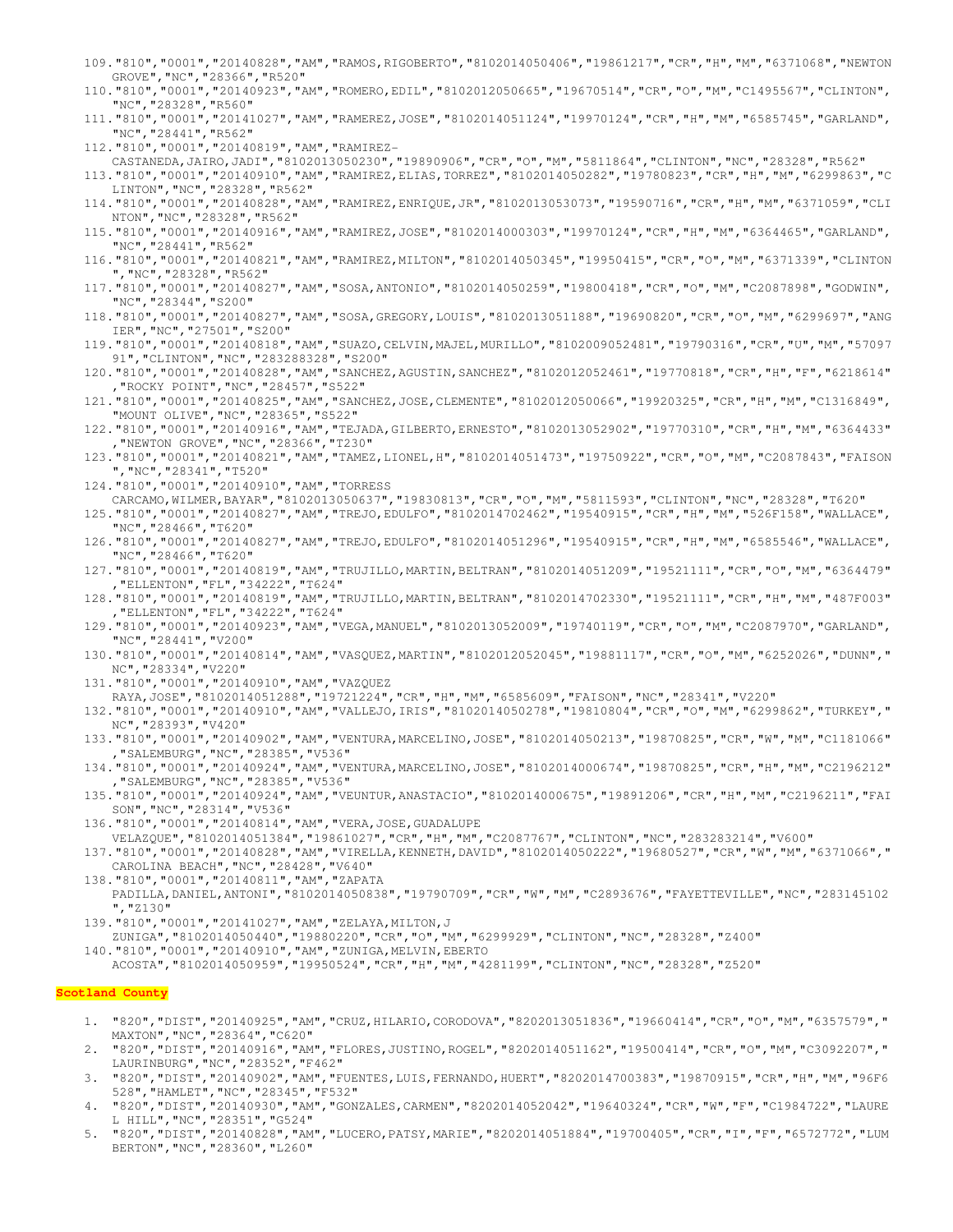- 6. "820","DIST","20150604","AM","OCASIO,MIGUEL,ANGEL","8202012001475","19620905","CR","W","M","6257747","LA URINBURG","NC","283524258","O220"
- 7. "820","DIST","20140827","AM","ROMAINE,SEAN","8202012052205","19880701","CR","I","M","","LAURINBURG","NC" ,"28352","R550"
- 8. "820","DIST","20140904","AM","SANTOS,DANIEL,REYES","8202014051934","19861204","CR","O","M","6574151","AL EXANDER CITY","AL","35010","S532"
- 9. "820", "DIST", "20140821", "AM", "VOLAND, BERNARDO", "8202014051051", "19681129", "CR", "I", "M", "6574251", "LAURIN BURG","NC","28352","V453"

# **Stanly County**

- 1. "830","DIST","20140826","AM","BENAVIDES,MARTIN,DEL","8302014000353","19730708","CR","W","M","C9582192"," OAKBORO","NC","281299465","B513"
- 2. "830","DIST","20140819","AM","GONZALES,JOSEPH,PHILLIP","8302014050862","19860811","CR","O","M","C1347130 ","CHARLOTTE","NC","28213","G524"
- 3. "830","DIST","20140902","AM","HERNANDEZ,ASUNCION,DELA
- PAZ","8302014051456","19850905","CR","H","M","5189462","ASHEBORO","NC","27203","H655"
- 4. "830","DIST","20140825","AM","HERNANDEZ,TELLES,CESAR","8302013001783","19900116","CR","H","M","C2039653" ,"ALBEMARLE","NC","28001","H655"
- 5. "830","DIST","20140825","AM","HERNANDEZ,TELLES,CESAR","8302013052352","19900116","CR","H","M","C2039651" ,"ALBEMARLE","NC","28001","H655"
- 6. "830","DIST","20141007","AM","LO,JERRY","8302014050480","19900403","CR","A","M","5751874","ALBEMARLE","N C","280017744","L000"
- 7. "830","DIST","20140812","AM","PONCE-ROSALES,PEDRO","8302014050312","19830128","CR","U","M","5853567","ALBEMARLE","NC","28001","P526"
- 8. "830","DIST","20140819","AM","RAI,PRAKASH","8302014703535","19930820","CR","A","M","757F045","CHARLOTTE" ,"NC","28212","R000"
- 9. "830","DIST","20140819","AM","RAI,PRATAP","8302014703536","19950828","CR","A","M","757F047","CHARLOTTE", "NC","28212","R000"
- 10. "830","DIST","20140819","AM","RAI,SAROJ","8302014703534","19950616","CR","O","M","757F044","CHARLOTTE"," NC","28212","R000"
- 11. "830","ADMN","20140821","AM","REYES,CARLOS,VILLATORO","8302014702852","19880320","CR","H","M","602F995", "CHARLOTTE","NC","28215","R200"
- 12. "830","DIST","20140826","AM","SUAREZ,ERNESTO,G","8302014000050","19820524","CR","H","M","6361384","ALBEM ARLE","NC","280014956","S620"
- 13. "830","DIST","20140826","AM","SUAREZ,ERNESTO,G","8302014050070","19820524","CR","O","M","6361383","ALBEM ARLE","NC","28001","S620"
- 14. "830","DIST","20140826","AM","VENCES,ISFRAEL,MALDONADO","8302014050968","19780714","CR","O","M","6400899 ","BISCOE","NC","27209","V522"
- 15. "830","DIST","20140826","AM","VENCES,ISFRAEL,MALDONADO","8302014702243","19780714","CR","H","M","449F516 ","BISCOE","NC","27209","V522"
- 16. "830","DIST","20140826","AM","VENCES,J,RENE MALDONADO","8302014050445","19870414","CR","H","M","6400893","BISCOE","NC","27209","V522"

## **Stokes County**

- 1. "840","000B","20140902","AM","ALVARADO,JESUS","8402013000783","19861225","CR","H","M","4716953","MADISON ","NC","27025","A416"
- 2. "840","000B","20140818","AM","ALVAREZ,ROGELIO,TORRES","8402014050688","19871215","CR","W","M","6340382", "TOBACCOVILLE","NC","27050","A416"
- 3. "840","000B","20140812","AM","GOMEZ,ANGEL,CALIXTO","8402014051064","19820707","CR","H","M","C3096092","H IGH POINT","NC","27262","G520"
- 4. "840","000B","20140812","AM","GARCIA,JAVIER,MIRANDA","8402014050956","19880906","CR","H","M","C3096086", "KING","NC","27021","G620"
- 5. "840","000B","20140902","AM","JIMENEZ,MIQUEL,ANGEL","8402010051982","19880110","CR","H","M","C0293510"," WINSTON SALEM","NC","27105","J552"
- 6. "840","000A","20140818","AM","RODRIGUEZ,JOSUE,NOE","8402013052368","19950226","CRS","H","M","6340199","K ING","NC","27021","R362"
- 7. "840","000A","20140818","AM","RODRIGUEZ,JOSUE,NOE","8402013702016","19950226","CRS","H","M","62F0966","K ING","NC","27021","R362"
- 8. "840","000B","20141202","AM","RODRIGUEZ,JOSUE,NOE","8402013051443","19950226","CR","H","M","C1907186","K ING","NC","27021","R362"

## **Surry County**

- 1. "850","0002","20140828","AM","ARROYOBRAVO,BRAYAN,ALEXANDE","8502014700727","19930311","CR","H","M","92F5 329","DOBSON","NC","27017","A616"
- 2. "850","0002","20140904","AM","ARIAS,CESAR,AUGUSTO","8502013050470","19751230","CR","O","M","4713664","WI NSTON SALEM","NC","27103","A620"
- 3. "850","0002","20140828","AM","CHAVEZ,JAIME,CAZARES","8502014052473","19710715","CR","H","M","6567885","D OBSON","NC","270178366","C120"
- 4. "850","0002","20140923","AM","CABRERA-
- VEGA,ERIC","8502014051907","19681215","CR","H","M","6567795","MOUNT AIRY","NC","270308052","C166"
- 5. "850","0002","20141216","AM","CASTILLO,OSCAR","8502014050062","19930324","CR","O","M","C2007661","DOBSON ","NC","27017","C234"
- 6. "850","0002","20140828","AM","CARO,RIGOBERTO","8502014052023","19681227","CR","U","M","6567749","ELKIN", "NC","286218106","C600"
- 7. "850","0002","20140826","AM","CORTES,PEDRO,ARMENTA","8502014052304","19880629","CR","O","M","6567799","U NKNOWN","OT","","C632"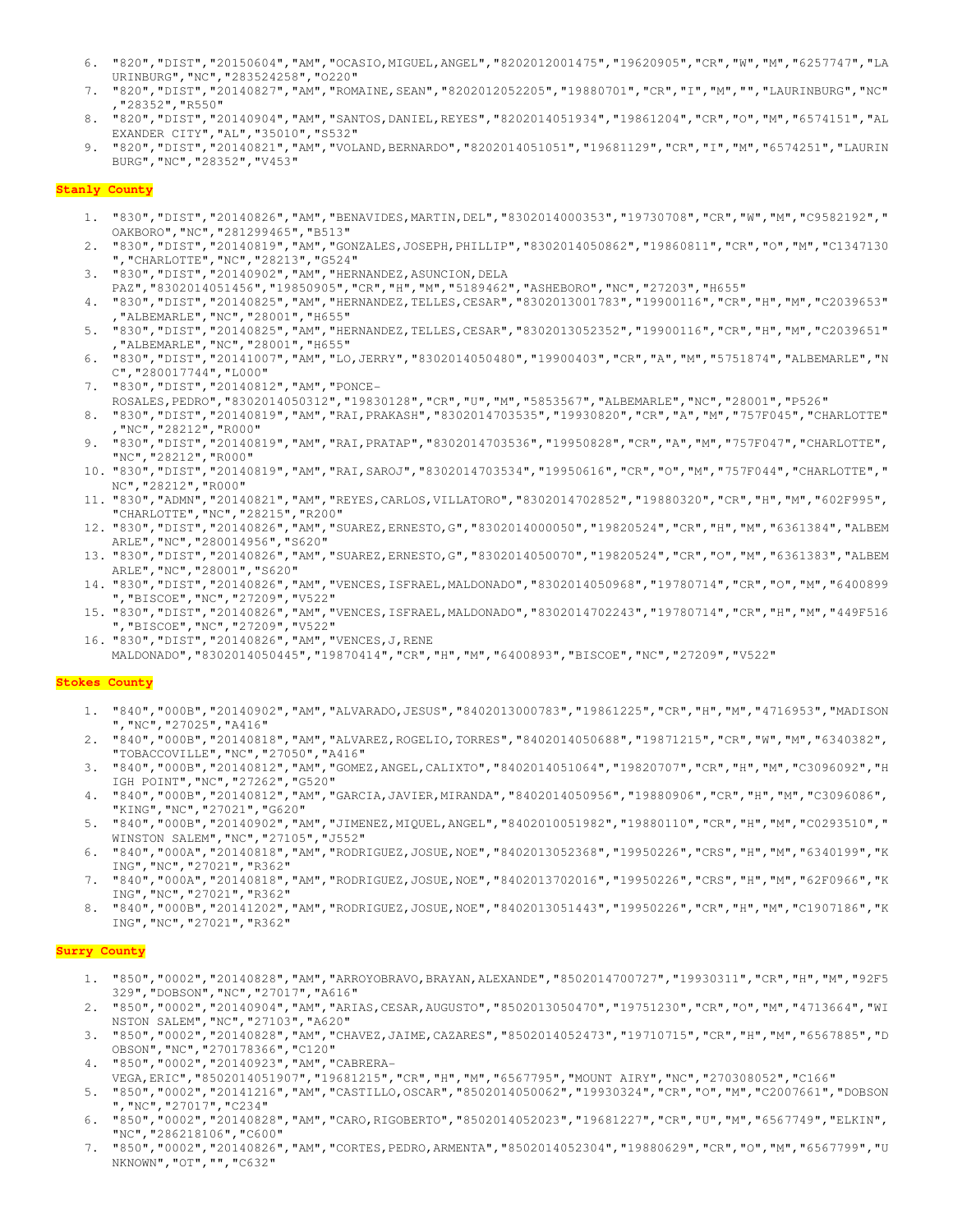- 8. "850","0002","20140821","AM","CARRANZA,MICAELA,LUCIA","8502013050561","19880401","CR","W","F","C1326361" ,"DOBSON","NC","270177345","C652"
- 9. "850","0002","20140902","AM","FLORES,RAUL,OJODEAGUA","8502014051051","19560104","CR","H","M","C2358069", "DOBSON","NC","27017","F462"
- 10. "850","0002","20141120","AM","FERNANDEZ,JEREMY,PAUL","8502013054326","19761111","CR","W","M","6385409"," GREENVILLE","SC","29607","F655"
- 11. "850","0002","20140811","AM","GOMES,JOVANI","8502014703472","19770530","CR","W","M","097F507","RONDA","N C","28670","G520"
- 12. "850","0002","20140908","AM","GOMES,JOVANI","8502014052563","19770530","CR","H","M","C1326706","RONDA"," NC","28670","G520"
- 13. "850","0002","20140825","AM","GONZALEZ-
- GARCIA,EDWAR,MODEST","8502014052305","19891110","CR","O","M","C2007647","MOUNT AIRY","NC","27030","G524" 14. "850","0002","20140923","AM","GONZALEZ,CARRIE,NICHOLE","8502014052290","19880402","CR","W","F","C2358836 ","SPARTA","NC","286759691","G524"
- 15. "850","0002","20141003","AM","GONZALEZ,LUIS,MARIO,FLORES","8502014000121","19950722","CR","H","M","63854 65","ELKIN","NC","286219044","G524"
- 16. "850","0002","20140811","AM","GARCIA,DAVID,JERROL","8502014051976","19920721","CR","W","M","C2358501","S ALISBURY","NC","281442441","G620"
- 17. "850","0002","20140814","AM","GARCIA,JONAS","8502013051276","19951130","CR","O","M","C1326268","MOUNT AIRY","NC","27030","G620"
- 18. "850","0002","20140825","AM","JUAREZ,MARCO,DAVID","8502012053137","19930915","CR","O","M","6234844","DOB SON","NC","27017","J620"
- 19. "850","0002","20140918","AM","JUAREZ-
- JUAREZ,LUIS,ANGEL","8502014051476","19870404","CR","O","M","6567666","MOUNT AIRY","NC","27030","J622"
- 20. "850","0002","20140916","AM","JARAMILLO,JOSE,LUIS","8502014051562","19740904","CR","H","M","6340275","EL KIN","NC","28621","J654"
- 21. "850","0002","20140819","AM","LOPEZ,DIEGO,JUAN","8502014052843","19950125","CR","B","M","C2983332","DOBS ON","NC","27017","L120"
- 22. "850","0002","20140819","AM","LOPEZ,DIEGO,JUAN","8502014703821","19950125","CR","H","M","718F268","DOBSO N","NC","27017","L120"
- 23. "850","0002","20141001","AM","LOPEZ,GERARDO,PALACIOS","8502014052202","19851015","CR","H","M","6340248", "MOUNT AIRY","NC","27030","L120"
- 24. "850","0002","20140909","AM","LOPEZ,JUAN,CARLOS ARMANDA","8502013053940","19770221","CR","H","M","6340672","MOUNT AIRY","NC","27030","L120"
- 25. "850","0002","20140902","AM","MEREJILDO-SANTAMARIA,HUGO","8502014052151","19760307","CR","H","M","C2983202","DOBSON","NC","27017","M624"
- 26. "850","0002","20140904","AM","MARTINEZ-
- MENDEZ,EDGAR,VIDAL","8502014050963","19810304","CR","O","M","5747999","MOUNT AIRY","NC","27030","M635"
- 27. "850","0002","20141006","AM","MARTINEZ,RIGOBERTO,SAUCEDO","8502014052847","19930606","CR","H","M","54354 77","DOBSON","NC","270178553","M635"
- 28. "850","0002","20140911","AM","MORALES,FRANCISCO,JAVIER
- SAL","8502013053922","19891208","CR","H","M","6385395","HAMPTONVILLE","NC","27020","M642"
- 29. "850","0002","20140826","AM","MARMOLEJO,DANIEL","8502013000941","19900804","CR","H","M","6385408","DOBSO N","NC","27017","M654"
- 30. "850","0002","20140828","AM","NAVA-RONCICUET,ROGER,MANUEL","8502013050806","
- ","CR","H","M","6263749","DOBSON","NC","27017","N165"
- 31. "850","0002","20140828","AM","OSORIO,CELSO,MEDEROS","8502013052669","19820628","CR","H","M","6234854","M OUNT AIRY","NC","27030","O260"
- 32. "850","0002","20140828","AM","ODELL,ROBY,LEE","8502013000870","19881031","CR","W","M","5747921","MT 33. "850","0002","20140916","AM","PEREZ-
- CRUZ,DOLORES","8502014051039","19880225","CR","O","M","C2358434","WINSTON SALEM","NC","27107","P622" 34. "850","0002","20140917","AM","PEREZ-ORDUNA,BALTAZAR","8502014050626","19810104","CR","H","M","","MOUNT
- AIRY","NC","27030","P626" 35. "850","0002","20140917","AM","PEREZ-ORDUNA,BALTAZAR","8502014050627","19810104","CR","H","M","","MOUNT AIRY","NC","27030","P626"
- 36. "850","0003","20140919","AM","REYES,ARMANDO","8502014703449","19830206","CR","O","M","675F774","CHARLOTT E","NC","28205","R200"
- 37. "850","0002","20140924","AM","ROJAS MOLINA,ALDO,HERIBERTO","8502013054345","19880603","CR","H","M","C2007736","HAMPTONVILLE","NC","27020","R 220"
- 38. "850","0002","20140821","AM","RCOM,MASS","8502014051467","19871220","CR","A","M","6567665","GREENSBORO", "NC","274054616","R250"
- 39. "850","0001","20140902","AM","RECINOS,HUGO,RENE","8502012054934","19860523","CRS","O","M","C0120322","MO UNT AIRY","NC","27030","R252"
- 40. "850","0002","20140908","AM","RECINOS,HUGO,RENE","8502012052701","19860523","CR","H","M","C1326234","MOU NT AIRY","NC","27030","R252"
- 41. "850","0001","20141117","AM","RODRIGUEZ,ELEAZAR","8502013051876","19811210","CRS","H","M","5747933","DOB SON","NC","27017","R362"
- 42. "850","0001","20141027","AM","RENTERIA,MIZAEL,B","8502013054259","19820607","CRS","H","M","","GREENSBORO ","NC","27406","R536"
- 43. "850","0002","20140910","AM","REYNOLDS,JAMES,WAYNE","8502014052117","19560122","CR","W","M","C2358830"," MOUNT AIRY","NC","27030","R543"
- 44. "850","0002","20140903","AM","RAMIREZ,FLAVIO,EMANUEL","8502014000703","19840520","CR","H","M","6340250", "MT AIRY","NC","27030","R562"
- 45. "850","0001","20140902","AM","SALGADO-GUZMAN,RAUL","8502014050317","19631027","CRS","U","M","C2358431","MOUNT AIRY","NC","270307973","S423"
- 46. "850","0002","20141020","AM","SANCHEZ,ROSA,MARIE","8502013054171","19840617","CR","W","F","C2358120","PI LOT MOUNTAIN","NC","27041","S522"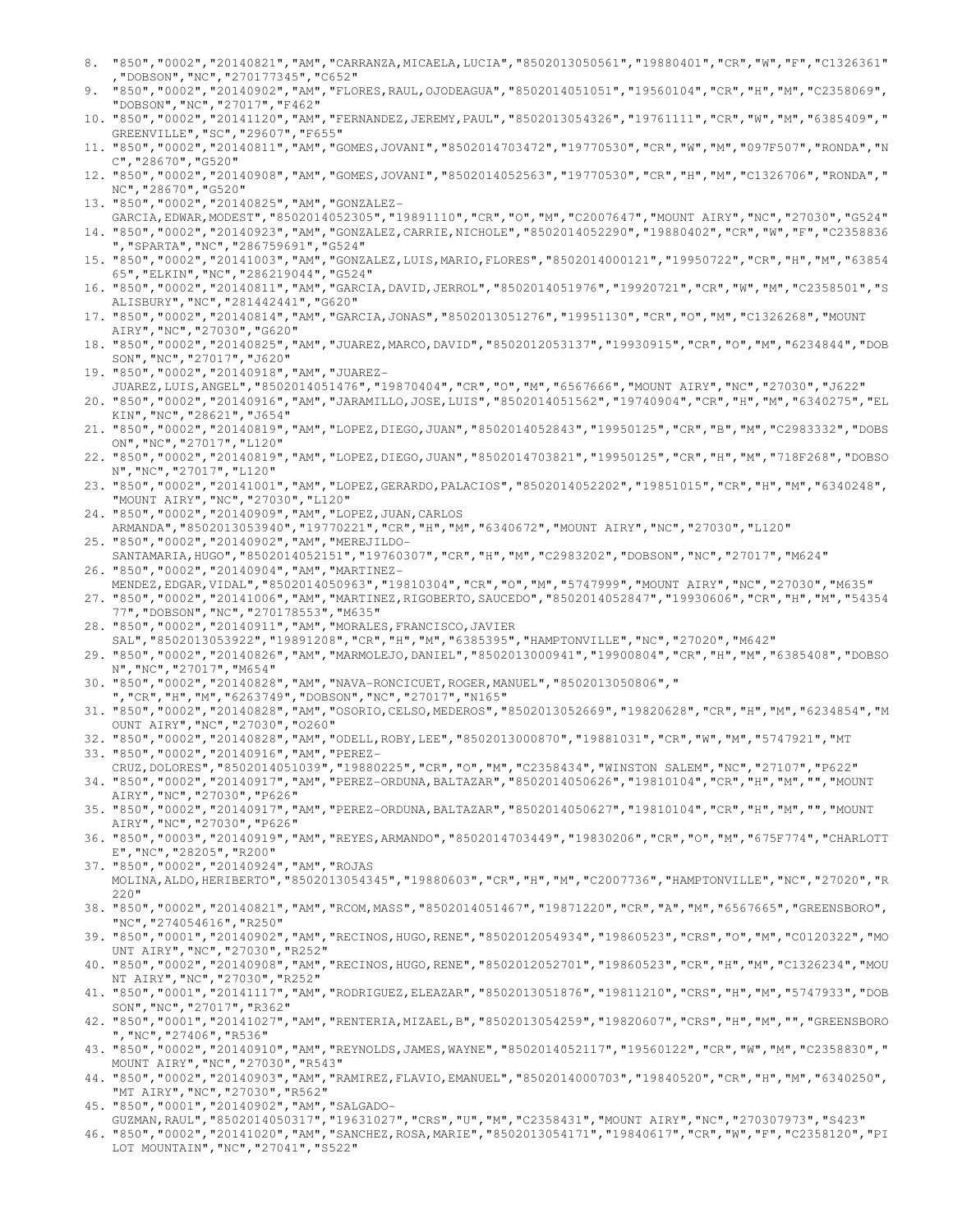- 47. "850","0002","20140828","AM","SANTILLAN-
- CASTREJON,JOSE,SER","8502014052152","19521117","CR","W","M","6567878","CANA","VA","24317","S534"
- 48. "850","0002","20140828","AM","SANTILLAN,SERGIO,JOSE","8502014052038","19881231","CR","W","M","6567750"," CANA","VA","24317","S534"
- 49. "850","0002","20140828","AM","SANTILLAN,SERGIO,JOSE,JR","8502014702721","19881231","CR","H","M","474F065 ","CANA","VA","27030","S534"
- 50. "850","0002","20140811","AM","TAVERA,DAVID,LUNA","8502014000653","19940723","CR","H","M","C2358647","CAN A","VA","24317","T160"
- 51. "850","0002","20140916","AM","TORRES,JUVENTINO,JR","8502013052761","19840620","CR","H","M","C2007767","M OUNT AIRY","NC","27030","T620"
- 52. "850","0002","20140917","AM","VARGAS,ROSALIO,GONZALEZ","8502014051466","19850529","CR","H","M","C2358757 ","DOBSON","NC","27017","V622"

## **Swain County**

- 1. "860","0002","20140820","AM","CANTU,FRANKLIN,JOHN","8602014050200","19700710","CR","U","M","6429123","WH ITTIER","NC","287896170","C530"
- 2. "860","0002","20140820","AM","CONTRERDS,JOSE","8602012050594","19920326","CR","U","M","C1897633","WHITTI ER","NC","28789","C536"
- 3. "860","0002","20140820","AM","ROSARIO,GEORGE","8602014050279","19720710","CR","I","M","6608376","CHEROKE E","NC","28719","R260"
- 4. "860","0002","20140820","AM","ROSARIO,GEORGE,LUIS,JR","8602014700592","19720710","CR","I","M","380F845", "CHEROKEE","NC","28719","R260"
- 5. "860","0002","20140924","AM","SADONGEI,JOEY","8602013050844","19790725","CR","I","M","5632402","CHEROKEE ","NC","28719","S352"
- 6. "860","0002","20140820","AM","SZYREJKO,SUNALE,AJVLASKI","8602014050128","19850520","CR","I","F","C298155 5","CHEROKEE","NC","287196513","S620"

## **Transylvania County**

- 1. "870","0001","20140911","AM","AYALA,VALERIE,JEAN","8702014050348","19620612","CR","H","F","C1013822","BR EVARD","NC","28712","A400"
- 2. "870","0001","20140909","AM","BATISTA,ILENE,TON","8702014050886","19590405","CR","W","F","C2887605","BRE VARD","NC","287124081","B323"
- 3. "870","0001","20140918","AM","BUENROSTO-RAMIREZ,LORENZO","8702014050256","19820820","CR","H","M","C0718061","PISGAH FOREST","NC","28768","B562"
- 4. "870","0001","20140821","AM","BORGIA,PHILIP,JOHN","8702013050320","19490805","CR","U","M","C1013707","BR EVARD","NC","287124081","B620"
- 5. "870","0001","20140904","AM","DIAZ,RUDY,BENJAMIN","8702013051308","19880806","CR","H","M","C9721793","BR EVARD","NC","28712","D200"
- 6. "870","0001","20141002","AM","DIAZ,RUDY,BENJAMIN","8702013051471","19880508","CR","O","M","C9721794","BR EVARD","NC","28712","D200"
- 7. "870","0001","20140819","AM","DIAZ-
- BORGIA,TAONEJ","8702013050099","19780104","CR","W","M","C1014641","BREVARD","NC","287128002","D216"
- 8. "870","0001","20140930","AM","JUAREZ,PATRICIO,ARMANDO DOMI","8702014050990","19870224","CR","O","M","C2424700","BREVARD","NC","28712","J620"
- 9. "870","0001","20140821","AM","SOLOMAN-RAMON,CARLOS","8702014000368","19940906","CR","H","M","6605161","CHARLOTTE","NC","28210","S455"

### **Tyrrell County**

- 1. "880","0001","20141210","AM","AHUMADA,RICARDO,MEDINA","8802014050131","19951026","CR","W","M","6624185", "ENGELHARD","NC","27824","A530"
- 2. "880","0001","20140813","AM","CALVINO,ROCCO,JOSEPH,JR","8802014050112","
- ","CR","W","M","6627184","KITTY HAWK","NC","27949","C415" 3. "880","0001","20150423","AM","RAUDALES-
- SANCHEZ,MIGUEL","8802013050244","19921112","CR","H","M","C2418390","ROPER","NC","27970","R342"
- 4. "880","0001","20141022","AM","RODRIGUEZ,MARTIN,DENATO","8802014050096","19800930","CR","O","M","C2418420 ","SPRING HOPE","NC","27882","R362"
- 5. "880","0002","20140911","PM","SAMUEL,DONALD,ERWIN","8802013050064","19610728","CRS","W","M","6378469","C OLUMBIA","NC","279258204","S540"

#### **Union County**

- 1. "890","DIST","20140814","AM","AVELINO,AGUSTIN","8902014052139","19790820","CR","O","M","C2515509","MONRO E","NC","28110","A145"
- 2. "890","DIST","20141009","AM","AGUILAR
- SILVA,CRISOFORO","8902014052528","19670215","CR","H","M","C2960115","CHARLOTTE","NC","282152644","A246" 3. "890","DIST","20141030","AM","AGUILAR,MARIO","8902013055247","19620912","CR","H","M","C2404235","MONROE"
- ,"NC","28112","A246" 4. "890","DIST","20140812","AM","ALVAREZ,JOSE,JOVEL","8902013054988","19800206","CR","H","M","6324531","IND
- IAN TRAIL","NC","280799401","A416" 5. "890","SUPR","20140818","AM","ALONSO,ANTONIO,FRANCISCO","8902013050984","19620920","CRS","W","M","C19965
- 57","MONROE","NC","281127765","A452"
- 6. "890","SUPR","20140818","AM","ALONSO,ANTONIO,FRANCISCO","8902013050984","19620920","CRS","W","M","C19965 57","MONROE","NC","281127765","A452"
- 7. "890","DIST","20140909","AM","ARROYO,DANIEL","8902013055487","19681222","CR","H","M","C2260749","MONROE" ,"NC","28110","A600"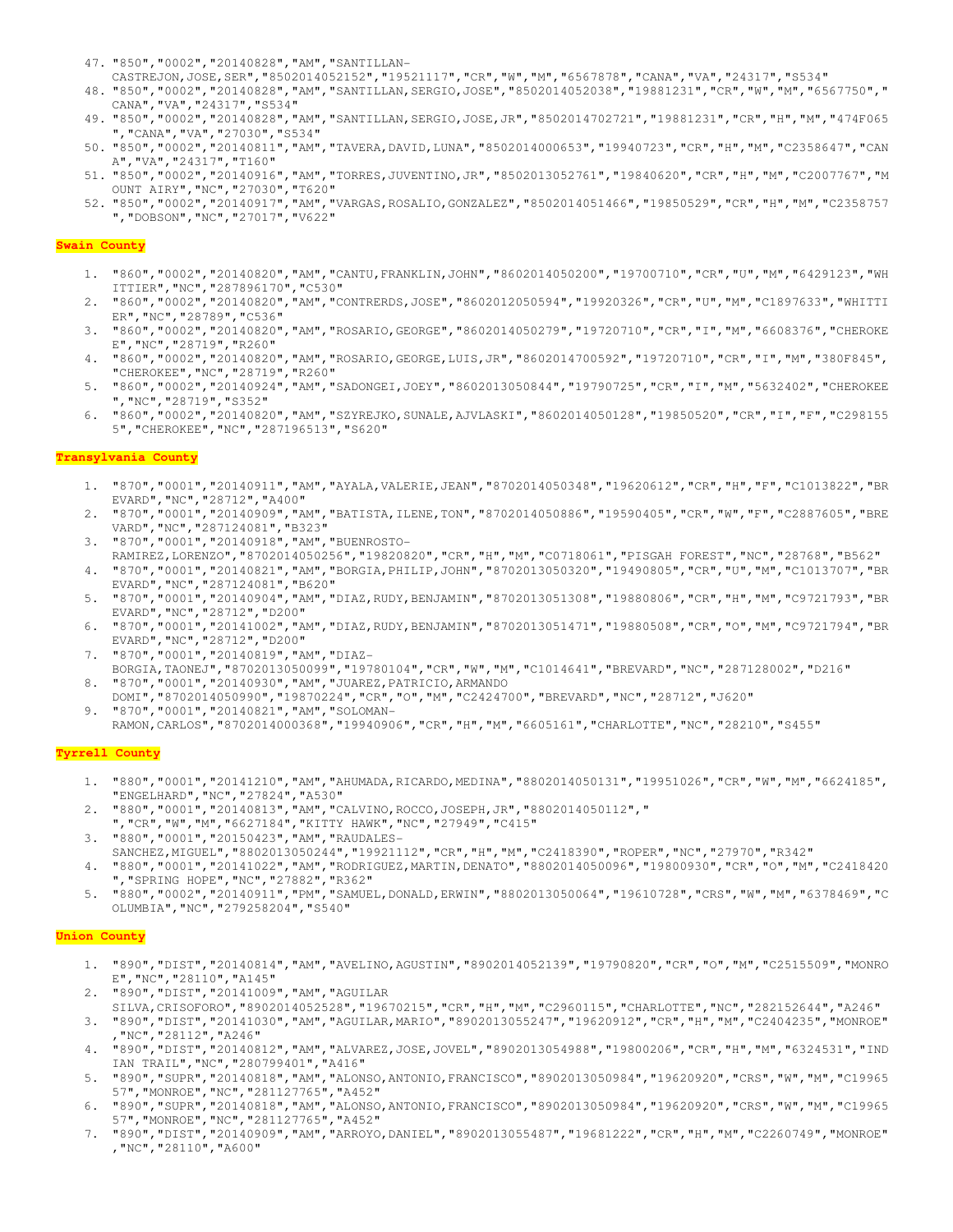- 8. "890","DIST","20140827","AM","BONILLA,FRANCISCO,SACUNDINO","8902014052830","19801123","CR","W","M","C256 1864","MONROE","NC","28110","B540"
- 9. "890","DIST","20140827","AM","CHI,WEI","8902014053501","19510220","CR","A","M","C2561901","MONROE","NC", "28110","C000"
- 10. "890","DIST","20141014","AM","CHOI,HOJIN","8902013054165","19860822","CR","I","M","6257087","MINT HILL","NC","28227","C000"
- 11. "890","DIST","20140922","AM","CARBAJAL,ERIC","8902014051086","19920522","CR","H","M","C2516312","INDIAN TRAIL","NC","280799441","C612"
- 12. "890","DIST","20140923","AM","CRUZ,AMADOR","8902014052727","19911021","CR","O","M","6571269","MONROE","N C","28110","C620"
- 13. "890","DIST","20141202","AM","CORDOVA,ERVIN,DE,JESUS","8902014706272","19841222","CR","H","M","454F077", "MONROE","NC","28112","C631"
- 14. "890","DIST","20141202","AM","CORDOVA,ERVIN,DE,JESUS","8902014052832","19841222","CR","H","M","C2404006" ,"MONROE","NC","28112","C631"
- 15. "890","DIST","20140825","AM","CORTEZ,FRANK","8902013709399","19960324","CR","U","M","06F9819","CHARLOTTE ","NC","282178217","C632"
- 16. "890","DIST","20140814","AM","CURETON,JEFFREY,LEON","8902013708109","19730508","CR","B","M","06F9196","L ANCASTER","SC","29720","C635"
- 17. "890","DIST","20140821","AM","CARILLO,LIVIO,POMPEO","8902013711545","19940405","CR","H","M","49F6878","M IDLAND","NC","28107","C640"
- 18. "890","DIST","20141002","AM","DOMINGEZ,DIEGO,ANDY,SOC","8902014052521","19911207","CR","H","M","C2015275 ","MONROE","NC","28110","D552"
- 19. "890","DIST","20140924","AM","ESCUDERO,ISAAC,CARMEN","8902014052643","19850411","CR","H","M","C2015250", "ELLERBE","NC","28338","E236"
- 20. "890","DIST","20140908","AM","FIGUEROA-
- BAEZ,ISRAEL","8902014053816","19920629","CR","H","M","C2960769","MONROE","NC","28110","F261"
- 21. "890","DIST","20141002","AM","FUENTES,JOVANNI,RAMIREZ","8902013709397","19921130","CR","U","M","06F9816" ,"CHARLOTTE","NC","282108210","F532"
- 22. "890","DIST","20140813","AM","FURTADO,MANUEL,WARD","8902014053516","19801104","CR","W","M","C3144879","C HARLOTTE","NC","28205","F633"
- 23. "890","DIST","20140922","AM","GONZALES,KEVIN,ALBERT","8902014052204","19920414","CR","H","M","6433001"," INDIAN TRAIL","NC","28079","G524"
- 24. "890","DIST","20140908","AM","GARCIA,DAVID,ANTONIO","8902014053204","19890808","CR","H","M","C2960766"," CHARLOTTE","NC","282698269","G620"
- 25. "890","DIST","20140821","AM","GARCIA,ROXON,NASAEL","8902014052756","19900224","CR","W","M","C2961482","M ONROE","NC","28110","G620"
- 26. "890","DIST","20140918","AM","HTOO,TA,BLUT","8902013055239","19890731","CR","A","M","C2141253","CHARLOTT E","NC","282054090","H300"
- 27. "890","DIST","20141023","AM","HUERTA,MANUEL,MALDONADO","8902014053857","19861125","CR","H","M","C2561878 ","MONROE","NC","28110","H630"
- 28. "890","DIST","20140910","AM","HERNANDEZ,CATALINA,NAVARRO","8902014052093","19760107","CR","W","F","65705 01","CHARLOTTE","NC","282154633","H655"
- 29. "890","DIST","20140826","AM","HERNANDEZ,VICTOR,ROSAS","8902014053426","19831231","CR","H","M","C2562312" ,"WINGATE","NC","28174","H655"
- 30. "890","DIST","20140826","AM","HERNANDEZ,VICTOR,ROSAS","8902014707695","19831231","CR","H","M","293F374", "WINGATE","NC","28174","H655"
- 31. "890","DIST","20140916","AM","LOPEZ-
- TORRES,AROM,ROBERTO","8902013055887","19940821","CR","O","M","C2114747","MONROE","NC","","L123"
- 32. "890","DIST","20140814","AM","LEZAMA,EVIL,MISAEL","8902014052131","19860504","CR","H","M","C2515507","CH ARLOTTE","NC","28217","L250"
- 33. "890","DIST","20140812","AM","LEON,ANACLETO,GALEANA","8902014051982","19580713","CR","O","M","6432762"," MONROE","NC","28110","L500"
- 34. "890","DIST","20140911","AM","LEON,LUIS,ALBERTO,HERNANDEZ","8902013001657","19841015","CR","H","M","C201 5386","MONROE","NC","28110","L500"
- 35. "890","DIST","20141015","AM","MALDONADO,ANGEL,ZEFERINO","8902014051293","19960127","CR","H","M","C201524 6","MONROE","NC","28112","M435"
- 36. "890","DIST","20140819","AM","MURACO,MARINA,EULALIA","8902013711886","19930507","CR","H","F","56F8747"," INDIAN TRAIL","NC","28079","M620"
- 37. "890","DIST","20140812","AM","MARTINEZ,HILARIO,LOPEZ","8901997011438","19711112","CR","H","M","C7768980" ,"CHARLOTTE","NC","28215","M635"
- 38. "890","DIST","20141009","AM","MARMO,DENISE","8902014051146","19670701","CR","W","F","C2960112","WAXHAW", "NC","281739840","M650"
- 39. "890","DIST","20141002","AM","NAVA,NOE,LEYVA","8902014053417","19831230","CR","W","M","C2561811","MONROE ","NC","28110","N100"
- 40. "890","DIST","20140912","AM","NAJERA,JONATHAN","8902012055000","19860523","CR","H","M","6324964","WINGAT E","NC","281749685","N260"
- 41. "890","DIST","20140903","AM","PACHECO,LETICIA,PEREZ","8902014706814","19790719","CR","H","F","565F209"," MONROE","NC","28112","P220"
- 42. "890","DIST","20141009","AM","PINEDA,MONICA,GUADALUPANA","8902014050376","19830706","CR","H","F","C25155 03","CHARLOTTE","NC","28205","P530"
- 43. "890","DIST","20140820","AM","PEREZ,DANILO","8902014703614","19920114","CR","H","M","227F412","MONROE"," NC","28112","P620"
- 44. "890","DIST","20141007","AM","PEREZ,DANILO","8902014000992","19920114","CR","H","M","6324862","MONROE"," NC","281126250","P620"
- 45. "890","DIST","20141023","AM","PEREZ,LEOBARDO,MUNOZ","8902014052854","19770109","CR","H","M","C2404470"," PAGELAND","SC","29728","P620"
- 46. "890","DIST","20140924","AM","RIVERA,GABRIEL,CRUZ","8902011050958","19840619","CR","H","F","C0737691","M ONROE","NC","28110","R160"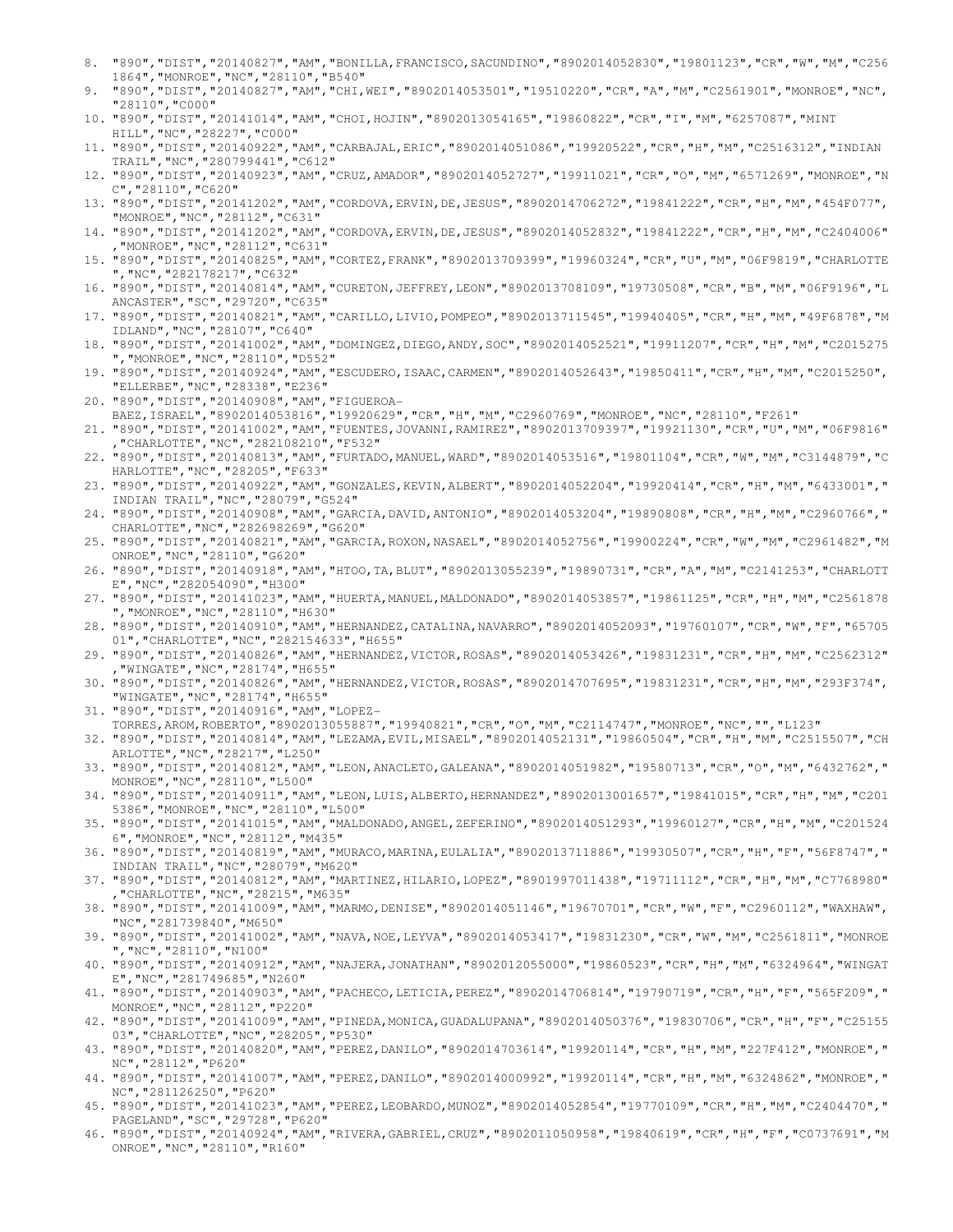- 47. "890","DIST","20140909","AM","RIVERS,DERRICK","8902014051691","19791207","CR","B","M","C2747061","CHESTE RFIELD","SC","297095134","R162"
- 48. "890","DIST","20140905","AM","REYES,GUILLERMO,ISMAEL","8902013052555","19810121","CR","H","M","6396901", "MONROE","NC","28112","R200"
- 49. "890","DIST","20140814","AM","ROJAS,ANGEL,JESUS","8902014053527","19950801","CR","H","M","C2515513","MON ROE","NC","28110","R220"
- 50. "890","DIST","20140813","AM","RODRIGUEZ,GABRIEL,GALLEGOS","8902014050924","19711028","CR","H","M","C2404 240","MONROE","NC","28110","R362"
- 51. "890","DIST","20140910","AM","SILVA,JOSE","8902014050138","19650508","CR","H","M","C1515539","BELMONT"," NC","28012","S410"
- 52. "890","DIST","20140910","AM","SILVA,JOSE","8902014050139","19650508","CR","H","M","C1515538","BELMONT"," NC","28012","S410"
- 53. "890","DIST","20140924","AM","SALMOND,SAMARA,AUTUMN","8902014000734","19930912","CR","W","F","C1515572", "WINGATE","NC","28174","S455"
- 54. "890","DIST","20140922","AM","SANCHEZ,EVAN","8902013002028","19930811","CR","W","F","6432990","CHARLOTTE ","NC","28277","S522"
- 55. "890","DIST","20140922","AM","SANCHEZ,EVAN","8902013002029","19930811","CR","W","F","6432991","CHARLOTTE ","NC","28277","S522"
- 56. "890","DIST","20140911","AM","SANCHEZ,ISIDRO,BUCIO","8902013002584","19680404","CR","H","M","C1996496"," MONROE","NC","281108766","S522"
- 57. "890","DIST","20140916","AM","SANCHEZ,KARLA,GEORGINA","8902013050286","19810308","CR","H","F","C2114730" ,"MONROE","NC","28112","S522"
- 58. "890","DIST","20140827","AM","SANTIZO,DILMER,ROBLERO","8902014052792","19731204","CR","O","M","C2561862" ,"MONROE","NC","28110","S532"
- 59. "890","DIST","20140909","AM","TAFOLLA,EDWIN","8902010001221","19920910","CR","H","M","C0737783","MONROE" ,"NC","281103111","T140"
- 60. "890","DIST","20140820","AM","TORRES,QUODERIOUS,JUVER","8902014001026","19900123","CR","B","M","A0512068 ","MONROE","NC","281103735","T620"
- 61. "890","DIST","20140930","AM","UMANA,JORDAN","8902014001543","19950526","CR","H","M","C0737912","INDIAN TRAIL","NC","280798633","U550"
- 62. "890","DIST","20140821","AM","VUE,CHONG","8902014052510","19910306","CR","A","F","C2403876","VALDESE","N C","286909686","V000"
- 63. "890","DIST","20141007","AM","VALDEZ,ASHLEY,MICHEL","8902014052375","19940313","CR","W","F","6570728","C HARLOTTE","NC","282701250","V432"
- 64. "890","DIST","20140826","AM","VILLALOBOS,MINA,JOAN","8902014053200","19950914","CR","W","F","6570708","M ONROE","NC","281128188","V441"
- 65. "890","DIST","20140819","AM","VILLANUEVA,ARMANDO,JARQUIN","8902003052453","19780728","CR","H","M","C3611 102","MONROE","NC","28110","V451"
- 66. "890","DIST","20140827","AM","VILLANUEVA,ARMANDO,JARQUIN","8902014052628","19780728","CR","H","M","C2561 858","MONROE","NC","28112","V451"
- 67. "890","DIST","20140812","AM","VENABLE,JOHN,EDWARD","8902013000006","19560830","CR","W","M","6176840","WA XHAW","NC","281738276","V514"
- 68. "890","DIST","20140911","AM","VERA,FRANCISCO,JAVIER","8902014051156","19900519","CR","H","M","C2960260", "WAXHAW","NC","281739407","V600"
- 69. "890","DIST","20141002","AM","VERA,RIOS,LUIS,ENRIQUE","8902014052508","19911017","CR","H","M","C2404311" ,"MONROE","NC","281107913","V600"
- 70. "890","DIST","20140819","AM","VERGARA,LISSETTE","8902014052249","19931022","CR","H","F","6570727","INDIA N TRAIL","NC","28079","V626"
- 71. "890","DIST","20140819","AM","VERGARA,LISSETTE","8902014704807","19931022","CR","H","F","254F995","INDIA N TRAIL","NC","28079","V626"
- 72. "890","DIST","20141006","AM","ZAPATE,BUENDIA,BERNADO","8902014052759","19660309","CR","H","M","","WINGAT E","NC","28174","Z130"

## **Vance County**

- 1. "900","M011","20140826","AM","ALCANTAR,CASILDO,CAMPOS","9002012050204","19620918","CR","O","M","5476358" ,"HENDERSON","NC","27537","A425"
- 2. "900","M011","20140814","AM","ALOR,ARTEMIO","9002012052039","19671020","CR","H","M","6207286","STEM","NC ","27581","A460"
- 3. "900","M011","20141014","AM","AMBROS-
- XOLO,ROBERTO","9002013051489","19810322","CR","H","M","5468472","LOUISBURG","NC","27549","A516" 4. "900","M011","20140826","AM","ANTONIO-
- LOPEZ,EUSEBIO","9002014051109","19840214","CR","H","M","6451926","HENDERSON","NC","27537","A535"
- 5. "900","M011","20140814","AM","BALLINA,BERSAIN,GODINEZ","9002012052313","19710305","CR","O","M","6207290" ,"HENDERSON","NC","27536","B450"
- 6. "900","M011","20140923","AM","BALLINAS,BERSAIN,GODINEZ","9002013051799","19710503","CR","H","M","6412054 ","HENDERSON","NC","27536","B452"
- 7. "900","M011","20140923","AM","BALLINAS,BERSAIN,GODINEZ","9002013702771","19710503","CR","H","M","02F1373 ","HENDERSON","NC","27536","B452"
- 8. "900","M011","20141014","AM","BARRERA,GREGORIO,MARTINEZ","9002012053590","19580509","CR","H","M","546842 7","HENDERSON","NC","27537","B660"
- 9. "900", "M011", "20141021", "AM", "CEJA
- HERNANDEZ,UBALDO","9002014051785","19920516","CR","H","M","6454880","BUTNER","NC","275092512","C200"
- 10. "900","M011","20140902","AM","CASTILLO,VENANCIO,RIVERA","9002014051231","19871111","CR","H","M","6451508 ","WARRENTON","NC","27589","C234"
- 11. "900","M011","20140902","AM","CASTILLO,VENANCIO,RIVERA","9002014701406","19871111","CR","H","M","383F398 ","WARRENTON","NC","27589","C234"
- 12. "900","M011","20141014","AM","CARRENO,VICENTE","9002012052045","19770911","CR","O","M","5468406","HENDER SON","NC","27537","C650"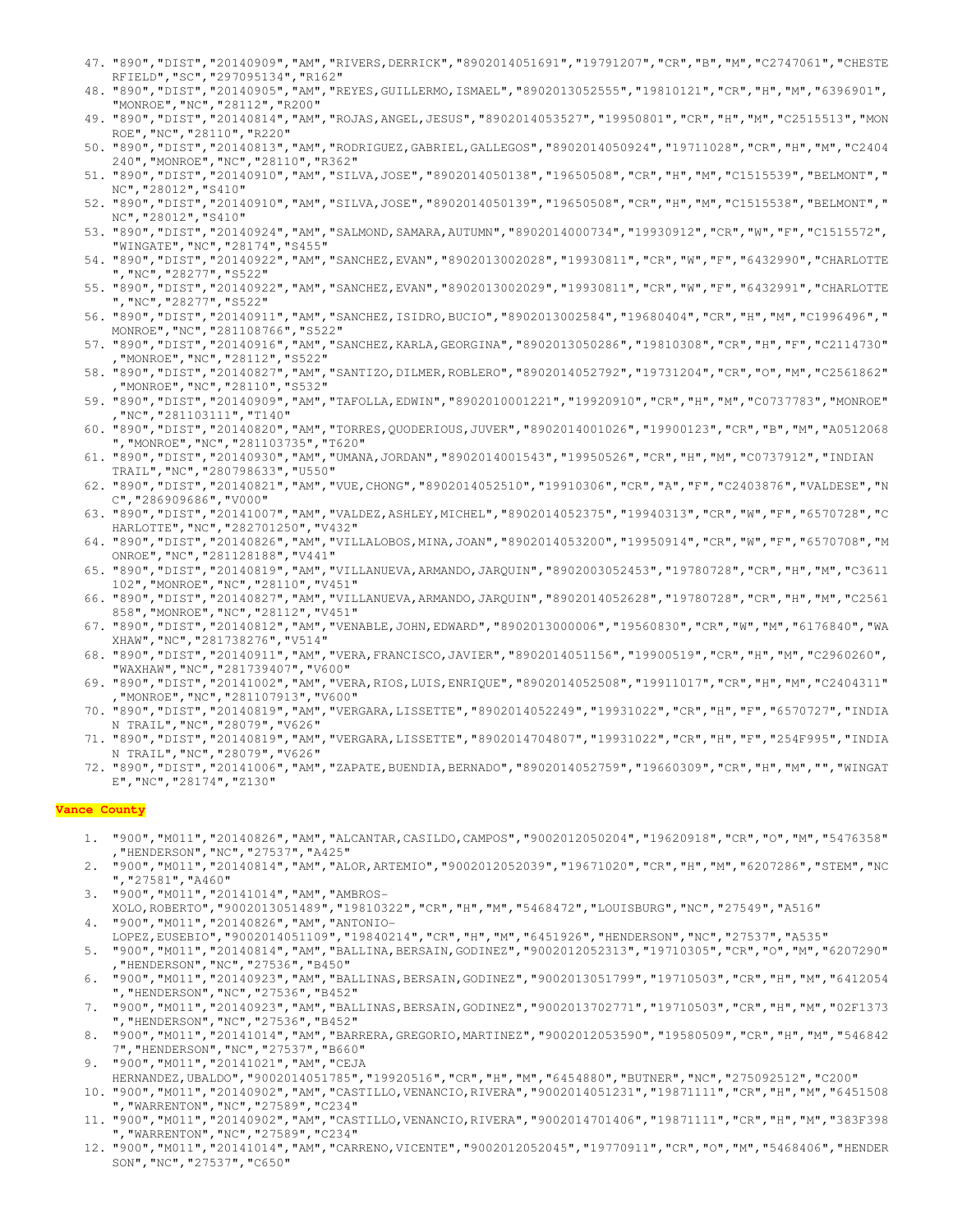- 13. "900","M011","20140812","AM","DUQUE-
- MENDEZ,ANASTACIO","9002012052181","19710526","CR","O","M","6388618","HENDERSON","NC","27536","D255" 14. "900","M011","20140812","AM","DOMINGUEZ,RICARDO,RODRIGUEZ","9002012050435","19750403","CR","O","M","5468
- 159","UNKNOWN","OT","00000","D552" 15. "900","M011","20140909","AM","ESPINO,EPIFANIO,CARRENO","9002014051294","19520407","CR","O","M","6454512" ,"KITTRELL","NC","27544","E215"
- 16. "900","M011","20140922","AM","ESCAMILLA,MAURO","9002010051987","19680115","CR","H","M","5461248","HENDER SON","NC","27536","E254"
- 17. "900","M011","20140930","AM","GOMEZ,ANGEL","9002014051992","19710505","CR","H","M","6454760","OXFORD","N C","27565","G520"
- 18. "900","M011","20140923","AM","GOMEZ,HECTOR,A","9002014050155","19750321","CR","H","M","6412250","HENDERS ON","NC","27536","G520"
- 19. "900","M011","20140923","AM","GOMEZ,HECTOR,ARROYO","9002014700228","19750321","CR","H","M","87F0583","HE NDERSON","NC","27536","G520"
- 20. "900","M011","20141021","AM","GAMEZ-RODRIQUEZ,ROLANDO","9002014052182","19790105","CR","O","M","6454907","WARRENTON","NC","27589","G526" 21. "900","M011","20141021","AM","GOMEZ-
- RODRIQUEZ,ROLANDO","9002014000564","19790105","CR","H","M","6454908","HENDERSON","NC","27589","G526"
- 22. "900","M011","20140811","AM","GARCIA,CAYETANO,MELCHOR","9002014050832","19770807","CR","H","M","C2096663 ","HENDERSON","NC","27537","G620"
- 23. "900","M011","20140826","AM","GARCIA,CAYETANO,MELCHOR","9002009052560","19770807","CR","H","M","5236263" ,"HENDERSON","NC","275370000","G620"
- 24. "900","M011","20140918","AM","GARCIA,RAUL,ZORAGOZA","9002012050830","19680621","CR","O","M","6331149","H ENDERSON","NC","27536","G620"
- 25. "900","M011","20140819","AM","GERONIMO,MARCO,ANTONIO","9002013052815","19870908","CR","H","M","C1009739" ,"OLD FORT","NC","28762","G655"
- 26. "900","M011","20140812","AM","HUERTA,ERICK,VELAZQUEZ","9002012053301","19900826","CR","O","M","6389002", "HENDERSON","NC","27536","H630"
- 27. "900","M011","20140923","AM","HIRALDO-
- ROBLES,AGUSTIN","9002014051290","19740526","CR","O","M","6451516","HENDERSON","NC","27536","H643" 28. "900","M011","20140923","AM","HERNANDEZ-
- ESTUARDO,NERY,BRAV","9002014050152","19850326","CR","O","M","6412248","HENDERSON","NC","27536","H655" 29. "900","M011","20141021","AM","HERNANDEZ,MICHEL,R","9002014050971","19780902","CR","H","M","6412275","HEN
- DERSON","NC","","H655" 30. "900","M011","20141021","AM","HERNANDEZ,MICHEL,RAMIREZ","9002014701136","19780902","CR","H","M","245F177 ","HENDERSON","NC","27536","H655"
- 31. "900","M011","20140923","AM","HERNANDEZ,NORCISO,SANCHEZ","9002012053644","19681027","CR","O","M","635472 1","HENDERSON","NC","27536","H655"
- 32. "900", "M011", "20140819", "AM", "JEMEREZ, JOSE", "9002014051361", "19630922", "CR", "H", "M", "6451524", "HENDERSON ","NC","27537","J562"
- 33. "900","M011","20140930","AM","LOPEZ,OMAR","9002014050962","19781110","CR","H","M","6351103","HENDERSON", "NC","27537","L120"
- 34. "900","M011","20141021","AM","MACIAS,JAIME,HUAROCO","9002013001491","19880610","CR","H","M","C2305770"," BUTNER","NC","27509","M220"
- 35. "900","M011","20141021","AM","MACIAS,JAIME,HUAROCO","9002013053362","19880610","CR","H","M","6412237","B UTNER","NC","275092512","M220"
- 36. "900","M011","20140923","AM","MADRIGAL-
- BARAHONA,VICTOR,HUG","9002014051525","19720910","CR","O","M","6451537","HENDERSON","NC","27537","M362" 37. "900","M011","20140819","AM","MOLINA,DANIEL,VARGAS","9002011052723","19770721","CR","O","M","4986550","H
- ENDERSON","NC","27537","M450" 38. "900","M011","20141021","AM","MENDEZ,ROGELIO,ISLAS","9002014051791","19851218","CR","H","M","6454882","H
- ENDERSON","NC","275378343","M532"
- 39. "900","M011","20140923","AM","MENDOZA,ERICK","9002014050582","19940909","CR","O","M","6351095","HENDERSO N","NC","27537","M532"
- 40. "900","M011","20140923","AM","MARTINEZ,TIBURCIO,GARCIA","9002014000112","19600811","CR","H","M","6412249 ","HENDERSON","NC","27536","M635"
- 41. "900","M011","20140909","AM","MARTINEZ,TRAVIS,INDCHIEOI","9002013052438","19890526","CR","H","M","C26025 15","STOVALL","NC","","M635"
- 42. "900","M011","20140909","AM","MERINO,JOSE,ERNESTO,MELGAR","9002013052363","19760626","CR","H","M","C1009 737","DURHAM","NC","27703","M650"
- 43. "900","M011","20141021","AM","NIEVES-
- MORALES,DIEGO","9002013050122","19751113","CR","H","M","6354735","HENDERSON","NC","27536","N125"
- 44. "900","M011","20140930","AM","NERI,JORGE,JUAN","9002014052005","19830102","CR","H","M","6454762","HENDER SON","NC","27537","N600"
- 45. "900","M011","20140819","AM","NOURANI,ALI,REZA","9002013052126","19730202","CR","O","M","5468479","HENDE RSON","NC","27536","N650"
- 46. "900","M011","20140812","AM","OCTAVIO,CASTILLO,VAZQUEZ","9002013051669","19740529","CR","O","M","C230600 6","HENDERSON","NC","27536","O231"
- 47. "900","M011","20140811","AM","PATEL,MITESHKUMAR,MOHANBHA","9002013053462","19660721","CR","O","M","C2096 659","HENDERSON","NC","27536","P340"
- 48. "900","M011","20140909","AM","PETTINEO,GABRIELLA,ADRAINNA","9002014000329","19920403","CR","H","F","6454 502","WEAVERVILLE","NC","28787","P350"
- 49. "900","M011","20141014","AM","PINA-FLORES,JORGE","9002014052203","19921006","CR","H","M","C2306222","HENDERSON","NC","27537","P514" 50. "900","M011","20140918","AM","PINA-
- FLORES,JORGE,JAIRO","9002013701996","19921006","CR","H","M","2F39399","HENDERSON","NC","27537","P514" 51. "900","M011","20140916","AM","RODRIGUEZ-
- CRUZ,ARMANDO","9002013052366","19860530","CR","H","M","C2305922","HENDERSON","NC","27537","R362"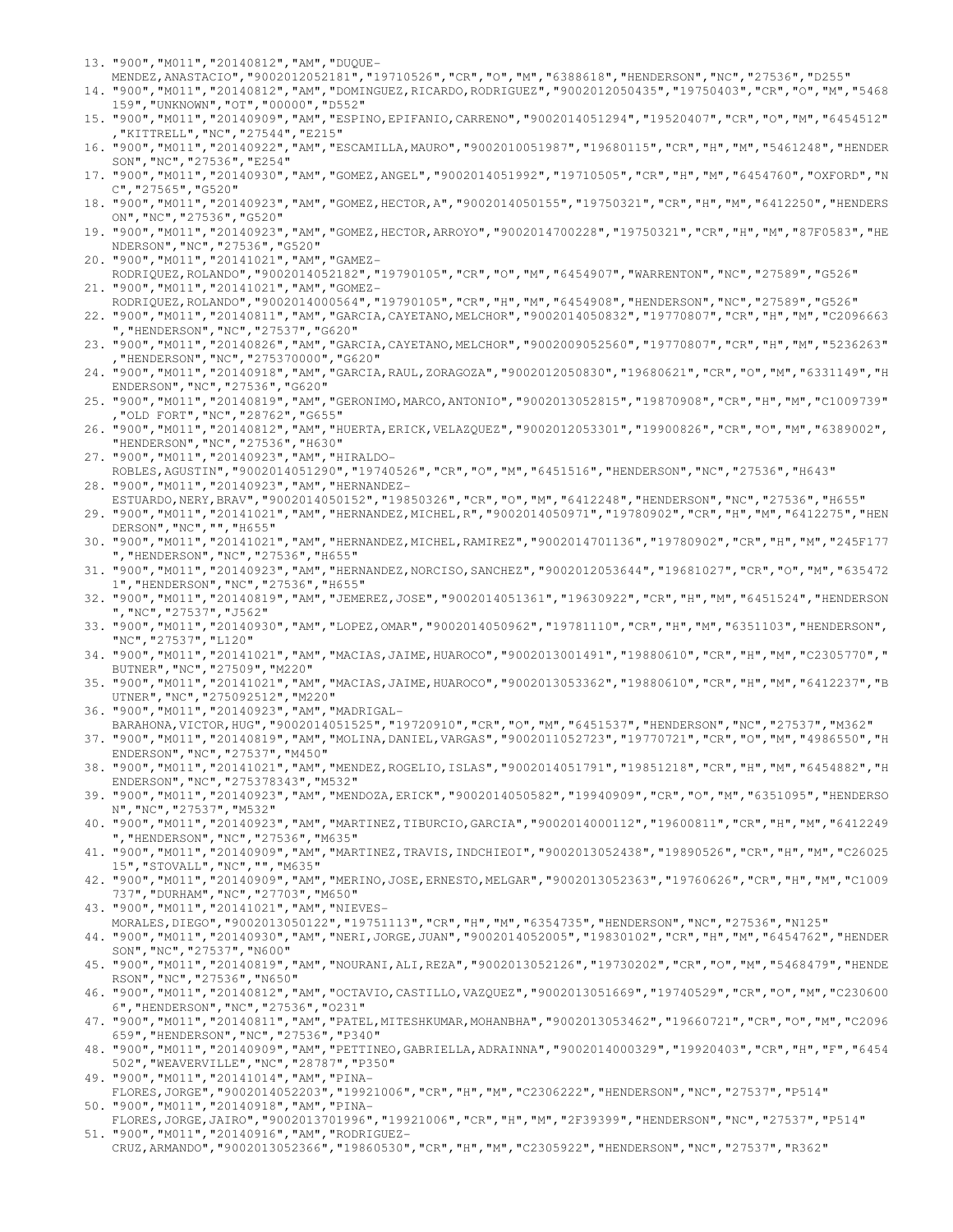- 52. "900","M011","20140812","AM","RODRIGUEZ-
- GARCIA,LIBORIO","9002014051408","19820301","CR","H","M","C2096665","LOUISBURG","NC","27549","R362" 53. "900","M011","20140916","AM","RODRIGUEZ,ARMANDO,CRUZ","9002013001067","19860530","CR","H","M","C2305920"
- ,"HENDERSON","NC","27536","R362" 54. "900","M011","20140902","AM","RENTERIA-
- 
- BENITEZ,NEFTALY","9002013050804","19770508","CR","H","M","5468050","HENDERSON","NC","27537","R536" 55. "900","M011","20140923","AM","RAMIREZ-
- FLORES,CASIMIRO","9002013053292","19670304","CR","H","M","6412235","KITTRELL","NC","27544","R562"
- 56. "900","M011","20141104","AM","SANCHEZ,ELVIA,GALVEZ","9002010052466","19710911","CR","O","F","5461067","H ENDERSON","NC","27536","S522"
- 57. "900","M011","20141002","AM","SANCHEZ,FRANCISCO,GARCIA","9002012050272","19730501","CR","H","M","6207393 ","HENDERSON","NC","27537","S522"
- 58. "900","M011","20140819","AM","SANCHEZ,JOSE","9002014051438","19730716","CR","H","M","6451531","HENDERSON ","NC","27536","S522"
- 59. "900","M011","20141021","AM","SANTIAGO-
- GUILLEN,JOSE,ANTONI","9002013051554","19820810","CR","O","M","6412042","HENDERSON","NC","27537","S532"
- 60. "900","M011","20140826","AM","SANTIAGO,JESUS,RAMOS","9002011053067","19590221","CR","H","M","5476350","H ENDERSON","NC","27537","S532"
- 61. "900","M011","20140826","AM","SANTIAGO,JESUS,RAMOS","9002013051927","19590221","CR","H","M","5468062","H ENDERSON","NC","27537","S532"
- 62. "900","M011","20141104","AM","SANTIZO,MIGUEL,AUGUSTO,JR","9002013052110","19680727","CR","W","M","546847 7","KITTRELL","NC","27544","S532"
- 63. "900","M011","20140819","AM","TOBAR,RUBEM","9002013051267","19790220","CR","H","M","5468466","HENDERSON" ,"NC","27536","T160"
- 64. "900","M011","20140819","AM","TOBAR,RUBEM","9002013701887","19790220","CR","H","M","8F16158","HENDERSON" ,"NC","27537","T160"
- 65. "900","M011","20140819","AM","TOLEDO,MARCOS","9002014050456","19770715","CR","O","M","6355009","HENDERSO N","NC","27536","T430"

#### **Wake County- 5,118**

- 1. "910","WCJC","20140908","AM","ABAZARI,ARMITA","9102014205957","19820822","CR","U","F","C2521625","RALEIG H","NC","276122521","A126"
- 2. "910","WCJC","20140903","AM","AVILA,MIGEL,ANGEL","9102013229853","19870908","CR","H","M","C2517454","RAL EIGH","NC","276145970","A140"
- 3. "910","0401","20140902","AM","ABELS,ROWDY,J","9102013204014","19790608","CRS","W","M","6390743","YOUNGSV ILLE","NC","27596","A142"
- 4. "910","0203","20140815","AM","ABARCAMEJORADO,JAVIER,ALEJA","9102014714899","19920424","CR","H","M","89F6 727","KNIGHTDALE","NC","27545","A162"
- 5. "910","WCJC","20140912","PM","AGUILAR-HERNANDEZ,LUIS,FELIP","9102014206634","19920324","CR","H","M","C2517284","RALEIGH","NC","27610","A246" 6. "910","WCJC","20140912","PM","AGUILAR-
- HERNANDEZ,LUIS,FELIP","9102014206635","19920324","CR","H","M","C2517285","RALEIGH","NC","27610","A246" 7. "910","0403","20140815","AM","AGUILAR,JOSE,VALDOMERO
- LOPEZ","9102013229871","19681020","CR","H","M","C1874811","RALEIGH","NC","27601","A246"
- 8. "910","0202","20140813","PM","AGUILAR,MARTINA,RODRIGUES","9102014209372","19761202","CR","W","F","C29730 96","RALEIGH","NC","27606","A246"
- 9. "910","WCJC","20140826","PM","AGUILAR,SANTOS,RAFAEL","9102014213006","19721024","CR","W","M","C2680124", "DURHAM","NC","27704","A246"
- 10. "910","A403","20140812","AM","AGULAR,ROBERTO,ANTONIO,R","9102013009757","19771024","CR","H","M","C251810 3","DURHAM","NC","27703","A246"
- 11. "910","DISP","20150105","NC","AGINA-
- OBU,CHRISTOPHER,IBIEN","9102014721038","19850609","CR","B","M","195F892","RALEIGH","NC","27604","A251"
- 12. "910","WCJC","20140909","PM","AYALA,CHRISTIAN,BILEMILTHON","9102014205408","19890209","CR","H","M","C251 7762","DURHAM","NC","27705","A400"
- 13. "910","0202","20140814","AM","ALBANIL-
- TEPOX,HILARIO","9102014215939","19880113","CR","W","M","C3017552","GARNER","NC","27529","A415" 14. "910","0203","20140818","PM","ALBINO-
- MORALES,ISMAEL","9102014214795","19930902","CR","H","M","6591063","RALEIGH","NC","27606","A415"
- 15. "910","WCJC","20140924","PM","ALVARADO,JOSE,HUMBERTO","9102013222819","19880525","CR","H","M","6424490", "RALEIGH","NC","276166086","A416"
- 16. "910","WCJC","20140924","PM","ALVARADO,JOSE,HUMBERTO","9102013222820","19880525","CR","H","M","6424491", "RALEIGH","NC","276166086","A416"
- 17. "910","0203","20140813","PM","ALVAREZ,ROBERTO,ESPINOSA","9102014215423","19610426","CR","W","M","C251819 0","GARNER","NC","27529","A416"
- 18. "910","WCJC","20140904","AM","ALAS,DANIERY,ELIN
- LOPEZ","9102014216562","19890420","CR","H","M","C1549885","DURHAM","NC","27704","A420"
- 19. "910","0401","20140929","AM","ALECIO,MIGUEL,ANGEL","9102011207924","19560104","CRS","U","M","C0470140"," CARY","NC","27511","A420"
- 20. "910","WCJC","20140819","PM","AULAKH,RAJINDER,SINGH","9102014206674","19740415","CR","W","M","C2021818", "HOLLY SPRINGS","NC","27540","A420"
- 21. "910","WCJC","20140819","PM","AULAKH,RAJINDER,SINGH","9102014718087","19740415","CR","O","M","126F924"," HOLLY SPRINGS","NC","27540","A420"
- 22. "910","WCJC","20140917","PM","ALGAPIN,JOHN,CARLOS","9102014211804","19830509","CR","H","M","6592026","RA LEIGH","NC","","A421"
- 23. "910","0203","20140812","PM","AL-
- SAEEDI,RAFEEQ,WADHAH","9102014200301","19880307","CR","U","M","C2341842","RALEIGH","NC","276133067","A42 3"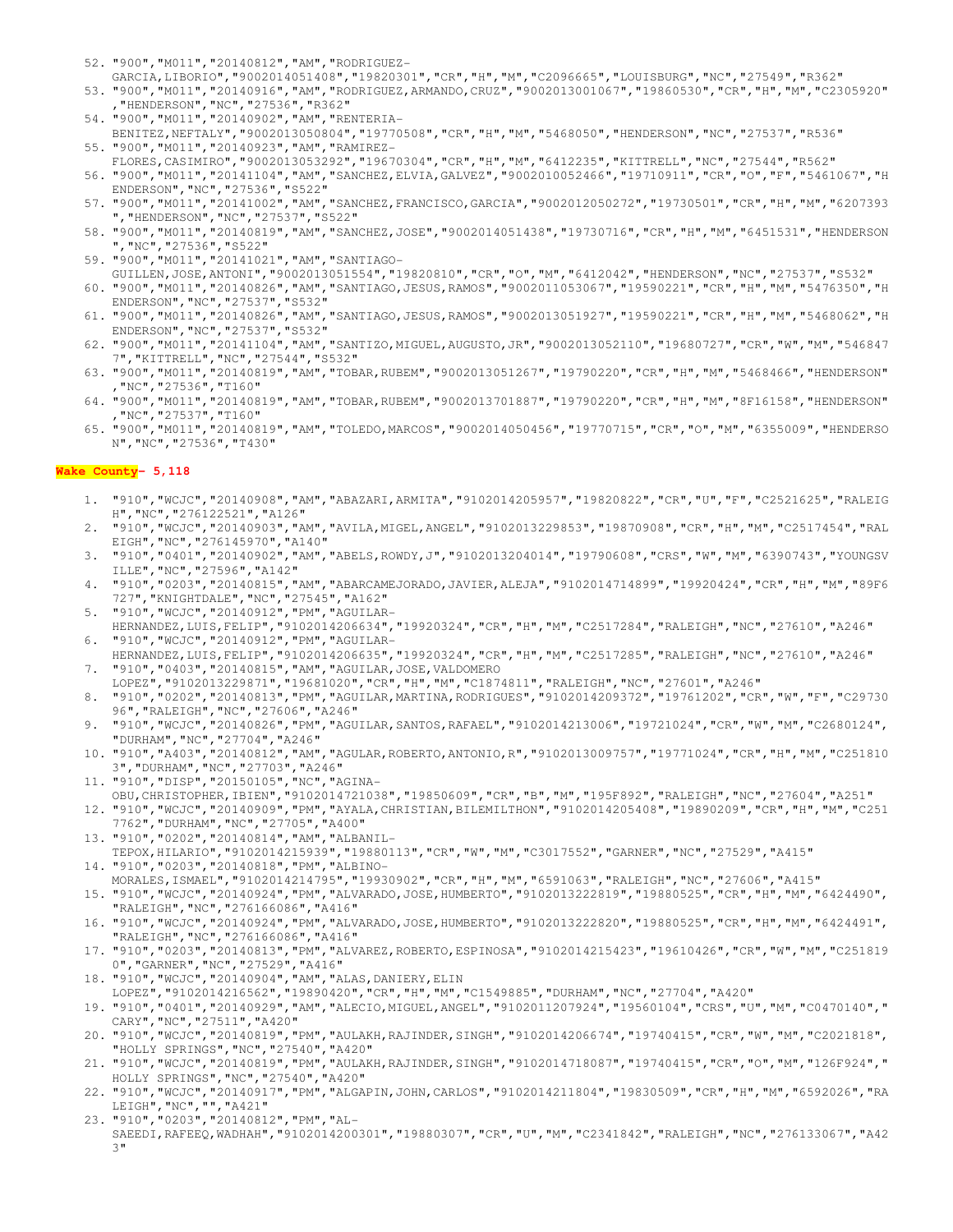- 24. "910","WCJC","20140903","PM","ALCANTARA,GABRIEL,EDUARDO","9102014209348","19790107","CR","W","M","C29741 22","APEX","NC","275029617","A425"
- 25. "910","WCJC","20140819","PM","ALDAYA,ALEXANDER,JOES","9102014207829","19830213","CR","W","M","C2516992", "RALEIGH","NC","27606","A430"
- 26. "910","WCJC","20141015","AM","ALDACO,AGUSTIN,ZUNIGA","9102013228758","19650113","CR","H","M","5232361"," RALEIGH","NC","27610","A432"
- 27. "910","0201","20140813","PM","ALAM,SHIFUL","9102014215374","19900111","CR","U","M","C2341732","RALEIGH", "NC","276168435","A450"
- 28. "910","0401","20140929","AM","AMAYA,WALTER,OMAR
- AYALA","9102013209500","19860915","CRS","H","M","C1870779","GARNER","NC","275293505","A500"
- 29. "910","WCJC","20140821","AM","ANGULO,CESAR,PATRICIO","9102014217490","19750428","CR","W","M","C2970878", "RALEIGH","NC","276147294","A524"
- 30. "910","JAIL","20140905","AM","ANTUNEZ,JESUS,ISMAEL
- CASTRO","9102014218402","19871224","CR","H","M","C1876683","CHARLOTTE","NC","28212","A535"
- 31. "910","DISP","20140902","NC","AMADOR,LECCY,MARIVEL","9102014733037","19730626","CR","H","F","453F089","Z EBULON","NC","27597","A536"
- 32. "910","WCJC","20140924","PM","AROCHO,JOSE","9102013004480","19500406","CR","W","M","C0466774","KNIGHTDAL E","NC","27545","A620"
- 33. "910","WCJC","20140821","AM","ARRIAGA,BONIFACIO,FERNANDO
- M","9102014208686","19810514","CR","W","M","C1874696","RALEIGH","NC","276093364","A620"
- 34. "910","WCJC","20140903","PM","ARRIAGA,BONIFAIO,FERNANDO","9102014217533","19810514","CR","H","M","659492 6","RALEIGH","NC","27615","A620"
- 35. "910","WCJC","20141009","PM","ARGUETA,JOSE,OVIDIO
- REYES","9102014208356","19860225","CR","H","M","6275723","RALEIGH","NC","27612","A623"
- 36. "910","WCJC","20140905","AM","ARCINIEGA,DIEGO,ARMANDO,ANDR","9102014216876","19910708","CR","H","M","C18 70698","RALEIGH","NC","27616","A625"
- 37. "910","0401","20140818","AM","ARTEMIO-
- TOVAR,JOSE","9102013205822","19731020","CRS","H","M","C0696764","GARNER","NC","27529","A635" 38. "910","WCJC","20140925","AM","ARELLANO-
- DARIO,ESTEBAN","9102014214120","19710315","CR","W","M","C2020743","FUQUAY VARINA","NC","275261701","A645"
- 39. "910","0401","20140818","AM","ARELLANO-
- HERNANDEZ,LUIS","9102013218455","19910417","CRS","H","M","C1550612","RALEIGH","NC","27606","A645" 40. "910","WCJC","20140915","PM","BUFFONG,RODRIGUEZ,HAROLD","9102014217266","19780913","CR","O","M","6592368
- ","CARY","NC","275114627","B152"
- 41. "910","WCJC","20140916","AM","BACA,ETHAN,ALEXANDER","9102013770916","19950218","CR","W","M","69F5689","C ARY","NC","27513","B200"
- 42. "910","WCJC","20141003","AM","BUXANI,VISHAL,NARAIN","9102014205869","19851031","CR","U","M","C1870910"," RALEIGH","NC","276176246","B250"
- 43. "910","WCJC","20140828","PM","BAUTISTA-
- DURAN,FRANCISCO,J","9102014215448","19850916","CR","H","M","6594281","RALEIGH","NC","27615","B323"
- 44. "910","WCJC","20140811","AM","BETANCOURT,JUAN,GABRIEL","9102013226284","19800518","CRS","H","M","6349990 ","WAKE FOREST","NC","27587","B352"
- 45. "910","0403","20140811","AM","BETANCOURT,JUAN,GABRIEL","9102013231406","19800518","CR","H","M","C0226242 ","WAKE FOREST","NC","27587","B352"
- 46. "910","WCJC","20140820","AM","BALBUENA,JOSE,DOLORES","9102013228394","19850404","CR","U","M","C1876855", "RALEIGH","NC","276046425","B415"
- 47. "910","0401","20141013","AM","BULZAN,TITUS,EMANUEL","9102013225119","19840523","CRS","W","M","6389586"," RALEIGH","NC","276153884","B425"
- 48. "910","0204","20140812","PM","BALDOVINOS,NARCISO,JR","9102014206052","19860705","CR","H","M","C1880610", "CARY","NC","27511","B431"
- 49. "910","0401","20140915","AM","BALDEZ,MACARIO,BENITEZ","9102013220014","19700310","CRS","H","M","6275617" ,"WENDELL","NC","27591","B432"
- 50. "910","0301","20140811","PM","BOLANOS,MAVRICIO,FUERTES","9102006014384","19840922","CR","H","M","C719952 4","RALEIGH","NC","27616","B452"
- 51. "910","0202","20140812","PM","BENAVIDES-
- RODRIGUEZ,RICARDO,","9102014002114","19871008","CR","W","M","C2681145","CARY","NC","27511","B513"
- 52. "910","WCJC","20141212","PM","BARRAZA,CESSIA,R","9102014207234","19930525","CR","H","F","C1555525","SEVE N SPRINGS","NC","28578","B620"
- 53. "910","WCJC","20140827","AM","BARCENAS,DANIEL","9102013229267","19871124","CR","H","M","C2520085","RALEI
- 54. "910","0401","20140902","AM","BERGANZA,HILDA,ELIZABETH","9102013227163","19891216","CRS","H","F","C18704 30","GARNER","NC","27529","B625"
- 55. "910","0401","20140902","AM","BARAL,MACHHINDRA","9102013210867","19870512","CRS","A","M","C2022397","CAR Y","NC","275132764","B640"
- 56. "910","0401","20140902","AM","BARAL,MACHHINDRA","9102013223469","19870512","CRS","I","M","C2019493","CAR Y","NC","275132764","B640"
- 57. "910","WCJC","20140820","PM","BARILLAS,ESTUARDO","9102014210125","19850313","CR","H","M","6592426","RALE IGH","NC","276108640","B642"
- 58. "910","WCJC","20140923","AM","CEU,TIAL","9102012216402","19830413","CR","A","M","C9941260","RALEIGH","NC ","276073441","C000"
- 59. "910","0203","20140812","PM","CHOI,SUN
- EUNG","9102013231405","19870115","CR","A","M","C2341834","KNIGHTDALE","NC","275457630","C000" 60. "910","WCJC","20140828","PM","CHAVEZ
- CRUZ,ARMANDO","9102014217153","19830310","CR","W","M","C2972780","CARY","NC","27511","C120" 61. "910","WCJC","20140825","AM","CHAVEZ
- ROSTRO,JESSICA,NASSYE","9102014213023","19871021","CR","H","F","C2973615","FUQUAY VARINA","NC","275268022","C120"

GH","NC","27604","B625"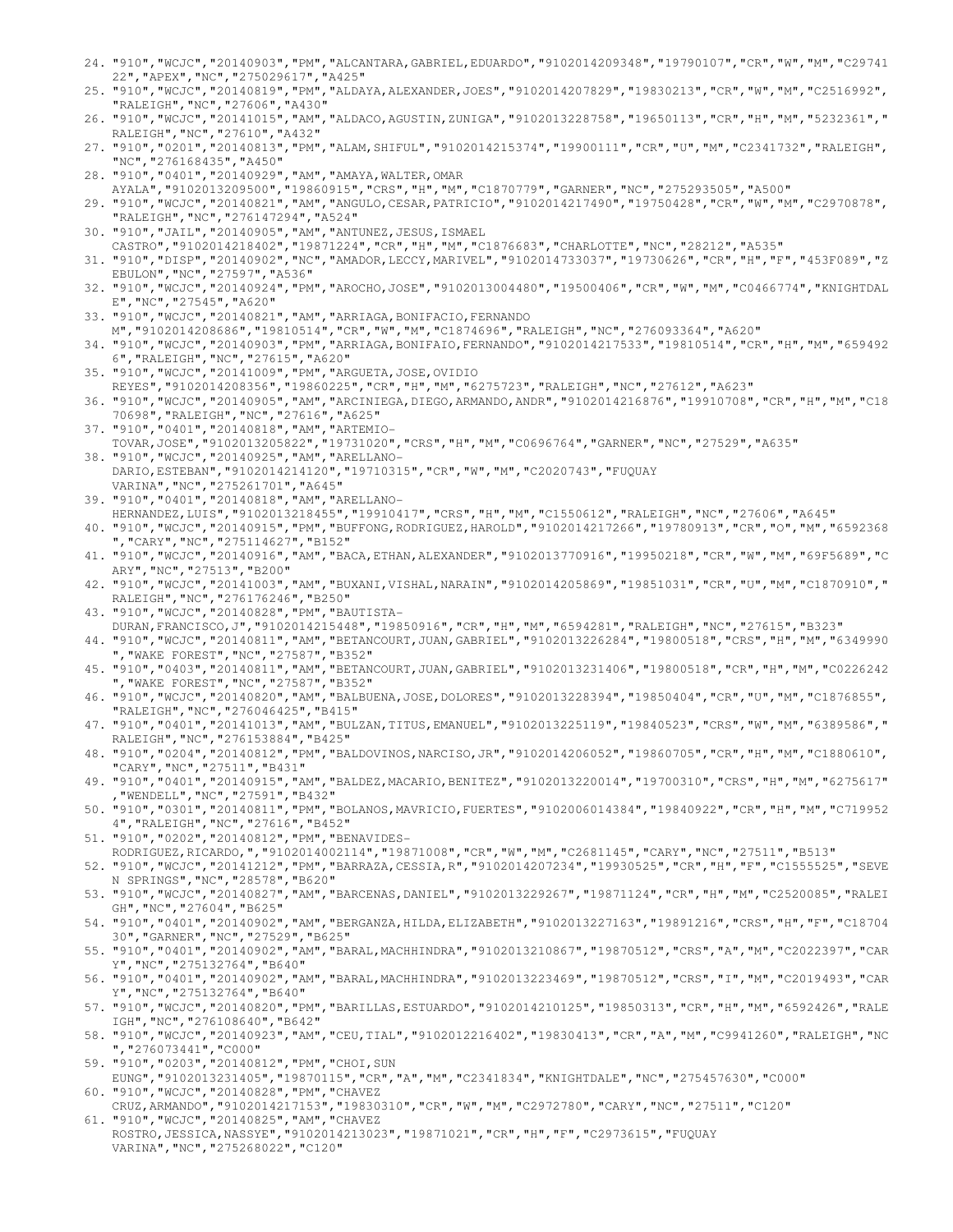- 62. "910","0401","20140818","AM","CUEVAS,MIGUEL,BATISTA","9102009059017","19740522","CRS","H","M","5441094", "RALEIGH","NC","27614","C120"
- 63. "910","WCJC","20140828","NC","CHAVEZCRUZ,ARMANDO","9102014745216","19830310","CR","H","M","599F159","CAR Y","NC","27511","C126"
- 64. "910","0403","20140815","PM","CEPEDA,RYAN,WILLIAM","9102014205587","19930218","CR","H","M","C2517444","G ARNER","NC","27529","C130"
- 65. "910","0401","20140818","AM","CEBALLOS,FERNANDO,MARTINEZ","9102012201070","19710813","CRS","H","M","C147 4928","CARY","NC","27511","C142"
- 66. "910","WCJC","20140902","AM","CUBERO,VICTOR,MANUEL
- VEGA","9102014217317","19491225","CR","H","M","C2342432","FUQUAY VARINA","NC","27526","C160"
- 67. "910","WCJC","20140903","AM","CABRERA,CHRISTOPHER,EMMANUEL","9102014205932","19891027","CR","H","M",""," DURHAM","NC","27712","C166"
- 68. "910","WCJC","20140903","AM","CABRERA,CHRISTOPHER,EMMANUEL","9102014205933","19891027","CR","H","M","C18 74517","DURHAM","NC","27712","C166"
- 69. "910","0404","20140813","AM","CHECO,JOHN,CARLOS","9102013225183","19861206","CR","W","M","6412909","RALE IGH","NC","27603","C200"
- 70. "910","0401","20140818","AM","COSSIO,J,SANTOS

BANUELOS","9102013222382","19720108","CRS","W","M","6412888","ASHEBORO","NC","27205","C200"

- 71. "910","0204","20140812","PM","CASAPIA,PIERRE","9102014200995","19851012","CR","H","M","C2024920","CARY", "NC","27513","C210"
- 72. "910","WCJC","20140929","AM","CHICAIZA,ALVARO,FABIAN","9102014208080","19930402","CR","H","M","C1879095" ,"RALEIGH","NC","276152821","C220"
- 73. "910","WCJC","20140929","AM","CHICAIZA,ALVARO,FABIAN","9102014208081","19930402","CR","H","M","C1879096" ,"RALEIGH","NC","276152821","C220"
- 74. "910","0201","20140812","PM","CHICAS,MOISES,E","9102014000197","19941231","CR","H","M","6389967","RALEIG H","NC","27616","C220"
- 75. "910","0203","20140818","PM","CASTILLO-
- GONZALEZ,JONATHAN,A","9102014204987","19910509","CR","H","M","6412947","RALEIGH","NC","27606","C234" 76. "910","WCJC","20140903","PM","CASTILLO-
- GONZALEZ,JONATHAN,A","9102014210607","19910509","CR","H","M","C1871630","RALEIGH","NC","27606","C234"
- 77. "910","WCJC","20140904","PM","CASTILLO,ALBERT","9102014215962","19901219","CR","H","M","C1870973","BROAD WAY","NC","275058653","C234"
- 78. "910","WCJC","20140918","PM","CASTILLO,FELIX,ALEXANDER","9102014201582","19780520","CR","H","M","6332283 ","DURHAM","NC","27704","C234"
- 79. "910","0304","20140813","AM","CASTILLO,JOHN,CARLO","9102013215673","19921210","CR","H","M","C1870452","G ARNER","NC","27529","C234"
- 80. "910","0201","20140812","PM","CASTILLO,PAUL,MICHAEL","9102014207921","19760607","CR","W","M","6389994"," RALEIGH","NC","27617","C234"
- 81. "910","WCJC","20140904","NC","CASTILLOHERNANDEZ,ALDO","9102014742415","19900706","CR","H","M","408F357", "CLINTON","NC","28328","C234"
- 82. "910","0202","20140813","AM","CASTANEDA,CESAR,ALFONSO","9102014212532","19901001","CR","W","M","C2971904 ","WESLEY CHAPEL","FL","","C235"
- 83. "910","WCJC","20140916","NC","CASTRO-
- BRIZUELA,JESUS,ISMAE","9102014748325","19790510","CR","H","M","758F201","DURHAM","NC","27704","C236" 84. "910","JAIL","20140819","PM","CASTRO-
- BRIZUELA,JESUS,ISMAEL","9102014218461","19770717","CR","H","M","C1870534","DURHAM","NC","27704","C236"
- 85. "910","WCJC","20140825","AM","CASTRO,JESUS,ISMAEL","9102004072635","19770408","CRS","H","M","C4689275"," DURHAM","NC","27707","C236"
- 86. "910","WCJC","20140826","PM","CASTRO,MARIO,DANIEL","9102013221620","19890718","CR","H","M","C1549914","R ALEIGH","NC","27609","C236"
- 87. "910","WCJC","20140910","PM","CASTRON,JOSE,HERIBERTO","9102014211219","19830427","CR","H","M","C0470252" ,"DURHAM","NC","27701","C236"
- 88. "910","WCJC","20140825","AM","CHACALTANA,RICARDO,RENZO","9102014203771","19860203","CR","H","M","C187469 3","RALEIGH","NC","276041486","C243"
- 89. "910","0401","20141010","AM","CISNEROS,ELMER,ALEXANDER","9102013200978","19890629","CRS","H","M","C20223 84","CARY","NC","275113543","C256"
- 90. "910","0201","20140818","AM","CAZARES,ALFRED,REY","9102014216060","19660915","CR","W","M","C1474840","CA RY","NC","275115353","C262"
- 91. "910","WCJC","20141021","AM","CITAL,FRANCISCO,JAVIER","9102013009756","19781102","CR","H","M","C0471910" ,"RALEIGH","NC","27608","C340"
- 92. "910","0401","20140926","AM","COTTO-
- ORTIZ,EDWIN,DAVID","9102013212418","19840109","CRS","H","M","C0464398","RALEIGH","NC","27616","C363"
- 93. "910","WCJC","20140910","AM","COUTRERUS,EDWIN,JESUS","9102013008554","19900815","CR","H","M","C1872993", "CARY","NC","27511","C366"
- 94. "910","WCJC","20140903","AM","COLON,ADONAI","9102014003340","19840127","CR","H","M","C1868696","HOLLY SPRINGS","NC","27540","C450"
- 95. "910","0401","20140818","AM","COLINDRES,JAIME,IVAN","9102013220570","19761106","CRS","H","M","C2345350", "DURHAM","NC","277076301","C453"
- 96. "910","WCJC","20140826","AM","CAMPOS,MOISES,ROBERTO,GUZMAN","9102013009751","19830203","CR","H","M","C70 59603","RALEIGH","NC","27616","C512"
- 97. "910","WCJC","20150105","PM","CAMPOS,SARBELIO","9102014214235","19750824","CR","H","M","6594005","DURHAM ","NC","277136035","C512"
- 98. "910","0202","20140813","AM","CAMACHO,ANDREW,BENEDICTO","9102014211735","19900718","CR","H","M","C187066 1","RALEIGH","NC","276042983","C520"
- 99. "910","WCJC","20140815","AM","CHIANG,JUINTING","9102013229785","19860809","CR","A","M","C1873223","CARRB ORO","NC","275102576","C520"
- 100."910","0204","20140815","PM","CHONG,DANIEL","9102014215788","19820824","CR","A","M","C1552098","DURHAM", "NC","27707","C520"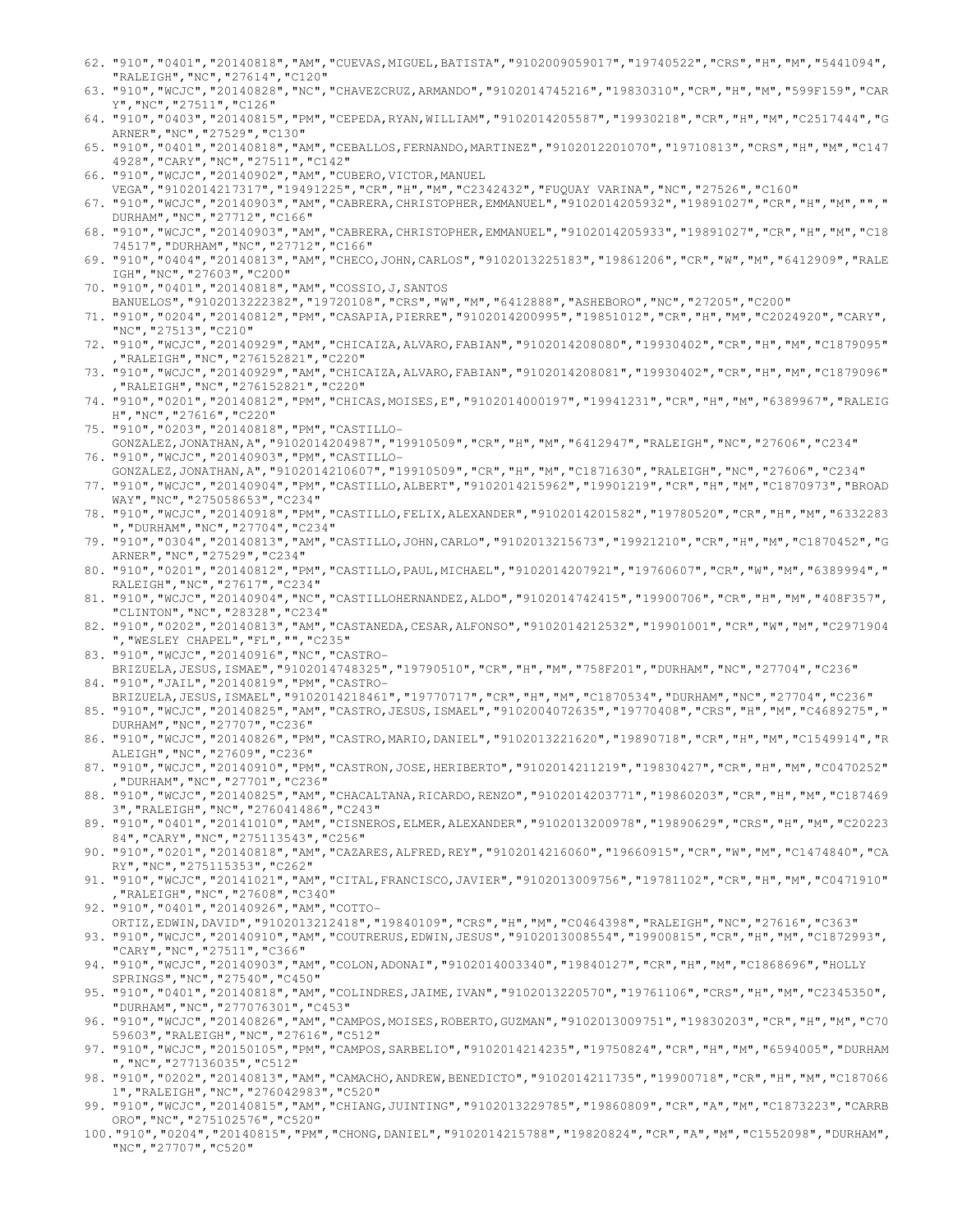ZEBULON","NC","27597","C600" 107."910","JAIL","20140916","PM","CRUZ,CARLOS,A VILLATORO","9102014218375","19780922","CR","H","M","C1873344","CARY","NC","27511","C620" 108."910","0202","20140818","AM","CRUZ,GILBERTO,MATEO","9102014212445","19900810","CR","H","M","C2346178","W ILLOW SPRING","NC","275929041","C620" 109."910","WCJC","20141117","AM","CRISTAL,AVILA,HUERTA","9102014211001","19910603","CR","H","F","C2977027"," ZEBULON","NC","27597","C623" 110."910","WCJC","20140821","PM","CARCAMO,JORGE,LUIS","9102014217139","19660917","CR","H","M","C3241503","RA LEIGH","NC","","C625" 111."910","WCJC","20140825","AM","CARCERANO,ALICIA,BARI","9102014203152","19920522","CR","W","F","C1877318", "CARY","NC","27513","C626" ,"CARY","NC","27513","C626" 113."910","0401","20141010","AM","CARCERANO,ALICIA,BARI","9102013212803","19920522","CRS","W","F","C1550219" ,"CARY","NC","27513","C626" 114."910","0401","20140929","AM","CREAGER,DAVID,DOUGLAS","9102013222309","19710506","CRS","W","M","C0689525" ,"APEX","NC","27523","C626" 115."910","0202","20140812","AM","CORDOVA-CORTEZ,JUAN,A","9102014207819","19860827","CR","W","M","C2680059","RALEIGH","NC","27610","C631" 116."910","WCJC","20140825","AM","CORTES-CAMPOS,CHRISTOPHER,J","9102014003688","19940614","CR","H","M","C1876733","RALEIGH","NC","27604","C632" 117."910","WCJC","20140825","AM","CORTES-CAMPOS,CHRISTOPHER,JE","9102014215087","19940614","CR","H","M","C1876732","RALEIGH","NC","276044325","C6 32" 118."910","WCJC","20140905","PM","CORTES-CAMPOS,JHONATAN","9102014003075","19950807","CR","H","M","C1874959","RALEIGH","NC","27604","C632" 119."910","WCJC","20140821","PM","CORTES-HERNANDEZ,FELIPE","9102014719645","19930825","CR","H","M","96F6308","APEX","NC","27502","C632" 120."910","WCJC","20140915","PM","CORDERO,MARIO,ALBERTO","9102014205969","19801231","CR","H","M","C2972507", "WAKE FOREST","NC","275877778","C636" 121."910","WCJC","20140826","AM","CARILLO,OTTO,EDGAR-PEREZ","9102014202170","19730214","CR","H","M","C2521573","APEX","NC","275028801","C640" 122."910","WCJC","20140905","AM","CARRILLO,MIGUEL,ANGEL SILVA","9102014207158","19711108","CR","U","M","C1870913","DURHAM","NC","277032624","C640" 123."910","0202","20140812","PM","CORRALES-ROMERO,JOSE,LUIS","9102014208349","19950906","CR","H","M","C2681144","CARY","NC","27511","C642" 124."910","0201","20140813","AM","CERON VALERO,SANDRO,M","9102014205483","19851129","CR","H","M","C2521777","RALEIGH","NC","27604","C650" UQUAY VARINA","NC","27526","C650" 126."910","WCJC","20140819","PM","CARO-MENDOZA,MISAEL,MAXIMINO","9102014215529","19931216","CR","H","M","6594776","RALEIGH","NC","27610","C655" 127."910","0204","20140812","PM","DIAZ,ALEXUS,BRIELLE","9102014004127","19930509","CR","H","F","C2681403","W AKE FOREST","NC","27587","D200" 128."910","WCJC","20140916","PM","DIAZ,CARLOS,EDUARDO GUSMAN","9102014213881","19911127","CR","H","M","6591457","KNIGHTDALE","NC","27545","D200" 129."910","WCJC","20141024","AM","DIAZ,MARILAN,ALEJANDRO","9102014708258","19960218","CR","W","M","90F3062", "WENDELL","NC","27591","D200" 130."910","WCJC","20140926","AM","DIAZ,OSCAR,DANIEL","9102014207260","19820211","CR","H","M","C2345756","RAL EIGH","NC","27603","D200" 131."910","WCJC","20140829","AM","DIAZ,REGINA,MARIA","9102013230642","19920529","CR","H","F","C1550838","LIN COLNTON","NC","280928260","D200" 132."910","WCJC","20140909","PM","DIAZ,SANDRA","9102014218252","19940731","CR","W","F","C3241043","DURHAM"," NC","277132422","D200" 133."910","0203","20140818","AM","DIEGO-VARGAS,ARMANDO","9102014204423","19780708","CR","W","M","C2345000","RALEIGH","NC","27616","D216" 134."910","0202","20140818","AM","DIAZ-LOPEZ,JOSE,PILAR","9102014203393","19830204","CR","W","M","C2346177","GARNER","NC","","D241" 135."910","0403","20140813","PM","DIXON,WENDY,ELIZABETH BANEGA","9102013210378","19831104","CR","H","F","C1871178","CLAYTON","NC","275202131","D250" 136."910","0401","20140915","AM","DOAN,VAN","9102011229252","19840531","CRS","A","M","C1381753","SANFORD","N C","27332","D500" 137."910","WCJC","20140903","AM","DOMINGUEZ,PEDRO,CORPUS","9102014213174","19820312","CR","H","M","C0697708" ,"KNIGHTDALE","NC","275459764","D552" 138."910","WCJC","20140825","AM","DURAN,GUSTAVO,ARREOLA","9102014217063","19871115","CR","H","M","C2521961", "RALEIGH","NC","276034715","D650"

- 
- 112."910","0401","20141010","AM","CARCERANO,ALICIA,BARI","9102013209081","19920522","CRS","W","F","C1877020"
- 

125."910","0202","20140812","PM","CERON,GERBER,FLORES","9102011227307","19820221","CR","H","M","C1548645","F

- 
- 139."910","WCJC","20140825","AM","DURAN,GUSTAVO,ARREOLA","9102014217065","19871115","CR","H","M","","RALEIGH ","NC","276034715","D650"
- 104."910","WCJC","20140917","AM","CANALES,SANTOS,ISAAC GOMEZ","9102014201602","19880801","CR","H","M","6349995","WALLACE","NC","28466","C542"
- 
- 
- 105."910","WCJC","20140908","PM","CANO-ORTEGA,FRANK,D
- \*","9102014004096","19650614","CR","H","M","C0077646","KNIGHTDALE","NC","27545","C563"
- 106."910","WCJC","20141020","PM","CARO,ROSENDO,MENDOZA","9102014207144","19890808","CR","H","M","C3016004","

ORNELAS,FELIX,ALBERT","9102014214468","19870204","CR","H","M","6594006","ZEBULON","NC","27597","C534"

HERNANDEZ,ANGEL,A","9102014730725","19850127","CR","W","M","370F715","WENDELL","NC","27591","C536" 103."910","0403","20140812","PM","CONTRERAS,EDWIN,JESUS","9102014206303","19900815","CR","H","M","C1879321",

- 
- 
- 

101."910","WCJC","20150105","PM","CANDELA-

"CARY","NC","27511","C536"

102."910","WCJC","20140904","AM","CONTRERAS-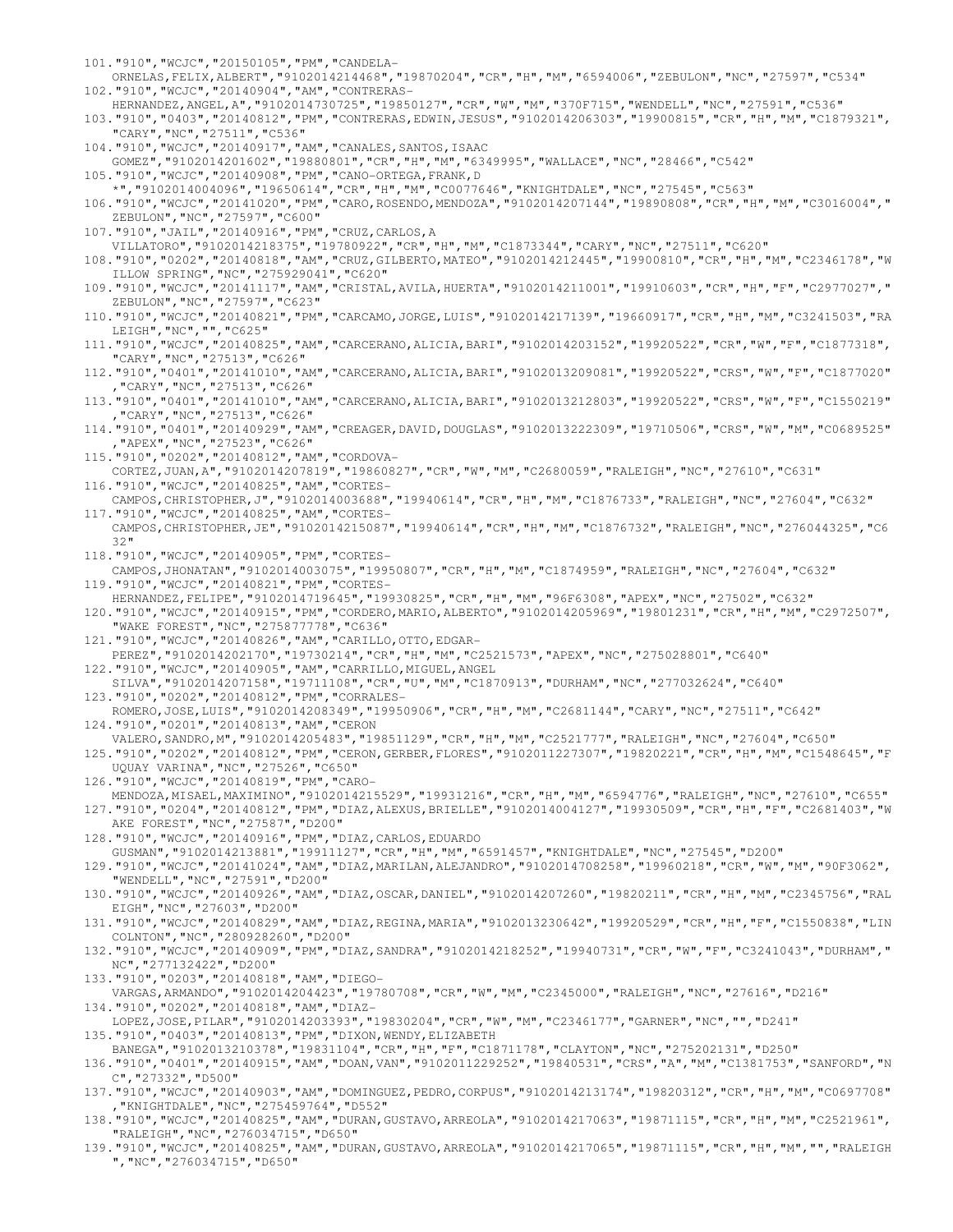- 140."910","WCJC","20140919","PM","DURAN,TANIA,JANET","9102014214145","19750114","CR","H","F","C3017502","WAS HINGTON","DC","20011","D650"
- 141."910","0202","20140818","AM","DURHAM,CHRISTOPHER,DEJESUS","9102013231493","19910326","CR","U","M","C2345 777","CARY","NC","275133312","D650"
- 142."910","WCJC","20140826","PM","ESPINOSA,JULIO,CESAR
- CANSECO","9102014214351","19720213","CR","H","M","C2024767","APEX","NC","275233720","E215"
- 143."910","JAIL","20140904","AM","ESCALANTE,GILBANO,RODRIGO","9102014217815","19880313","CR","H","M","C00801 00","RALEIGH","NC","27604","E245"
- 144."910","WCJC","20140826","PM","ESCAMILLA-
- MELGAR,FREDY","9102014216556","19801231","CR","H","M","C3018113","RALEIGH","NC","27606","E254" 145."910","WCJC","20140820","AM","FABIAN-
- DAVALOS, JUAN, CARLOS", "9102013206382", "19711105", "CR", "H", "M", "C1556742", "ROCKY MOUNT","NC","278043553","F153"
- 146."910","WCJC","20140903","AM","FUSTER-
- MASSA,PEDRO,JOSE","9102014202629","19850720","CR","H","M","C2341594","RALEIGH","NC","276156320","F236" 147."910","WCJC","20140828","PM","FIGUEROA,MARTIN,IGNACIO","9102014217156","19870414","CR","H","M","C2972660 ","RALEIGH","NC","27607","F260"
- 148."910","WCJC","20140828","PM","FIGUEROA,OMAYRA","9102014000766","19720101","CR","H","F","C2345754","GARNE R","NC","27529","F260"
- 149."910","0203","20140815","AM","FIGUEROA,STARR,OCTOBER","9102013228809","19921023","CR","H","F","C0462390" ,"RALEIGH","NC","276165838","F260"
- 150."910","0203","20140818","PM","FADADI,AZIZA,NAQUHL","9102014002291","19830603","CR","O","F","6591052","RA LEIGH","NC","27607","F330"
- 151."910","0203","20140818","AM","FELIX,JOSE,AUGUSTO","9102014203605","19750209","CR","B","M","C2344998","RA LEIGH","NC","27616","F420"
- 152."910","0203","20140815","PM","FELIZ-GUZMAN,ROLFY,DIONICIO","9102014206014","19911101","CR","H","M","C2517216","RALEIGH","NC","276105368","F4 22"
- 153."910","WCJC","20140826","PM","FLORES-
- FERNANDEZ,GERARDO","9102014002460","19931028","CR","H","M","6592054","CARY","NC","27511","F462" 154."910","0201","20140812","PM","FLORES,AXEL,ORLANDO
- VARGAS","9102013201870","19820325","CR","H","M","6390729","MOUNT OLIVE","NC","283656174","F462"
- 155."910","WCJC","20140911","AM","FLORES,JOSEPH,JUVENAL","9102014212437","19940513","CR","W","M","C1177874", "LOUISBURG","NC","275499024","F462"
- 156."910","WCJC","20140916","NC","FLORES,RIGOVERTO,VELAZQUEZ","9102014748322","19810421","CR","H","M","758F1 98","DURHAM","NC","27705","F462"
- 157."910","WCJC","20140820","AM","FUNES
- CASTRO,JOSE,VICTOR","9102014205942","19750219","CR","H","M","C2519929","RALEIGH","NC","276042657","F520" 158."910","WCJC","20141028","AM","FONSECA-
- FISCAL,MARCELINO","9102014212566","19640924","CR","H","M","C2521877","RALEIGH","NC","","F522"
- 159."910","WCJC","20140911","AM","FUENTES,JOSE,SANTOS","9102014211239","19690909","CR","H","M","C0066817","R ALEIGH","NC","276106587","F532"
- 160."910","0401","20140818","AM","FUENTEZ,SANTOS,VICENT","9102012204425","19620712","CRS","H","M","C0471325" ,"RALEIGH","NC","27606","F532"
- 161."910","0204","20140812","PM","FUNTILA,ARMANDO,DEWITT,JR","9102014203889","19901115","CR","H","M","C20249 21","APEX","NC","275236254","F534"
- 162."910","WCJC","20140926","AM","FERNANDEZ,ISAIAS,FILEMON
- MAR","9102014211122","19810301","CR","H","M","C2521862","RALEIGH","NC","276076562","F655"
- 163."910","0204","20140812","AM","FERNANDEZ,KEITH,BRIAN,JR","9102014210053","19880812","CR","B","M","C147711 7","RALEIGH","NC","27608","F655"
- 164."910","WCJC","20140819","AM","FERNANDEZ,MELINDA,LACAP","9102013229275","19870217","CR","A","F","C2517726 ","HOLLY SPRINGS","NC","27540","F655"
- 165."910","WCJC","20140909","AM","GAVIDIA,FRANCISCO,A","9102014213011","19791230","CR","H","M","C1879157","S PENCER","NC","28159","G130"
- 166."910","WCJC","20141028","AM","GEBREHIWOT,SEMHAR,SAHLEZGE","9102014202406","19881029","CR","U","F","C1879 153","CHARLOTTE","NC","282278263","G163"
- 167."910","WCJC","20140917","AM","GAJ,KRISTOPHER,CHARLES","9102014202083","
- ","CR","W","M","C2020838","WILLOW SPRING","NC","275928665","G200"
- 168."910","WCJC","20141001","AM","GUZMAN,JORGE","9102014207159","19910609","CR","W","M","C2519530","BURLINGT ON","NC","27217","G255"
- 169."910","0202","20140812","AM","GUZMAN,PEDRO,TEJEDA","9102014213618","19790519","CR","W","M","C3019608","R ALEIGH","NC","27604","G255"
- 170."910","WCJC","20140821","AM","GUZMAN,ROSANNA,JIMINEZ","9102014205418","19910109","CR","W","F","C9327695" ,"RALEIGH","NC","27604","G255"
- 171."910","WCJC","20141003","AM","GAYOSSO-
- ORTEGA,MIGUEL","9102014211787","19860703","CR","H","M","C2346160","CARY","NC","27511","G263"
- 172."910","WCJC","20141002","PM","GUAJARDO,JARID,GUERRERO","9102013730887","19891103","CR","H","M","979745E" ,"CLINTON","NC","28328","G263"
- 173."910","WCJC","20140904","AM","GUIDO,OSVALDO","9102014213664","19910831","CR","H","M","C1876682","RALEIGH ","NC","276155063","G300"
- 174."910","WCJC","20140825","AM","GUTIERREZ-
- BARRERA,LUIS,ARTUR","9102014201650","19780830","CR","W","M","C2975177","WENDELL","NC","27591","G362"
- 175."910","0201","20140813","PM","GUTIERREZ,JOSE","9102013228179","19860106","CR","U","M","C2341617","DURHAM ","NC","277071406","G362"
- 176."910","WCJC","20140910","PM","GUTIERREZ,YESNIA","9102014216683","19920330","CR","H","F","C2971918","RALE IGH","NC","27604","G362"
- 177."910","WCJC","20140826","PM","GALLO,GABRIELLA,MARIE","9102014215370","19920718","CR","W","F","C2519845", "RALEIGH","NC","276125590","G400"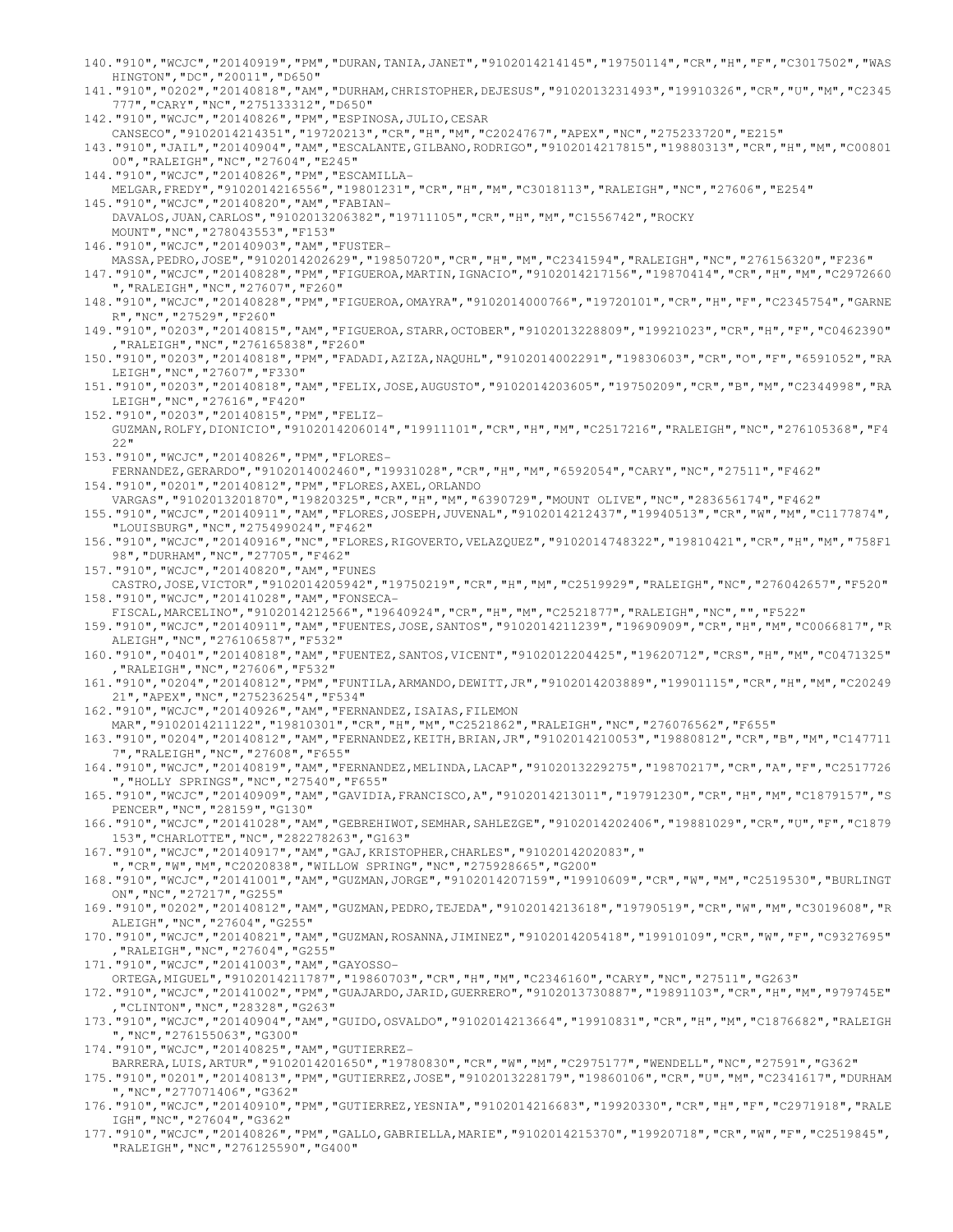178."910","WCJC","20140820","AM","GALVAN-GERARDO,ADOLFO","9102014207123","19691003","CR","H","M","C1870815","RALEIGH","NC","276076540","G415" 179."910","0203","20140815","PM","GALVAN,JUAN,ENRIQUE","9102014211952","19710715","CR","W","M","C2680152","R ALEIGH","NC","27611","G415" 180."910","WCJC","20140903","PM","GALLEGOS,PLACIDO,ALBARRAN","9102014210575","19871005","CR","H","M","C18716 29","RALEIGH","NC","27610","G422" 181."910","JAIL","20140815","AM","GALINDO,ROGELIO,PANOCENO","9102014218221","19690505","CR","H","M","C268030 4","RALEIGH","NC","27610","G453" 182."910","JAIL","20140815","AM","GALINDO,ROGELIO,PANOCENO","9102011200092","19690505","CR","H","M","C047241 4","RALEIGH","NC","27610","G453" 183."910","WCJC","20140916","PM","GALLARDO,GERALDO,FROILAN","9102014217258","19931227","CR","H","M","C251699 7","RALEIGH","NC","27610","G463" 184."910","0401","20140929","AM","GAMIZ,LEONARDO","9102013210375","19690109","CRS","W","M","C9948434","OXFOR D","NC","275659530","G520" 185."910","WCJC","20140820","AM","GIEMZA,RAYMOND,ANDREW","9102014001217","19820712","CR","W","M","C2517408", "RALEIGH","NC","27603","G520" 186."910","WCJC","20140909","AM","GOMEZ,ERIC","9102012228061","19911108","CR","H","M","C9951189","ZEBULON"," NC","275975319","G520" 187."910","WCJC","20140909","NC","GOMEZ,KEVIN","9102014745230","19970715","CR","H","M","628F776","CARY","NC" ,"27513","G520" 188."910","WCJC","20140909","PM","GOMEZ,KEVIN","9102014217170","19970715","CR","H","M","C2681460","CARY","NC ","27513","G520" 189."910","0304","20140813","AM","GONSALEZ,HOMERO","9102012209732","19900107","CR","H","M","C2027013","ANGIE R","NC","27501","G524" 190."910","WCJC","20140826","PM","GONZALES,BRIAN","9102014203665","19850609","CR","W","M","C2521486","RALEIG H","NC","276137852","G524" 191."910","WCJC","20140826","PM","GONZALES,JOSE,LUIS","9102014214951","19670621","CR","H","M","C2681384","RA LEIGH","NC","276101945","G524" 192."910","WCJC","20140820","AM","GONZALEZ,JOEL,ROJAS","9102014003527","19920608","CR","H","M","C2345296","D URHAM","NC","27704","G524" 193."910","WCJC","20140825","PM","GONZALEZ,JOSE,GUADALUPE","9102014216058","19540329","CR","H","M","6592365" ,"GARNER","NC","275293036","G524" 194."910","0401","20140929","AM","GONZALEZ,MANUEL,A,SORIANO","9102013001703","19870706","CRS","H","M","C2345 978","HIGH POINT","NC","27260","G524" 195."910","A202","20140812","AM","GONZALEZ,SERGLO,DEANDA","9102014217907","19800126","CR","H","M","C2521510" ,"RALEIGH","NC","27604","G524" 196."910","WCJC","20140903","AM","GARCIA,OMAR","9102014200397","19820915","CR","H","M","C0463108","FAYETTEVI LLE","NC","28314","G620" 197."910","0401","20141013","AM","GARCIA,PEDRO","9102014201633","19801014","CRS","H","M","C2517457","GARNER" ,"NC","27529","G620" 198."910","WCJC","20141107","AM","GARZA,CONSUELO","9102014204966","19910430","CR","H","F","C2519486","RALEIG H","NC","27603","G620" 199."910","WCJC","20140922","AM","GUIRGUIS,INGY,BUSHRA","9102012004441","19730826","CR","O","F","6275540","R ALEIGH","NC","27604","G622" 200."910","WCJC","20141003","AM","GARCIA-NUNEZ,YESSICA,VIRGINI","9102014208868","19900815","CR","H","F","C1876680","DURHAM","NC","27712","G625" 201."910","WCJC","20141027","PM","GUARDADO-DELGADO,JOSE,EFRAIN","9102014214808","19710319","CR","H","M","C2680235","GARNER","NC","27529","G633" 202."910","WCJC","20140903","PM","GURYANOVA,ANASTASIYA,YUREVNA","9102014001864","19900324","CR","W","F","C15 57471","RALEIGH","NC","27506","G651" 203."910","WCJC","20140924","AM","GUERRERO,JUAN,ARMANDO","9102013009207","19790922","CR","H","M","C1553435", "RALEIGH","NC","27606","G660" 204."910","WCJC","20140926","AM","GUERRERO,VICTOR,MANUEL","9102013222361","19750817","CR","H","M","C2026702" ,"DURHAM","NC","277032879","G660" 205."910","WCJC","20140904","PM","HE,YIFAN","9102014002029","19900709","CR","A","M","C1870961","FUQUAY VARINA","NC","27526","H000" 206."910","WCJC","20140826","PM","HEIDARI,ROUZBEH,BEIG","9102014212250","19890911","CR","O","M","C2972482"," RALEIGH","NC","276146607","H360" 207."910","WCJC","20140904","AM","HEIDARI,ROUZBEH,BEIG","9102014216242","19890911","CR","O","M","C0697680"," RALEIGH","NC","276146607","H360" 208."910","WCJC","20140925","PM","HEIDARI,ROUZBEH,BEIG","9102014213551","19890911","CR","O","M","C2972658"," RALEIGH","NC","276146607","H360" 209."910","WCJC","20140904","AM","HANSPAL,MAHIP,SINGH","9102014204203","19740517","CR","I","M","C1380418","R ALEIGH","NC","276156450","H521" 210."910","WCJC","20140825","AM","HURTADO,CESAR,ENRIQUE","9102014204940","19730228","CR","H","M","C1549244", "HOLLY SPRINGS","NC","275403323","H633" 211."910","0202","20140812","PM","HERNANDEZ-ARIAS,MANUEL,ANTON","9102014215864","19941026","CR","H","M","C2682114","CARY","NC","275199772","H655" 212."910","WCJC","20140820","AM","HERNANDEZ-DIAZ,HENRY,MIGUEL","9102014004377","19940802","CR","W","M","C1876871","RALEIGH","NC","27612","H655" 213."910","WCJC","20140903","PM","HERNANDEZ-MORALES,ERICK,IVAN","9102014002781","19940806","CR","H","M","C2971504","GARNER","NC","27529","H655" 214."910","JAIL","20140919","AM","HERNANDEZ-SANCHEZ,OSCAR","9102014218508","19840419","CR","H","M","C0464244","RALEIGH","NC","27609","H655" 215."910","0301","20140811","PM","HERNANDEZ-TREJO,JAVIER","9102014210578","19840922","CR","H","M","C2023490","RALEIGH","NC","27604","H655"

216."910","WCJC","20140826","PM","HERNANDEZ,AGUSTIN","9102014205864","19830415","CR","H","M","C2517334","DUR HAM","NC","27704","H655"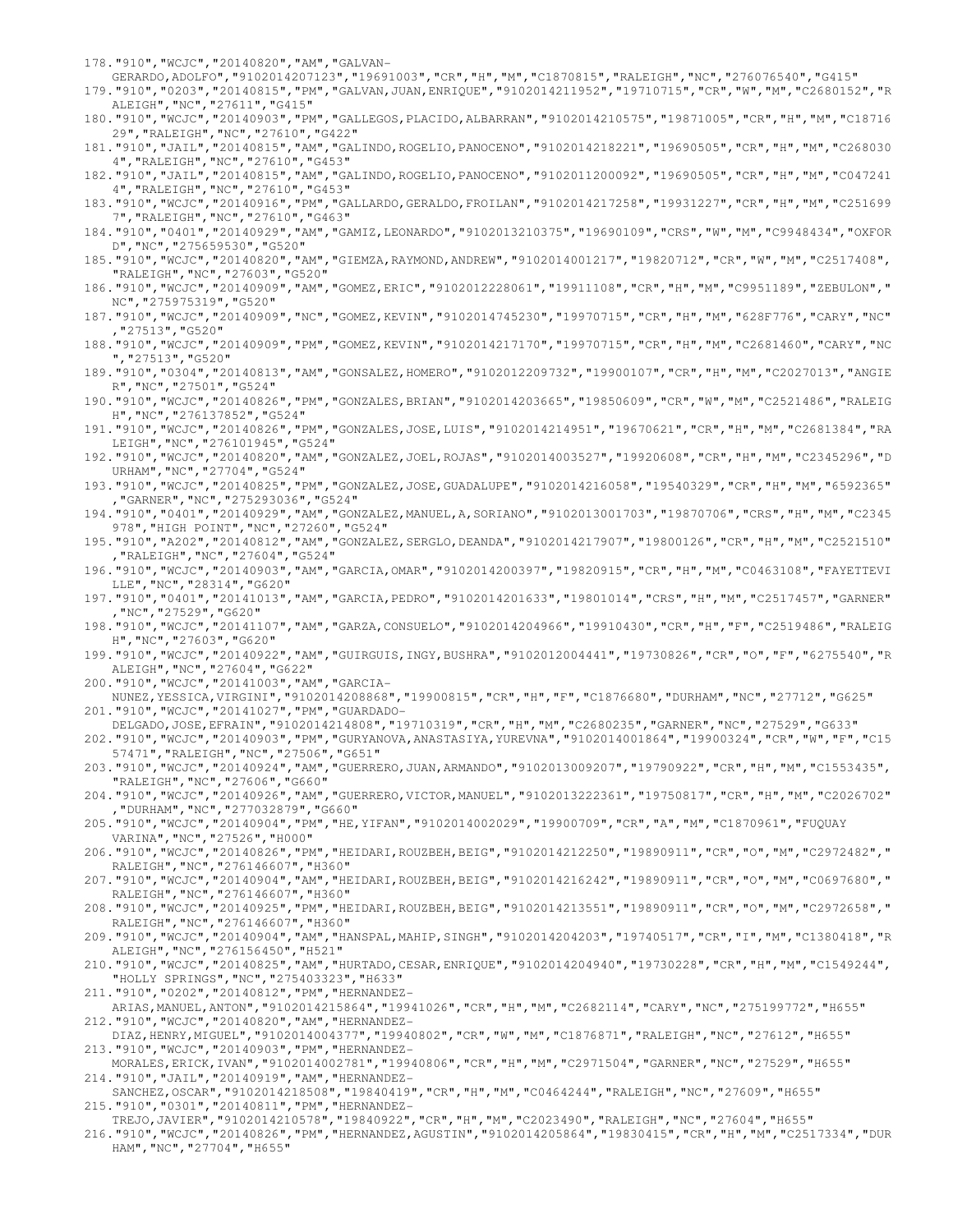- 217."910","A403","20140812","PM","HERNANDEZ,CANDELARIO","9102013213640","19820202","CR","W","M","C2026752"," RALEIGH","NC","276101605","H655"
- 218."910","0701","20140818","AM","HERNANDEZ,CANDELARIO,HERNAND","9102012211831","19820202","CRS","H","M","", "RALEIGH","NC","276101605","H655"
- 219."910","WCJC","20140924","AM","HERNANDEZ,DAVID","9102014213109","19930130","CR","W","M","C2341903","RALEI GH","NC","27610","H655"
- 220."910","0204","20140815","PM","HERNANDEZ,EUGENIA","9102013227462","19851202","CR","H","F","C2019960","RAL EIGH","NC","276166646","H655"
- 221."910","WCJC","20140924","PM","HERNANDEZ,EUGENIO,SOLIS","9102014001565","19920805","CR","H","M","C2973986 ","CARY","NC","27511","H655"
- 222."910","WCJC","20140926","PM","HERNANDEZ,GUSTAVO,HERNANDEZ","9102014204938","19930306","CR","H","M","C984 6348","RALEIGH","NC","","H655"
- 223."910","0202","20140812","AM","HERNANDEZ,JUAN,C","9102014216042","19911224","CR","W","M","C3019621","RALE IGH","NC","27604","H655"
- 224."910","WCJC","20140813","PM","HERNANDEZ,JUAN,CARLOS,GOMEZ","9102013001931","19890814","CR","H","M","6275 597","RALEIGH","NC","27616","H655"
- 225."910","WCJC","20140909","AM","HERNANDEZ,MACARIA,FIGUEROA","9102014214978","19790228","CR","H","F","C2520 104","RALEIGH","NC","276104165","H655"
- 226."910","0401","20140915","AM","HERNANDEZ,MARIO,ALBERTO","9102013221618","19720320","CRS","U","M","C023597 0","RALEIGH","NC","276062336","H655"
- 227."910","0201","20140818","PM","HERNANDEZ,REBECA,ALEXANDRA","9102014205417","19960126","CR","H","F","C0066 514","MIDDLESEX","NC","275577851","H655"
- 228."910","WCJC","20140822","PM","HERNANDEZ,RICARDO,REYES","9102014202497","19741213","CR","H","M","C2521832 ","RALEIGH","NC","276032217","H655"
- 229."910","WCJC","20140904","AM","HERNANDEZ,VICTOR,ANDRADE","9102014204422","19830808","CR","H","M","C252173 0","RALEIGH","NC","27604","H655"
- 230."910","WCJC","20140828","PM","HERRERA ACOSTA,NELSON,ALEXAN","9102014200901","19950729","CR","H","M","C2345684","KNIGHTDALE","NC","275457796"," H660"
- 231."910","JAIL","20140929","AM","HERRERA,JUAN,CARLOS
- URIBE","9102014208831","19680823","CR","H","M","C1879097","RALEIGH","NC","27615","H660" 232."910","0203","20140818","AM","HERRERA-
- GARCIA,VALESKA,MICHE","9102013230810","19910531","CR","H","F","C2344996","RALEIGH","NC","276163505","H66  $2"$
- 233."910","WCJC","20141124","AM","IBARRA,MA DE
- JESUS,SEGOVIANO","9102014216082","19710606","CR","H","F","C2342430","CLAYTON","NC","27520","I160"
- 234."910","0201","20140813","AM","INIGUES,JOSE,MIGUEL","9102014201312","19891001","CR","H","M","C2346059","R ALEIGH","NC","27603","I522"
- 235."910","0204","20140813","PM","INIGUES,JOSE,MIGUEL","9102013225247","19891001","CR","H","M","6412987","RA LEIGH","NC","276012302","I522"
- 236."910","WCJC","20140908","AM","JAYASUNDERA,GAMINI,BANDARA","9102014213498","19630108","CR","A","M","C2977 526","CARY","NC","275134404","J253"
- 237."910","0401","20140929","AM","JOLAOSO,WILLIAM,TEMITAYO","9102012222513","19800418","CRS","B","M","622672 2","RALEIGH","NC","276122488","J420"
- 238."910","0203","20140819","PM","JIMMEZX,EDUARDO,FERNANDEZ","9102014002219","19960127","CR","W","M","642420 6","GARNER","NC","27529","J520"
- 239."910","WCJC","20140915","AM","JARBU,ZAYNUB,MOHAMED","9102013231143","19931013","CR","U","F","C2345776"," RALEIGH","NC","27606","J610"
- 240."910","0201","20140812","PM","JUAREZ,JOEL","9102014207170","19850129","CR","H","M","6389992","GODWIN","N C","28344","J620"
- 241."910","WCJC","20140902","AM","JARAMILLO,MATIAS,JR","9102013231253","19901226","CR","H","M","C7059604","Y OUNGSVILLE","NC","27596","J654"
- 242."910","0403","20140814","AM","KIM,KIJEONG","9102013228230","19640415","CR","A","M","C0689638","ROCKINGHA M","NC","283799484","K500"
- 243."910","WCJC","20140917","AM","KIM,PETER,DO HYUN","9102014218250","19780210","CR","A","M","C2346013","RALEIGH","NC","276174327","K500"
- 244."910","0204","20140818","AM","KOMTHONGPANE,PEE,JAY","9102013216045","19820615","CR","U","M","C1868508","
- RALEIGH","NC","276105051","K535"
- 245."910","WCJC","20140918","AM","LE,ANDREW,HUYNH","9102014208286","19861205","CR","A","M","C2341816","RALEI GH","NC","27617","L000"
- 246."910","WCJC","20140915","AM","LE,MINH,NHAT
- VAN","9102014210043","19860605","CR","A","M","C1874249","FUQUAY VARINA","NC","275265528","L000"
- 247."910","0202","20140812","PM","LEYVA,MARTIN,ESPINOZA","9102014213013","19811121","CR","H","M","C2682106", "APEX","NC","275398846","L100"
- 248."910","WCJC","20140915","AM","LOBOS,EDELMIRA","9102014208365","19901025","CR","H","F","C2519702","RALEIG H","NC","27616","L120"
- 249."910","WCJC","20140826","PM","LOPES,BERNICE,ISEL","9102014216029","19790729","CR","H","F","C3018110","AN GIER","NC","27501","L120"
- 250."910","WCJC","20140826","PM","LOPEZ
- GOMEZ,URIEL","9102014213393","19890413","CR","H","M","6592058","ZEBULON","NC","275979471","L120"
- 251."910","0202","20140812","AM","LOPEZ,DANIEL,H","9102013010009","19940512","CR","H","M","C0229390","RALEIG H","NC","27604","L120"
- 252."910","WCJC","20140903","AM","LOPEZ,ESMIRAN","9102014208354","19860520","CR","H","F","C1868695","DURHAM" ,"NC","27705","L120"
- 253."910","WCJC","20140909","PM","LOPEZ,JOSE,REYES","9102014218154","19850922","CR","H","M","C3241040","DURH AM","NC","27713","L120"
- 254."910","WCJC","20140821","PM","LOPEZ,LARRY,JOSE","9102014206305","19910401","CR","W","M","C1870323","GARN ER","NC","27529","L120"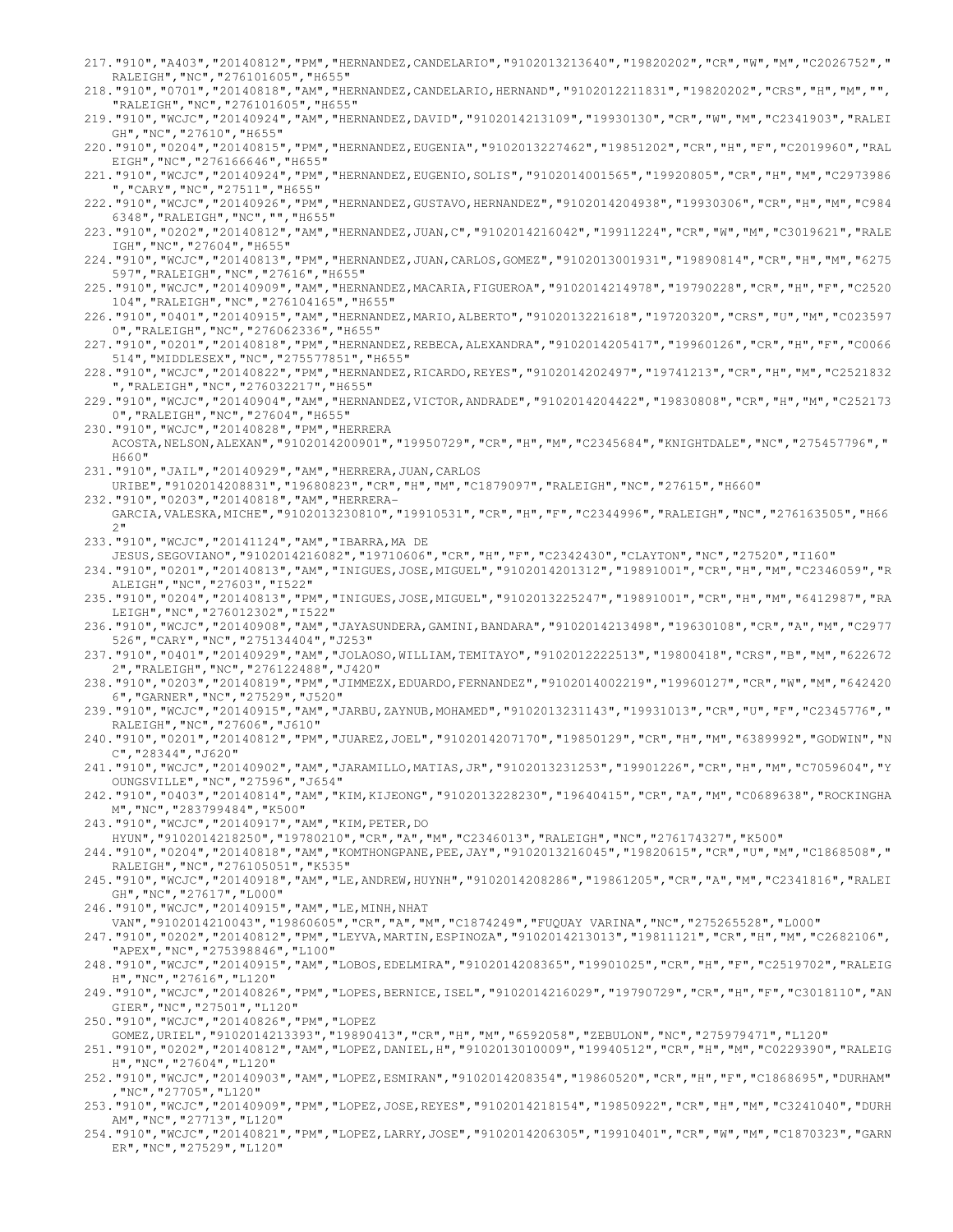- 255."910","JAIL","20140826","PM","LOPEZ,LEANDRO,HERNANDEZ","9102014217224","19850227","CR","H","M","6591464" ,"CHAPEL HILL","NC","27517","L120"
- 256."910","0204","20140812","AM","LOPEZ,RAMON,MANZANARES","9102014213026","19690511","CR","H","M","C2680251" ,"RALEIGH","NC","","L120"
- 257."910","WCJC","20140926","PM","LOPEZ,ROSA-
- ESMERALDA","9102014203133","19850907","CR","H","F","C9328871","ZEBULON","NC","27597","L120" 258."910","0201","20140813","AM","LOPEZ-
- VERDIN,VICTOR,MANUEL","9102014204410","19880625","CR","H","M","C2517283","GREENSBORO","NC","274072983"," L121"
- 259."910","0201","20140813","AM","LOPEZ-
- VERDIN,VICTOR,MANUEL","9102014711446","19880625","CR","H","M","88F6224","GREENSBORO","NC","27407","L121" 260."910","WCJC","20140905","AM","LAZO,FRANKLIN,EDUARDO","9102014737167","19810515","CR","H","M","545F571"," RALEIGH","NC","27604","L200"
- 261."910","WCJC","20140822","PM","LUGO,ALEXANDER,MERCADO","9102014215977","19910209","CR","W","M","C0464325" ,"RALEIGH","NC","276043737","L200"
- 262."910","0204","20140818","AM","LUGO,ANGELA,MARIA
- GUTIERREZ","9102014206548","19860805","CR","H","F","C2517731","CARY","NC","27511","L200"
- 263."910","0204","20140812","PM","LOZANO,CORINA,DE,JESUS","9102014003268","19940211","CR","H","F","C3016733" ,"DURHAM","NC","27707","L250"
- 264."910","WCJC","20140902","AM","LUJAN,DONOVAN,KYLE","9102014208836","19861028","CR","W","M","C2973591","FU QUAY VARINA","NC","27526","L250"
- 265."910","WCJC","20140903","AM","LEDESMA,JOSE,C,GUTIERREZ","9102011229332","19840203","CR","W","M","C155496 6","RALEIGH","NC","27604","L325"
- 266."910","WCJC","20140903","AM","LIM,SAE,RYUN","9102014216678","19900927","CR","A","F","C1874798","RALEIGH" ,"NC","27617","L500"
- 267."910","0203","20140811","AM","LONGO,MARIO,JR","9102014209842","19801203","CR","W","M","C1477278","RALEIG H","NC","27606","L520"
- 268."910","WCJC","20140828","PM","LUNA-
- CISNEROS,PEDRO","9102014003825","19731221","CR","H","M","6594278","RALEIGH","NC","27603","L522"
- 269."910","WCJC","20140929","AM","LUYANDO,RAFAEL,DELGADO","9102014217642","19870901","CR","H","M","C1552017" ,"BURLINGTON","NC","272152202","L530"
- 270."910","0403","20140815","PM","LYAHMOUTI,ANAS","9102014206009","19880908","CR","U","M","C1870912","RALEIG H","NC","27610","L530"
- 271."910","0403","20140815","PM","LYAHMOUTI,ANAS","9102014716136","19880908","CR","O","M","062F553","RALEIGH ","NC","27610","L530"
- 272."910","WCJC","20140905","AM","LINARES-
- ANDRADE,LAURA,LOREN","9102014737169","19830524","CR","H","F","545F573","RALEIGH","NC","27610","L562" 273."910","WCJC","20140903","AM","LIRA
- RAMOS,JOSE,ENRIQUE","9102013217223","19860304","CR","H","M","C1869468","RALEIGH","NC","27609","L600" 274."910","WCJC","20140812","AM","LIRA-
- RAMOS,JOSE,ENRIQUE","9102014211722","19860304","CR","H","M","C2680074","RALEIGH","NC","27609","L665" 275."910","0701","

","AM","MEJIA,JONATHAN,XAVIER","9102014212920","19911119","CRS","H","M","","RALEIGH","NC","27610","M200" 276."910","WCJC","20140919","AM","MEJIA,MONICA,OCAMPO","9102014216043","19770515","CR","H","F","C2974456","R

ALEIGH","NC","27614","M200" 277."910","0203","20140818","AM","MAJANO-

VILLALOBOS,LUIS,ALONS","9102014217558","19801205","CR","W","M","C2519880","RALEIGH","NC","27609","M251" 278."910","0204","20140818","AM","MAZARIEGOS,LUIS,ANTONIO","9102014216047","19790213","CR","W","M","C1868842

- ","RALEIGH","NC","276042740","M262"
- 279."910","WCJC","20140820","PM","MATOS,VLASCO,MICHEL

VALDEZ","9102013231048","19810713","CR","H","M","C1870741","RALEIGH","NC","27615","M320"

- 280."910","WCJC","20141031","AM","MODALI,ADITYA,NAGARAMA","9102014700050","19950128","CR","A","M","72F3097", "CARY","NC","27519","M340"
- 281."910","0401","20140929","AM","MEDINA,EDWARDO,JR","9102011201176","19710416","CRS","H","M","C0229311","RA LEIGH","NC","27616","M350"
- 282."910","WCJC","20140903","PM","MUDDIMAN,KIMBERLY,EILEEN","9102014208075","19730103","CR","A","F","C251776 5","APEX","NC","275023649","M355"
- 283."910","0401","20141114","AM","MUTURA,RAYMOND,FELIX","9102012225999","19740219","CRS","B","M","C1376799", "RALEIGH","NC","27610","M360"
- 284."910","WCJC","20140826","AM","MADRIGAL,LUIS,ALFREDO","9102014202073","19861128","CR","W","M","C2521571", "SANTA BARBARA","CA","93111","M362"
- 285."910","0202","20140812","PM","MEDRANO
- GOMEZ,FREDI,ALEXANDE","9102014216679","19890121","CR","H","M","C1876809","CLINTON","NC","28328","M365" 286."910","0401","20140829","AM","MEDRANO,ALBERTO","9102011222137","19840928","CRS","H","M","C1474437","MIAM
- I","FL","331276311","M365" 287."910","0204","20140813","AM","MALAVIYA,RAMESHBAI,G","9102014211185","19630601","CR","U","M","C1177757","
	- WENDELL","NC","275916940","M410" 288."910","0202","20140812","AM","MOLINA,SANTOS,SAMUEL","9102014718692","19980211","CR","H","M","82F9130","R
	- ALEIGH","NC","27610","M450"
	- 289."910","0401","20140902","AM","MALINOWSKI,JOSEPH,JOHN","9102013215101","19700725","CRS","W","M","6328948" ,"FUQUAY VARINA","NC","275264907","M452"
	- 290."910","WCJC","20140820","AM","MOLINA-
	- GUERRERO,BLANCA,MIRI","9102014209356","19671206","CR","H","F","C2346035","RALEIGH","NC","27610","M452" 291."910","WCJC","20140821","AM","MINAYA
	- ACEVEDO,DANIEL","9102014208969","19631120","CR","H","M","C2519638","RALEIGH","NC","276072912","M500" 292."910","0401","20140815","AM","MENCIA-
	- MERAZ,ANGEL,MAURICO","9102013214150","19781022","CRS","H","M","C1876519","BENSON","NC","27504","M525" 293."910","0204","20140818","AM","MOHANTY,ASHIS,KUMAR","9102014203282","19890116","CR","I","M","C1873982","D
- URHAM","NC","277042436","M530"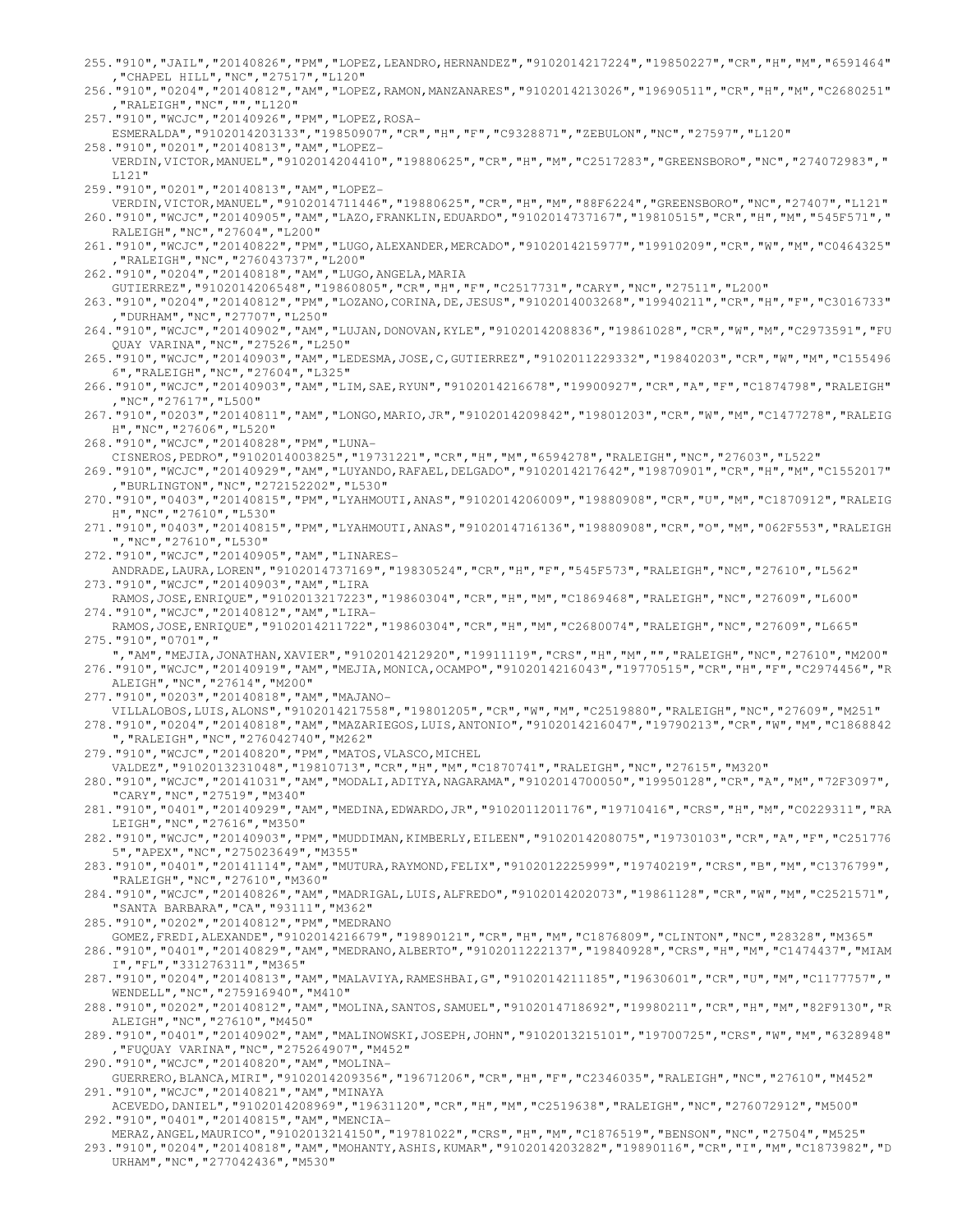- 294."910","WCJC","20140819","AM","MONTOYA,JUAN,FELIPE","9102012222249","19770813","CR","H","M","C9939455","R ALEIGH","NC","276042571","M530"
- 295."910","WCJC","20141020","PM","MANDAVA,VASU","9102014217842","19720729","CR","W","M","C2022921","CARY","N C","27519","M531"
- 296."910","0203","20140819","PM","MENDEZ,JUAN,FRANCISCO","9102014720434","19960811","CR","H","M","204F406"," RALEIGH","NC","27616","M532"
- 297."910","WCJC","20140825","AM","MENDEZ,REYES,MORENO","9102014216682","19740106","CR","H","M","C1177652","R ALEIGH","NC","276102122","M532"
- 298."910","WCJC","20140912","PM","MENDOZA,ADA,IRIS

MARTINEZ","9102014207150","19671120","CR","H","F","C2517222","DURHAM","NC","277071933","M532"

- 299."910","WCJC","20140912","PM","MENDOZA,ADA,IRIS,MARTINEZ","9102014718666","19671120","CR","H","F","122F93 3","DURHAM","NC","27707","M532"
- 300."910","WCJC","20141001","PM","MENDOZA,LIZETH,SALOME
- CALVAC","9102014218247","19870505","CR","H","F","C2976534","RALEIGH","NC","276094644","M532"
- 301."910","WCJC","20140902","AM","MENDOZA,STEVEN,ANTHONY","9102014217152","19900407","CR","W","M","C0689643" ,"CARY","NC","27519","M532"
- 302."910","WCJC","20140903","PM","MENDIOLA,ERCILIO,CARRANZA","9102014216519","19820611","CR","H","M","C18716 31","RALEIGH","NC","27616","M534"
- 303."910","0202","20140812","PM","MONTALVO,MARIA,G","9102014000361","19950427","CR","W","F","C0229394","GARN ER","NC","","M534"
- 304."910","0202","20140812","PM","MONTALVO,MARIA,G","9102014200903","19950427","CR","H","F","C0229393","GARN ER","NC","27529","M534"
- 305."910","WCJC","20140909","AM","MONTERROSA-
- BONILLA,NELSON,OM","9102014215217","19841017","CR","H","M","C1879188","RALEIGH","NC","27615","M536" 306."910","WCJC","20140903","PM","MONTOYA-
- RODRIGUEZ,JUAN","9102014210561","19630712","CR","H","M","C2971501","RALEIGH","NC","276103227","M536" 307."910","0202","20140815","AM","MINAYA-
- MALDONADO,DANIELA,MAR","9102014208299","19930211","CR","W","F","C2519488","RALEIGH","NC","27614","M554"
- 308."910","WCJC","20140903","AM","MANARES,MELANIE,CLEMENTE","9102014216560","19830715","CR","O","F","C187479 7","DURHAM","NC","27705","M562"
- 309."910","WCJC","20140820","AM","MORA,ANTONIO,C","9102014206019","19880716","CR","H","M","C2519930","RALEIG H","NC","27610","M600"
- 310."910","0401","20140902","AM","MIRABAL,ARIEL,OMAR","9102011213804","19811201","CRS","U","M","C0692086","C ARY","NC","275115277","M614"
- 311."910","WCJC","20140915","AM","MARBAN-
- BAHENA,MARIO","9102014218371","19780119","CR","H","M","C2346179","RALEIGH","NC","27604","M615"
- 312."910","0101","20140919","NC","MORFINIEZ,BONIFACIO,FARNAND","9102014746153","19810514","CR","H","M","696F 153","RALEIGH","NC","27615","M615"
- 313."910","WCJC","20140904","AM","MERCADO,JESSICA","9102014207255","19911012","CR","H","F","C1871705","RALEI GH","NC","276107242","M623"
- 314."910","WCJC","20140926","AM","MARTINEZ
- POSADA,AMERICO,GERS","9102014214720","19880427","CR","O","M","C1477305","DURHAM","NC","277138370","M635" 315."910","JAIL","20140909","AM","MARTINEZ,ADINEL","9102014217616","19750816","CR","H","M","6592857","CARY", "NC","27511","M635"
- 316."910","WCJC","20140826","PM","MARTINEZ,ANGEL,ALBERTO
- ESCOB","9102014215707","19710324","CR","H","M","6592061","RALEIGH","NC","276044413","M635"
- 317."910","WCJC","20140912","PM","MARTINEZ,DEBORAH,ANN","9102014205181","19701102","CR","W","F","C2517214"," WAKE FOREST","NC","27587","M635"
- 318."910","JAIL","20140825","PM","MARTINEZ,GERMAN,NEFTALY","9102014217702","19780216","CR","H","M","6594163" ,"RALEIGH","NC","27616","M635"
- 319."910","WCJC","20140922","PM","MARTINEZ,JENNIFER,BAUTISTA","9102014001924","19940720","CR","H","F","C1555 496","ALBERTSON","NC","28508","M635"
- 320."910","0401","20140915","AM","MARTINEZ,JUAN,ANTONIO","9102010209156","19771020","CRS","H","M","C0461686" ,"BENSON","NC","27504","M635"
- 321."910","WCJC","20140909","AM","MARTINEZ,MANUEL,ANTONIO","9102013740170","19940607","CR","B","M","12F7777" ,"LUCAMA","NC","27851","M635"
- 322."910","WCJC","20140826","PM","MARTINEZ,MARIA,RENDON","9102014204242","19860725","CR","H","F","C2519827", "DURHAM","NC","27713","M635"
- 323."910","WCJC","20140909","AM","MARTINEZ,OSCAR,JAVIER
- RAMOS","9102014206040","19680723","CR","H","M","C2024543","CARY","NC","27511","M635"
- 324."910","WCJC","20140926","PM","MARTINEZ,PAUL,ARMANDO","9102013228138","19591013","CR","W","M","6424094"," APEX","NC","27502","M635"
- 325."910","WCJC","20140910","PM","MOREL,WILLIAM,MANUEL,PENA","9102014004603","19880215","CR","W","M","C18705 20","RALEIGH","NC","27616","M640"
- 326."910","WCJC","20140828","AM","MORRILL,BRIAN,JOSEPH","9102014207864","19800303","CR","W","M","C1872736"," RALEIGH","NC","27615","M640"
- 327."910","WCJC","20141006","AM","MORALES
- HERNANDEZ,EUDENCIO,U","9102014214962","19760120","CR","W","M","C2345143","RALEIGH","NC","27606","M642" 328."910","0101","20140818","NC","MORALES-
- BES,SALVIN","9102014727109","19960501","CR","H","M","309F780","RALEIGH","NC","27601","M642"
- 329."910","WCJC","20140903","PM","MORALES-ORDONEZ,JUAN,JOSE","9102014211195","19760225","CR","H","M","C2971505","RALEIGH","NC","27603","M642"
- 330."910","0202","20140812","PM","MORALES,GEOFFREY,ANDRES","9102014209354","19900503","CR","H","M","C2681147 ","RALEIGH","NC","276063693","M642"
- 331."910","WCJC","20141031","AM","MORALES,JOSE,FIDEL","9102014208910","19830422","CR","U","M","C1874958","RA LEIGH","NC","276106548","M642"
- 332."910","0203","20140812","AM","MORALES,LUISVER,MANUEL","9102014209249","19930829","CR","H","M","C1876783" ,"CARY","NC","27511","M642"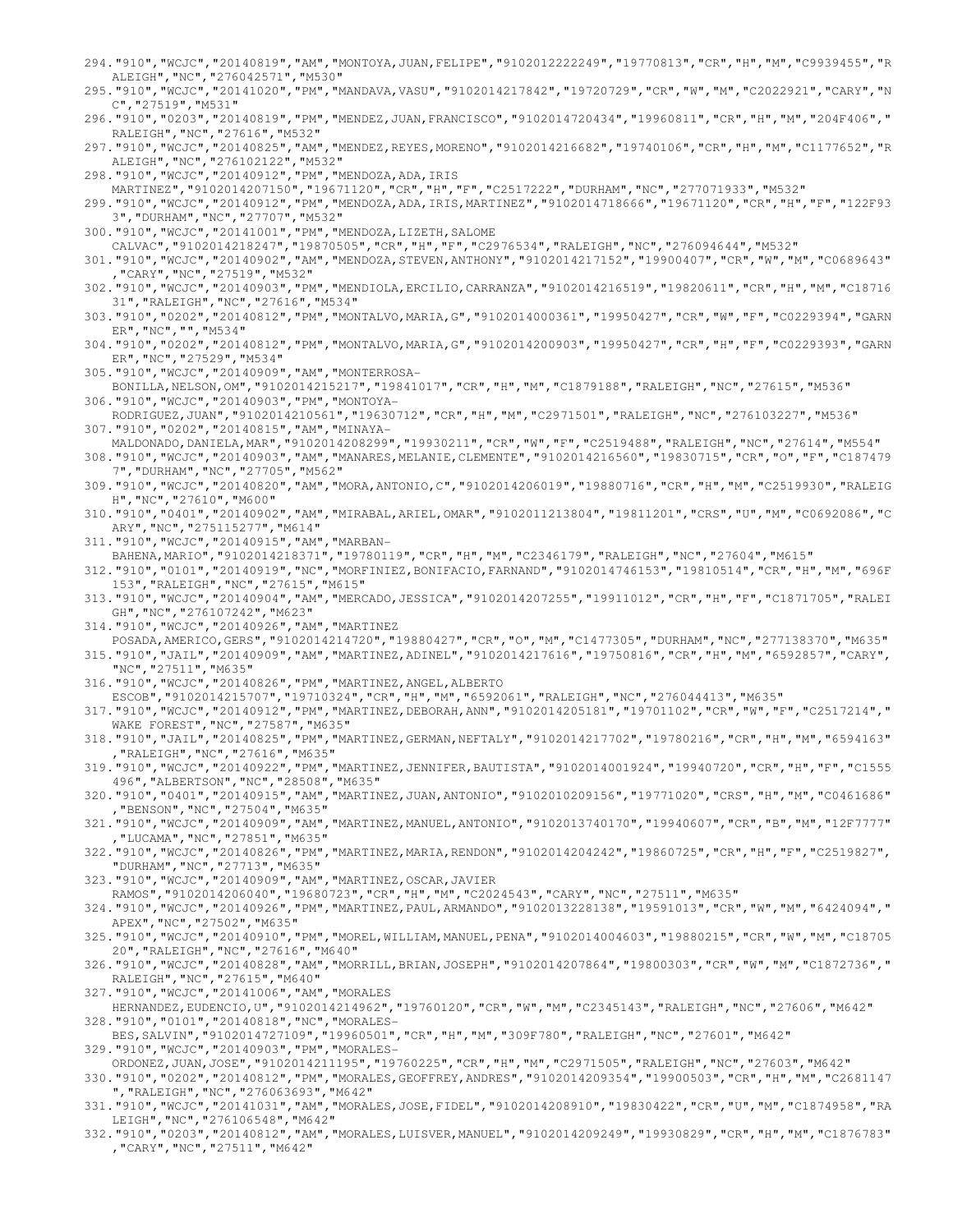- 333."910","WCJC","20140926","AM","MORAN,JOSELYN,ANN","9102014206859","19880222","CR","H","F","C2517145","RAL EIGH","NC","276043870","M650"
- 334."910","WCJC","20140923","PM","MORENO,ERIK","9102014218368","19880927","CR","H","M","C3403976","WILSON"," NC","27896","M650"
- 335."910","0201","20140812","PM","MORENO,OSCAR,NEJO","9102013225105","19940110","CR","O","M","6389952","DURH AM","NC","27703","M650"
- 336."910","0201","20140822","AM","MORENO,TOMAS,SILVERIO","9102002030596","19811113","CR","H","M","1283872"," GRAHAM","NC","27253","M650"
- 337."910","WCJC","20140820","PM","MUHARAM,AHMAD,MOHAMMAD","9102014214791","19691202","CR","U","M","6592429", "KNIGHTDALE","NC","275457594","M650"
- 338."910","JAIL","20141117","AM","MARINEZ,OSMANY,ALEJANDRO","9102014215476","19811205","CR","H","M","C995202 9","GARNER","NC","275294918","M652"
- 339."910","WCJC","20140908","PM","MIRANDA,CHONTEL,ROSE","9102014208018","19840319","CR","H","F","C2345121"," WILLOW SPRING","NC","27592","M653"
- 340."910","0401","20140929","AM","MIRANDA,CHONTEL,ROSE","9102013220959","19840319","CRS","W","F","6409902"," WILLOW SPRING","NC","27592","M653"
- 341."910","WCJC","20140821","AM","MORENO-
- MEDINA,MARCELINO","9102014217757","19931002","CR","H","M","C2970879","HENDERSON","NC","275362746","M655" 342."910","WCJC","20140820","AM","MARRERO,CASSANDRA","9102013229863","19751118","CR","B","F","C2517433","RAL EIGH","NC","27604","M660"
- 343."910","WCJC","20140820","AM","NIE,Y,KET","9102014207248","19670301","CR","A","M","C1876865","RALEIGH","N C","276157616","N000"
- 344."910","WCJC","20140929","PM","NAVA,ESTEBAN,BOLANOS","9102014216394","19731128","CR","W","M","C2346255"," RALEIGH","NC","27609","N100"
- 345."910","WCJC","20140929","PM","NAVA,ESTEBAN,BOLANOS","9102014743376","19731128","CR","H","M","382F979","R ALEIGH","NC","27609","N100"
- 346."910","0403","20140815","PM","NAVA,MANUEL,TOLENTINO","9102013223202","19841122","CR","H","M","C1876629", "RALEIGH","NC","27612","N100"
- 347."910","WCJC","20141002","AM","NIEVES,JOSE,ALBERTO","9102014211840","19870915","CR","H","M","C2973613","F UQUAY VARINA","NC","27526","N120"
- 348."910","0201","20140812","PM","NAVARRO,JUAN,CARRILLO","9102014216051","19911130","CR","H","M","6594578"," MIDDLESEX","NC","27557","N160"
- 349."910","WCJC","20140916","PM","NAVARRO-
- DUARTE,JOSE,ANTONIO","9102014213613","19750102","CR","H","M","6591454","ZEBULON","NC","27597","N163" 350."910","WCJC","20140916","PM","NAVARRO-
- DUARTE,JOSE,ANTONIO","9102014736098","19750102","CR","H","M","514F734","ZEBULON","NC","27597","N163"
- 351."910","WCJC","20140826","PM","NG,KRISTIN,JEANELLE","9102014211720","19891016","CR","A","F","C2680112","R ALEIGH","NC","276037724","N200"
- 352."910","0204","20140812","PM","NGUYEN,ANDREW,QUOC

VINH","9102014206059","19870407","CR","U","M","C1474224","CARY","NC","275186492","N250"

- 353."910","WCJC","20140826","AM","NGUYEN,CHUONG,HONG","9102014210695","19691212","CR","W","M","C2681351","MO RRISVILLE","NC","27560","N250"
- 354."910","WCJC","20140930","AM","NGUYEN,CRISTIN,THANH","9102014201421","19940202","CR","A","F","C1879013"," ROLESVILLE","NC","275719341","N250"
- 355."910","WCJC","20141030","AM","NGUYEN,TAN,VAN","9102014215122","19711007","CR","U","M","C2520017","RALEIG H","NC","276076495","N250"
- 356."910","0401","20140815","AM","NGUYEN,THAI,VAN","9102013211997","19760214","CRS","A","M","C2022399","CARY ","NC","275199356","N250"
- 357."910","WCJC","20140827","AM","NGUYEN,TRI,CAO","9102014212549","19750801","CR","A","M","C1549613","RALEIG H","NC","27610","N250"
- 358."910","0401","20141103","AM","NGUYEN,VIVIAN,THUY

VAN","9102013225126","19900728","CRS","O","F","C2517129","CARY","NC","275186492","N250"

359."910","WCJC","20140929","AM","NZIMIRO,AUGUSTINE,NNAMDI

- OGB","9102014208917","19511010","CR","B","M","C1552015","RALEIGH","NC","276164300","N256" 360."910","WCJC","20140822","AM","NAZARIO-
- MIRANDA,ALAN,EDWARD\*","9102013004836","19770314","CR","W","M","C2020935","WENDELL","NC","27591","N265"
- 361."910","WCJC","20140910","PM","NEGRON,CAROLINE,JUTTA","9102014205943","19790306","CR","H","F","C2974155", "CARY","NC","275133139","N265"
- 362."910","0203","20140815","PM","NATARENO,OSMAR,ANDONY","9102013228709","19900108","CR","H","M","C2517210", "RALEIGH","NC","276106408","N365"
- 363."910","0401","20140902","AM","NUNEZ,REUEL,RODRIGUEZ","9102013222823","19850107","CRS","O","M","C1553689" ,"RALEIGH","NC","27610","N520"
- 364."910","WCJC","20140905","AM","NORIN,EMILY,GERHARDSTEIN","9102014214125","19850923","CR","A","F","C234616 4","RALEIGH","NC","276051891","N650"
- 365."910","0403","20140815","PM","NORMAN,DEVANTE,JERROD","9102014211728","19920112","CR","B","M","C1879441", "CLAYTON","NC","275202516","N655"
- 366."910","0202","20140818","PM","OVANDO-
- CERON,EDUARDO","9102014211119","19711227","CR","H","M","6706335","ROBBINS","NC","27325","O153"
- 367."910","0401","20141013","AM","OLIVATO,FERNANDA,AZEVEDO","9102012209439","19870923","CRS","H","F","633192 6","DURHAM","NC","277129097","O413"
- 368."910","0202","20140812","PM","OLVERA,DANIEL,LAWRENCE","9102014206061","19890719","CR","H","M","C1880524" ,"CARY","NC","27511","O416"
- 369."910","WCJC","20140905","AM","OLVERA,DANIEL,LAWRENCE","9102014216675","19890719","CR","H","M","C1870916" ,"CARY","NC","27511","O416"
- 370."910","WCJC","20140922","PM","OLVERA,HECTOR,JR","9102014216012","19940714","CR","H","M","6594035","NEW HILL","NC","275628881","O416"
- 371."910","WCJC","20140826","PM","OROZCO VELASQUEZ,RUDI,ADAN","9102014207534","19770608","CR","W","M","C2517348","DURHAM","NC","27705","O620"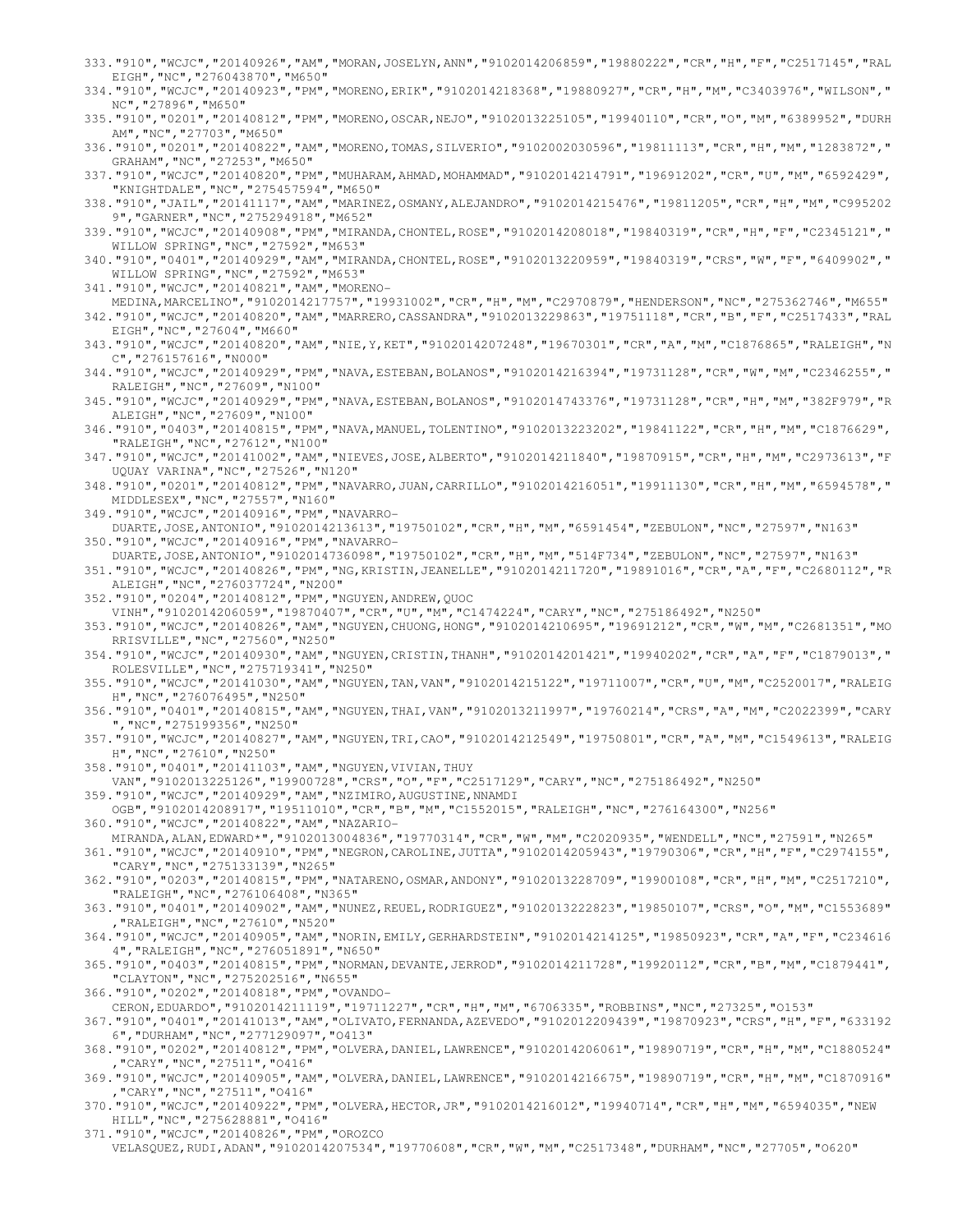- 372."910","WCJC","20140826","AM","ORTIZ,JORGE,ANTONIO","9102014217692","19760225","CR","H","M","C3241057","R ALEIGH","NC","27603","O632"
- 373."910","WCJC","20140822","PM","ORTIZ,WALTER,IVAN","9102014204532","19720302","CR","H","M","C0689966","APE X","NC","275024143","O632"
- 374."910","0204","20140813","PM","PUIH,PHIKA","9102013008831","19950201","CR","A","M","6413007","RALEIGH","N C","27606","P000"
- 375."910","0403","20140818","PM","POVIJUA,RACHEL","9102013223659","19820327","CR","W","F","C0696492","CHIMAY O","NM","87522","P120"
- 376."910","WCJC","20140828","PM","PACHECO,JORGE,CHAVERO","9102014204145","19800716","CR","H","M","C2972777", "WAKE FOREST","NC","27587","P220"
- 377."910","0202","20140812","AM","PASTRANA,MARCOS,DANIEL","9102014207027","19761028","CR","H","M","C2680054" ,"RALEIGH","NC","27601","P236"
- 378."910","0401","20140929","AM","PADILLA,ANTHONY,EDWARD","9102013207842","19700104","CRS","W","M","C1868562 ","RALEIGH","NC","276131487","P340"
- 379."910","0203","20140812","PM","PADILLA,JESSE","9102014207719","19770925","CR","W","M","C1879380","APEX"," NC","27539","P340"
- 380."910","0201","20140812","PM","PADILLA,RODOLFO,MARTIN","9102014214304","19811023","CR","H","M","6594157", "RALEIGH","NC","27609","P340"
- 381."910","WCJC","20140902","AM","PATEL,DIPTI,RAJENDRAKUMAR","9102014218450","19910925","CR","I","F","C18689 93","RALEIGH","NC","276032525","P340"
- 382."910","0401","20140812","AM","PATEL,KUNAL,MUKESH","9102009204548","19900426","CRS","A","M","C9941901","R ALEIGH","NC","27603","P340"
- 383."910","WCJC","20140827","AM","PATEL,KUNAL,MUKESH","9102014217924","19900426","CR","A","M","","RALEIGH"," NC","27606","P340"
- 384."910","0401","20140818","AM","PATEL,PHARMESH,SURESH","9102013005056","19860527","CRS","W","M","C1870342" ,"RALEIGH","NC","27609","P340"
- 385."910","0401","20140926","AM","PATEL,UMANG,MULCHAND","9102012224785","19881026","CRS","O","M","C1868632", "CARY","NC","27513","P340"
- 386."910","0401","20140926","AM","PATEL,UMANG,MULCHAND","9102013206975","19881026","CRS","O","M","C1880487", "CARY","NC","27513","P340"
- 387."910","WCJC","20140930","AM","PATEL,VIKRAM,VINAYAKROA","9102014215849","19510922","CR","A","M","C2341935 ","RALEIGH","NC","276165548","P340"
- 388."910","WCJC","20140909","PM","PATINO SANCHEZ,JESUS,MANUEL","9102014218241","19950811","CR","H","M","C3241042","CHAPEL HILL","NC","275169452","P350"
- 389."910","0202","20140812","AM","PLATA-
- JIMENEZ,FRANCISCO","9102014208779","19851109","CR","W","M","C2680061","NEWTON GROVE","NC","28366","P432" 390."910","0401","20140818","AM","POLANCO,KATHERYN,MICHELLE","9102012218175","19790306","CRS","H","F","C2022 129","CARY","NC","275133609","P452"
- 391."910","0203","20140812","AM","PINON,MARIO,ROCHA","9102014001431","19910511","CR","W","M","C1868888","RAL EIGH","NC","27615","P550"
- 392."910","0401","20140818","AM","PEREZ,ALEXANDER,LANCE","9102013203774","19850125","CRS","H","M","C1381419" ,"PITTSBORO","NC","27312","P620"
- 393."910","WCJC","20140826","PM","PEREZ,DEREK","9102014210033","19880523","CR","W","M","C2521498","SAN CLEMENTE","CA","92673","P620"
- 394."910","WCJC","20140909","AM","PEREZ,RODOLFO,GONZALES","9102014209359","19701015","CR","U","M","C2974428" ,"RALEIGH","NC","276106624","P620"
- 395."910","WCJC","20140926","PM","PEREZ,SANTIAGO","9102014208364","19930725","CR","W","M","C2519777","WILLOW SPRING","NC","27592","P620"
- 396."910","0401","20140929","AM","PIRAS,FRANK,RICARDO","9102012007261","19910207","CRS","W","M","C0229566"," RALEIGH","NC","27615","P620"
- 397."910","WCJC","20140905","AM","PEREZ-
- PALACIOS,JOSE,LUIS","9102014211842","19830110","CR","H","M","C1879207","RALEIGH","NC","276033245","P621" 398."910","0202","20140812","AM","PEREZ-
- CHAVERO,DANIEL","9102014210028","19831116","CR","H","M","C2680067","RALEIGH","NC","27613","P622" 399."910","JAIL","20140825","AM","PEREZ-

GODINEZ,JOSE,IMER","9102014216563","19890307","CR","H","M","C2973622","FUQUAY VARINA","NC","27526","P622" 400."910","WCJC","20140904","PM","PEREZ-

- MARTINEZ,GUSTAVO","9102014215716","19891020","CR","H","M","C1870971","RALEIGH","NC","27604","P625"
- 401."910","WCJC","20141015","PM","PRUDENTE,JORGE,MARIO GALEAN","9102014216448","19790119","CR","H","M","C1870636","RALEIGH","NC","27604","P635"
- 402."910","0401","20140818","AM","PERALTA,RENE,LORENZO","9102012210310","19620927","CRS","W","M","C984863"," RALEIGH","NC","27616","P643"
- 403."910","0202","20140813","AM","PEREYRA,JUAN,CARLOS","9102014204366","19630116","CR","W","M","C2518116","M IAMI","FL","33175","P660"
- 404."910","WCJC","20140819","PM","QUINTERO,MICHAEL,NICKOLOUS","9102014213663","19901211","CR","H","M","C2972 709","RALEIGH","NC","27615","Q536"
- 405."910","0201","20140815","AM","RAO,LEELA,SAMOHINEEVEESU","9102014215581","19850115","CR","I","F","C301992 6","RALEIGH","NC","276151114","R000"
- 406."910","0401","20140818","AM","RUBIO,SAUL,OLVERA","9102011221295","19830817","CRS","W","M","C1549284","FR ANKLIN","NC","287343757","R100"
- 407."910","WCJC","20140826","AM","RUBIO-
- PEREZ,ROLAND","9102014204333","19930606","CR","O","M","C2519809","RALEIGH","NC","27613","R116"
- 408."910","0203","20140812","PM","RAPOSA,CHELSEA,ANN","9102013231323","19890808","CR","W","F","C2341833","RA LEIGH","NC","276128004","R120"
- 409."910","0203","20140812","AM","RIVAS,WILFREDO","9102014210582","19770930","CR","H","M","C2024545","CARY", "NC","27513","R120"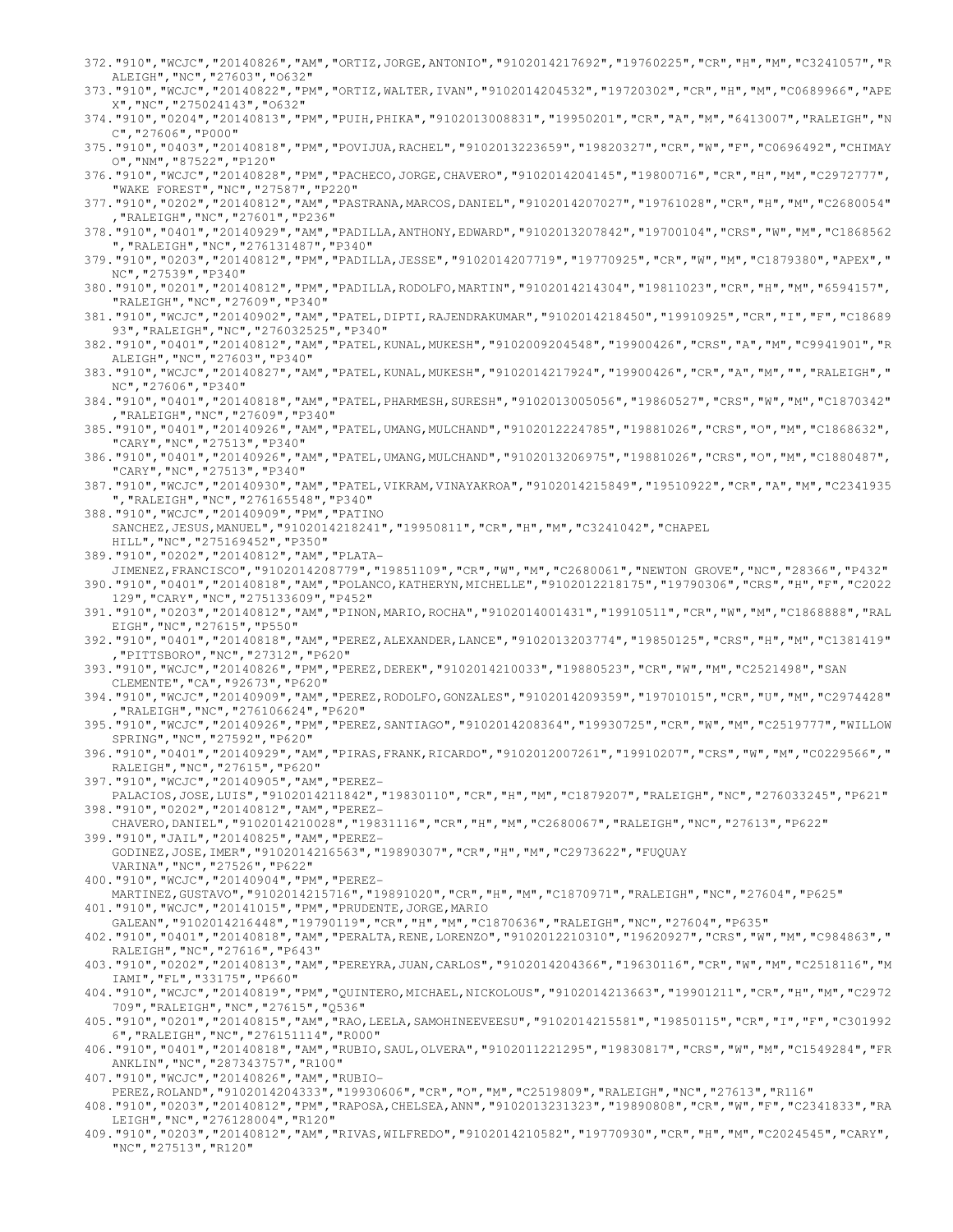- 410."910","0401","20140926","AM","RAVAL,DEVEN,MUKUL","9102012228826","19850901","CRS","A","M","C1877281","RA LEIGH","NC","27615","R140"
- 411."910","WCJC","20141029","PM","ROBLEDO-
- MARTINEZ,CHRISTIAN","9102013009786","19910923","CR","H","M","C2517131","RALEIGH","NC","27610","R143" 412."910","WCJC","20140820","AM","ROBLERO-
- DOMINGUEZ,GUMAN","9102014001295","19720527","CR","H","M","C1474491","CARY","NC","27513","R146"
- 413."910","WCJC","20140902","AM","RIVERA,ROBERTO","9102014211141","19620301","CR","W","M","C1474640","CARY", "NC","27518","R160"
- 414."910","0203","20140812","PM","RIVERO,LEDWIS","9102014002763","19870804","CR","W","M","C1879436","WAKE FOREST","NC","27587","R160"
- 415."910","0202","20140813","PM","RIVERAORTIZ,GUSTAVO,ADOLFO","9102014706615","19810929","CR","H","M","81F73 21","WILLOW SPRING","NC","27592","R166"
- 416."910","WCJC","20140902","AM","REYES,CARLOS","9102014205546","19921201","CR","H","M","C1870797","CLAYTON" ,"NC","27520","R200"
- 417."910","0401","20140902","AM","REYES,HECTOR,RUIZ","9102013213731","19831220","CRS","H","M","C2344765","RA LEIGH","NC","27604","R200"
- 418."910","WCJC","20140918","AM","REYES,LISANDRA","9102014211839","19761220","CR","H","F","C1879208","RALEIG H","NC","27610","R200"
- 419."910","WCJC","20140826","PM","REYES,MANUEL,BARNICA","9102014203334","19910502","CR","U","M","C2519826"," GREENVILLE","NC","278340244","R200"
- 420."910","0401","20140902","AM","RICO,RICARDO","9102011219693","19680403","CRS","U","M","5452301","WENDELL" ,"NC","275918820","R200"
- 421."910","WCJC","20140820","AM","RUIZ,JOSE,HECTOR
- VILLASENOR","9102013200251","19740408","CR","H","M","6390716","RALEIGH","NC","27606","R200"
- 422."910","WCJC","20141015","AM","ROSAS,CARLOS,MICHAEL","9102013009483","19910702","CR","H","M","6412658","R ALEIGH","NC","27609","R220"
- 423."910","JAIL","20140910","PM","ROSALES,ANTERO,LOPEZ","9102014210475","19860617","CR","W","M","C2973100"," RALEIGH","NC","","R242"
- 424."910","0203","20140815","PM","ROSALES,MAYRA,ERIKA","9102014216677","19760114","CR","H","F","C2680156","S ELMA","NC","27576","R242"
- 425."910","WCJC","20140916","NC","ROSALESTREJO,SEIDY,MAESY","9102014748324","19940608","CR","H","F","758F200 ","DURHAM","NC","27707","R242"
- 426."910","WCJC","20140827","PM","RESENDIZ,JUSTINO,SANCHEZ","9102014729663","19880205","CR","H","M","309F793 ","KANNAPOLIS","NC","28081","R253"
- 427."910","WCJC","20140903","AM","REGUEIRA,RAMON,RODRIGUEZ","9102014206043","19751217","CR","H","M","C252025 3","DURHAM","NC","27713","R260"
- 428."910","WCJC","20140825","PM","RUIZ-

REYES,HECTOR","9102014207162","19831220","CR","W","M","C2344913","RALEIGH","NC","27604","R262"

- 429."910","WCJC","20140903","AM","RODERIGUEZ,ALAN,ALFREDO","9102014209961","19871115","CR","H","M","C2521841 ","SELMA","NC","27576","R362"
- 430."910","0401","20140915","AM","RODRIGUEZ,CARLOS,HUMBERTO

UR","9102013226373","19800926","CRS","H","M","6412655","SANFORD","NC","27330","R362"

- 431."910","WCJC","20140827","AM","RODRIGUEZ,ERICK,SANTOS","9102014202169","19800111","CR","H","M","C2520090" ,"RALEIGH","NC","27610","R362"
- 432."910","WCJC","20140819","PM","RODRIGUEZ,FELIPE","9102014214042","19800907","CR","W","M","C2516996","RALE IGH","NC","27609","R362"
- 433."910","WCJC","20140904","AM","RODRIGUEZ,JIMMY,B","9102014207240","19800723","CR","W","M","C2018076","RAL EIGH","NC","","R362"
- 434."910","WCJC","20140828","PM","RODRIGUEZ,JOHN,AVERY","9102014732983","19850427","CR","W","M","034F200","W AKE FOREST","NC","27587","R362"
- 435."910","0202","20140813","PM","RODRIGUEZ,MATHEW,JOHN","9102014215963","19880508","CR","W","M","C2974096", "CARY","NC","275196351","R362"
- 436."910","WCJC","20140916","NC","RODRIGUEZGOMEZ,GREYCI,DAYAN","9102014748323","19940128","CR","H","F","758F 199","DURHAM","NC","27713","R362"
- 437."910","0204","20140811","AM","ROMEO,PAUL,JOSEPH,MAX","9102014703547","19930216","CR","W","M","88F5973"," GARNER","NC","27529","R500"
- 438."910","WCJC","20140909","PM","RAMOS,ARNOLDO,C","9102013222345","19631120","CR","H","M","C0689925","APEX" ,"NC","27502","R520"
- 439."910","WCJC","20140826","AM","RAMOS,ARTURO,ENRIQUE","9102014207645","19841105","CR","H","M","C2517516"," CHAPEL HILL","NC","27514","R520"
- 440."910","WCJC","20140916","AM","RAMOS,JAIME,LUIS
- ORTIZ","9102014209954","19720710","CR","H","M","C0464324","RALEIGH","NC","276043436","R520"
- 441."910","WCJC","20140909","PM","RAMOS,MICHELE,LEE","9102014002269","19740728","CR","W","F","C1880611","HOL LY SPRINGS","NC","27540","R520"
- 442."910","WCJC","20140827","PM","RAMOS-
- CANDELA,AVID,ERIC","9102014737509","19960922","CR","H","M","532F501","RALEIGH","NC","27603","R522"
- 443."910","WCJC","20140923","PM","RAMACHANDRAN,AJANTHA","9102014211216","19900905","CR","W","F","C2681007"," MORRISVILLE","NC","275606703","R525"
- 444."910","0204","20140813","PM","RENDON ARGOTE,FRANCISCO,JAVI","9102014203689","19750816","CR","H","M","6389620","WILLOW SPRING","NC","275929764","R535"
- 445."910","WCJC","20140916","PM","ROMAN,RUBEN","9102014720477","19960902","CR","H","M","088F493","RALEIGH"," NC","27616","R550"
- 446."910","0203","20140812","PM","REYNA-
- MARTINEZ,EDGAR,ULISES","9102014213649","19910809","CR","W","M","C3240987","RALEIGH","NC","27606","R556" 447."910","WCJC","20140826","PM","ROMERO,ALEXSANDER,GONZALEZ","9102014001237","19870220","CR","W","M","C2521 492","GARNER","NC","27529","R560"
- 448."910","WCJC","20140826","PM","ROMERO,ANA,RUTH","9102014213913","19900125","CR","H","F","C2023286","RALEI GH","NC","27603","R560"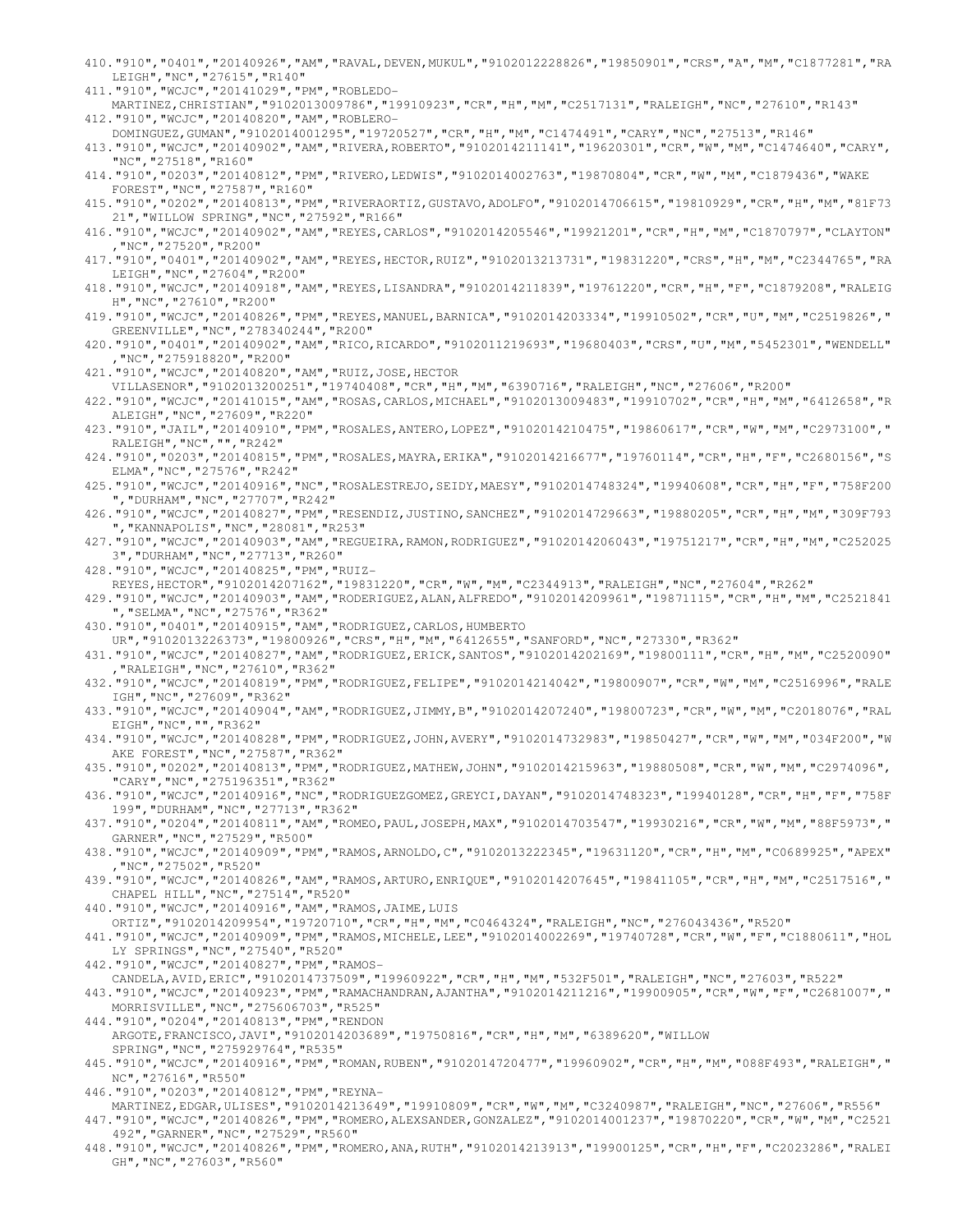- 449."910","WCJC","20140909","PM","ROMERO,ANGEL,ANTHONY","9102014203682","19940123","CR","H","M","C2024695"," RALEIGH","NC","27606","R560"
- 450."910","WCJC","20140926","AM","ROMERO,FRANCISCO,NOEL","9102014213660","19791129","CR","H","M","C2018056", "SANFORD","NC","27332","R560"
- 451."910","WCJC","20140826","PM","ROMERO,LUIS,AMILCAR
- RAMOS","9102014211803","19680124","CR","H","M","6591158","RALEIGH","NC","27610","R560"
- 452."910","0203","20140812","PM","RAMIREZ HERNANDEZ,LISANDRO,A","9102014215857","19950502","CR","H","M","C3241026","FUQUAY VARINA","NC","275265602","R562"
- 453."910","0401","20140818","AM","RAMIREZ,NOHEMI,PAULA","9102013220620","19770125","CRS","H","F","C1876525", "CARY","NC","27513","R562"
- 454."910","0204","20140811","AM","RAMIREZ,OVIDIO,PEREZ","9102013227739","19820610","CR","H","M","4985801","D URHAM","NC","27705","R562"
- 455."910","WCJC","20140826","PM","RAMIREZ,OVIDIO,PEREZ","9102014210121","19820610","CR","W","M","C2681005"," DURHAM","NC","","R562"
- 456."910","0203","20140815","PM","RAMIREZ,SANTIAGO,MENDOZA","9102014206843","19760725","CR","H","M","C251722 0","RALEIGH","NC","276103941","R562"
- 457."910","0204","20140813","PM","SIU,AMRA","9102014212519","19880211","CR","A","M","6592286","RALEIGH","NC" ,"276073436","S000"
- 458."910","WCJC","20140926","AM","SIU,BOM","9102014205681","19871014","CR","A","M","C2517136","RALEIGH","NC" ,"27610","S000"
- 459."910","WCJC","20140923","PM","SAVIEO,MALGORZATA","9102014202771","19550615","CR","W","F","C2024565","RAL EIGH","NC","276074949","S100"
- 460."910","WCJC","20140826","PM","SEVILLA,RICARDO,ANTONIO","9102014211855","19690411","CR","H","M","C2972481 ","WAKE FOREST","NC","275879428","S140"
- 461."910","WCJC","20140908","AM","SOVERO,KRISTLE,JOHANNA","9102014214256","19880209","CR","U","F","","RALEIG H","NC","276124011","S160"
- 462."910","WCJC","20140826","AM","SAUCEDO,INOHELIO,MORALES","9102014211238","19900129","CR","H","M","C268035 0","NEWTON GROVE","NC","283668696","S230"
- 463."910","WCJC","20140903","PM","SOSA-

TEODORO,ANTONIO","9102014210686","19730105","CR","H","M","C2019625","RALEIGH","NC","27604","S233"

- 464."910","WCJC","20140827","AM","SEGURA,ELIENAHI,ROCHA","9102013218895","19870930","CR","H","F","6389920"," PINETOPS","NC","27864","S260"
- 465."910","WCJC","20140910","PM","SAIDA,ADALIA,ELIZONDO","9102013230320","19820627","CR","W","F","C2518009", "RUFFIN","NC","27326","S300"
- 466."910","WCJC","20140918","AM","SOTO,DEIDRA,WALKIRIA","9102014218254","19831004","CR","B","F","C3019856"," CLAYTON","NC","275203021","S300"
- 467."910","WCJC","20141013","PM","SOTO,VANESA,B","9102013006304","19930503","CR","H","F","6389915","SANFORD" ,"NC","27330","S300"
- 468."910","0203","20140814","PM","SALAS,DANTE,IVAN
- VELA","9102014208845","19780515","CR","O","M","6412802","RALEIGH","NC","276104499","S420"

469."910","WCJC","20140926","AM","SELCHOW,RAMON,ALBERTO","9102014210698","19630526","CR","H","M","C1549682", "RALEIGH","NC","276164614","S420"

- 470."910","WCJC","20140827","PM","SALGADO-CORTINA,ANTHONY","9102014206601","19920216","CR","H","M","C2519554","RALEIGH","NC","27616","S423" 471."910","WCJC","20141002","PM","SOLIS-
- LOPEZ,BLANCA,L","9102014216030","19820428","CR","H","F","C1870974","RALEIGH","NC","27616","S424"
- 472."910","0204","20140818","PM","SOLCANIOVA,RENATA","9102014205632","19930214","CR","U","F","C2974201","RAL EIGH","NC","276165864","S425"
- 473."910","0403","20140818","AM","SALAZAR,MAURICIO,VAZQUEZ","9102013216931","19920821","CR","H","M","C234499 2","RALEIGH","NC","276133032","S426"
- 474."910","0202","20140812","PM","SALAZAR,VICENTE,OCTAVIO","9102014211721","19731102","CR","H","M","C2681451 ","CARY","NC","27511","S426"
- 475."910","0202","20140813","PM","SALDANA-MONTERO,SABDIEL","9102014002575","
- ","CR","W","M","C2973098","FUQUAY VARINA","NC","27526","S435"
- 476."910","WCJC","20141022","PM","SALDANA,ANA
- PILAR,S","9102014208166","19850714","CR","H","F","C2973989","WENDELL","NC","27591","S435"
- 477."910","WCJC","20140821","PM","SALEM,AHMED,ADEL","9102012006876","19860902","CR","O","M","5041727","CARY" ,"NC","27511","S450"
- 478."910","WCJC","20140909","PM","SALIMOVA,NARGIZA","9102014002779","19921023","CR","W","F","C1879435","CLAY TON","NC","27520","S451"
- 479."910","WCJC","20140911","AM","SALINAS,APOLINAR,REYES","9102014210044","19890903","CR","H","M","C2345460" ,"RALEIGH","NC","27610","S452"
- 480."910","WCJC","20141021","AM","SANABRIA,ESTEBAN,JUAREZ","9102014217323","19890523","CR","H","M","C0066744 ","RALEIGH","NC","27612","S516"
- 481."910","0401","20140929","AM","SINGH,HARDEEP","9102013211027","19841231","CRS","W","M","C1880219","MORRIS VILLE","NC","27560","S520"
- 482."910","WCJC","20140829","PM","SANCHEZ-
- SANTIAGO,JOSE","9102013225048","19850612","CR","H","M","C0696493","RALEIGH","NC","27604","S522"
- 483."910","WCJC","20140910","PM","SANCHEZ,ESPERANZA,CASSANDRA","9102014721029","19931102","CR","H","F","211F 061","EASTOVER","NC","28312","S522"
- 484."910","WCJC","20140829","AM","SANCHEZ,FERNANDO","9102014213476","19900116","CR","O","M","C1477303","RALE IGH","NC","276171809","S522"
- 485."910","0204","20140813","PM","SANCHEZ,MARYMAR","9102014202727","19931215","CR","H","F","5232363","RALEIG H","NC","27610","S522"
- 486."910","0204","20140813","PM","SANCHEZ,MARYMAR","9102014202728","19931215","CR","H","F","5232364","RALEIG H","NC","27610","S522"
- 487."910","0201","20140813","PM","SANTIAGO,LOPEZ,FELIPE","9102014212807","19870701","CR","H","M","C1549461", "RALEIGH","NC","27603","S532"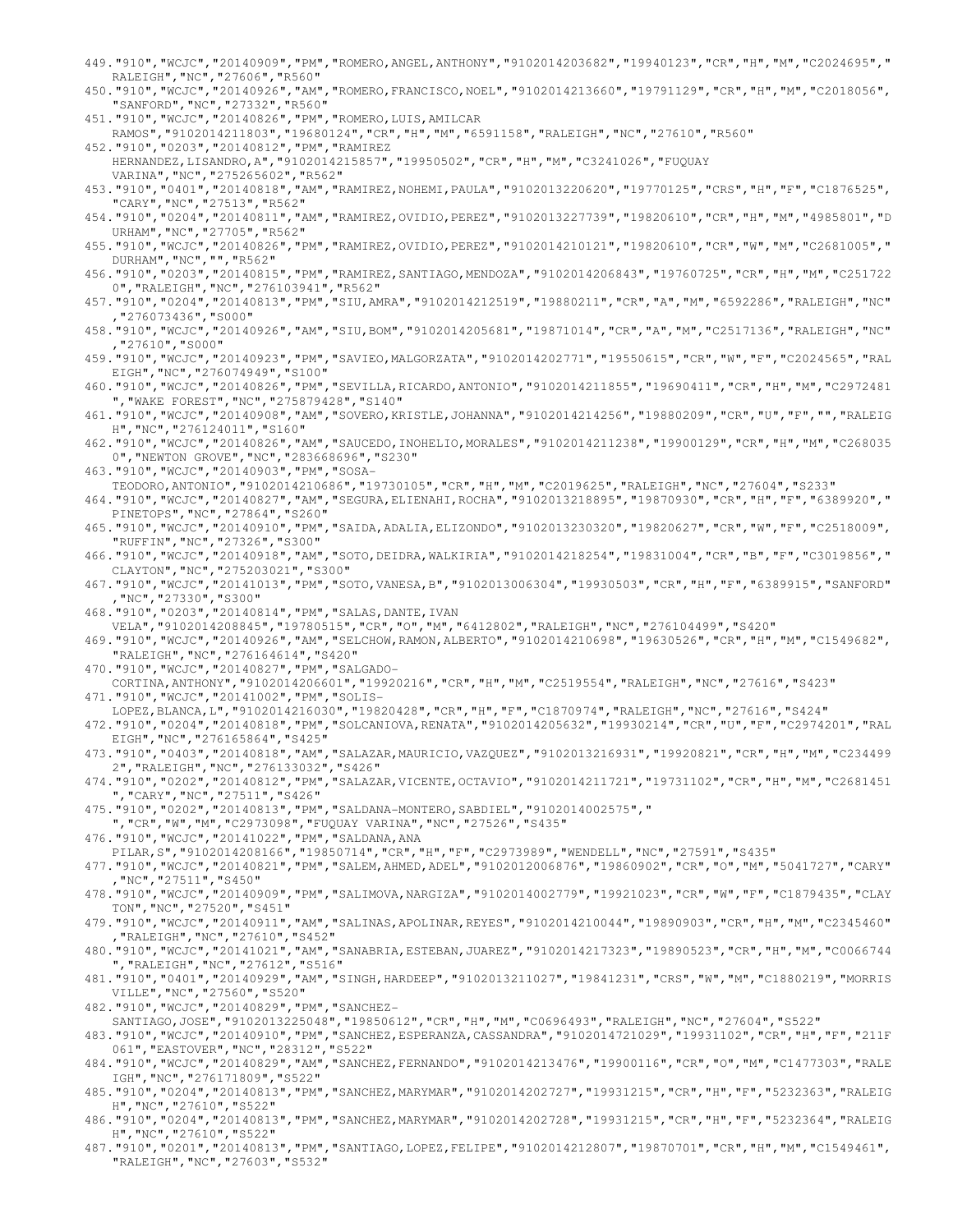- 488."910","WCJC","20140821","AM","SANTANA,ALEXANDER,BOCIO","9102014200973","19830814","CR","W","M","C9427211 ","RALEIGH","NC","27616","S535"
- 489."910","WCJC","20141202","AM","SANTANA,BRIANNA,TIARRA","9102013718413","19930827","CR","B","F","5F95388", "RALEIGH","NC","27604","S535"
- 490."910","0201","20140812","PM","SANTANA,OMAR","9102014216046","19851228","CR","H","M","6594659","RALEIGH", "NC","27612","S535"
- 491."910","0203","20140818","PM","SIMON-

MORALES,ROGELIO","9102014209404","19820728","CR","H","M","6591054","UNKNOWN","OT","","S555"

- 492."910","0203","20140812","PM","SAR,SOKVANNARA","9102014202054","19830620","CR","U","M","C2519751","RALEIG H","NC","276122589","S600"
- 493."910","WCJC","20140930","AM","SAURA
- BAENA,CARLOS,RODOLFO","9102013229609","19870904","CR","H","M","C1879179","RALEIGH","NC","27614","S600" 494."910","WCJC","20140903","AM","SIERRA
- FLORES,CRISTHIAN,EDGA","9102014204540","19900116","CR","H","M","C2021946","HOLLY SPRINGS","NC","275407015","S600"
- 495."910","0404","20140818","PM","SAROUF,REDOUANE","9102014206604","19760402","CR","U","M","C2521579","RALEI GH","NC","276127219","S610"
- 496."910","WCJC","20140926","PM","SOROUR,AHMED,SAMIR","9102013231031","19880124","CR","U","M","C1874014","RA LEIGH","NC","276151996","S660"
- 497."910","WCJC","20140904","PM","TA,DONALD,LY","9102014207178","19900517","CR","A","M","C1870962","RALEIGH" ,"NC","276046136","T000"
- 498."910","0401","20141031","AM","TABIB,MATAN","9102013215075","19890924","CRS","O","M","C0472298","RALEIGH" ,"NC","27616","T110"
- 499."910","WCJC","20140820","AM","TAPIA-PACHECO,RAUL","9102013221170","19950428","CR","H","M","C1870304","RALEIGH","NC","276107217","T112"
- 500."910","0202","20140815","AM","TAVERA,NICOLAS,MARTINEZ","9102014209341","19861117","CR","H","M","C2519490 ","DURHAM","NC","27701","T160"
- 501."910","WCJC","20140826","AM","TZINTZUN,LUIS,AGUILAR","9102014206319","19890308","CR","H","M","C2519821", "RALEIGH","NC","27615","T253"
- 502."910","WCJC","20141015","PM","TOTEMWONGS,NARISARA,ALYSHA","9102014203119","19840612","CR","A","F","C2019 569","RALEIGH","NC","27609","T355"
- 503."910","A203","20140811","PM","TOLENTINO-

HERNANDEZ,MARIO","9102014217730","19790615","CR","W","M","C1477280","RALEIGH","NC","27610","T453"

- 504."910","WCJC","20140918","AM","TONG,JIEYUN","9102014735085","19920413","CR","A","M","479F481","RALEIGH"," NC","27607","T520"
- 505."910","0204","20140813","PM","THONESAVANH,COREY,PUTTARA","9102013226908","19911202","CR","A","M","641300 2","RALEIGH","NC","276043449","T521"
- 506."910","WCJC","20140923","PM","THOR,LINDA","9102014217634","19841228","CR","A","F","C3018121","RALEIGH"," NC","27612","T600"
- 507."910","WCJC","20140904","AM","TRO,BU","9102013229787","19950802","CR","A","M","C1874810","RALEIGH","NC", "276106775","T600"
- 508."910","WCJC","20140910","AM","TORES,ERIC","9102014004601","19940829","CR","H","M","C1868714","RALEIGH"," NC","27610","T620"
- 509."910","0203","20140813","PM","TORRES,ALEJANDRO,LEON","9102014200884","19770522","CR","H","M","C2518106", "GARNER","NC","27529","T620"
- 510."910","WCJC","20140905","PM","TORRES,MARIA,TERESA","9102014206152","19910722","CR","H","F","C2520095","G ARNER","NC","27529","T620"
- 511."910","WCJC","20140903","PM","TORRES,PETER,STEVEN","9102014213121","19911013","CR","A","M","C2519523","R ALEIGH","NC","276101461","T620"
- 512."910","WCJC","20140819","PM","TERECERO DEL
- CID,NEIRY,MAIRE","9102014208790","19941216","CR","H","F","C2516993","APEX","NC","27502","T626"
- 513."910","WCJC","20140905","PM","TORRES-
- RODRIGUEZ,JUAN,CARLOS","9102014206531","19800830","CR","W","M","C1174845","RALEIGH","NC","27610","T626"
- 514."910","WCJC","20140905","AM","TRAN,LONG","9102014208915","19820601","CR","A","M","C1870696","RALEIGH","N C","27610","T650"
- 515."910","WCJC","20140829","AM","TRAN,SON,THANH","9102014214240","19690509","CR","W","M","C2342347","RALEIG H","NC","27615","T650"
- 516."910","WCJC","20140909","AM","THORNBURGH
- HUAMANI,URSULA,SO","9102014200209","19950503","CR","U","F","C2341840","CARY","NC","275135336","T651"
- 517."910","WCJC","20140828","PM","TRUONG,TOAN,MINH","9102014202940","19751201","CR","A","M","C1873341","RALE IGH","NC","276165856","T652"
- 518."910","WCJC","20140905","AM","ULERIO-
- MINIEL,DARWIN,VLADIMI","9102014203312","19890923","CR","H","M","C1870693","RALEIGH","NC","27610","U465" 519."910","WCJC","20140916","AM","UMSTEAD,ERIC,TYLER","9102014214799","19880105","CR","B","M","C2521586","RA
	- LEIGH","NC","276156976","U523"
- 520."910","WCJC","20140820","PM","UNZUETA,MIGUEL,ANGEL

SOLIS","9102014204315","19551014","CR","U","M","6412555","RALEIGH","NC","276165245","U523"

- 521."910","WCJC","20140926","AM","URIOSTEGUI,GABRIEL,QUITERIO","9102013229875","19890929","CR","H","M","C046 2300","GARNER","NC","27529","U623"
- 522."910","0401","20140902","AM","URSETTO,GINA,COLLEEN","9102013211218","19930515","CRS","W","F","C1877022", "CARY","NC","275132973","U623"
- 523."910","WCJC","20140908","PM","VIVEROS,VERONICA","9102014218459","19920722","CR","H","F","6591074","CARY" ,"NC","275113645","V162"
- 524."910","WCJC","20140916","AM","VECCHIO,JENNIFER,LYNN","9102014206932","19810205","CR","W","F","C1179191", "GARNER","NC","27529","V200"
- 525."910","WCJC","20141021","AM","VAQUIS,CHRISTIAN,MENDOZA","9102014001241","19911230","CR","W","M","C251775 9","RALEIGH","NC","27604","V220"
- 526."910","0203","20140813","AM","VASQUEZ,ALEXA,NICOLE","9102014003937","19950907","CR","W","F","C2518188"," DURHAM","NC","27713","V220"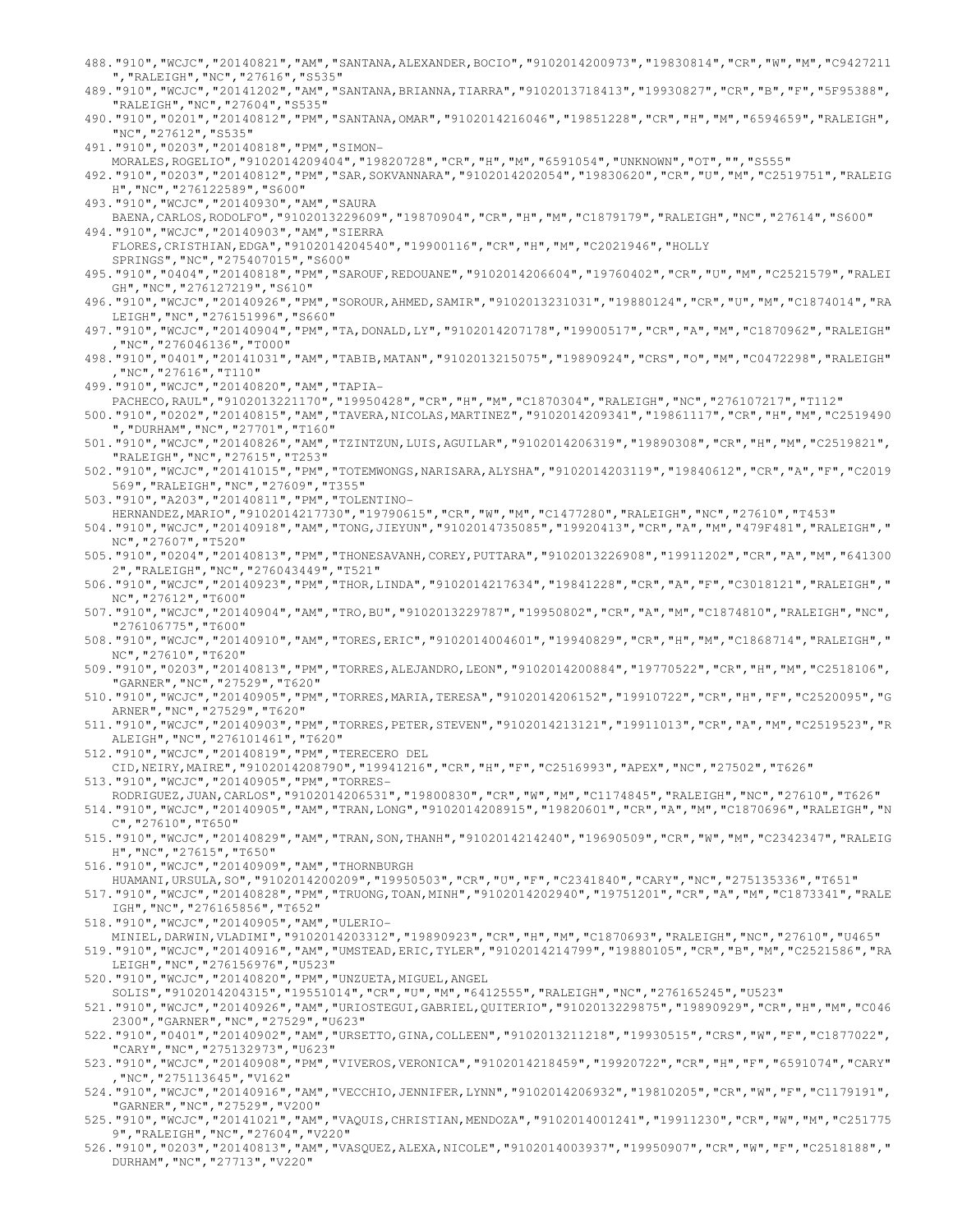- 527."910","0203","20140815","AM","VASQUEZ,ANDREA,C","9102013770709","19930506","CR","W","F","8F85023","RALEI GH","NC","27606","V220"
- 528."910","WCJC","20140820","AM","VASQUEZ,MAXIMO","9102014213638","19790511","CR","W","M","C0696773","GARNER ","NC","27529","V220"
- 529."910","WCJC","20140916","AM","VAZQUEZ,EDGAR,FLORES","9102014207045","19790511","CR","H","M","C9943123"," RALEIGH","NC","27604","V220"
- 530."910","WCJC","20141002","PM","VAZQUEZ,ERIC","9102013229063","19700620","CR","U","M","C1870951","RALEIGH" ,"NC","276103685","V220"
- 531."910","WCJC","20140917","AM","VAIDYA,DARSHAN,DINESHCHANDRA","9102014201215","19790301","CR","A","M","C18 76860","MORRISVILLE","NC","275605529","V300"
- 532."910","WCJC","20140919","AM","VILLA,FRANCISCO","9102014715538","19881203","CR","H","M","77F8074","RALEIG H","NC","27616","V400"
- 533."910","WCJC","20140919","AM","VILLA,FRANSCICO","9102014715539","19881203","CR","H","M","77F8075","RALEIG H","NC","27616","V400"
- 534."910","WCJC","20140825","AM","VALLEJO,EDGAR,JOSE
- RAMOS","9102014211809","19760722","CR","H","M","C1877898","WILLOW SPRING","NC","275927520","V420" 535."910","WCJC","20140826","AM","VELAZQUEZ-
- VIVEROS,VICTOR,ALF","9102014205482","19840915","CR","H","M","C2519815","RALEIGH","NC","27612","V422"
- 536."910","WCJC","20140826","PM","VALTIERRA,EDUARDO,FERNDANDE","9102013217292","19710822","CR","H","M","C069 6974","GARNER","NC","27529","V436"
- 537."910","WCJC","20140827","PM","VALENZUELA-
- MARTINEZ,CARLOS","9102014209646","19631010","CR","H","M","C2519559","RALEIGH","NC","27615","V452"
- 538."910","WCJC","20140820","AM","VALENZUELA,IVAN,ALBERTO","9102011208283","19910207","CR","H","M","C1554830 ","RALEIGH","NC","27617","V452"
- 539."910","WCJC","20140904","PM","VALENZUELA,ROBERTO","9102014213905","19871107","CR","H","M","C9952074","RA LEIGH","NC","27616","V452"
- 540."910","0401","20140929","AM","VALENZUELA,STEPHANIE","9102013220478","19890709","CRS","H","F","6424191"," DURHAM","NC","277074676","V452"
- 541."910","WCJC","20141002","NC","VILLA-
- MORENO,JUAN,DANIEL","9102014744265","19940430","CR","H","M","496F603","RALEIGH","NC","27609","V456" 542."910","WCJC","20140916","PM","VELARDE-
- BLANCAS,CARLOS","9102014217264","19731105","CR","H","M","6591467","GARNER","NC","27529","V463"
- 543."910","WCJC","20140909","AM","VENTURA,NORIDALIA","9102014214342","19781104","CR","H","F","C1879187","RAL EIGH","NC","27610","V536"
- 544."910","0401","20140829","AM","VANRIPER,DANIEL,EDWIN","9102013208349","19780730","CRS","W","M","6424011", "RALEIGH","NC","27607","V561"
- 545."910","0301","20140812","PM","VARGAS-CALVA,WILLIAM,DANIEL","9102014003246","19950223","CR","W","M","C2974132","FUQUAY VARINA","NC","27526","V622"
- 546."910","WCJC","20140911","AM","YUE,YANG","9102014216045","19900919","CR","A","M","C3017477","RALEIGH","NC ","27606","Y000"
- 547."910","WCJC","20140821","AM","YAHUITL-TLALMANALCO,MIGUEL","9102014205773","19840112","CR","H","M","C2345994","RALEIGH","NC","27616","Y343"
- 548."910","WCJC","20140926","AM","YANEZ,ALEJANDRO,ZACATENCO","9102014205401","19870107","CR","H","M","C93288 75","KNIGHTDALE","NC","27545","Y520"
- 549."910","0202","20140815","PM","YANG,ALAIN","9102014211945","19830124","CR","A","M","C1473593","RALEIGH"," NC","276033727","Y520"
- 550."910","WCJC","20140819","AM","ZACARIAS-
- DOMINGUEZ,VICTOR,MA","9102014210639","19820816","CR","H","M","C2024514","CARY","NC","27511","Z262"
- 551."910","WCJC","20140826","AM","ZILAR,ZEBULON,KENYON","9102014206399","19880919","CR","W","M","C2519823"," FORT BRAGG","NC","28310","Z460"
- 552."910","0201","20140814","AM","ZAEEM,AHSAN","9102014212454","19900102","CR","W","M","C2972629","WAKE FOREST","NC","275874666","Z500"
- 553."910","WCJC","20140826","AM","ZAMBRANO,MICHAEL,ANTHONY","9102014212888","19800608","CR","W","M","C187945 4","MORRISVILLE","NC","275607049","Z516"
- 554."910","0401","20140815","AM","ZHANG,KA","9102013220554","19890409","CRS","A","M","C1873219","RALEIGH","N C","276064947","Z520"
- 555."910","WCJC","20140910","AM","ZUNIGA,JOE,BRAULIO,JR","9102013221623","19920313","CR","H","M","C1474959", "CARY","NC","27511","Z520"

## **Warren County**

- 1. "920","001D","20140827","AM","CAMARGO,JAIME,ALCANTAR","9202013050113","19801215","CR","H","M","6354752", "HENDERSON","NC","27537","C562"
- 2. "920","001D","20140917","AM","MOLINA-
- ESPINOSA,JUAN,CARLOS","9202014050419","19871207","CR","H","M","6454513","MACON","NC","27551","M452" 3. "920","001D","20140813","AM","MUNGUIA-
- GARCIA,REYES","9202014000039","19751228","CR","H","M","5468498","WARRENTON","NC","27589","M522" 4. "920","001D","20140820","AM","NOGUEZ,BALTAZAR,PINA","9202014050407","19860930","CR","H","M","6454506","B
- OYDTON","VA","23917","N220" 5. "920","001D","20140813","AM","RODRIGUEZ-
- MENDEZ,FRANCISCO","9202014050049","19780910","CR","H","M","5468496","WARRENTON","NC","27589","R362"
- 6. "920","001D","20140827","AM","SANCHEZ,SAMUEL,RAMIREZ","9202014000137","19810430","CR","H","M","6451530", "NORLINA","NC","27563","S522"

## **Washington County**

1. "930","0001","20141016","AM","PACHECO,FILADELFO","9302014050295","19741012","CR","H","M","C2925212","ROP ER","NC","27970","P220"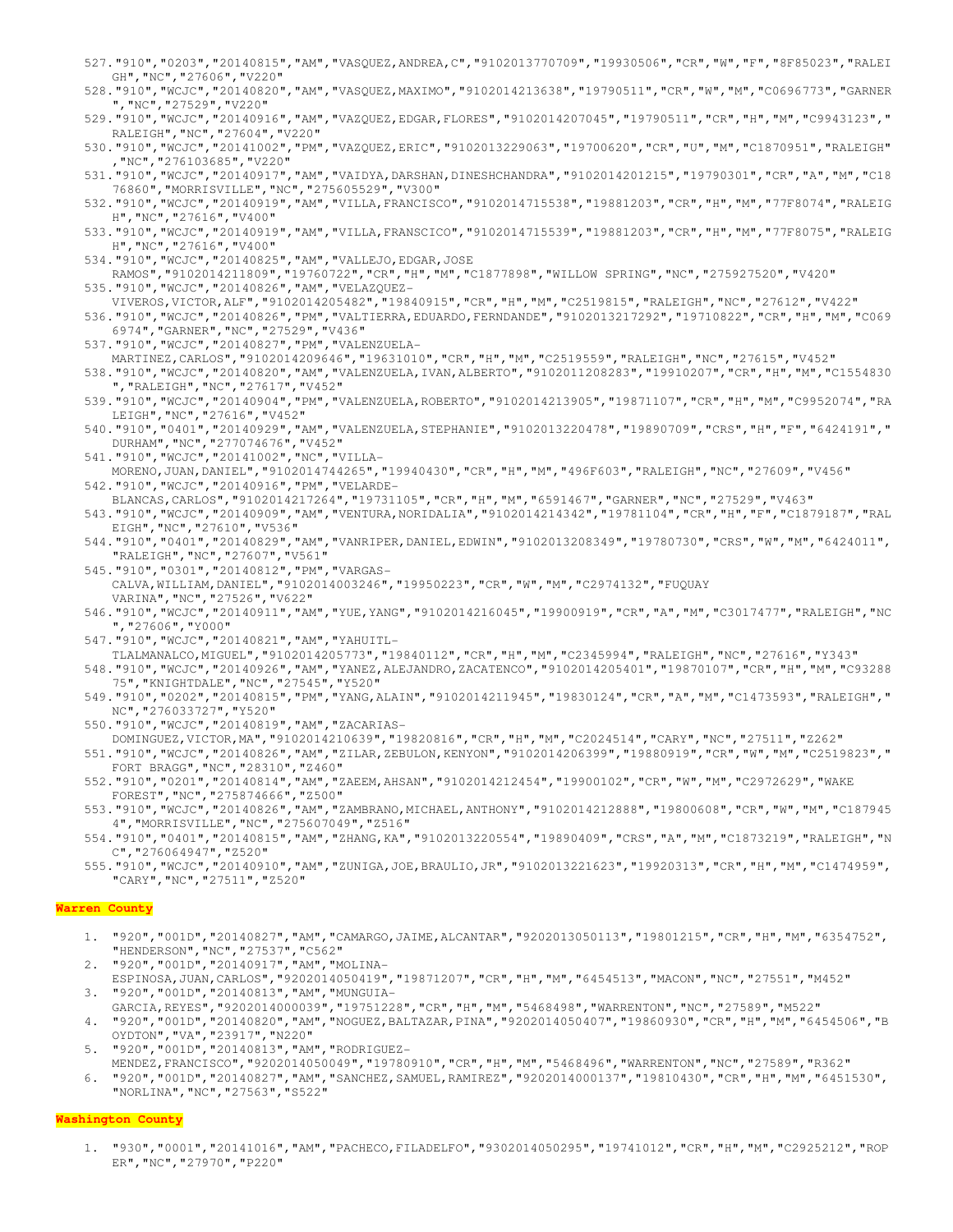2. "930","0001","20140909","AM","SALDANA,JOSE,AMADEUS","9302013050622","19750123","CR","O","M","C2925028"," WILMINGTON","NC","28405","S435"

## **Watauga County**

- 1. "940","000B","20140814","AM","BANEGE,JOSE,JAVIER
- MONGE","9402013051627","19920510","CR","H","M","6334565","BANNER ELK","NC","28604","B520"
- 2. "940","000B","20140825","AM","BARQUERO,DANIEL","9402013051355","19850417","CR","O","M","C2310912","BOONE ","NC","28607","B626"
- 3. "940","000B","20140813","AM","CASIMIRO,EDGAR,JOEL
- ROJOP","9402013051471","19850114","CR","H","M","C2310302","TRADE","TN","37691","C256"
- 4. "940","000B","20140814","AM","DOMINGUEZ,ARIEL,JULIA","9402014050607","19920104","CR","W","F","C3104753", "ANNAPOLIS","MD","21403","D552"
- 5. "940","000B","20140825","AM","GOMEZ-

LUNA,MANUEL","9402013051853","19921128","CR","U","M","C2310390","BOONE","NC","28607","G524"

- 6. "940","000B","20140813","AM","GONZALEZ,OCTAVIO,ERNESTO","9402013002755","19930502","CR","H","M","C231122 3","BOONE","NC","286077647","G524"
- 7. "940","000B","20140813","AM","GONZALEZ,OCTAVIO,ERNESTO","9402013052104","19930502","CR","H","M","C231122 4","BOONE","NC","286077647","G524"
- 8. "940","000B","20140812","AM","GARZON,GERSON,GARZON","9402013051603","19940205","CR","H","M","C2311510"," STATESVILLE","NC","286254468","G625"
- 9. "940","000B","20140812","AM","GARZON,GERSON,GARZON","9402013051604","19940205","CR","H","M","C2311511"," STATESVILLE","NC","286254468","G625"
- 10. "940","000B","20140910","AM","GRADILLAS,NATHAN,ALEJANDRO","9402013051878","19900610","CR","U","M","C2311 951","CHARLOTTE","NC","282128212","G634"
- 11. "940","000B","20140811","AM","GUERRERO,LUZ
- ALEGRIA,JOSE","9402012052258","19720517","CR","H","M","C1912075","JEFFERSON","NC","28640","G660"
- 12. "940","000B","20140813","AM","HUERTA,JUAN","9402012051306","19800216","CR","H","M","C1840490","BOONE","N C","28607","H630"
- 13. "940","000B","20140827","AM","HERNANDEZ-
- SAENZ,LUIS,MANUEL","9402002051904","19830921","CR","H","M","1518292","BOONE","NC","28607","H655" 14. "940","000B","20140827","AM","HERNANDEZ-
- SAENZ,LUIS,MANUEL","9402002051905","19830921","CR","H","M","1518293","BOONE","NC","28607","H655" 15. "940","000B","20140827","AM","HERNANDEZ-
- SAENZ,LUIS,MANUEL","9402013051563","19830921","CR","H","M","C1912641","BOONE","NC","28607","H655"
- 16. "940","000B","20140924","AM","LAMA,NORBU,YONJAN","9402014051132","19980124","CR","A","M","C2560198","ELM HURST","NY","11373","L500"
- 17. "940","000B","20140828","AM","MATEO,FERNANDO,SALVADOR","9402014050518","19770530","CR","H","M","C2311296 ","MORGANTON","NC","28655","M300"
- 18. "940","000B","20140829","AM","MONTOYA,ALEJANDRO,RIVAS","9402014050568","19901211","CR","W","M","C2312341 ","CHARLOTTE","NC","282628262","M530"
- 19. "940","000B","20140829","AM","MONTOYA,ALEJANDRO,RIVAS","9402014050569","19901211","CR","W","M","","CHARL OTTE","NC","282628262","M530"
- 20. "940","000B","20140908","AM","MARTINEZ,JAVIER","9402014050531","19850315","CR","H","M","C3104217","NEWLA ND","NC","28657","M635"
- 21. "940","000B","20140924","AM","MARTINEZ,JORGE,LUIS","9402014051194","19670823","CR","H","M","C2312084","B OONE","NC","28607","M635"
- 22. "940","000B","20140930","AM","ORTIZ,ANDREW,CHRISTOPHER","9402014051115","19930514","CR","W","M","C310952 8","NORTH WILKESBOR","NC","28659","O632"
- 23. "940","000B","20140930","AM","PIZAM,HAIM,CY","9402014051109","19711215","CR","W","M","C3104701","ORLANDO ","FL","32806","P250"
- 24. "940","000B","20140911","AM","PALAFOX,ANNA,GABRIELLA","9402013052068","19920123","CR","W","F","C2312154" ,"HICKORY","NC","28601","P412"
- 25. "940","000B","20140811","AM","PHAN,SCOTT","9402012052030","19850118","CR","A","M","C1911818","BOONE","NC ","28607","P500"
- 26. "940","000B","20140930","AM","PHAN,SCOTT","9402014051150","19850118","CR","A","M","C2311959","BOONE","NC ","28607","P500"
- 27. "940","000A","20140902","AM","RUBIO-
- VAZQUEZ,IVETTE,ZULEIKA","9402012051219","19800826","CRS","H","F","C1820943","VILAS","NC","28692","R112" 28. "940","000B","20140908","AM","RUBIO-
- VAZQUEZ,IVETTE,ZULEIKA","9402013050364","19800826","CR","H","F","C1912494","VILAS","NC","28692","R112" 29. "940","000B","20140908","AM","RODRIGUES,PEDRO","9402014050703","19780808","CR","H","M","C2017136","BOONE
- ","NC","28607","R362" 30. "940","000B","20140911","AM","RONQUILLO-
- MENDOZA,VALENTIN","9402014050943","19790312","CR","H","M","C2560273","BOONE","NC","28607","R524"
- 31. "940","000B","20140908","AM","SOMBO,OSVALDO,CONCEICAO","9402014050079","19930610","CR","B","M","C2310300 ","MATTHEWS","NC","281053052","S510"
- 32. "940","000B","20140814","AM","VELASQUEZ,SHEILA","9402014050597","19850221","CR","H","F","C2312290","NORT H WILKESBOR","NC","28659","V422"
- 33. "940","000B","20140828","AM","XIONG,VA","9402011051649","19750425","CR","A","M","C1431561","STATESVILLE" ,"NC","28677","X520"
- 34. "940","000B","20140930","AM","ZELAYA,GIOVANNI,FRANCISCO","9402014051035","19891031","CR","U","M","C23121 71","CHARLOTTE","NC","282177988","Z400"
- 35. "940","000B","20140811","AM","ZINTZUN,MAXIMINO,ORNELAS","9402012052117","19840909","CR","H","M","C191206 9","BANNER ELK","NC","28604","Z532"

**Wayne County**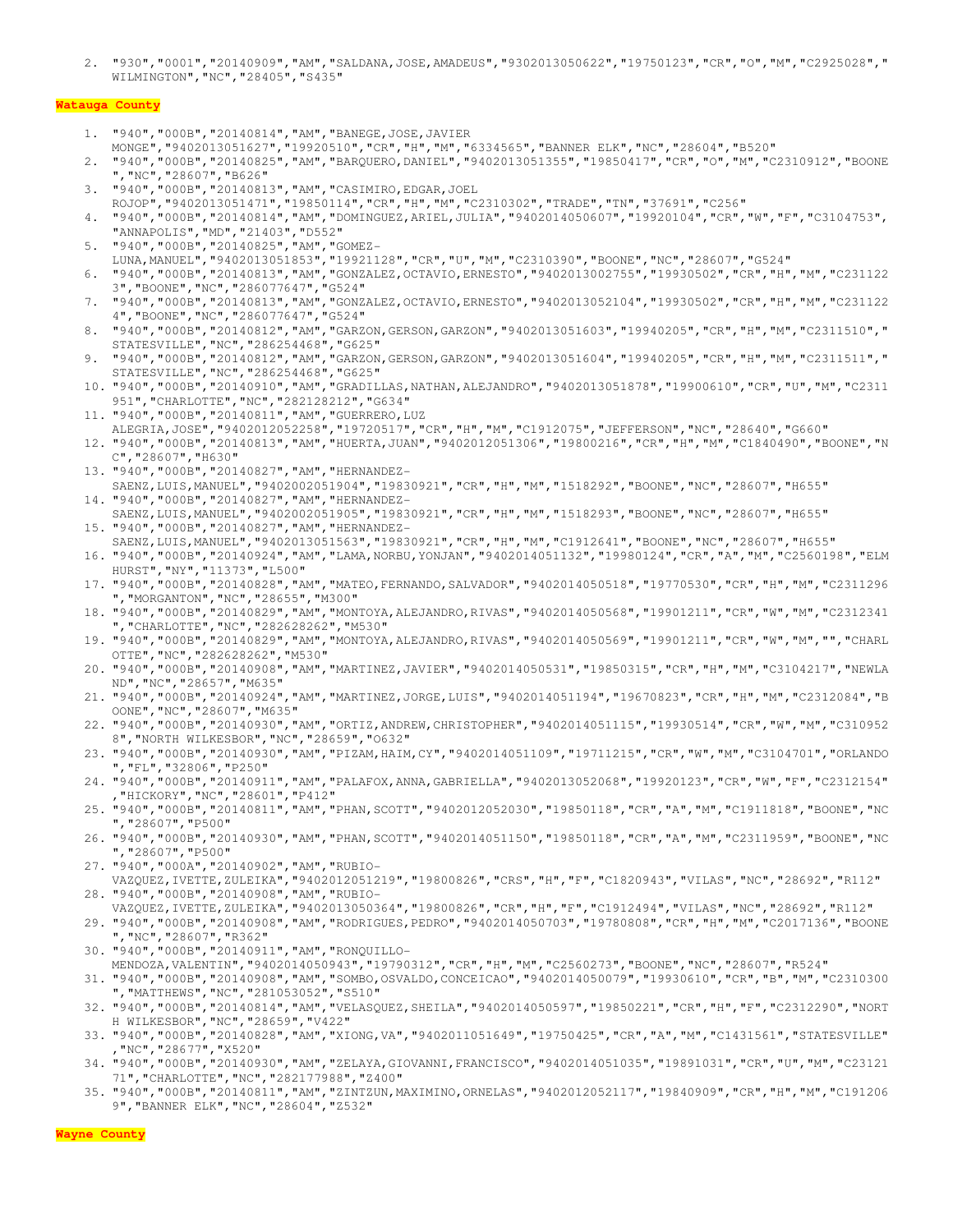- 1. "950","0003","20141029","PM","AVILA,MARCOS,ACOSTA","9502013003430","19930901","CR","H","M","4984938","LA GRANGE","NC","285518305","A140"
- 2. "950","0003","20141029","PM","AVILA,MARCOS,ACOSTA
- \*","9502013003431","19930901","CR","H","M","4984939","LA GRANGE","NC","285518305","A140"
- 3. "950","0003","20140916","AM","AVILES,BERTIN","9502014050714","19810518","CR","H","M","C2579518","SEVEN SPRINGS","NC","28578","A142"
- 4. "950","0003","20140814","AM","AVELOR,JOSE","9502014052729","19591124","CR","W","M","C2336225","MOUNT OLIVE","NC","28365","A146"
- 5. "950","0003","20140918","AM","ACEVEDO,JUSTIN,DEAN","9502013054655","19910517","CR","W","M","C2473209","G OLDSBORO","NC","275341734","A213"
- 6. "950","0003","20140828","AM","ALVAREZ,LUIS,ALBERTO","9502013054337","19661220","CR","U","M","C1032239"," GOLDSBORO","NC","27530","A416"
- 7. "950","0003","20140828","AM","ALVAREZ,LUIS,ALBERTO","9502014051226","19661220","CR","U","M","C2907859"," GOLDSBORO","NC","27530","A416"
- 8. "950","0003","20140827","AM","AMADOR,ALEYDA,AZABEL","9502014051526","19820524","CR","H","F","C2910052"," DUDLEY","NC","28333","A536"
- 9. "950","0003","20140902","AM","BARRIOS,HENRY,HIDALGO","9502014051145","19820705","CR","H","M","C2473045", "GOLDSBORO","NC","27534","B620"
- 10. "950","0003","20141002","AM","CASTILLO,EFRAIN,GARCIA","9502013055446","19690903","CR","H","M","4984052", "MOUNT OLIVE","NC","28365","C234"
- 11. "950","0003","20140917","AM","CASTILLO,MARGARITO,ROMERO","9502014051112","19790222","CR","H","M","498465 5","LA GRANGE","NC","28551","C234"
- 12. "950","0003","20140828","AM","CASTILLO,MIKE,ANTHONY","9502013051780","19960927","CR","H","M","6206941"," SEVEN SPRINGS","NC","28578","C234"
- 13. "950","0003","20140828","AM","CASTILLO,MIKE,ANTHONY","9502013701512","19960927","CR","H","M","6F27344"," SEVEN SPRINGS","NC","28578","C234"
- 14. "950","0003","20140813","AM","COLMENARES,JOSE,MANUEL","9502014052002","19940320","CR","H","M","6649551", "SEVEN SPRINGS","NC","28578","C455"
- 15. "950","0003","20140812","AM","COLMENARES,PABLO,LOPEZ","9502014051939","19770310","CR","O","M","C2909908" ,"DUDLEY","NC","28333","C455"
- 16. "950","0003","20140812","AM","COLMENARES,PABLO,LOPEZ","9502014702846","19770310","CR","H","M","338F571", "DUDLEY","NC","28333","C455"
- 17. "950","0003","20141030","AM","CONTRERAS,ABEL,VILLANUEVA","9502013002551","19730426","CR","H","M","622711 2","STANTONSBURG","NC","27883","C536"
- 18. "950","0003","20140910","AM","CONTRERAS,SANTIAGO,ROSAS","9502013055736","19800430","CR","O","M","C258024 4","KINSTON","NC","","C536"
- 19. "950","0003","20141014","AM","CERVANTES,JOSE,GUADALUPE,ROD","9502014052126","19910119","CR","H","M","C29 10061","WILSON","NC","","C615"
- 20. "950","ADMN","20140919","AM","CRUZ,FELIPE","9502014053196","19731231","CR","H","M","C3133898","GOLDSBORO ","NC","27530","C620"
- 21. "950","0003","20140828","AM","CRUZ,JESUS,ADALBERTO","9502013054320","19851224","CR","H","M","4984650","S EVEN SPRINGS","NC","28578","C620"
- 22. "950","0003","20140916","AM","CARRIZALES-
- AZZIVOR,EDGAR,MIG","9502014051118","19890929","CR","H","M","C2909556","ALBERTSON","NC","28508","C624" 23. "950","0003","20140911","AM","CERNA,ROSA,ELENA","9502013054610","19890522","CR","B","F","C2580551","CHAR
- LOTTE","NC","","C650" 24. "950","MTOL","20140926","AM","DE

LEON,DANIEL","9502013055954","19900828","CR","O","M","C2636080","DUDLEY","NC","28333","D000"

- 25. "950","0003","20140814","AM","DIAZ,JAROL,JARED","9502014052838","19940510","CR","H","M","6649608","WILSO N","NC","27893","D200"
- 26. "950","0003","20140904","AM","DIAZ,WILLIAM,MOHLER","9502012050935","19810109","CR","H","M","6227057","MO UNT OLIVE","NC","00000","D200"
- 27. "950","0003","20140916","AM","DELGADO,JOSE,ALFREDO","9502013005018","19900613","CR","H","M","6206967","S EVEN SPRINGS","NC","285788888","D423"
- 28. "950","0003","20140821","AM","DELEON-CAMPBELL,WENDI,LYN","9502012052845","19670720","CR","W","F","C2001253","DUDLEY","NC","","D452"
- 29. "950","0003","20140918","AM","ESPINO,RAFAEL","9502013055774","19800520","CR","H","M","6206974","PIKEVILL
- E","NC","27863","E215" 30. "950","0003","20140902","AM","ESPINOZA,MAYNOR,ALEXANDER","9502013055075","19870427","CR","O","M","C25805
- 58","GOLDSBORO","NC","27534","E215"
- 31. "950","0003","20140925","AM","ESCOBAR,ELISEO,CABRERA","9502014051149","19910824","CR","H","M","C2579524" ,"TURKEY","NC","28393","E216"
- 32. "950","MTOL","20140912","AM","FIGUEROA,MARCO,ANTONO","9502014051422","19610425","CR","H","M","C2636057", "MOUNT OLIVE","NC","","F260"
- 33. "950","0003","20140828","AM","FRANCISCO,JUAN","9502013704242","19930606","CR","H","M","28F1275","DUDLEY" ,"NC","28333","F652"
- 34. "950","0003","20140813","AM","FERNANDEZ,EDUARDO","9502014052588","19830126","CR","H","M","6702906","GOLD SBORO","NC","27530","F655"
- 35. "950","0003","20141030","AM","FERNANDEZ,JOSE,JR","9502013053564","19750525","CR","H","M","4984524","DUDL EY","NC","28333","F655"
- 36. "950","ADMN","20140905","AM","FERNENDEZ,GRACIANA","9502014053382","19620514","CR","O","M","6649558","DUD LEY","NC","","F655"
- 37. "950","0003","20140814","AM","GALVEZ,OMAR,LORENZO","9502012056194","19760326","CR","W","M","C2182030","G OLDSBORO","NC","27530","G412"
- 38. "950","0003","20140828","AM","GONZALES,ISAIAH,CRUZ","9502013055837","19910426","CR","O","M","C2182299"," MOUNT OLIVE","NC","","G524"
- 39. "950","0003","20140813","AM","GONZALES,OZIEL,JR","9502013053575","19911113","CR","H","M","C2473310","GOL DSBORO","NC","27534","G524"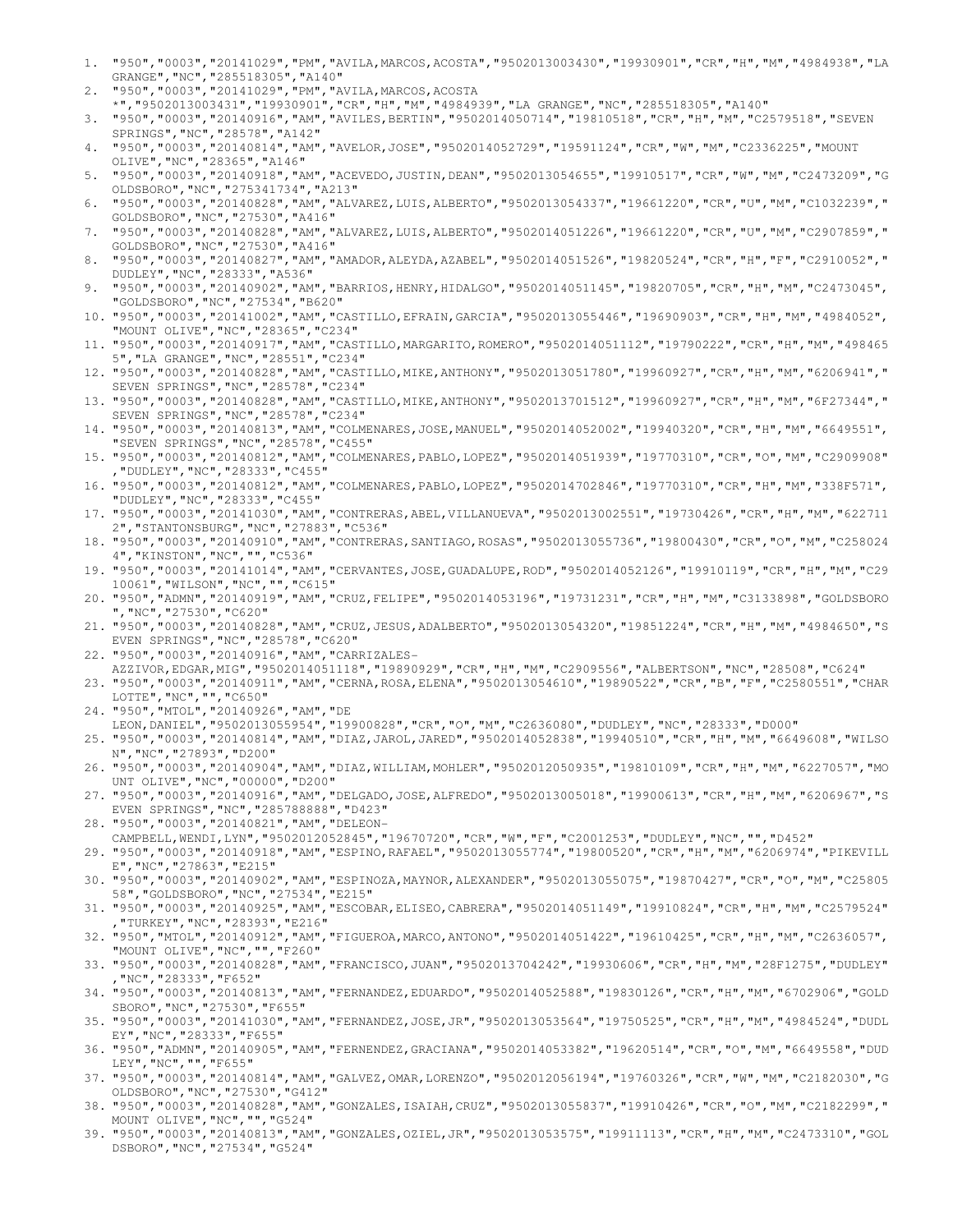- 40. "950","0003","20141002","AM","GONZALEZ,DAVID","9502014053367","19700115","CR","O","M","C2336464","MOUNT OLIVE","NC","28365","G524"
- 41. "950","0003","20140925","AM","GONZALEZ,JORGE,HERNANDEZ","9502014051111","19590422","CR","H","M","C258183 7","DUDLEY","NC","28333","G524"
- 42. "950","0003","20140818","AM","GARCIA,ADGEL,PENA","9502014051482","19720429","CR","H","M","4984062","SEVE N SPRINGS","NC","28578","G620"
- 43. "950","0003","20140925","AM","GARCIA,JOSE,CAIN
- REYES","9502014051035","19801128","CR","O","M","6182451","ALBERTSON","NC","28508","G620"
- 44. "950","0003","20140904","AM","GARCIA,MAXIMO,PABLO","9502014051645","19811212","CR","H","M","C3131966","D UDLEY","NC","28333","G620"
- 45. "950","0003","20140812","AM","HERNANDEZ,JEISSON,EVERARD,M","9502014050617","19900316","CR","O","M","C258 1353","DUDLEY","NC","28333","H655"
- 46. "950","0003","20140915","AM","HERNANDEZ,JEISSON,EVERARDO,M","9502014051819","19900316","CR","H","M","622 5900","DUDLEY","NC","28333","H655"
- 47. "950","0003","20140925","AM","HERNANDEZ,VINICIO,ANIBAL","9502014050696","19960601","CR","H","M","C257951 6","MOUNT OLIVE","NC","28365","H655"
- 48. "950","0003","20140925","AM","HERNANDEZ,VINICIO,ANIBAL","9502014050697","19960601","CR","H","M","C257951 7","MOUNT OLIVE","NC","28365","H655"
- 49. "950","0003","20141002","AM","HERRARA-
- AVILA,JUAN","9502014050059","19750312","CR","O","M","6206868","PIKEVILLE","NC","27863","H661"
- 50. "950","0003","20140825","AM","JESUS,ROBLERO,ROBLERO","9502014053229","19910110","CR","H","M","6649702"," MOUNT OLIVE","NC","28365","J220"
- 51. "950","0003","20140825","AM","JESUS,ROBLERO,ROBLERO","9502014704420","19910110","CR","H","M","706F140"," LOUISBURG","VA","23229","J220"
- 52. "950","0003","20140924","AM","JACINTO-MARTIN,JOSE,FRANCISC","9502014052276","19890626","CR","H","M","6702902","GOLDSBORO","NC","275347862","J2 53"
- 53. "950","0003","20140925","AM","JIMENZ,RAUL,ANTOLIN,SALES","9502014050373","19890108","CR","H","M","498446 9","DUDLEY","NC","28333","J552"
- 54. "950","0003","20140828","AM","KOZOL,PAYAO,CHALLERSMAI","9502012004723","19580227","CR","O","F","5471984" ,"DUDLEY","NC","283337135","K240"
- 55. "950","0003","20140813","AM","LOPEZ,DANILO,VELASQUEZ","9502014051726","19750730","CR","H","M","6422070", "DUDLEY","NC","28333","L120"
- 56. "950","0003","20141015","AM","LOPEZ,DELEYSI","9502013055469","19880303","CR","H","M","C2580688","FREMONT ","NC","27830","L120"
- 57. "950","0003","20141015","AM","LOPEZ,DELEYSI","9502013055217","19880303","CR","H","M","C2473698","FREMONT ","NC","27830","L120"
- 58. "950","0003","20140916","AM","LOPEZ,JAURY","9502013052199","19901222","CR","W","M","6328063","WARSAW","N C","28398","L120"
- 59. "950","0003","20140904","AM","LOPEZ,JOEL,RABANALES","9502013051942","19790412","CR","W","M","6328060","D UDLEY","NC","28333","L120"
- 60. "950","0003","20140911","AM","LOPEZ,JOSE,LUIS,DIAZ","9502014051729","19830825","CR","H","M","4984064","M OUNT OLIVE","NC","28365","L120"
- 61. "950","0003","20140814","AM","MOJENA,LUIS,RODRIGUEZ","9502013055562","19920922","CR","O","M","C2336456", "GOLDSBORO","NC","","M250"
- 62. "950","0003","20140902","PM","MATTA,ROMEO,CALMO","9502014050828","19850513","CR","W","M","C2909084","GOL DSBORO","NC","27530","M300"
- 63. "950","0003","20140911","AM","MALPICA,FAUSTINO,DEVALLE","9502013054325","19750718","CR","H","M","6206829 ","SEVEN SPRINGS","NC","28578","M412"
- 64. "950","0003","20140818","AM","MOLINA,MARIO,INOCENTE,SENDRA","9502014051728","19551228","CR","H","M","498 4063","DUDLEY","NC","28333","M450"
- 65. "950","0003","20140825","AM","MENDOZA,MARGARITO","9502014053252","19601227","CR","H","M","6649703","GOLD SBORO","NC","27530","M532"
- 66. "950","0003","20140922","AM","MANUEL,BRANDON,CAREY","9502014051633","19861006","CR","B","M","6182458","D UDLEY","NC","28333","M540"
- 67. "950","0003","20140828","AM","MORADEL,JUAN,ANGEL,AVILES","9502014050847","19710625","CR","O","M","498465 4","LA GRANGE","NC","28551","M634"
- 68. "950","MTOL","20140822","AM","MARTINEZ-
- VASQUEZ,JOSE,JESUS","9502014051752","19870322","CR","H","M","C2580806","MOUNT OLIVE","NC","28365","M635" 69. "950","0003","20140818","AM","MARTINEZ,ASUNSION,REYAS,JR","9502014000335","19881020","CR","H","M","49840 57","DEEP RUN","NC","28525","M635"
- 70. "950","0003","20140826","AM","MARTINEZ,J,JESUS,MARTINEZ","9502014051364","19740211","CR","H","M","498406 1","GOLDSBORO","NC","27534","M635"
- 71. "950","0003","20141002","AM","MARTINEZ,RAMON","9502013053402","19770831","CR","O","M","6206625","GOLDSBO RO","NC","27530","M635"
- 72. "950","0003","20140821","AM","MORALES,EDILMAR,PEREZ","9502014050274","19900202","CR","W","M","C2580165", "SEVEN SPRINGS","NC","28578","M642"
- 73. "950","0003","20140813","AM","MORALES,OSCAR,HERNANDEZ","9502014050368","19860320","CR","H","M","6184825" ,"SEVEN SPRINGS","NC","28578","M642"
- 74. "950","0005","20140818","AM","MORALEZ,HERMAN,SANTIZO","9502013053095","19800320","CRS","H","M","","MOUNT OLIVE","NC","28365","M642"
- 75. "950","0003","20140915","PM","MARRERO,JOSE,RUBEN,MARRERO","9502014051030","19741009","CR","O","M","C2636 021","FAISON","NC","","M660"
- 76. "950","0003","20140915","PM","MARRERO,JOSE,RUBEN,MARRERO","9502014051028","19760306","CR","O","M","C2636 019","FAISON","NC","","M660"
- 77. "950","0003","20140930","AM","NGUYEN,HAO,HUNG","9502014051887","19680616","CR","A","M","C2909656","BEULA VILLE","NC","28518","N250"
- 78. "950","0003","20140930","AM","NGUYEN,HAO,HUNG","9502014051888","19680616","CR","O","M","C2909658","BEULA VILLE","NC","28518","N250"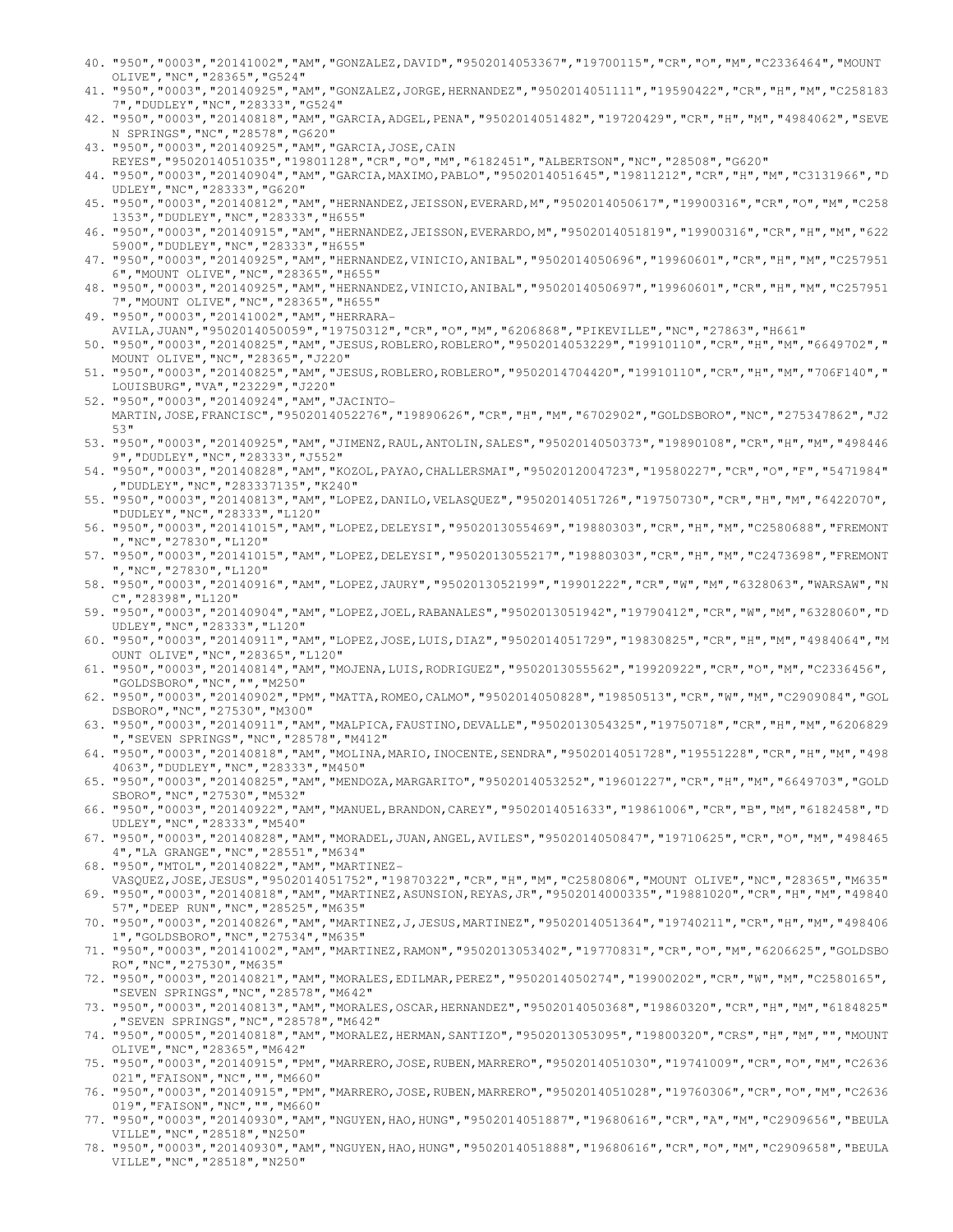- 79. "950","0003","20140819","AM","NIETO,RICARDO,YANEZ","9502014052919","19590223","CR","H","M","C2635587","S EVEN SPRINGS","NC","28578","N300"
- 80. "950","0003","20140904","AM","ORTIZ,NEPTALIE,PEREZ","9502013002707","19871014","CR","H","M","6328069","S EVEN SPRINGS","NC","28578","O632"
- 81. "950","0003","20140826","AM","ORTUNO,GEORGE","9502014702067","19930210","CR","H","M","182F428","DUDLEY", "NC","28333","O635"
- 82. "950","0003","20140826","AM","ORTUNO,GEORGE","9502014051478","19930210","CR","O","M","6206979","DUDLEY", "NC","28333","O635"
- 83. "950","0003","20141002","AM","PAZ-VASQUEZ,BELARMINO,VINCEN","9502013052101","19861206","CR","H","M","6206943","WARSAW","NC","28398","P212" 84. "950","0003","20140929","PM","PHAM,TUAN,VAN","9502014052619","19710505","CR","O","M","C3132004","NEWPORT ","NC","28570","P500"
- 85. "950","0005","20140825","AM","PINEDA,ROBERTO,CARLOS","9502013055589","19850107","CRS","H","M","6206973", "LA GRANGE","NC","28551","P530"
- 86. "950","0003","20140826","AM","PEREZ,ADAN,NICOLAS","9502014050704","19871212","CR","H","M","C2182062","GO LDSBORO","NC","27530","P620"
- 87. "950","0003","20140902","AM","PEREZ,FAVIO,AMADO","9502014051816","19790913","CR","H","M","C2336219","SEV EN SPRINGS","NC","28578","P620"
- 88. "950","0003","20140925","AM","PEREZ,FIDELINDO,ORTIZ","9502014051208","19821120","CR","H","M","C2581841", "MOUNT OLIVE","NC","","P620"
- 89. "950","0003","20140925","AM","PEREZ,FIDELINO,ORTES","9502005058421","19821122","CR","H","M","3979868","M OUNT OLIVE","NC","28365","P620"
- 90. "950","0003","20140821","AM","PEREZ,MARIO,ENRIQUE

SOTO","9502014051284","19830620","CR","H","M","C2580874","MOUNT OLIVE","NC","28365","P620"

- 91. "950","0003","20140821","AM","PEREZ,MARIO,ENRIQUE,SOTO","9502004057636","19830620","CR","H","M","C442896 8","MOUNT OLIVE","NC","28365","P620"
- 92. "950","0003","20140902","AM","RUBALCADA,JAIME,S,JR","9502014001845","19931130","CR","H","M","6649903","S EVEN SPRINGS","NC","28578","R142"
- 93. "950","0003","20140902","AM","RUBALCADA,JAIME,S,JR","9502014001846","19931130","CR","H","M","6649904","S EVEN SPRINGS","NC","28578","R142"
- 94. "950","0003","20140908","AM","RIVERA,CARLOS,OSCAR","9502014701647","19900731","CR","H","M","161F688","MO UNT OLIVE","NC","28365","R160"
- 95. "950","0003","20140813","AM","ROSALES,LORENZO","9502014703347","19790905","CR","H","M","378F580","DUDLEY ","NC","28333","R242"
- 96. "950","0003","20140903","AM","ROSALES,LORENZO","9502014052219","19790905","CR","O","M","6649553","DUDLEY ","NC","28333","R242"
- 97. "950","0003","20140821","AM","RODRIGO,RONALD,FREDRICK,III","9502013052348","19840513","CR","B","M","C233 6176","LA GRANGE","NC","28551","R362"
- 98. "950","0003","20140827","AM","RODRIGO,RONALD,FREDRICK,III","9502014051075","19840513","CR","H","M","C290 9216","LA GRANGE","NC","28551","R362"
- 99. "950","0003","20140909","AM","RODRIGUEZ,ALBERTO,PONCE","9502014053499","19890831","CR","H","M","6702783" ,"DUDLEY","NC","28333","R362"
- 100."950","0003","20140828","AM","RODRIGUEZ,ANGEL,J","9502013055243","19850119","CR","H","M","C2581828","MOU NT OLIVE","NC","28365","R362"
- 101."950","0003","20140821","AM","RODRIGUEZ,HUGO,ALBERT","9502013055820","19950621","CR","H","M","C2909306", "SEVEN SPRINGS","NC","285788871","R362"
- 102."950","0003","20140911","AM","RODRIGUEZ,VICTOR,MANUEL","9502013055247","19911022","CR","H","M","6206846" ,"MOUNT OLIVE","NC","28365","R362"
- 103."950","0003","20140917","AM","ROMERO,EVERICDO,CHILEL","9502014053227","19940126","CR","O","M","6649958", "FAISON","NC","28341","R560"
- 104."950","0003","20140917","AM","ROMERO,EVERILDO,CHILEL","9502014704412","19940126","CR","H","M","696F144", "FAISON","NC","28341","R560"
- 105."950","0003","20140922","AM","RAMIREZ,DAVID,RANGEL","9502014053398","19620209","CR","H","M","6702921","S EVEN SPRINGS","NC","28578","R562"
- 106."950","0003","20140827","AM","RAMIREZ,LUIS,ANGEL","9502013055955","19870926","CR","O","M","C1032249","MO UNT OLIVE","NC","28365","R562"
- 107."950","0003","20140820","AM","SZABO,KALMAN","9502013053850","19550623","CR","O","M","","GOLDSBORO","NC", "","S100"
- 108."950","0003","20140910","AM","SOSA,JOSE,A","9502014052455","19911007","CR","W","M","6649852","GOLDSBORO" ,"NC","27530","S200"
- 109."950","0003","20140904","AM","SOSA-
- ZUNIGA,OSCAR","9502013053733","19960603","CR","O","M","C2473689","FREMONT","NC","27830","S225"
- 110."950","0003","20140903","AM","SEGURA,BENNY","9502014052045","19920819","CR","H","M","C2635579","GOLDSBOR O","NC","27530","S260"
- 111."950","0003","20140819","AM","SALGUADO,ALFONSO,CARACHURE","9502014052023","19900622","CR","O","M","C2581 848","SEVEN SPRINGS","NC","28578","S423"
- 112."950","0003","20140904","AM","SANABRI,CARLOS,OMAR","9502014051367","19760923","CR","W","M","6422138","DU DLEY","NC","28333","S516"
- 113."950","0003","20140908","AM","SANCHEZ-
- MORALES,ARTEMIO","9502013054409","19780815","CR","H","M","C2336384","DUDLEY","NC","28333","S522"
- 114."950","0003","20140819","AM","SANCHEZ,DANIEL,PEREZ","9502014052055","19740916","CR","H","M","6702753","D UDLEY","NC","","S522"
- 115."950","MTOL","20140912","AM","SANCHEZ,JEREMIAS,ADIN,DELEON","9502009055600","19741210","CR","H","M","581 9576","SEVEN SPRINGS","NC","28578","S522"
- 116."950","MTOL","20140912","AM","SANCHEZ,JEREMIAS,ADIN,DELEON","9502013002778","19741210","CR","H","M","C18 33637","SEVEN SPRINGS","NC","28578","S522"
- 117."950","0003","20140828","AM","SANTIAGO,XIAN,LEE","9502013055702","19920517","CR","H","M","C2473954","BUN NLEVEL","NC","283238350","S532"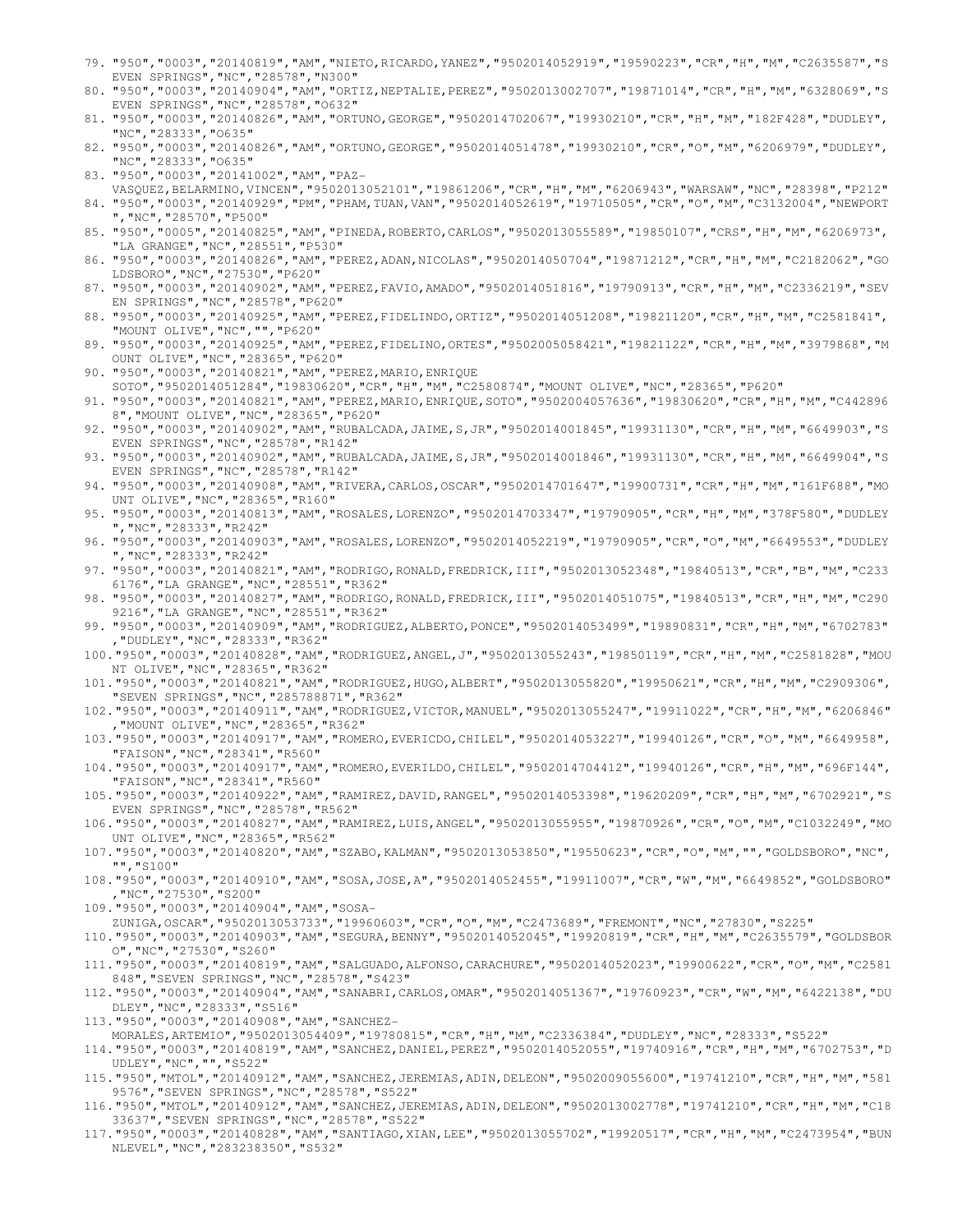- 118."950","0003","20140825","AM","SHARIF,SHUAIB,ABDUL,HAMEED","9502014002459","19890429","CR","W","M","C3014 563","PIKEVILLE","NC","278639496","S610"
- 119."950","0003","20140819","AM","SERRANO,JESUS","9502013053702","19920622","CR","H","M","6206815","STANTONS BURG","NC","27883","S650"
- 120."950","0005","20140818","AM","TORRES,FRANCISCO,RAMIRO","9502012053489","19620128","CRS","H","M","5819874 ","ALBERTSON","NC","28508","T620"
- 121."950","0003","20140905","AM","TORRES,MARIO","9502014053473","19910103","CR","H","M","C3014977","MOUNT OLIVE","NC","28365","T620"
- 122."950","0003","20140917","PM","TREJO,ROSALIO","9502013054774","19800202","CR","O","M","C2472677","MOUNT OLIVE","NC","28365","T620"
- 123."950","0003","20140917","PM","TREJO,ROSALIO","9502014701477","19800204","CR","H","M","088F253","MOUNT OLIVE","NC","28365","T620"
- 124."950","0003","20140917","PM","TREJO,ROSALIO","9502014051130","19800202","CR","O","M","C2472685","MOUNT OLIVE","NC","28365","T620"
- 125."950","0003","20140903","AM","TREJO,ROSALIO,A","9502014001468","19800104","CR","H","M","","MOUNT OLIVE","NC","28365","T620"
- 126."950","0003","20140911","AM","VELASQUEZ,ANGEL,MORALES","9502014050297","19970110","CR","O","M","C2636094 ","SEVEN SPRINGS","NC","28578","V422"
- 127."950","0003","20140812","AM","VELASQUEZ,ANGEL,ORTEGA","9502011055388","19820429","CR","H","M","C0815038" ,"MOUNT OLIVE","NC","28365","V422"
- 128."950","0003","20140812","AM","VELAZQUEZ,ANGEL","9502010055588","19770813","CR","H","M","6146866","DUDLEY ","NC","28333","V422"
- 129."950","0003","20141020","PM","VALDES,PEDRO,VALDES","9502014052969","19640410","CR","H","M","","DUDLEY"," NC","28333","V432"
- 130."950","0003","20140910","AM","VILLANUEVA,RODERICK","9502013004611","19560409","CR","W","M","C2473846","P IKEVILLE","NC","278638269","V451"
- 131."950","0003","20140813","AM","VALENCIA,HECTOR,BERTIN","9502013004081","19940702","CR","W","M","C2473117" ,"GRIFTON","NC","28530","V452"
- 132."950","0003","20140813","AM","VALENCIA,HECTOR,BERTIN","9502013054321","19940702","CR","W","M","C2473116" ,"SNOW HILL","NC","28580","V452"
- 133."950","0003","20140828","AM","VALENZONA,ROD,NIEDO","9502013051785","19800617","CR","H","M","C2334489","D UDLEY","NC","28333","V452"

#### **Wilkes County**

- 1. "960","0004","20140813","AM","AQUINO,MAURO,LUIS","9602013053141","19811229","CR","H","M","C2075957","NOR TH WILKESBOR","NC","28659","A250"
- 2. "960","0004","20140828","AM","CASTILLO,ROGELIO,CRISTOBAL","9602013053906","19880408","CR","H","M","56409 52","NORTH WILKESBOR","NC","28659","C234"
- 3. "960","0004","20141126","AM","CASTRO,EDUARDO,GERMIAS","9602014050095","19880119","CR","H","M","C2962441" ,"WILKESBORO","NC","28697","C236"
- 4. "960","0004","20140904","AM","CIRILLO,NICHOLAS,VINCENT","9602014000515","19970605","CR","W","M","6583202 ","WILKESBORO","NC","28697","C640"
- 5. "960","0004","20140821","AM","CORONADO,FERNANDO,TEHANDON","9602011000945","19790604","CR","H","M","57670 05","N WILKESBORO","NC","28659","C653"
- 6. "960","0004","20140904","AM","DURAN,LEODEGARIO,CARDENAS","9602014051635","19771002","CR","H","M","659850 1","WILKESBORO","NC","28697","D650"
- 7. "960","0004","20141022","AM","FONSECA,ANTONIA","9602013053140","
- ","CR","H","M","C0924910","ELKIN","NC","28621","F522"
- 8. "960","0004","20140904","AM","HERNANDEZ,GONZALO,JR","9602014704302","19810127","CR","H","M","632F204","B OOMER","NC","28606","H655"
- 9. "960","0004","20140918","AM","JARAMILLO,CHRISTIAN,GIONANNI","9602014000599","19960323","CR","H","M","659 8686","N WILKESBORO","NC","28659","J654"
- 10. "960","0004","20140910","AM","LOPEZ,CATARINO,JIMENEZ","9602014050155","19901230","CR","O","M","C2962287" ,"MILLERS CREEK","NC","28651","L120"
- 11. "960","0004","20141105","AM","LOPEZ,RAFAEL,LAZARO","9602013053308","19810728","CR","H","M","C2308031","N ORTH WILKESBOR","NC","28659","L120"
- 12. "960","0004","20140903","AM","LOAYES,MAYNOR,EDUARDO","9602014050903","19740108","CR","H","M","C3226152", "NORTH WILKESBOR","NC","286599601","L200"
- 13. "960","0004","20141029","AM","LOEZA,GIBRAN,PINO","9602014050632","19950323","CR","W","M","C2962402","YAD KINVILLE","NC","27055","L200"
- 14. "960","0004","20140903","AM","MEJIA,REBECCA","9602013053388","19720303","CR","H","F","C2076193","NORTH WILKESBOR","NC","28659","M200"
- 15. "960","0004","20140903","AM","MEJIA,REBECCA","9602013706156","19720303","CR","H","F","45F5771","NORTH WILKESBOR","NC","28659","M200"
- 16. "960","0004","20141002","AM","MENDOZA,GUSTAVO,VILLEGAS","9602013053244","19770121","CR","H","M","6297089 ","NORTH WILKESBOR","NC","286594574","M532"
- 17. "960","0004","20141105","AM","MENDOZA,GUSTAVO,VILLEGAS","9602014051776","19770121","CR","H","M","C296203 9","NORTH WILKESBOR","NC","286594574","M532"
- 18. "960","0004","20140821","AM","MONTANO,MIGUEL,ANGEL","9602014000401","19950526","CR","H","M","6583176","W ILKESBORO","NC","28697","M535"
- 19. "960","0004","20140813","AM","PAZ,ADRIAN,IABRRA","9602013052120","19770123","CR","H","M","C2076431","NOR TH WILKESBOR","NC","28659","P200"
- 20. "960","0004","20141119","AM","PACHECO,OSCAR,HUMBERTO","9602014052054","19680420","CR","H","M","C3091082" ,"WILKESBORO","NC","28697","P220"
- 21. "960","0004","20141029","AM","RAMIFEZ,JUANITA","9602013053539","19770525","CR","H","F","C2308378","NORTH WILKESBOR","NC","28659","R512"
- 22. "960","0004","20140820","AM","SANDOVAL,LUIS,MENDEZ","9602013000759","19790815","CR","W","M","C2308227"," NORTH WILKESBOR","NC","28659","S531"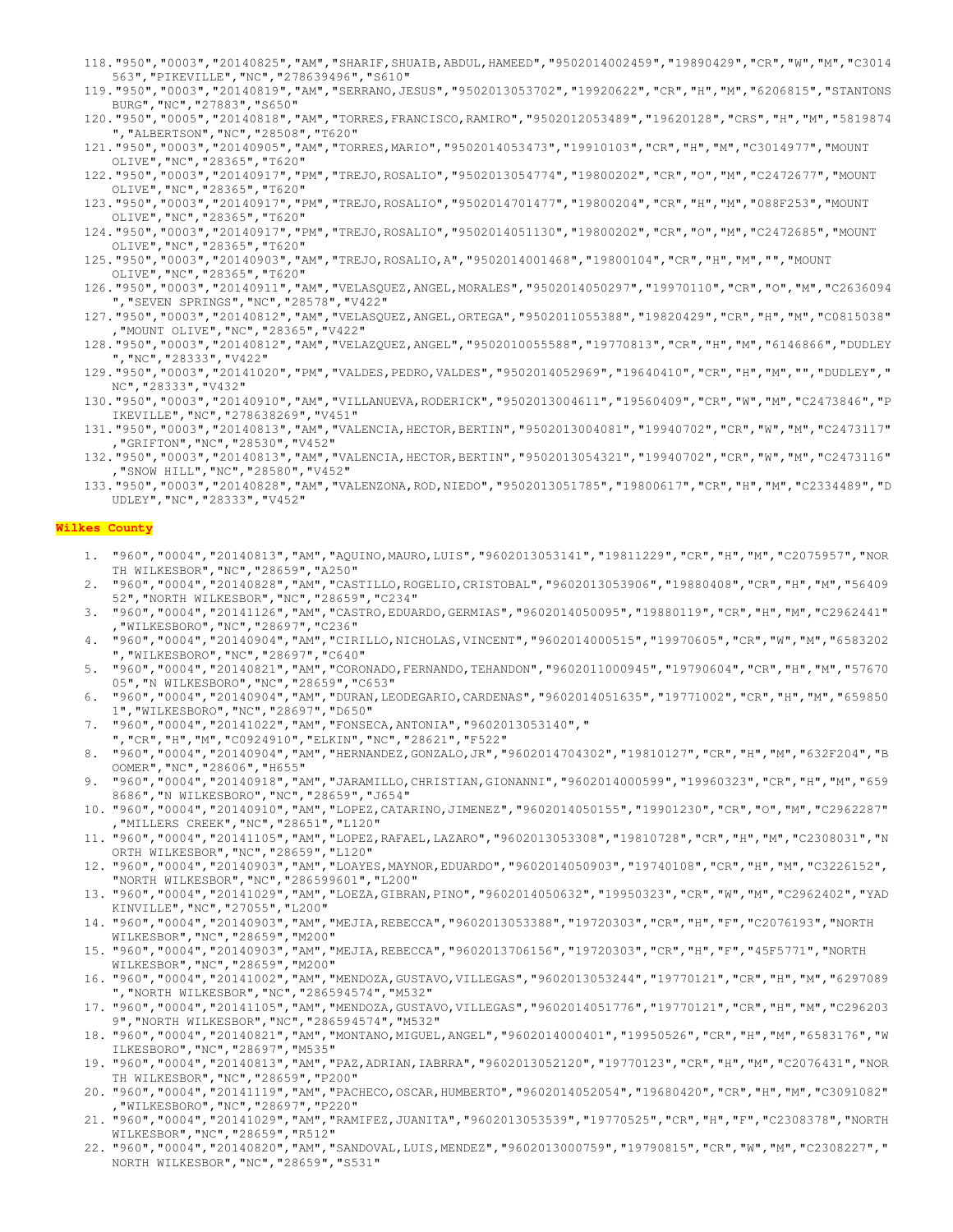23. "960","0004","20140903","AM","VEGA,ROGELIO,CRISTOBAL","9602014000038","19590402","CR","W","M","C9029968" ,"N WILKESBORO","NC","28659","V200"

## **Wilson County**

- 1. "970","0001","20140912","AM","AVILEZ,JESUS","9702013055086","19901224","CR","H","M","6276912","FAISON"," NC","28341","A142"
- 2. "970","0001","20140815","AM","ALTAMIRANO,ROBERTO,CHAVEZ","9702014052708","19760121","CR","O","M","670257 6","WILSON","NC","27893","A435"
- 3. "970","0001","20140930","AM","BAUTISTA,OMAR","9702013003424","19830806","CR","W","M","C2939228","WILSON" ,"NC","27893","B323"
- 4. "970","0001","20140815","AM","BENEGAS,RAMON","9702014052699","19730223","CR","H","M","6702545","WILSON", "NC","27893","B522"
- 5. "970","0001","20141027","AM","CHAVEZ,ELISABETH","9702014050143","19930723","CR","H","F","","WILSON","NC" ,"278967985","C120"
- 6. "970","0001","20140912","AM","CALDERA,JOSE,JAIME","9702012001705","19811002","CR","H","M","6146347","DUN N","NC","28334","C436"
- 7. "970","0001","20140812","AM","CAMPOS,JOSE,ALFREDO,VEGA","9702014001245","19850121","CR","H","M","C293913 6","WILSON","NC","278938821","C512"
- 8. "970","0001","20140815","AM","CONTREAS-
- LOPEZ,JUAN,GONZALEZ","9702014050158","19821209","CR","H","M","6276772","WILSON","NC","27893","C536" 9. "970", "0001", "20140819", "AM", "CRUZ-
- MARTINEZ,LUIS","9702013055405","19651009","CR","O","M","6276917","WILSON","NC","27893","C625" 10. "970","0001","20140819","AM","CARDENAS-
- BELTRAN,JOEL","9702013003491","19750712","CR","W","M","C3037651","WILSON","NC","27893","C635" 11. "970","0001","20140819","AM","ESPINOZA,MANUEL","9702013055490","19750422","CR","H","M","C2939303","SPRIN
- G HOPE","NC","27882","E215"
- 12. "970","0001","20140819","AM","ESPINOZA,MANUEL","9702013055491","19750422","CR","H","M","","SPRING HOPE","NC","27882","E215"
- 13. "970","0001","20140908","AM","GAONA,RACHEL,MENDOZA","9702012055583","19900418","CR","H","F","C2029815"," WILSON","NC","27896","G500"
- 14. "970","0001","20140820","AM","GOMEZ,FLAVIO,ROBLERO","9702014052191","19810519","CR","H","M","C2938459"," WILSON","NC","27896","G520"
- 15. "970","0001","20140917","AM","HERNANDEZ-
- CONTADOR,DORIANT","9702014701767","19901213","CR","H","M","363F508","WILSON","NC","27893","H655" 16. "970","0001","20140908","AM","HERNANDEZ-
- MEJIA,GABRIEL","9702014051396","19930627","CR","H","M","C2939008","WILSON","NC","27893","H655"
- 17. "970","0001","20140819","AM","HERNANDEZ,JOSE,DE,JESUS","9702011053135","19900311","CR","H","M","C1413927 ","WILSON","NC","27893","H655"
- 18. "970","0001","20140815","AM","LOPEZ,JUAN,GONZALEZ","9702014700117","19821209","CR","H","M","86F7360","SE LMA", "NC", "27576", "L120"
- 19. "970","0001","20140929","AM","MEJIA-GARCIA,JONATHAN","9702014051005","19910818","CR","H","M","C2939287","SIMS","NC","27880","M226"
- 20. "970","0001","20140908","AM","MATA,LEONARDO,SAUCEDO","9702014053039","19711127","CR","H","M","C3101683", "WILSON","NC","27893","M300"
- 21. "970","0001","20140818","AM","MONDRAGON-
- MALDONADO,RICARDO","9702013051143","19850429","CR","H","M","C2289093","WILSON","NC","27893","M536"
- 22. "970","0001","20140919","AM","MARQUEZ,CESAR,SALAZAR","9702014052105","19791223","CR","H","M","C2939655", "SIMS","NC","27880","M622"
- 23. "970","0001","20140915","AM","MARTINEZ,BENITO,GARCIA","9702014050684","19670321","CR","H","M","C2939761" ,"LUCAMA","NC","27851","M635"
- 24. "970","0001","20140915","AM","MARTINEZ,JUAN,LUIS
- PACHECO","9702013054821","19731203","CR","O","M","5554376","WILSON","NC","27893","M635" 25. "970","0001","20140919","AM","MAYORIDO-
- RAMOS,JOSE,LUIS","9702011053134","19861226","CR","H","M","3986234","WILSON","NC","278934854","M636"
- 26. "970","0001","20140820","AM","MARIANO,JAVIER,URIETA","9702013054934","19670131","CR","H","M","C2493793", "WILSON","NC","27893","M650"
- 27. "970","0001","20140929","AM","PABLO,ALVAREZ","9702014051990","19830729","CR","O","M","C2938081","LUCAMA" ,"NC","27851","P140"
- 28. "970","0001","20140822","AM","PACHECO,ENRIQUE","9702014050377","19930401","CR","H","M","3983113","FREMON T","NC","27830","P220"
- 29. "970","0GJR","20141120","AM","PATEL,SAMEER","9702013053309","19930309","CR","U","M","C2289456","GOLDSBOR O","NC","275309151","P340"
- 30. "970","0001","20140926","AM","PEREZ-LOPEZ,GILBERTO","9702013053439","19900713","CR","H","M","5812362","KENLY","NC","27542","P624"
- 31. "970","0001","20141024","AM","RUIZ,RANULFO","9702014001722","19690527","CR","H","M","6702598","WILSON"," NC","278938522","R200"
- 32. "970","0001","20140819","AM","REYES-
- JIMENEZ,ANGEL,PANUNCIO","9702013054745","19880822","CR","H","M","C2493802","WILSON","NC","27893","R225"
- 33. "970","0001","20140820","AM","RUTIAGA,MARTIN,SILVA","9702013050947","19690130","CR","H","M","C2289204"," WILSON","NC","27893","R320"
- 34. "970","0001","20140903","AM","RODRIGUEZ,JUAN","9702013053875","19910126","CR","H","M","C2291926","WILSON ","NC","278936735","R362"
- 35. "970","0001","20140915","AM","RODRIGUEZ,MARIA,LOISA","9702013000640","19890310","CR","H","F","C2289451", "WILSON","NC","27893","R362"
- 36. "970","0001","20140819","AM","ROMERO,CARLOS,ORLANDO","9702013051640","19841016","CR","W","M","C1220970", "WILSON","NC","27893","R560"
- 37. "970","0001","20140908","AM","RAMIREZ,HERNAN","9702014000843","19870409","CR","H","M","C2939010","WILSON ","NC","278934866","R562"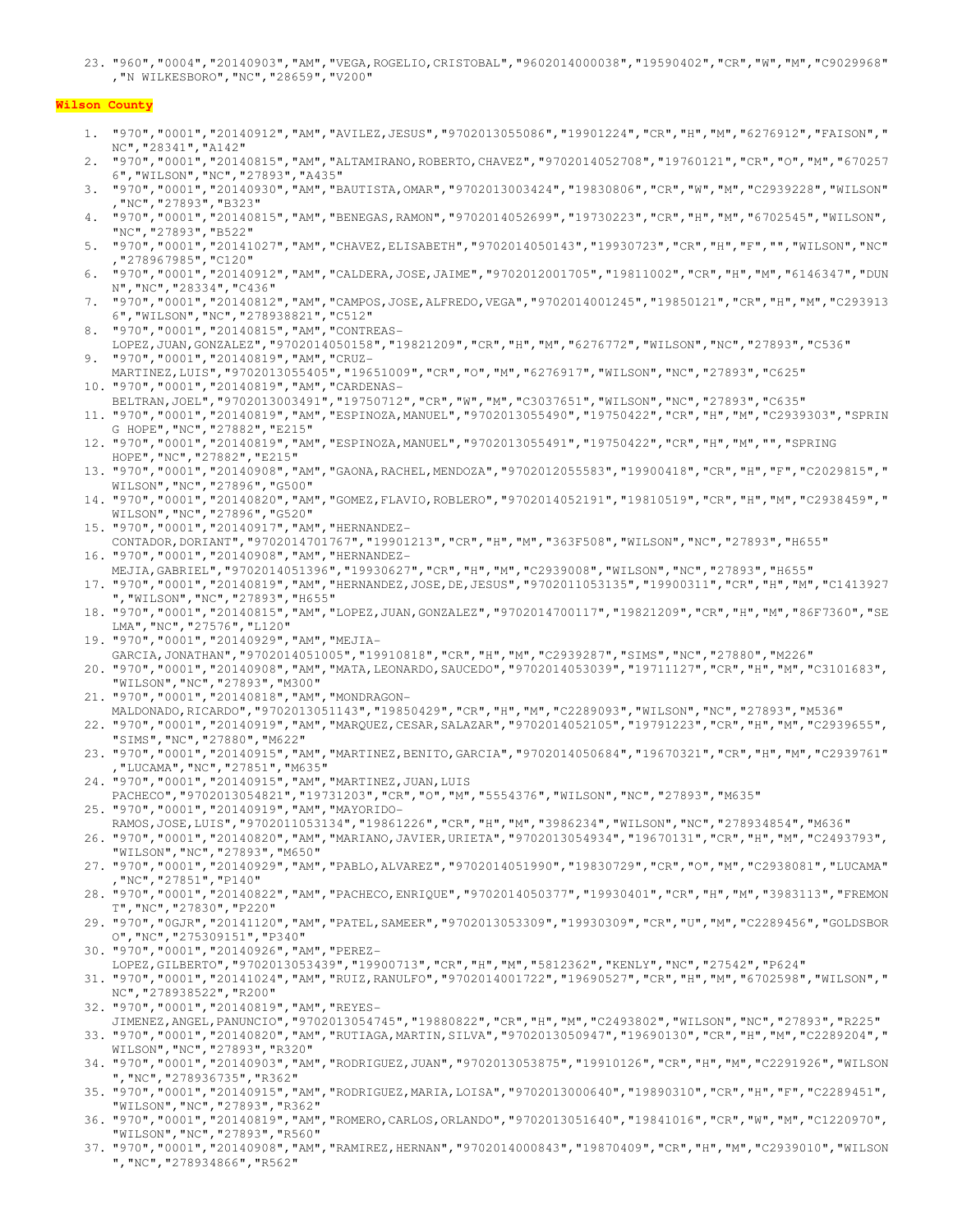- 38. "970","0001","20140908","AM","RAMIREZ,HERNAN","9702014051404","19870409","CR","H","M","C2939009","WILSON ","NC","27893","R562"
- 39. "970","0001","20140820","AM","SALLAS,VICTOR,MANUEL","9702013054757","19780712","CR","H","M","C2031160"," STANTONSBURG","NC","27883","S420"
- 40. "970","0001","20140905","AM","SALINAS-HERNANDEZ,JOEL","9702012002902","19820516","CR","O","M","5812637","TARBORO","NC","27886","S452"
- 41. "970","0001","20140919","AM","SANCHEZ,JUAN","9702013052154","19911214","CR","H","M","C1768669","WILSON", "NC","27893","S522"
- 42. "970","0001","20140902","AM","SANDOVAL,ADAN,BRAVO","9702014051627","19790309","CR","H","M","C2939134","W ILSON","NC","27893","S531"
- 43. "970","0001","20140929","AM","TORRES,EDGARDO,MERCADO","9702014052795","19900410","CR","H","M","C3101764" ,"WILSON","NC","27893","T620"
- 44. "970","0001","20140909","AM","TREJO,JOAQUIN,PEREZ","9702012054354","19931205","CR","O","M","C2028735","W ILSON","NC","27893","T620"
- 45. "970","0001","20140912","AM","VILLASENOR,JAMIE","9702014052638","19660630","CR","H","M","6649001","KENLY ","NC","275428740","V425"
- 46. "970","0001","20140822","AM","VALDIVIA-OJEDA,BERTO","9702013051619","19830325","CR","H","M","5819567","WILSON","NC","27893","V431"

### **Yadkin County**

- 1. "980","0001","20140917","AM","ACEVEDO,IVAN,YAMIL,FERRER","9802013000561","19860114","CR","O","M","633792 7","LEXINGTON","NC","272958286","A213"
- 2. "980","0001","20140917","AM","AQUINO,MARCOS","9802014000581","19950913","CR","H","M","6568989","HAMPTONV ILLE","NC","27020","A250"
- 3. "980","0001","20140917","AM","BATRES,ROGELIO,SALAS","9802011051708","19760130","CR","H","M","6234641","Y ADKINVILLE","NC","27055","B362"
- 4. "980","0001","20140903","AM","CASIAN,MACARIO,NEGRETE","9802014050331","19820623","CR","H","M","6568852", "SPARTA","NC","28675","C250"
- 5. "980","0001","20140917","AM","COUTO,ALEX,MARIA","9802014050060","19840427","CR","H","M","6337964","HAMPT ONVILLE","NC","27020","C300"
- 6. "980","0001","20140917","AM","COUTO,ALEX,MARIA","9802014050061","
- ","CR","H","M","6337965","HAMPTONVILLE","NC","27020","C300"
- 7. "980","0001","20140903","AM","CLAUDIO,RREYLNALDO,MITCHELL","9802013051786","19840421","CR","H","M","C186 1837","ELKIN","NC","28621","C430"
- 8. "980","0001","20141015","AM","DIAZ,MARIA,TERESA,URIOSTEGUI","9802013000659","19670126","CR","H","F","626 3807","YADKINVILLE","NC","27055","D200"
- 9. "980","0001","20140917","AM","GONZALEZ,JOSE,JUAN","9802014051267","19830116","CR","H","M","6568998","YAD KINVILLE","NC","27055","G524"
- 10. "980","0001","20141015","AM","GARCIA,PEDRO,DE-LA-
- CRUZ","9802014051016","19800519","CR","H","M","6568834","YADKINVILLE","NC","27055","G620"
- 11. "980","0001","20140820","AM","HERNANDEZ,NANCY","9802011051308","19880820","CR","H","F","5532907","BOONVI LLE","NC","270119273","H655"
- 12. "980","0001","20140924","AM","JIMENEZ-CRUZ,ROGELIO","9802014050353","19790109","CR","H","M","C1918645","EAST BEND","NC","27018","J552"
- 13. "980","0001","20140917","AM","MENDOZA,MIRNA","9802014050183","19831209","CR","H","F","","HAMPTONVILLE"," NC","27020","M532"
- 14. "980","0001","20140903","AM","ORTIZ-
- JIMENEZ,NOEL","9802014050231","19881121","CR","H","M","6568851","SANFORD","NC","27332","O632"
- 15. "980","0001","20140917","AM","PEREZ,MARIO,ALBERTO","9802014051215","19860713","CR","H","M","6568992","EA ST BEND","NC","27018","P620"
- 16. "980","0001","20140910","AM","RODRIGUEZ,GUADALUPE,ROJAS","9802014701166","19811221","CR","H","M","188F37 1","HAMPTONVILLE","NC","27020","R362"
- 17. "980","0001","20140903","AM","RANGEL,JOAQUIN,GARCIA","9802014050935","19930726","CR","H","M","C1383457", "MOUNT AIRY","NC","270304945","R524"
- 18. "980","0001","20140820","AM","SAAVEDRA,RICARDO,OUEZADA","9802013700000","19920705","CR","H","M","2F59779 ","HAMPTONVILLE","NC","27020","S136"
- 19. "980","0001","20140924","AM","SIXTOS,JESUS,ALEXANDRO","9802014050795","19931103","CR","H","M","6568929", "YADKINVILLE","NC","270557368","S232"
- 20. "980","0001","20140916","AM","TORRES,JUAN,JOSE","9802014050712","19850326","CR","H","M","C2363803","EAST BEND","NC","27018","T620"
- 21. "980","0001","20141015","AM","VACCARO,GINA,MARIE","9802014050298","
- ","CR","W","F","6568827","HIGH POINT","NC","27265","V260"
- 22. "980","0001","20141015","AM","VELASQUEZ,SALVADOR","9802014051219","19601222","CR","H","M","C2363018","YA DKINVILLE","NC","27055","V422"

# **Yancey County**

- 1. "990","000B","20140819","AM","CRUZ,MICHAEL,ANGEL","9902013050369","19890806","CR","W","M","C2163190","BU RNSVILLE","NC","287142814","C620"
- 2. "990","000B","20140822","AM","CRUZ,MICHAEL,ANGEL","9902014050362","19890806","CR","W","M","6605782","BUR NSVILLE","NC","287142814","C620"
- 3. "990","000B","20140822","AM","FABIAN,ARMANDO,PINEDA","9902014050347","19690620","CR","H","M","6605573"," BURNSVILLE","NC","28714","F150"
- 4. "990","000B","20140822","AM","FABIAN,ARMANDO,PINEDA","9902014700658","19690620","CR","O","M","563F805"," BURNSVILLE","NC","28714","F150"
- 5. "990","000B","20140910","AM","FABIAN-TEHANDON,ALMA,LETICIA","9902014050412","19840430","CR","H","F","C2163409","NEWLAND","NC","28657","F153"